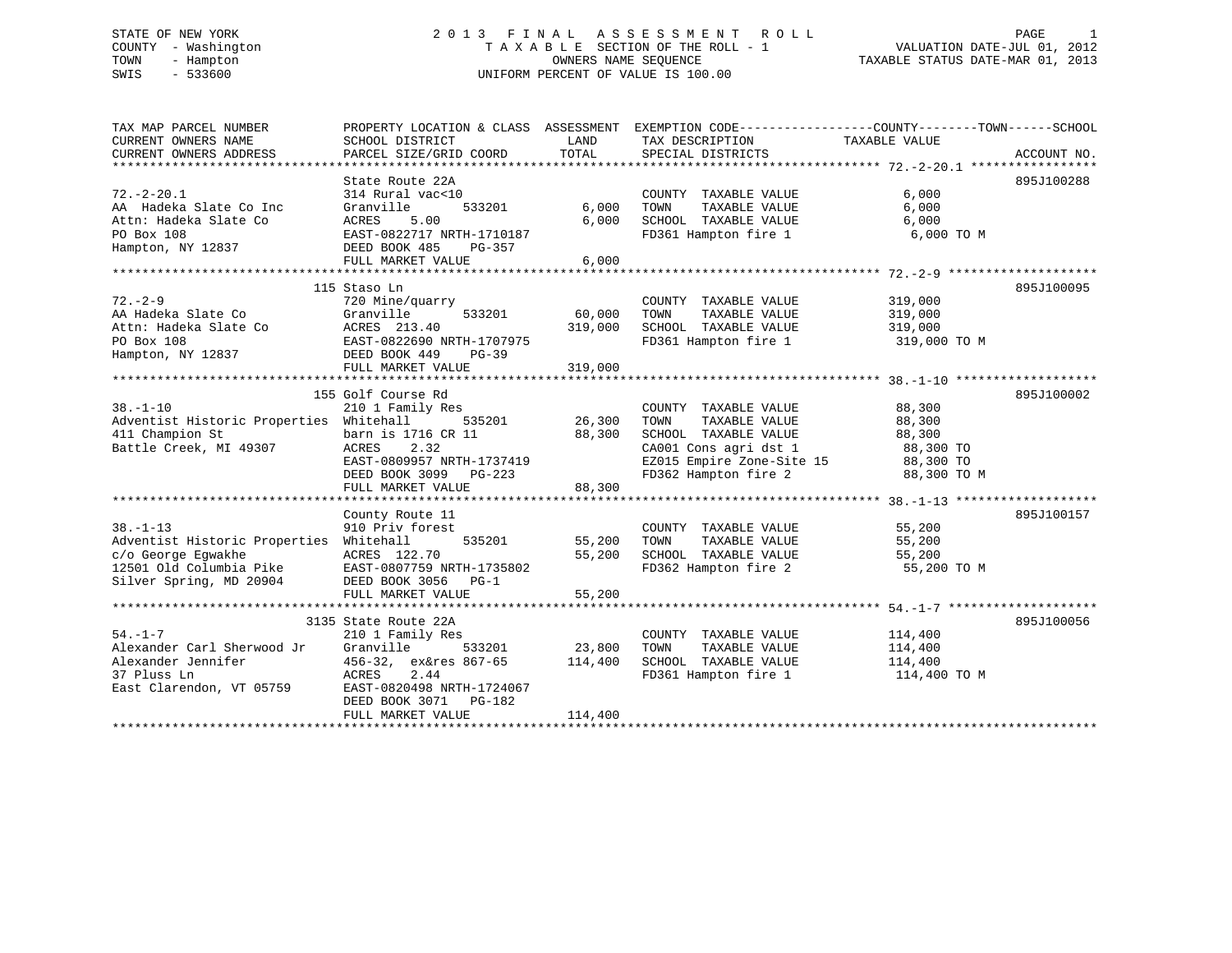# STATE OF NEW YORK 2 0 1 3 F I N A L A S S E S S M E N T R O L L PAGE 2 COUNTY - Washington T A X A B L E SECTION OF THE ROLL - 1 VALUATION DATE-JUL 01, 2012 TOWN - Hampton OWNERS NAME SEQUENCE TAXABLE STATUS DATE-MAR 01, 2013 SWIS - 533600 UNIFORM PERCENT OF VALUE IS 100.00

| TAX MAP PARCEL NUMBER     | PROPERTY LOCATION & CLASS ASSESSMENT |               | EXEMPTION CODE-----------------COUNTY-------TOWN------SCHOOL |                                                     |          |             |
|---------------------------|--------------------------------------|---------------|--------------------------------------------------------------|-----------------------------------------------------|----------|-------------|
| CURRENT OWNERS NAME       | SCHOOL DISTRICT                      | LAND          | TAX DESCRIPTION                                              | TAXABLE VALUE                                       |          |             |
| CURRENT OWNERS ADDRESS    | PARCEL SIZE/GRID COORD               | TOTAL         | SPECIAL DISTRICTS                                            |                                                     |          | ACCOUNT NO. |
|                           |                                      |               |                                                              |                                                     |          |             |
|                           | 1047 North Quivey Hill Ln            |               |                                                              |                                                     |          | 895J100539  |
| $81. - 1 - 20$            | 210 1 Family Res                     |               | CBT VET/TC 41131                                             | 50,000                                              | 45,000   | $\mathbf 0$ |
| Ambrosi Rene John         | Granville<br>533201                  | 31,800 STAR B | 41854                                                        | $\overline{0}$                                      | $\Omega$ | 30,000      |
| Obrien Ambrosi Carrie A   | ACRES<br>4.00                        | 232,300       | COUNTY TAXABLE VALUE                                         | 182,300                                             |          |             |
| PO Box 89                 | EAST-0818179 NRTH-1701208            |               | TOWN<br>TAXABLE VALUE                                        | 187,300                                             |          |             |
| Hampton, NY 12837         | DEED BOOK 820<br>PG-150              |               | SCHOOL TAXABLE VALUE<br>232,300 FD361 Hampton fire 1         | 202,300<br>232,300 TO M                             |          |             |
|                           | FULL MARKET VALUE                    |               |                                                              |                                                     |          |             |
|                           | 364 Manchester Rd                    |               |                                                              |                                                     |          | 895J100574  |
| $31. - 1 - 3.5$           | 210 1 Family Res                     |               | 41854<br>STAR B                                              | $\overline{0}$                                      | $\Omega$ | 30,000      |
| Amerio John M             | 535201<br>Whitehall                  | 24,000        | COUNTY TAXABLE VALUE                                         | 114,900                                             |          |             |
| Amerio Lori M             | ACRES<br>1.60                        | 114,900       | TOWN<br>TAXABLE VALUE                                        | 114,900                                             |          |             |
| 364 Manchester Rd         | EAST-0808698 NRTH-1745804            |               | SCHOOL TAXABLE VALUE                                         | 84,900                                              |          |             |
| Whitehall, NY 12887       | DEED BOOK 731<br>PG-148              |               | FD361 Hampton fire 1                                         | 114,900 TO M                                        |          |             |
|                           | FULL MARKET VALUE                    | 114,900       |                                                              |                                                     |          |             |
|                           | *********************************    |               | **************************                                   | ********************* 80.-1-16 ******************** |          |             |
|                           | 25 Hampton Heights Way               |               |                                                              |                                                     |          | 895J100605  |
| $80. - 1 - 16$            | 260 Seasonal res                     |               | COUNTY TAXABLE VALUE                                         | 71,700                                              |          |             |
| Anzalone Anthony A        | 533201<br>Granville                  | 35,000        | TAXABLE VALUE<br>TOWN                                        | 71,700                                              |          |             |
| Anzalone Renzo Helen      | ACRES<br>5.01                        | 71,700        | SCHOOL TAXABLE VALUE                                         | 71,700                                              |          |             |
| 386 Bantam Lake Rd        | EAST-0811381 NRTH-1701963            |               | FD361 Hampton fire 1                                         | 71,700 TO M                                         |          |             |
| Bantam, CT 06750          | DEED BOOK 480<br>PG-1072             |               |                                                              |                                                     |          |             |
|                           | FULL MARKET VALUE                    | 71,700        |                                                              |                                                     |          |             |
| **********************    |                                      |               |                                                              |                                                     |          |             |
|                           | 50 Hampton Heights Way               |               |                                                              |                                                     |          | 895J100659  |
| $80. - 1 - 24$            | 260 Seasonal res                     |               | COUNTY TAXABLE VALUE                                         | 64,700                                              |          |             |
| Ariola Paul R             | 533201<br>Granville                  | 36,000        | TOWN<br>TAXABLE VALUE                                        | 64,700                                              |          |             |
| Ariola Anne Marie         | ACRES<br>5.89                        | 64,700        | SCHOOL TAXABLE VALUE                                         | 64,700                                              |          |             |
| 32 Twining Ave            | EAST-0809969 NRTH-1701608            |               | FD361 Hampton fire 1                                         | 64,700 TO M                                         |          |             |
| Waterbury, CT 06705       | DEED BOOK 605<br>PG-208              |               |                                                              |                                                     |          |             |
|                           | FULL MARKET VALUE                    | 64,700        |                                                              |                                                     |          |             |
|                           |                                      |               |                                                              |                                                     |          |             |
|                           | 14 Greenfield Ln                     |               |                                                              |                                                     |          | 895J100005  |
| $72.2 - 3 - 7$            | 210 1 Family Res                     |               | 41854<br>STAR B                                              | $\overline{0}$                                      | $\Omega$ | 30,000      |
| Arnhold Forrest J         | Granville<br>533201                  | 12,300        | COUNTY TAXABLE VALUE                                         | 68,200                                              |          |             |
| Arnhold Stacie A          | $72 - 3 - 7$                         | 68,200        | TOWN<br>TAXABLE VALUE                                        | 68,200                                              |          |             |
| PO Box 117                | FRNT 50.00 DPTH 234.00               |               | SCHOOL TAXABLE VALUE                                         | 38,200                                              |          |             |
| Hampton, NY 12837         | EAST-0824092 NRTH-1712241            |               | FD361 Hampton fire 1                                         | 68,200 TO M                                         |          |             |
|                           | DEED BOOK 843<br>$PG-87$             |               |                                                              |                                                     |          |             |
|                           | FULL MARKET VALUE                    | 68,200        |                                                              |                                                     |          |             |
|                           |                                      |               |                                                              |                                                     |          |             |
|                           | County Route 18 OFF                  |               |                                                              |                                                     |          | 895J100057  |
| $62. - 1 - 44$            | 910 Priv forest                      |               | COUNTY TAXABLE VALUE                                         | 5,600                                               |          |             |
| Atwood Michael L          | Granville<br>533201                  | 5,600         | TAXABLE VALUE<br>TOWN                                        | 5,600                                               |          |             |
| Atwood Linda              | Lot 1                                | 5,600         | SCHOOL TAXABLE VALUE                                         | 5,600                                               |          |             |
| 1879 County Route 18      | Filed Sub #12261                     |               | FD361 Hampton fire 1                                         | 5,600 TO M                                          |          |             |
| Whitehall, NY 12887       | ACRES<br>12.45                       |               |                                                              |                                                     |          |             |
|                           | EAST-0810293 NRTH-1716491            |               |                                                              |                                                     |          |             |
|                           | DEED BOOK 467<br>PG-589              |               |                                                              |                                                     |          |             |
|                           | FULL MARKET VALUE                    | 5,600         |                                                              |                                                     |          |             |
| ************************* |                                      |               |                                                              |                                                     |          |             |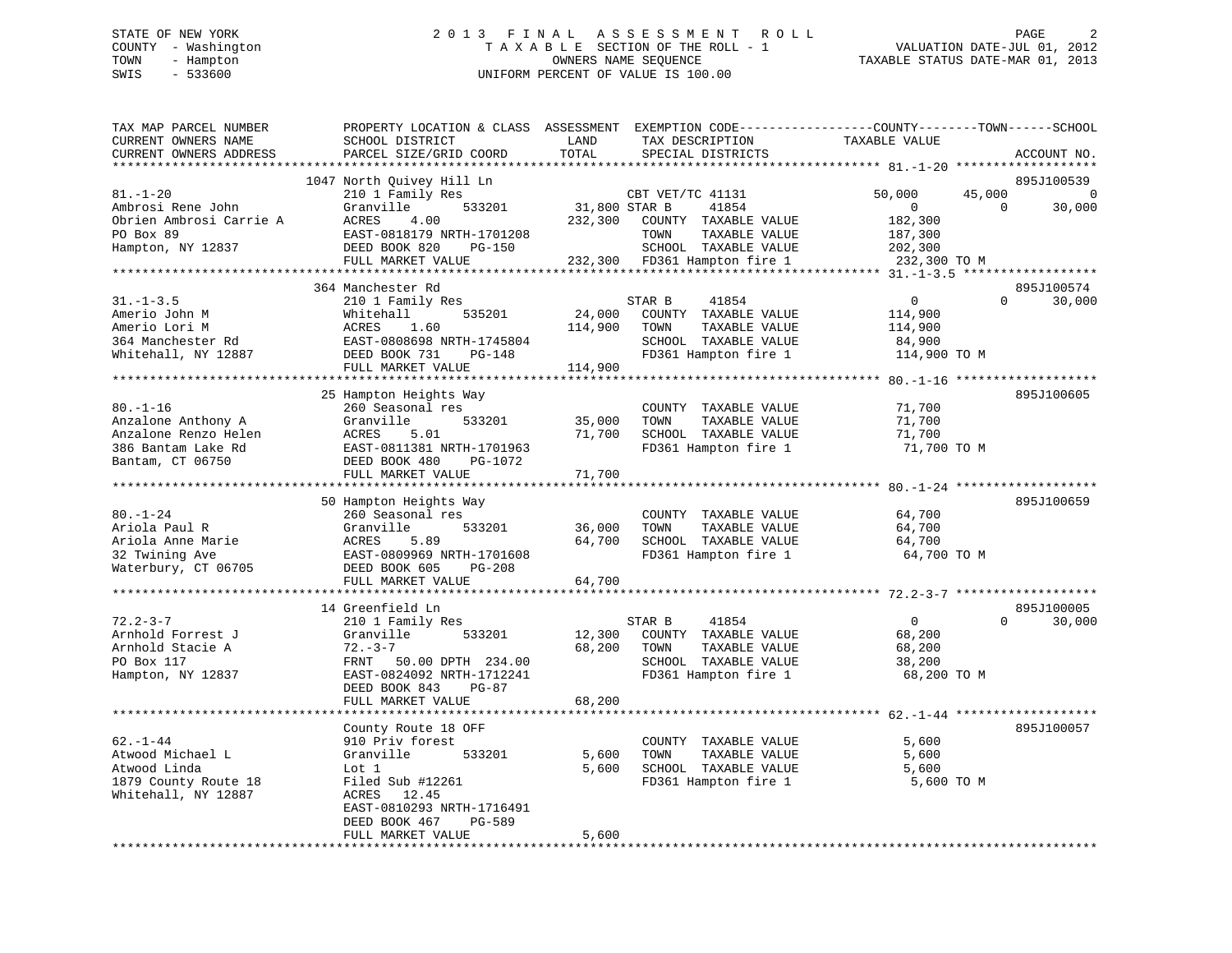# STATE OF NEW YORK 2 0 1 3 F I N A L A S S E S S M E N T R O L L PAGE 3 COUNTY - Washington T A X A B L E SECTION OF THE ROLL - 1 VALUATION DATE-JUL 01, 2012 TOWN - Hampton OWNERS NAME SEQUENCE TAXABLE STATUS DATE-MAR 01, 2013 SWIS - 533600 UNIFORM PERCENT OF VALUE IS 100.00

| TAX MAP PARCEL NUMBER<br>CURRENT OWNERS NAME<br>CURRENT OWNERS ADDRESS                                            | PROPERTY LOCATION & CLASS ASSESSMENT EXEMPTION CODE---------------COUNTY-------TOWN-----SCHOOL<br>SCHOOL DISTRICT<br>PARCEL SIZE/GRID COORD                                                                                                                                 | LAND<br>TOTAL    | TAX DESCRIPTION<br>SPECIAL DISTRICTS                                                                                                                                                              | TAXABLE VALUE                                                                                         |                                                       | ACCOUNT NO.                                                                                      |
|-------------------------------------------------------------------------------------------------------------------|-----------------------------------------------------------------------------------------------------------------------------------------------------------------------------------------------------------------------------------------------------------------------------|------------------|---------------------------------------------------------------------------------------------------------------------------------------------------------------------------------------------------|-------------------------------------------------------------------------------------------------------|-------------------------------------------------------|--------------------------------------------------------------------------------------------------|
|                                                                                                                   |                                                                                                                                                                                                                                                                             |                  |                                                                                                                                                                                                   |                                                                                                       |                                                       |                                                                                                  |
|                                                                                                                   | 1879 County Route 18                                                                                                                                                                                                                                                        |                  |                                                                                                                                                                                                   |                                                                                                       |                                                       | 895J100009                                                                                       |
| $62. -1 - 45$<br>Atwood Michael L<br>Atwood Linda<br>1879 County Route 18<br>Whitehall, NY 12887                  | 240 Rural res<br>535201<br>Whitehall<br>18.0ac Deed<br>ACRES 30.20<br>EAST-0809495 NRTH-1716243                                                                                                                                                                             | 119,800          | 41854<br>STAR B<br>38,800 COUNTY TAXABLE VALUE<br>TOWN<br>TAXABLE VALUE<br>SCHOOL TAXABLE VALUE<br>FD361 Hampton fire 1                                                                           | $0 \qquad \qquad$<br>119,800<br>119,800<br>89,800<br>119,800 TO M                                     | $\Omega$                                              | 30,000                                                                                           |
|                                                                                                                   | DEED BOOK 436<br>PG-740<br>FULL MARKET VALUE                                                                                                                                                                                                                                | 119,800          |                                                                                                                                                                                                   |                                                                                                       |                                                       |                                                                                                  |
|                                                                                                                   |                                                                                                                                                                                                                                                                             |                  |                                                                                                                                                                                                   |                                                                                                       |                                                       |                                                                                                  |
|                                                                                                                   | County Route 18                                                                                                                                                                                                                                                             |                  |                                                                                                                                                                                                   |                                                                                                       |                                                       | 895J100138                                                                                       |
| $62. - 1 - 46$<br>Atwood Michael L<br>Atwood Linda<br>1879 County Route 18<br>Whitehall, NY 12887                 | )<br>535201<br>314 Rural vac<10<br>Whitehall<br>2.20<br>ACRES<br>EAST-0809762 NRTH-1715315<br>DEED BOOK 510<br>PG-82                                                                                                                                                        | 500<br>500       | COUNTY TAXABLE VALUE<br>TOWN<br>TAXABLE VALUE<br>SCHOOL TAXABLE VALUE<br>FD361 Hampton fire 1                                                                                                     | 500<br>500<br>500<br>500 TO M                                                                         |                                                       |                                                                                                  |
|                                                                                                                   | FULL MARKET VALUE                                                                                                                                                                                                                                                           | 500              |                                                                                                                                                                                                   |                                                                                                       |                                                       |                                                                                                  |
|                                                                                                                   |                                                                                                                                                                                                                                                                             |                  |                                                                                                                                                                                                   |                                                                                                       |                                                       |                                                                                                  |
| $72. - 2 - 27.1$<br>Austin Dennis T<br>Austin Netta L                                                             | 20 Perry Heights Way<br>210 1 Family Res<br>533201<br>Granville<br>ROW 565/260                                                                                                                                                                                              | 124,900          | STAR B 41854<br>22,300 COUNTY TAXABLE VALUE<br>TOWN<br>TAXABLE VALUE                                                                                                                              | $\overline{0}$<br>124,900                                                                             | $\Omega$                                              | 895J101748<br>30,000                                                                             |
| PO Box 106<br>Hampton, NY 12837                                                                                   | ACRES 1.10<br>EAST-0822827 NRTH-1712119<br>DEED BOOK 565<br>PG-258                                                                                                                                                                                                          |                  | SCHOOL TAXABLE VALUE<br>FD361 Hampton fire 1                                                                                                                                                      | 124,900<br>94,900<br>124,900 TO M                                                                     |                                                       |                                                                                                  |
|                                                                                                                   | FULL MARKET VALUE                                                                                                                                                                                                                                                           | 124,900          |                                                                                                                                                                                                   |                                                                                                       |                                                       |                                                                                                  |
|                                                                                                                   |                                                                                                                                                                                                                                                                             |                  |                                                                                                                                                                                                   |                                                                                                       |                                                       |                                                                                                  |
| $72. - 2 - 7.2$<br>Austin George Charles<br>Austin Julia Ann<br>2 Grape St<br>Fair Haven, VT 05743                | State Route 22A<br>314 Rural vac<10<br>533201<br>Granville<br>ACRES<br>8.00<br>EAST-0822920 NRTH-1710677<br>DEED BOOK 953<br>PG-131<br>FULL MARKET VALUE                                                                                                                    | 29,500<br>29,500 | COUNTY TAXABLE VALUE<br>29,500 TOWN<br>TAXABLE VALUE<br>SCHOOL TAXABLE VALUE<br>FD361 Hampton fire 1                                                                                              | 29,500<br>29,500<br>29,500<br>29,500 TO M                                                             |                                                       | 895J100427                                                                                       |
|                                                                                                                   |                                                                                                                                                                                                                                                                             |                  |                                                                                                                                                                                                   |                                                                                                       |                                                       |                                                                                                  |
| $62. - 1 - 51$<br>Babcock Grover R<br>Lawrence Nancy J<br>1811 County Route 18<br>PO Box 144<br>Hampton, NY 12837 | 1811 County Route 18<br>38 PCT OF VALUE USED FOR EXEMPTION PURPOSES<br>240 Bural roc<br>240 Rural res<br>Whitehall<br>Property has 2 STAR exemp 274,400 AGE-CO/SCH 41805<br>ACRES 135.50<br>EAST-0808161 NRTH-1716441<br>DEED BOOK 842<br><b>PG-80</b><br>FULL MARKET VALUE | 274,400 TOWN     | WAR VET/TC 41121<br>535201 107,800 AGED-TOWN 41803<br>STAR exemp 274,400 AGE-CO/SCH 41805<br>STAR EN<br>41834<br>STAR B MH 41864<br>COUNTY TAXABLE VALUE<br>TAXABLE VALUE<br>SCHOOL TAXABLE VALUE | 15,641<br>$\mathbf{0}$<br>44,316<br>$\overline{0}$<br>$\overline{0}$<br>214,443<br>218,875<br>128,964 | 15,641<br>39,884<br>$\bigcirc$<br>$\circ$<br>$\Omega$ | 895J100135<br>$\overline{\phantom{0}}$<br>$\overline{\phantom{0}}$<br>52,136<br>63,300<br>30,000 |
|                                                                                                                   |                                                                                                                                                                                                                                                                             |                  | FD361 Hampton fire 1                                                                                                                                                                              | 274,400 TO M                                                                                          |                                                       |                                                                                                  |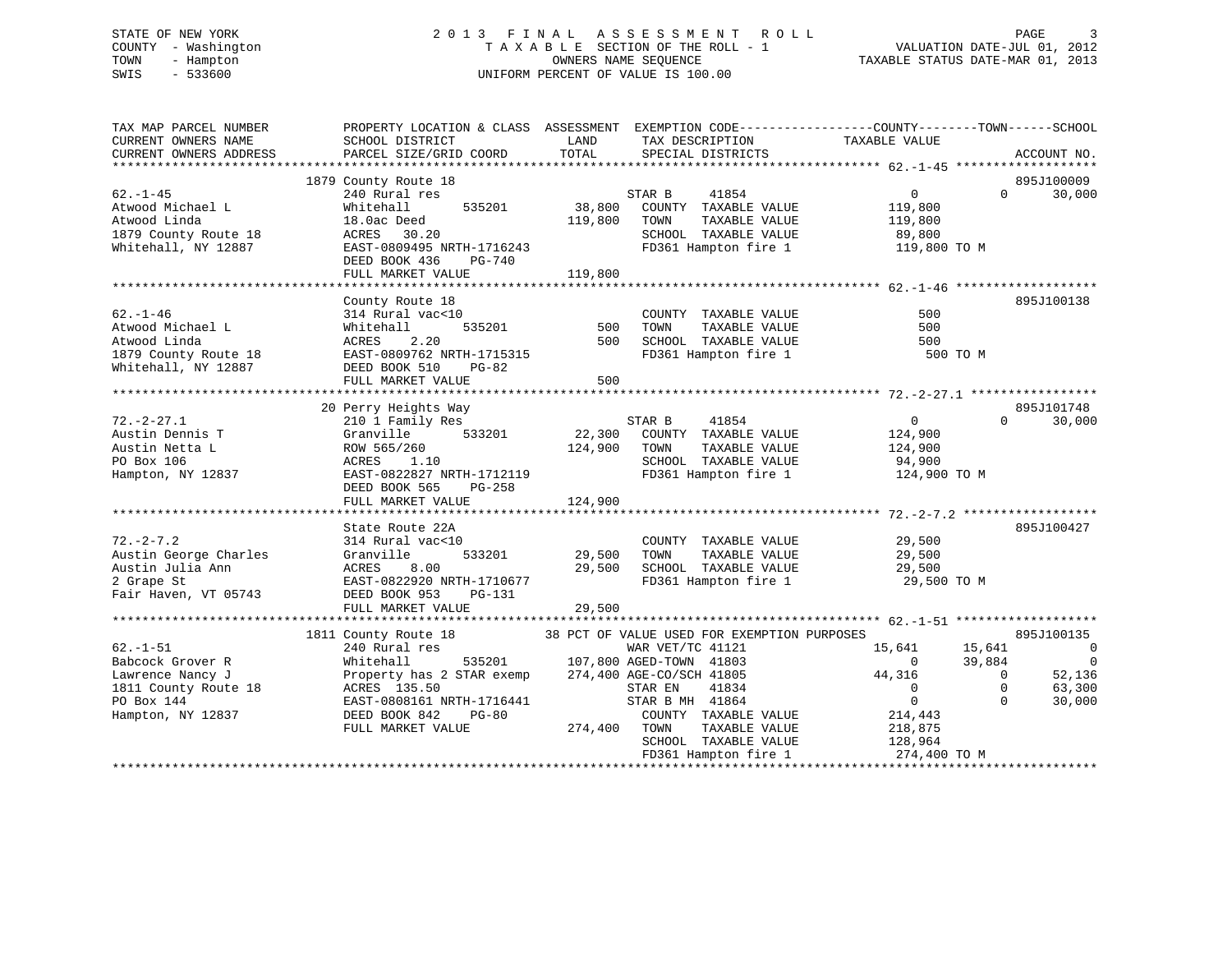# STATE OF NEW YORK 2 0 1 3 F I N A L A S S E S S M E N T R O L L PAGE 4 COUNTY - Washington T A X A B L E SECTION OF THE ROLL - 1 VALUATION DATE-JUL 01, 2012 TOWN - Hampton OWNERS NAME SEQUENCE TAXABLE STATUS DATE-MAR 01, 2013 SWIS - 533600 UNIFORM PERCENT OF VALUE IS 100.00

| TAX MAP PARCEL NUMBER<br>CURRENT OWNERS NAME<br>CURRENT OWNERS ADDRESS                                 | PROPERTY LOCATION & CLASS ASSESSMENT<br>SCHOOL DISTRICT<br>PARCEL SIZE/GRID COORD                                                                                                 | LAND<br>TOTAL                | EXEMPTION CODE-----------------COUNTY-------TOWN------SCHOOL<br>TAX DESCRIPTION<br>SPECIAL DISTRICTS              | TAXABLE VALUE                                                  | ACCOUNT NO.                      |
|--------------------------------------------------------------------------------------------------------|-----------------------------------------------------------------------------------------------------------------------------------------------------------------------------------|------------------------------|-------------------------------------------------------------------------------------------------------------------|----------------------------------------------------------------|----------------------------------|
| *******************                                                                                    |                                                                                                                                                                                   |                              |                                                                                                                   |                                                                |                                  |
| $72. - 2 - 13$<br>Baker Brian S<br>89 County Route 20<br>Hampton, NY 12837                             | 89 County Route 20<br>210 1 Family Res<br>Granville<br>533201<br>ACRES<br>1.00<br>EAST-0824389 NRTH-1705687<br>DEED BOOK 3103<br>PG-295<br>FULL MARKET VALUE                      | 22,000<br>71,700<br>71,700   | STAR B<br>41854<br>COUNTY TAXABLE VALUE<br>TOWN<br>TAXABLE VALUE<br>SCHOOL TAXABLE VALUE<br>FD361 Hampton fire 1  | $\mathbf 0$<br>71,700<br>71,700<br>41,700<br>71,700 TO M       | 895J100126<br>$\Omega$<br>30,000 |
|                                                                                                        | *********************                                                                                                                                                             |                              |                                                                                                                   |                                                                |                                  |
| $80. - 1 - 15$<br>Baker Clarence S<br>20 Hampton Heights Way<br>Hampton, NY 12837                      | 20 Hampton Heights Way<br>210 1 Family Res<br>Granville<br>533201<br>791/89; 3154/172<br>ACRES<br>5.01<br>EAST-0811564 NRTH-1702246<br>DEED BOOK 3154 PG-172<br>FULL MARKET VALUE | 35,000<br>111,400<br>111,400 | 41854<br>STAR B<br>COUNTY TAXABLE VALUE<br>TOWN<br>TAXABLE VALUE<br>SCHOOL TAXABLE VALUE<br>FD361 Hampton fire 1  | $\overline{0}$<br>111,400<br>111,400<br>81,400<br>111,400 TO M | 895J100589<br>$\Omega$<br>30,000 |
|                                                                                                        |                                                                                                                                                                                   |                              |                                                                                                                   |                                                                |                                  |
| $81. - 1 - 18$<br>Baker Eric J<br>875 VT RT 133<br>Pawlet, VT 05761                                    | 135 Rainbow Way<br>260 Seasonal res<br>Granville<br>533201<br>ACRES<br>4.60<br>EAST-0817127 NRTH-1700691<br>DEED BOOK 704<br>PG-213<br>FULL MARKET VALUE                          | 33,700<br>71,200<br>71,200   | COUNTY TAXABLE VALUE<br>TAXABLE VALUE<br>TOWN<br>SCHOOL TAXABLE VALUE<br>FD361 Hampton fire 1                     | 71,200<br>71,200<br>71,200<br>71,200 TO M                      | 895J100594                       |
|                                                                                                        |                                                                                                                                                                                   |                              |                                                                                                                   |                                                                |                                  |
| $81. - 1 - 40$<br>Baker Eric J<br>Baker Sondra K<br>875 Vt Hwy 133<br>Pawlet, VT 05761                 | Quivey Hill Rd<br>314 Rural vac<10<br>Granville<br>533201<br>ACRES<br>4.80<br>EAST-0816652 NRTH-1701196<br>DEED BOOK 781<br>$PG-60$                                               | 14,500<br>14,500             | COUNTY TAXABLE VALUE<br>TOWN<br>TAXABLE VALUE<br>SCHOOL TAXABLE VALUE<br>FD361 Hampton fire 1                     | 14,500<br>14,500<br>14,500<br>14,500 TO M                      | 895J100600                       |
|                                                                                                        | FULL MARKET VALUE                                                                                                                                                                 | 14,500                       |                                                                                                                   |                                                                |                                  |
| $71. - 1 - 3$<br>Baker Francis M LE<br>Baker Carolyn LE<br>2063 County Route 18<br>Whitehall, NY 12887 | 2063 County Route 18<br>210 1 Family Res<br>Granville<br>533201<br>ACRES<br>4.50<br>EAST-0813210 NRTH-1713950<br>DEED BOOK 823<br>PG-183<br>FULL MARKET VALUE                     | 33,400<br>89,600<br>89,600   | 41834<br>STAR EN<br>COUNTY TAXABLE VALUE<br>TOWN<br>TAXABLE VALUE<br>SCHOOL TAXABLE VALUE<br>FD361 Hampton fire 1 | $\overline{0}$<br>89,600<br>89,600<br>26,300<br>89,600 TO M    | 895J100413<br>$\Omega$<br>63,300 |
|                                                                                                        | 158 Hills Pond Rd                                                                                                                                                                 |                              |                                                                                                                   |                                                                | 895J101773                       |
| $71. - 1 - 15.2$<br>Balch Timothy M<br>Covell Jessi E<br>158 Hills Pond Rd<br>Whitehall, NY 12887      | 270 Mfg housing<br>533201<br>Granville<br>Sub Div Lot 2<br>770-59<br>2.77<br>ACRES<br>EAST-0815927 NRTH-1705314                                                                   | 27,800<br>48,500             | COUNTY TAXABLE VALUE<br>TAXABLE VALUE<br>TOWN<br>SCHOOL TAXABLE VALUE<br>FD361 Hampton fire 1                     | 48,500<br>48,500<br>48,500<br>48,500 TO M                      |                                  |
|                                                                                                        | PG-300<br>DEED BOOK 3170<br>FULL MARKET VALUE                                                                                                                                     | 48,500                       |                                                                                                                   |                                                                |                                  |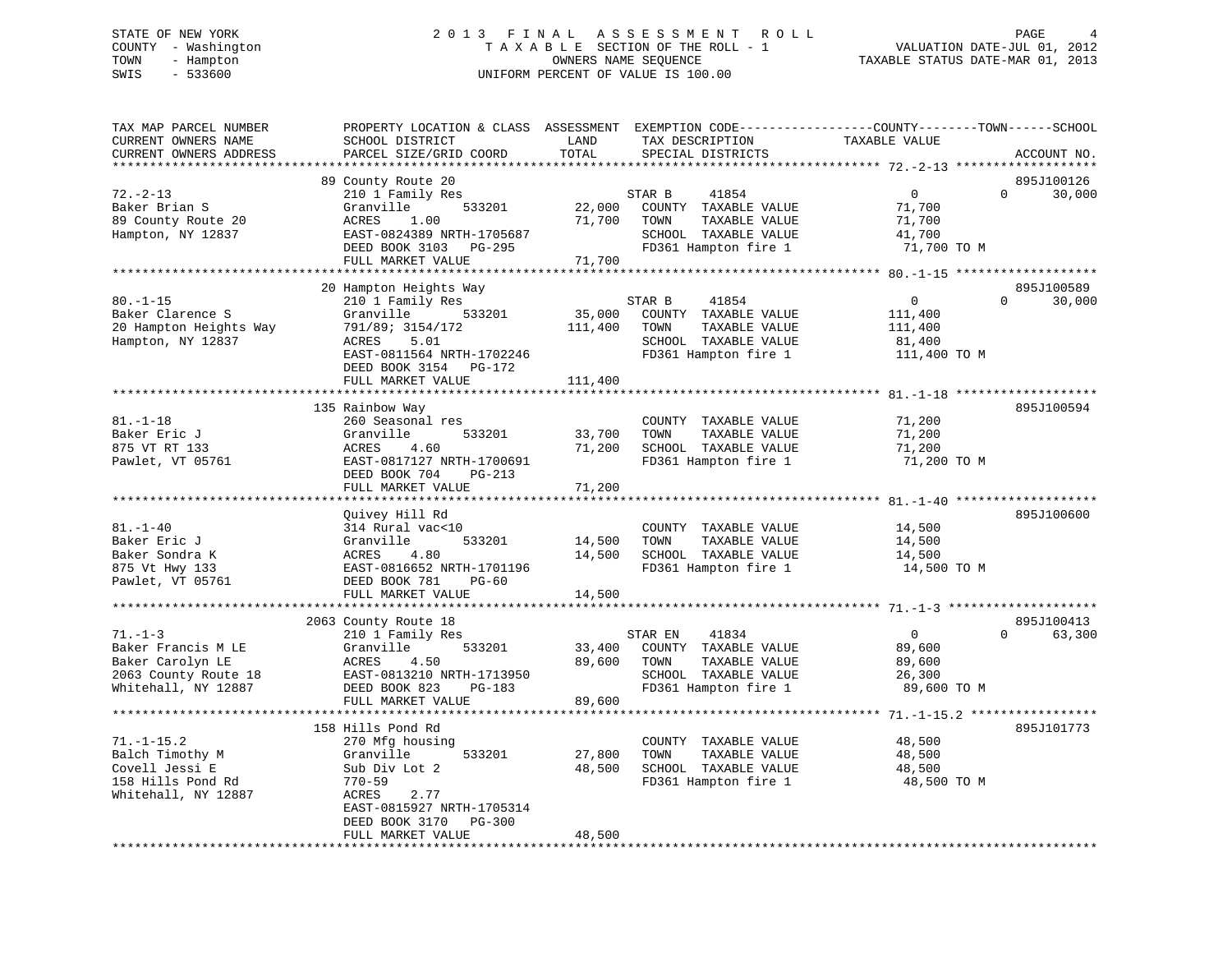# STATE OF NEW YORK 2 0 1 3 F I N A L A S S E S S M E N T R O L L PAGE 5 COUNTY - Washington T A X A B L E SECTION OF THE ROLL - 1 VALUATION DATE-JUL 01, 2012 TOWN - Hampton OWNERS NAME SEQUENCE TAXABLE STATUS DATE-MAR 01, 2013 SWIS - 533600 UNIFORM PERCENT OF VALUE IS 100.00

| TAX MAP PARCEL NUMBER<br>CURRENT OWNERS NAME<br>CURRENT OWNERS ADDRESS                 | PROPERTY LOCATION & CLASS ASSESSMENT EXEMPTION CODE----------------COUNTY-------TOWN------SCHOOL<br>SCHOOL DISTRICT<br>PARCEL SIZE/GRID COORD                                            | LAND<br>TOTAL              | TAX DESCRIPTION<br>SPECIAL DISTRICTS                                                                                              | TAXABLE VALUE                                                     | ACCOUNT NO.                               |
|----------------------------------------------------------------------------------------|------------------------------------------------------------------------------------------------------------------------------------------------------------------------------------------|----------------------------|-----------------------------------------------------------------------------------------------------------------------------------|-------------------------------------------------------------------|-------------------------------------------|
| *******************                                                                    |                                                                                                                                                                                          |                            |                                                                                                                                   |                                                                   |                                           |
| $62. - 1 - 29$<br>Ballard Calvin<br>Ballard Lona<br>115 Hickey Rd<br>Hampton, NY 12837 | 115 Hickey Rd<br>270 Mfg housing<br>Granville<br>533201<br>ACRES<br>5.42<br>EAST-0813564 NRTH-1716900<br>DEED BOOK 851<br>PG-246<br>FULL MARKET VALUE<br>******************************* | 35,400 STAR B<br>57,200    | WAR VET/TC 41121<br>41854<br>COUNTY TAXABLE VALUE<br>TOWN<br>TAXABLE VALUE<br>SCHOOL TAXABLE VALUE<br>57,200 FD361 Hampton fire 1 | 8,580<br>$\mathbf 0$<br>48,620<br>48,620<br>27,200<br>57,200 TO M | 895J100580<br>8,580<br>$\Omega$<br>30,000 |
|                                                                                        | Hills Pond Rd                                                                                                                                                                            |                            |                                                                                                                                   |                                                                   |                                           |
| $71. - 1 - 23.11$<br>Ballard Donald<br>2100 County Route 18<br>Whitehall, NY 12887     | 311 Res vac land<br>Granville<br>533201<br>FRNT 147.00 DPTH 44.00<br>EAST-0814394 NRTH-1711575<br>DEED BOOK 2589 PG-70                                                                   | 500<br>500                 | COUNTY TAXABLE VALUE<br>TOWN<br>TAXABLE VALUE<br>SCHOOL TAXABLE VALUE<br>FD361 Hampton fire 1                                     | 500<br>500<br>500<br>500 TO M                                     |                                           |
|                                                                                        | FULL MARKET VALUE                                                                                                                                                                        | 500                        |                                                                                                                                   |                                                                   |                                           |
| $71. - 1 - 4$                                                                          | 2100 County Route 18<br>270 Mfg housing                                                                                                                                                  |                            | AGED-ALL<br>41800                                                                                                                 | 34,950                                                            | 895J100012<br>34,950<br>34,950            |
| Ballard Donald Jr<br>Ballard Donna<br>2100 County Route 18<br>Whitehall, NY 12887      | Granville<br>533201<br>ACRES<br>1.70<br>EAST-0814185 NRTH-1713567<br>DEED BOOK 427<br>PG-667                                                                                             | 69,900                     | 24,300 STAR EN<br>41834<br>COUNTY TAXABLE VALUE<br>TOWN<br>TAXABLE VALUE<br>SCHOOL TAXABLE VALUE                                  | $\mathbf{0}$<br>34,950<br>34,950<br>$\overline{0}$                | $\Omega$<br>34,950                        |
|                                                                                        | FULL MARKET VALUE<br>**************************                                                                                                                                          |                            | 69,900 FD361 Hampton fire 1                                                                                                       | 69,900 TO M                                                       |                                           |
|                                                                                        | 435 Hills Pond Rd                                                                                                                                                                        |                            |                                                                                                                                   |                                                                   |                                           |
| $71. - 1 - 23.8$<br>Ballard Donald W<br>2100 County Route 18<br>Whitehall, NY 12887    | 270 Mfg housing<br>Granville<br>533201<br>ACRES<br>1.55<br>EAST-0814310 NRTH-1711745<br>DEED BOOK 692<br><b>PG-175</b><br>FULL MARKET VALUE                                              | 23,800<br>68,200<br>68,200 | COUNTY TAXABLE VALUE<br>TAXABLE VALUE<br>TOWN<br>SCHOOL TAXABLE VALUE<br>FD361 Hampton fire 1                                     | 68,200<br>68,200<br>68,200<br>68,200 TO M                         |                                           |
|                                                                                        | ****************************                                                                                                                                                             |                            |                                                                                                                                   |                                                                   |                                           |
| $72. - 2 - 22$<br>Ballard Edith F Estate<br>45 Ballard Rd<br>Hampton, NY 12837         | 45 Ballard Rd<br>210 1 Family Res<br>Granville<br>533201<br>ACRES<br>2.60<br>EAST-0822097 NRTH-1710754<br>DEED BOOK 321<br>PG-448                                                        | 27,200<br>75,600           | COUNTY TAXABLE VALUE<br>TAXABLE VALUE<br>TOWN<br>SCHOOL TAXABLE VALUE<br>FD361 Hampton fire 1                                     | 75,600<br>75,600<br>75,600<br>75,600 TO M                         | 895J100011                                |
|                                                                                        | FULL MARKET VALUE                                                                                                                                                                        | 75,600                     |                                                                                                                                   |                                                                   |                                           |
|                                                                                        | Hills Pond Rd                                                                                                                                                                            |                            |                                                                                                                                   |                                                                   | 895J100013                                |
| $71. - 1 - 12$<br>Ballard Gary L<br>400 Hills Pond Rd<br>Whitehall, NY 12887           | 323 Vacant rural<br>Granville<br>533201<br>ACRES 64.70<br>EAST-0815588 NRTH-1711159<br>DEED BOOK 877<br>PG-299<br>FULL MARKET VALUE                                                      | 58,000<br>58,000<br>58,000 | COUNTY TAXABLE VALUE<br>TAXABLE VALUE<br>TOWN<br>SCHOOL TAXABLE VALUE<br>FD361 Hampton fire 1                                     | 58,000<br>58,000<br>58,000<br>58,000 TO M                         |                                           |
|                                                                                        | ********************************                                                                                                                                                         |                            |                                                                                                                                   |                                                                   |                                           |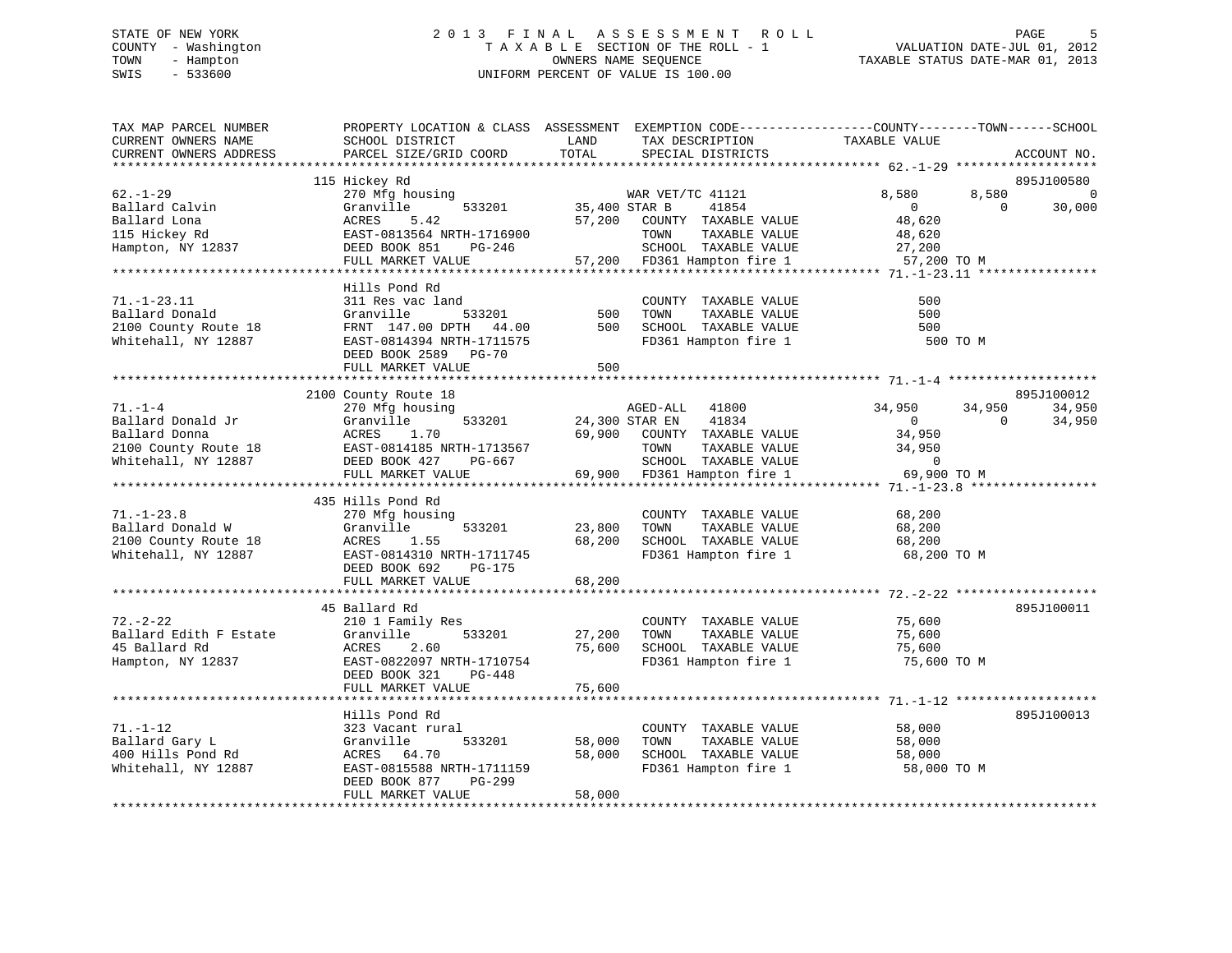# STATE OF NEW YORK 2 0 1 3 F I N A L A S S E S S M E N T R O L L PAGE 6 COUNTY - Washington T A X A B L E SECTION OF THE ROLL - 1 VALUATION DATE-JUL 01, 2012 TOWN - Hampton OWNERS NAME SEQUENCE TAXABLE STATUS DATE-MAR 01, 2013 SWIS - 533600 UNIFORM PERCENT OF VALUE IS 100.00

| TAX MAP PARCEL NUMBER<br>CURRENT OWNERS NAME | PROPERTY LOCATION & CLASS ASSESSMENT EXEMPTION CODE----------------COUNTY-------TOWN------SCHOOL<br>SCHOOL DISTRICT | LAND              | TAX DESCRIPTION                               | TAXABLE VALUE      |                    |
|----------------------------------------------|---------------------------------------------------------------------------------------------------------------------|-------------------|-----------------------------------------------|--------------------|--------------------|
| CURRENT OWNERS ADDRESS                       | PARCEL SIZE/GRID COORD                                                                                              | TOTAL             | SPECIAL DISTRICTS                             |                    | ACCOUNT NO.        |
|                                              |                                                                                                                     |                   |                                               |                    |                    |
|                                              | 400 Hills Pond Rd                                                                                                   |                   |                                               |                    | 895J101820         |
| $71. - 1 - 12.1$                             | 270 Mfg housing                                                                                                     |                   | STAR B<br>41854                               | $\overline{0}$     | 30,000<br>$\Omega$ |
| Ballard Gary L                               | Granville<br>533201                                                                                                 | 29,400            | COUNTY TAXABLE VALUE                          | 79,900             |                    |
| 400 Hills Pond Rd                            | ACRES<br>3.28                                                                                                       | 79,900            | TOWN<br>TAXABLE VALUE                         | 79,900             |                    |
| Whitehall, NY 12887                          | EAST-0815093 NRTH-1710778                                                                                           |                   | SCHOOL TAXABLE VALUE                          | 49,900             |                    |
|                                              | DEED BOOK 637<br>$PG-17$                                                                                            |                   | FD361 Hampton fire 1                          | 79,900 TO M        |                    |
|                                              | FULL MARKET VALUE                                                                                                   | 79,900            |                                               |                    |                    |
|                                              |                                                                                                                     |                   |                                               |                    |                    |
|                                              | 391 Hills Pond Rd                                                                                                   |                   |                                               |                    | 895J100564         |
| $71. - 1 - 23.2$                             | 270 Mfg housing                                                                                                     |                   | 41854<br>STAR B                               | $\mathbf{0}$       | $\Omega$<br>30,000 |
| Ballard James E Sr                           | Granville<br>533201                                                                                                 | 25,300            | COUNTY TAXABLE VALUE                          | 63,800             |                    |
| Ballard Marion                               | 477/702                                                                                                             | 63,800            | TOWN<br>TAXABLE VALUE                         | 63,800             |                    |
| PO Box 31                                    | 2.00<br>ACRES                                                                                                       |                   | SCHOOL TAXABLE VALUE                          | 33,800             |                    |
| Hampton, NY 12837                            | EAST-0814728 NRTH-1710585<br>DEED BOOK 464<br>PG-692                                                                |                   | FD361 Hampton fire 1                          | 63,800 TO M        |                    |
|                                              | FULL MARKET VALUE                                                                                                   | 63,800            |                                               |                    |                    |
|                                              |                                                                                                                     |                   |                                               |                    |                    |
|                                              | LOT Taylor Pat                                                                                                      |                   |                                               |                    | 895J100115         |
| $53. - 1 - 2$                                | 260 Seasonal res                                                                                                    |                   | COUNTY TAXABLE VALUE                          | 136,300            |                    |
| Barber John M<br>Nikas William L             | 535201<br>Whitehall<br>ROW 815/227                                                                                  | 55,000<br>136,300 | TOWN<br>TAXABLE VALUE<br>SCHOOL TAXABLE VALUE | 136,300<br>136,300 |                    |
| 116 Oak St                                   |                                                                                                                     |                   | FD362 Hampton fire 2                          |                    |                    |
| PO Box 267                                   | ACRES 278.00<br>EAST-0811770 NRTH-1725578                                                                           |                   |                                               | 136,300 TO M       |                    |
| Hudson Falls, NY 12839                       | DEED BOOK 504<br>PG-588                                                                                             |                   |                                               |                    |                    |
|                                              | FULL MARKET VALUE                                                                                                   | 136,300           |                                               |                    |                    |
|                                              |                                                                                                                     |                   |                                               |                    |                    |
|                                              | Ecuyer Pat                                                                                                          |                   |                                               |                    | 895J100277         |
| $53 - 1 - 8$                                 | 910 Priv forest                                                                                                     |                   | COUNTY TAXABLE VALUE                          | 22,900             |                    |
| Barber John M                                | Granville<br>533201                                                                                                 | 22,900            | TAXABLE VALUE<br>TOWN                         | 22,900             |                    |
| Attn: Hunt Lake Land Holding I 60 Ad         |                                                                                                                     | 22,900            | SCHOOL TAXABLE VALUE                          | 22,900             |                    |
| PO Box 193                                   | ACRES<br>50.90                                                                                                      |                   | FD361 Hampton fire 1                          | 22,900 TO M        |                    |
| Corinth, NY 12822                            | EAST-0810711 NRTH-1722163                                                                                           |                   |                                               |                    |                    |
|                                              | DEED BOOK 834<br>$PG-283$                                                                                           |                   |                                               |                    |                    |
|                                              | FULL MARKET VALUE                                                                                                   | 22,900            |                                               |                    |                    |
|                                              |                                                                                                                     |                   |                                               |                    |                    |
|                                              | 1496 County Route 11                                                                                                |                   |                                               |                    | 895J100556         |
| $45. -1 - 1$                                 | 210 1 Family Res                                                                                                    |                   | 41834<br>STAR EN                              | 0                  | 63,300<br>$\Omega$ |
| Barkley Nancy E                              | Whitehall<br>535201                                                                                                 | 25,600            | COUNTY TAXABLE VALUE                          | 92,200             |                    |
| Attn: Nancy E Moore                          | ACRES<br>2.10                                                                                                       | 92,200            | TOWN<br>TAXABLE VALUE                         | 92,200             |                    |
| 1496 County Route 11                         | EAST-0804425 NRTH-1736903                                                                                           |                   | SCHOOL TAXABLE VALUE                          | 28,900             |                    |
| Whitehall, NY 12887                          | DEED BOOK 728<br>PG-274                                                                                             |                   | FD362 Hampton fire 2                          | 92,200 TO M        |                    |
|                                              | FULL MARKET VALUE                                                                                                   | 92,200            |                                               |                    |                    |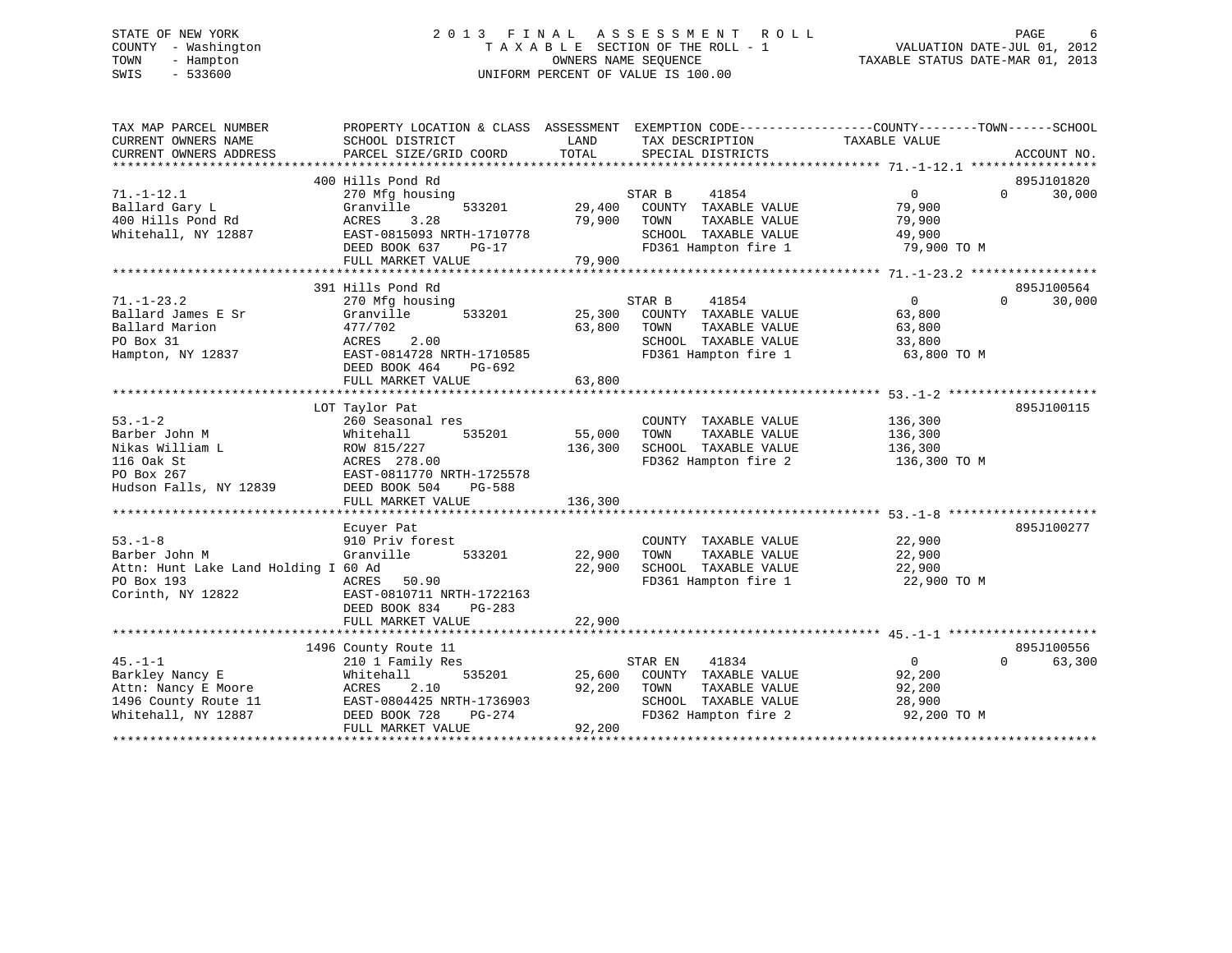### STATE OF NEW YORK 2 0 1 3 F I N A L A S S E S S M E N T R O L L PAGE 7COUNTY - Washington  $T A X A B L E$  SECTION OF THE ROLL - 1<br>TOWN - Hampton DWNERS NAME SEQUENCE TOWN - Hampton OWNERS NAME SEQUENCE TAXABLE STATUS DATE-MAR 01, 2013 SWIS - 533600 UNIFORM PERCENT OF VALUE IS 100.00

VALUATION DATE-JUL 01, 2012

| TAX MAP PARCEL NUMBER  | PROPERTY LOCATION & CLASS ASSESSMENT EXEMPTION CODE--------------COUNTY-------TOWN-----SCHOOL |               |                                             |                            |             |
|------------------------|-----------------------------------------------------------------------------------------------|---------------|---------------------------------------------|----------------------------|-------------|
| CURRENT OWNERS NAME    | SCHOOL DISTRICT                                                                               | LAND          | TAX DESCRIPTION                             | TAXABLE VALUE              |             |
| CURRENT OWNERS ADDRESS | PARCEL SIZE/GRID COORD                                                                        | TOTAL         | SPECIAL DISTRICTS                           |                            | ACCOUNT NO. |
|                        |                                                                                               |               |                                             |                            |             |
|                        | 18 Manchester Rd                                                                              |               |                                             |                            | 895J100063  |
| $38. - 1 - 7$          | 240 Rural res                                                                                 |               | COUNTY TAXABLE VALUE                        | 190,100                    |             |
| Barsalow William E Jr  | 535201<br>Whitehall                                                                           | 61,500        | TAXABLE VALUE<br>TOWN                       | 190,100                    |             |
| 21 Prospect St         | $530 - 345$                                                                                   | 190,100       | SCHOOL TAXABLE VALUE                        | 190,100                    |             |
| Fair Haven, VT 05743   | ACRES 31.49                                                                                   |               | FD362 Hampton fire 2                        | 190,100 TO M               |             |
|                        | EAST-0811522 NRTH-1738456                                                                     |               |                                             |                            |             |
|                        | DEED BOOK 2897 PG-51                                                                          |               |                                             |                            |             |
|                        | FULL MARKET VALUE                                                                             | 190,100       |                                             |                            |             |
|                        |                                                                                               |               |                                             |                            |             |
|                        | South Rd                                                                                      |               |                                             |                            | 895J100084  |
| $72. - 1 - 18$         | 323 Vacant rural                                                                              |               | COUNTY TAXABLE VALUE                        | 42,500                     |             |
| Bassett Ernest R Jr    | Granville<br>533201                                                                           | 42,500        | TOWN<br>TAXABLE VALUE                       | 42,500                     |             |
| Bassett Suzanne M      | ACRES 31.40                                                                                   | 42,500        | SCHOOL TAXABLE VALUE                        | 42,500                     |             |
| 19 Westview Dr         | EAST-0818684 NRTH-1707973                                                                     |               |                                             |                            |             |
|                        |                                                                                               |               | FD361 Hampton fire 1                        | 42,500 TO M                |             |
| Granville, NY 12832    | DEED BOOK 788<br>$PG-52$                                                                      |               |                                             |                            |             |
|                        | FULL MARKET VALUE                                                                             | 42,500        |                                             |                            |             |
|                        |                                                                                               |               |                                             |                            |             |
|                        | 32 Vladyka Woods Rd                                                                           |               |                                             |                            |             |
| $38. - 1 - 12.4$       | 210 1 Family Res                                                                              |               | STAR B<br>41854                             | $\overline{0}$<br>$\Omega$ | 30,000      |
| Beckwith Tiffany       | 535201<br>Whitehall                                                                           |               | 22,000 COUNTY TAXABLE VALUE                 | 157,300                    |             |
| 32 Vladyka Woods Rd    | 1.00<br>ACRES                                                                                 | 157,300       | TOWN<br>TAXABLE VALUE                       | 157,300                    |             |
| Whitehall, NY 12887    | EAST-0806198 NRTH-1737688                                                                     |               | SCHOOL TAXABLE VALUE                        | 127,300                    |             |
|                        | DEED BOOK 779<br>PG-275                                                                       |               | FD362 Hampton fire 2                        | 157,300 TO M               |             |
|                        | FULL MARKET VALUE                                                                             | 157,300       |                                             |                            |             |
|                        |                                                                                               |               |                                             |                            |             |
|                        | 1040 West Way                                                                                 |               |                                             |                            | 895J100298  |
| $71.4 - 2 - 11$        | 210 1 Family Res - WTRFNT                                                                     |               | COUNTY TAXABLE VALUE                        | 199,700                    |             |
| Belger Joseph T        | 533201<br>Granville                                                                           | 27,600        | TOWN<br>TAXABLE VALUE                       | 199,700                    |             |
| 214 Greenway Ter       | LOT 7                                                                                         | 199,700       | SCHOOL TAXABLE VALUE                        | 199,700                    |             |
| River Edge, NJ 07661   | 504/49                                                                                        |               | FD361 Hampton fire 1                        | 199,700 TO M               |             |
|                        | $71. - 2 - 11$                                                                                |               |                                             |                            |             |
|                        | FRNT 100.00 DPTH 216.00                                                                       |               |                                             |                            |             |
|                        | EAST-0815625 NRTH-1707253                                                                     |               |                                             |                            |             |
|                        | DEED BOOK 1973 PG-289                                                                         |               |                                             |                            |             |
|                        | FULL MARKET VALUE                                                                             | 199,700       |                                             |                            |             |
|                        |                                                                                               |               |                                             |                            |             |
|                        | 1933 County Route 18                                                                          |               | 73 PCT OF VALUE USED FOR EXEMPTION PURPOSES |                            | 895J100163  |
| $62. - 1 - 39$         | 270 Mfg housing                                                                               |               | WAR VET/C 41122                             | 10,052<br>$\Omega$         | $\mathbf 0$ |
| Bernhardt C Frederick  | Whitehall<br>535201                                                                           |               | 49,200 WAR VET/T 41123                      | $\overline{0}$<br>10,052   | 0           |
|                        |                                                                                               |               | 41854                                       | $\overline{0}$             | $\Omega$    |
| Bernhardt Lynn M       | ACRES 19.20                                                                                   | 91,800 STAR B |                                             |                            | 30,000      |
| 1933 County Route 18   | EAST-0810854 NRTH-1715002                                                                     |               | COUNTY TAXABLE VALUE                        | 81,748                     |             |
| Whitehall, NY 12887    | DEED BOOK 1843 PG-212                                                                         |               | TOWN<br>TAXABLE VALUE                       | 81,748                     |             |
|                        | FULL MARKET VALUE                                                                             |               | 91,800 SCHOOL TAXABLE VALUE                 | 61,800                     |             |
|                        |                                                                                               |               | FD361 Hampton fire 1                        | 91,800 TO M                |             |
|                        |                                                                                               |               |                                             |                            |             |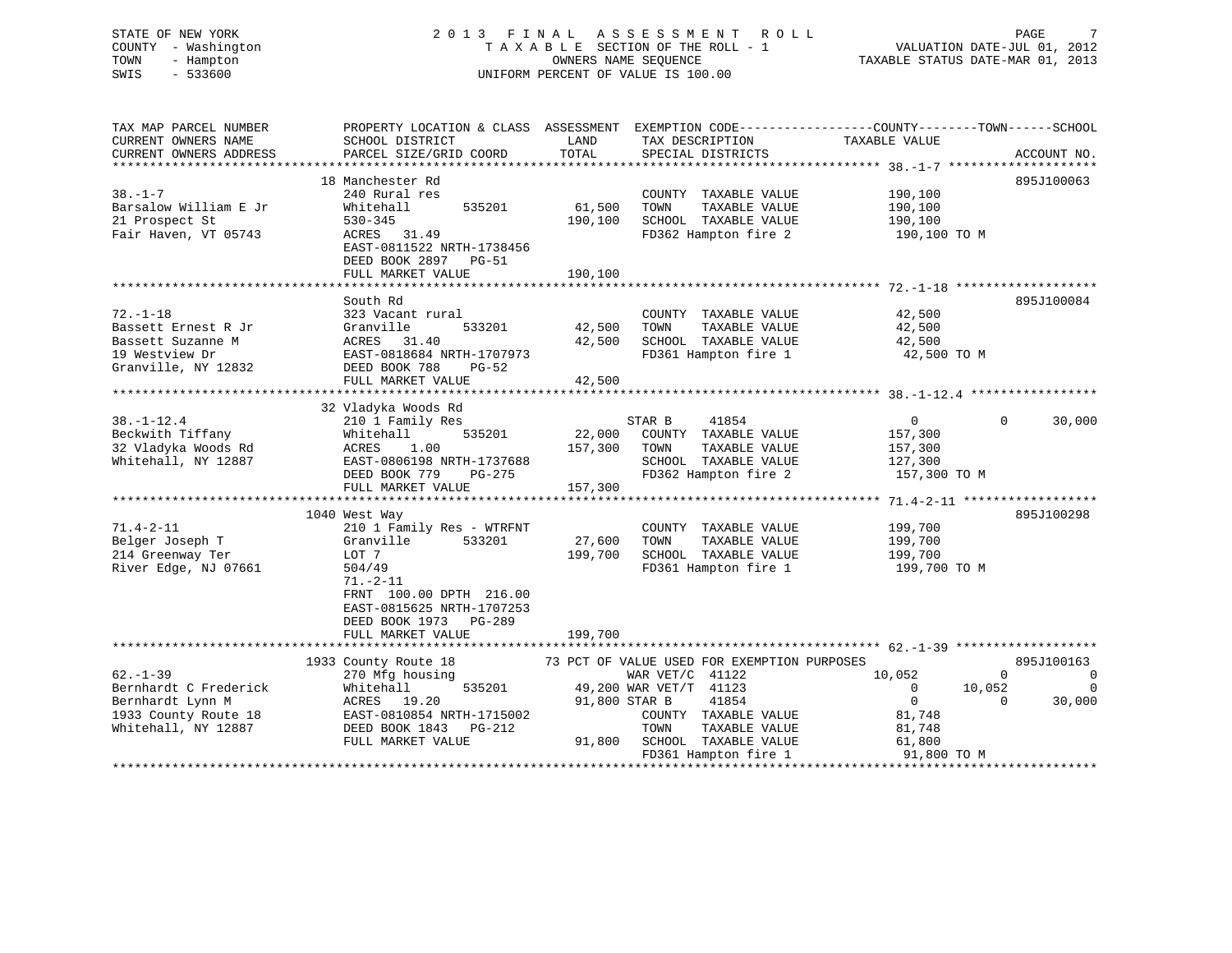# STATE OF NEW YORK 2 0 1 3 F I N A L A S S E S S M E N T R O L L PAGE 8 COUNTY - Washington T A X A B L E SECTION OF THE ROLL - 1 VALUATION DATE-JUL 01, 2012 TOWN - Hampton OWNERS NAME SEQUENCE TAXABLE STATUS DATE-MAR 01, 2013 SWIS - 533600 UNIFORM PERCENT OF VALUE IS 100.00

| TAX MAP PARCEL NUMBER<br>CURRENT OWNERS NAME<br>CURRENT OWNERS ADDRESS                            | PROPERTY LOCATION & CLASS ASSESSMENT<br>SCHOOL DISTRICT<br>PARCEL SIZE/GRID COORD                                                                                                              | LAND<br>TOTAL                | TAX DESCRIPTION<br>SPECIAL DISTRICTS                                                                             | EXEMPTION CODE-----------------COUNTY-------TOWN------SCHOOL<br>TAXABLE VALUE | ACCOUNT NO.                      |
|---------------------------------------------------------------------------------------------------|------------------------------------------------------------------------------------------------------------------------------------------------------------------------------------------------|------------------------------|------------------------------------------------------------------------------------------------------------------|-------------------------------------------------------------------------------|----------------------------------|
|                                                                                                   |                                                                                                                                                                                                |                              |                                                                                                                  |                                                                               |                                  |
| $72. - 2 - 16$<br>Bessette Raymond Sr<br>62 Middleton Rd<br>Granville, NY 12832                   | 84 Staso Ln<br>210 1 Family Res<br>Granville<br>533201<br>ACRES<br>1.60<br>EAST-0821897 NRTH-1708582<br>DEED BOOK 715<br>PG-106                                                                | 24,000<br>78,700             | COUNTY TAXABLE VALUE<br>TOWN<br>TAXABLE VALUE<br>SCHOOL TAXABLE VALUE<br>FD361 Hampton fire 1                    | 78,700<br>78,700<br>78,700<br>78,700 TO M                                     | 895J100191                       |
|                                                                                                   | FULL MARKET VALUE                                                                                                                                                                              | 78,700                       |                                                                                                                  |                                                                               |                                  |
|                                                                                                   |                                                                                                                                                                                                |                              |                                                                                                                  |                                                                               |                                  |
| $72. - 2 - 18.1$<br>Best Timothy R<br>Best Jessica<br>2452 County Route 18<br>Whitehall, NY 12887 | 2452 County Route 18<br>210 1 Family Res<br>Granville<br>533201<br>317/572<br>Filed sub div 27A-66<br>ACRES<br>1.53<br>EAST-0821333 NRTH-1710151<br>DEED BOOK 2946 PG-291<br>FULL MARKET VALUE | 23,700<br>197,200<br>197,200 | STAR B<br>41854<br>COUNTY TAXABLE VALUE<br>TOWN<br>TAXABLE VALUE<br>SCHOOL TAXABLE VALUE<br>FD361 Hampton fire 1 | $\overline{0}$<br>197,200<br>197,200<br>167,200<br>197,200 TO M               | $\Omega$<br>30,000               |
|                                                                                                   |                                                                                                                                                                                                |                              |                                                                                                                  |                                                                               |                                  |
|                                                                                                   | 23 Greenfield Ln                                                                                                                                                                               |                              |                                                                                                                  |                                                                               | 895J101823                       |
| $72.2 - 3 - 12.1$<br>Betit Francis<br>Betit Jean<br>471 New Boston Rd<br>Hampton, NY 12837        | 210 1 Family Res<br>Granville<br>533201<br>$72. - 3 - 12.1$<br>FRNT 141.00 DPTH 111.00<br>EAST-0823864 NRTH-1711937<br>DEED BOOK 850<br>PG-191                                                 | 13,400<br>103,100<br>103,100 | 41854<br>STAR B<br>COUNTY TAXABLE VALUE<br>TOWN<br>TAXABLE VALUE<br>SCHOOL TAXABLE VALUE<br>FD361 Hampton fire 1 | $\overline{0}$<br>$\Omega$<br>103,100<br>103,100<br>73,100<br>103,100 TO M    | 30,000                           |
|                                                                                                   | FULL MARKET VALUE                                                                                                                                                                              |                              |                                                                                                                  |                                                                               |                                  |
| $71. - 1 - 17$<br>Billow Matthew J<br>135 Hills Pond Rd<br>Whitehall, NY 12887                    | 135 Hills Pond Rd<br>240 Rural res<br>533201<br>Granville<br>2407/160<br>ACRES 34.40<br>EAST-0814662 NRTH-1705653<br>DEED BOOK 852<br>PG-247<br>FULL MARKET VALUE                              | 67,300<br>145,400<br>145,400 | 41854<br>STAR B<br>COUNTY TAXABLE VALUE<br>TOWN<br>TAXABLE VALUE<br>SCHOOL TAXABLE VALUE<br>FD361 Hampton fire 1 | $\mathbf{0}$<br>145,400<br>145,400<br>115,400<br>145,400 TO M                 | 895J100271<br>$\Omega$<br>30,000 |
|                                                                                                   |                                                                                                                                                                                                |                              |                                                                                                                  |                                                                               |                                  |
| $71.4 - 3 - 2$<br>Billow Philip J<br>Billow Helen K<br>4 Holly Ln<br>Castleton, NY 12033          | 1128 East Way<br>260 Seasonal res - WTRFNT<br>Granville<br>533201<br>$71. - 3 - 2$<br>FRNT 100.00 DPTH 145.00<br>EAST-0815526 NRTH-1708455<br>DEED BOOK 923<br>$PG-50$<br>FULL MARKET VALUE    | 27,000<br>119,800<br>119,800 | COUNTY TAXABLE VALUE<br>TAXABLE VALUE<br>TOWN<br>SCHOOL TAXABLE VALUE<br>FD361 Hampton fire 1                    | 119,800<br>119,800<br>119,800<br>119,800 TO M                                 | 895J100083                       |
|                                                                                                   |                                                                                                                                                                                                |                              |                                                                                                                  |                                                                               |                                  |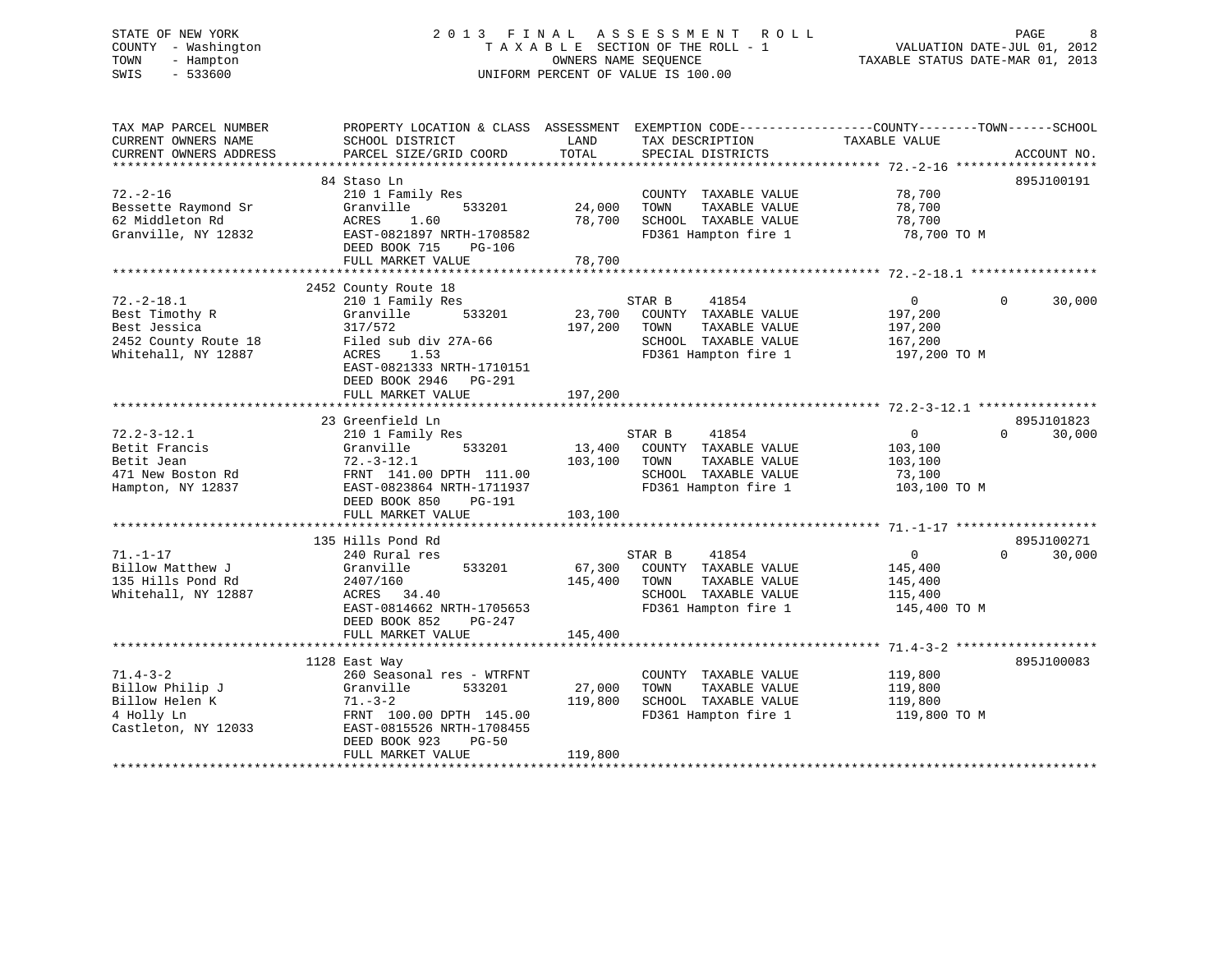# STATE OF NEW YORK 2 0 1 3 F I N A L A S S E S S M E N T R O L L PAGE 9 COUNTY - Washington T A X A B L E SECTION OF THE ROLL - 1 VALUATION DATE-JUL 01, 2012 TOWN - Hampton OWNERS NAME SEQUENCE TAXABLE STATUS DATE-MAR 01, 2013 SWIS - 533600 UNIFORM PERCENT OF VALUE IS 100.00

| TAX MAP PARCEL NUMBER<br>CURRENT OWNERS NAME                                                           | PROPERTY LOCATION & CLASS ASSESSMENT<br>SCHOOL DISTRICT                                                                                                                                   | LAND                                                    | TAX DESCRIPTION                                                                                                  | EXEMPTION CODE-----------------COUNTY-------TOWN------SCHOOL<br>TAXABLE VALUE |                    |
|--------------------------------------------------------------------------------------------------------|-------------------------------------------------------------------------------------------------------------------------------------------------------------------------------------------|---------------------------------------------------------|------------------------------------------------------------------------------------------------------------------|-------------------------------------------------------------------------------|--------------------|
| CURRENT OWNERS ADDRESS<br>***********************                                                      | PARCEL SIZE/GRID COORD                                                                                                                                                                    | TOTAL                                                   | SPECIAL DISTRICTS                                                                                                |                                                                               | ACCOUNT NO.        |
| $72. - 2 - 2$<br>Birkenhead David<br>PO Box 324<br>Fair Haven, VT 05743                                | 110 Campbell Ln<br>425 Bar<br>Granville<br>533201<br>ACRES<br>1.17<br>EAST-0824607 NRTH-1712456<br>DEED BOOK 1666<br>PG-287<br>FULL MARKET VALUE                                          | 6,200<br>110,300<br>110,300                             | COUNTY TAXABLE VALUE<br>TOWN<br>TAXABLE VALUE<br>SCHOOL TAXABLE VALUE<br>FD361 Hampton fire 1                    | 110,300<br>110,300<br>110,300<br>110,300 TO M                                 | 895J100220         |
|                                                                                                        | 116 Chapman Rd                                                                                                                                                                            |                                                         |                                                                                                                  |                                                                               | 895J100535         |
| $45. - 1 - 25.2$<br>Blackbird Thomas<br>Blackbird Linda<br>116 Chapman Rd<br>Whitehall, NY 12887       | 210 1 Family Res<br>Whitehall<br>535201<br>1.00<br>ACRES<br>EAST-0807884 NRTH-1732702<br>DEED BOOK 454<br>PG-543<br>FULL MARKET VALUE                                                     | 22,000<br>99,200<br>99,200                              | STAR B<br>41854<br>COUNTY TAXABLE VALUE<br>TOWN<br>TAXABLE VALUE<br>SCHOOL TAXABLE VALUE<br>FD362 Hampton fire 2 | $\mathbf 0$<br>99,200<br>99,200<br>69,200<br>99,200 TO M                      | $\Omega$<br>30,000 |
|                                                                                                        | 56 Wicked Hollow Way                                                                                                                                                                      |                                                         |                                                                                                                  |                                                                               | 895J100647         |
| $62. - 1 - 14$<br>Blankley Jeffrey S<br>Blankley Edna<br>Box 37H<br>Hampton, NY 12837                  | 270 Mfg housing<br>Granville<br>533201<br>ACRES<br>5.06<br>EAST-0813284 NRTH-1720041<br>DEED BOOK 519<br>PG-251<br>FULL MARKET VALUE                                                      | 35,100<br>72,100<br>72,100                              | STAR B<br>41854<br>COUNTY TAXABLE VALUE<br>TOWN<br>TAXABLE VALUE<br>SCHOOL TAXABLE VALUE<br>FD361 Hampton fire 1 | $\overline{0}$<br>72,100<br>72,100<br>42,100<br>72,100 TO M                   | $\Omega$<br>30,000 |
|                                                                                                        | ******************************                                                                                                                                                            |                                                         |                                                                                                                  |                                                                               |                    |
| $62. - 1 - 15$<br>Blankley Jeffrey S<br>Wilbur Edna<br>PO Box 61<br>Hampton, NY 12837                  | 48 Wicked Hollow Way<br>312 Vac w/imprv<br>Granville<br>533201<br>ACRES<br>6.20<br>EAST-0813413 NRTH-1720601<br>DEED BOOK 773<br>PG-139<br>FULL MARKET VALUE<br>************************* | 14,000<br>14,500<br>14,500<br>* * * * * * * * * * * * * | COUNTY TAXABLE VALUE<br>TOWN<br>TAXABLE VALUE<br>SCHOOL TAXABLE VALUE<br>FD361 Hampton fire 1                    | 14,500<br>14,500<br>14,500<br>14,500 TO M                                     | 895J100615         |
|                                                                                                        | 16 By The Way                                                                                                                                                                             |                                                         |                                                                                                                  |                                                                               | 895J100610         |
| $53. - 1 - 7.8$<br>Boden Stephen J<br>Attn: James Boden<br>331 Allen St Apt 4<br>Hudson, NY 12534-2446 | 260 Seasonal res<br>Granville<br>533201<br>ACRES<br>6.35<br>EAST-0814224 NRTH-1721316<br>DEED BOOK 592<br>PG-173                                                                          | 32,400<br>42,400                                        | COUNTY TAXABLE VALUE<br>TAXABLE VALUE<br>TOWN<br>SCHOOL TAXABLE VALUE<br>FD361 Hampton fire 1                    | 42,400<br>42,400<br>42,400<br>42,400 TO M                                     |                    |
|                                                                                                        | FULL MARKET VALUE                                                                                                                                                                         | 42,400                                                  |                                                                                                                  |                                                                               |                    |
| $53. - 1 - 7.9$<br>Boden Stephen J<br>Attn: James Boden<br>331 Allen St Apt 4                          | ***************************<br>By The Way<br>314 Rural vac<10<br>Granville<br>533201<br>ACRES<br>4.66<br>EAST-0814212 NRTH-1721596                                                        | 14,500<br>14,500                                        | COUNTY TAXABLE VALUE<br>TAXABLE VALUE<br>TOWN<br>SCHOOL TAXABLE VALUE<br>FD361 Hampton fire 1                    | 14,500<br>14,500<br>14,500<br>14,500 TO M                                     | 895J100626         |
| Hudson, NY 12534-2446                                                                                  | DEED BOOK 592<br>PG-173<br>FULL MARKET VALUE                                                                                                                                              | 14,500                                                  |                                                                                                                  |                                                                               |                    |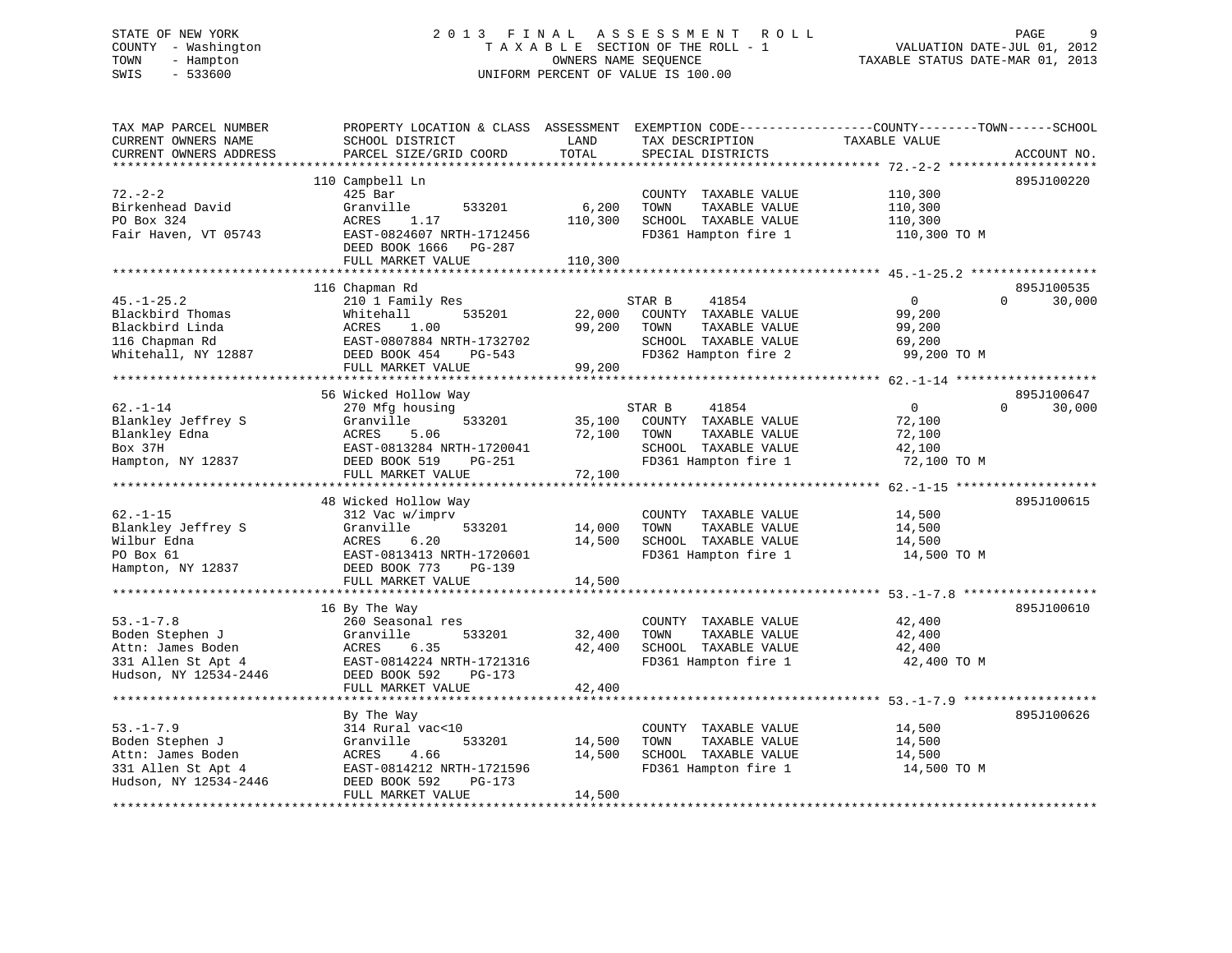# STATE OF NEW YORK 2 0 1 3 F I N A L A S S E S S M E N T R O L L PAGE 10 COUNTY - Washington T A X A B L E SECTION OF THE ROLL - 1 VALUATION DATE-JUL 01, 2012 TOWN - Hampton OWNERS NAME SEQUENCE TAXABLE STATUS DATE-MAR 01, 2013 SWIS - 533600 UNIFORM PERCENT OF VALUE IS 100.00

| TAX MAP PARCEL NUMBER<br>CURRENT OWNERS NAME<br>CURRENT OWNERS ADDRESS                                                                                       | PROPERTY LOCATION & CLASS ASSESSMENT<br>SCHOOL DISTRICT<br>PARCEL SIZE/GRID COORD                                                                                                              | LAND<br>TOTAL                | TAX DESCRIPTION<br>SPECIAL DISTRICTS                                                                             | EXEMPTION CODE-----------------COUNTY-------TOWN------SCHOOL<br>TAXABLE VALUE | ACCOUNT NO.        |
|--------------------------------------------------------------------------------------------------------------------------------------------------------------|------------------------------------------------------------------------------------------------------------------------------------------------------------------------------------------------|------------------------------|------------------------------------------------------------------------------------------------------------------|-------------------------------------------------------------------------------|--------------------|
| *********************<br>$53. - 1 - 7.17$<br>Boden Stephen J Etal<br>Grady Patricia Etal<br>Attn: James Boden<br>331 Allen St Apt 4<br>Hudson, NY 12534-2446 | ***********************<br>Hickey Rd<br>314 Rural vac<10<br>Granville<br>533201<br>Common Area<br>See Notes for Deed Refere<br>1.60<br>ACRES<br>EAST-0814739 NRTH-1721345<br>FULL MARKET VALUE | 14,500<br>14,500<br>14,500   | COUNTY TAXABLE VALUE<br>TOWN<br>TAXABLE VALUE<br>SCHOOL TAXABLE VALUE<br>FD361 Hampton fire 1                    | 14,500<br>14,500<br>14,500<br>14,500 TO M                                     | 895J100674         |
| *********************                                                                                                                                        | 132 Roberts Ln                                                                                                                                                                                 |                              |                                                                                                                  |                                                                               | 895J100707         |
| $53. - 1 - 4$<br>Boivin George<br>Tougas Pauline E<br>132 Roberts Ln<br>Hampton, NY 12837                                                                    | 210 1 Family Res<br>533201<br>Granville<br><b>ACRES</b><br>3.07<br>EAST-0816986 NRTH-1724055<br>DEED BOOK 708<br>PG-27<br>FULL MARKET VALUE<br>*************************                       | 28,700<br>114,400<br>114,400 | STAR B<br>41854<br>COUNTY TAXABLE VALUE<br>TOWN<br>TAXABLE VALUE<br>SCHOOL TAXABLE VALUE<br>FD361 Hampton fire 1 | $\overline{0}$<br>114,400<br>114,400<br>84,400<br>114,400 TO M                | 30,000<br>$\Omega$ |
|                                                                                                                                                              | 60 Hampton Heights Way                                                                                                                                                                         |                              |                                                                                                                  | $80, -1 - 22$ ********************                                            | 895J100677         |
| $80. - 1 - 22$<br>Boles John T<br>183 S Beach Ave<br>Old Greenwich, CT 06870                                                                                 | 260 Seasonal res<br>Granville<br>533201<br>ACRES<br>5.02<br>EAST-0809995 NRTH-1701154<br>DEED BOOK 2902<br>PG-330                                                                              | 35,000<br>62,000             | COUNTY TAXABLE VALUE<br>TOWN<br>TAXABLE VALUE<br>SCHOOL TAXABLE VALUE<br>FD361 Hampton fire 1                    | 62,000<br>62,000<br>62,000<br>62,000 TO M                                     |                    |
|                                                                                                                                                              | FULL MARKET VALUE<br>*****************************                                                                                                                                             | 62,000                       |                                                                                                                  |                                                                               |                    |
| $62. - 1 - 48$<br>Borichevsky Frances A<br>3 Lantern Ln<br>Nashua, NH 03062                                                                                  | 1902 County Route 18<br>314 Rural vac<10<br>535201<br>Whitehall<br>ACRES<br>1.00<br>EAST-0809607 NRTH-1715050<br>DEED BOOK 459<br>PG-486                                                       | 12,500<br>12,500             | COUNTY TAXABLE VALUE<br>TOWN<br>TAXABLE VALUE<br>SCHOOL TAXABLE VALUE<br>FD361 Hampton fire 1                    | 12,500<br>12,500<br>12,500<br>12,500 TO M                                     | 895J100139         |
|                                                                                                                                                              | FULL MARKET VALUE                                                                                                                                                                              | 12,500                       |                                                                                                                  |                                                                               |                    |
| $62. - 1 - 47$<br>Borichevsky Natasha L<br>5 Great Hill Cart<br>Exeter, NH 03833                                                                             | County Route 18<br>314 Rural vac<10<br>535201<br>Whitehall<br>ACRES<br>2.40<br>EAST-0809783 NRTH-1714891<br>DEED BOOK 3002<br><b>PG-156</b>                                                    | 17,500<br>17,500             | COUNTY TAXABLE VALUE<br>TAXABLE VALUE<br>TOWN<br>SCHOOL TAXABLE VALUE<br>FD361 Hampton fire 1                    | 17,500<br>17,500<br>17,500<br>17,500 TO M                                     | 895J100019         |
|                                                                                                                                                              | FULL MARKET VALUE<br>***************************                                                                                                                                               | 17,500                       |                                                                                                                  |                                                                               |                    |
| $81. - 1 - 41$<br>Bouplon Carl A Jr<br>PO Box 14<br>Sandisfield, MA 01255                                                                                    | 98 Rainbow Way<br>314 Rural vac<10<br>Granville<br>533201<br>ACRES<br>4.10<br>EAST-0816612 NRTH-1701377<br>DEED BOOK 895<br>$PG-93$<br>FULL MARKET VALUE                                       | 14,000<br>14,000<br>14,000   | COUNTY TAXABLE VALUE<br>TOWN<br>TAXABLE VALUE<br>SCHOOL TAXABLE VALUE<br>FD361 Hampton fire 1                    | 14,000<br>14,000<br>14,000<br>14,000 TO M                                     | 895J100568         |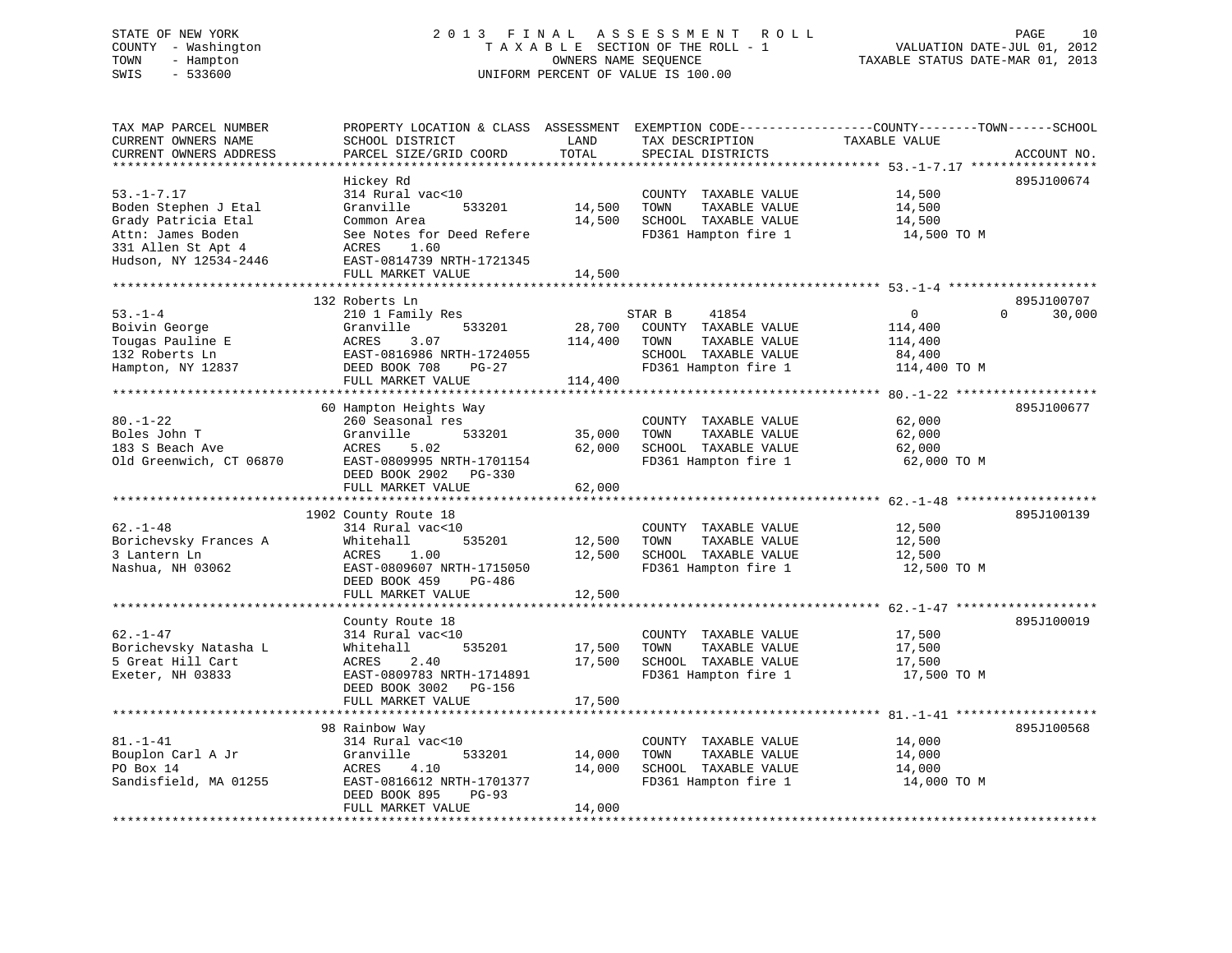# STATE OF NEW YORK 2 0 1 3 F I N A L A S S E S S M E N T R O L L PAGE 11 COUNTY - Washington T A X A B L E SECTION OF THE ROLL - 1 VALUATION DATE-JUL 01, 2012 TOWN - Hampton OWNERS NAME SEQUENCE TAXABLE STATUS DATE-MAR 01, 2013 SWIS - 533600 UNIFORM PERCENT OF VALUE IS 100.00

| TAX MAP PARCEL NUMBER<br>CURRENT OWNERS NAME<br>CURRENT OWNERS ADDRESS | PROPERTY LOCATION & CLASS ASSESSMENT EXEMPTION CODE----------------COUNTY-------TOWN-----SCHOOL<br>SCHOOL DISTRICT<br>PARCEL SIZE/GRID COORD | LAND<br>TOTAL         | TAX DESCRIPTION<br>SPECIAL DISTRICTS | TAXABLE VALUE  | ACCOUNT NO.        |
|------------------------------------------------------------------------|----------------------------------------------------------------------------------------------------------------------------------------------|-----------------------|--------------------------------------|----------------|--------------------|
|                                                                        |                                                                                                                                              |                       |                                      |                |                    |
|                                                                        | 90 Rainbow Way                                                                                                                               |                       |                                      |                | 895J100607         |
| $81. - 1 - 42$                                                         | 260 Seasonal res                                                                                                                             |                       | COUNTY TAXABLE VALUE                 | 38,500         |                    |
| Bouplon Carl Jr                                                        | 533201<br>Granville                                                                                                                          | 35,000                | TAXABLE VALUE<br>TOWN                | 38,500         |                    |
| PO Box 14                                                              | 5.00<br>ACRES                                                                                                                                | 38,500                | SCHOOL TAXABLE VALUE                 | 38,500         |                    |
| Sandisfield, MA 01255                                                  | EAST-0816580 NRTH-1701564                                                                                                                    |                       | FD361 Hampton fire 1 38,500 TO M     |                |                    |
|                                                                        | DEED BOOK 878<br>PG-192                                                                                                                      |                       |                                      |                |                    |
|                                                                        | FULL MARKET VALUE                                                                                                                            | 38,500                |                                      |                |                    |
|                                                                        |                                                                                                                                              |                       |                                      |                |                    |
|                                                                        | 2603 State Route 22A                                                                                                                         |                       |                                      |                | 895J100283         |
| $72. - 2 - 28$                                                         | 270 Mfg housing                                                                                                                              |                       | STAR B<br>41854                      | $\overline{0}$ | $\Omega$<br>30,000 |
| Bourn James R                                                          | Granville                                                                                                                                    |                       | 533201 14,500 COUNTY TAXABLE VALUE   | 34,500         |                    |
| 2603 State Route 22A                                                   | FRNT 86.00 DPTH 209.00                                                                                                                       | $\frac{11}{34}$ , 500 | TAXABLE VALUE<br>TOWN                | 34,500         |                    |
| Hampton, NY 12837                                                      | EAST-0823060 NRTH-1711837                                                                                                                    |                       | SCHOOL TAXABLE VALUE                 | 4,500          |                    |
|                                                                        | DEED BOOK 2520 PG-173                                                                                                                        |                       | FD361 Hampton fire 1                 | 34,500 TO M    |                    |
|                                                                        | FULL MARKET VALUE                                                                                                                            | 34,500                |                                      |                |                    |
|                                                                        |                                                                                                                                              |                       |                                      |                |                    |
|                                                                        | 3038 State Route 22A                                                                                                                         |                       |                                      |                | 895J100178         |
| $63 - 1 - 3$                                                           | 210 1 Family Res                                                                                                                             |                       | COUNTY TAXABLE VALUE                 | 68,600         |                    |
| Bradley Michael P                                                      | Granville<br>533201 11,700                                                                                                                   |                       | TOWN<br>TAXABLE VALUE                | 68,600         |                    |
| Bradley Virginia                                                       | FRNT 147.50 DPTH 125.00                                                                                                                      | 68,600                | SCHOOL TAXABLE VALUE                 | 68,600         |                    |
| 1014 Clark Hollow Rd                                                   | EAST-0821408 NRTH-1721889                                                                                                                    |                       | FD361 Hampton fire 1                 | 68,600 TO M    |                    |
| Poultney, VT 05764                                                     | DEED BOOK 2206 PG-191                                                                                                                        |                       |                                      |                |                    |
|                                                                        | FULL MARKET VALUE                                                                                                                            | 68,600                |                                      |                |                    |
|                                                                        |                                                                                                                                              |                       |                                      |                |                    |
|                                                                        | 35 County Route 20                                                                                                                           |                       |                                      |                | 895J100128         |
| $81. - 2 - 5$                                                          | 210 1 Family Res                                                                                                                             |                       | 41854<br>STAR B                      | $\overline{0}$ | $\Omega$<br>30,000 |
| Brayton Mark Jr                                                        | 533201<br>Granville                                                                                                                          |                       | 22,300 COUNTY TAXABLE VALUE          | 96,600         |                    |
| 35 County Route 20                                                     | 1.10<br>ACRES                                                                                                                                | 96,600 TOWN           | TAXABLE VALUE                        | 96,600         |                    |
| Hampton, NY 12837                                                      | EAST-0823504 NRTH-1704361                                                                                                                    |                       | SCHOOL TAXABLE VALUE                 | 66,600         |                    |
|                                                                        | DEED BOOK 953<br>$PG-10$                                                                                                                     |                       | FD361 Hampton fire 1                 | 96,600 TO M    |                    |
|                                                                        | FULL MARKET VALUE                                                                                                                            | 96,600                |                                      |                |                    |
|                                                                        |                                                                                                                                              |                       |                                      |                |                    |
|                                                                        | 1064 West Way                                                                                                                                |                       |                                      |                | 895J100021         |
| $71.4 - 2 - 5$                                                         | 210 1 Family Res - WTRFNT                                                                                                                    |                       | STAR B<br>41854                      | $\overline{0}$ | $\Omega$<br>30,000 |
| Bridges Family Trust                                                   | 533201<br>Granville                                                                                                                          |                       | 27,100 COUNTY TAXABLE VALUE          | 186,200        |                    |
| Bridges Nancy                                                          | LOT 13                                                                                                                                       | 186,200               | TAXABLE VALUE<br>TOWN                | 186,200        |                    |
| PO Box 62                                                              | $71. - 2 - 5$                                                                                                                                |                       | SCHOOL TAXABLE VALUE                 | 156, 200       |                    |
| Hampton, NY 12837                                                      | FRNT 100.00 DPTH 261.00                                                                                                                      |                       | FD361 Hampton fire 1                 | 186,200 TO M   |                    |
|                                                                        | EAST-0815222 NRTH-1707704                                                                                                                    |                       |                                      |                |                    |
|                                                                        | DEED BOOK 738<br>PG-232                                                                                                                      |                       |                                      |                |                    |
|                                                                        | FULL MARKET VALUE                                                                                                                            | 186,200               |                                      |                |                    |
|                                                                        |                                                                                                                                              |                       |                                      |                |                    |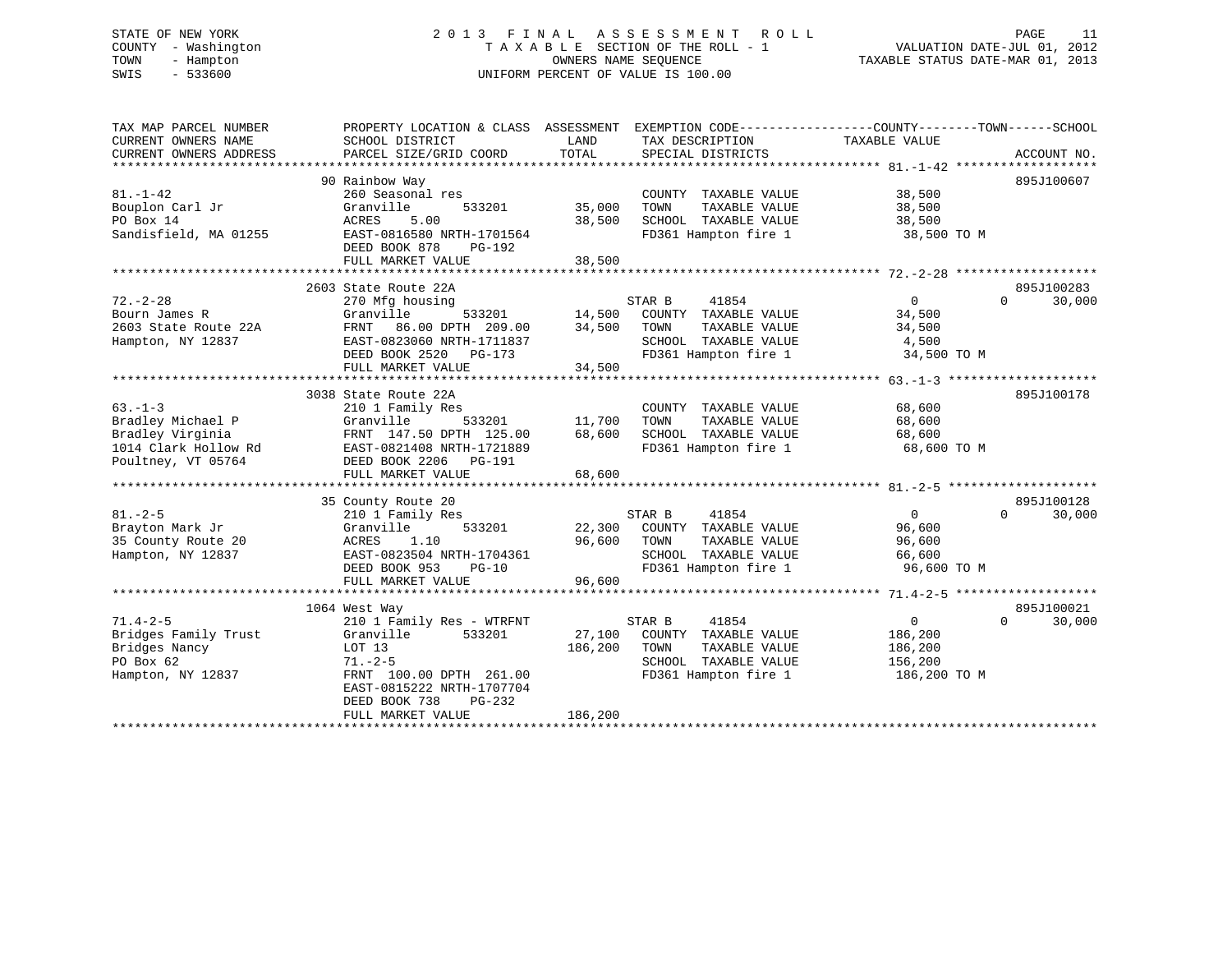# STATE OF NEW YORK 2 0 1 3 F I N A L A S S E S S M E N T R O L L PAGE 12 COUNTY - Washington T A X A B L E SECTION OF THE ROLL - 1 VALUATION DATE-JUL 01, 2012 TOWN - Hampton OWNERS NAME SEQUENCE TAXABLE STATUS DATE-MAR 01, 2013 SWIS - 533600 UNIFORM PERCENT OF VALUE IS 100.00

| TAX MAP PARCEL NUMBER<br>CURRENT OWNERS NAME | PROPERTY LOCATION & CLASS ASSESSMENT EXEMPTION CODE---------------COUNTY-------TOWN-----SCHOOL<br>SCHOOL DISTRICT | LAND           | TAX DESCRIPTION                         | TAXABLE VALUE            |          |                |
|----------------------------------------------|-------------------------------------------------------------------------------------------------------------------|----------------|-----------------------------------------|--------------------------|----------|----------------|
| CURRENT OWNERS ADDRESS                       | PARCEL SIZE/GRID COORD                                                                                            | TOTAL          | SPECIAL DISTRICTS                       |                          |          | ACCOUNT NO.    |
|                                              |                                                                                                                   |                |                                         |                          |          | 895J100694     |
| $54. - 1 - 13.1$                             | 486 Hickey Rd<br>210 1 Family Res                                                                                 |                | AGED-CO<br>41802                        | 43,245                   | $\Omega$ | $\overline{0}$ |
| Briere Bernard LE                            | 533201<br>Granville                                                                                               |                | 30,100 AGE-TN/SCH 41806                 | $\overline{0}$           | 24,025   | 24,025         |
| Briere Betty LE                              | 3.50<br>ACRES                                                                                                     | 96,100 STAR EN | 41834                                   | $\Omega$                 | $\Omega$ | 63,300         |
| 486 Hickey Rd                                | EAST-0819355 NRTH-1721325                                                                                         |                | COUNTY TAXABLE VALUE                    | 52,855                   |          |                |
| Hampton, NY 12837                            | DEED BOOK 720<br>PG-237                                                                                           |                | TAXABLE VALUE<br>TOWN                   | 72,075                   |          |                |
|                                              | FULL MARKET VALUE                                                                                                 |                | 96,100 SCHOOL TAXABLE VALUE             | 8,775                    |          |                |
|                                              |                                                                                                                   |                | FD361 Hampton fire 1                    | 96,100 TO M              |          |                |
|                                              |                                                                                                                   |                |                                         |                          |          |                |
|                                              | 3094 State Route 22A                                                                                              |                |                                         |                          |          |                |
| $54. -1 - 10.1$                              | 210 1 Family Res                                                                                                  |                | STAR B<br>41854                         | $\overline{0}$           | $\Omega$ | 30,000         |
| Briere Jeffrey F                             | 533201<br>Granville                                                                                               |                | 23,800 COUNTY TAXABLE VALUE             | 101,800                  |          |                |
| Brown Lorraine L                             | ACRES<br>1.55                                                                                                     | 101,800        | TOWN<br>TAXABLE VALUE                   | 101,800                  |          |                |
| 3096 State Route 22A                         | EAST-0821136 NRTH-1723229                                                                                         |                | SCHOOL TAXABLE VALUE                    | 71,800                   |          |                |
| Hampton, NY 12837                            | DEED BOOK 2698 PG-240                                                                                             |                | FD361 Hampton fire 1                    | 101,800 TO M             |          |                |
|                                              | FULL MARKET VALUE                                                                                                 | 101,800        |                                         |                          |          |                |
|                                              |                                                                                                                   |                |                                         |                          |          |                |
|                                              | 1938 County Route 18                                                                                              |                |                                         |                          |          | 895J100534     |
| $62. - 1 - 41$                               | 210 1 Family Res                                                                                                  |                | 41854<br>STAR B                         | $\Omega$                 | $\Omega$ | 30,000         |
| Briggs Scott                                 | Granville<br>533201                                                                                               | 28,800         | COUNTY TAXABLE VALUE                    | 99,600                   |          |                |
| 1938 County Route 18                         | 3.09 BANK<br>ACRES<br>40                                                                                          | 99,600         | TOWN<br>TAXABLE VALUE                   | 99,600                   |          |                |
| Whitehall, NY 12887                          | EAST-0810342 NRTH-1714265                                                                                         |                | SCHOOL TAXABLE VALUE                    | 69,600                   |          |                |
|                                              | DEED BOOK 2309 PG-32                                                                                              |                | FD361 Hampton fire 1                    | 99,600 TO M              |          |                |
|                                              | FULL MARKET VALUE                                                                                                 | 99,600         |                                         |                          |          |                |
|                                              |                                                                                                                   |                |                                         |                          |          |                |
|                                              | 2723 State Route 22A                                                                                              |                |                                         |                          |          |                |
| $63. -1 - 7.1$                               | 210 1 Family Res                                                                                                  |                | STAR B<br>41854                         | $\overline{0}$           | $\Omega$ | 30,000         |
| Brown Brian                                  | Granville<br>533201                                                                                               |                | 19,300 COUNTY TAXABLE VALUE             | 133,800                  |          |                |
| 2723 State Route 22A                         | 23.00 DPTH 325.00<br>FRNT                                                                                         | 133,800        | TAXABLE VALUE<br>TOWN                   | 133,800                  |          |                |
| Hampton, NY 12837                            | EAST-0823550 NRTH-1714427                                                                                         |                | SCHOOL TAXABLE VALUE                    | 103,800                  |          |                |
|                                              | DEED BOOK 2476 PG-88                                                                                              |                | FD361 Hampton fire 1                    | 133,800 TO M             |          |                |
|                                              | FULL MARKET VALUE                                                                                                 | 133,800        |                                         |                          |          |                |
|                                              |                                                                                                                   |                |                                         |                          |          | 895J100542     |
| $31. - 1 - 3.2$                              | 1432 Carvers Falls Ln                                                                                             |                |                                         |                          | $\Omega$ |                |
| Brown Elos                                   | 210 1 Family Res<br>535201<br>Whitehall                                                                           | 25,900         | STAR B<br>41854<br>COUNTY TAXABLE VALUE | $\overline{0}$<br>77,400 |          | 30,000         |
| Ellis Susan Ann                              | 2.19<br>ACRES                                                                                                     | 77,400         | TOWN<br>TAXABLE VALUE                   | 77,400                   |          |                |
| 1432 Carvers Falls Ln                        | EAST-0808711 NRTH-1747113                                                                                         |                | SCHOOL TAXABLE VALUE                    | 47,400                   |          |                |
| Whitehall, NY 12887                          | DEED BOOK 2909 PG-232                                                                                             |                | FD362 Hampton fire 2                    | 77,400 TO M              |          |                |
|                                              | FULL MARKET VALUE                                                                                                 | 77,400         |                                         |                          |          |                |
|                                              |                                                                                                                   |                |                                         |                          |          |                |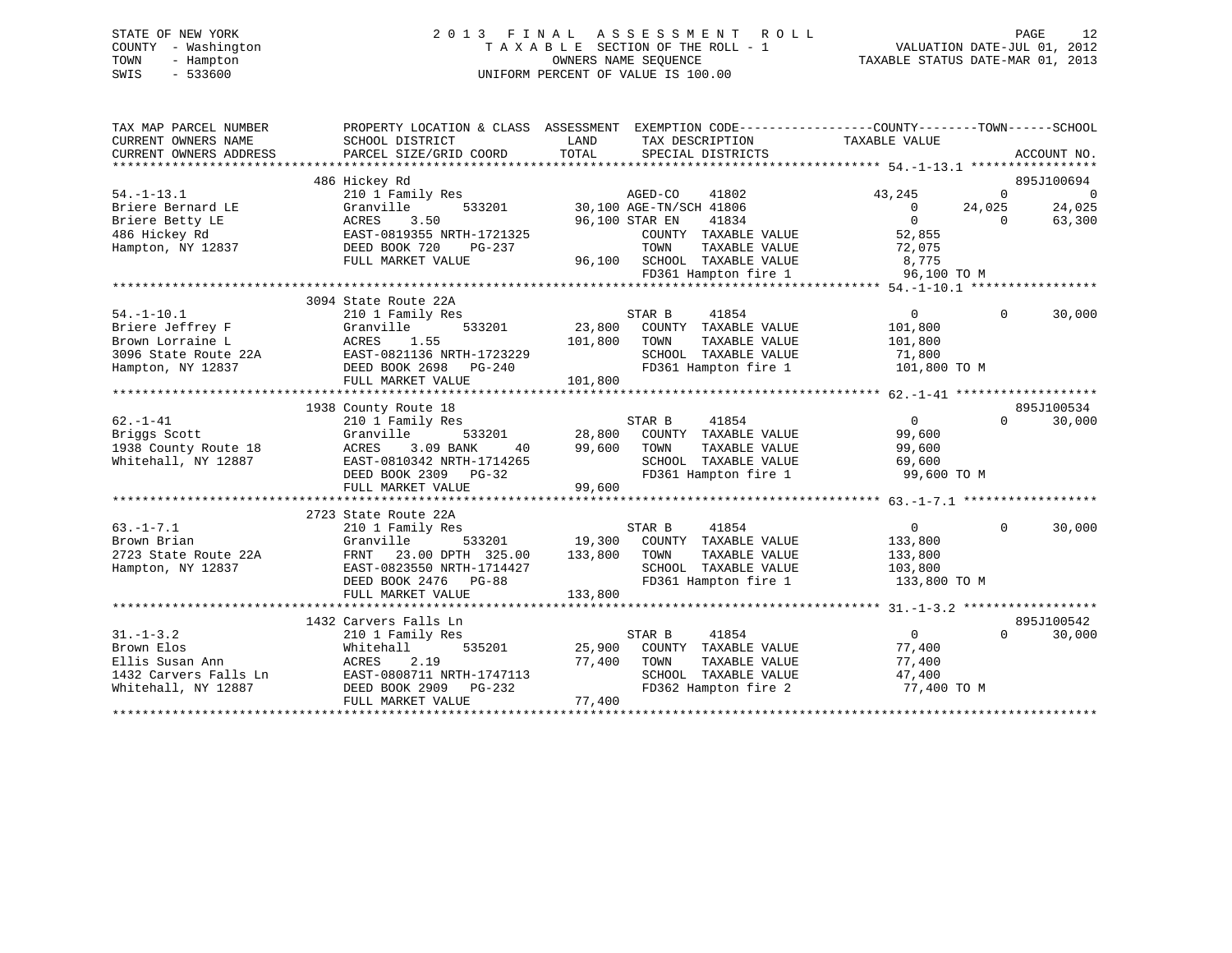# STATE OF NEW YORK 2 0 1 3 F I N A L A S S E S S M E N T R O L L PAGE 13 COUNTY - Washington T A X A B L E SECTION OF THE ROLL - 1 VALUATION DATE-JUL 01, 2012 TOWN - Hampton OWNERS NAME SEQUENCE TAXABLE STATUS DATE-MAR 01, 2013 SWIS - 533600 UNIFORM PERCENT OF VALUE IS 100.00

| TAX MAP PARCEL NUMBER<br>CURRENT OWNERS NAME<br>CURRENT OWNERS ADDRESS                         | PROPERTY LOCATION & CLASS ASSESSMENT<br>SCHOOL DISTRICT<br>PARCEL SIZE/GRID COORD                                                                                                                       | LAND<br>TOTAL                | EXEMPTION CODE-----------------COUNTY-------TOWN------SCHOOL<br>TAX DESCRIPTION<br>SPECIAL DISTRICTS             | TAXABLE VALUE                                                   | ACCOUNT NO.                      |
|------------------------------------------------------------------------------------------------|---------------------------------------------------------------------------------------------------------------------------------------------------------------------------------------------------------|------------------------------|------------------------------------------------------------------------------------------------------------------|-----------------------------------------------------------------|----------------------------------|
|                                                                                                |                                                                                                                                                                                                         |                              |                                                                                                                  |                                                                 |                                  |
| $31. - 1 - 7$<br>Brown Elos A Jr<br>1463 Carvers Falls Ln<br>Whitehall, NY 12887               | 1463 Carvers Falls Ln<br>210 1 Family Res<br>535201<br>Whitehall<br>Lot 5<br>ACRES<br>9.56<br>EAST-0807790 NRTH-1747637<br>DEED BOOK 2483 PG-67                                                         | 40,000<br>136,800            | STAR B<br>41854<br>COUNTY TAXABLE VALUE<br>TAXABLE VALUE<br>TOWN<br>SCHOOL TAXABLE VALUE<br>FD362 Hampton fire 2 | $\overline{0}$<br>136,800<br>136,800<br>106,800<br>136,800 TO M | 895J101713<br>30,000<br>$\Omega$ |
|                                                                                                | FULL MARKET VALUE                                                                                                                                                                                       | 136,800                      |                                                                                                                  |                                                                 |                                  |
|                                                                                                |                                                                                                                                                                                                         |                              |                                                                                                                  |                                                                 |                                  |
| $38. - 1 - 7.3$<br>Brown Henry<br>Brown Gail<br>99 Sanders St<br>Whitehall, NY 12887           | Manchester Rd<br>314 Rural vac<10<br>535201<br>Whitehall<br>Sub Div Lot 1-B<br>ACRES<br>2.53<br>EAST-0810990 NRTH-1738929<br>DEED BOOK 944<br>PG-57                                                     | 18,000<br>18,000             | COUNTY TAXABLE VALUE<br>TOWN<br>TAXABLE VALUE<br>SCHOOL TAXABLE VALUE<br>FD362 Hampton fire 2                    | 18,000<br>18,000<br>18,000<br>18,000 TO M                       |                                  |
|                                                                                                | FULL MARKET VALUE                                                                                                                                                                                       | 18,000                       |                                                                                                                  |                                                                 |                                  |
|                                                                                                |                                                                                                                                                                                                         |                              |                                                                                                                  |                                                                 |                                  |
| $54. - 1 - 10$<br>Brown Lorraine F<br>47 S Main St<br>Fair Haven, VT 05743                     | 3096 State Route 22A OFF<br>449 Other Storag<br>Granville<br>533201<br>no rd frontage ROW only<br>624/301<br>ACRES<br>1.29<br>EAST-0821367 NRTH-1723294<br>DEED BOOK 624<br>PG-314<br>FULL MARKET VALUE | 4,500<br>98,700<br>98,700    | COUNTY TAXABLE VALUE<br>TAXABLE VALUE<br>TOWN<br>SCHOOL TAXABLE VALUE<br>FD361 Hampton fire 1                    | 98,700<br>98,700<br>98,700<br>98,700 TO M                       | 895J100150                       |
|                                                                                                |                                                                                                                                                                                                         |                              |                                                                                                                  |                                                                 |                                  |
| $63. -1 - 7$<br>Brown Mary C Estate<br>c/o Malcolm Brown<br>1 Grove St<br>Fair Haven, VT 05743 | 2721 State Route 22A<br>210 1 Family Res<br>533201<br>Granville<br>713/146 Hwy Approp<br>2.50<br>ACRES<br>EAST-0823623 NRTH-1714243<br>DEED BOOK 250<br>PG-142                                          | 26,900<br>93,400             | COUNTY TAXABLE VALUE<br>TAXABLE VALUE<br>TOWN<br>SCHOOL TAXABLE VALUE<br>FD361 Hampton fire 1                    | 93,400<br>93,400<br>93,400<br>93,400 TO M                       | 895J100025                       |
|                                                                                                | FULL MARKET VALUE                                                                                                                                                                                       | 93,400                       |                                                                                                                  |                                                                 |                                  |
|                                                                                                |                                                                                                                                                                                                         |                              |                                                                                                                  |                                                                 |                                  |
| $71.4 - 2 - 4$<br>Budwick Julianne<br>206 Sugar Hill Way<br>Crown Point, NY 12928              | 1070 West Way<br>260 Seasonal res - WTRFNT<br>533201<br>Granville<br>Lot 14<br>$71. - 2 - 4$<br>FRNT 103.00 DPTH 277.00<br>EAST-0815159 NRTH-1707783<br>DEED BOOK 2181<br>PG-345<br>FULL MARKET VALUE   | 28,000<br>163,400<br>163,400 | COUNTY TAXABLE VALUE<br>TOWN<br>TAXABLE VALUE<br>SCHOOL TAXABLE VALUE<br>FD361 Hampton fire 1                    | 163,400<br>163,400<br>163,400<br>163,400 TO M                   | 895J100040                       |
|                                                                                                |                                                                                                                                                                                                         |                              |                                                                                                                  |                                                                 |                                  |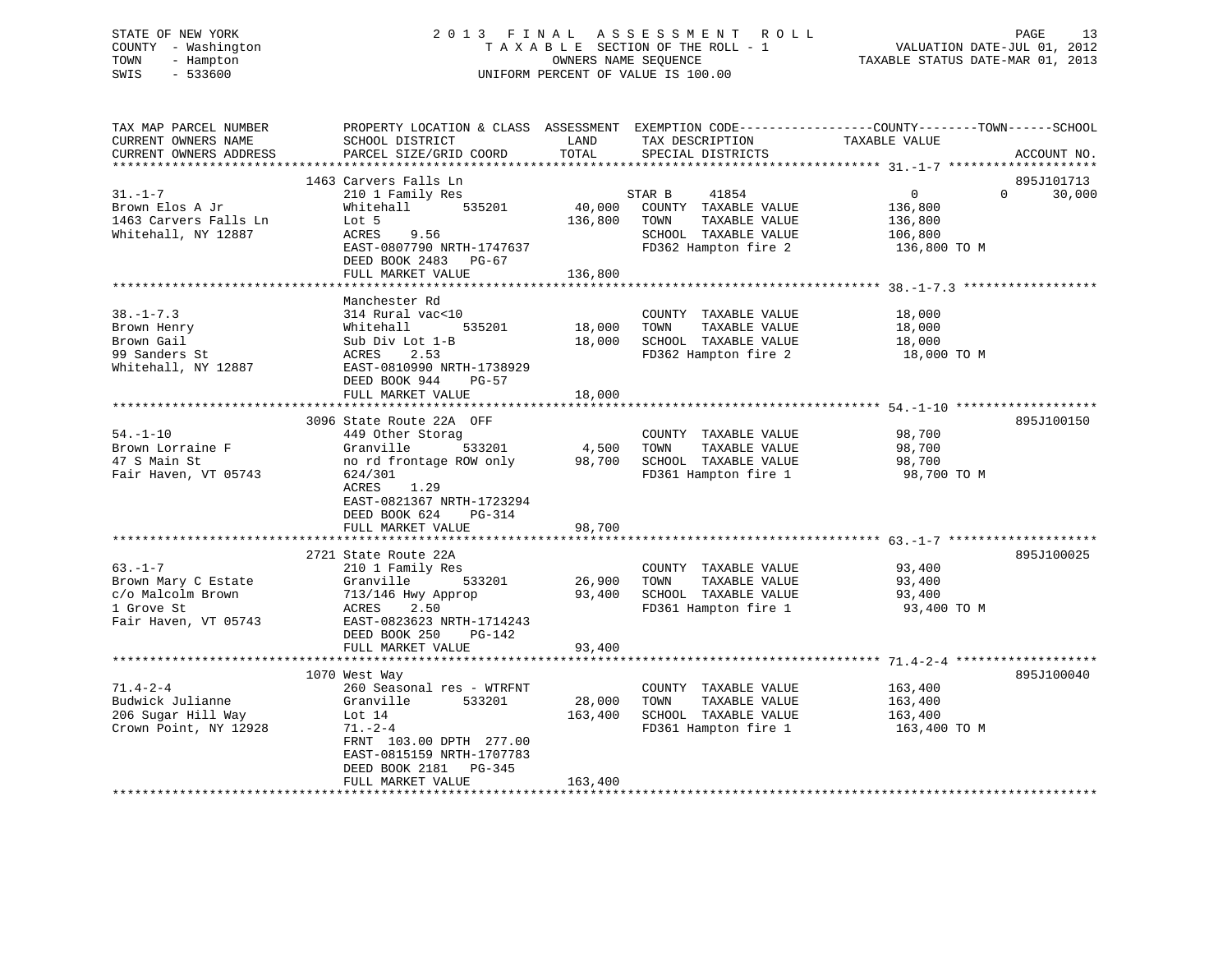# STATE OF NEW YORK 2 0 1 3 F I N A L A S S E S S M E N T R O L L PAGE 14 COUNTY - Washington T A X A B L E SECTION OF THE ROLL - 1 VALUATION DATE-JUL 01, 2012 TOWN - Hampton OWNERS NAME SEQUENCE TAXABLE STATUS DATE-MAR 01, 2013 SWIS - 533600 UNIFORM PERCENT OF VALUE IS 100.00

| TAX MAP PARCEL NUMBER<br>CURRENT OWNERS NAME<br>CURRENT OWNERS ADDRESS | PROPERTY LOCATION & CLASS ASSESSMENT EXEMPTION CODE---------------COUNTY-------TOWN------SCHOOL<br>SCHOOL DISTRICT<br>PARCEL SIZE/GRID COORD | LAND<br>TOTAL                     | TAX DESCRIPTION<br>SPECIAL DISTRICTS | TAXABLE VALUE | ACCOUNT NO.        |
|------------------------------------------------------------------------|----------------------------------------------------------------------------------------------------------------------------------------------|-----------------------------------|--------------------------------------|---------------|--------------------|
|                                                                        |                                                                                                                                              |                                   |                                      |               |                    |
|                                                                        | 2831 State Route 22A                                                                                                                         |                                   |                                      |               | 895J101816         |
| $63. -1 - 10.4$                                                        | 210 1 Family Res                                                                                                                             |                                   | STAR B<br>41854                      | $\Omega$      | $\Omega$<br>30,000 |
| Buley Michele                                                          | Granville                                                                                                                                    | 533201 15,600<br>TH 100.00 69.000 | COUNTY TAXABLE VALUE                 | 69,000        |                    |
| 2831 State Route 22A                                                   | FRNT 200.00 DPTH 100.00                                                                                                                      | 69,000                            | TAXABLE VALUE<br>TOWN                | 69,000        |                    |
| Hampton, NY 12837                                                      | EAST-0822814 NRTH-1716947                                                                                                                    |                                   | SCHOOL TAXABLE VALUE                 | 39,000        |                    |
|                                                                        | DEED BOOK 1667 PG-109                                                                                                                        |                                   | FD361 Hampton fire 1                 | 69,000 TO M   |                    |
|                                                                        | FULL MARKET VALUE                                                                                                                            | 69,000                            |                                      |               |                    |
|                                                                        |                                                                                                                                              |                                   |                                      |               |                    |
|                                                                        | 1295 Carvers Falls Rd                                                                                                                        |                                   |                                      |               | 895J100027         |
| $31. - 1 - 2$                                                          | 112 Dairy farm                                                                                                                               |                                   | AG DIST<br>41720                     | 58,449        | 58,449<br>58,449   |
| Bunker Paul                                                            | 535201<br>Whitehall                                                                                                                          | 138,000 STAR B                    | 41854                                | $\Omega$      | 30,000<br>$\Omega$ |
| 1295 Carvers Falls Rd                                                  | ACRES 186.80                                                                                                                                 | 165,500                           | COUNTY TAXABLE VALUE                 | 107,051       |                    |
| Whitehall, NY 12887                                                    | EAST-0806337 NRTH-1746265                                                                                                                    |                                   | TAXABLE VALUE<br>TOWN                | 107,051       |                    |
|                                                                        | DEED BOOK 497<br>PG-782                                                                                                                      |                                   | SCHOOL TAXABLE VALUE                 | 77,051        |                    |
| MAY BE SUBJECT TO PAYMENT                                              | FULL MARKET VALUE                                                                                                                            |                                   | 165,500 CA001 Cons agri dst 1        | 107,051 TO    |                    |
| UNDER AGDIST LAW TIL 2017                                              |                                                                                                                                              |                                   | 58,449 EX                            |               |                    |
|                                                                        |                                                                                                                                              |                                   | FD362 Hampton fire 2                 | 165,500 TO M  |                    |
|                                                                        |                                                                                                                                              |                                   |                                      |               |                    |
|                                                                        | Ecuyer Pat                                                                                                                                   |                                   |                                      |               | 895J100144         |
| $53. - 1 - 10$                                                         | 910 Priv forest                                                                                                                              |                                   | COUNTY TAXABLE VALUE                 | 36,400        |                    |
| Bunker Susan A                                                         | 535201<br>Whitehall                                                                                                                          | 36,400                            | TOWN<br>TAXABLE VALUE                | 36,400        |                    |
| 75 County Route 9A                                                     | ACRES 124.50                                                                                                                                 | 36,400                            | SCHOOL TAXABLE VALUE                 | 36,400        |                    |
| Whitehall, NY 12887                                                    | EAST-0807497 NRTH-1720759                                                                                                                    |                                   | FD361 Hampton fire 1                 | 36,400 TO M   |                    |
|                                                                        | DEED BOOK 2195 PG-196                                                                                                                        |                                   |                                      |               |                    |
|                                                                        | FULL MARKET VALUE                                                                                                                            | 36,400                            |                                      |               |                    |
|                                                                        |                                                                                                                                              |                                   |                                      |               |                    |
|                                                                        | 40 Camp Way                                                                                                                                  |                                   |                                      |               | 895J100635         |
| $53. - 1 - 17$                                                         | 322 Rural vac>10                                                                                                                             |                                   | COUNTY TAXABLE VALUE                 | 14,500        |                    |
| Burgess Kathryn W ETAL                                                 | Granville                                                                                                                                    | 533201 14,500                     | TOWN<br>TAXABLE VALUE                | 14,500        |                    |
| 79 Hinkle Dr                                                           | ACRES 18.86                                                                                                                                  | 14,500                            | SCHOOL TAXABLE VALUE                 | 14,500        |                    |
| Bordentown, NJ 08505                                                   | EAST-0813168 NRTH-1722659                                                                                                                    |                                   | FD361 Hampton fire 1 14,500 TO M     |               |                    |
|                                                                        | DEED BOOK 3128 PG-189                                                                                                                        |                                   |                                      |               |                    |
|                                                                        | FULL MARKET VALUE                                                                                                                            | 14,500                            |                                      |               |                    |
|                                                                        |                                                                                                                                              |                                   |                                      |               |                    |
|                                                                        |                                                                                                                                              |                                   |                                      |               | 895J100612         |
|                                                                        | Ecuyer Pat                                                                                                                                   |                                   |                                      |               |                    |
| $53. - 1 - 19$<br>Burgess Kathryn W ETAL                               | 910 Priv forest<br>533201                                                                                                                    |                                   | COUNTY TAXABLE VALUE                 | 14,100        |                    |
|                                                                        | Granville                                                                                                                                    | 14,100                            | TOWN<br>TAXABLE VALUE                | 14,100        |                    |
| 79 Hinkle Dr                                                           | ACRES 31.38                                                                                                                                  | 14,100                            | SCHOOL TAXABLE VALUE                 | 14,100        |                    |
| Bordentown, NJ 08505                                                   | EAST-0812022 NRTH-1722659                                                                                                                    |                                   | FD361 Hampton fire 1                 | 14,100 TO M   |                    |
|                                                                        | DEED BOOK 3128 PG-189                                                                                                                        |                                   |                                      |               |                    |
|                                                                        | FULL MARKET VALUE                                                                                                                            | 14,100                            |                                      |               |                    |
|                                                                        |                                                                                                                                              |                                   |                                      |               |                    |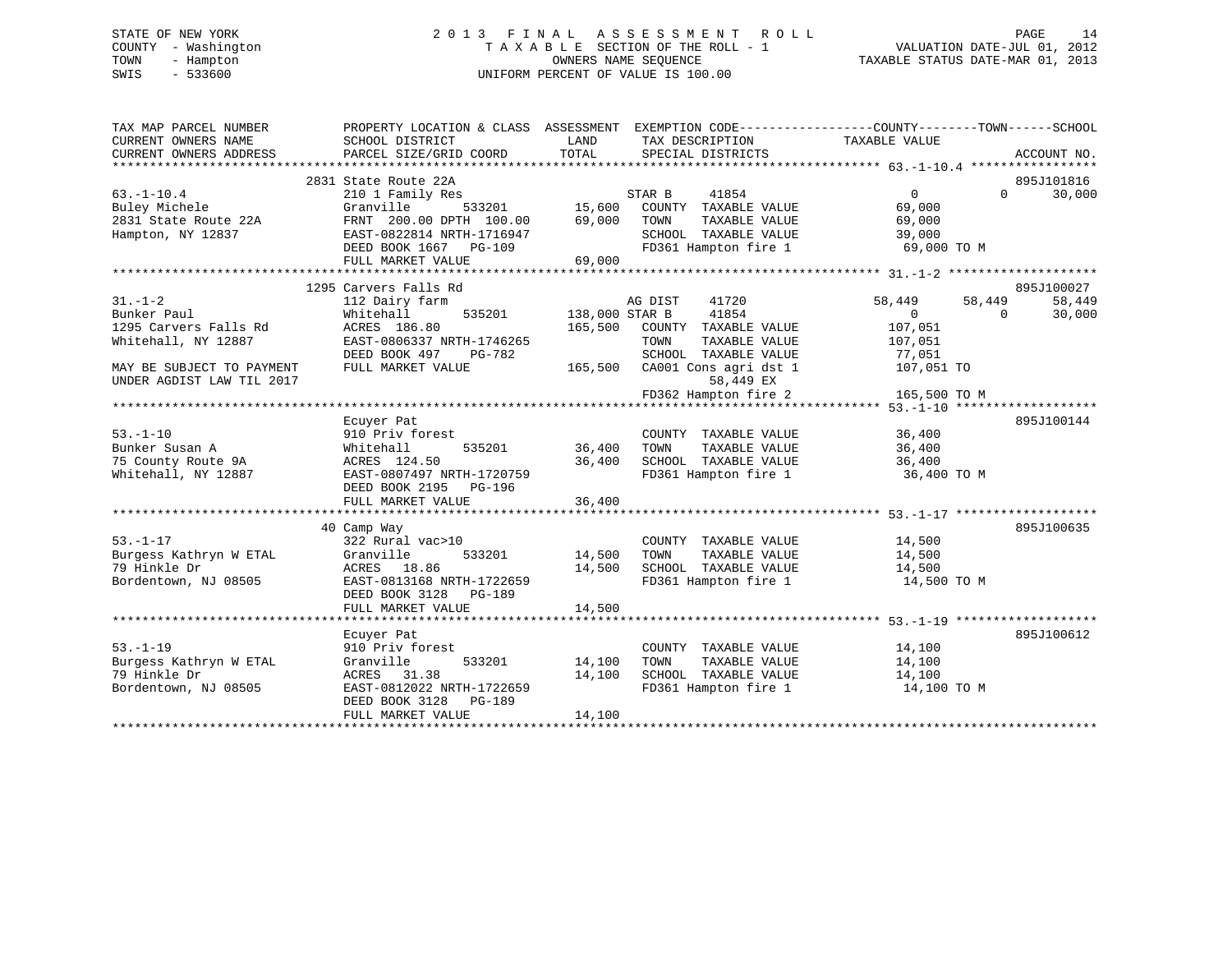# STATE OF NEW YORK 2 0 1 3 F I N A L A S S E S S M E N T R O L L PAGE 15 COUNTY - Washington T A X A B L E SECTION OF THE ROLL - 1 VALUATION DATE-JUL 01, 2012 TOWN - Hampton OWNERS NAME SEQUENCE TAXABLE STATUS DATE-MAR 01, 2013 SWIS - 533600 UNIFORM PERCENT OF VALUE IS 100.00

| TAX MAP PARCEL NUMBER<br>CURRENT OWNERS NAME<br>CURRENT OWNERS ADDRESS                                                          | PROPERTY LOCATION & CLASS ASSESSMENT<br>SCHOOL DISTRICT<br>PARCEL SIZE/GRID COORD                                                                                            | LAND<br>TAX DESCRIPTION<br>TOTAL<br>SPECIAL DISTRICTS                                                                                                               | EXEMPTION CODE-----------------COUNTY-------TOWN------SCHOOL<br>TAXABLE VALUE<br>ACCOUNT NO.                           |
|---------------------------------------------------------------------------------------------------------------------------------|------------------------------------------------------------------------------------------------------------------------------------------------------------------------------|---------------------------------------------------------------------------------------------------------------------------------------------------------------------|------------------------------------------------------------------------------------------------------------------------|
| $31. - 1 - 3.8$<br>Burney Charlotte -LE-                                                                                        | 1446 Carvers Falls Ln<br>270 Mfg housing<br>Whitehall<br>535201                                                                                                              | CBT VET/TC 41131<br>22,000 DIS VET/TC 41141                                                                                                                         | 895J101791<br>20,225<br>20,225<br>$\overline{0}$<br>20,225<br>20,225<br>$\overline{0}$                                 |
| Pettis William<br>1446 Carvers Falls Ln<br>Whitehall, NY 12887                                                                  | 1.00<br>ACRES<br>EAST-0808590 NRTH-1747403<br>DEED BOOK 2282<br>PG-200<br>FULL MARKET VALUE                                                                                  | 80,900 AGED-ALL<br>41800<br>41834<br>STAR EN<br>COUNTY TAXABLE VALUE<br>80,900<br>TOWN<br>TAXABLE VALUE<br>SCHOOL TAXABLE VALUE<br>FD362 Hampton fire 2             | 40,450<br>20,225<br>20,225<br>$\overline{0}$<br>$\Omega$<br>40,450<br>20,225<br>20,225<br>$\mathbf 0$<br>80,900 TO M   |
|                                                                                                                                 |                                                                                                                                                                              |                                                                                                                                                                     |                                                                                                                        |
| $31. - 1 - 3.6$<br>Burney Paul J<br>Burney Gladys M<br>134 Creek Spring Dr<br>New Bern, NC 28560                                | 1396 Carvers Falls Ln<br>270 Mfg housing<br>535201<br>Whitehall<br>2.00<br>ACRES<br>EAST-0808592 NRTH-1746218<br>DEED BOOK 3200 PG-287<br>FULL MARKET VALUE                  | COUNTY TAXABLE VALUE<br>25,300<br>TOWN<br>TAXABLE VALUE<br>51,500<br>SCHOOL TAXABLE VALUE<br>FD361 Hampton fire 1<br>51,500                                         | 895J100686<br>51,500<br>51,500<br>51,500<br>51,500 TO M                                                                |
|                                                                                                                                 |                                                                                                                                                                              |                                                                                                                                                                     |                                                                                                                        |
| $72. - 2 - 23$<br>Burroughs Dwight<br>Burroughs Wanda<br>2583 State Route 22A<br>PO Box 4<br>Hampton, NY 12837-0004             | 2583 State Route 22A<br>280 Res Multiple<br>Granville<br>533201<br>ACRES<br>4.40<br>EAST-0822455 NRTH-1710869<br>DEED BOOK 448<br>PG-876<br>FULL MARKET VALUE                | 41854<br>STAR B<br>33,100<br>COUNTY TAXABLE VALUE<br>94,900<br>TAXABLE VALUE<br>TOWN<br>SCHOOL TAXABLE VALUE<br>FD361 Hampton fire 1<br>94,900                      | 895J100415<br>$\Omega$<br>30,000<br>$\overline{0}$<br>94,900<br>94,900<br>64,900<br>94,900 TO M                        |
| $62. - 1 - 35$<br>Bvak Corporation<br>PO Box 1572<br>Castleton, VT 05735                                                        | 21 Ouiet Way<br>260 Seasonal res<br>Granville<br>533201<br>543-78 784-169<br>ACRES<br>26.32<br>EAST-0811266 NRTH-1716266<br>DEED BOOK 543<br>$PG-75$<br>FULL MARKET VALUE    | COUNTY TAXABLE VALUE<br>29,200<br>TOWN<br>TAXABLE VALUE<br>36,700<br>SCHOOL TAXABLE VALUE<br>FD361 Hampton fire 1<br>36,700                                         | 895J100637<br>36,700<br>36,700<br>36,700<br>36,700 TO M                                                                |
|                                                                                                                                 |                                                                                                                                                                              |                                                                                                                                                                     |                                                                                                                        |
| $71. - 1 - 29$<br>Cahill Earl R Sr<br>PO Box 123<br>Hampton, NY 12837<br>MAY BE SUBJECT TO PAYMENT<br>UNDER RPTL480A UNTIL 2022 | 15 Forest Hill Way<br>240 Rural res<br>Granville<br>533201<br>680/39 ROW Agmt<br>ACRES<br>99.37<br>EAST-0811010 NRTH-1707969<br>DEED BOOK 889<br>PG-137<br>FULL MARKET VALUE | STAR EN<br>41834<br>62,000 FOR 480A<br>47460<br>163,400<br>COUNTY TAXABLE VALUE<br>TOWN<br>TAXABLE VALUE<br>SCHOOL TAXABLE VALUE<br>FD361 Hampton fire 1<br>163,400 | 895J100112<br>63,300<br>$\mathbf 0$<br>0<br>30,900<br>30,900<br>30,900<br>132,500<br>132,500<br>69,200<br>163,400 TO M |
|                                                                                                                                 |                                                                                                                                                                              |                                                                                                                                                                     |                                                                                                                        |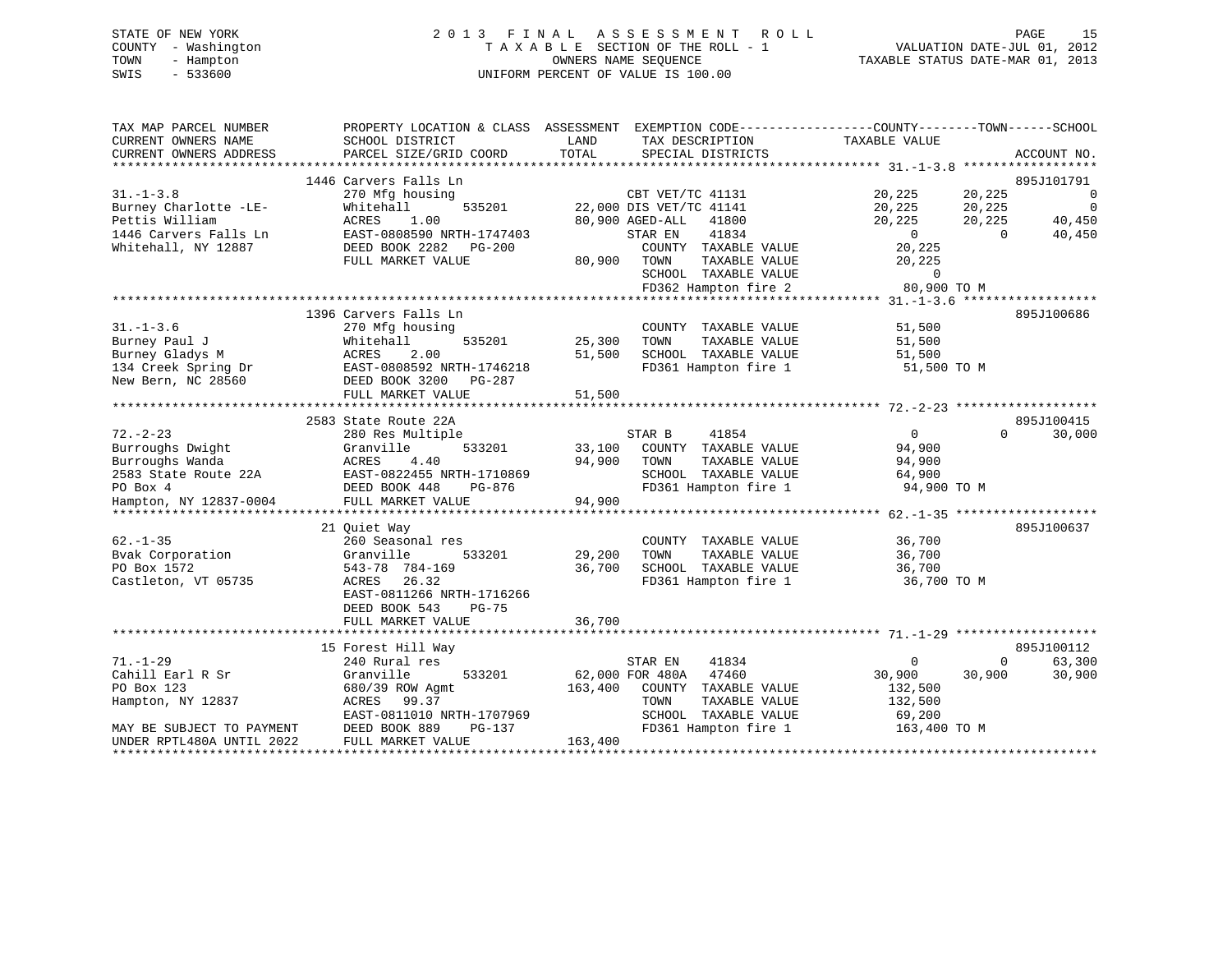STATE OF NEW YORK 2 0 1 3 F I N A L A S S E S S M E N T R O L L PAGE 16 COUNTY - Washington T A X A B L E SECTION OF THE ROLL - 1 VALUATION DATE-JUL 01, 2012 TOWN - Hampton OWNERS NAME SEQUENCE TAXABLE STATUS DATE-MAR 01, 2013 SWIS - 533600 UNIFORM PERCENT OF VALUE IS 100.00 TAX MAP PARCEL NUMBER PROPERTY LOCATION & CLASS ASSESSMENT EXEMPTION CODE------------------COUNTY--------TOWN------SCHOOL CURRENT OWNERS NAME SCHOOL DISTRICT LAND TAX DESCRIPTION TAXABLE VALUE CURRENT OWNERS ADDRESS PARCEL SIZE/GRID COORD TOTAL SPECIAL DISTRICTS ACCOUNT NO.

|                            | 1439 County Route 21              |         |                       | 895J100242               |
|----------------------------|-----------------------------------|---------|-----------------------|--------------------------|
| $80. -1 - 7.1$             | 312 Vac w/imprv                   |         | COUNTY TAXABLE VALUE  | 173,800                  |
| Calder Gordon S Jr         | Granville<br>533201               | 169,000 | TAXABLE VALUE<br>TOWN | 173,800                  |
| Dempsey Stephen C          | $951 - 65$                        | 173,800 | SCHOOL TAXABLE VALUE  | 173,800                  |
| 386 Riversville Rd         | ACRES 288.50                      |         | FD361 Hampton fire 1  | 173,800 TO M             |
| Greenwich, CT 06831        | EAST-0811781 NRTH-1699528         |         |                       |                          |
|                            | DEED BOOK 831<br><b>PG-181</b>    |         |                       |                          |
|                            | FULL MARKET VALUE                 | 173,800 |                       |                          |
|                            |                                   |         |                       |                          |
|                            | 49 Hickey Rd                      |         |                       | 895J101727               |
| $62. - 1 - 38.1$           | 260 Seasonal res                  |         | COUNTY TAXABLE VALUE  | 55,000                   |
| Calkins James E            | 533201<br>Granville               | 50,000  | TAXABLE VALUE<br>TOWN | 55,000                   |
| Calkins Nancy J            | ACRES<br>25.00                    | 55,000  | SCHOOL TAXABLE VALUE  | 55,000                   |
| 9 Stockton Ln              | EAST-0813124 NRTH-1714762         |         | FD361 Hampton fire 1  | 55,000 TO M              |
| Stonybrook, NY 11790       | DEED BOOK 563<br>PG-334           |         |                       |                          |
|                            | FULL MARKET VALUE                 | 55,000  |                       |                          |
|                            | ********************************* |         |                       |                          |
|                            | 27 Manor Ln                       |         |                       | 895J100710               |
|                            |                                   |         |                       | $\Omega$                 |
| $54. - 1 - 5.1$            | 210 1 Family Res                  |         | 41854<br>STAR B       | $\overline{0}$<br>30,000 |
| Camara Daniel              | Granville<br>533201               | 24,300  | COUNTY TAXABLE VALUE  | 177,800                  |
| 27 Manor Ln                | -LE-to garage only                | 177,800 | TOWN<br>TAXABLE VALUE | 177,800                  |
| Hampton, NY 12837          | for David Camara Jr               |         | SCHOOL TAXABLE VALUE  | 147,800                  |
|                            | ACRES<br>1.70                     |         | FD361 Hampton fire 1  | 177,800 TO M             |
|                            | EAST-0820565 NRTH-1725648         |         |                       |                          |
|                            | DEED BOOK 2961<br>$PG-5$          |         |                       |                          |
|                            | FULL MARKET VALUE                 | 177,800 |                       |                          |
|                            |                                   |         |                       |                          |
|                            | 2732 State Route 22A              |         |                       | 895J100032               |
| $63. -1 - 5$               | 312 Vac w/imprv                   |         | COUNTY TAXABLE VALUE  | 36,000                   |
| Camara David C             | Granville<br>533201               | 24,000  | TAXABLE VALUE<br>TOWN | 36,000                   |
| PO Box 8                   | 1.60<br>ACRES                     | 36,000  | SCHOOL TAXABLE VALUE  | 36,000                   |
| Fair Haven, VT 05743       | EAST-0823846 NRTH-1714835         |         | FD361 Hampton fire 1  | 36,000 TO M              |
|                            | DEED BOOK 486<br>PG-859           |         |                       |                          |
|                            | FULL MARKET VALUE                 | 36,000  |                       |                          |
|                            |                                   |         |                       |                          |
|                            | Hills Pond Rd                     |         |                       | 895J101717               |
| $71. - 1 - 14.9$           | 314 Rural vac<10 - WTRFNT         |         | COUNTY TAXABLE VALUE  | 20,700                   |
| Campbell Michael           | Granville<br>533201               | 20,700  | TAXABLE VALUE<br>TOWN | 20,700                   |
| Campbell Sandra            | LF 69'                            | 20,700  | SCHOOL TAXABLE VALUE  | 20,700                   |
| PO Box 137                 | FRNT 130.00 DPTH 342.00           |         | FD361 Hampton fire 1  | 20,700 TO M              |
| Middle Granville, NY 12849 | EAST-0816254 NRTH-1707937         |         |                       |                          |
|                            | DEED BOOK 1800<br>PG-204          |         |                       |                          |
|                            | FULL MARKET VALUE                 | 20,700  |                       |                          |
|                            |                                   |         |                       |                          |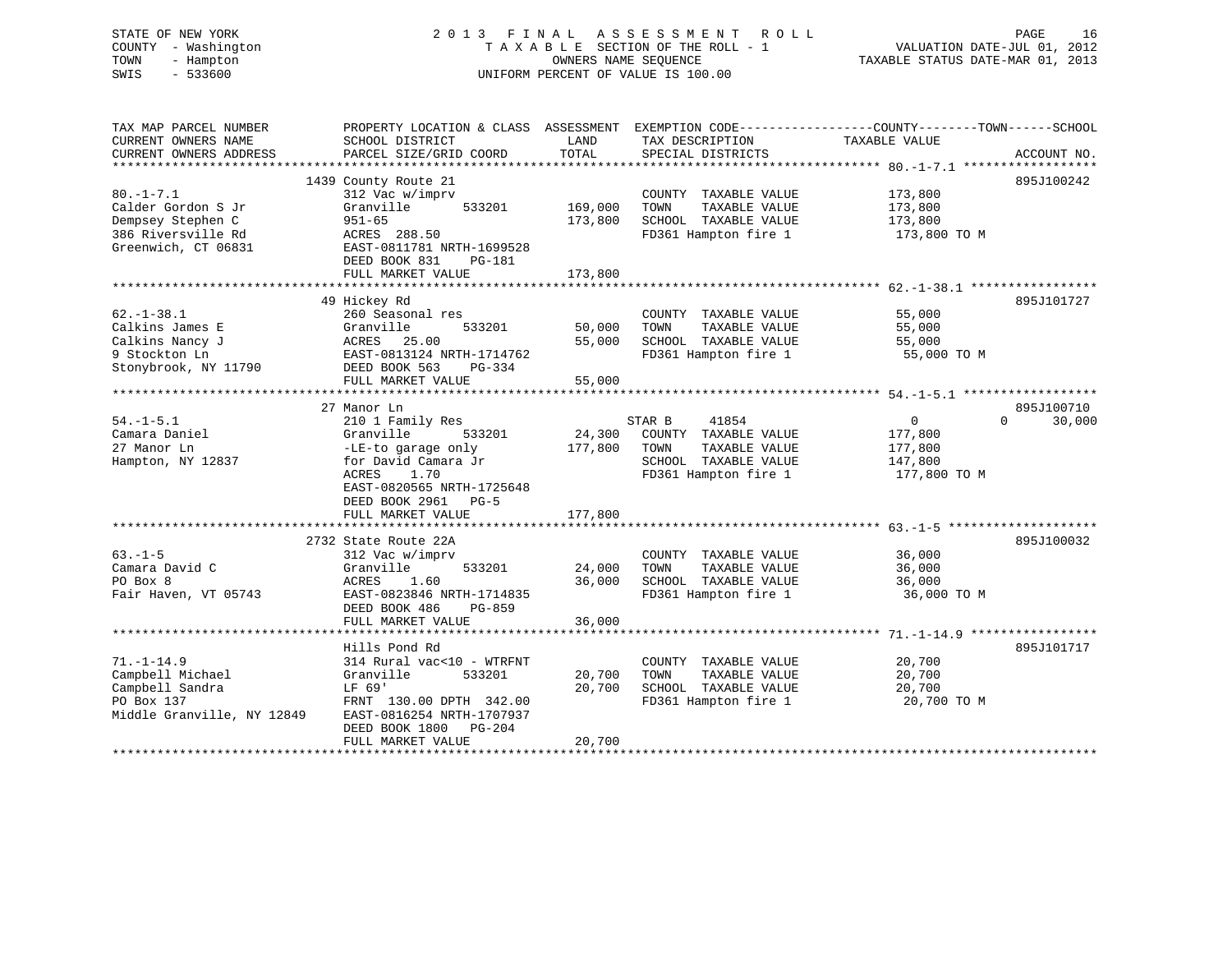# STATE OF NEW YORK 2 0 1 3 F I N A L A S S E S S M E N T R O L L PAGE 17 COUNTY - Washington T A X A B L E SECTION OF THE ROLL - 1 VALUATION DATE-JUL 01, 2012 TOWN - Hampton OWNERS NAME SEQUENCE TAXABLE STATUS DATE-MAR 01, 2013 SWIS - 533600 UNIFORM PERCENT OF VALUE IS 100.00

| TAX MAP PARCEL NUMBER<br>CURRENT OWNERS NAME                                                           | PROPERTY LOCATION & CLASS ASSESSMENT<br>SCHOOL DISTRICT                                                                                                           | LAND                         | TAX DESCRIPTION                                                                                                  | EXEMPTION CODE-----------------COUNTY-------TOWN------SCHOOL<br>TAXABLE VALUE |                                  |
|--------------------------------------------------------------------------------------------------------|-------------------------------------------------------------------------------------------------------------------------------------------------------------------|------------------------------|------------------------------------------------------------------------------------------------------------------|-------------------------------------------------------------------------------|----------------------------------|
| CURRENT OWNERS ADDRESS                                                                                 | PARCEL SIZE/GRID COORD                                                                                                                                            | TOTAL                        | SPECIAL DISTRICTS                                                                                                |                                                                               | ACCOUNT NO.                      |
|                                                                                                        |                                                                                                                                                                   | ******                       |                                                                                                                  |                                                                               |                                  |
| $72. - 1 - 11$<br>Canarick Group LLC<br>c/o Jack Canarick Manager<br>27 Glen St<br>Glen Cove, NY 11542 | 521 South Rd<br>240 Rural res<br>Granville<br>533201<br>ACRES<br>32.70<br>EAST-0820270 NRTH-1709551<br>DEED BOOK 2729<br>PG-61                                    | 62,700<br>77,800             | COUNTY TAXABLE VALUE<br>TOWN<br>TAXABLE VALUE<br>SCHOOL TAXABLE VALUE<br>FD361 Hampton fire 1                    | 77,800<br>77,800<br>77,800<br>77,800 TO M                                     | 895J100033                       |
|                                                                                                        | FULL MARKET VALUE                                                                                                                                                 | 77,800                       |                                                                                                                  |                                                                               |                                  |
|                                                                                                        |                                                                                                                                                                   |                              |                                                                                                                  |                                                                               |                                  |
| $71. - 1 - 14.91$<br>Caputi Thomas<br>Israelson Joan<br>74 E Granby Rd<br>Granby, CT 06035             | Hills Pond Rd<br>314 Rural vac<10 - WTRFNT<br>Granville<br>533201<br>2.05<br>ACRES<br>EAST-0816322 NRTH-1707800<br>DEED BOOK 1799 PG-123                          | 63,000<br>63,000             | COUNTY TAXABLE VALUE<br>TAXABLE VALUE<br>TOWN<br>SCHOOL TAXABLE VALUE<br>FD361 Hampton fire 1                    | 63,000<br>63,000<br>63,000<br>63,000 TO M                                     | 895J101805                       |
|                                                                                                        | FULL MARKET VALUE                                                                                                                                                 | 63,000                       |                                                                                                                  |                                                                               |                                  |
|                                                                                                        |                                                                                                                                                                   |                              |                                                                                                                  |                                                                               |                                  |
|                                                                                                        | 1012 West Way                                                                                                                                                     |                              |                                                                                                                  |                                                                               | 895J100070                       |
| 71.4-2-19<br>Carruth Floyd E Jr<br>1012 West Way<br>PO Box 173<br>Hampton, NY 12837                    | 210 1 Family Res - WTRFNT<br>Granville<br>533201<br>$71. - 2 - 19$<br>1.60<br>ACRES<br>EAST-0816240 NRTH-1706786<br>DEED BOOK 2120<br>PG-307<br>FULL MARKET VALUE | 32,000<br>159,900<br>159,900 | STAR B<br>41854<br>COUNTY TAXABLE VALUE<br>TOWN<br>TAXABLE VALUE<br>SCHOOL TAXABLE VALUE<br>FD361 Hampton fire 1 | $\circ$<br>159,900<br>159,900<br>129,900<br>159,900 TO M                      | $\Omega$<br>30,000               |
|                                                                                                        |                                                                                                                                                                   |                              |                                                                                                                  |                                                                               |                                  |
| $72. - 2 - 40$                                                                                         | 42 Perry Heights Way<br>210 1 Family Res                                                                                                                          |                              | STAR B<br>41854                                                                                                  | $\mathbf{0}$                                                                  | 895J100639<br>$\Omega$<br>30,000 |
| Cartier William<br>Cartier Carol Lynn<br>42 Perry Heights Way<br>Hampton, NY 12837                     | Granville<br>533201<br>ACRES<br>1.00<br>EAST-0822918 NRTH-1712600<br>DEED BOOK 2496<br>PG-76<br>FULL MARKET VALUE                                                 | 22,000<br>169,600<br>169,600 | COUNTY TAXABLE VALUE<br>TAXABLE VALUE<br>TOWN<br>SCHOOL TAXABLE VALUE<br>FD361 Hampton fire 1                    | 169,600<br>169,600<br>139,600<br>169,600 TO M                                 |                                  |
|                                                                                                        | **********************                                                                                                                                            |                              |                                                                                                                  | ************* $45,-1-22$                                                      |                                  |
| $45. - 1 - 22$<br>Casey Michael P<br>162 Chittenden Rd<br>Chittenden, VT 05737                         | 56 Golf Course Rd<br>240 Rural res<br>Whitehall<br>535201<br>ACRES 12.40<br>EAST-0810876 NRTH-1735320<br>DEED BOOK 721<br><b>PG-185</b><br>FULL MARKET VALUE      | 42,400<br>147,200<br>147,200 | COUNTY TAXABLE VALUE<br>TOWN<br>TAXABLE VALUE<br>SCHOOL TAXABLE VALUE<br>FD362 Hampton fire 2                    | 147,200<br>147,200<br>147,200<br>147,200 TO M                                 | 895J100069                       |
|                                                                                                        |                                                                                                                                                                   |                              |                                                                                                                  |                                                                               |                                  |
| $71.4 - 2 - 12$                                                                                        | 1036 West Way<br>260 Seasonal res - WTRFNT                                                                                                                        |                              | COUNTY TAXABLE VALUE                                                                                             | 116,700                                                                       | 895J100237                       |
| Chadwick Brendan A<br>1043 Spencer St Apt 5<br>Honolulu, HI 96822                                      | Granville<br>533201<br>LOT 6<br>$71. - 2 - 12$<br>FRNT 100.00 DPTH 203.00<br>EAST-0815695 NRTH-1707181<br>PG-143<br>DEED BOOK 459                                 | 27,100<br>116,700            | TOWN<br>TAXABLE VALUE<br>SCHOOL TAXABLE VALUE<br>FD361 Hampton fire 1                                            | 116,700<br>116,700<br>116,700 TO M                                            |                                  |
|                                                                                                        | FULL MARKET VALUE                                                                                                                                                 | 116,700                      |                                                                                                                  |                                                                               |                                  |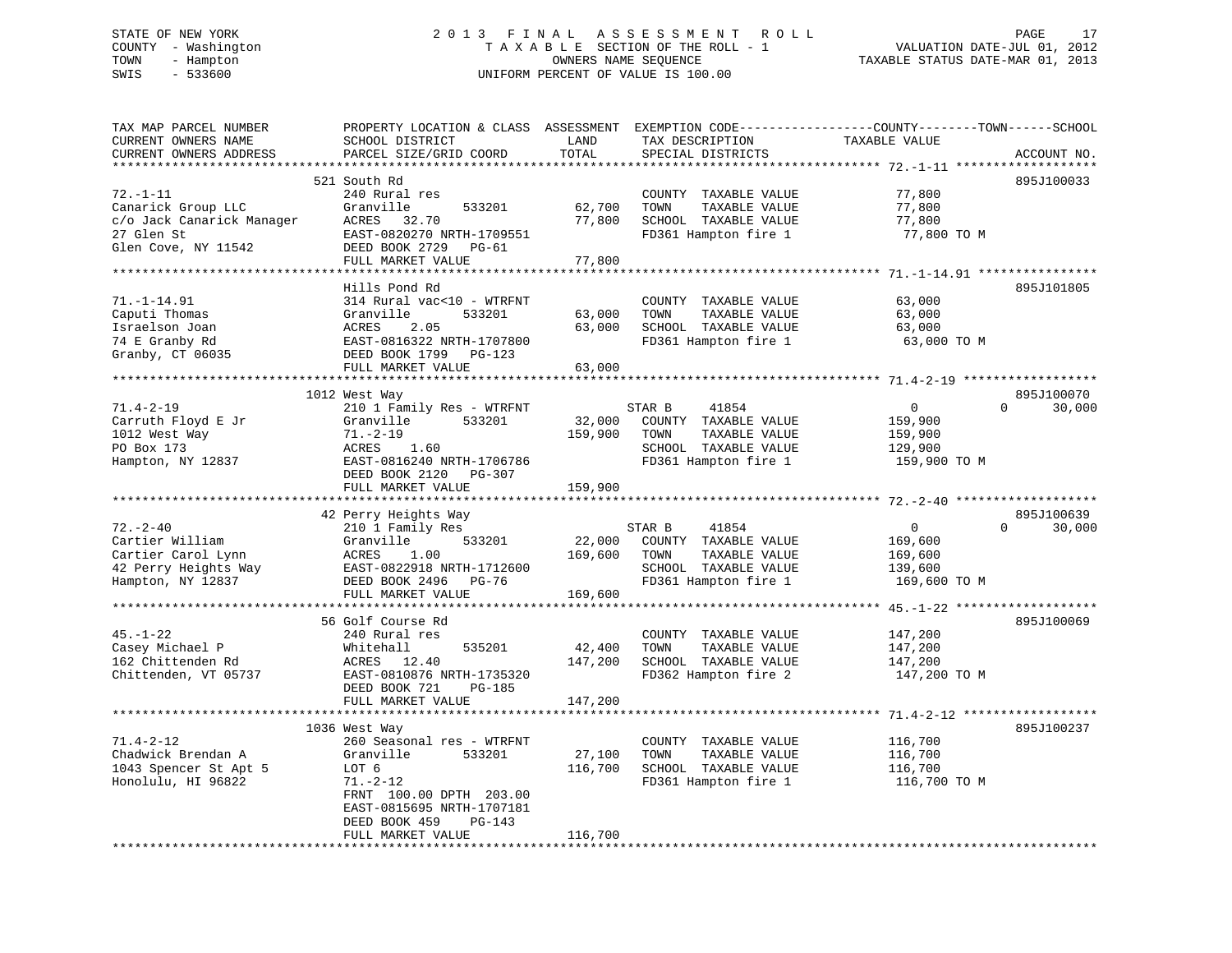# STATE OF NEW YORK 2 0 1 3 F I N A L A S S E S S M E N T R O L L PAGE 18 COUNTY - Washington T A X A B L E SECTION OF THE ROLL - 1 VALUATION DATE-JUL 01, 2012 TOWN - Hampton OWNERS NAME SEQUENCE TAXABLE STATUS DATE-MAR 01, 2013 SWIS - 533600 UNIFORM PERCENT OF VALUE IS 100.00

| TAX MAP PARCEL NUMBER                      |                                                 |                |                                  | PROPERTY LOCATION & CLASS ASSESSMENT EXEMPTION CODE---------------COUNTY-------TOWN-----SCHOOL |             |
|--------------------------------------------|-------------------------------------------------|----------------|----------------------------------|------------------------------------------------------------------------------------------------|-------------|
| CURRENT OWNERS NAME                        | SCHOOL DISTRICT                                 | LAND           | TAX DESCRIPTION                  | TAXABLE VALUE                                                                                  |             |
| CURRENT OWNERS ADDRESS                     | PARCEL SIZE/GRID COORD                          | TOTAL          | SPECIAL DISTRICTS                |                                                                                                | ACCOUNT NO. |
|                                            |                                                 |                |                                  |                                                                                                |             |
|                                            | Hills Pond Rd                                   |                |                                  |                                                                                                | 895J100228  |
| $71.4 - 2 - 21$                            | 311 Res vac land - WTRFNT                       |                | COUNTY TAXABLE VALUE             | 27,000                                                                                         |             |
| Chadwick Brian                             | Granville<br>533201                             | 27,000         | TOWN<br>TAXABLE VALUE            | 27,000                                                                                         |             |
| 701 James Rd                               | $71. - 2 - 21$                                  | 27,000         | SCHOOL TAXABLE VALUE             | 27,000                                                                                         |             |
| Rochester, NY 14612                        | FRNT 212.00 DPTH 226.00                         |                | FD361 Hampton fire 1 27,000 TO M |                                                                                                |             |
|                                            | EAST-0816410 NRTH-1707115                       |                |                                  |                                                                                                |             |
|                                            | DEED BOOK 2131 PG-40                            |                |                                  |                                                                                                |             |
|                                            | FULL MARKET VALUE                               | 27,000         |                                  |                                                                                                |             |
|                                            |                                                 |                |                                  |                                                                                                |             |
|                                            | 235 Hills Pond Rd                               |                |                                  |                                                                                                | 895J100037  |
| $71.4 - 2 - 22$                            | 260 Seasonal res - WTRFNT                       |                | COUNTY TAXABLE VALUE             | 104,400                                                                                        |             |
| Chadwick Vincent L                         | 533201<br>Granville                             | 26,700         | TAXABLE VALUE<br>TOWN            | 104,400                                                                                        |             |
| 117 Linden Ave                             | 71.–2–22                                        | 104,400        | SCHOOL TAXABLE VALUE             | 104,400                                                                                        |             |
| Johnstown, NY 12095                        | FRNT 85.00 DPTH 226.00                          |                | FD361 Hampton fire 1             | 104,400 TO M                                                                                   |             |
|                                            | EAST-0816422 NRTH-1707237                       |                |                                  |                                                                                                |             |
|                                            | DEED BOOK 3152 PG-236                           |                |                                  |                                                                                                |             |
|                                            | FULL MARKET VALUE                               | 104,400        |                                  |                                                                                                |             |
|                                            |                                                 |                |                                  |                                                                                                |             |
|                                            |                                                 |                |                                  |                                                                                                | 895J100701  |
| $71. - 1 - 28$                             | LOT 8 Faesh Pat                                 |                |                                  |                                                                                                |             |
|                                            | 314 Rural vac<10<br>533201                      |                | COUNTY TAXABLE VALUE             | 3,000                                                                                          |             |
| Champlain Gas & Oil LLC                    | Granvi.<br>ACRES<br>Granville                   | 3,000<br>3,000 | TOWN<br>TAXABLE VALUE            | 3,000                                                                                          |             |
| 350 Flat Rock Rd                           | 6.00                                            |                | SCHOOL TAXABLE VALUE             | 3,000                                                                                          |             |
|                                            | Lake George, NY 12845 EAST-0812291 NRTH-1708206 |                | FD361 Hampton fire 1             | 3,000 TO M                                                                                     |             |
|                                            | DEED BOOK 3017 PG-282                           |                |                                  |                                                                                                |             |
|                                            | FULL MARKET VALUE                               | 3,000          |                                  |                                                                                                |             |
|                                            |                                                 |                |                                  |                                                                                                |             |
|                                            | 210 Carvers Falls Rd                            |                |                                  |                                                                                                | 895J101780  |
| $38. - 1 - 2.4$                            | 314 Rural vac<10                                |                | COUNTY TAXABLE VALUE             | 14,000                                                                                         |             |
| Chase Nancy                                | 535201<br>Whitehall                             | 14,000         | TOWN<br>TAXABLE VALUE            | 14,000                                                                                         |             |
| 169 Crystal Hts                            | ACRES 1.33                                      | 14,000         | SCHOOL TAXABLE VALUE             | 14,000                                                                                         |             |
| Bomoseen, VT 05732                         | EAST-0804984 NRTH-1744604                       |                | FD362 Hampton fire 2             | 14,000 TO M                                                                                    |             |
|                                            | DEED BOOK 2232 PG-140                           |                |                                  |                                                                                                |             |
|                                            | FULL MARKET VALUE                               | 14,000         |                                  |                                                                                                |             |
|                                            |                                                 |                |                                  |                                                                                                |             |
|                                            | 1111 North Quivey Hill Ln                       |                |                                  |                                                                                                | 895J100531  |
| $81. - 1 - 23$                             | 210 1 Family Res                                |                | COUNTY TAXABLE VALUE             | 124,900                                                                                        |             |
| Clark Diantha E                            | Granville<br>533201                             | 35,000         | TAXABLE VALUE<br>TOWN            | 124,900                                                                                        |             |
| 1152 Tompkins Ave                          | ACRES<br>5.00                                   | 124,900        | SCHOOL TAXABLE VALUE             | 124,900                                                                                        |             |
| South Plainfield, NJ 07080                 | EAST-0818628 NRTH-1702006                       |                | FD361 Hampton fire 1             | 124,900 TO M                                                                                   |             |
|                                            | DEED BOOK 738<br>PG-11                          |                |                                  |                                                                                                |             |
| PRIOR OWNER ON 3/01/2013 FULL MARKET VALUE |                                                 | 124,900        |                                  |                                                                                                |             |
| Clark Virginia LE                          |                                                 |                |                                  |                                                                                                |             |
|                                            |                                                 |                |                                  |                                                                                                |             |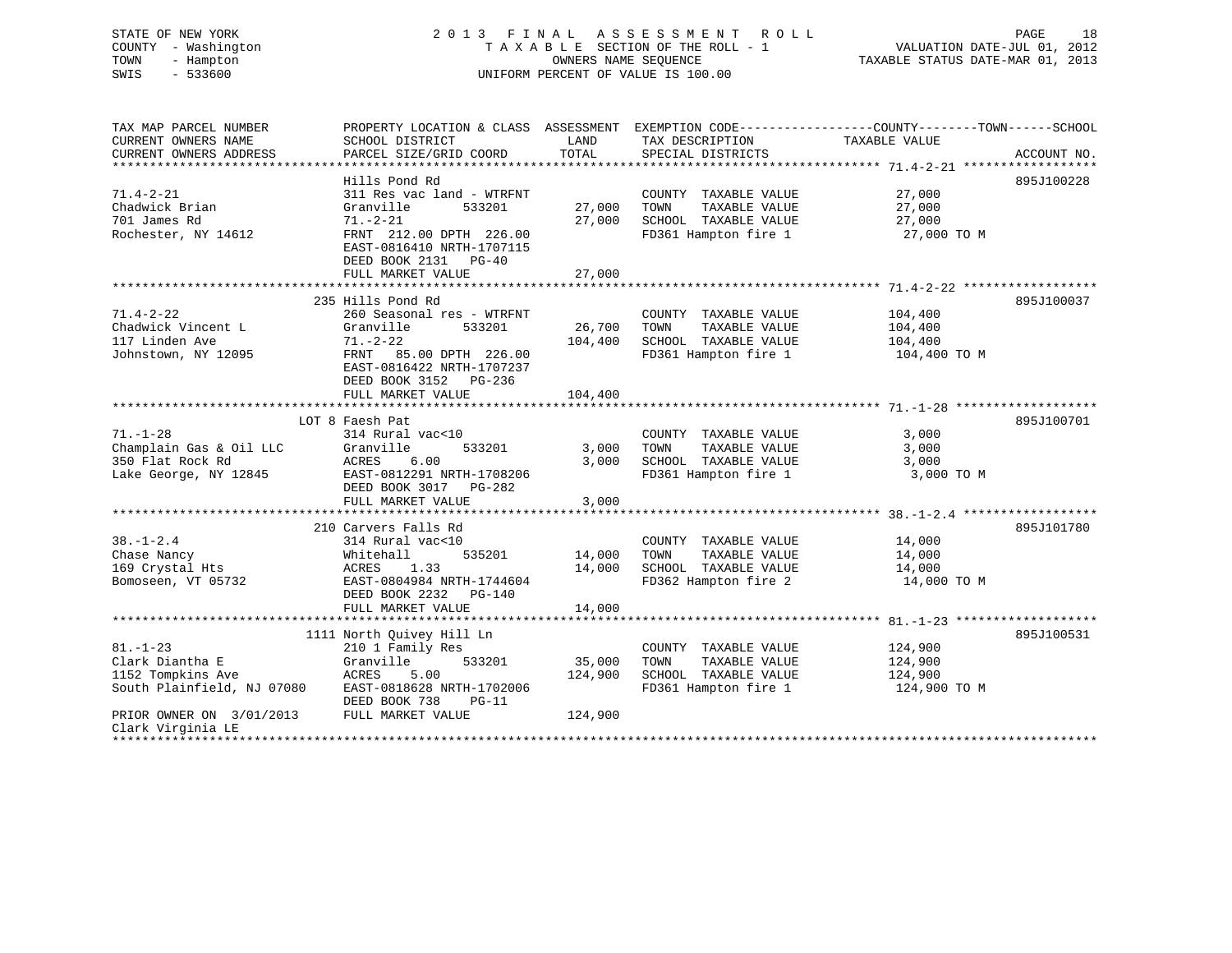# STATE OF NEW YORK 2 0 1 3 F I N A L A S S E S S M E N T R O L L PAGE 19 COUNTY - Washington T A X A B L E SECTION OF THE ROLL - 1 VALUATION DATE-JUL 01, 2012 TOWN - Hampton OWNERS NAME SEQUENCE TAXABLE STATUS DATE-MAR 01, 2013 SWIS - 533600 UNIFORM PERCENT OF VALUE IS 100.00

| TAX MAP PARCEL NUMBER<br>CURRENT OWNERS NAME<br>CURRENT OWNERS ADDRESS                                                     | PROPERTY LOCATION & CLASS ASSESSMENT EXEMPTION CODE----------------COUNTY-------TOWN------SCHOOL<br>SCHOOL DISTRICT<br>PARCEL SIZE/GRID COORD                                                                       | LAND<br>TOTAL                | TAX DESCRIPTION<br>SPECIAL DISTRICTS                                                                                                                         | TAXABLE VALUE                                                               | ACCOUNT NO. |
|----------------------------------------------------------------------------------------------------------------------------|---------------------------------------------------------------------------------------------------------------------------------------------------------------------------------------------------------------------|------------------------------|--------------------------------------------------------------------------------------------------------------------------------------------------------------|-----------------------------------------------------------------------------|-------------|
|                                                                                                                            |                                                                                                                                                                                                                     |                              |                                                                                                                                                              |                                                                             |             |
| $81. - 1 - 24$<br>Clark Diantha E<br>1152 Tompkins Ave<br>South Plainfield, NJ 07080<br>PRIOR OWNER ON 3/01/2013           | Quivey Hill Rd<br>314 Rural vac<10<br>533201<br>Granville<br>ACRES<br>1.00<br>EAST-0818546 NRTH-1702181<br>DEED BOOK 738<br>$PG-11$<br>FULL MARKET VALUE                                                            | 3,500<br>3,500<br>3,500      | COUNTY TAXABLE VALUE<br>TOWN<br>TAXABLE VALUE<br>SCHOOL TAXABLE VALUE<br>FD361 Hampton fire 1                                                                | 3,500<br>3,500<br>3,500<br>3,500 TO M                                       | 895J100551  |
| Clark Virginia LE                                                                                                          |                                                                                                                                                                                                                     |                              |                                                                                                                                                              |                                                                             |             |
|                                                                                                                            |                                                                                                                                                                                                                     |                              |                                                                                                                                                              |                                                                             |             |
| $63. - 1 - 2.2$<br>Clark Leon Jr<br>Clark Alane<br>7528 Vermont Route 30<br>Pawlet, VT 05761                               | 3011 State Route 22A<br>210 1 Family Res<br>Granville<br>533201<br>Filed Subdiv 12134<br>665/119<br>FRNT 1250.00 DPTH<br>ACRES<br>8.31<br>EAST-0821285 NRTH-1721034<br>DEED BOOK 918<br>PG-278<br>FULL MARKET VALUE | 38,600<br>125,000<br>125,000 | COUNTY TAXABLE VALUE<br>TAXABLE VALUE<br>TOWN<br>SCHOOL TAXABLE VALUE<br>CA001 Cons agri dst 1<br>FD361 Hampton fire 1                                       | 125,000<br>125,000<br>125,000<br>125,000 TO<br>125,000 TO M                 |             |
|                                                                                                                            |                                                                                                                                                                                                                     |                              |                                                                                                                                                              |                                                                             |             |
| $63. - 1 - 2.1$<br>Clark Leon R<br>Clark Alane C<br>7528 Vermont Route 30<br>Pawlet, VT 05761<br>MAY BE SUBJECT TO PAYMENT | State Route 22A<br>105 Vac farmland<br>533201<br>Granville<br>665/119<br>ACRES 129.80<br>EAST-0821108 NRTH-1719456<br>DEED BOOK 918<br>PG-278<br>FULL MARKET VALUE                                                  | 109,500<br>109,500           | AG DIST 41720<br>COUNTY TAXABLE VALUE<br>TOWN<br>TAXABLE VALUE<br>SCHOOL TAXABLE VALUE<br>CA001 Cons agri dst 1<br>57,433 EX<br>109,500 FD361 Hampton fire 1 | 57,433<br>57,433<br>52,067<br>52,067<br>52,067<br>52,067 TO<br>109,500 TO M | 57,433      |
| UNDER AGDIST LAW TIL 2017                                                                                                  |                                                                                                                                                                                                                     |                              |                                                                                                                                                              |                                                                             |             |
| $80. - 1 - 30$<br>Clark William J<br>Clark Patricia G<br>37 Burwood Ave<br>Stamford, CT 06902                              | Ridgecrest Way<br>311 Res vac land<br>535201<br>Whitehall<br>Lot 2 Sect 2<br>FRNT 154.00 DPTH 241.00<br>EAST-0810621 NRTH-1704517<br>DEED BOOK 1798 PG-334                                                          | 9,000<br>9,000               | COUNTY TAXABLE VALUE<br>TAXABLE VALUE<br>TOWN<br>SCHOOL TAXABLE VALUE<br>FD361 Hampton fire 1                                                                | 9,000<br>9,000<br>9,000<br>9,000 TO M                                       | 895J101750  |
|                                                                                                                            | FULL MARKET VALUE                                                                                                                                                                                                   | 9,000                        |                                                                                                                                                              |                                                                             |             |
| $80. - 1 - 31$<br>Clark William J<br>Clark Patricia G<br>37 Burwood Ave<br>Stamford, CT 06902                              | 11 Ridgecrest Way<br>210 1 Family Res<br>Whitehall<br>535201<br>LOT 3<br>FRNT 124.00 DPTH 270.00<br>EAST-0810434 NRTH-1704466<br>DEED BOOK 827<br>PG-54<br>FULL MARKET VALUE                                        | 20,000<br>164,300<br>164,300 | COUNTY TAXABLE VALUE<br>TAXABLE VALUE<br>TOWN<br>SCHOOL TAXABLE VALUE<br>FD361 Hampton fire 1                                                                | 164,300<br>164,300<br>164,300<br>164,300 TO M                               | 895J101751  |
|                                                                                                                            |                                                                                                                                                                                                                     |                              |                                                                                                                                                              |                                                                             |             |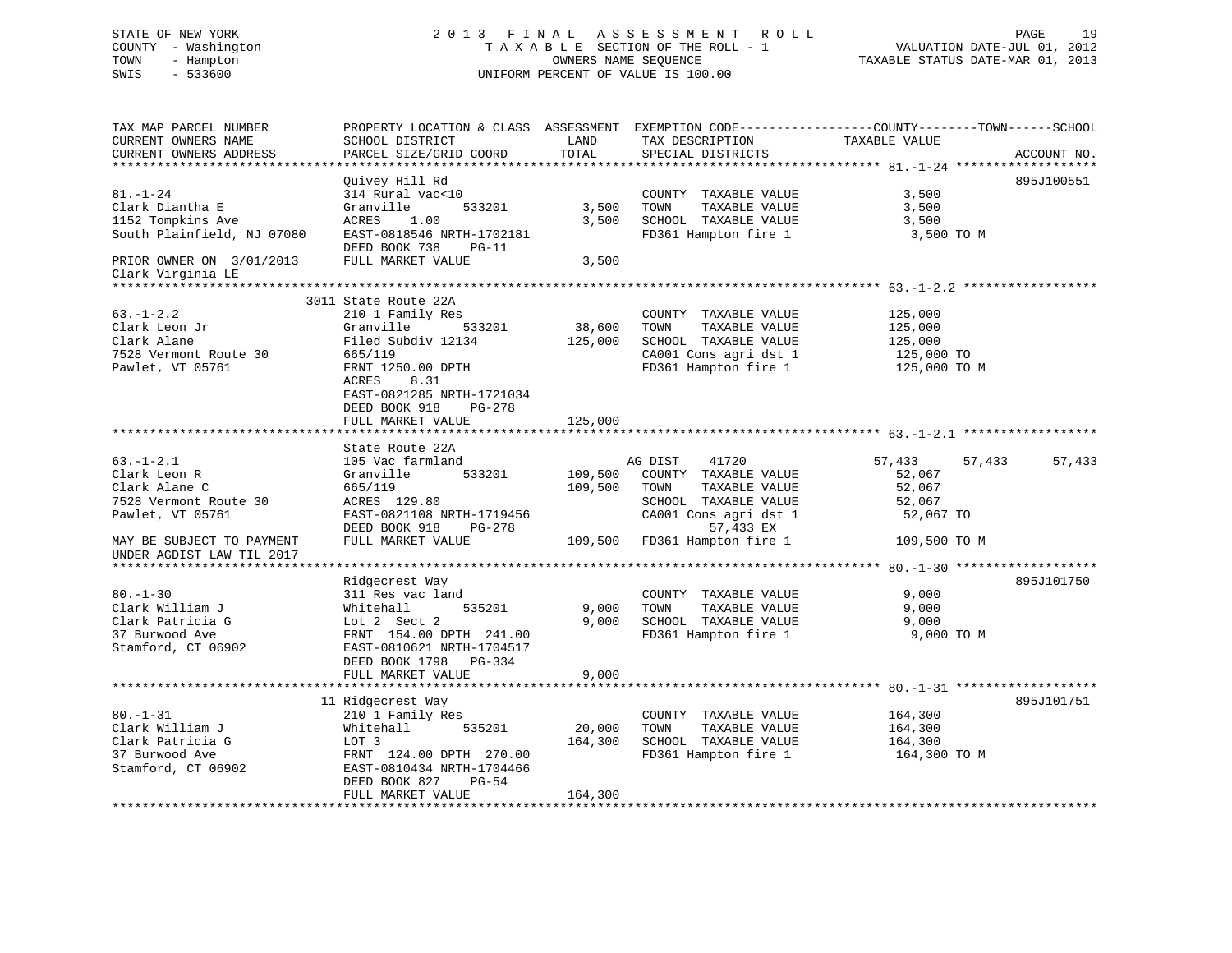# STATE OF NEW YORK 2 0 1 3 F I N A L A S S E S S M E N T R O L L PAGE 20 COUNTY - Washington T A X A B L E SECTION OF THE ROLL - 1 VALUATION DATE-JUL 01, 2012 TOWN - Hampton OWNERS NAME SEQUENCE TAXABLE STATUS DATE-MAR 01, 2013 SWIS - 533600 UNIFORM PERCENT OF VALUE IS 100.00

| TAX MAP PARCEL NUMBER<br>CURRENT OWNERS NAME<br>CURRENT OWNERS ADDRESS                                                | PROPERTY LOCATION & CLASS ASSESSMENT<br>SCHOOL DISTRICT<br>PARCEL SIZE/GRID COORD                                                                                               | LAND<br>TOTAL                | TAX DESCRIPTION<br>SPECIAL DISTRICTS                                                                             | EXEMPTION CODE-----------------COUNTY-------TOWN------SCHOOL<br>TAXABLE VALUE<br>ACCOUNT NO.  |
|-----------------------------------------------------------------------------------------------------------------------|---------------------------------------------------------------------------------------------------------------------------------------------------------------------------------|------------------------------|------------------------------------------------------------------------------------------------------------------|-----------------------------------------------------------------------------------------------|
| $38. - 1 - 7.2$<br>Clifford Chad H<br>Clifford Jessica L<br>26 Sugar Hill Way<br>Whitehall, NY 12887                  | 26 Sugar Hill Way<br>210 1 Family Res<br>Whitehall<br>535201<br>Lot 8B<br>ACRES<br>1.86<br>EAST-0811543 NRTH-1738540<br>DEED BOOK 2392 PG-101<br>FULL MARKET VALUE              | 24,800<br>132,800<br>132,800 | COUNTY TAXABLE VALUE<br>TOWN<br>TAXABLE VALUE<br>SCHOOL TAXABLE VALUE<br>FD362 Hampton fire 2                    | 895J101812<br>132,800<br>132,800<br>132,800<br>132,800 TO M                                   |
| $81. - 2 - 19$<br>Cobart Shawn<br>Cobart Jennifer<br>2180 State Route 22A<br>Hampton, NY 12837                        | 2180 State Route 22A<br>210 1 Family Res<br>533201<br>Granville<br>2 Ad<br>ACRES<br>1.60<br>EAST-0823139 NRTH-1702058<br>DEED BOOK 2802 PG-106<br>FULL MARKET VALUE             | 24,000<br>65,500<br>65,500   | COUNTY TAXABLE VALUE<br>TAXABLE VALUE<br>TOWN<br>SCHOOL TAXABLE VALUE<br>FD361 Hampton fire 1                    | 895J100048<br>65,500<br>65,500<br>65,500<br>65,500 TO M                                       |
| $81. - 1 - 25$<br>Cohen Anne Louise<br>Attn: Cohen Dodd Anne Louise<br>1151 N Quivey Hill Ln<br>Whitehall, NY 12887   | Ouivey Hill Rd<br>314 Rural vac<10<br>533201<br>Granville<br>669/34<br>ACRES<br>4.00<br>EAST-0818557 NRTH-1702330<br>DEED BOOK 601<br>$PG-6$<br>FULL MARKET VALUE               | 23,000<br>23,000<br>23,000   | COUNTY TAXABLE VALUE<br>TOWN<br>TAXABLE VALUE<br>SCHOOL TAXABLE VALUE<br>FD361 Hampton fire 1                    | 895J100546<br>23,000<br>23,000<br>23,000<br>23,000 TO M                                       |
| $81. - 1 - 26.1$<br>Cohen Anne Louise<br>Attn: Cohen-Dodd Anne Louise<br>1151 N Quivey Hill Rd<br>Whitehall, NY 12887 | 1143+1151 North Quivey Hill Ln<br>280 Res Multiple<br>533201<br>Granville<br>669/34<br>ACRES 14.00<br>EAST-0818471 NRTH-1702946<br>DEED BOOK 447<br>PG-206<br>FULL MARKET VALUE | 44,900<br>282,100<br>282,100 | STAR B<br>41854<br>COUNTY TAXABLE VALUE<br>TOWN<br>TAXABLE VALUE<br>SCHOOL TAXABLE VALUE<br>FD361 Hampton fire 1 | 895J100416<br>$\Omega$<br>$\Omega$<br>30,000<br>282,100<br>282,100<br>252,100<br>282,100 TO M |
| $81. - 1 - 1.1$<br>Cole Stephen<br>161 Ouaker Path<br>Setauket, NY 11733                                              | 197 South Rd<br>240 Rural res<br>533201<br>Granville<br>ACRES 18.24<br>EAST-0816939 NRTH-1704457<br>DEED BOOK 1733<br>PG-155<br>FULL MARKET VALUE                               | 48,200<br>252,600<br>252,600 | COUNTY TAXABLE VALUE<br>TAXABLE VALUE<br>TOWN<br>SCHOOL TAXABLE VALUE<br>FD361 Hampton fire 1                    | 895J100679<br>252,600<br>252,600<br>252,600<br>252,600 TO M                                   |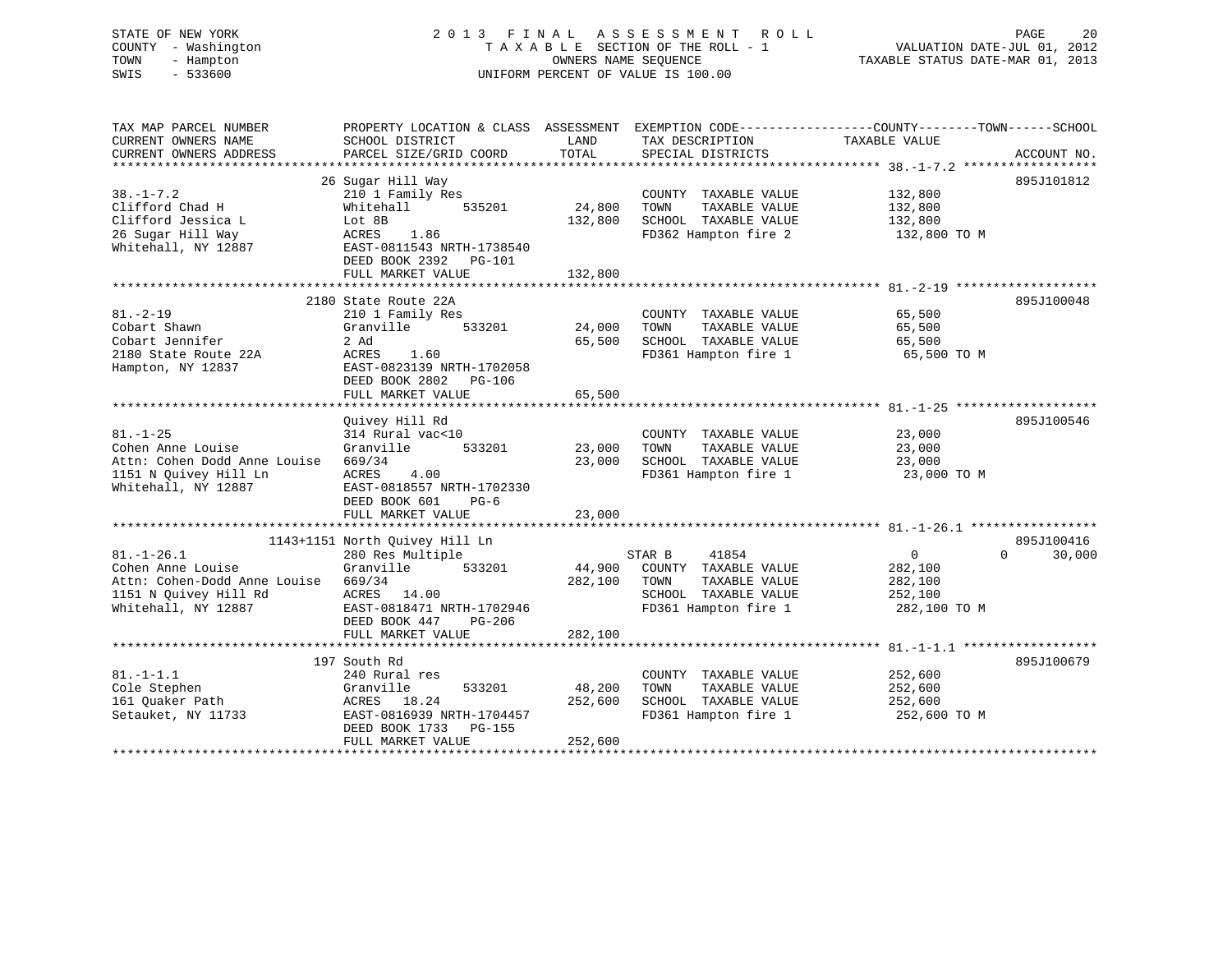# STATE OF NEW YORK 2 0 1 3 F I N A L A S S E S S M E N T R O L L PAGE 21 COUNTY - Washington T A X A B L E SECTION OF THE ROLL - 1 VALUATION DATE-JUL 01, 2012 TOWN - Hampton OWNERS NAME SEQUENCE TAXABLE STATUS DATE-MAR 01, 2013 SWIS - 533600 UNIFORM PERCENT OF VALUE IS 100.00

| TAX MAP PARCEL NUMBER<br>CURRENT OWNERS NAME<br>CURRENT OWNERS ADDRESS | PROPERTY LOCATION & CLASS ASSESSMENT EXEMPTION CODE---------------COUNTY-------TOWN-----SCHOOL<br>SCHOOL DISTRICT<br>PARCEL SIZE/GRID COORD | LAND<br>TOTAL | TAX DESCRIPTION<br>SPECIAL DISTRICTS | TAXABLE VALUE    | ACCOUNT NO. |
|------------------------------------------------------------------------|---------------------------------------------------------------------------------------------------------------------------------------------|---------------|--------------------------------------|------------------|-------------|
| $81. - 2 - 20.4$                                                       | 2240 State Route 22A<br>240 Rural res                                                                                                       |               | AG DIST<br>41720                     | 32,340<br>32,340 | 32,340      |
| Colombo Joseph                                                         | Granville<br>533201                                                                                                                         | 82,700        | COUNTY TAXABLE VALUE                 | 115,760          |             |
| 416 Chestnut Ave                                                       | ACRES<br>58.18                                                                                                                              | 148,100       | TAXABLE VALUE<br>TOWN                | 115,760          |             |
| Mamaroneck, NY 10543                                                   | EAST-0823854 NRTH-1702951                                                                                                                   |               | SCHOOL TAXABLE VALUE                 | 115,760          |             |
|                                                                        | DEED BOOK 1915 PG-223                                                                                                                       |               | CA001 Cons agri dst 1                | 115,760 TO       |             |
| MAY BE SUBJECT TO PAYMENT                                              | FULL MARKET VALUE                                                                                                                           | 148,100       | 32,340 EX                            |                  |             |
| UNDER AGDIST LAW TIL 2017                                              |                                                                                                                                             |               | FD361 Hampton fire 1                 | 148,100 TO M     |             |
|                                                                        |                                                                                                                                             |               |                                      |                  |             |
|                                                                        | 2461 State Route 22A                                                                                                                        |               |                                      |                  | 895J100015  |
| $72. - 2 - 17$                                                         | 210 1 Family Res                                                                                                                            |               | COUNTY TAXABLE VALUE                 | 70,800           |             |
| Combs Heather                                                          | Granville                                                                                                                                   | 533201 18,300 | TOWN<br>TAXABLE VALUE                | 70,800           |             |
| 2461 State Route 22A                                                   | FRNT 170.00 DPTH 165.00                                                                                                                     | 70,800        | SCHOOL TAXABLE VALUE                 | 70,800           |             |
| Hampton, NY 12837                                                      | EAST-0821627 NRTH-1708555                                                                                                                   |               | FD361 Hampton fire 1                 | 70,800 TO M      |             |
|                                                                        | DEED BOOK 2776 PG-159                                                                                                                       |               |                                      |                  |             |
|                                                                        | FULL MARKET VALUE                                                                                                                           | 70,800        |                                      |                  |             |
|                                                                        |                                                                                                                                             |               |                                      |                  |             |
|                                                                        | 1052 West Way                                                                                                                               |               |                                      |                  | 895J100114  |
| $71.4 - 2 - 8$                                                         | 260 Seasonal res - WTRFNT                                                                                                                   |               | COUNTY TAXABLE VALUE                 | 158,600          |             |
| Conlee Bonnie Jean Trustee                                             | Granville<br>533201                                                                                                                         | 27,200        | TAXABLE VALUE<br>TOWN                | 158,600          |             |
| 364 Madigan Rd                                                         | LOT 10                                                                                                                                      | 158,600       | SCHOOL TAXABLE VALUE                 | 158,600          |             |
| Schaghticoke, NY 12154                                                 | $71. - 2 - 8$                                                                                                                               |               | FD361 Hampton fire 1                 | 158,600 TO M     |             |
|                                                                        | FRNT 103.00 DPTH 273.00                                                                                                                     |               |                                      |                  |             |
|                                                                        | EAST-0815420 NRTH-1707475                                                                                                                   |               |                                      |                  |             |
|                                                                        | DEED BOOK 3088 PG-19                                                                                                                        |               |                                      |                  |             |
|                                                                        | FULL MARKET VALUE                                                                                                                           | 158,600       |                                      |                  |             |
|                                                                        |                                                                                                                                             |               |                                      |                  |             |
|                                                                        | Hills Pond Rd                                                                                                                               |               |                                      |                  | 895J100684  |
| $71. - 1 - 14.7$                                                       | 314 Rural vac<10                                                                                                                            |               | COUNTY TAXABLE VALUE                 | 13,000           |             |
| Connolly Edward                                                        | Granville<br>533201                                                                                                                         | 13,000        | TOWN<br>TAXABLE VALUE                | 13,000           |             |
| Connolly Marilyn                                                       | ACRES<br>1.09                                                                                                                               | 13,000        | SCHOOL TAXABLE VALUE                 | 13,000           |             |
| 1122 East Way                                                          | EAST-0815702 NRTH-1709078                                                                                                                   |               | FD361 Hampton fire 1                 | 13,000 TO M      |             |
| Whitehall, NY 12887                                                    | DEED BOOK 1940 PG-119                                                                                                                       |               |                                      |                  |             |
|                                                                        | FULL MARKET VALUE                                                                                                                           | 13,000        |                                      |                  |             |
|                                                                        |                                                                                                                                             |               |                                      |                  |             |
|                                                                        | Hills Pond Rd                                                                                                                               |               |                                      |                  | 895J101802  |
| $71. - 1 - 14.71$                                                      | 314 Rural vac<10                                                                                                                            |               | COUNTY TAXABLE VALUE                 | 14,000           |             |
| Connolly Edward                                                        | 533201<br>Granville                                                                                                                         | 14,000        | TAXABLE VALUE<br>TOWN                | 14,000           |             |
| Connolly Marilyn                                                       | ACRES<br>1.35                                                                                                                               | 14,000        | SCHOOL TAXABLE VALUE                 | 14,000           |             |
| 1122 East Way                                                          | EAST-0815583 NRTH-1709219                                                                                                                   |               | FD361 Hampton fire 1                 | 14,000 TO M      |             |
| Whitehall, NY 12887                                                    | DEED BOOK 1940 PG-110                                                                                                                       |               |                                      |                  |             |
|                                                                        | FULL MARKET VALUE                                                                                                                           | 14,000        |                                      |                  |             |
|                                                                        |                                                                                                                                             |               |                                      |                  |             |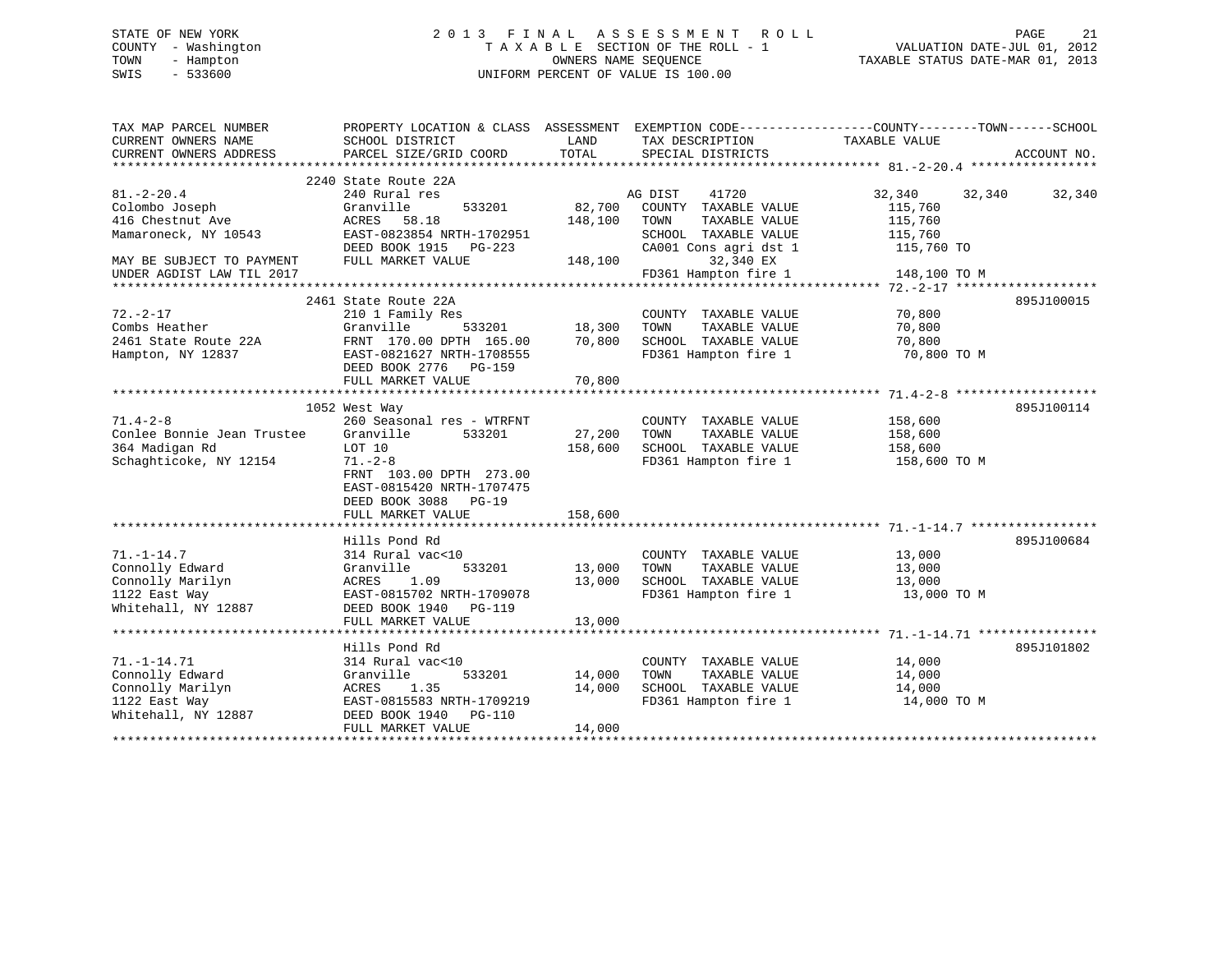# STATE OF NEW YORK 2 0 1 3 F I N A L A S S E S S M E N T R O L L PAGE 22 COUNTY - Washington T A X A B L E SECTION OF THE ROLL - 1 VALUATION DATE-JUL 01, 2012 TOWN - Hampton OWNERS NAME SEQUENCE TAXABLE STATUS DATE-MAR 01, 2013 SWIS - 533600 UNIFORM PERCENT OF VALUE IS 100.00

| TAX MAP PARCEL NUMBER<br>CURRENT OWNERS NAME | PROPERTY LOCATION & CLASS ASSESSMENT EXEMPTION CODE----------------COUNTY-------TOWN------SCHOOL<br>SCHOOL DISTRICT | LAND             | TAX DESCRIPTION                       | TAXABLE VALUE    |                    |
|----------------------------------------------|---------------------------------------------------------------------------------------------------------------------|------------------|---------------------------------------|------------------|--------------------|
| CURRENT OWNERS ADDRESS                       | PARCEL SIZE/GRID COORD                                                                                              | TOTAL            | SPECIAL DISTRICTS                     |                  | ACCOUNT NO.        |
|                                              |                                                                                                                     |                  |                                       |                  |                    |
| $71. - 1 - 14.72$                            | Hills Pond Rd OFF                                                                                                   |                  |                                       |                  | 895J101803         |
|                                              | 314 Rural vac<10<br>Granville                                                                                       |                  | COUNTY TAXABLE VALUE<br>TOWN          | 12,500           |                    |
| Connolly Edward<br>Connolly Marilyn          | 533201<br>1.03<br>ACRES                                                                                             | 12,500<br>12,500 | TAXABLE VALUE<br>SCHOOL TAXABLE VALUE | 12,500<br>12,500 |                    |
| 1122 East Way                                | EAST-0815536 NRTH-1708961                                                                                           |                  | FD361 Hampton fire 1                  | 12,500 TO M      |                    |
| Whitehall, NY 12887                          | DEED BOOK 1940 PG-114                                                                                               |                  |                                       |                  |                    |
|                                              | FULL MARKET VALUE                                                                                                   | 12,500           |                                       |                  |                    |
|                                              |                                                                                                                     |                  |                                       |                  |                    |
|                                              | 1122 East Way                                                                                                       |                  |                                       |                  | 895J101804         |
| $71. - 1 - 14.73$                            | 260 Seasonal res - WTRFNT                                                                                           |                  | COUNTY TAXABLE VALUE                  | 166,100          |                    |
| Connolly Edward                              | Granville<br>533201                                                                                                 | 28,000           | TOWN<br>TAXABLE VALUE                 | 166,100          |                    |
| Connolly Marilyn                             | ACRES<br>1.14                                                                                                       | 166,100          | SCHOOL TAXABLE VALUE                  | 166,100          |                    |
| 1122 East Way                                | EAST-0815453 NRTH-1708674                                                                                           |                  | FD361 Hampton fire 1                  | 166,100 TO M     |                    |
| Whitehall, NY 12887                          | DEED BOOK 1940 PG-104                                                                                               |                  |                                       |                  |                    |
|                                              | FULL MARKET VALUE                                                                                                   | 166,100          |                                       |                  |                    |
|                                              |                                                                                                                     | ***********      |                                       |                  |                    |
|                                              | 1037 North Quivey Hill Ln                                                                                           |                  |                                       |                  | 895J100041         |
| $81. - 1 - 14$                               | 322 Rural vac>10                                                                                                    |                  | COUNTY TAXABLE VALUE                  | 46,000           |                    |
| Continental Stone Co                         | Granville<br>533201                                                                                                 | 46,000           | TOWN<br>TAXABLE VALUE                 | 46,000           |                    |
| Box 100                                      | ACRES 23.00                                                                                                         | 46,000           | SCHOOL TAXABLE VALUE                  | 46,000           |                    |
| Saylorsburg, PA 18353                        | EAST-0817316 NRTH-1700110                                                                                           |                  | FD361 Hampton fire 1                  | 46,000 TO M      |                    |
|                                              | DEED BOOK 402<br>PG-762                                                                                             |                  |                                       |                  |                    |
|                                              | FULL MARKET VALUE                                                                                                   | 46,000           |                                       |                  |                    |
|                                              | 212 Hickey Rd                                                                                                       |                  |                                       |                  | 895J100683         |
| $62. - 1 - 22$                               | 314 Rural vac<10                                                                                                    |                  | COUNTY TAXABLE VALUE                  | 9,000            |                    |
| Coombs Charles E                             | 533201<br>Granville                                                                                                 | 9,000            | TAXABLE VALUE<br>TOWN                 | 9,000            |                    |
| 200 Hickey Rd                                | ACRES<br>2.80                                                                                                       | 9,000            | SCHOOL TAXABLE VALUE                  | 9,000            |                    |
| Hampton, NY 12837                            | EAST-0814324 NRTH-1718670                                                                                           |                  | FD361 Hampton fire 1                  | 9,000 TO M       |                    |
|                                              | DEED BOOK 3163 PG-121                                                                                               |                  |                                       |                  |                    |
|                                              | FULL MARKET VALUE                                                                                                   | 9,000            |                                       |                  |                    |
|                                              |                                                                                                                     |                  |                                       |                  |                    |
|                                              | 200 Hickey Rd                                                                                                       |                  |                                       |                  | 875J101745         |
| $62. - 1 - 22.1$                             | 270 Mfg housing                                                                                                     |                  | STAR B<br>41854                       | $\overline{0}$   | $\Omega$<br>30,000 |
| Coombs Charles E                             | 533201<br>Granville                                                                                                 | 22,300           | COUNTY TAXABLE VALUE                  | 50,200           |                    |
| Coombs Penny Bailey                          | FRNT 358.00 DPTH 133.00                                                                                             | 50,200           | TOWN<br>TAXABLE VALUE                 | 50,200           |                    |
| 200 Hickey Rd                                | EAST-0814149 NRTH-1718365                                                                                           |                  | SCHOOL TAXABLE VALUE                  | 20,200           |                    |
| Hampton, NY 12837                            | DEED BOOK 904<br>PG-200                                                                                             |                  | FD361 Hampton fire 1                  | 50,200 TO M      |                    |
|                                              | FULL MARKET VALUE                                                                                                   | 50,200           |                                       |                  |                    |
|                                              |                                                                                                                     |                  |                                       |                  |                    |
|                                              | State Route 22A W/off                                                                                               |                  |                                       |                  |                    |
| $81. - 2 - 23.2$                             | 323 Vacant rural                                                                                                    |                  | COUNTY TAXABLE VALUE                  | 1,000            |                    |
| Coppins Richard                              | Granville<br>533201                                                                                                 | 1,000            | TOWN<br>TAXABLE VALUE                 | 1,000            |                    |
| 1059 State Route 22A                         | May be subject to ag pena                                                                                           | 1,000            | SCHOOL TAXABLE VALUE                  | 1,000            |                    |
| Hampton, NY 12837                            | until 2015                                                                                                          |                  | FD361 Hampton fire 1                  | 1,000 TO M       |                    |
|                                              | 31.00 DPTH 35.00<br>FRNT<br>EAST-0822298 NRTH-1699317                                                               |                  |                                       |                  |                    |
|                                              | DEED BOOK 2859<br>PG-316                                                                                            |                  |                                       |                  |                    |
|                                              | FULL MARKET VALUE                                                                                                   | 1,000            |                                       |                  |                    |
|                                              | **************************************                                                                              |                  |                                       |                  |                    |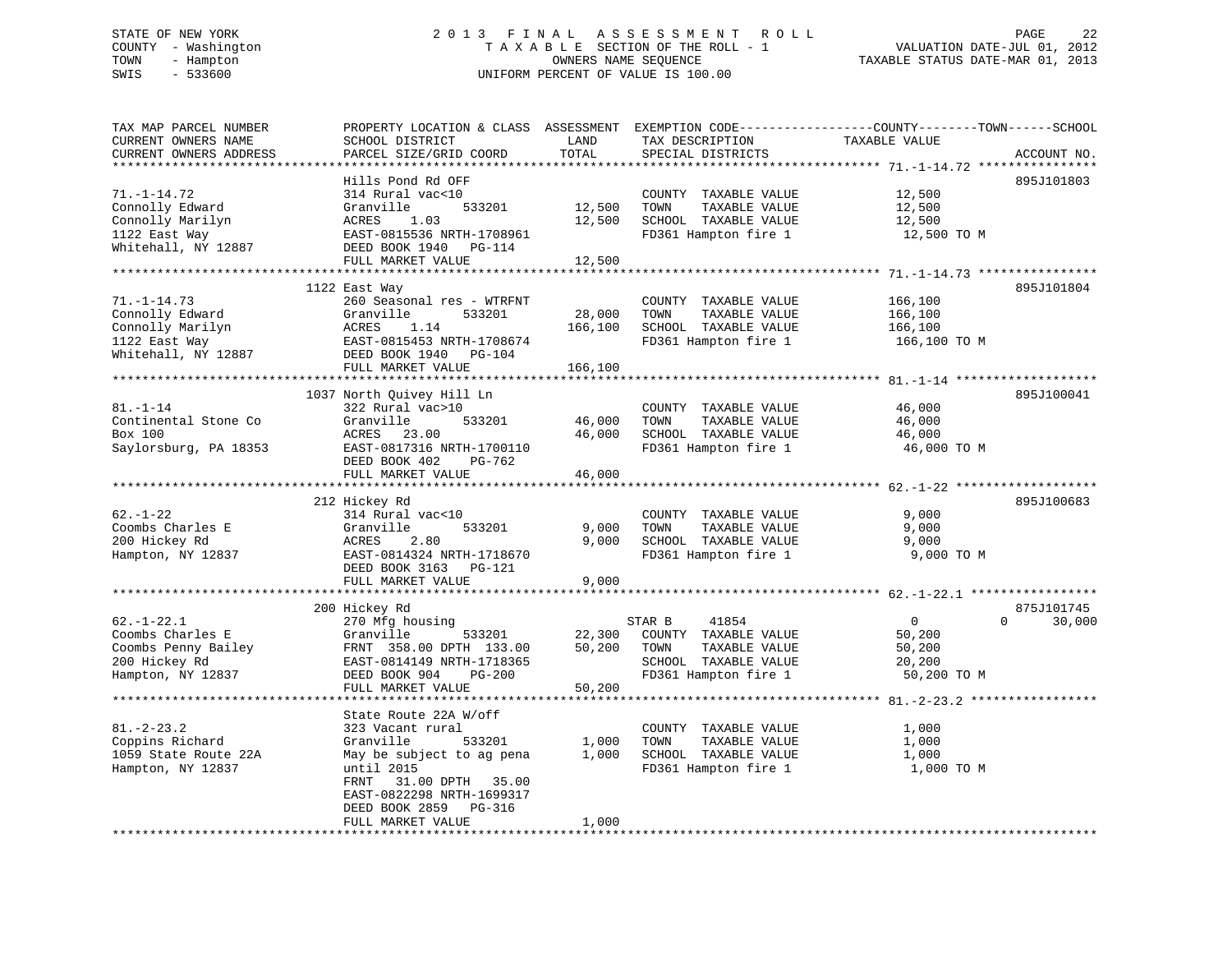# STATE OF NEW YORK 2 0 1 3 F I N A L A S S E S S M E N T R O L L PAGE 23 COUNTY - Washington T A X A B L E SECTION OF THE ROLL - 1 VALUATION DATE-JUL 01, 2012 TOWN - Hampton OWNERS NAME SEQUENCE TAXABLE STATUS DATE-MAR 01, 2013 SWIS - 533600 UNIFORM PERCENT OF VALUE IS 100.00

| TAX MAP PARCEL NUMBER<br>CURRENT OWNERS NAME<br>CURRENT OWNERS ADDRESS | PROPERTY LOCATION & CLASS ASSESSMENT<br>SCHOOL DISTRICT<br>PARCEL SIZE/GRID COORD | LAND<br>TOTAL  | EXEMPTION CODE-----------------COUNTY-------TOWN------SCHOOL<br>TAX DESCRIPTION<br>SPECIAL DISTRICTS | TAXABLE VALUE | ACCOUNT NO.              |
|------------------------------------------------------------------------|-----------------------------------------------------------------------------------|----------------|------------------------------------------------------------------------------------------------------|---------------|--------------------------|
|                                                                        |                                                                                   |                |                                                                                                      |               |                          |
|                                                                        | 1045 North Quivey Hill Ln                                                         |                |                                                                                                      |               | 895J100431               |
| $81. - 1 - 19$                                                         | 240 Rural res                                                                     |                | STAR EN<br>41834                                                                                     | $\mathbf{0}$  | 63,300<br>$\Omega$       |
| Corvington Jean Max Rev Tru                                            | Granville<br>533201                                                               | 46,000         | COUNTY TAXABLE VALUE                                                                                 | 191,800       |                          |
| 1045 North Quivey Hill Ln                                              | ACRES 16.00                                                                       | 191,800        | TOWN<br>TAXABLE VALUE                                                                                | 191,800       |                          |
| PO Box 56                                                              | EAST-0817910 NRTH-1700934                                                         |                | SCHOOL TAXABLE VALUE                                                                                 | 128,500       |                          |
| Hampton, NY 12837                                                      | DEED BOOK 2021    PG-272                                                          |                | FD361 Hampton fire 1                                                                                 | 191,800 TO M  |                          |
|                                                                        | FULL MARKET VALUE                                                                 | 191,800        |                                                                                                      |               |                          |
|                                                                        |                                                                                   |                |                                                                                                      |               |                          |
|                                                                        | 1719 County Route 21                                                              |                |                                                                                                      |               | 895J101757               |
| $80. - 1 - 39$                                                         | 210 1 Family Res                                                                  |                | STAR B<br>41854                                                                                      | 0             | 30,000<br>$\Omega$       |
| Cosh Larry                                                             | 535201<br>Whitehall                                                               | 22,100         | COUNTY TAXABLE VALUE                                                                                 | 169,300       |                          |
| Cosh Gwynne                                                            | LOT 11                                                                            | 169,300        | TOWN<br>TAXABLE VALUE                                                                                | 169,300       |                          |
| 1719 County Route 21                                                   | ACRES<br>1.04 BANK<br>185                                                         |                | SCHOOL TAXABLE VALUE                                                                                 | 139,300       |                          |
| Whitehall, NY 12887                                                    | EAST-0810451 NRTH-1704879                                                         |                | FD361 Hampton fire 1                                                                                 | 169,300 TO M  |                          |
|                                                                        | DEED BOOK 2013 PG-98                                                              |                |                                                                                                      |               |                          |
|                                                                        | FULL MARKET VALUE                                                                 | 169,300        |                                                                                                      |               |                          |
|                                                                        |                                                                                   |                |                                                                                                      |               |                          |
|                                                                        | 2271 County Route 18                                                              |                |                                                                                                      |               | 895J100180               |
| $63. - 1 - 12$                                                         | 240 Rural res                                                                     |                | 41720<br>AG DIST                                                                                     | 19,380        | 19,380<br>19,380         |
| Coulter Martha                                                         | Granville<br>533201                                                               | 149,200 STAR B | 41854                                                                                                | $\Omega$      | 30,000<br>$\overline{0}$ |
| 2271 County Route 18                                                   | ACRES 262.84                                                                      |                | 323,800 FOR 480A<br>47460                                                                            | 81,225        | 81,225<br>81,225         |
| PO Box 74                                                              | EAST-0817384 NRTH-1715923                                                         |                | COUNTY TAXABLE VALUE                                                                                 | 223,195       |                          |
| Hampton, NY 12837                                                      | DEED BOOK 827<br>PG-250                                                           |                | TOWN<br>TAXABLE VALUE                                                                                | 223,195       |                          |
|                                                                        | FULL MARKET VALUE                                                                 | 323,800        | SCHOOL TAXABLE VALUE                                                                                 | 193,195       |                          |
| MAY BE SUBJECT TO PAYMENT                                              |                                                                                   |                |                                                                                                      | 304,420 TO    |                          |
|                                                                        |                                                                                   |                | CA001 Cons agri dst 1                                                                                |               |                          |
| UNDER RPTL480A UNTIL 2022                                              |                                                                                   |                | 19,380 EX                                                                                            |               |                          |
|                                                                        |                                                                                   |                | FD361 Hampton fire 1                                                                                 | 323,800 TO M  |                          |
|                                                                        |                                                                                   |                |                                                                                                      |               |                          |
|                                                                        | 166 Hickey Rd                                                                     |                |                                                                                                      |               | 895J100570               |
| $62. - 1 - 25$                                                         | 210 1 Family Res                                                                  |                | STAR B<br>41854                                                                                      | $\Omega$      | $\Omega$<br>30,000       |
| Cram Carl L                                                            | Granville<br>533201                                                               | 23,000         | COUNTY TAXABLE VALUE                                                                                 | 80,400        |                          |
| Taylor Wendy L                                                         | 1.30<br>ACRES                                                                     | 80,400         | TAXABLE VALUE<br>TOWN                                                                                | 80,400        |                          |
| 166 Hickey Rd                                                          | EAST-0814112 NRTH-1717944                                                         |                | SCHOOL TAXABLE VALUE                                                                                 | 50,400        |                          |
| Hampton, NY 12837                                                      | DEED BOOK 692<br>PG-142                                                           |                | FD361 Hampton fire 1                                                                                 | 80,400 TO M   |                          |
|                                                                        | FULL MARKET VALUE                                                                 | 80,400         |                                                                                                      |               |                          |
|                                                                        |                                                                                   |                |                                                                                                      |               |                          |
|                                                                        | County Route 21                                                                   |                |                                                                                                      |               | 895J101731               |
| $80. -1 - 2.3$                                                         | 311 Res vac land                                                                  |                | COUNTY TAXABLE VALUE                                                                                 | 2,000         |                          |
| Cummings Charlene M                                                    | Whitehall<br>535201                                                               | 2,000          | TOWN<br>TAXABLE VALUE                                                                                | 2,000         |                          |
| c/o Charlene Baird                                                     | Lot 5A Sec2                                                                       | 2,000          | SCHOOL TAXABLE VALUE                                                                                 | 2,000         |                          |
| 1730 County Route 21                                                   | FRNT 240.00 DPTH 269.00                                                           |                | FD361 Hampton fire 1                                                                                 | 2,000 TO M    |                          |
| Whitehall, NY 12887                                                    | EAST-0810398 NRTH-1705387                                                         |                |                                                                                                      |               |                          |
|                                                                        | $PG-249$<br>DEED BOOK 832                                                         |                |                                                                                                      |               |                          |
|                                                                        | FULL MARKET VALUE                                                                 | 2,000          |                                                                                                      |               |                          |
|                                                                        |                                                                                   |                |                                                                                                      |               |                          |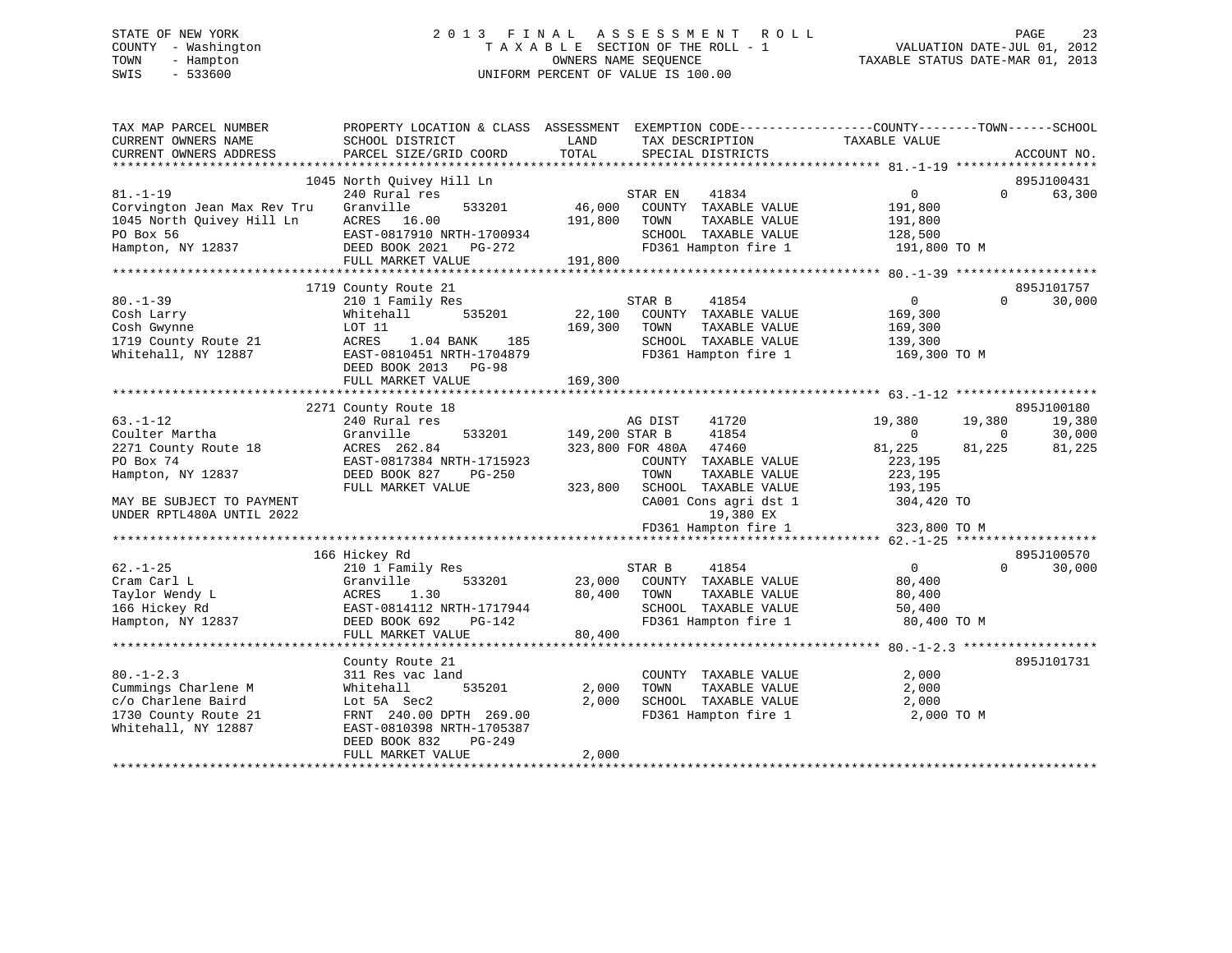# STATE OF NEW YORK 2 0 1 3 F I N A L A S S E S S M E N T R O L L PAGE 24 COUNTY - Washington T A X A B L E SECTION OF THE ROLL - 1 VALUATION DATE-JUL 01, 2012 TOWN - Hampton OWNERS NAME SEQUENCE TAXABLE STATUS DATE-MAR 01, 2013 SWIS - 533600 UNIFORM PERCENT OF VALUE IS 100.00

| TAX MAP PARCEL NUMBER<br>CURRENT OWNERS NAME | PROPERTY LOCATION & CLASS ASSESSMENT<br>SCHOOL DISTRICT | LAND    | EXEMPTION CODE-----------------COUNTY-------TOWN------SCHOOL<br>TAX DESCRIPTION | TAXABLE VALUE         |          |             |
|----------------------------------------------|---------------------------------------------------------|---------|---------------------------------------------------------------------------------|-----------------------|----------|-------------|
| CURRENT OWNERS ADDRESS                       | PARCEL SIZE/GRID COORD                                  | TOTAL   | SPECIAL DISTRICTS                                                               |                       |          | ACCOUNT NO. |
|                                              |                                                         |         |                                                                                 |                       |          |             |
| $80. - 1 - 42$                               | 1730 County Route 21                                    |         |                                                                                 | $\overline{0}$        | $\Omega$ | 895J101759  |
| Cummings Charlene M                          | 210 1 Family Res<br>535201<br>Whitehall                 | 22,300  | STAR EN<br>41834<br>COUNTY TAXABLE VALUE                                        | 195,300               |          | 63,300      |
| c/o Charlene Baird                           | LOT 14                                                  | 195,300 | TAXABLE VALUE<br>TOWN                                                           | 195,300               |          |             |
| 1730 County Route 21                         | ACRES<br>1.08                                           |         | SCHOOL TAXABLE VALUE                                                            | 132,000               |          |             |
| Whitehall, NY 12887                          | EAST-0810555 NRTH-1705277                               |         | FD361 Hampton fire 1                                                            | 195,300 TO M          |          |             |
|                                              | DEED BOOK 832<br>PG-249<br>FULL MARKET VALUE            | 195,300 |                                                                                 |                       |          |             |
|                                              |                                                         |         |                                                                                 |                       |          |             |
|                                              | 200 South Rd                                            |         |                                                                                 |                       |          | 895J100439  |
| $81. - 1 - 51$                               | 210 1 Family Res                                        |         | STAR B<br>41854                                                                 | $\overline{0}$        | $\Omega$ | 30,000      |
| Curtis Glenn                                 | 533201<br>Granville                                     |         | 31,800 COUNTY TAXABLE VALUE                                                     | 143,300               |          |             |
| Curtis Elizabeth                             | ACRES<br>4.00                                           | 143,300 | TOWN<br>TAXABLE VALUE                                                           | 143,300               |          |             |
| 200 South Rd                                 | EAST-0817421 NRTH-1703227                               |         | SCHOOL TAXABLE VALUE                                                            | 113,300               |          |             |
| Hampton, NY 12837                            | DEED BOOK 936<br><b>PG-79</b>                           |         | FD361 Hampton fire 1                                                            | 143,300 TO M          |          |             |
|                                              | FULL MARKET VALUE                                       | 143,300 |                                                                                 |                       |          |             |
|                                              |                                                         |         |                                                                                 |                       |          |             |
|                                              | 1585 Carlton Rd                                         |         |                                                                                 |                       |          | 895J100028  |
| $45. - 1 - 3$                                | 240 Rural res                                           |         | 41854<br>STAR B                                                                 | $\overline{0}$        | $\Omega$ | 30,000      |
| Cyr Rick H                                   | Whitehall<br>535201                                     | 86,500  | COUNTY TAXABLE VALUE                                                            | 202,300               |          |             |
| Mason Tiffany K                              | ACRES 70.00                                             | 202,300 | TOWN<br>TAXABLE VALUE                                                           | 202,300               |          |             |
| 1585 Carlton Rd<br>Whitehall, NY 12887       | EAST-0805631 NRTH-1735797                               |         | SCHOOL TAXABLE VALUE<br>CA001 Cons agri dst 1                                   | 172,300<br>202,300 TO |          |             |
|                                              | DEED BOOK 893<br>$PG-12$<br>FULL MARKET VALUE           |         | 202,300 FD362 Hampton fire 2                                                    | 202,300 TO M          |          |             |
|                                              |                                                         |         |                                                                                 |                       |          |             |
|                                              | 450 Hills Pond Rd                                       |         |                                                                                 |                       |          | 895J100403  |
| $71. - 1 - 10$                               | 210 1 Family Res                                        |         | STAR B<br>41854                                                                 | $\overline{0}$        | $\Omega$ | 30,000      |
| Dalaba Carl E                                | Granville<br>533201                                     |         | 30,800 DISAB-C/T 41931                                                          | 30,600                | 30,600   | $\Omega$    |
| Dalaba Donna M                               | ACRES<br>3.70                                           |         | 61,200 COUNTY TAXABLE VALUE                                                     | 30,600                |          |             |
| 450 Hills Pond Rd                            | EAST-0814854 NRTH-1712055                               |         | TOWN<br>TAXABLE VALUE                                                           | 30,600                |          |             |
| Whitehall, NY 12887                          | DEED BOOK 2650 PG-1                                     |         | SCHOOL TAXABLE VALUE                                                            | 31,200                |          |             |
|                                              | FULL MARKET VALUE                                       |         | 61,200 FD361 Hampton fire 1                                                     | 61,200 TO M           |          |             |
|                                              |                                                         |         |                                                                                 |                       |          |             |
|                                              | 323 Hickey Rd                                           |         |                                                                                 |                       |          | 895J100575  |
| $53. - 1 - 7.3$                              | 210 1 Family Res                                        |         | 41854<br>STAR B                                                                 | $\overline{0}$        | $\Omega$ | 30,000      |
| Daley James                                  | 533201<br>Granville                                     | 35,000  | COUNTY TAXABLE VALUE                                                            | 111,900               |          |             |
| Daley Stephanie                              | ACRES<br>5.00<br>EAST-0815206 NRTH-1721585              | 111,900 | TOWN<br>TAXABLE VALUE                                                           | 111,900<br>81,900     |          |             |
| 323 Hickey Rd<br>Hampton, NY 12837           | DEED BOOK 940<br>PG-241                                 |         | SCHOOL TAXABLE VALUE<br>FD361 Hampton fire 1                                    | 111,900 TO M          |          |             |
|                                              | FULL MARKET VALUE                                       | 111,900 |                                                                                 |                       |          |             |
|                                              |                                                         |         |                                                                                 |                       |          |             |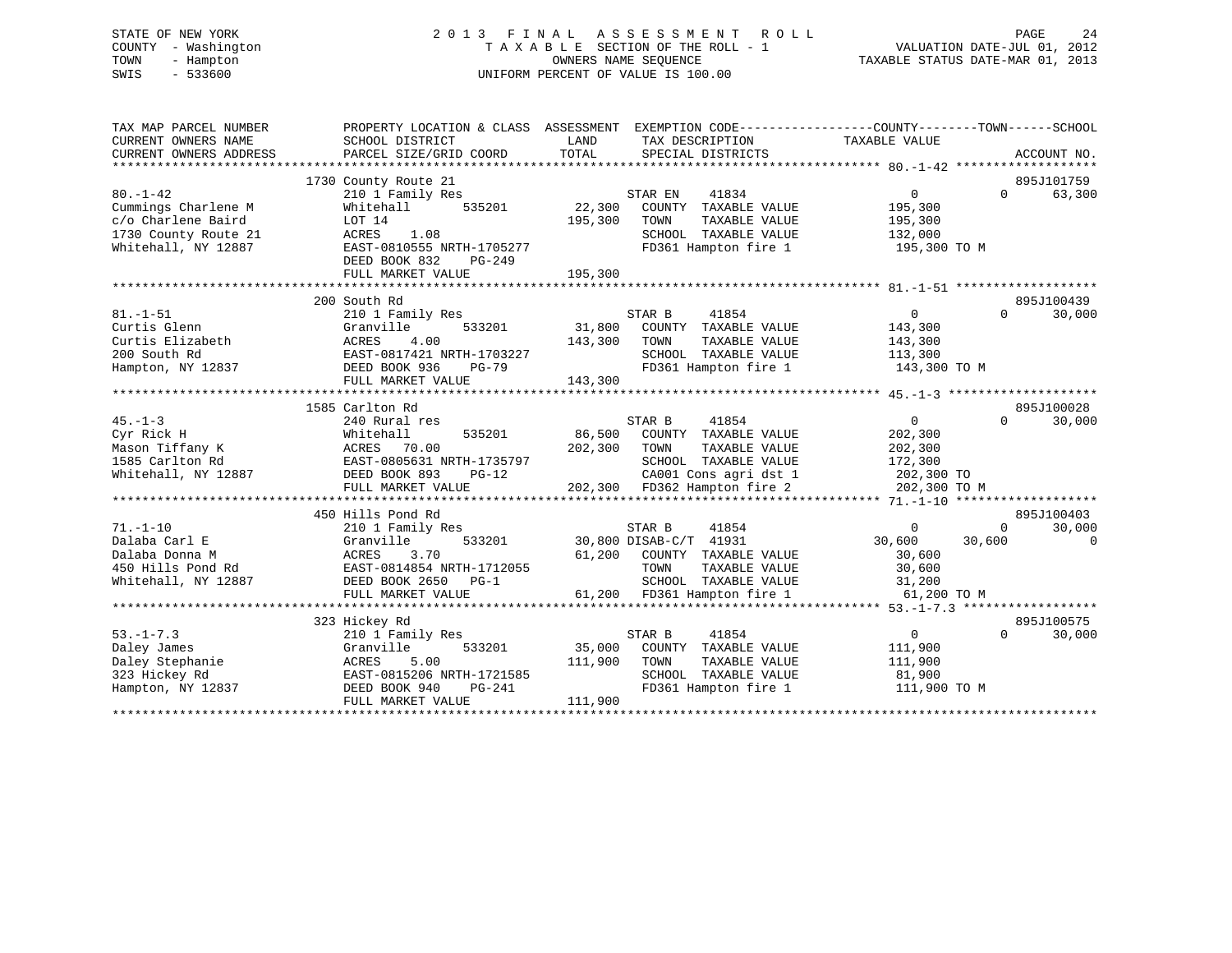# STATE OF NEW YORK 2 0 1 3 F I N A L A S S E S S M E N T R O L L PAGE 25 COUNTY - Washington T A X A B L E SECTION OF THE ROLL - 1 VALUATION DATE-JUL 01, 2012 TOWN - Hampton OWNERS NAME SEQUENCE TAXABLE STATUS DATE-MAR 01, 2013 SWIS - 533600 UNIFORM PERCENT OF VALUE IS 100.00

| TAX MAP PARCEL NUMBER<br>CURRENT OWNERS NAME<br>CURRENT OWNERS ADDRESS PARCEL SIZE/GRID COORD  | PROPERTY LOCATION & CLASS ASSESSMENT<br>SCHOOL DISTRICT                                                                                                                                       | LAND<br>TOTAL                | EXEMPTION CODE-----------------COUNTY-------TOWN------SCHOOL<br>TAX DESCRIPTION TAXABLE VALUE<br>SPECIAL DISTRICTS                           |                                                      | ACCOUNT NO.                      |
|------------------------------------------------------------------------------------------------|-----------------------------------------------------------------------------------------------------------------------------------------------------------------------------------------------|------------------------------|----------------------------------------------------------------------------------------------------------------------------------------------|------------------------------------------------------|----------------------------------|
| $31. -1 - 5$<br>Davis Kellie<br>1381 Carvers Falls Ln<br>Whitehall, NY 12887                   | 1381+1389 Carvers Falls Ln<br>280 Res Multiple<br>Whitehall<br>ACRES<br>5.30<br>EAST-0807950 NRTH-1746003<br>DEED BOOK 911<br>PG-64<br>FULL MARKET VALUE                                      | 127,200<br>127,200           | STAR B<br>41854<br>535201 35,300 COUNTY TAXABLE VALUE<br>TOWN<br>TAXABLE VALUE<br>SCHOOL TAXABLE VALUE<br>FD362 Hampton fire 2 127,200 TO M  | 0<br>127,200<br>127,200<br>97,200                    | 895J100405<br>$\Omega$<br>30,000 |
| $38. - 1 - 1$<br>Davis Robert W                                                                | Carvers Falls Rd<br>323 Vacant rural<br>Whitehall<br>FULL MARKET VALUE                                                                                                                        | 535201 46,000<br>46,000      | COUNTY TAXABLE VALUE<br>TOWN<br>TAXABLE VALUE<br>SCHOOL TAXABLE VALUE<br>CA001 Cons agri dst 1 46,000 TO<br>FD362 Hampton fire 2 46,000 TO M | 46,000<br>46,000<br>46,000                           | 895J100104                       |
|                                                                                                | 200 Carvers Falls Rd                                                                                                                                                                          |                              |                                                                                                                                              |                                                      | 895J101793                       |
| $38. - 1 - 2.5$<br>Davis Robert W<br>Davis Tammy                                               | 210 1 Family Res<br>535201<br>Whitehall<br>Whiteh<br>ACRES<br>5.10<br>FULL MARKET VALUE                                                                                                       | 108,800<br>108,800           | STAR B<br>41854<br>35,100 COUNTY TAXABLE VALUE<br>TAXABLE VALUE<br>TOWN<br>SCHOOL TAXABLE VALUE 78,800<br>FD362 Hampton fire 2               | $\overline{0}$<br>108,800<br>108,800<br>108,800 TO M | $\Omega$<br>30,000               |
|                                                                                                | 1165 North Quivey Hill Ln                                                                                                                                                                     |                              |                                                                                                                                              |                                                      | 895J100436                       |
| $81. - 1 - 27$<br>Dekalb Samuel                                                                | 210 1 Family Res<br>Granville<br>2.00<br>EAST-0818791 NRTH-1703426<br>DEED BOOK 934<br>PG-316                                                                                                 | 69,500                       | STAR B<br>41854<br>533201 25,300 COUNTY TAXABLE VALUE<br>TAXABLE VALUE<br>TOWN<br>SCHOOL TAXABLE VALUE<br>FD361 Hampton fire 1 69,500 TO M   | $0 \qquad \qquad$<br>69,500<br>69,500<br>39,500      | $\Omega$<br>30,000               |
|                                                                                                | FULL MARKET VALUE                                                                                                                                                                             | 69,500                       |                                                                                                                                              |                                                      |                                  |
| $71.4 - 2 - 20$<br>Dempsey Craig F<br>Dempsey Maria G<br>56 Sonat Rd<br>Clifton Park, NY 12065 | 223 Hills Pond Rd<br>210 1 Family Res - WTRFNT<br>Granville<br>533201<br>$71. - 2 - 20$<br>FRNT 212.00 DPTH 220.00<br>EAST-0816363 NRTH-1706940<br>DEED BOOK 2478 PG-290<br>FULL MARKET VALUE | 27,800<br>250,000<br>250,000 | COUNTY TAXABLE VALUE<br>TOWN<br>TAXABLE VALUE<br>SCHOOL TAXABLE VALUE<br>FD361 Hampton fire 1                                                | 250,000<br>250,000<br>250,000<br>250,000 TO M        | 895J100227                       |
|                                                                                                |                                                                                                                                                                                               |                              |                                                                                                                                              |                                                      |                                  |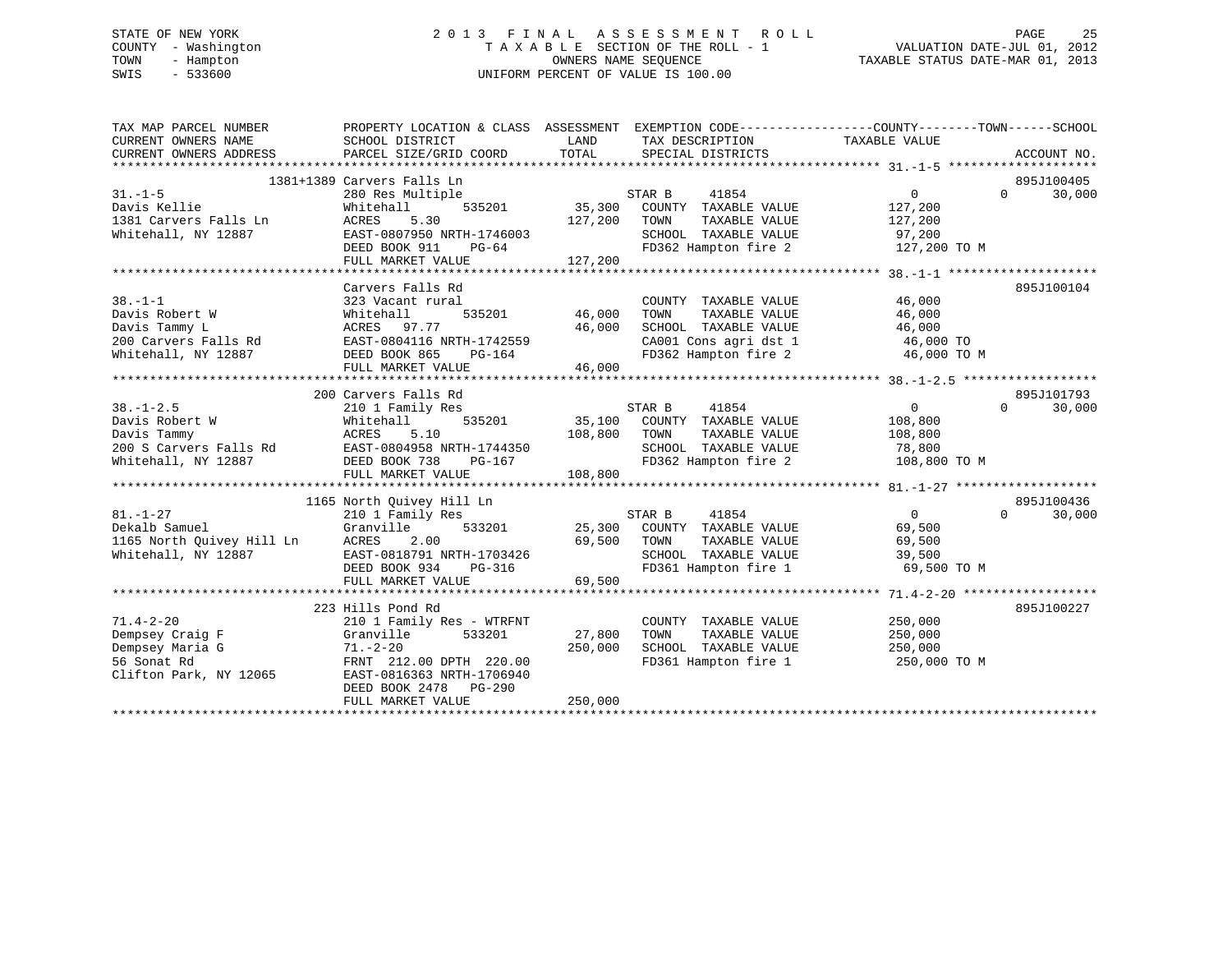# STATE OF NEW YORK 2 0 1 3 F I N A L A S S E S S M E N T R O L L PAGE 26 COUNTY - Washington T A X A B L E SECTION OF THE ROLL - 1 VALUATION DATE-JUL 01, 2012 TOWN - Hampton OWNERS NAME SEQUENCE TAXABLE STATUS DATE-MAR 01, 2013 SWIS - 533600 UNIFORM PERCENT OF VALUE IS 100.00

| TAX MAP PARCEL NUMBER<br>CURRENT OWNERS NAME<br>CURRENT OWNERS ADDRESS                                             | PROPERTY LOCATION & CLASS ASSESSMENT<br>SCHOOL DISTRICT<br>PARCEL SIZE/GRID COORD                                                                                                          | LAND<br>TOTAL                | TAX DESCRIPTION<br>SPECIAL DISTRICTS                                                                                                                                                                           | EXEMPTION CODE----------------COUNTY-------TOWN------SCHOOL<br>TAXABLE VALUE                                            | ACCOUNT NO.                             |
|--------------------------------------------------------------------------------------------------------------------|--------------------------------------------------------------------------------------------------------------------------------------------------------------------------------------------|------------------------------|----------------------------------------------------------------------------------------------------------------------------------------------------------------------------------------------------------------|-------------------------------------------------------------------------------------------------------------------------|-----------------------------------------|
| $81. -1 - 1$<br>Dennison Edwin M<br>Dennison Gail A<br>247 South Rd<br>PO Box 43<br>PO Box 43<br>Hampton, NY 12837 | 247 South Rd<br>240 Rural res<br>Granville<br>533201<br>ACRES<br>54.65<br>ACRES 94.05<br>EAST-0818180 NRTH-1704551<br>DEED BOOK 535<br>PG-125<br>FULL MARKET VALUE                         | 81,500<br>270,100<br>270,100 | STAR B<br>41854<br>COUNTY TAXABLE VALUE<br>TAXABLE VALUE<br>TOWN<br>SCHOOL TAXABLE VALUE<br>FD361 Hampton fire 1 270,100 TO M                                                                                  | $0 \qquad \qquad$<br>270,100<br>270,100<br>240,100                                                                      | 895J100239<br>$\Omega$<br>30,000        |
| $71.4 - 2 - 19.1$<br>Dennison Edwin Mark<br>Dennison Gail<br>247 South Rd<br>PO Box 43<br>Hampton, NY 12837        | Hills Pond Rd<br>314 Rural vac<10 - WTRFNT<br>Granville<br>533201<br>$71. - 2 - 19.1$<br>2.77<br>ACRES<br>EAST-0816067 NRTH-1706604<br>DEED BOOK 605<br><b>PG-124</b><br>FULL MARKET VALUE | 9,500<br>9,500<br>9,500      | COUNTY TAXABLE VALUE<br>TAXABLE VALUE<br>TOWN<br>SCHOOL TAXABLE VALUE<br>FD361 Hampton fire 1                                                                                                                  | 9,500<br>9,500<br>9,500<br>9,500 TO M                                                                                   | 895J101807                              |
| $81. - 1 - 1.4$<br>Dennison Erla<br>259 South Rd<br>PO Box 57<br>Hampton, NY 12837                                 | 259 South Rd<br>210 1 Family Res<br>533201<br>Granville<br>ACRES<br>1.03<br>EAST-0818591 NRTH-1703806<br>DEED BOOK 873<br>PG-128<br>FULL MARKET VALUE                                      | 162,600 TOWN                 | CBT VET/TC 41131<br>22,700 DIS VET/TC 41141<br>162,600 AGED-ALL<br>41800<br>STAR EN<br>41834<br>COUNTY TAXABLE VALUE<br>TAXABLE VALUE<br>SCHOOL TAXABLE VALUE<br>SCHOOL  TAXABLE VALUE<br>FD361 Hampton fire 1 | 40,650<br>40,650<br>8,130<br>8,130<br>56,910<br>56,910<br>$0$<br>56,910<br>$\Omega$<br>56,910<br>18,000<br>162,600 TO M | 0<br>$\overline{0}$<br>81,300<br>63,300 |
| $71. - 1 - 25$<br>Derderian Paul<br>Obrien James<br>701 E Calle Decibola<br>Tucson, AZ 85718                       | LOT 8 Faesh Pat<br>314 Rural vac<10<br>Granville<br>533201<br>ACRES<br>5.50<br>EAST-0813317 NRTH-1709174<br>DEED BOOK 450<br>PG-221<br>FULL MARKET VALUE                                   | 2,500<br>2,500<br>2,500      | COUNTY TAXABLE VALUE<br>TAXABLE VALUE<br>TOWN<br>SCHOOL TAXABLE VALUE 2,500<br>FD361 Hampton fire 1                                                                                                            | 2,500<br>2,500<br>2,500 TO M                                                                                            | 895J100188                              |
| $71. - 1 - 27$<br>Derderian Paul<br>Obrien James<br>701 E Calle Decibola<br>Tucson, AZ 85718                       | LOT 8 Faesh Pat<br>910 Priv forest<br>Granville<br>533201<br>25.13 Ad<br>ACRES 25.13<br>EAST-0812270 NRTH-1708912<br>DEED BOOK 450<br>PG-221<br>FULL MARKET VALUE                          | 11,300<br>11,300<br>11,300   | COUNTY TAXABLE VALUE<br>TAXABLE VALUE<br>TOWN<br>SCHOOL TAXABLE VALUE<br>FD361 Hampton fire 1                                                                                                                  | 11,300<br>11,300<br>11,300<br>11,300 TO M                                                                               | 895J100186                              |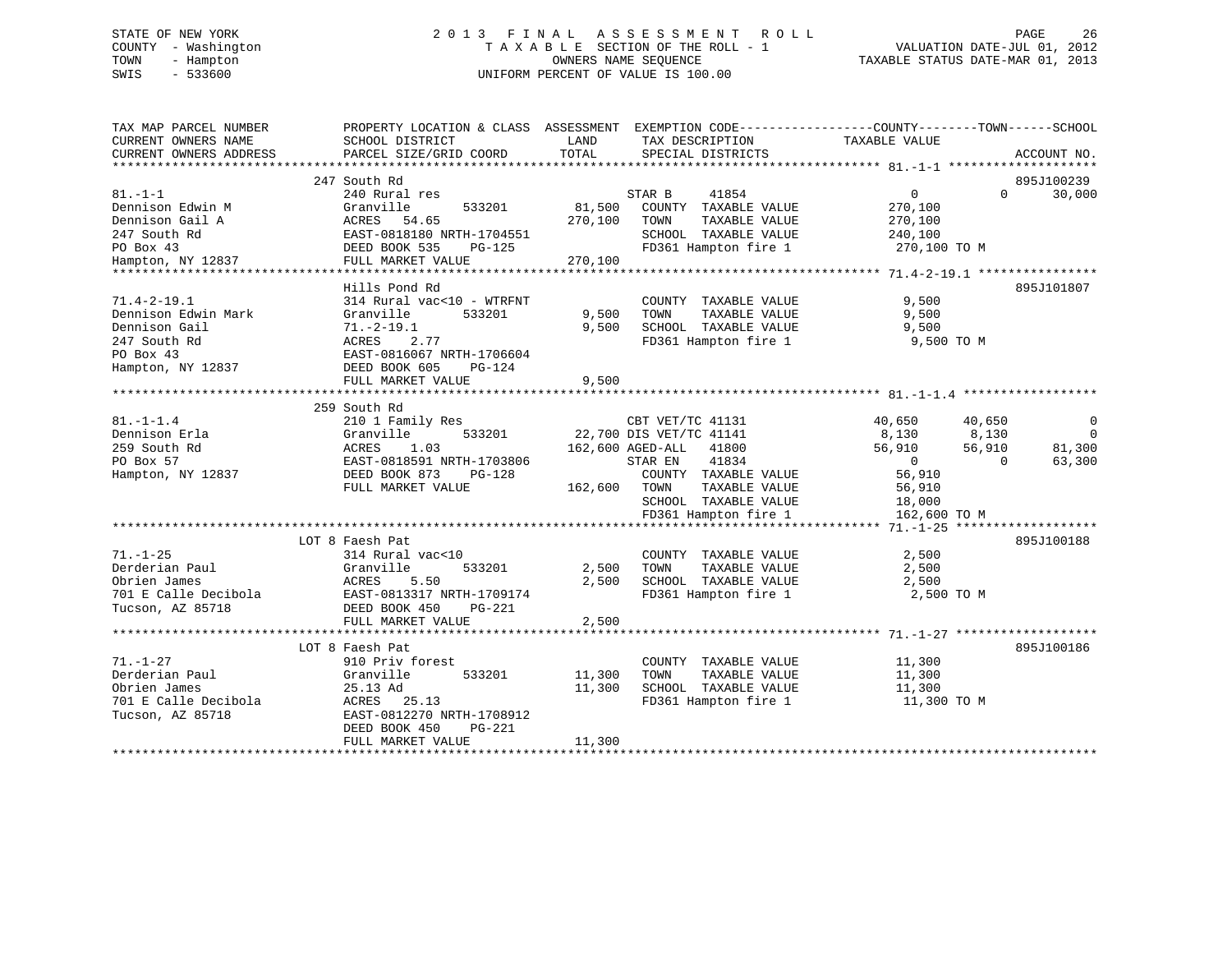# STATE OF NEW YORK 2 0 1 3 F I N A L A S S E S S M E N T R O L L PAGE 27 COUNTY - Washington T A X A B L E SECTION OF THE ROLL - 1 VALUATION DATE-JUL 01, 2012 TOWN - Hampton OWNERS NAME SEQUENCE TAXABLE STATUS DATE-MAR 01, 2013 SWIS - 533600 UNIFORM PERCENT OF VALUE IS 100.00

| TAX MAP PARCEL NUMBER<br>CURRENT OWNERS NAME<br>CURRENT OWNERS ADDRESS                            | SCHOOL DISTRICT<br>PARCEL SIZE/GRID COORD                                                                                                                                             | LAND<br>TOTAL              | TAX DESCRIPTION<br>SPECIAL DISTRICTS                                                                                                                                                                       | PROPERTY LOCATION & CLASS ASSESSMENT EXEMPTION CODE----------------COUNTY-------TOWN------SCHOOL<br>TAXABLE VALUE                                                            | ACCOUNT NO.                                               |
|---------------------------------------------------------------------------------------------------|---------------------------------------------------------------------------------------------------------------------------------------------------------------------------------------|----------------------------|------------------------------------------------------------------------------------------------------------------------------------------------------------------------------------------------------------|------------------------------------------------------------------------------------------------------------------------------------------------------------------------------|-----------------------------------------------------------|
|                                                                                                   | Greenfield Ln                                                                                                                                                                         |                            |                                                                                                                                                                                                            |                                                                                                                                                                              | 895J100161                                                |
| $72.2 - 3 - 2$<br>Despres Robert W<br>Despres Robert<br>Box 134 Bell Hall<br>Fair Haven, VT 05743 | 311 Res vac land<br>Granville<br>533201<br>706/118 Hwy Approp<br>$72. - 3 - 2$<br>FRNT 38.00 DPTH 100.00<br>EAST-0824337 NRTH-1712245<br>DEED BOOK 670<br>PG-326<br>FULL MARKET VALUE | 200<br>200<br>200          | COUNTY TAXABLE VALUE<br>TOWN<br>TAXABLE VALUE<br>SCHOOL TAXABLE VALUE<br>FD361 Hampton fire 1                                                                                                              | 200<br>200<br>200<br>200 TO M                                                                                                                                                |                                                           |
|                                                                                                   |                                                                                                                                                                                       |                            |                                                                                                                                                                                                            |                                                                                                                                                                              |                                                           |
| $54. - 1 - 6.1$<br>Destiso William S<br>22 Manor Ln<br>Hampton, NY 12837                          | 22 Manor Ln<br>210 1 Family Res<br>533201<br>Granville<br>ACRES<br>1.40<br>EAST-0820897 NRTH-1725603<br>DEED BOOK 785<br>PG-178<br>FULL MARKET VALUE                                  | 18,600<br>61,600<br>61,600 | STAR EN<br>41834<br>COUNTY TAXABLE VALUE<br>TOWN<br>TAXABLE VALUE<br>SCHOOL TAXABLE VALUE<br>FD361 Hampton fire 1                                                                                          | $\Omega$<br>$\Omega$<br>61,600<br>61,600<br>$\overline{0}$<br>61,600 TO M                                                                                                    | 895J101821<br>61,600                                      |
|                                                                                                   | 11973 State Route 4                                                                                                                                                                   |                            |                                                                                                                                                                                                            |                                                                                                                                                                              |                                                           |
| $45. - 1 - 26.1$<br>Dewey Leo A Jr<br>11973 State Route 4<br>Whitehall, NY 12887                  | 210 1 Family Res<br>535201<br>Whitehall<br>Ease 907/141<br>ACRES<br>1.85<br>EAST-0807535 NRTH-1731115<br>DEED BOOK 907<br>PG-139<br>FULL MARKET VALUE                                 | 50,700                     | CBT VET/C 41132<br>14,800 CBT VET/T 41133<br>50,700 DIS VET/C 41142<br>DIS VET/T 41143<br>STAR B<br>41854<br>COUNTY TAXABLE VALUE<br>TAXABLE VALUE<br>TOWN<br>SCHOOL TAXABLE VALUE<br>FD362 Hampton fire 2 | 12,675<br>$\mathbf 0$<br>12,675<br>$\overline{0}$<br>10,140<br>$\Omega$<br>$\overline{0}$<br>10,140<br>$\overline{0}$<br>$\cap$<br>27,885<br>27,885<br>20,700<br>50,700 TO M | $\Omega$<br>$\mathbf 0$<br>$\Omega$<br>$\Omega$<br>30,000 |
|                                                                                                   |                                                                                                                                                                                       |                            |                                                                                                                                                                                                            |                                                                                                                                                                              |                                                           |
| $72. - 2 - 18$<br>Diekel Mary<br>2281 State Route 22A<br>Hampton, NY 12837                        | State Route 22A<br>323 Vacant rural<br>533201<br>Granville<br>382/64<br>ACRES 42.70<br>EAST-0821355 NRTH-1708948<br>DEED BOOK 317<br>PG-572                                           | 66,500<br>66,500           | COUNTY TAXABLE VALUE<br>TOWN<br>TAXABLE VALUE<br>SCHOOL TAXABLE VALUE<br>CA001 Cons agri dst 1<br>FD361 Hampton fire 1                                                                                     | 66,500<br>66,500<br>66,500<br>66,500 TO<br>66,500 TO M                                                                                                                       | 895J100051                                                |
|                                                                                                   | FULL MARKET VALUE                                                                                                                                                                     | 66,500                     |                                                                                                                                                                                                            |                                                                                                                                                                              |                                                           |
| $81. - 2 - 1$<br>Diekel Mary<br>2281 State Route 22A<br>Hampton, NY 12837                         | 2281 State Route 22A<br>240 Rural res<br>Granville<br>533201<br>ACRES 129.70<br>EAST-0822024 NRTH-1704901<br>DEED BOOK 317<br>PG-572<br>FULL MARKET VALUE                             | 105,900 STAR EN<br>184,000 | 58 PCT OF VALUE USED FOR EXEMPTION PURPOSES<br>WAR VET/TC 41121<br>41834<br>COUNTY TAXABLE VALUE<br>TOWN<br>TAXABLE VALUE<br>SCHOOL TAXABLE VALUE<br>184,000 CA001 Cons agri dst 1<br>FD361 Hampton fire 1 | 16,008<br>16,008<br>$\overline{0}$<br>$\Omega$<br>167,992<br>167,992<br>120,700<br>184,000 TO<br>184,000 TO M                                                                | 895J100052<br>$\overline{0}$<br>63,300                    |
|                                                                                                   |                                                                                                                                                                                       |                            |                                                                                                                                                                                                            |                                                                                                                                                                              |                                                           |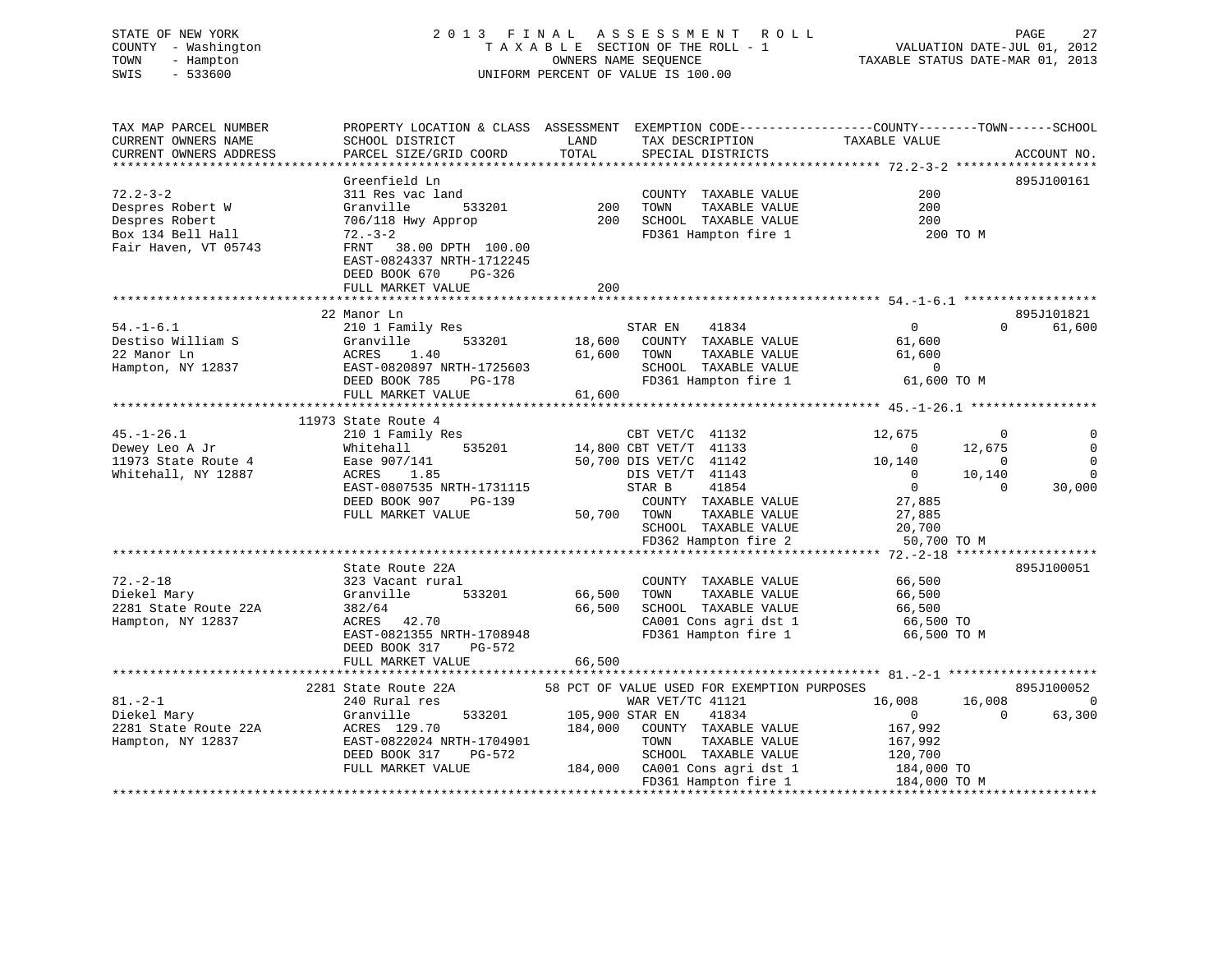# STATE OF NEW YORK 2 0 1 3 F I N A L A S S E S S M E N T R O L L PAGE 28 COUNTY - Washington T A X A B L E SECTION OF THE ROLL - 1 VALUATION DATE-JUL 01, 2012 TOWN - Hampton OWNERS NAME SEQUENCE TAXABLE STATUS DATE-MAR 01, 2013 SWIS - 533600 UNIFORM PERCENT OF VALUE IS 100.00

| TAX MAP PARCEL NUMBER<br>CURRENT OWNERS NAME<br>CURRENT OWNERS ADDRESS                               | PROPERTY LOCATION & CLASS ASSESSMENT<br>SCHOOL DISTRICT<br>PARCEL SIZE/GRID COORD                                                                                                                                                     | LAND<br>TOTAL                | TAX DESCRIPTION<br>SPECIAL DISTRICTS                                                                             | EXEMPTION CODE-----------------COUNTY-------TOWN------SCHOOL<br>TAXABLE VALUE | ACCOUNT NO.                      |
|------------------------------------------------------------------------------------------------------|---------------------------------------------------------------------------------------------------------------------------------------------------------------------------------------------------------------------------------------|------------------------------|------------------------------------------------------------------------------------------------------------------|-------------------------------------------------------------------------------|----------------------------------|
| $80. - 1 - 41$<br>Diele Claire R<br>Diele Kathryn<br>62 Vanderburgh Rd<br>Poughquag, NY 12570        | 1722 County Route 21<br>210 1 Family Res<br>535201<br>Whitehall<br>LOT 13<br>FRNT 125.00 DPTH 291.00<br>EAST-0810638 NRTH-1705158<br>DEED BOOK 563<br>$PG-310$<br>FULL MARKET VALUE                                                   | 20,600<br>129,800<br>129,800 | COUNTY TAXABLE VALUE<br>TOWN<br>TAXABLE VALUE<br>SCHOOL TAXABLE VALUE<br>FD361 Hampton fire 1                    | 129,800<br>129,800<br>129,800<br>129,800 TO M                                 | 895J101737                       |
| $53. - 1 - 7.10$<br>Dimuzio Henry R Jr<br>Edwards Rhonda J<br>1288 Munger St<br>Middlebury, VT 05753 | Hickey Rd OFF<br>322 Rural vac>10<br>533201<br>Granville<br>ACRES 22.76<br>EAST-0813612 NRTH-1721623<br>DEED BOOK 2648 PG-115<br>FULL MARKET VALUE                                                                                    | 16,500<br>16,500<br>16,500   | COUNTY TAXABLE VALUE<br>TOWN<br>TAXABLE VALUE<br>SCHOOL TAXABLE VALUE<br>FD361 Hampton fire 1                    | 16,500<br>16,500<br>16,500<br>16,500 TO M                                     | 895J100661                       |
| $81. - 1 - 8$<br>Dirga Michael<br>1130 North Quivey Hill Ln ACRES<br>PO Box 19<br>Hampton, NY 12837  | 1130 North Quivey Hill Ln<br>210 1 Family Res<br>Granville<br>533201<br>4.00<br>EAST-0819241 NRTH-1702471<br>DEED BOOK 700<br>$PG-24$<br>FULL MARKET VALUE                                                                            | 31,800<br>79,500<br>79,500   | STAR B<br>41854<br>COUNTY TAXABLE VALUE<br>TOWN<br>TAXABLE VALUE<br>SCHOOL TAXABLE VALUE<br>FD361 Hampton fire 1 | $\overline{0}$<br>79,500<br>79,500<br>49,500<br>79,500 TO M                   | 895J100441<br>$\Omega$<br>30,000 |
| $54. - 1 - 12$<br>Disorda Maurice O<br>Disorda Joyce<br>3078 State Route 22A<br>Hampton, NY 12837    | 3078 State Route 22A<br>210 1 Family Res<br>Granville<br>533201<br>FRNT 99.00 DPTH<br>90.00<br>EAST-0821147 NRTH-1722826<br>DEED BOOK 439<br>$PG-37$<br>FULL MARKET VALUE                                                             | 8,800<br>91,800<br>91,800    | STAR B<br>41854<br>COUNTY TAXABLE VALUE<br>TOWN<br>TAXABLE VALUE<br>SCHOOL TAXABLE VALUE<br>FD361 Hampton fire 1 | $\overline{0}$<br>91,800<br>91,800<br>61,800<br>91,800 TO M                   | 895J100221<br>$\Omega$<br>30,000 |
| $71.3 - 3 - 10$<br>Dobush Daniel<br>Dobush Roseanna<br>332 Fire Island Ave<br>Babylon, NY 11702      | 32 Forest Hill Way<br>210 1 Family Res - WTRFNT<br>Whitehall<br>535201<br>Subdiv Lot 7B Section 3<br>899-296<br>$80 - 3 - 10$<br>FRNT 105.00 DPTH 278.00<br>EAST-0810594 NRTH-1706062<br>DEED BOOK 943<br>$PG-7$<br>FULL MARKET VALUE | 20,000<br>182,300<br>182,300 | COUNTY TAXABLE VALUE<br>TOWN<br>TAXABLE VALUE<br>SCHOOL TAXABLE VALUE<br>FD361 Hampton fire 1                    | 182,300<br>182,300<br>182,300<br>182,300 TO M                                 |                                  |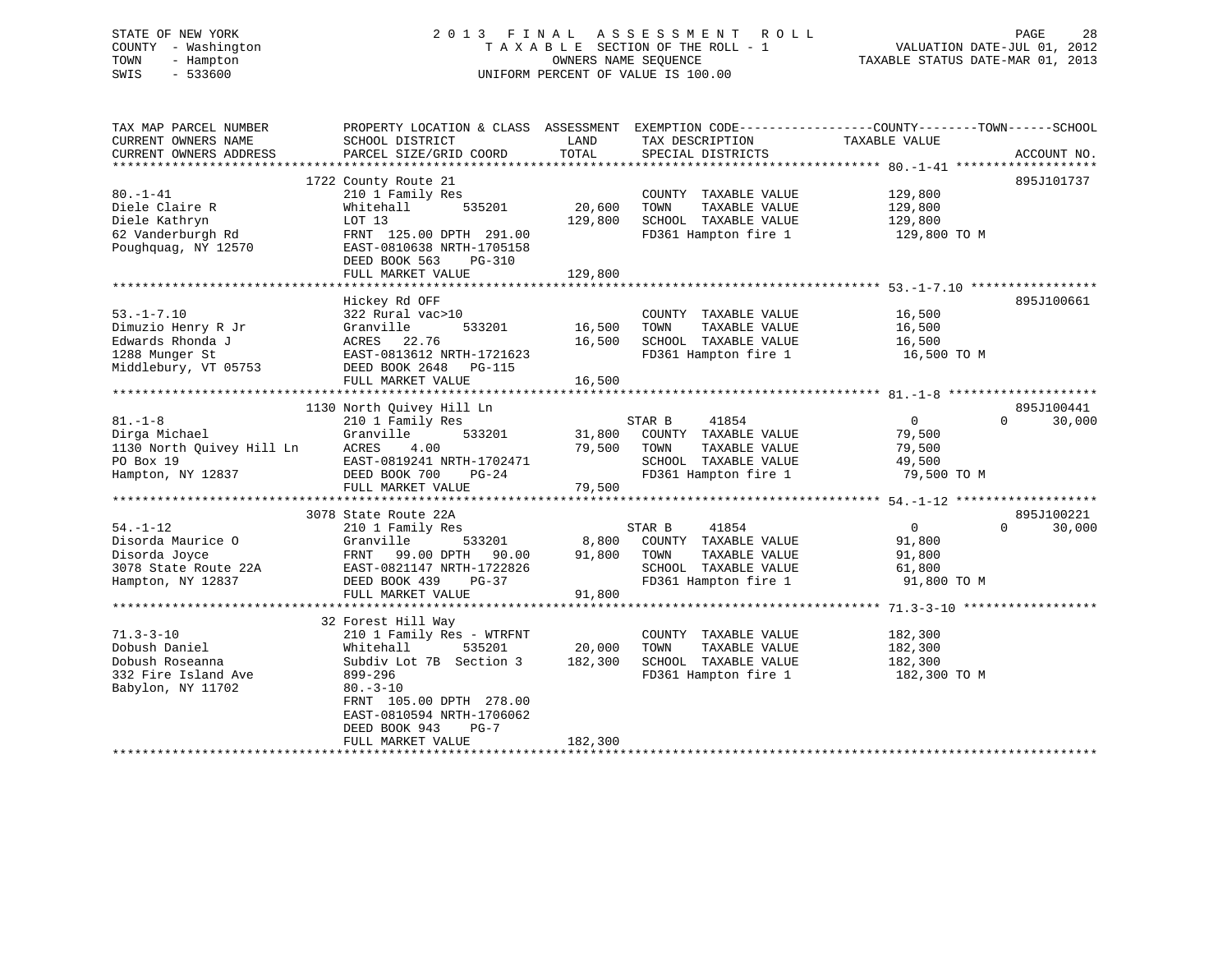# STATE OF NEW YORK 2 0 1 3 F I N A L A S S E S S M E N T R O L L PAGE 29 COUNTY - Washington T A X A B L E SECTION OF THE ROLL - 1 VALUATION DATE-JUL 01, 2012 TOWN - Hampton OWNERS NAME SEQUENCE TAXABLE STATUS DATE-MAR 01, 2013 SWIS - 533600 UNIFORM PERCENT OF VALUE IS 100.00

| TAX MAP PARCEL NUMBER<br>CURRENT OWNERS NAME       | PROPERTY LOCATION & CLASS ASSESSMENT<br>SCHOOL DISTRICT | LAND            | EXEMPTION CODE-----------------COUNTY-------TOWN------SCHOOL<br>TAX DESCRIPTION | TAXABLE VALUE  |             |                |
|----------------------------------------------------|---------------------------------------------------------|-----------------|---------------------------------------------------------------------------------|----------------|-------------|----------------|
| CURRENT OWNERS ADDRESS                             | PARCEL SIZE/GRID COORD                                  | TOTAL           | SPECIAL DISTRICTS                                                               |                |             | ACCOUNT NO.    |
|                                                    |                                                         |                 |                                                                                 |                |             |                |
|                                                    | County Route 21 OFF                                     |                 |                                                                                 |                |             |                |
| $80. - 1 - 66$                                     | 311 Res vac land                                        |                 | COUNTY TAXABLE VALUE                                                            | 9,500          |             |                |
| Dobush Daniel J                                    | 535201<br>Whitehall                                     | 9,500           | TAXABLE VALUE<br>TOWN                                                           | 9,500          |             |                |
| Dobush Roseanna                                    | Sect 6 Lot 4                                            | 9.500           | SCHOOL TAXABLE VALUE                                                            | 9,500          |             |                |
| 332 Fire Island Ave                                | ACRES 10.00                                             |                 | FD361 Hampton fire 1                                                            | 9,500 TO M     |             |                |
| Babylon, NY 11702                                  | EAST-0811620 NRTH-1706184                               |                 |                                                                                 |                |             |                |
|                                                    | DEED BOOK 2115 PG-142                                   |                 |                                                                                 |                |             |                |
|                                                    | FULL MARKET VALUE                                       | 9,500           |                                                                                 |                |             |                |
|                                                    |                                                         |                 |                                                                                 |                |             |                |
|                                                    | 34 Rainbow Way                                          |                 |                                                                                 |                |             |                |
|                                                    |                                                         |                 |                                                                                 |                |             | 895J100438     |
| $81. - 1 - 49$                                     | 210 1 Family Res                                        |                 | 41834<br>STAR EN                                                                | $\overline{0}$ | $\Omega$    | 63,300         |
| Dodds Richard C Jr                                 | Granville<br>533201                                     | 31,800          | COUNTY TAXABLE VALUE                                                            | 113,600        |             |                |
| 34 Rainbow Way 36                                  | <b>ACRES</b><br>4.00                                    | 113,600         | TOWN<br>TAXABLE VALUE                                                           | 113,600        |             |                |
| Hampton, NY 12837                                  | EAST-0817320 NRTH-1702599                               |                 | SCHOOL TAXABLE VALUE                                                            | 50,300         |             |                |
|                                                    | DEED BOOK 586<br>PG-322                                 |                 | FD361 Hampton fire 1                                                            | 113,600 TO M   |             |                |
|                                                    | FULL MARKET VALUE                                       | 113,600         |                                                                                 |                |             |                |
|                                                    |                                                         |                 |                                                                                 |                |             |                |
|                                                    | 2162 County Route 18                                    |                 |                                                                                 |                |             | 895J100181     |
| $71. - 1 - 8$                                      | 210 1 Family Res                                        |                 | CBT VET/C 41132                                                                 | 32,575         | $\mathbf 0$ | $\overline{0}$ |
| Dodge William S                                    | Granville<br>533201                                     |                 | 24,000 CBT VET/T 41133                                                          | $\mathbf 0$    | 32,575      | $\Omega$       |
| Dodge Carol A                                      | ACRES<br>1.60                                           | 130,300 STAR EN | 41834                                                                           | $\mathbf{0}$   | $\Omega$    | 63,300         |
| PO Box 157                                         | EAST-0815393 NRTH-1713332                               |                 | COUNTY TAXABLE VALUE                                                            | 97,725         |             |                |
| Hampton, NY 12837                                  | DEED BOOK 609<br>PG-159                                 |                 | TOWN<br>TAXABLE VALUE                                                           | 97,725         |             |                |
|                                                    |                                                         |                 |                                                                                 |                |             |                |
|                                                    | FULL MARKET VALUE                                       | 130,300         | SCHOOL TAXABLE VALUE                                                            | 67,000         |             |                |
|                                                    |                                                         |                 | FD361 Hampton fire 1                                                            | 130,300 TO M   |             |                |
|                                                    |                                                         |                 |                                                                                 |                |             |                |
|                                                    | 99 Hickey Rd                                            |                 |                                                                                 |                |             | 895J100254     |
| $62. - 1 - 37$                                     | 240 Rural res                                           |                 | 41854<br>STAR B                                                                 | $\overline{0}$ | $\Omega$    | 30,000         |
| Doty Kim E                                         | 533201<br>Granville                                     | 40,500          | COUNTY TAXABLE VALUE                                                            | 172,200        |             |                |
| 99 Hickey Rd                                       | ACRES 10.00                                             | 172,200         | TOWN<br>TAXABLE VALUE                                                           | 172,200        |             |                |
| Hampton, NY 12837                                  | EAST-0813250 NRTH-1715787                               |                 | SCHOOL TAXABLE VALUE                                                            | 142,200        |             |                |
|                                                    | DEED BOOK 2856<br>PG-264                                |                 | FD361 Hampton fire 1                                                            | 172,200 TO M   |             |                |
|                                                    | FULL MARKET VALUE                                       | 172,200         |                                                                                 |                |             |                |
|                                                    |                                                         |                 |                                                                                 |                |             |                |
|                                                    | 165 Chapman Rd                                          |                 |                                                                                 |                |             | 895J100162     |
| $45. - 1 - 16$                                     | 240 Rural res                                           |                 | AG DIST<br>41720                                                                | 27,611         | 27,611      | 27,611         |
| Douglas William                                    | 535201<br>Whitehall                                     | 64,800          | COUNTY TAXABLE VALUE                                                            | 130,589        |             |                |
| Douglas Sally                                      | $819 - 79$                                              | 158,200         | TOWN<br>TAXABLE VALUE                                                           | 130,589        |             |                |
| 6 Douglas Way                                      | ACRES 34.80                                             |                 | SCHOOL TAXABLE VALUE                                                            | 130,589        |             |                |
| Whitehall, NY 12887                                | EAST-0808535 NRTH-1733956                               |                 | CA001 Cons agri dst 1                                                           | 130,589 TO     |             |                |
|                                                    | DEED BOOK 816<br>$PG-1$                                 |                 | 27,611 EX                                                                       |                |             |                |
|                                                    |                                                         |                 |                                                                                 |                |             |                |
| MAY BE SUBJECT TO PAYMENT                          | FULL MARKET VALUE                                       | 158,200         | FD362 Hampton fire 2                                                            | 158,200 TO M   |             |                |
| UNDER AGDIST LAW TIL 2017<br>********************* |                                                         |                 |                                                                                 |                |             |                |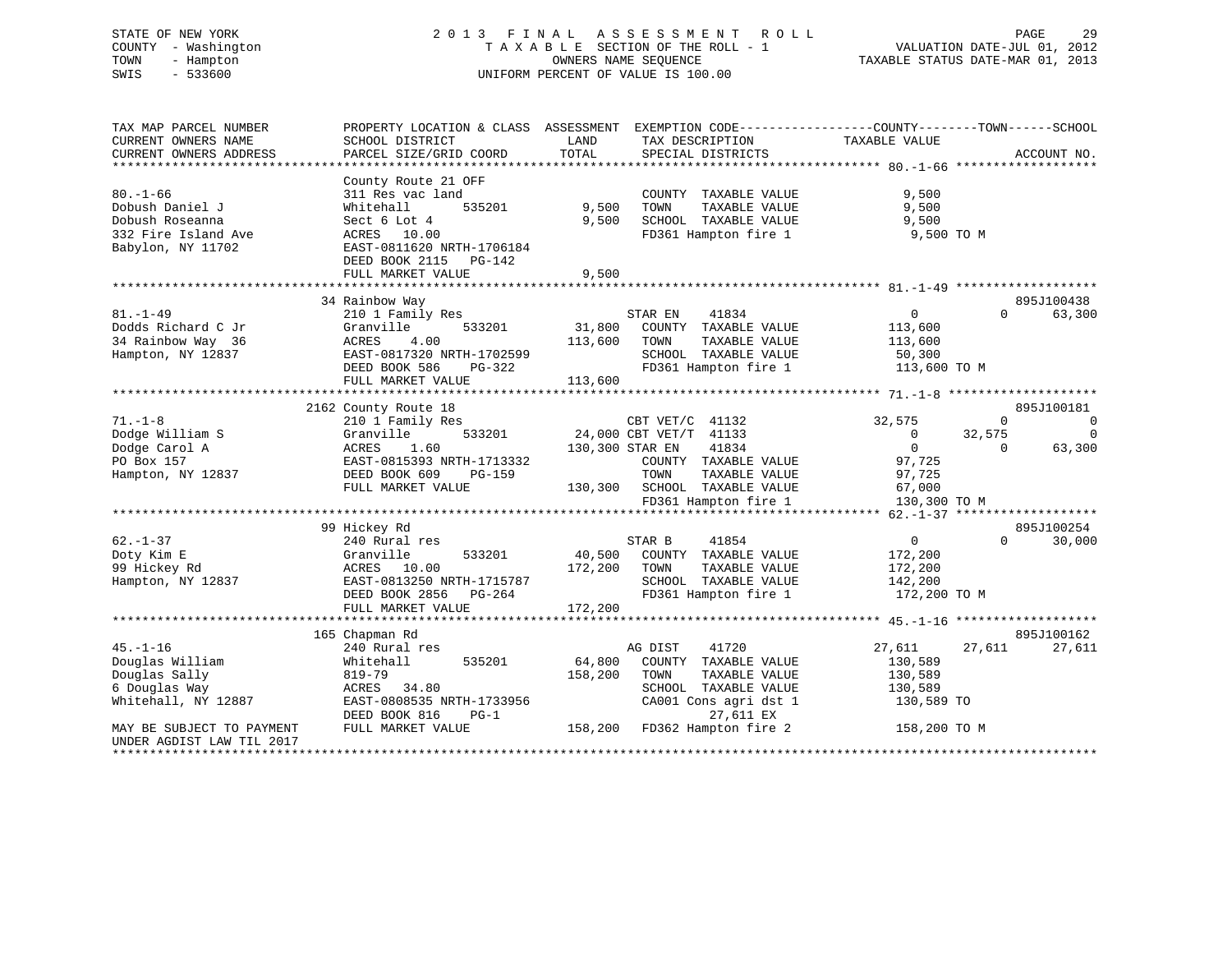# STATE OF NEW YORK 2 0 1 3 F I N A L A S S E S S M E N T R O L L PAGE 30 COUNTY - Washington T A X A B L E SECTION OF THE ROLL - 1 VALUATION DATE-JUL 01, 2012 TOWN - Hampton OWNERS NAME SEQUENCE TAXABLE STATUS DATE-MAR 01, 2013 SWIS - 533600 UNIFORM PERCENT OF VALUE IS 100.00

| TAX MAP PARCEL NUMBER                         | PROPERTY LOCATION & CLASS ASSESSMENT EXEMPTION CODE----------------COUNTY-------TOWN-----SCHOOL |               |                                      |                  |                    |
|-----------------------------------------------|-------------------------------------------------------------------------------------------------|---------------|--------------------------------------|------------------|--------------------|
| CURRENT OWNERS NAME<br>CURRENT OWNERS ADDRESS | SCHOOL DISTRICT<br>PARCEL SIZE/GRID COORD                                                       | LAND<br>TOTAL | TAX DESCRIPTION<br>SPECIAL DISTRICTS | TAXABLE VALUE    | ACCOUNT NO.        |
| **********************                        |                                                                                                 |               |                                      |                  |                    |
|                                               | Chapman Rd OFF                                                                                  |               |                                      |                  | 895J100557         |
| $45. - 1 - 14$                                | 322 Rural vac>10                                                                                |               | COUNTY TAXABLE VALUE                 | 9,500            |                    |
| Douglas William H                             | Whitehall<br>535201                                                                             | 9,500         | TOWN<br>TAXABLE VALUE                | 9,500            |                    |
| Douglas Sally A                               | ACRES 20.00                                                                                     | 9,500         | SCHOOL TAXABLE VALUE                 | 9,500            |                    |
| 6 Douglas Way                                 | EAST-0807337 NRTH-1734136                                                                       |               | FD362 Hampton fire 2                 | 9,500 TO M       |                    |
| Whitehall, NY 12887                           | DEED BOOK 2784 PG-150                                                                           |               |                                      |                  |                    |
|                                               | FULL MARKET VALUE                                                                               | 9,500         |                                      |                  |                    |
|                                               |                                                                                                 |               |                                      |                  |                    |
|                                               | Chapman Rd                                                                                      |               |                                      |                  | 895J100565         |
| $45. - 1 - 25.3$                              | 322 Rural vac>10                                                                                |               | COUNTY TAXABLE VALUE                 | 35,000           |                    |
| Douglas William H                             | Whitehall<br>535201                                                                             | 35,000        | TOWN<br>TAXABLE VALUE                | 35,000           |                    |
| Douglas Sally                                 | 819-79                                                                                          | 35,000        | SCHOOL TAXABLE VALUE                 | 35,000           |                    |
| 6 Douglas Way                                 | ACRES 13.50                                                                                     |               | CA001 Cons agri dst 1                | 35,000 TO        |                    |
| Whitehall, NY 12887                           | EAST-0807741 NRTH-1733369                                                                       |               | FD361 Hampton fire 1                 | 35,000 TO M      |                    |
|                                               | DEED BOOK 816<br>$PG-1$                                                                         |               |                                      |                  |                    |
|                                               | FULL MARKET VALUE                                                                               | 35,000        |                                      |                  |                    |
|                                               | 11846 State Route 4                                                                             |               |                                      |                  | 895J100055         |
| $45. - 1 - 28.1$                              | 112 Dairy farm                                                                                  |               | AG DIST<br>41720                     | 41,300<br>41,300 | 41,300             |
| Douglas William H                             | Whitehall<br>535201                                                                             | 91,800        | COUNTY TAXABLE VALUE                 | 111,500          |                    |
| Douglas Sally                                 | ACRES 78.00                                                                                     | 152,800       | TOWN<br>TAXABLE VALUE                | 111,500          |                    |
| 6 Douglas Way                                 | EAST-0806514 NRTH-1729187                                                                       |               | SCHOOL TAXABLE VALUE                 | 111,500          |                    |
| Whitehall, NY 12887                           | DEED BOOK 699<br>$PG-48$                                                                        |               | CA001 Cons agri dst 1                | 111,500 TO       |                    |
|                                               | FULL MARKET VALUE                                                                               | 152,800       | 41,300 EX                            |                  |                    |
| MAY BE SUBJECT TO PAYMENT                     |                                                                                                 |               | FD362 Hampton fire 2                 | 152,800 TO M     |                    |
| UNDER AGDIST LAW TIL 2017                     |                                                                                                 |               |                                      |                  |                    |
|                                               |                                                                                                 |               |                                      |                  |                    |
|                                               | 11850 State Route 4                                                                             |               |                                      |                  | 895J100054         |
| $45. - 1 - 28.2$                              | 422 Diner/lunch                                                                                 |               | COUNTY TAXABLE VALUE                 | 99,700           |                    |
| Douglas William H                             | 535201<br>Whitehall                                                                             | 9,500         | TOWN<br>TAXABLE VALUE                | 99,700           |                    |
| Douglas Sally                                 | Big Apple Diner                                                                                 | 99,700        | SCHOOL TAXABLE VALUE                 | 99,700           |                    |
| 6 Douglas Way                                 | Lot 1                                                                                           |               | FD362 Hampton fire 2                 | 99,700 TO M      |                    |
| Whitehall, NY 12887                           | FRNT 470.00 DPTH 109.00                                                                         |               |                                      |                  |                    |
|                                               | EAST-0806272 NRTH-1728423                                                                       |               |                                      |                  |                    |
|                                               | DEED BOOK 703<br><b>PG-91</b>                                                                   |               |                                      |                  |                    |
|                                               | FULL MARKET VALUE                                                                               | 99,700        |                                      |                  |                    |
|                                               | 6 Douglas Way                                                                                   |               |                                      |                  |                    |
| $45. - 1 - 28.3$                              | 220 2 Family Res                                                                                |               | 41834<br>STAR EN                     | $\overline{0}$   | $\Omega$<br>63,300 |
| Douglas William H                             | 535201<br>Whitehall                                                                             | 22,100        | COUNTY TAXABLE VALUE                 | 104,400          |                    |
| Douglas Sally                                 | Lot 2                                                                                           | 104,400       | TOWN<br>TAXABLE VALUE                | 104,400          |                    |
| 6 Douglas Way                                 | ACRES<br>1.04                                                                                   |               | SCHOOL TAXABLE VALUE                 | 41,100           |                    |
| Whitehall, NY 12887                           | EAST-0806514 NRTH-1728581                                                                       |               | FD362 Hampton fire 2                 | 104,400 TO M     |                    |
|                                               | DEED BOOK 698<br>$PG-30$                                                                        |               |                                      |                  |                    |
|                                               | FULL MARKET VALUE                                                                               | 104,400       |                                      |                  |                    |
|                                               |                                                                                                 |               |                                      |                  |                    |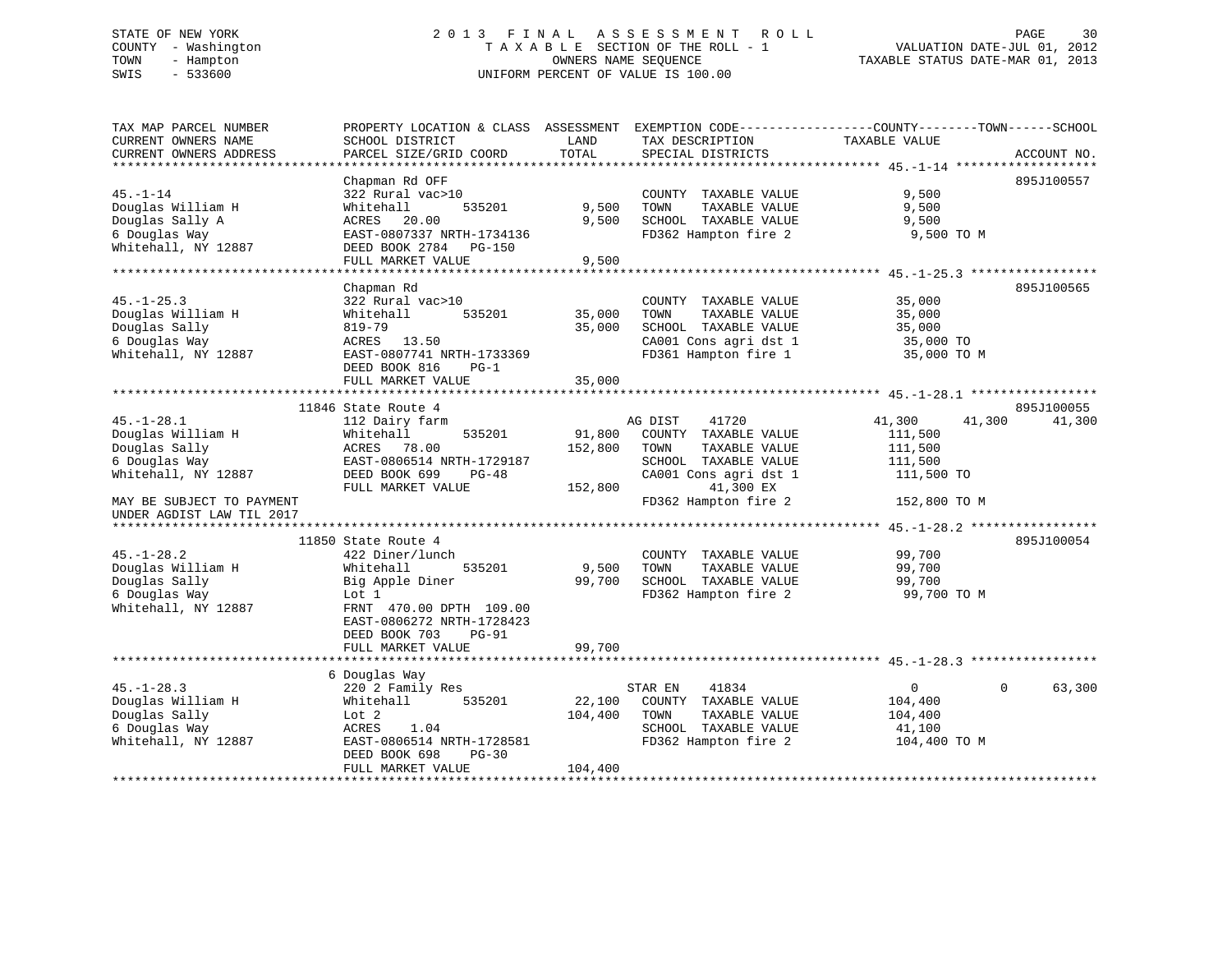# STATE OF NEW YORK 2 0 1 3 F I N A L A S S E S S M E N T R O L L PAGE 31 COUNTY - Washington T A X A B L E SECTION OF THE ROLL - 1 VALUATION DATE-JUL 01, 2012 TOWN - Hampton OWNERS NAME SEQUENCE TAXABLE STATUS DATE-MAR 01, 2013 SWIS - 533600 UNIFORM PERCENT OF VALUE IS 100.00

| TAX MAP PARCEL NUMBER<br>CURRENT OWNERS NAME<br>CURRENT OWNERS ADDRESS                                     | PROPERTY LOCATION & CLASS ASSESSMENT<br>SCHOOL DISTRICT<br>PARCEL SIZE/GRID COORD                                                                                     | LAND<br>TOTAL              | TAX DESCRIPTION<br>SPECIAL DISTRICTS                                                                             | EXEMPTION CODE-----------------COUNTY-------TOWN------SCHOOL<br>TAXABLE VALUE<br>ACCOUNT NO. |        |
|------------------------------------------------------------------------------------------------------------|-----------------------------------------------------------------------------------------------------------------------------------------------------------------------|----------------------------|------------------------------------------------------------------------------------------------------------------|----------------------------------------------------------------------------------------------|--------|
| $53. - 1 - 14$<br>Douglas William H<br>Douglas Sally<br>6 Douglas Way<br>Whitehall, NY 12887               | LOT 6&7 Taylor Pat<br>910 Priv forest<br>535201<br>Whitehall<br>ACRES 85.60<br>EAST-0808515 NRTH-1723886<br>DEED BOOK 699<br>PG-48<br>FULL MARKET VALUE               | 38,500<br>38,500<br>38,500 | COUNTY TAXABLE VALUE<br>TOWN<br>TAXABLE VALUE<br>SCHOOL TAXABLE VALUE<br>FD362 Hampton fire 2                    | 895J100053<br>38,500<br>38,500<br>38,500<br>38,500 TO M                                      |        |
| $62. - 1 - 49$<br>Downing Duane P<br>118 South Williams St<br>Whitehall, NY 12887                          | County Route 18<br>322 Rural vac>10<br>535201<br>Whitehall<br>Sub Div Lot 5<br>ACRES 18.50<br>EAST-0809908 NRTH-1713574<br>DEED BOOK 3116 PG-267<br>FULL MARKET VALUE | 17,500<br>17,500<br>17,500 | COUNTY TAXABLE VALUE<br>TOWN<br>TAXABLE VALUE<br>SCHOOL TAXABLE VALUE<br>FD361 Hampton fire 1                    | 895J100020<br>17,500<br>17,500<br>17,500<br>17,500 TO M                                      |        |
| $80. - 1 - 28$<br>Drain Thomas<br>42 Birch Ln<br>Kensington, CT 06037                                      | 81 Hampton Heights Way<br>260 Seasonal res<br>533201<br>Granville<br>ACRES<br>5.02<br>EAST-0809832 NRTH-1702189<br>DEED BOOK 710<br>PG-107<br>FULL MARKET VALUE       | 27,500<br>62,000<br>62,000 | COUNTY TAXABLE VALUE<br>TAXABLE VALUE<br>TOWN<br>SCHOOL TAXABLE VALUE<br>FD361 Hampton fire 1                    | 895J100678<br>62,000<br>62,000<br>62,000<br>62,000 TO M                                      |        |
| $81. - 1 - 26.2$<br>Dundon Matthew<br>Dundon Samantha<br>1137 N Quivey Hill Ln<br>Whitehall, NY 12887-3217 | 1137 North Quivey Hill Ln<br>210 1 Family Res<br>Granville<br>533201<br>ACRES<br>2.00<br>EAST-0818733 NRTH-1702569<br>DEED BOOK 939<br>PG-247<br>FULL MARKET VALUE    | 25,300<br>56,900<br>56,900 | STAR B<br>41854<br>COUNTY TAXABLE VALUE<br>TOWN<br>TAXABLE VALUE<br>SCHOOL TAXABLE VALUE<br>FD361 Hampton fire 1 | 895J100545<br>$\Omega$<br>$\Omega$<br>56,900<br>56,900<br>26,900<br>56,900 TO M              | 30,000 |
| $71. - 1 - 16.2$<br>Dunn Russell S Jr<br>Dunn Tami J<br>177 Hills Pond Rd<br>Whitehall, NY 12887           | 177 Hills Pond Rd<br>270 Mfg housing<br>Granville<br>533201<br>FRNT 200.00 DPTH 230.00<br>EAST-0815852 NRTH-1706170<br>DEED BOOK 2710 PG-255<br>FULL MARKET VALUE     | 22,200<br>28,400<br>28,400 | STAR B<br>41854<br>COUNTY TAXABLE VALUE<br>TOWN<br>TAXABLE VALUE<br>SCHOOL TAXABLE VALUE<br>FD361 Hampton fire 1 | $\Omega$<br>$\Omega$<br>28,400<br>28,400<br>$\Omega$<br>28,400 TO M                          | 28,400 |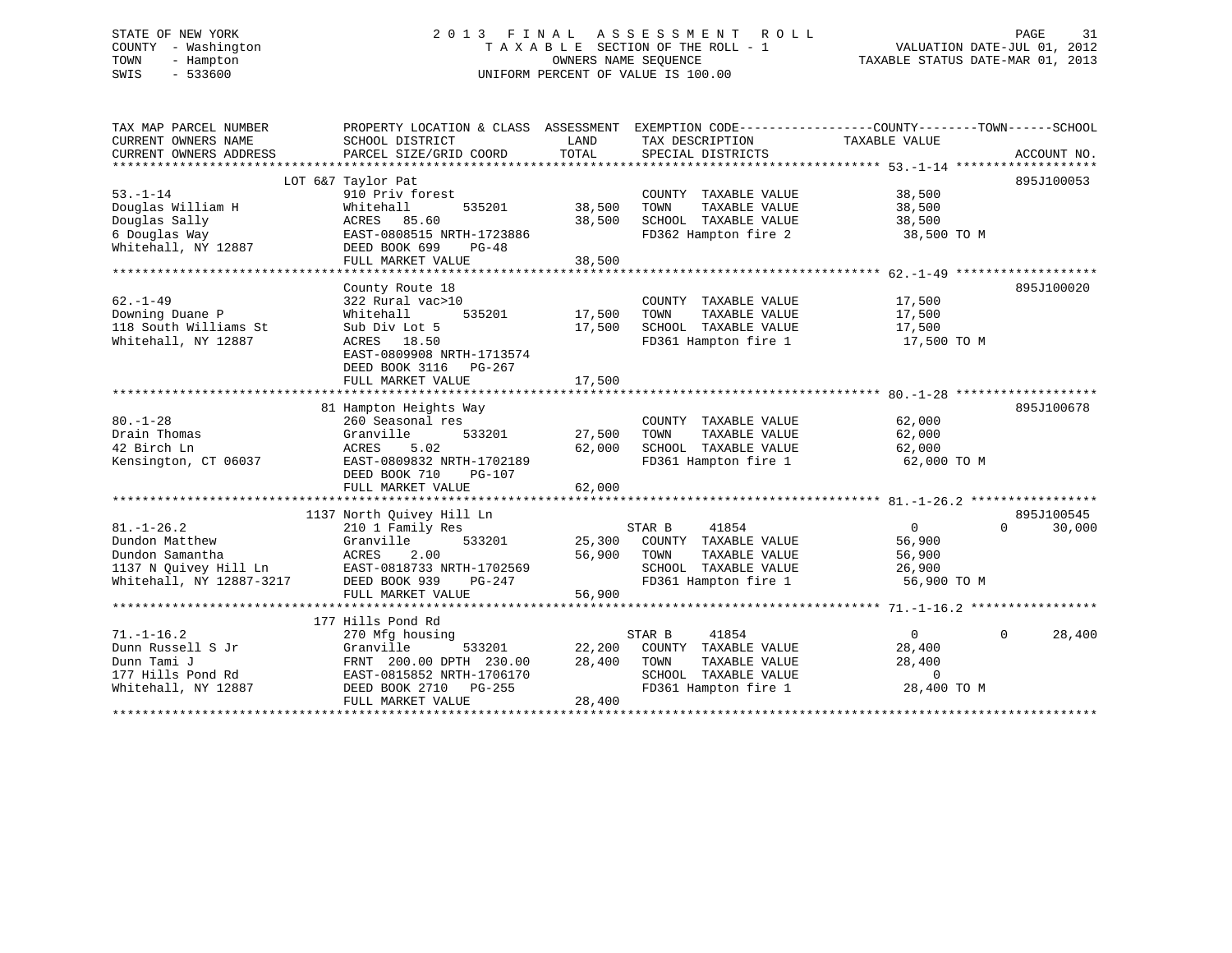# STATE OF NEW YORK 2 0 1 3 F I N A L A S S E S S M E N T R O L L PAGE 32 COUNTY - Washington T A X A B L E SECTION OF THE ROLL - 1 VALUATION DATE-JUL 01, 2012 TOWN - Hampton OWNERS NAME SEQUENCE TAXABLE STATUS DATE-MAR 01, 2013 SWIS - 533600 UNIFORM PERCENT OF VALUE IS 100.00

| SCHOOL DISTRICT<br>PARCEL SIZE/GRID COORD                                                                                        | LAND                                                                                                                                                                                                           | TAX DESCRIPTION<br>SPECIAL DISTRICTS                                                          |                                                            | ACCOUNT NO.                                                                                                                                                                                                                                                                                                                                                                                                                                                                                                                                                                                               |
|----------------------------------------------------------------------------------------------------------------------------------|----------------------------------------------------------------------------------------------------------------------------------------------------------------------------------------------------------------|-----------------------------------------------------------------------------------------------|------------------------------------------------------------|-----------------------------------------------------------------------------------------------------------------------------------------------------------------------------------------------------------------------------------------------------------------------------------------------------------------------------------------------------------------------------------------------------------------------------------------------------------------------------------------------------------------------------------------------------------------------------------------------------------|
| 210 1 Family Res<br>Granville<br>ACRES<br>1.58<br>EAST-0816399 NRTH-1706318<br>FULL MARKET VALUE                                 | 85,700                                                                                                                                                                                                         | 41834<br>TOWN<br>TAXABLE VALUE                                                                | $\overline{0}$<br>85,700<br>85,700                         | $\Omega$<br>63,300                                                                                                                                                                                                                                                                                                                                                                                                                                                                                                                                                                                        |
|                                                                                                                                  |                                                                                                                                                                                                                |                                                                                               |                                                            | 895J100429                                                                                                                                                                                                                                                                                                                                                                                                                                                                                                                                                                                                |
| 210 1 Family Res<br>Granville<br>ACRES<br>4.00<br>FULL MARKET VALUE                                                              | 124,600<br>124,600                                                                                                                                                                                             | 41854<br>TOWN<br>TAXABLE VALUE                                                                | $\overline{0}$<br>124,600<br>124,600                       | $\Omega$<br>30,000                                                                                                                                                                                                                                                                                                                                                                                                                                                                                                                                                                                        |
|                                                                                                                                  |                                                                                                                                                                                                                |                                                                                               |                                                            |                                                                                                                                                                                                                                                                                                                                                                                                                                                                                                                                                                                                           |
| 314 Rural vac<10<br>Granville<br>533201<br>6.50<br>ACRES<br>EAST-0824186 NRTH-1710701<br>DEED BOOK 2589 PG-262                   | 14,500<br>14,500                                                                                                                                                                                               | COUNTY TAXABLE VALUE<br>TOWN                                                                  | 14,500<br>14,500                                           | 895J100029                                                                                                                                                                                                                                                                                                                                                                                                                                                                                                                                                                                                |
| FULL MARKET VALUE                                                                                                                | 14,500                                                                                                                                                                                                         |                                                                                               |                                                            |                                                                                                                                                                                                                                                                                                                                                                                                                                                                                                                                                                                                           |
| Hickey Rd OFF<br>910 Priv forest<br>Granville<br>ACRES 26.76<br>EAST-0809900 NRTH-1719665<br>DEED BOOK 3055 PG-251               | 12,000                                                                                                                                                                                                         | TOWN<br>TAXABLE VALUE                                                                         | 12,000<br>12,000 TO M                                      | 895J100629                                                                                                                                                                                                                                                                                                                                                                                                                                                                                                                                                                                                |
| FULL MARKET VALUE                                                                                                                | 12,000                                                                                                                                                                                                         |                                                                                               |                                                            |                                                                                                                                                                                                                                                                                                                                                                                                                                                                                                                                                                                                           |
|                                                                                                                                  |                                                                                                                                                                                                                |                                                                                               |                                                            |                                                                                                                                                                                                                                                                                                                                                                                                                                                                                                                                                                                                           |
| 240 Rural res<br>533201<br>Granville<br>ACRES 27.27<br>EAST-0810834 NRTH-1719735<br>DEED BOOK 876<br>PG-247<br>FULL MARKET VALUE | 134,600                                                                                                                                                                                                        | 41854<br>TOWN                                                                                 | $\overline{0}$<br>134,600<br>134,600                       | 895J100630<br>$\Omega$<br>30,000                                                                                                                                                                                                                                                                                                                                                                                                                                                                                                                                                                          |
|                                                                                                                                  | 196 Hills Pond Rd<br>1093 North Quivey Hill Ln<br>Dupuis Racheal<br>Dupuis Paul<br>1093 North Quivey Hill Ln EAST-0818662 NRTH-1701695<br>State Route 22A OFF<br>Fair Haven, VT 05743<br>183 Wicked Hollow Way | TOTAL<br>DEED BOOK 2837 PG-274<br>85,700<br>DEED BOOK 3055 PG-129<br>533201 12,000<br>134,600 | STAR EN<br>STAR B<br>STAR B<br>39,600 COUNTY TAXABLE VALUE | PROPERTY LOCATION & CLASS ASSESSMENT EXEMPTION CODE----------------COUNTY-------TOWN------SCHOOL<br>TAXABLE VALUE<br>533201 23,900 COUNTY TAXABLE VALUE<br>SCHOOL TAXABLE VALUE $22,400$<br>FD361 Hampton fire 1 85,700 TO M<br>533201 31,800 COUNTY TAXABLE VALUE<br>SCHOOL TAXABLE VALUE 94,600<br>FD361 Hampton fire 1 124,600 TO M<br>TAXABLE VALUE<br>SCHOOL TAXABLE VALUE 14,500<br>FD361 Hampton fire 1 14,500 TO M<br>COUNTY TAXABLE VALUE<br>12,000<br>SCHOOL TAXABLE VALUE 12,000<br>FD361 Hampton fire 1<br>TAXABLE VALUE<br>SCHOOL TAXABLE VALUE 104,600<br>FD361 Hampton fire 1 134,600 TO M |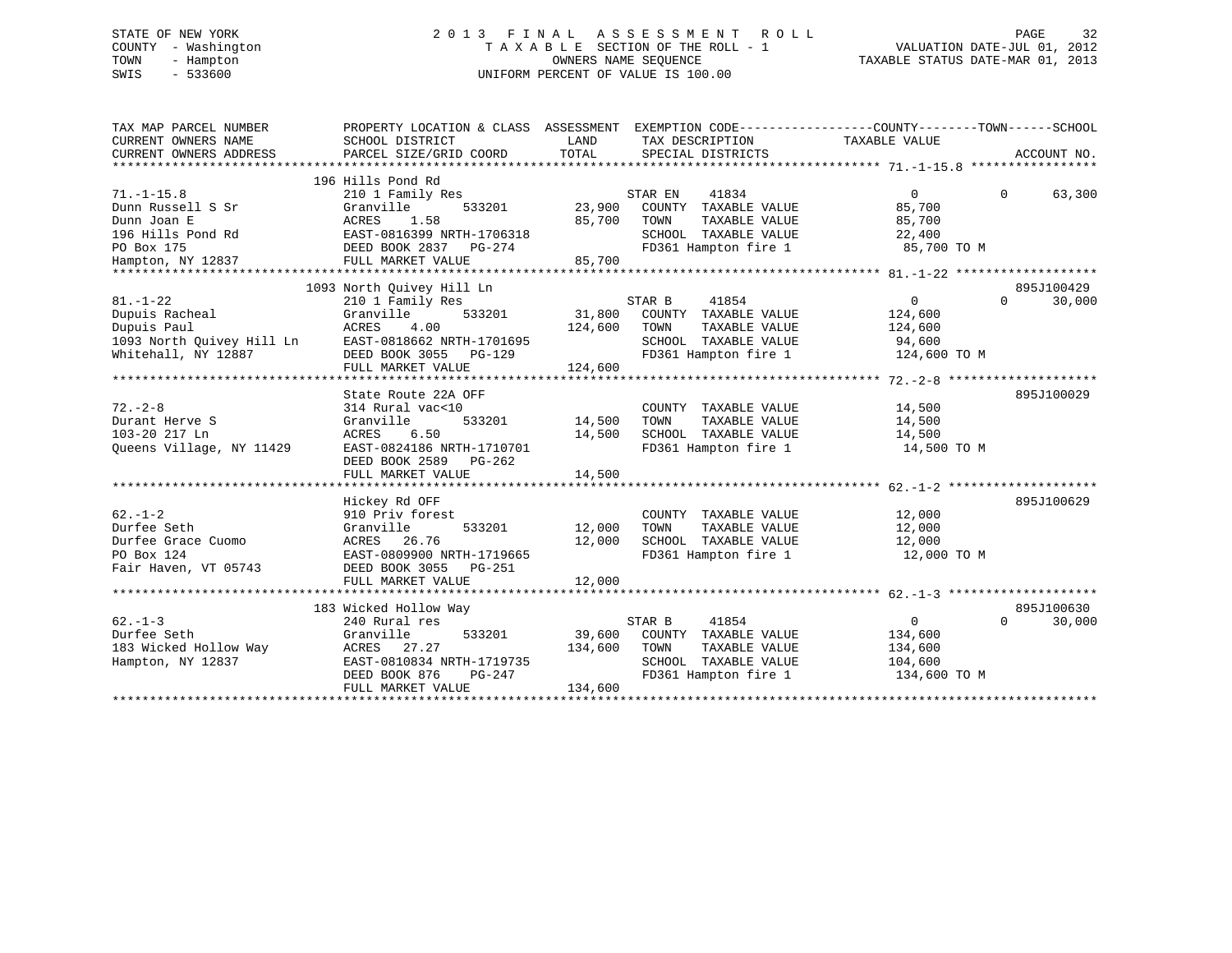# STATE OF NEW YORK 2 0 1 3 F I N A L A S S E S S M E N T R O L L PAGE 33 COUNTY - Washington T A X A B L E SECTION OF THE ROLL - 1 VALUATION DATE-JUL 01, 2012 TOWN - Hampton OWNERS NAME SEQUENCE TAXABLE STATUS DATE-MAR 01, 2013 SWIS - 533600 UNIFORM PERCENT OF VALUE IS 100.00

| TAX MAP PARCEL NUMBER<br>CURRENT OWNERS NAME<br>CURRENT OWNERS ADDRESS | PROPERTY LOCATION & CLASS ASSESSMENT<br>SCHOOL DISTRICT<br>PARCEL SIZE/GRID COORD | LAND<br>TOTAL | TAX DESCRIPTION<br>SPECIAL DISTRICTS | EXEMPTION CODE-----------------COUNTY-------TOWN------SCHOOL<br>TAXABLE VALUE<br>ACCOUNT NO. |     |
|------------------------------------------------------------------------|-----------------------------------------------------------------------------------|---------------|--------------------------------------|----------------------------------------------------------------------------------------------|-----|
|                                                                        |                                                                                   |               |                                      |                                                                                              |     |
|                                                                        | State Route 22A                                                                   |               |                                      | 895J100141                                                                                   |     |
| $54. - 1 - 14.1$                                                       | 323 Vacant rural                                                                  |               | AG DIST<br>41720                     | 937<br>937                                                                                   | 937 |
| Durham Joseph A                                                        | Granville<br>533201                                                               | 71,300        | COUNTY TAXABLE VALUE                 | 70,363                                                                                       |     |
| 1 Krall Rd                                                             | sub div lot 2                                                                     | 71,300        | TOWN<br>TAXABLE VALUE                | 70,363                                                                                       |     |
| Hampton, NY 12837                                                      | Easement 3201/301                                                                 |               | SCHOOL TAXABLE VALUE                 | 70,363                                                                                       |     |
|                                                                        | ACRES 158.40                                                                      |               | CA001 Cons agri dst 1                | 70,363 TO                                                                                    |     |
| MAY BE SUBJECT TO PAYMENT                                              | EAST-0818236 NRTH-1725621                                                         |               | 937 EX                               |                                                                                              |     |
| UNDER AGDIST LAW TIL 2017                                              | DEED BOOK 867<br>PG-65                                                            |               | FD361 Hampton fire 1                 | 71,300 TO M                                                                                  |     |
|                                                                        | FULL MARKET VALUE                                                                 | 71,300        |                                      |                                                                                              |     |
|                                                                        |                                                                                   |               |                                      |                                                                                              |     |
|                                                                        | 64 Lemayville Way                                                                 |               |                                      | 895J101794                                                                                   |     |
| $38. - 1 - 2.6$                                                        | 210 1 Family Res                                                                  |               | COUNTY TAXABLE VALUE                 | 152,500                                                                                      |     |
| Echevarris Dulcidio Jr                                                 | Whitehall<br>535201<br>ACRES                                                      | 36,400        | TOWN<br>TAXABLE VALUE                | 152,500                                                                                      |     |
| Echevarris Barbara                                                     | 6.42                                                                              | 152,500       | SCHOOL TAXABLE VALUE                 | 152,500                                                                                      |     |
| 56 Park Rd                                                             | EAST-0805328 NRTH-1743386                                                         |               | FD362 Hampton fire 2                 | 152,500 TO M                                                                                 |     |
| Oxford, CT 06483                                                       | DEED BOOK 603<br>$PG-340$                                                         |               |                                      |                                                                                              |     |
|                                                                        | FULL MARKET VALUE                                                                 | 152,500       |                                      |                                                                                              |     |
|                                                                        | 73 Wicked Hollow Way                                                              |               |                                      | 895J101716                                                                                   |     |
| $62 - 1 - 13$                                                          | 210 1 Family Res                                                                  |               | 41854<br>STAR B                      | $\overline{0}$<br>30,000<br>$\Omega$                                                         |     |
| Edwards Edward                                                         | Granville<br>533201                                                               | 28,500        | COUNTY TAXABLE VALUE                 | 89,100                                                                                       |     |
| 73 Wicked Hollow Way                                                   | ACRES<br>5.05                                                                     | 89,100        | TOWN<br>TAXABLE VALUE                | 89,100                                                                                       |     |
| Hampton, NY 12837                                                      | EAST-0812982 NRTH-1719833                                                         |               | SCHOOL TAXABLE VALUE                 | 59,100                                                                                       |     |
|                                                                        | DEED BOOK 918<br>PG-167                                                           |               | FD361 Hampton fire 1                 | 89,100 TO M                                                                                  |     |
|                                                                        | FULL MARKET VALUE                                                                 | 89,100        |                                      |                                                                                              |     |
|                                                                        |                                                                                   |               |                                      |                                                                                              |     |
|                                                                        | 28 Quiet Way                                                                      |               |                                      | 895J100641                                                                                   |     |
| $62. - 1 - 34$                                                         | 322 Rural vac>10                                                                  |               | COUNTY TAXABLE VALUE                 | 5,500                                                                                        |     |
| Edwards Edward                                                         | 533201<br>Granville                                                               | 5,500         | TOWN<br>TAXABLE VALUE                | 5,500                                                                                        |     |
| 73 Wicked Hollow Way                                                   | ACRES 11.23                                                                       | 5,500         | SCHOOL TAXABLE VALUE                 | 5,500                                                                                        |     |
| Hampton, NY 12837                                                      | EAST-0811419 NRTH-1717353                                                         |               | FD361 Hampton fire 1                 | 5,500 TO M                                                                                   |     |
|                                                                        | DEED BOOK 918<br>$PG-163$                                                         |               |                                      |                                                                                              |     |
|                                                                        | FULL MARKET VALUE                                                                 | 5,500         |                                      |                                                                                              |     |
|                                                                        |                                                                                   |               |                                      |                                                                                              |     |
|                                                                        | 1018 West Way                                                                     |               |                                      | 895J100278                                                                                   |     |
| $71.4 - 2 - 18$                                                        | 210 1 Family Res - WTRFNT                                                         |               | STAR B<br>41854                      | $\overline{0}$<br>$\Omega$<br>30,000                                                         |     |
| Edwards Thomas M ETAL                                                  | 533201<br>Granville                                                               | 13,500        | COUNTY TAXABLE VALUE                 | 116,300                                                                                      |     |
| ATT Gail Dennison                                                      | LOT 1B                                                                            | 116,300       | TOWN<br>TAXABLE VALUE                | 116,300                                                                                      |     |
| 247 South Rd                                                           | 688/193                                                                           |               | SCHOOL TAXABLE VALUE                 | 86,300                                                                                       |     |
| PO Box 43                                                              | $71. - 2 - 18$                                                                    |               | FD361 Hampton fire 1                 | 116,300 TO M                                                                                 |     |
| Hampton, NY 12837                                                      | FRNT 100.00 DPTH 187.00                                                           |               |                                      |                                                                                              |     |
|                                                                        | EAST-0816085 NRTH-1706890                                                         |               |                                      |                                                                                              |     |
|                                                                        | DEED BOOK 918<br>PG-170                                                           |               |                                      |                                                                                              |     |
|                                                                        | FULL MARKET VALUE                                                                 | 116,300       |                                      |                                                                                              |     |
|                                                                        |                                                                                   |               |                                      |                                                                                              |     |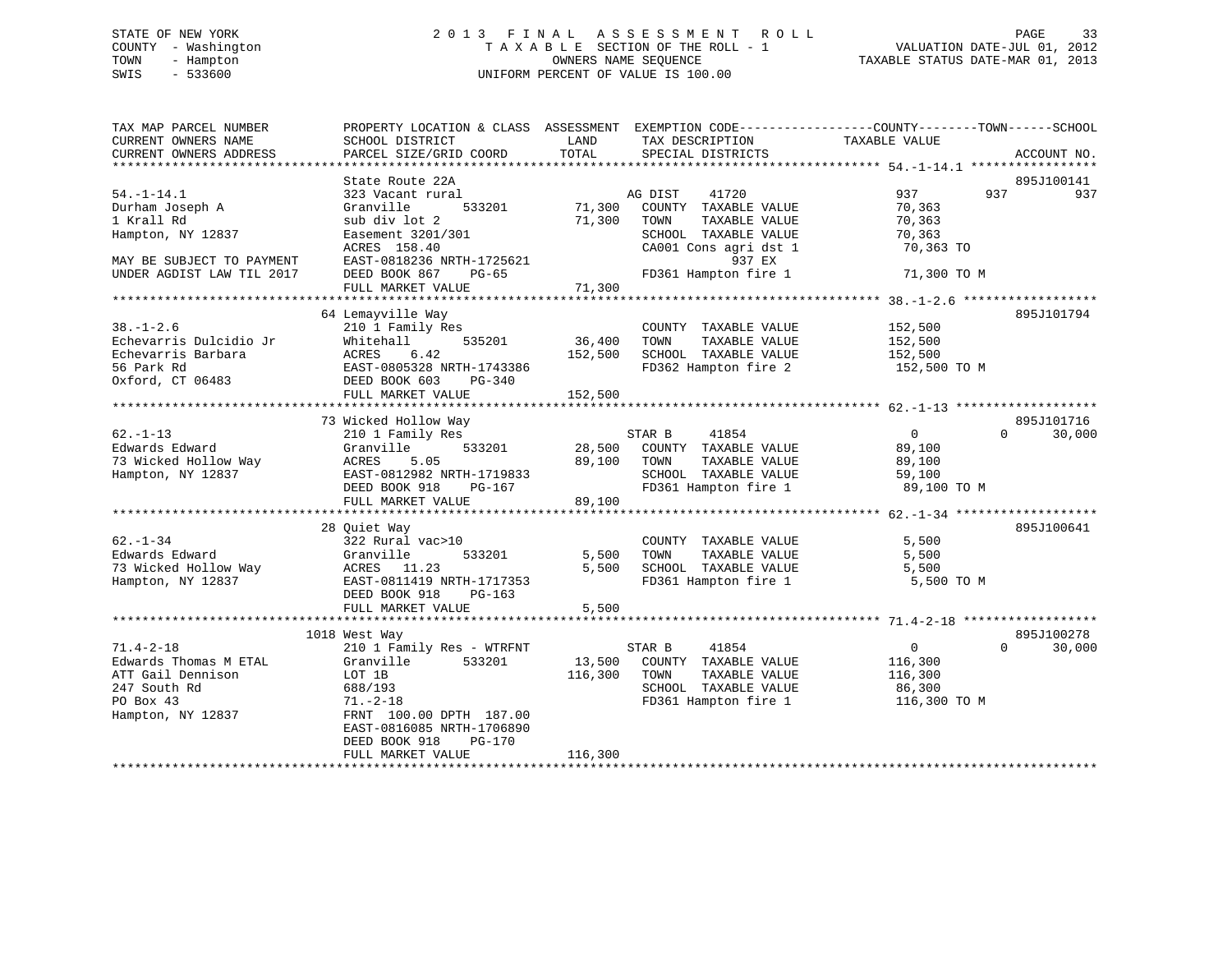# STATE OF NEW YORK 2 0 1 3 F I N A L A S S E S S M E N T R O L L PAGE 34 COUNTY - Washington T A X A B L E SECTION OF THE ROLL - 1 VALUATION DATE-JUL 01, 2012 TOWN - Hampton OWNERS NAME SEQUENCE TAXABLE STATUS DATE-MAR 01, 2013 SWIS - 533600 UNIFORM PERCENT OF VALUE IS 100.00

| TAX MAP PARCEL NUMBER<br>CURRENT OWNERS NAME<br>CURRENT OWNERS ADDRESS                                                       | PROPERTY LOCATION & CLASS ASSESSMENT<br>SCHOOL DISTRICT<br>PARCEL SIZE/GRID COORD                                                                               | LAND<br>TOTAL              | TAX DESCRIPTION<br>SPECIAL DISTRICTS                                                                                   | EXEMPTION CODE-----------------COUNTY-------TOWN------SCHOOL<br>TAXABLE VALUE<br>ACCOUNT NO. |
|------------------------------------------------------------------------------------------------------------------------------|-----------------------------------------------------------------------------------------------------------------------------------------------------------------|----------------------------|------------------------------------------------------------------------------------------------------------------------|----------------------------------------------------------------------------------------------|
| *******************                                                                                                          | **********************                                                                                                                                          |                            |                                                                                                                        |                                                                                              |
| $62. - 1 - 4$<br>Eisenlau Lauralee<br>10 Roswell Ave<br>Oceanside, NY 11572                                                  | 200 Wicked Hollow Way<br>240 Rural res<br>Granville<br>533201<br>ACRES<br>50.68<br>EAST-0811039 NRTH-1720871<br>DEED BOOK 3104<br>PG-308                        | 51,100<br>301,100          | COUNTY TAXABLE VALUE<br>TOWN<br>TAXABLE VALUE<br>SCHOOL TAXABLE VALUE<br>FD361 Hampton fire 1                          | 895J100628<br>301,100<br>301,100<br>301,100<br>301,100 TO M                                  |
|                                                                                                                              | FULL MARKET VALUE                                                                                                                                               | 301,100                    |                                                                                                                        |                                                                                              |
| $72. - 1 - 15$<br>Evergreen Quarries LLC<br>68 E Potter St<br>Granville, NY 12832                                            | South Rd<br>720 Mine/quarry<br>Granville<br>533201<br>ACRES<br>7.81<br>EAST-0820565 NRTH-1707639<br>DEED BOOK 2337<br>$PG-16$                                   | 6,800<br>6,800             | COUNTY TAXABLE VALUE<br>TOWN<br>TAXABLE VALUE<br>SCHOOL TAXABLE VALUE<br>FD361 Hampton fire 1                          | 895J100067<br>6,800<br>6,800<br>6,800<br>6,800 TO M                                          |
|                                                                                                                              | FULL MARKET VALUE                                                                                                                                               | 6,800                      |                                                                                                                        |                                                                                              |
|                                                                                                                              |                                                                                                                                                                 |                            |                                                                                                                        |                                                                                              |
| $72. - 2 - 15$<br>Evergreen Quarries LLC<br>68 E Potter Ave<br>Granville, NY 12832                                           | State Route 22A OFF<br>720 Mine/quarry<br>Granville<br>533201<br>ACRES<br>5.96<br>EAST-0820812 NRTH-1707252<br>DEED BOOK 2337 PG-16<br>FULL MARKET VALUE        | 6,000<br>6,000<br>6,000    | COUNTY TAXABLE VALUE<br>TAXABLE VALUE<br>TOWN<br>SCHOOL TAXABLE VALUE<br>FD361 Hampton fire 1                          | 895J100230<br>6,000<br>6,000<br>6,000<br>6,000 TO M                                          |
|                                                                                                                              |                                                                                                                                                                 |                            |                                                                                                                        |                                                                                              |
| $71. - 1 - 14.61$<br>Fallon Kathleen A<br>PO Box 305<br>S Lyme, CT 06376-0305                                                | Hills Pond Rd<br>314 Rural vac<10 - WTRFNT<br>Granville<br>533201<br>7.81<br>ACRES<br>EAST-0815295 NRTH-1709234<br>DEED BOOK 832<br>PG-291<br>FULL MARKET VALUE | 38,000<br>38,000<br>38,000 | COUNTY TAXABLE VALUE<br>TOWN<br>TAXABLE VALUE<br>SCHOOL TAXABLE VALUE<br>FD361 Hampton fire 1                          | 895J101801<br>38,000<br>38,000<br>38,000<br>38,000 TO M                                      |
|                                                                                                                              |                                                                                                                                                                 |                            |                                                                                                                        |                                                                                              |
| $62. - 1 - 27$<br>Farris Nolan<br>635 Garden St 4<br>Hoboken, NJ 07030                                                       | 44 Hickey Rd<br>240 Rural res<br>Granville<br>533201<br>50.10<br>ACRES<br>EAST-0814246 NRTH-1714668<br>DEED BOOK 2463<br>PG-148                                 | 80,400<br>246,000          | COUNTY TAXABLE VALUE<br>TOWN<br>TAXABLE VALUE<br>SCHOOL TAXABLE VALUE<br>CA001 Cons agri dst 1<br>FD361 Hampton fire 1 | 895J100007<br>246,000<br>246,000<br>246,000<br>246,000 TO<br>246,000 TO M                    |
|                                                                                                                              | FULL MARKET VALUE<br>.                                                                                                                                          | 246,000                    |                                                                                                                        | ******************* 38. -1-12.2 *****************                                            |
| $38. - 1 - 12.2$<br>Fenton Donald J<br>Fenton Tiffany L<br>32 Vladyka Woods Rd<br>Whitehall, NY 12887<br>******************* | Vladyka Woods Rd<br>322 Rural vac>10<br>535201<br>Whitehall<br>18.27<br>ACRES<br>EAST-0806713 NRTH-1738931<br>DEED BOOK 916<br>PG-113<br>FULL MARKET VALUE      | 30,000<br>30,000<br>30,000 | COUNTY TAXABLE VALUE<br>TOWN<br>TAXABLE VALUE<br>SCHOOL TAXABLE VALUE<br>FD362 Hampton fire 2                          | 895J100624<br>30,000<br>30,000<br>30,000<br>30,000 TO M                                      |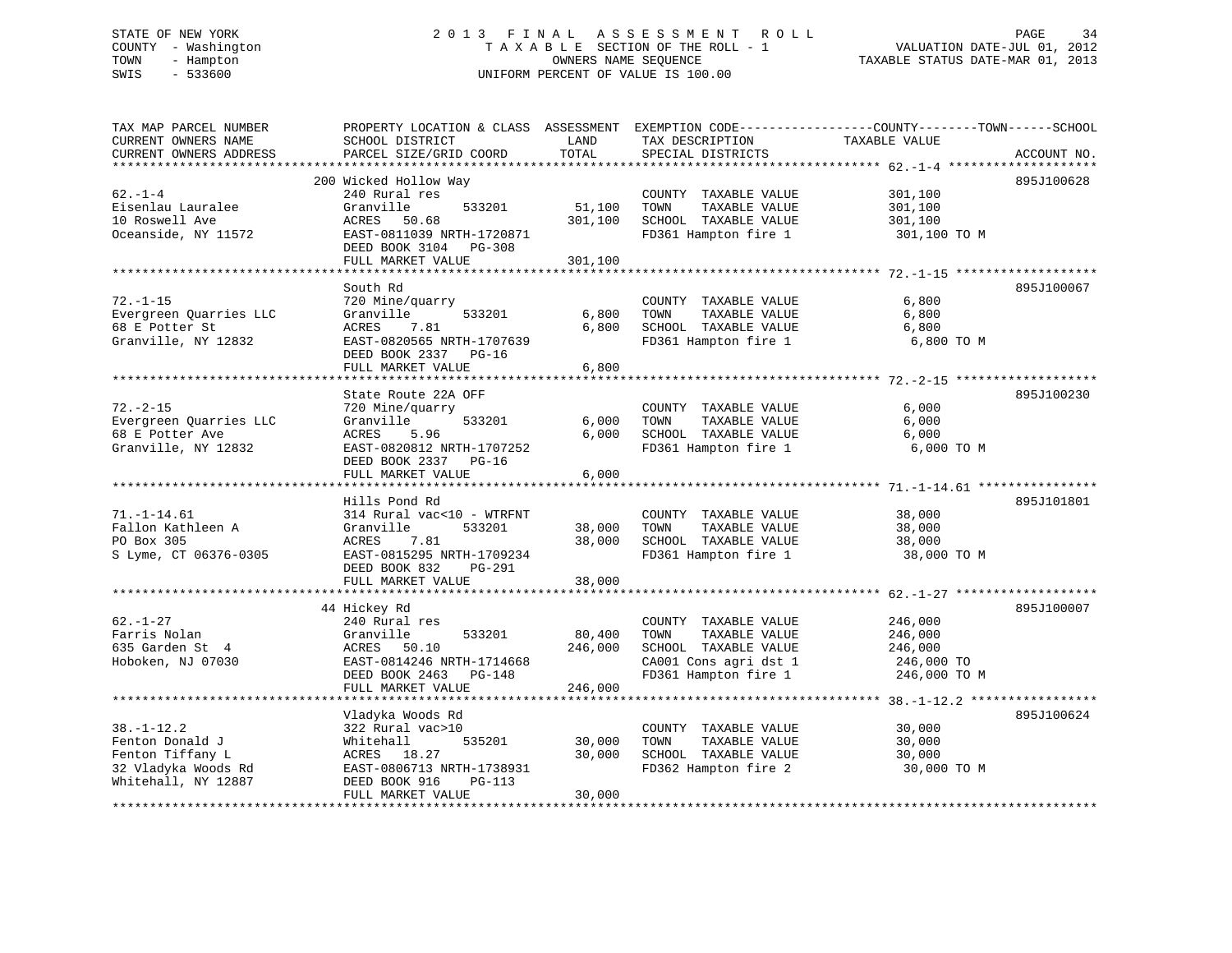# STATE OF NEW YORK 2 0 1 3 F I N A L A S S E S S M E N T R O L L PAGE 35 COUNTY - Washington T A X A B L E SECTION OF THE ROLL - 1 VALUATION DATE-JUL 01, 2012 TOWN - Hampton OWNERS NAME SEQUENCE TAXABLE STATUS DATE-MAR 01, 2013 SWIS - 533600 UNIFORM PERCENT OF VALUE IS 100.00

| TAX MAP PARCEL NUMBER<br>CURRENT OWNERS NAME<br>CURRENT OWNERS ADDRESS                                                                             | PROPERTY LOCATION & CLASS ASSESSMENT<br>SCHOOL DISTRICT<br>PARCEL SIZE/GRID COORD                                                                                              | LAND<br>TOTAL                | EXEMPTION CODE-----------------COUNTY-------TOWN------SCHOOL<br>TAX DESCRIPTION<br>SPECIAL DISTRICTS             | TAXABLE VALUE                                               | ACCOUNT NO.                      |
|----------------------------------------------------------------------------------------------------------------------------------------------------|--------------------------------------------------------------------------------------------------------------------------------------------------------------------------------|------------------------------|------------------------------------------------------------------------------------------------------------------|-------------------------------------------------------------|----------------------------------|
| $53. -1 - 7.13$<br>Ferquson Dauna<br>271 Hickey Rd<br>Hampton, NY 12837                                                                            | 271 Hickey Rd<br>210 1 Family Res<br>Granville<br>533201<br>5.44<br>ACRES<br>EAST-0814243 NRTH-1720113<br>DEED BOOK 955<br>PG-284<br>FULL MARKET VALUE                         | 35,400<br>148,600<br>148,600 | STAR B<br>41854<br>COUNTY TAXABLE VALUE<br>TOWN<br>TAXABLE VALUE<br>SCHOOL TAXABLE VALUE<br>FD361 Hampton fire 1 | $\Omega$<br>148,600<br>148,600<br>118,600<br>148,600 TO M   | 895J100662<br>$\Omega$<br>30,000 |
| $81. - 2 - 17$<br>Ferquson Edward -LE-<br>Ferguson Frank D<br>c/o Jeffrey Ferguson<br>2193 State Route 22A<br>Hampton, NY 12837<br>*************** | 2177 State Route 22A<br>210 1 Family Res<br>Granville<br>533201<br>FRNT 190.00 DPTH 120.00<br>EAST-0822890 NRTH-1702281<br>DEED BOOK 760<br>PG-335<br>FULL MARKET VALUE        | 16,800<br>45,900<br>45,900   | COUNTY TAXABLE VALUE<br>TAXABLE VALUE<br>TOWN<br>SCHOOL TAXABLE VALUE<br>FD361 Hampton fire 1                    | 45,900<br>45,900<br>45,900<br>45,900 TO M                   | 895J100068                       |
| $81. - 2 - 16$<br>Ferguson Jeffrey<br>2193 State Route 22A<br>Hampton, NY 12837                                                                    | 2193 State Route 22A<br>210 1 Family Res<br>Granville<br>533201<br>67.00 DPTH 126.00<br>FRNT<br>EAST-0822915 NRTH-1702409<br>DEED BOOK 2869 PG-300<br>FULL MARKET VALUE        | 8,400<br>76,900<br>76,900    | 41854<br>STAR B<br>COUNTY TAXABLE VALUE<br>TOWN<br>TAXABLE VALUE<br>SCHOOL TAXABLE VALUE<br>FD361 Hampton fire 1 | $\overline{0}$<br>76,900<br>76,900<br>46,900<br>76,900 TO M | 895J100409<br>30,000<br>$\Omega$ |
| $81. - 2 - 15$<br>Ferquson Jeffrey F<br>2193 State Route 22A<br>Hampton, NY 12837                                                                  | State Route 22A<br>311 Res vac land<br>Granville<br>533201<br>564/350<br>54.00 DPTH 126.00<br>FRNT<br>EAST-0822927 NRTH-1702465<br>DEED BOOK 3144 PG-321<br>FULL MARKET VALUE  | 2,500<br>2,500<br>2,500      | COUNTY TAXABLE VALUE<br>TOWN<br>TAXABLE VALUE<br>SCHOOL TAXABLE VALUE<br>FD361 Hampton fire 1                    | 2,500<br>2,500<br>2,500<br>2,500 TO M                       | 895J100065                       |
| $81. -2 - 17.1$<br>Ferquson Thorn<br>6806 State Route 22<br>Salem, NY 12865                                                                        | 2167 State Route 22A<br>270 Mfg housing<br>Granville<br>533201<br>FRNT 179.00 DPTH 110.00<br>EAST-0822850 NRTH-1702082<br>DEED BOOK 3059<br><b>PG-119</b><br>FULL MARKET VALUE | 15,400<br>18,400<br>18,400   | COUNTY TAXABLE VALUE<br>TOWN<br>TAXABLE VALUE<br>SCHOOL TAXABLE VALUE<br>FD361 Hampton fire 1                    | 18,400<br>18,400<br>18,400<br>18,400 TO M                   | 895J101740                       |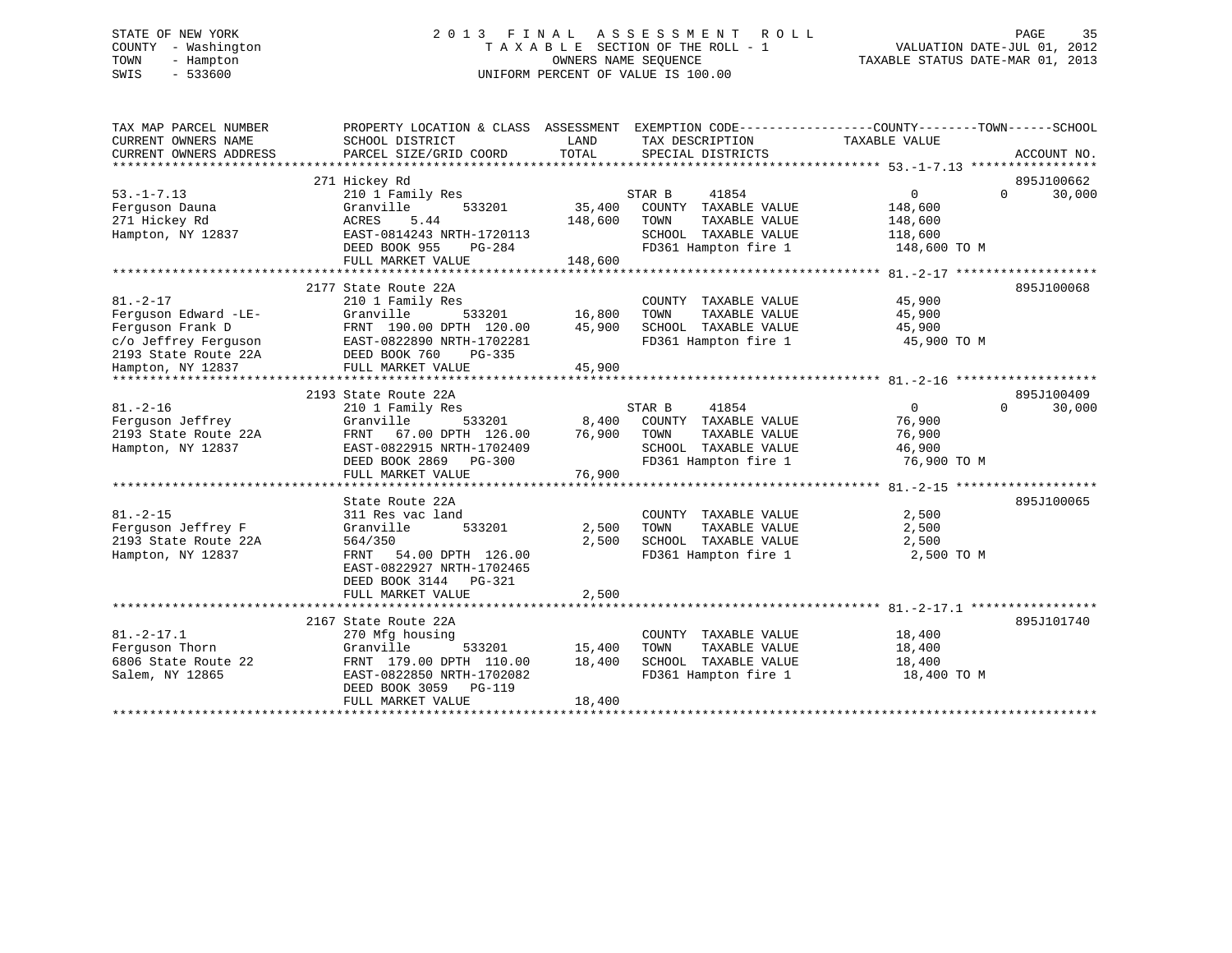# STATE OF NEW YORK 2 0 1 3 F I N A L A S S E S S M E N T R O L L PAGE 36 COUNTY - Washington T A X A B L E SECTION OF THE ROLL - 1 VALUATION DATE-JUL 01, 2012 TOWN - Hampton OWNERS NAME SEQUENCE TAXABLE STATUS DATE-MAR 01, 2013 SWIS - 533600 UNIFORM PERCENT OF VALUE IS 100.00

| TAX MAP PARCEL NUMBER<br>CURRENT OWNERS NAME<br>CURRENT OWNERS ADDRESS                                                                          | PROPERTY LOCATION & CLASS ASSESSMENT<br>SCHOOL DISTRICT<br>PARCEL SIZE/GRID COORD                                                                            | LAND<br>TOTAL                    | EXEMPTION CODE-----------------COUNTY-------TOWN------SCHOOL<br>TAX DESCRIPTION TAXABLE VALUE<br>SPECIAL DISTRICTS |                                                             | ACCOUNT NO.        |
|-------------------------------------------------------------------------------------------------------------------------------------------------|--------------------------------------------------------------------------------------------------------------------------------------------------------------|----------------------------------|--------------------------------------------------------------------------------------------------------------------|-------------------------------------------------------------|--------------------|
| $81. -2 - 15.1$<br>Ferguson Wayne<br>2193 State Route 22A<br>Hampton, NY 12837                                                                  | 2195 State Route 22A<br>210 1 Family Res<br>Granville<br>FRNT 60.00 DPTH 116.00<br>EAST-0822937 NRTH-1702517<br>DEED BOOK 957<br>PG-218<br>FULL MARKET VALUE | 533201 7,000<br>55,900<br>55,900 | STAR B<br>41854<br>COUNTY TAXABLE VALUE<br>TOWN<br>TAXABLE VALUE<br>SCHOOL TAXABLE VALUE<br>FD361 Hampton fire 1   | $\overline{0}$<br>55,900<br>55,900<br>25,900<br>55,900 TO M | $\Omega$<br>30,000 |
| $71.4 - 3 - 3$<br>Finch Warren L<br>Finch Mary A<br>700 Dover Dr FRNT 100.00 DPTH 145.00<br>College Station, TX 77845 EAST-0815598 NRTH-1708394 | 1132 East Way<br>260 Seasonal res - WTRFNT<br>Granville<br>533201<br>$71. - 3 - 3$<br>DEED BOOK 3131    PG-122<br>FULL MARKET VALUE                          | 27,000<br>121,100<br>121,100     | COUNTY TAXABLE VALUE<br>TOWN<br>TAXABLE VALUE<br>SCHOOL TAXABLE VALUE<br>FD361 Hampton fire 1                      | 121,100<br>121,100<br>121,100<br>121,100 TO M               | 895J100543         |
|                                                                                                                                                 | 1393 Carvers Falls Ln                                                                                                                                        |                                  |                                                                                                                    |                                                             | 895J101810         |
| $31. - 1 - 4.1$<br>Fiorino Frank J<br>Fiorino Gina M<br>1393 Carvers Falls Ln<br>Whitehall, NY 12887                                            | 270 Mfg housing<br>Whitehall<br>535201<br>ACRES<br>1.10<br>EAST-0808164 NRTH-1746193<br>DEED BOOK 623<br>PG-307<br>FULL MARKET VALUE                         | 22,300<br>55,000<br>55,000       | STAR B<br>41854<br>COUNTY TAXABLE VALUE<br>TOWN<br>TAXABLE VALUE<br>SCHOOL TAXABLE VALUE<br>FD362 Hampton fire 2   | $\overline{0}$<br>55,000<br>55,000<br>25,000<br>55,000 TO M | $\Omega$<br>30,000 |
| $38. - 1 - 18$<br>Fish Scott<br>Fish Sheri M<br>69 Vladyka Woods Rd<br>Whitehall, NY 12887                                                      | Vladyka Woods Rd OFF<br>314 Rural vac<10<br>535201<br>Whitehall<br>ACRES<br>9.20<br>EAST-0804807 NRTH-1738018<br>DEED BOOK 3194 PG-168<br>FULL MARKET VALUE  | 19,000<br>19,000<br>19,000       | COUNTY TAXABLE VALUE<br>TAXABLE VALUE<br>TOWN<br>SCHOOL TAXABLE VALUE<br>FD362 Hampton fire 2 19,000 TO M          | 19,000<br>19,000<br>19,000                                  | 895J100235         |
|                                                                                                                                                 | Vladyka Woods Rd OFF                                                                                                                                         |                                  |                                                                                                                    |                                                             | 895J100062         |
| $38. - 1 - 19$<br>Fish Scott<br>69 Vladyka Woods Rd<br>Whitehall, NY 12887                                                                      | 322 Rural vac>10<br>535201<br>Whitehall<br>ACRES 13.50<br>EAST-0804771 NRTH-1738355<br>DEED BOOK 1867 PG-176<br>FULL MARKET VALUE                            | 6,500<br>6,500<br>6,500          | COUNTY TAXABLE VALUE<br>TOWN<br>TAXABLE VALUE<br>SCHOOL TAXABLE VALUE<br>FD362 Hampton fire 2                      | 6,500<br>6,500<br>6,500<br>6,500 TO M                       |                    |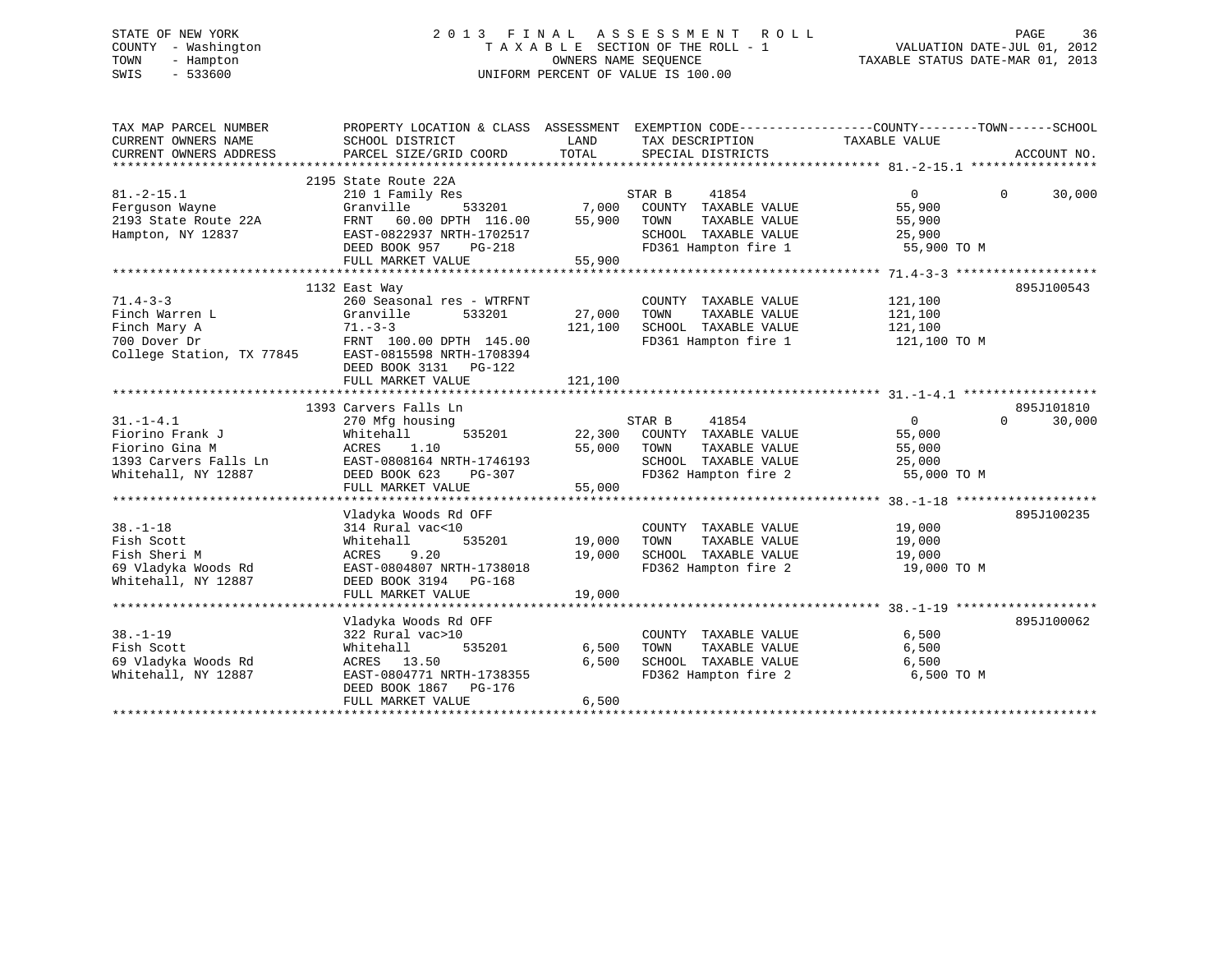# STATE OF NEW YORK 2 0 1 3 F I N A L A S S E S S M E N T R O L L PAGE 37 COUNTY - Washington T A X A B L E SECTION OF THE ROLL - 1 VALUATION DATE-JUL 01, 2012 TOWN - Hampton OWNERS NAME SEQUENCE TAXABLE STATUS DATE-MAR 01, 2013 SWIS - 533600 UNIFORM PERCENT OF VALUE IS 100.00

| TAX MAP PARCEL NUMBER  |                                                                       |         | PROPERTY LOCATION & CLASS ASSESSMENT EXEMPTION CODE---------------COUNTY-------TOWN-----SCHOOL |                   |                    |
|------------------------|-----------------------------------------------------------------------|---------|------------------------------------------------------------------------------------------------|-------------------|--------------------|
| CURRENT OWNERS NAME    | SCHOOL DISTRICT                                                       | LAND    | TAX DESCRIPTION                                                                                | TAXABLE VALUE     |                    |
| CURRENT OWNERS ADDRESS | PARCEL SIZE/GRID COORD                                                | TOTAL   | SPECIAL DISTRICTS                                                                              |                   | ACCOUNT NO.        |
|                        |                                                                       |         |                                                                                                |                   |                    |
|                        | 69 Vladyka Woods Rd                                                   |         |                                                                                                |                   | 895J100164         |
| $38. - 1 - 12.1$       | 240 Rural res                                                         |         | STAR B<br>41854                                                                                | 0                 | $\Omega$<br>30,000 |
| Fish Scott D           | 535201<br>Whitehall                                                   | 64,700  | COUNTY TAXABLE VALUE                                                                           | 198,500           |                    |
| Fish Sheri M           | ACRES 34.70                                                           | 198,500 | TOWN<br>TAXABLE VALUE                                                                          | 198,500           |                    |
| 69 Vladyka Woods Rd    | EAST-0805343 NRTH-1738727                                             |         | SCHOOL TAXABLE VALUE                                                                           | 168,500           |                    |
| Whitehall, NY 12887    | DEED BOOK 844<br>PG-32                                                |         | FD362 Hampton fire 2                                                                           | 198,500 TO M      |                    |
|                        | FULL MARKET VALUE                                                     | 198,500 |                                                                                                |                   |                    |
|                        |                                                                       |         |                                                                                                |                   |                    |
|                        | Carlton Rd                                                            |         |                                                                                                |                   | 895J101809         |
| $45. - 1 - 5.2$        | 314 Rural vac<10                                                      |         | COUNTY TAXABLE VALUE                                                                           | 22,500            |                    |
| Flood Diane G          | 535201<br>Whitehall                                                   | 22,500  | TAXABLE VALUE<br>TOWN                                                                          | 22,500            |                    |
| Hogan Kevin            | Lot 1 Carlton Woods Sub                                               | 22,500  | SCHOOL TAXABLE VALUE                                                                           | 22,500            |                    |
| 1562 Carlton Rd        | 3.85<br>ACRES                                                         |         | FD362 Hampton fire 2                                                                           | 22,500 TO M       |                    |
| Whitehall, NY 12887    | EAST-0805414 NRTH-1735122                                             |         |                                                                                                |                   |                    |
|                        | DEED BOOK 3224 PG-316                                                 |         |                                                                                                |                   |                    |
|                        | FULL MARKET VALUE                                                     | 22,500  |                                                                                                |                   |                    |
|                        |                                                                       |         |                                                                                                |                   |                    |
|                        | 1562 Carlton Rd                                                       |         |                                                                                                |                   |                    |
| $45. - 1 - 5.4$        | 210 1 Family Res                                                      |         | STAR B<br>41854                                                                                | $0 \qquad \qquad$ | 30,000<br>$\Omega$ |
| Flood Diane G          | 535201<br>Whitehall                                                   | 38,400  | COUNTY TAXABLE VALUE                                                                           | 114,900           |                    |
| Hogan Kevin            | Lot 2                                                                 | 114,900 | TOWN<br>TAXABLE VALUE                                                                          | 114,900           |                    |
| 1562 Carlton Rd        | ACRES<br>8.43                                                         |         | SCHOOL TAXABLE VALUE                                                                           | 84,900            |                    |
| Whitehall, NY 12887    | EAST-0805661 NRTH-1734842                                             |         | CA001 Cons agri dst 1                                                                          | 114,900 TO        |                    |
|                        | DEED BOOK 3224 PG-319                                                 |         | FD362 Hampton fire 2                                                                           | 114,900 TO M      |                    |
|                        | FULL MARKET VALUE                                                     | 114,900 |                                                                                                |                   |                    |
|                        |                                                                       |         |                                                                                                |                   |                    |
|                        | County Route 21                                                       |         |                                                                                                |                   |                    |
| $80. - 1 - 2.8$        | 323 Vacant rural                                                      |         | COUNTY TAXABLE VALUE                                                                           | 38,500            |                    |
| Flynn Peter            | 533201<br>Granville                                                   | 38,500  | TOWN<br>TAXABLE VALUE                                                                          | 38,500            |                    |
| Flynn Roxann           | Lot 1                                                                 | 38,500  | SCHOOL TAXABLE VALUE                                                                           | 38,500            |                    |
| PO Box 104             | ACRES 56.17                                                           |         | FD361 Hampton fire 1                                                                           | 38,500 TO M       |                    |
| Hampton, NY 12837      | EAST-0812501 NRTH-1703510                                             |         |                                                                                                |                   |                    |
|                        | DEED BOOK 924<br>$PG-127$                                             |         |                                                                                                |                   |                    |
|                        | FULL MARKET VALUE                                                     | 38,500  |                                                                                                |                   |                    |
|                        |                                                                       |         |                                                                                                |                   |                    |
|                        | 1615 County Route 21                                                  |         |                                                                                                |                   | 895J100587         |
| $80. - 1 - 13$         | 210 1 Family Res                                                      |         | COUNTY TAXABLE VALUE                                                                           | 77,400            |                    |
| Flynn Peter            | Granville<br>533201                                                   | 28,600  | TOWN<br>TAXABLE VALUE                                                                          | 77,400            |                    |
| Flynn Roxann           | ACRES<br>3.03                                                         | 77,400  | SCHOOL TAXABLE VALUE                                                                           | 77,400            |                    |
| 1615 County Route 21   | EAST-0811914 NRTH-1702777                                             |         | FD361 Hampton fire 1                                                                           | 77,400 TO M       |                    |
| PO Box 104             | PG-240                                                                |         |                                                                                                |                   |                    |
| Hampton, NY 12837      | EAST-0811914 N<br>DEED BOOK 937<br>FULL MARKET V<br>FULL MARKET VALUE | 77,400  |                                                                                                |                   |                    |
|                        |                                                                       |         |                                                                                                |                   |                    |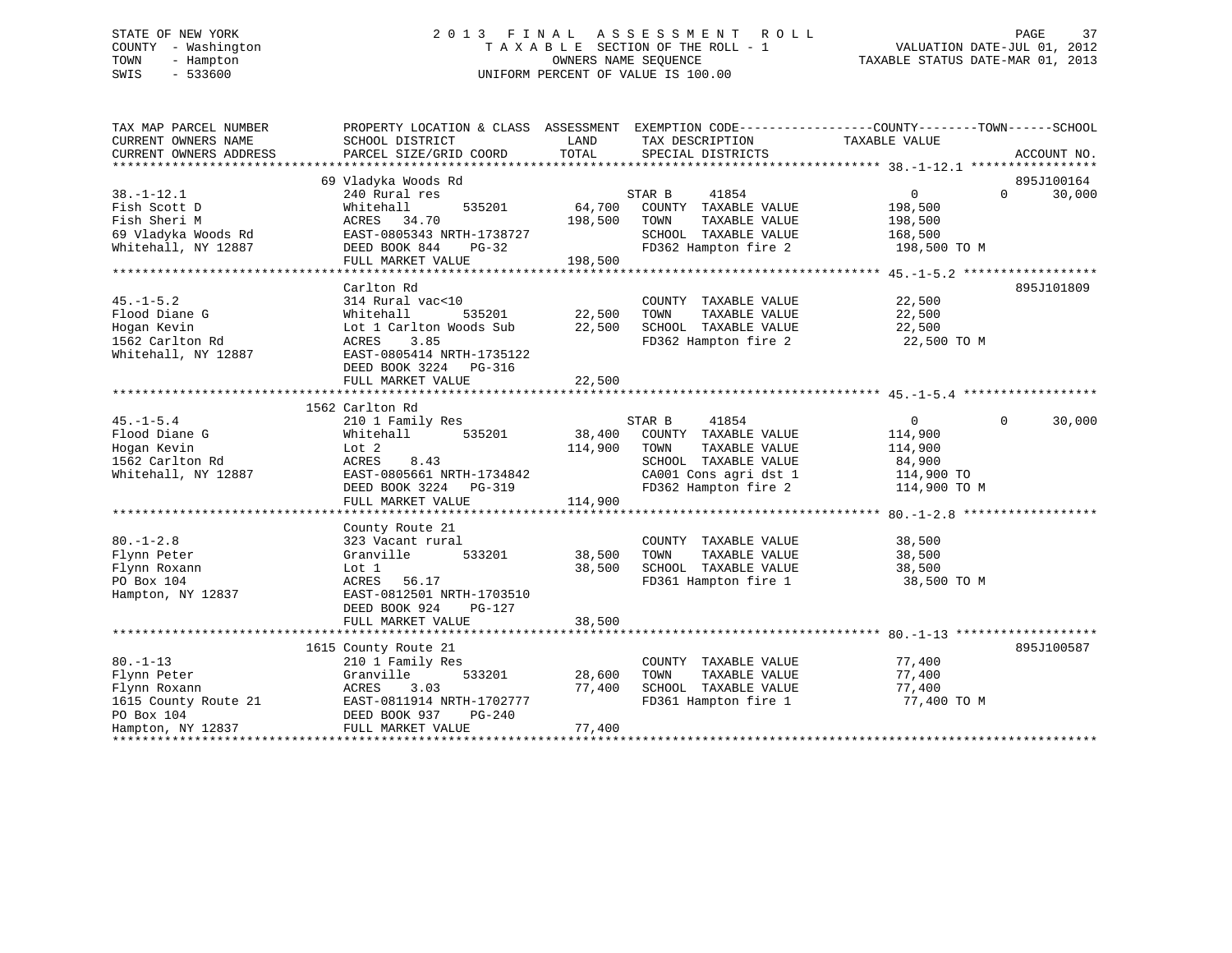# STATE OF NEW YORK 2 0 1 3 F I N A L A S S E S S M E N T R O L L PAGE 38 COUNTY - Washington T A X A B L E SECTION OF THE ROLL - 1 VALUATION DATE-JUL 01, 2012 TOWN - Hampton OWNERS NAME SEQUENCE TAXABLE STATUS DATE-MAR 01, 2013 SWIS - 533600 UNIFORM PERCENT OF VALUE IS 100.00

| TAX MAP PARCEL NUMBER<br>CURRENT OWNERS NAME<br>CURRENT OWNERS ADDRESS | PROPERTY LOCATION & CLASS ASSESSMENT<br>SCHOOL DISTRICT<br>PARCEL SIZE/GRID COORD | LAND<br>TOTAL | EXEMPTION CODE-----------------COUNTY-------TOWN------SCHOOL<br>TAX DESCRIPTION<br>SPECIAL DISTRICTS | TAXABLE VALUE  | ACCOUNT NO. |          |
|------------------------------------------------------------------------|-----------------------------------------------------------------------------------|---------------|------------------------------------------------------------------------------------------------------|----------------|-------------|----------|
|                                                                        |                                                                                   |               |                                                                                                      |                |             |          |
|                                                                        | 2227 State Route 22A                                                              |               |                                                                                                      |                | 895J100197  |          |
| $81. - 2 - 13$                                                         | 415 Motel                                                                         |               | COUNTY TAXABLE VALUE                                                                                 | 265,500        |             |          |
| Flynn Peter                                                            | Granville<br>533201                                                               | 9,400         | TAXABLE VALUE<br>TOWN                                                                                | 265,500        |             |          |
| Flynn Roxanne                                                          | ACRES<br>4.40                                                                     | 265,500       | SCHOOL TAXABLE VALUE                                                                                 | 265,500        |             |          |
| 2227 State Route 22A                                                   | EAST-0822890 NRTH-1703112                                                         |               | FD361 Hampton fire 1                                                                                 | 265,500 TO M   |             |          |
| PO Box 104                                                             | DEED BOOK 924<br>PG-130                                                           |               |                                                                                                      |                |             |          |
| Hampton, NY 12837                                                      | FULL MARKET VALUE                                                                 | 265,500       |                                                                                                      |                |             |          |
| **************                                                         |                                                                                   |               |                                                                                                      |                |             |          |
|                                                                        | 2203 State Route 22A                                                              |               |                                                                                                      |                | 895J100130  |          |
| $81. - 2 - 14$                                                         | 210 1 Family Res                                                                  |               | COUNTY TAXABLE VALUE                                                                                 | 46,700         |             |          |
| Flynn Peter J                                                          | Granville<br>533201                                                               | 29,300        | TOWN<br>TAXABLE VALUE                                                                                | 46,700         |             |          |
| Flynn Roxanne                                                          | ACRES<br>3.24                                                                     | 46,700        | SCHOOL TAXABLE VALUE                                                                                 | 46,700         |             |          |
| 2227 State Route 22A                                                   | EAST-0822821 NRTH-1702719                                                         |               | FD361 Hampton fire 1                                                                                 | 46,700 TO M    |             |          |
| Hampton, NY 12837                                                      | DEED BOOK 1706<br>PG-261                                                          |               |                                                                                                      |                |             |          |
|                                                                        | FULL MARKET VALUE                                                                 | 46,700        |                                                                                                      |                |             |          |
|                                                                        |                                                                                   |               |                                                                                                      |                |             |          |
|                                                                        | 2163 County Route 18                                                              |               |                                                                                                      |                | 895J100670  |          |
| $62. - 1 - 26.2$                                                       | 210 1 Family Res                                                                  |               | STAR B<br>41854                                                                                      | $\overline{0}$ | $\Omega$    | 30,000   |
| Foryan Thomas M                                                        | 533201<br>Granville                                                               |               | 35,900 COUNTY TAXABLE VALUE                                                                          | 143,800        |             |          |
| Foryan Dorothy M                                                       | ACRES<br>5.90                                                                     | 143,800       | TAXABLE VALUE<br>TOWN                                                                                | 143,800        |             |          |
| 2163 County Route 18                                                   | EAST-0815572 NRTH-1713989                                                         |               | SCHOOL TAXABLE VALUE                                                                                 | 113,800        |             |          |
| Whitehall, NY 12887                                                    | DEED BOOK 2624 PG-101                                                             |               | FD361 Hampton fire 1                                                                                 | 143,800 TO M   |             |          |
|                                                                        | FULL MARKET VALUE                                                                 | 143,800       |                                                                                                      |                |             |          |
|                                                                        |                                                                                   |               |                                                                                                      |                |             |          |
|                                                                        | 31 Greenfield Ln                                                                  |               |                                                                                                      |                | 895J100100  |          |
| $72. - 2 - 4$                                                          | 210 1 Family Res                                                                  |               | WAR VET/C 41122                                                                                      | 14,235         | $\Omega$    | 0        |
| Fox Richard E                                                          | Granville<br>533201                                                               |               | 23,600 WAR VET/T 41123                                                                               | $\overline{0}$ | 14,235      | $\Omega$ |
| Fox Carol Ann                                                          | ACRES<br>1.50                                                                     | 94,900 STAR B | 41854                                                                                                | $\Omega$       | $\Omega$    | 30,000   |
| 31 Greenfield Ln                                                       | EAST-0823790 NRTH-1711724                                                         |               | COUNTY TAXABLE VALUE                                                                                 | 80,665         |             |          |
| Hampton, NY 12837                                                      | DEED BOOK 1746<br>PG-82                                                           |               | TOWN<br>TAXABLE VALUE                                                                                | 80,665         |             |          |
|                                                                        | FULL MARKET VALUE                                                                 |               | 94,900 SCHOOL TAXABLE VALUE                                                                          | 64,900         |             |          |
|                                                                        |                                                                                   |               | FD361 Hampton fire 1                                                                                 | 94,900 TO M    |             |          |
|                                                                        |                                                                                   |               |                                                                                                      |                |             |          |
|                                                                        | 1032 West Way                                                                     |               |                                                                                                      |                | 895J100075  |          |
| $71.4 - 2 - 13$                                                        | 260 Seasonal res - WTRFNT                                                         |               | COUNTY TAXABLE VALUE                                                                                 | 116,700        |             |          |
| Francesconi John S                                                     | 533201<br>Granville                                                               | 27,000        | TOWN<br>TAXABLE VALUE                                                                                | 116,700        |             |          |
| Francesconi Eileen                                                     | LOT 5                                                                             | 116,700       | SCHOOL TAXABLE VALUE                                                                                 | 116,700        |             |          |
| 59 Glenridge Ave                                                       | $71. - 2 - 13$                                                                    |               | FD361 Hampton fire 1                                                                                 | 116,700 TO M   |             |          |
| Stony Brook, NY 11790-2401                                             | FRNT 100.00 DPTH 212.00                                                           |               |                                                                                                      |                |             |          |
|                                                                        | EAST-0815754 NRTH-1707099                                                         |               |                                                                                                      |                |             |          |
|                                                                        | DEED BOOK 429<br><b>PG-829</b>                                                    |               |                                                                                                      |                |             |          |
|                                                                        | FULL MARKET VALUE                                                                 | 116,700       |                                                                                                      |                |             |          |
|                                                                        |                                                                                   |               |                                                                                                      |                |             |          |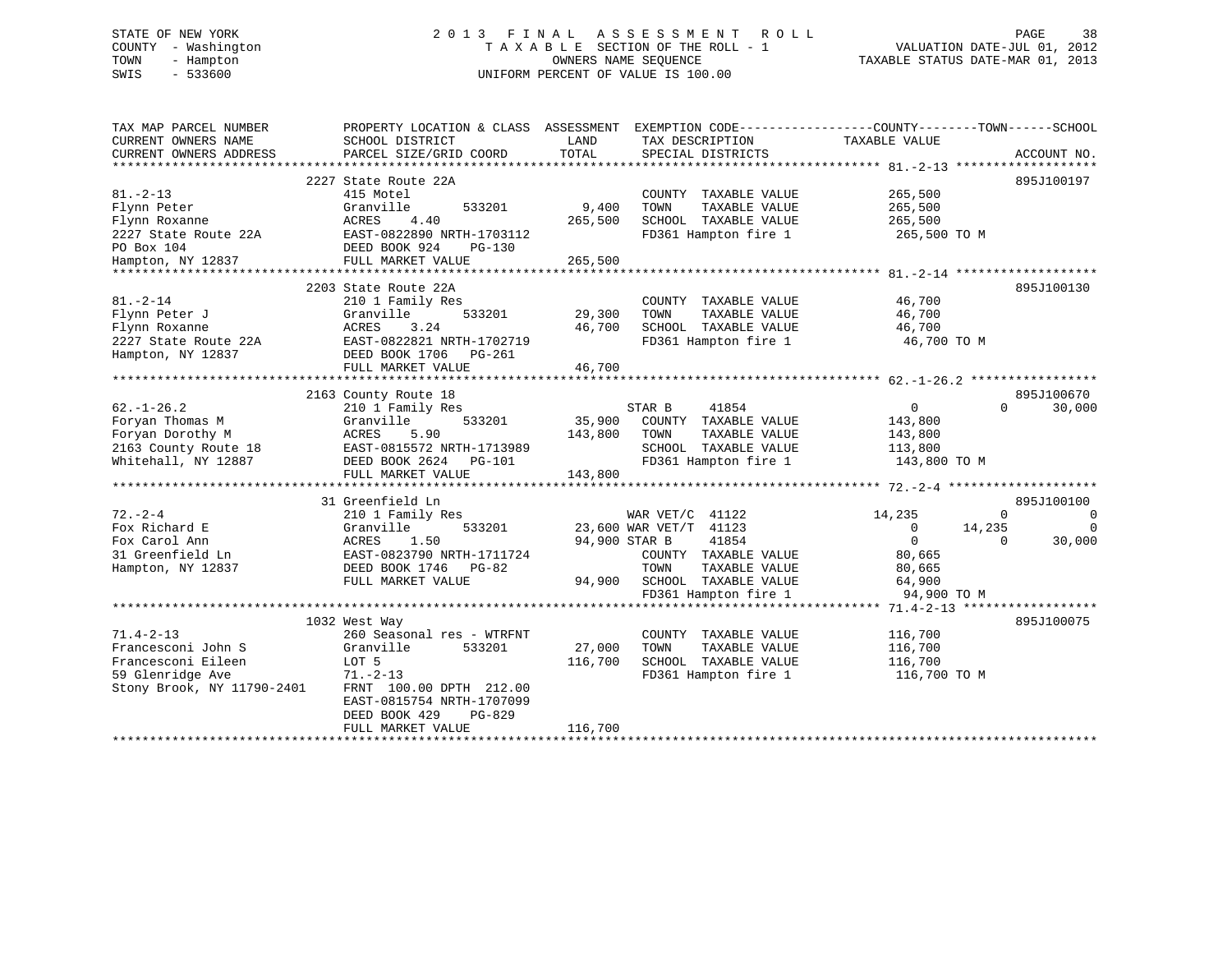#### STATE OF NEW YORK 2 0 1 3 F I N A L A S S E S S M E N T R O L L PAGE 39COUNTY - Washington  $T A X A B L E$  SECTION OF THE ROLL - 1<br>TOWN - Hampton DATE-JUL 000NERS NAME SEQUENCE TOWN - Hampton OWNERS NAME SEQUENCE TAXABLE STATUS DATE-MAR 01, 2013 SWIS - 533600 UNIFORM PERCENT OF VALUE IS 100.00

| TAX MAP PARCEL NUMBER  | PROPERTY LOCATION & CLASS ASSESSMENT          |        | EXEMPTION CODE-----------------COUNTY-------TOWN------SCHOOL |                                 |                    |
|------------------------|-----------------------------------------------|--------|--------------------------------------------------------------|---------------------------------|--------------------|
| CURRENT OWNERS NAME    | SCHOOL DISTRICT                               | LAND   | TAX DESCRIPTION                                              | TAXABLE VALUE                   |                    |
| CURRENT OWNERS ADDRESS | PARCEL SIZE/GRID COORD                        | TOTAL  | SPECIAL DISTRICTS                                            |                                 | ACCOUNT NO.        |
|                        |                                               |        |                                                              | ************** 72.2-3-3 ******* |                    |
|                        | 8 Greenfield Ln                               |        |                                                              |                                 | 895J100285         |
| $72.2 - 3 - 3$         | 311 Res vac land                              |        | COUNTY TAXABLE VALUE                                         | 500                             |                    |
| Gage William           | Granville<br>533201                           | 500    | TAXABLE VALUE<br>TOWN                                        | 500                             |                    |
| Gage Sharon            | 713/144 Hwy Approp                            | 500    | SCHOOL TAXABLE VALUE                                         | 500                             |                    |
| PO Box 73              | $72. - 3 - 3$                                 |        | FD361 Hampton fire 1                                         | 500 TO M                        |                    |
| Hampton, NY 12837      | FRNT<br>60.00 DPTH 100.00                     |        |                                                              |                                 |                    |
|                        | EAST-0824289 NRTH-1712249                     |        |                                                              |                                 |                    |
|                        | DEED BOOK 909<br>$PG-223$                     |        |                                                              |                                 |                    |
|                        | FULL MARKET VALUE                             | 500    |                                                              |                                 |                    |
|                        |                                               |        | ************************************* 72.2-3-4               |                                 |                    |
|                        | 5 Greenfield Ln                               |        |                                                              |                                 | 895J100279         |
| $72.2 - 3 - 4$         | 449 Other Storag                              |        | COUNTY TAXABLE VALUE                                         | 9,000                           |                    |
|                        | 533201                                        | 6,000  | TOWN                                                         |                                 |                    |
| Gage William A         | Granville                                     |        | TAXABLE VALUE                                                | 9,000                           |                    |
| Gage Sharon K          | $72. - 3 - 4$                                 | 9,000  | SCHOOL TAXABLE VALUE                                         | 9,000                           |                    |
| PO Box 73              | FRNT 123.00 DPTH 125.00                       |        | FD361 Hampton fire 1                                         | 9,000 TO M                      |                    |
| Hampton, NY 12837      | EAST-0824287 NRTH-1712087                     |        |                                                              |                                 |                    |
|                        | FULL MARKET VALUE<br>************************ | 9,000  |                                                              |                                 |                    |
|                        |                                               |        |                                                              |                                 |                    |
|                        | Greenfield Ln                                 |        |                                                              |                                 | 895J100210         |
| $72.2 - 3 - 4.1$       | 330 Vacant comm                               |        | COUNTY TAXABLE VALUE                                         | 500                             |                    |
| Gage William A         | Granville<br>533201                           | 500    | TOWN<br>TAXABLE VALUE                                        | 500                             |                    |
| Gage Sharon K          | Water Rts & Dam                               | 500    | SCHOOL TAXABLE VALUE                                         | 500                             |                    |
| PO Box 73              | 911/28                                        |        | FD361 Hampton fire 1                                         | 500 TO M                        |                    |
| Hampton, NY 12837      | $72. - 3 - 4.1$                               |        |                                                              |                                 |                    |
|                        | FRNT 160.00 DPTH 105.00                       |        |                                                              |                                 |                    |
|                        | EAST-0824489 NRTH-1712235                     |        |                                                              |                                 |                    |
|                        | DEED BOOK 902<br>PG-296                       |        |                                                              |                                 |                    |
|                        | FULL MARKET VALUE                             | 500    |                                                              |                                 |                    |
|                        |                                               |        |                                                              |                                 |                    |
|                        | 9 Greenfield Ln                               |        |                                                              |                                 | 895J100282         |
| $72.2 - 3 - 5$         | 311 Res vac land                              |        | COUNTY TAXABLE VALUE                                         | 2,000                           |                    |
| Gage William A         | Granville<br>533201                           | 2,000  | TOWN<br>TAXABLE VALUE                                        | 2,000                           |                    |
| Gage Sharon K          | $72. - 3 - 5$                                 | 2,000  | SCHOOL TAXABLE VALUE                                         | 2,000                           |                    |
| PO Box 73              | FRNT<br>80.00 DPTH 125.00                     |        | FD361 Hampton fire 1                                         | 2,000 TO M                      |                    |
| Hampton, NY 12837      | EAST-0824197 NRTH-1712050                     |        |                                                              |                                 |                    |
|                        | DEED BOOK 906<br>$PG-274$                     |        |                                                              |                                 |                    |
|                        | FULL MARKET VALUE                             | 2,000  |                                                              |                                 |                    |
|                        |                                               |        |                                                              |                                 |                    |
|                        | 10 Greenfield Ln                              |        |                                                              |                                 | 895J100280         |
| $72.2 - 3 - 6$         | 210 1 Family Res                              |        | STAR EN<br>41834                                             | $\mathbf 0$                     | $\Omega$<br>19,200 |
| Gage William A         | Granville<br>533201                           | 3,500  | COUNTY TAXABLE VALUE                                         | 19,200                          |                    |
| Gage Sharon K          | $72. - 3 - 6$                                 | 19,200 | TAXABLE VALUE<br>TOWN                                        | 19,200                          |                    |
| PO Box 73              | FRNT<br>69.00 DPTH<br>20.00                   |        | SCHOOL TAXABLE VALUE                                         | 0                               |                    |
| Hampton, NY 12837      | EAST-0824234 NRTH-1712180                     |        | FD361 Hampton fire 1                                         | 19,200 TO M                     |                    |
|                        | DEED BOOK 906<br>PG-306                       |        |                                                              |                                 |                    |
|                        | FULL MARKET VALUE                             | 19,200 |                                                              |                                 |                    |
|                        | ************************                      |        |                                                              |                                 |                    |
|                        |                                               |        |                                                              |                                 |                    |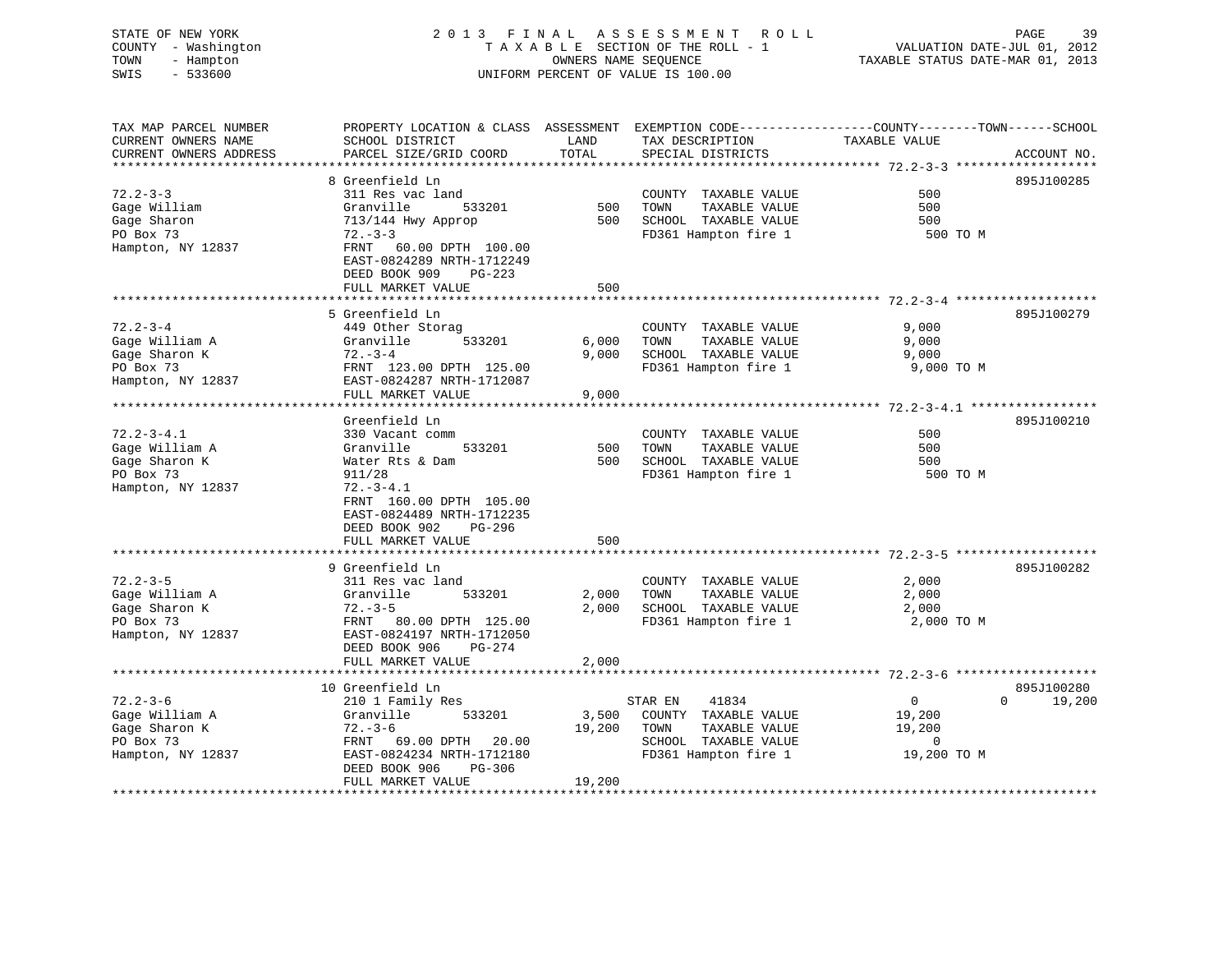# STATE OF NEW YORK 2 0 1 3 F I N A L A S S E S S M E N T R O L L PAGE 40 COUNTY - Washington T A X A B L E SECTION OF THE ROLL - 1 VALUATION DATE-JUL 01, 2012 TOWN - Hampton OWNERS NAME SEQUENCE TAXABLE STATUS DATE-MAR 01, 2013 SWIS - 533600 UNIFORM PERCENT OF VALUE IS 100.00

| TAX MAP PARCEL NUMBER<br>CURRENT OWNERS NAME<br>CURRENT OWNERS ADDRESS | PROPERTY LOCATION & CLASS ASSESSMENT EXEMPTION CODE----------------COUNTY-------TOWN------SCHOOL<br>SCHOOL DISTRICT<br>PARCEL SIZE/GRID COORD | LAND<br>TOTAL | TAX DESCRIPTION<br>SPECIAL DISTRICTS | TAXABLE VALUE              | ACCOUNT NO.          |
|------------------------------------------------------------------------|-----------------------------------------------------------------------------------------------------------------------------------------------|---------------|--------------------------------------|----------------------------|----------------------|
|                                                                        |                                                                                                                                               |               |                                      |                            |                      |
| $62. - 1 - 11$                                                         | 100 Wicked Hollow Way<br>271 Mfg housings                                                                                                     |               | STAR EN<br>41834                     | $\overline{0}$<br>$\Omega$ | 895J100563<br>63,300 |
| Gardner Jerry P                                                        | Granville<br>533201                                                                                                                           | 31,000        | COUNTY TAXABLE VALUE                 | 102,300                    |                      |
| Gardner Janice                                                         | ACRES 10.01                                                                                                                                   | 102,300       | TAXABLE VALUE<br>TOWN                | 102,300                    |                      |
| PO Box 32                                                              | EAST-0812301 NRTH-1719682                                                                                                                     |               | SCHOOL TAXABLE VALUE                 | 39,000                     |                      |
| Hampton, NY 12837                                                      | DEED BOOK 585<br>PG-313                                                                                                                       |               | FD361 Hampton fire 1                 | 102,300 TO M               |                      |
|                                                                        | FULL MARKET VALUE                                                                                                                             | 102,300       |                                      |                            |                      |
|                                                                        |                                                                                                                                               |               |                                      |                            |                      |
|                                                                        | 16 Perry Heights Way                                                                                                                          |               |                                      |                            | 895J101822           |
| $72. - 2 - 27.2$                                                       | 210 1 Family Res                                                                                                                              |               | COUNTY TAXABLE VALUE                 | 142,400                    |                      |
| Garrick Timothy                                                        | Granville<br>533201                                                                                                                           | 22,000        | TOWN<br>TAXABLE VALUE                | 142,400                    |                      |
| Garrick Doreen                                                         | ACRES<br>1.00                                                                                                                                 | 142,400       | SCHOOL TAXABLE VALUE                 | 142,400                    |                      |
| 16 Perry Heights Way                                                   | EAST-0822905 NRTH-1711914                                                                                                                     |               | FD361 Hampton fire 1 142,400 TO M    |                            |                      |
| Hampton, NY 12837                                                      | DEED BOOK 834<br>PG-163                                                                                                                       |               |                                      |                            |                      |
|                                                                        | FULL MARKET VALUE                                                                                                                             | 142,400       |                                      |                            |                      |
|                                                                        |                                                                                                                                               |               |                                      |                            |                      |
|                                                                        | Hills Pond Rd                                                                                                                                 |               |                                      |                            | 895J100653           |
| $71. - 1 - 14.3$                                                       | 322 Rural vac>10                                                                                                                              |               | COUNTY TAXABLE VALUE                 | 20,500                     |                      |
| Gebig Elaine Living Trust                                              | Granville<br>533201                                                                                                                           | 20,500        | TOWN<br>TAXABLE VALUE                | 20,500                     |                      |
| Gebig Elaine Trustee                                                   | ACRES 17.39                                                                                                                                   | 20,500        | SCHOOL TAXABLE VALUE                 | 20,500                     |                      |
| PO Box 69                                                              | EAST-0816792 NRTH-1708783                                                                                                                     |               | FD361 Hampton fire 1                 | 20,500 TO M                |                      |
| Hampton, NY 12837                                                      | DEED BOOK 2681 PG-96                                                                                                                          |               |                                      |                            |                      |
|                                                                        | FULL MARKET VALUE                                                                                                                             | 20,500        |                                      |                            |                      |
|                                                                        |                                                                                                                                               |               |                                      |                            |                      |
|                                                                        | 285 Hills Pond Rd                                                                                                                             |               |                                      |                            | 895J101728           |
| $71. - 1 - 14.31$                                                      | 210 1 Family Res - WTRFNT                                                                                                                     |               | COUNTY TAXABLE VALUE                 | 166,900                    |                      |
| Gebig Richard Living Trust                                             | Granville<br>533201                                                                                                                           | 14,800        | TOWN<br>TAXABLE VALUE                | 166,900                    |                      |
| Gebig Richard E                                                        | 1.48<br>ACRES                                                                                                                                 | 166,900       | SCHOOL TAXABLE VALUE                 | 166,900                    |                      |
| 285 Hills Pond Rd                                                      | EAST-0815967 NRTH-1708359                                                                                                                     |               | FD361 Hampton fire 1                 | 166,900 TO M               |                      |
| PO Box 69                                                              | DEED BOOK 2677 PG-49                                                                                                                          |               |                                      |                            |                      |
| Hampton, NY 12837                                                      | FULL MARKET VALUE                                                                                                                             | 166,900       |                                      |                            |                      |
|                                                                        |                                                                                                                                               |               |                                      |                            |                      |
|                                                                        | 2269 County Route 18                                                                                                                          |               |                                      |                            |                      |
| $63. - 1 - 12.1$                                                       | 240 Rural res                                                                                                                                 |               | 41720<br>AG DIST                     | 7,040<br>7,040             | 7,040                |
| Geear Jonathan B                                                       |                                                                                                                                               | 46,000 STAR B | 41854                                | $\overline{0}$<br>$\Omega$ | 30,000               |
| Mayer Maria B                                                          | 533201<br>Granville<br>ACRES 16.00                                                                                                            | 205,300       | COUNTY TAXABLE VALUE                 | 198,260                    |                      |
|                                                                        | EAST-0817630 NRTH-1713460                                                                                                                     |               | TOWN                                 |                            |                      |
| PO Box 135                                                             |                                                                                                                                               |               | TAXABLE VALUE                        | 198,260                    |                      |
| Hampton, NY 12837                                                      | DEED BOOK 898<br>PG-106                                                                                                                       |               | SCHOOL TAXABLE VALUE                 | 168,260                    |                      |
|                                                                        | FULL MARKET VALUE                                                                                                                             | 205,300       | CA001 Cons agri dst 1                | 198,260 TO                 |                      |
| MAY BE SUBJECT TO PAYMENT                                              |                                                                                                                                               |               | 7,040 EX                             |                            |                      |
| UNDER AGDIST LAW TIL 2017                                              |                                                                                                                                               |               | FD361 Hampton fire 1                 | 205,300 TO M               |                      |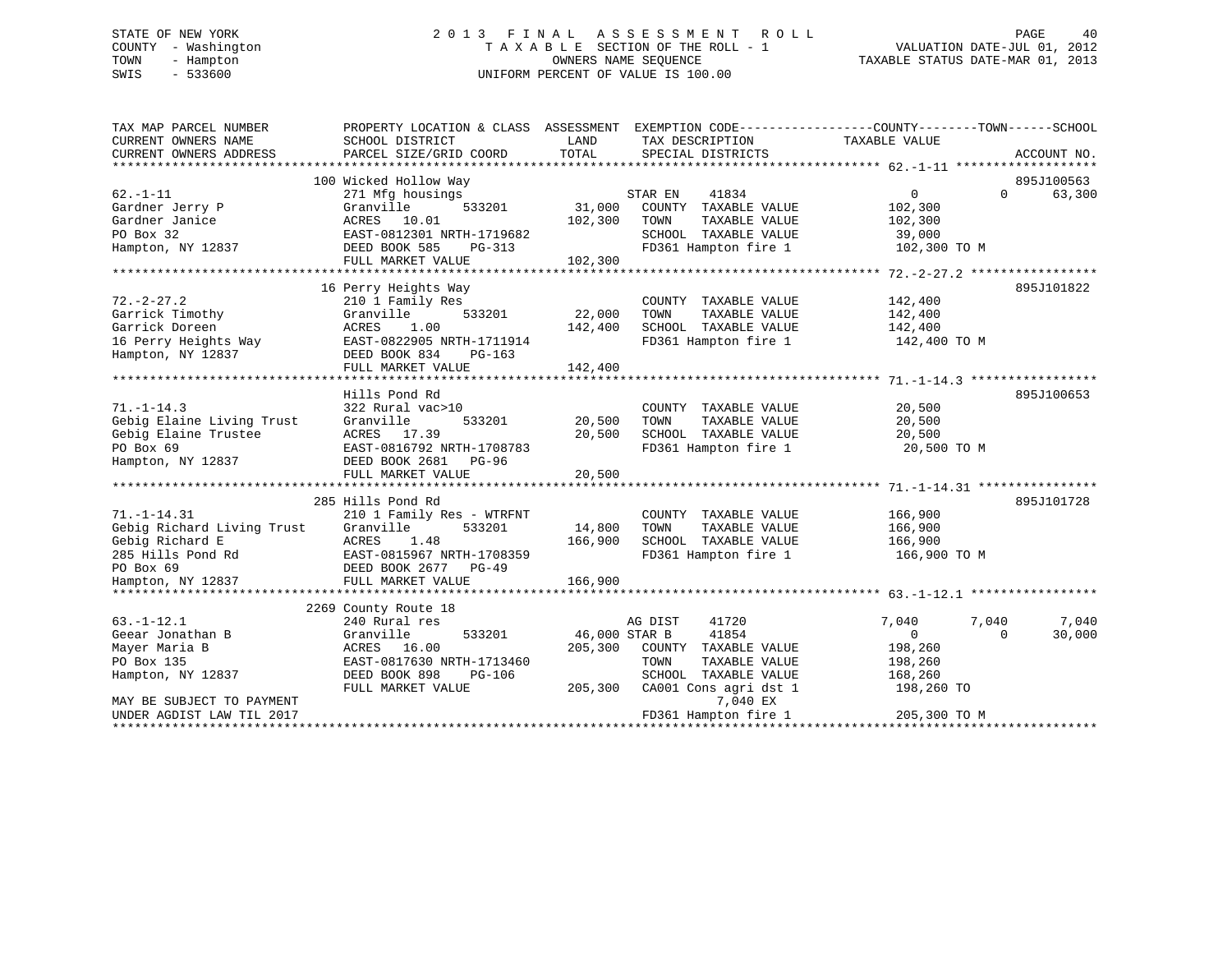# STATE OF NEW YORK 2 0 1 3 F I N A L A S S E S S M E N T R O L L PAGE 41 COUNTY - Washington T A X A B L E SECTION OF THE ROLL - 1 VALUATION DATE-JUL 01, 2012 TOWN - Hampton OWNERS NAME SEQUENCE TAXABLE STATUS DATE-MAR 01, 2013 SWIS - 533600 UNIFORM PERCENT OF VALUE IS 100.00

| 2246 County Route 18<br>$\begin{array}{cccc}\n 18 & & & & & \n 19 & & & & \n 100 & 300 & \n 100 & 100 & \n 100 & 100 & \n 100 & 100 & \n 100 & 100 & \n 100 & 100 & \n 100 & 100 & \n 100 & 100 & \n 100 & 100 & \n 100 & 100 & \n 100 & 100 & \n 100 & 100 & \n 100 & 100 & \n 100 & 100 & \n 100 & 100 & \n 100 & 100 & \n $<br>10,766 10,766 10,766<br>$63. - 1 - 12.2$<br>240 Rural res<br>45,724 45,724 45,724<br>63.-1-12.2<br>Geear Jonathan B<br>Mayer Maria B<br>PO Box 135<br>Hampton, NY 12837<br>Hampton, NY 12837<br>FULL MARKET VALUE<br>PULL MARKET VALUE<br>FULL MARKET VALUE<br>PULL MARKET VALUE<br>PULL MARKET VALUE<br>217,200<br>217,200<br>217,200<br>CA001<br>FD361 Hampton fire 1 217,200 TO M<br>UNDER RPTL480A UNTIL 2022<br>$\begin{tabular}{lllllllllllll} \multicolumn{3}{l}{} & 160\hspace{.08cm}Perry\hspace{.08cm}\text{Rd} & 45\hspace{.08cm}PCT\hspace{.08cm}\text{OF} \text{ VALUE} \text{ USED} \text{ FOR EXEMENTION PURPOSES} & 45.-1-23 & 280\hspace{.08cm}Res\hspace{.08cm}\text{MRL VET/C} \text{ 41122} & 30,000\\ \text{Genier Victor} & \text{Granville} & 533201 & 161,000\hspace{.08cm}WAR VET/T \text{ 41$<br>895J100081<br>$\overline{0}$<br>$\overline{0}$<br>$\begin{array}{ccc} & & & & & 0 \\ 0 & & 27,000 \\ 32,812 & & & 0 \\ 0 & & 32,812 \\ & & 0 \\ 422 & & & \end{array}$<br>$\overline{0}$<br>$\overline{0}$<br>$\Omega$<br>$\mathbf{0}$<br>TAXABLE VALUE<br>426,288<br>MAY BE SUBJECT TO PAYMENT<br>TOWN<br>SCHOOL TAXABLE VALUE $486,100$<br>UNDER RPTL483 UNTIL 2019<br>CA001 Cons agri dst 1 486,100 TO<br>FD361 Hampton fire 1 486,100 TO M<br>State Route 22A OFF<br>895J100143<br>COUNTY TAXABLE VALUE 10,500<br>ac>10<br>533201 10,500<br>00<br>$54. - 1 - 2$<br>322 Rural vac>10<br>Genier Victor (Granville 533201 10,500<br>Genier Linda (Granville 533201 10,500<br>199 Bolger Rd EAST-0818330 NRTH-1728008<br>Fair Haven, VT 05743 DEED BOOK 3109 PG-303<br>TAXABLE VALUE<br>TAXABLE VALUE 10,500<br>TAXABLE VALUE 10,500<br>TOWN<br>SCHOOL TAXABLE VALUE 10,500 TO<br>CA001 Cons agri dst 1 10,500 TO<br>FD361 Hampton fire 1<br>10,500 TO M<br>10,500<br>FULL MARKET VALUE<br>State Route 22A OFF<br>$54. - 1 - 3.3$<br>314 Rural vac<10<br>COUNTY TAXABLE VALUE 16,500<br>ac<10<br>533201 16,500<br>Senier Victor<br>Genier Linda<br>1199 Bolger Rd<br>1199 Bolger Rd<br>1199 Bolger Rd<br>1199 Bolger Rd<br>1199 Bolger Rd<br>1199 Bolger Rd<br>1199 Bolger Rd<br>1199 Bolger Rd<br>1199 Bolger Rd<br>1199 Bolger Rd<br>TAXABLE VALUE<br>TAXABLE VALUE 16,500<br>TAXARLE VALUE 16,500<br>TOWN<br>16,500<br>SCHOOL TAXABLE VALUE<br>FD361 Hampton fire 1 $16,500$ TO M<br>DEED BOOK 3106 PG-265<br>FULL MARKET VALUE<br>16,500<br>State Route 22A OFF<br>$54. - 1 - 14.6$<br>COUNTY TAXABLE VALUE 21,000<br>323 Vacant rural<br>533201 21,000<br>9-1-1-1.0<br>Genier Linda<br>1199 Bolger Rd<br>Fair Haven, VT 05743<br>TAXABLE VALUE 21,000<br>Granville<br>TOWN<br>21,000<br>21,000<br>SCHOOL TAXABLE VALUE<br>ACRES 43.95 21,00<br>EAST-0817113 NRTH-1727492<br>FD361 Hampton fire 1 21,000 TO M<br>FULL MARKET VALUE<br>21,000 | TAX MAP PARCEL NUMBER<br>CURRENT OWNERS NAME<br>CURRENT OWNERS ADDRESS | PROPERTY LOCATION & CLASS ASSESSMENT EXEMPTION CODE----------------COUNTY-------TOWN------SCHOOL<br>SCHOOL DISTRICT<br>PARCEL SIZE/GRID COORD | <b>EXAMPLE SERVICE SERVICE SERVICE SERVICE SERVICE SERVICE SERVICE SERVICE SERVICE SERVICE SERVICE SERVICE SERVICE</b><br>TOTAL | TAX DESCRIPTION TAXABLE VALUE<br>SPECIAL DISTRICTS | ACCOUNT NO. |
|---------------------------------------------------------------------------------------------------------------------------------------------------------------------------------------------------------------------------------------------------------------------------------------------------------------------------------------------------------------------------------------------------------------------------------------------------------------------------------------------------------------------------------------------------------------------------------------------------------------------------------------------------------------------------------------------------------------------------------------------------------------------------------------------------------------------------------------------------------------------------------------------------------------------------------------------------------------------------------------------------------------------------------------------------------------------------------------------------------------------------------------------------------------------------------------------------------------------------------------------------------------------------------------------------------------------------------------------------------------------------------------------------------------------------------------------------------------------------------------------------------------------------------------------------------------------------------------------------------------------------------------------------------------------------------------------------------------------------------------------------------------------------------------------------------------------------------------------------------------------------------------------------------------------------------------------------------------------------------------------------------------------------------------------------------------------------------------------------------------------------------------------------------------------------------------------------------------------------------------------------------------------------------------------------------------------------------------------------------------------------------------------------------------------------------------------------------------------------------------------------------------------------------------------------------------------------------------------------------------------------------------------------------------------------------------------------------------------------------------------------------------------------------------------------------------------------------------------------------------------------------------------------------------------------------------------------------------------------------------------------------------------------------------------------------------------------------------------------------------|------------------------------------------------------------------------|-----------------------------------------------------------------------------------------------------------------------------------------------|---------------------------------------------------------------------------------------------------------------------------------|----------------------------------------------------|-------------|
|                                                                                                                                                                                                                                                                                                                                                                                                                                                                                                                                                                                                                                                                                                                                                                                                                                                                                                                                                                                                                                                                                                                                                                                                                                                                                                                                                                                                                                                                                                                                                                                                                                                                                                                                                                                                                                                                                                                                                                                                                                                                                                                                                                                                                                                                                                                                                                                                                                                                                                                                                                                                                                                                                                                                                                                                                                                                                                                                                                                                                                                                                                               |                                                                        |                                                                                                                                               |                                                                                                                                 |                                                    |             |
|                                                                                                                                                                                                                                                                                                                                                                                                                                                                                                                                                                                                                                                                                                                                                                                                                                                                                                                                                                                                                                                                                                                                                                                                                                                                                                                                                                                                                                                                                                                                                                                                                                                                                                                                                                                                                                                                                                                                                                                                                                                                                                                                                                                                                                                                                                                                                                                                                                                                                                                                                                                                                                                                                                                                                                                                                                                                                                                                                                                                                                                                                                               |                                                                        |                                                                                                                                               |                                                                                                                                 |                                                    |             |
|                                                                                                                                                                                                                                                                                                                                                                                                                                                                                                                                                                                                                                                                                                                                                                                                                                                                                                                                                                                                                                                                                                                                                                                                                                                                                                                                                                                                                                                                                                                                                                                                                                                                                                                                                                                                                                                                                                                                                                                                                                                                                                                                                                                                                                                                                                                                                                                                                                                                                                                                                                                                                                                                                                                                                                                                                                                                                                                                                                                                                                                                                                               |                                                                        |                                                                                                                                               |                                                                                                                                 |                                                    |             |
|                                                                                                                                                                                                                                                                                                                                                                                                                                                                                                                                                                                                                                                                                                                                                                                                                                                                                                                                                                                                                                                                                                                                                                                                                                                                                                                                                                                                                                                                                                                                                                                                                                                                                                                                                                                                                                                                                                                                                                                                                                                                                                                                                                                                                                                                                                                                                                                                                                                                                                                                                                                                                                                                                                                                                                                                                                                                                                                                                                                                                                                                                                               |                                                                        |                                                                                                                                               |                                                                                                                                 |                                                    |             |
|                                                                                                                                                                                                                                                                                                                                                                                                                                                                                                                                                                                                                                                                                                                                                                                                                                                                                                                                                                                                                                                                                                                                                                                                                                                                                                                                                                                                                                                                                                                                                                                                                                                                                                                                                                                                                                                                                                                                                                                                                                                                                                                                                                                                                                                                                                                                                                                                                                                                                                                                                                                                                                                                                                                                                                                                                                                                                                                                                                                                                                                                                                               |                                                                        |                                                                                                                                               |                                                                                                                                 |                                                    |             |
|                                                                                                                                                                                                                                                                                                                                                                                                                                                                                                                                                                                                                                                                                                                                                                                                                                                                                                                                                                                                                                                                                                                                                                                                                                                                                                                                                                                                                                                                                                                                                                                                                                                                                                                                                                                                                                                                                                                                                                                                                                                                                                                                                                                                                                                                                                                                                                                                                                                                                                                                                                                                                                                                                                                                                                                                                                                                                                                                                                                                                                                                                                               |                                                                        |                                                                                                                                               |                                                                                                                                 |                                                    |             |
|                                                                                                                                                                                                                                                                                                                                                                                                                                                                                                                                                                                                                                                                                                                                                                                                                                                                                                                                                                                                                                                                                                                                                                                                                                                                                                                                                                                                                                                                                                                                                                                                                                                                                                                                                                                                                                                                                                                                                                                                                                                                                                                                                                                                                                                                                                                                                                                                                                                                                                                                                                                                                                                                                                                                                                                                                                                                                                                                                                                                                                                                                                               |                                                                        |                                                                                                                                               |                                                                                                                                 |                                                    |             |
|                                                                                                                                                                                                                                                                                                                                                                                                                                                                                                                                                                                                                                                                                                                                                                                                                                                                                                                                                                                                                                                                                                                                                                                                                                                                                                                                                                                                                                                                                                                                                                                                                                                                                                                                                                                                                                                                                                                                                                                                                                                                                                                                                                                                                                                                                                                                                                                                                                                                                                                                                                                                                                                                                                                                                                                                                                                                                                                                                                                                                                                                                                               |                                                                        |                                                                                                                                               |                                                                                                                                 |                                                    |             |
|                                                                                                                                                                                                                                                                                                                                                                                                                                                                                                                                                                                                                                                                                                                                                                                                                                                                                                                                                                                                                                                                                                                                                                                                                                                                                                                                                                                                                                                                                                                                                                                                                                                                                                                                                                                                                                                                                                                                                                                                                                                                                                                                                                                                                                                                                                                                                                                                                                                                                                                                                                                                                                                                                                                                                                                                                                                                                                                                                                                                                                                                                                               |                                                                        |                                                                                                                                               |                                                                                                                                 |                                                    |             |
|                                                                                                                                                                                                                                                                                                                                                                                                                                                                                                                                                                                                                                                                                                                                                                                                                                                                                                                                                                                                                                                                                                                                                                                                                                                                                                                                                                                                                                                                                                                                                                                                                                                                                                                                                                                                                                                                                                                                                                                                                                                                                                                                                                                                                                                                                                                                                                                                                                                                                                                                                                                                                                                                                                                                                                                                                                                                                                                                                                                                                                                                                                               |                                                                        |                                                                                                                                               |                                                                                                                                 |                                                    |             |
|                                                                                                                                                                                                                                                                                                                                                                                                                                                                                                                                                                                                                                                                                                                                                                                                                                                                                                                                                                                                                                                                                                                                                                                                                                                                                                                                                                                                                                                                                                                                                                                                                                                                                                                                                                                                                                                                                                                                                                                                                                                                                                                                                                                                                                                                                                                                                                                                                                                                                                                                                                                                                                                                                                                                                                                                                                                                                                                                                                                                                                                                                                               |                                                                        |                                                                                                                                               |                                                                                                                                 |                                                    |             |
|                                                                                                                                                                                                                                                                                                                                                                                                                                                                                                                                                                                                                                                                                                                                                                                                                                                                                                                                                                                                                                                                                                                                                                                                                                                                                                                                                                                                                                                                                                                                                                                                                                                                                                                                                                                                                                                                                                                                                                                                                                                                                                                                                                                                                                                                                                                                                                                                                                                                                                                                                                                                                                                                                                                                                                                                                                                                                                                                                                                                                                                                                                               |                                                                        |                                                                                                                                               |                                                                                                                                 |                                                    |             |
|                                                                                                                                                                                                                                                                                                                                                                                                                                                                                                                                                                                                                                                                                                                                                                                                                                                                                                                                                                                                                                                                                                                                                                                                                                                                                                                                                                                                                                                                                                                                                                                                                                                                                                                                                                                                                                                                                                                                                                                                                                                                                                                                                                                                                                                                                                                                                                                                                                                                                                                                                                                                                                                                                                                                                                                                                                                                                                                                                                                                                                                                                                               |                                                                        |                                                                                                                                               |                                                                                                                                 |                                                    |             |
|                                                                                                                                                                                                                                                                                                                                                                                                                                                                                                                                                                                                                                                                                                                                                                                                                                                                                                                                                                                                                                                                                                                                                                                                                                                                                                                                                                                                                                                                                                                                                                                                                                                                                                                                                                                                                                                                                                                                                                                                                                                                                                                                                                                                                                                                                                                                                                                                                                                                                                                                                                                                                                                                                                                                                                                                                                                                                                                                                                                                                                                                                                               |                                                                        |                                                                                                                                               |                                                                                                                                 |                                                    |             |
|                                                                                                                                                                                                                                                                                                                                                                                                                                                                                                                                                                                                                                                                                                                                                                                                                                                                                                                                                                                                                                                                                                                                                                                                                                                                                                                                                                                                                                                                                                                                                                                                                                                                                                                                                                                                                                                                                                                                                                                                                                                                                                                                                                                                                                                                                                                                                                                                                                                                                                                                                                                                                                                                                                                                                                                                                                                                                                                                                                                                                                                                                                               |                                                                        |                                                                                                                                               |                                                                                                                                 |                                                    |             |
|                                                                                                                                                                                                                                                                                                                                                                                                                                                                                                                                                                                                                                                                                                                                                                                                                                                                                                                                                                                                                                                                                                                                                                                                                                                                                                                                                                                                                                                                                                                                                                                                                                                                                                                                                                                                                                                                                                                                                                                                                                                                                                                                                                                                                                                                                                                                                                                                                                                                                                                                                                                                                                                                                                                                                                                                                                                                                                                                                                                                                                                                                                               |                                                                        |                                                                                                                                               |                                                                                                                                 |                                                    |             |
|                                                                                                                                                                                                                                                                                                                                                                                                                                                                                                                                                                                                                                                                                                                                                                                                                                                                                                                                                                                                                                                                                                                                                                                                                                                                                                                                                                                                                                                                                                                                                                                                                                                                                                                                                                                                                                                                                                                                                                                                                                                                                                                                                                                                                                                                                                                                                                                                                                                                                                                                                                                                                                                                                                                                                                                                                                                                                                                                                                                                                                                                                                               |                                                                        |                                                                                                                                               |                                                                                                                                 |                                                    |             |
|                                                                                                                                                                                                                                                                                                                                                                                                                                                                                                                                                                                                                                                                                                                                                                                                                                                                                                                                                                                                                                                                                                                                                                                                                                                                                                                                                                                                                                                                                                                                                                                                                                                                                                                                                                                                                                                                                                                                                                                                                                                                                                                                                                                                                                                                                                                                                                                                                                                                                                                                                                                                                                                                                                                                                                                                                                                                                                                                                                                                                                                                                                               |                                                                        |                                                                                                                                               |                                                                                                                                 |                                                    |             |
|                                                                                                                                                                                                                                                                                                                                                                                                                                                                                                                                                                                                                                                                                                                                                                                                                                                                                                                                                                                                                                                                                                                                                                                                                                                                                                                                                                                                                                                                                                                                                                                                                                                                                                                                                                                                                                                                                                                                                                                                                                                                                                                                                                                                                                                                                                                                                                                                                                                                                                                                                                                                                                                                                                                                                                                                                                                                                                                                                                                                                                                                                                               |                                                                        |                                                                                                                                               |                                                                                                                                 |                                                    |             |
|                                                                                                                                                                                                                                                                                                                                                                                                                                                                                                                                                                                                                                                                                                                                                                                                                                                                                                                                                                                                                                                                                                                                                                                                                                                                                                                                                                                                                                                                                                                                                                                                                                                                                                                                                                                                                                                                                                                                                                                                                                                                                                                                                                                                                                                                                                                                                                                                                                                                                                                                                                                                                                                                                                                                                                                                                                                                                                                                                                                                                                                                                                               |                                                                        |                                                                                                                                               |                                                                                                                                 |                                                    |             |
|                                                                                                                                                                                                                                                                                                                                                                                                                                                                                                                                                                                                                                                                                                                                                                                                                                                                                                                                                                                                                                                                                                                                                                                                                                                                                                                                                                                                                                                                                                                                                                                                                                                                                                                                                                                                                                                                                                                                                                                                                                                                                                                                                                                                                                                                                                                                                                                                                                                                                                                                                                                                                                                                                                                                                                                                                                                                                                                                                                                                                                                                                                               |                                                                        |                                                                                                                                               |                                                                                                                                 |                                                    |             |
|                                                                                                                                                                                                                                                                                                                                                                                                                                                                                                                                                                                                                                                                                                                                                                                                                                                                                                                                                                                                                                                                                                                                                                                                                                                                                                                                                                                                                                                                                                                                                                                                                                                                                                                                                                                                                                                                                                                                                                                                                                                                                                                                                                                                                                                                                                                                                                                                                                                                                                                                                                                                                                                                                                                                                                                                                                                                                                                                                                                                                                                                                                               |                                                                        |                                                                                                                                               |                                                                                                                                 |                                                    |             |
|                                                                                                                                                                                                                                                                                                                                                                                                                                                                                                                                                                                                                                                                                                                                                                                                                                                                                                                                                                                                                                                                                                                                                                                                                                                                                                                                                                                                                                                                                                                                                                                                                                                                                                                                                                                                                                                                                                                                                                                                                                                                                                                                                                                                                                                                                                                                                                                                                                                                                                                                                                                                                                                                                                                                                                                                                                                                                                                                                                                                                                                                                                               |                                                                        |                                                                                                                                               |                                                                                                                                 |                                                    |             |
|                                                                                                                                                                                                                                                                                                                                                                                                                                                                                                                                                                                                                                                                                                                                                                                                                                                                                                                                                                                                                                                                                                                                                                                                                                                                                                                                                                                                                                                                                                                                                                                                                                                                                                                                                                                                                                                                                                                                                                                                                                                                                                                                                                                                                                                                                                                                                                                                                                                                                                                                                                                                                                                                                                                                                                                                                                                                                                                                                                                                                                                                                                               |                                                                        |                                                                                                                                               |                                                                                                                                 |                                                    |             |
|                                                                                                                                                                                                                                                                                                                                                                                                                                                                                                                                                                                                                                                                                                                                                                                                                                                                                                                                                                                                                                                                                                                                                                                                                                                                                                                                                                                                                                                                                                                                                                                                                                                                                                                                                                                                                                                                                                                                                                                                                                                                                                                                                                                                                                                                                                                                                                                                                                                                                                                                                                                                                                                                                                                                                                                                                                                                                                                                                                                                                                                                                                               |                                                                        |                                                                                                                                               |                                                                                                                                 |                                                    |             |
|                                                                                                                                                                                                                                                                                                                                                                                                                                                                                                                                                                                                                                                                                                                                                                                                                                                                                                                                                                                                                                                                                                                                                                                                                                                                                                                                                                                                                                                                                                                                                                                                                                                                                                                                                                                                                                                                                                                                                                                                                                                                                                                                                                                                                                                                                                                                                                                                                                                                                                                                                                                                                                                                                                                                                                                                                                                                                                                                                                                                                                                                                                               |                                                                        |                                                                                                                                               |                                                                                                                                 |                                                    |             |
|                                                                                                                                                                                                                                                                                                                                                                                                                                                                                                                                                                                                                                                                                                                                                                                                                                                                                                                                                                                                                                                                                                                                                                                                                                                                                                                                                                                                                                                                                                                                                                                                                                                                                                                                                                                                                                                                                                                                                                                                                                                                                                                                                                                                                                                                                                                                                                                                                                                                                                                                                                                                                                                                                                                                                                                                                                                                                                                                                                                                                                                                                                               |                                                                        |                                                                                                                                               |                                                                                                                                 |                                                    |             |
|                                                                                                                                                                                                                                                                                                                                                                                                                                                                                                                                                                                                                                                                                                                                                                                                                                                                                                                                                                                                                                                                                                                                                                                                                                                                                                                                                                                                                                                                                                                                                                                                                                                                                                                                                                                                                                                                                                                                                                                                                                                                                                                                                                                                                                                                                                                                                                                                                                                                                                                                                                                                                                                                                                                                                                                                                                                                                                                                                                                                                                                                                                               |                                                                        |                                                                                                                                               |                                                                                                                                 |                                                    |             |
|                                                                                                                                                                                                                                                                                                                                                                                                                                                                                                                                                                                                                                                                                                                                                                                                                                                                                                                                                                                                                                                                                                                                                                                                                                                                                                                                                                                                                                                                                                                                                                                                                                                                                                                                                                                                                                                                                                                                                                                                                                                                                                                                                                                                                                                                                                                                                                                                                                                                                                                                                                                                                                                                                                                                                                                                                                                                                                                                                                                                                                                                                                               |                                                                        |                                                                                                                                               |                                                                                                                                 |                                                    |             |
|                                                                                                                                                                                                                                                                                                                                                                                                                                                                                                                                                                                                                                                                                                                                                                                                                                                                                                                                                                                                                                                                                                                                                                                                                                                                                                                                                                                                                                                                                                                                                                                                                                                                                                                                                                                                                                                                                                                                                                                                                                                                                                                                                                                                                                                                                                                                                                                                                                                                                                                                                                                                                                                                                                                                                                                                                                                                                                                                                                                                                                                                                                               |                                                                        |                                                                                                                                               |                                                                                                                                 |                                                    |             |
|                                                                                                                                                                                                                                                                                                                                                                                                                                                                                                                                                                                                                                                                                                                                                                                                                                                                                                                                                                                                                                                                                                                                                                                                                                                                                                                                                                                                                                                                                                                                                                                                                                                                                                                                                                                                                                                                                                                                                                                                                                                                                                                                                                                                                                                                                                                                                                                                                                                                                                                                                                                                                                                                                                                                                                                                                                                                                                                                                                                                                                                                                                               |                                                                        |                                                                                                                                               |                                                                                                                                 |                                                    |             |
|                                                                                                                                                                                                                                                                                                                                                                                                                                                                                                                                                                                                                                                                                                                                                                                                                                                                                                                                                                                                                                                                                                                                                                                                                                                                                                                                                                                                                                                                                                                                                                                                                                                                                                                                                                                                                                                                                                                                                                                                                                                                                                                                                                                                                                                                                                                                                                                                                                                                                                                                                                                                                                                                                                                                                                                                                                                                                                                                                                                                                                                                                                               |                                                                        |                                                                                                                                               |                                                                                                                                 |                                                    |             |
|                                                                                                                                                                                                                                                                                                                                                                                                                                                                                                                                                                                                                                                                                                                                                                                                                                                                                                                                                                                                                                                                                                                                                                                                                                                                                                                                                                                                                                                                                                                                                                                                                                                                                                                                                                                                                                                                                                                                                                                                                                                                                                                                                                                                                                                                                                                                                                                                                                                                                                                                                                                                                                                                                                                                                                                                                                                                                                                                                                                                                                                                                                               |                                                                        |                                                                                                                                               |                                                                                                                                 |                                                    |             |
|                                                                                                                                                                                                                                                                                                                                                                                                                                                                                                                                                                                                                                                                                                                                                                                                                                                                                                                                                                                                                                                                                                                                                                                                                                                                                                                                                                                                                                                                                                                                                                                                                                                                                                                                                                                                                                                                                                                                                                                                                                                                                                                                                                                                                                                                                                                                                                                                                                                                                                                                                                                                                                                                                                                                                                                                                                                                                                                                                                                                                                                                                                               |                                                                        |                                                                                                                                               |                                                                                                                                 |                                                    |             |
|                                                                                                                                                                                                                                                                                                                                                                                                                                                                                                                                                                                                                                                                                                                                                                                                                                                                                                                                                                                                                                                                                                                                                                                                                                                                                                                                                                                                                                                                                                                                                                                                                                                                                                                                                                                                                                                                                                                                                                                                                                                                                                                                                                                                                                                                                                                                                                                                                                                                                                                                                                                                                                                                                                                                                                                                                                                                                                                                                                                                                                                                                                               |                                                                        |                                                                                                                                               |                                                                                                                                 |                                                    |             |
|                                                                                                                                                                                                                                                                                                                                                                                                                                                                                                                                                                                                                                                                                                                                                                                                                                                                                                                                                                                                                                                                                                                                                                                                                                                                                                                                                                                                                                                                                                                                                                                                                                                                                                                                                                                                                                                                                                                                                                                                                                                                                                                                                                                                                                                                                                                                                                                                                                                                                                                                                                                                                                                                                                                                                                                                                                                                                                                                                                                                                                                                                                               | Fair Haven, VT 05743                                                   |                                                                                                                                               |                                                                                                                                 |                                                    |             |
|                                                                                                                                                                                                                                                                                                                                                                                                                                                                                                                                                                                                                                                                                                                                                                                                                                                                                                                                                                                                                                                                                                                                                                                                                                                                                                                                                                                                                                                                                                                                                                                                                                                                                                                                                                                                                                                                                                                                                                                                                                                                                                                                                                                                                                                                                                                                                                                                                                                                                                                                                                                                                                                                                                                                                                                                                                                                                                                                                                                                                                                                                                               |                                                                        |                                                                                                                                               |                                                                                                                                 |                                                    |             |
|                                                                                                                                                                                                                                                                                                                                                                                                                                                                                                                                                                                                                                                                                                                                                                                                                                                                                                                                                                                                                                                                                                                                                                                                                                                                                                                                                                                                                                                                                                                                                                                                                                                                                                                                                                                                                                                                                                                                                                                                                                                                                                                                                                                                                                                                                                                                                                                                                                                                                                                                                                                                                                                                                                                                                                                                                                                                                                                                                                                                                                                                                                               |                                                                        |                                                                                                                                               |                                                                                                                                 |                                                    |             |
|                                                                                                                                                                                                                                                                                                                                                                                                                                                                                                                                                                                                                                                                                                                                                                                                                                                                                                                                                                                                                                                                                                                                                                                                                                                                                                                                                                                                                                                                                                                                                                                                                                                                                                                                                                                                                                                                                                                                                                                                                                                                                                                                                                                                                                                                                                                                                                                                                                                                                                                                                                                                                                                                                                                                                                                                                                                                                                                                                                                                                                                                                                               |                                                                        |                                                                                                                                               |                                                                                                                                 |                                                    |             |
|                                                                                                                                                                                                                                                                                                                                                                                                                                                                                                                                                                                                                                                                                                                                                                                                                                                                                                                                                                                                                                                                                                                                                                                                                                                                                                                                                                                                                                                                                                                                                                                                                                                                                                                                                                                                                                                                                                                                                                                                                                                                                                                                                                                                                                                                                                                                                                                                                                                                                                                                                                                                                                                                                                                                                                                                                                                                                                                                                                                                                                                                                                               |                                                                        |                                                                                                                                               |                                                                                                                                 |                                                    |             |
|                                                                                                                                                                                                                                                                                                                                                                                                                                                                                                                                                                                                                                                                                                                                                                                                                                                                                                                                                                                                                                                                                                                                                                                                                                                                                                                                                                                                                                                                                                                                                                                                                                                                                                                                                                                                                                                                                                                                                                                                                                                                                                                                                                                                                                                                                                                                                                                                                                                                                                                                                                                                                                                                                                                                                                                                                                                                                                                                                                                                                                                                                                               |                                                                        |                                                                                                                                               |                                                                                                                                 |                                                    |             |
|                                                                                                                                                                                                                                                                                                                                                                                                                                                                                                                                                                                                                                                                                                                                                                                                                                                                                                                                                                                                                                                                                                                                                                                                                                                                                                                                                                                                                                                                                                                                                                                                                                                                                                                                                                                                                                                                                                                                                                                                                                                                                                                                                                                                                                                                                                                                                                                                                                                                                                                                                                                                                                                                                                                                                                                                                                                                                                                                                                                                                                                                                                               |                                                                        |                                                                                                                                               |                                                                                                                                 |                                                    |             |
|                                                                                                                                                                                                                                                                                                                                                                                                                                                                                                                                                                                                                                                                                                                                                                                                                                                                                                                                                                                                                                                                                                                                                                                                                                                                                                                                                                                                                                                                                                                                                                                                                                                                                                                                                                                                                                                                                                                                                                                                                                                                                                                                                                                                                                                                                                                                                                                                                                                                                                                                                                                                                                                                                                                                                                                                                                                                                                                                                                                                                                                                                                               |                                                                        |                                                                                                                                               |                                                                                                                                 |                                                    |             |
|                                                                                                                                                                                                                                                                                                                                                                                                                                                                                                                                                                                                                                                                                                                                                                                                                                                                                                                                                                                                                                                                                                                                                                                                                                                                                                                                                                                                                                                                                                                                                                                                                                                                                                                                                                                                                                                                                                                                                                                                                                                                                                                                                                                                                                                                                                                                                                                                                                                                                                                                                                                                                                                                                                                                                                                                                                                                                                                                                                                                                                                                                                               |                                                                        |                                                                                                                                               |                                                                                                                                 |                                                    |             |
|                                                                                                                                                                                                                                                                                                                                                                                                                                                                                                                                                                                                                                                                                                                                                                                                                                                                                                                                                                                                                                                                                                                                                                                                                                                                                                                                                                                                                                                                                                                                                                                                                                                                                                                                                                                                                                                                                                                                                                                                                                                                                                                                                                                                                                                                                                                                                                                                                                                                                                                                                                                                                                                                                                                                                                                                                                                                                                                                                                                                                                                                                                               |                                                                        |                                                                                                                                               |                                                                                                                                 |                                                    |             |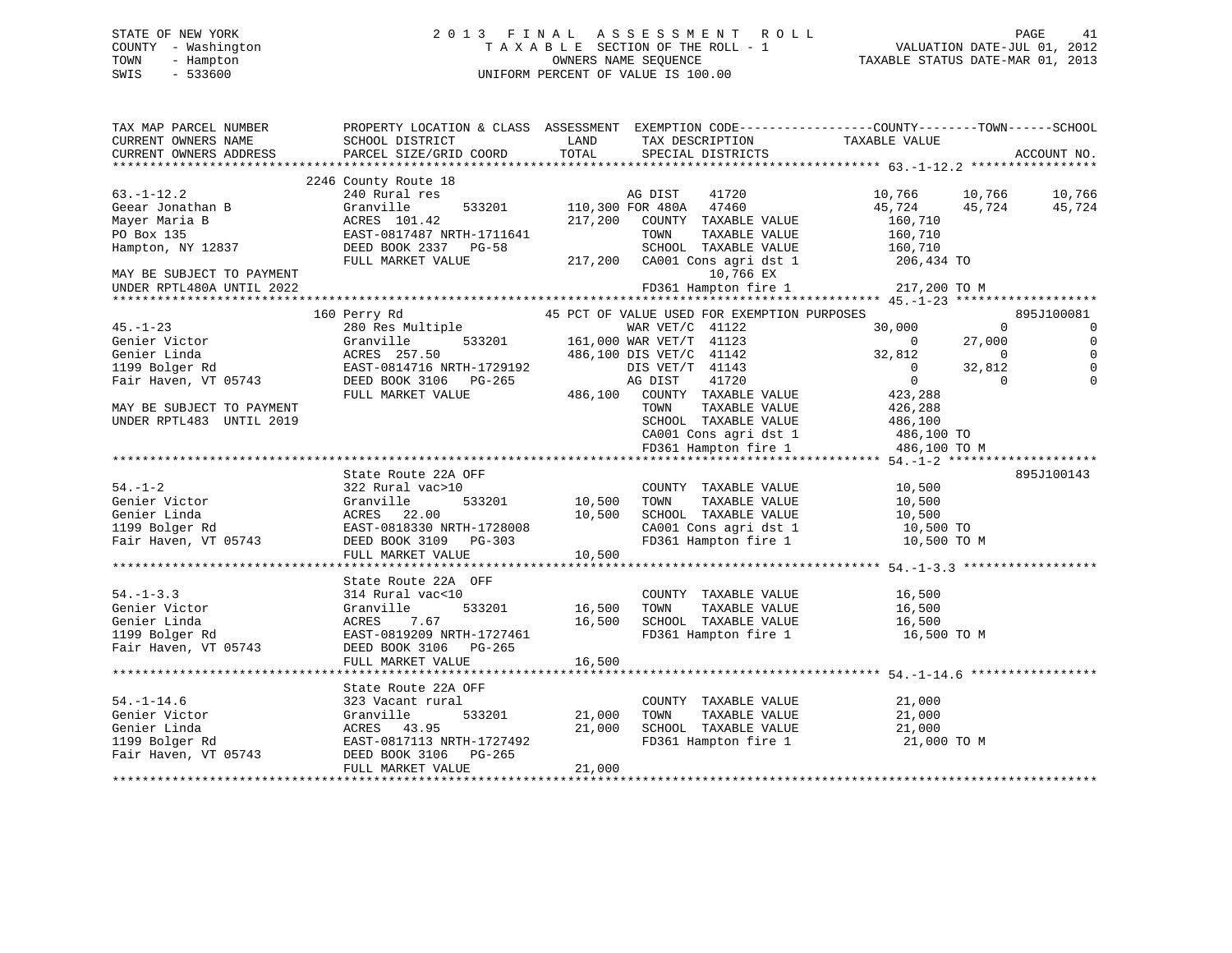# STATE OF NEW YORK 2 0 1 3 F I N A L A S S E S S M E N T R O L L PAGE 42 COUNTY - Washington T A X A B L E SECTION OF THE ROLL - 1 VALUATION DATE-JUL 01, 2012 TOWN - Hampton OWNERS NAME SEQUENCE TAXABLE STATUS DATE-MAR 01, 2013 SWIS - 533600 UNIFORM PERCENT OF VALUE IS 100.00

TAX MAP PARCEL NUMBER PROPERTY LOCATION & CLASS ASSESSMENT EXEMPTION CODE------------------COUNTY--------TOWN------SCHOOL CURRENT OWNERS NAME SCHOOL DISTRICT THE LAND TAX DESCRIPTION TAXABLE VALUE CURRENT OWNERS ADDRESS PARCEL SIZE/GRID COORD TOTAL SPECIAL DISTRICTS ACCOUNT NO. \*\*\*\*\*\*\*\*\*\*\*\*\*\*\*\*\*\*\*\*\*\*\*\*\*\*\*\*\*\*\*\*\*\*\*\*\*\*\*\*\*\*\*\*\*\*\*\*\*\*\*\*\*\*\*\*\*\*\*\*\*\*\*\*\*\*\*\*\*\*\*\*\*\*\*\*\*\*\*\*\*\*\*\*\*\*\*\*\*\*\*\*\*\*\*\*\*\*\*\*\*\*\* 71.-1-23.3 \*\*\*\*\*\*\*\*\*\*\*\*\*\*\*\*\* Hills Pond Rd 895J10065671.-1-23.3 322 Rural vac>10 COUNTY TAXABLE VALUE 6,500 Glickstein Jerome M Granville 533201 6,500 TOWN TAXABLE VALUE 6,500 711 Old Bethlehem Rd ACRES 2.00 6,500 SCHOOL TAXABLE VALUE 6,500 Quakertown, PA 18951 EAST-0813708 NRTH-1711175 FD361 Hampton fire 1 6,500 TO M DEED BOOK 2910 PG-109 DEED BOOK 2910 PG-109<br>FULL MARKET VALUE 6,500 \*\*\*\*\*\*\*\*\*\*\*\*\*\*\*\*\*\*\*\*\*\*\*\*\*\*\*\*\*\*\*\*\*\*\*\*\*\*\*\*\*\*\*\*\*\*\*\*\*\*\*\*\*\*\*\*\*\*\*\*\*\*\*\*\*\*\*\*\*\*\*\*\*\*\*\*\*\*\*\*\*\*\*\*\*\*\*\*\*\*\*\*\*\*\*\*\*\*\*\*\*\*\* 71.-1-23.9 \*\*\*\*\*\*\*\*\*\*\*\*\*\*\*\*\* 395 Hills Pond Rd 71.-1-23.9 240 Rural res COUNTY TAXABLE VALUE 260,400 Glickstein Jerome M Granville 533201 84,100 TOWN TAXABLE VALUE 260,400 711 Old Bethlehem Rd Sub Div Lot 2 260,400 SCHOOL TAXABLE VALUE 260,400 Quakertown, PA 18951 ACRES 53.32 FD361 Hampton fire 1 260,400 TO M EAST-0813678 NRTH-1710097 DEED BOOK 2910 PG-109 FULL MARKET VALUE 260,400 \*\*\*\*\*\*\*\*\*\*\*\*\*\*\*\*\*\*\*\*\*\*\*\*\*\*\*\*\*\*\*\*\*\*\*\*\*\*\*\*\*\*\*\*\*\*\*\*\*\*\*\*\*\*\*\*\*\*\*\*\*\*\*\*\*\*\*\*\*\*\*\*\*\*\*\*\*\*\*\*\*\*\*\*\*\*\*\*\*\*\*\*\*\*\*\*\*\*\*\*\*\*\* 71.-1-23.10 \*\*\*\*\*\*\*\*\*\*\*\*\*\*\*\* 399 Hills Pond Rd71.-1-23.10 240 Rural res COUNTY TAXABLE VALUE 207,500 Glickstein Jerome M Granville 533201 104,000 TOWN TAXABLE VALUE 207,500 711 Old Bethlehem Rd Sub Div Lot 3 207,500 SCHOOL TAXABLE VALUE 207,500 Quakertown, PA 18951 ACRES 98.56 FD361 Hampton fire 1 207,500 TO M EAST-0812719 NRTH-1710806 DEED BOOK 2910 PG-109 FULL MARKET VALUE 207,500 \*\*\*\*\*\*\*\*\*\*\*\*\*\*\*\*\*\*\*\*\*\*\*\*\*\*\*\*\*\*\*\*\*\*\*\*\*\*\*\*\*\*\*\*\*\*\*\*\*\*\*\*\*\*\*\*\*\*\*\*\*\*\*\*\*\*\*\*\*\*\*\*\*\*\*\*\*\*\*\*\*\*\*\*\*\*\*\*\*\*\*\*\*\*\*\*\*\*\*\*\*\*\* 71.-1-26 \*\*\*\*\*\*\*\*\*\*\*\*\*\*\*\*\*\*\* LOT 8 Faesh Pat 895J10029571.-1-26 910 Priv forest COUNTY TAXABLE VALUE 13,600 Glickstein Jerome M Granville 533201 13,600 TOWN TAXABLE VALUE 13,600 711 Old Bethlehem Rd ACRES 30.33 13,600 SCHOOL TAXABLE VALUE 13,600 Quakertown, PA 18951 **EAST-0813327 NRTH-1708207** FD361 Hampton fire 1 13,600 TO M DEED BOOK 2910 PG-109FULL MARKET VALUE 13,600 \*\*\*\*\*\*\*\*\*\*\*\*\*\*\*\*\*\*\*\*\*\*\*\*\*\*\*\*\*\*\*\*\*\*\*\*\*\*\*\*\*\*\*\*\*\*\*\*\*\*\*\*\*\*\*\*\*\*\*\*\*\*\*\*\*\*\*\*\*\*\*\*\*\*\*\*\*\*\*\*\*\*\*\*\*\*\*\*\*\*\*\*\*\*\*\*\*\*\*\*\*\*\* 80.-1-2.6 \*\*\*\*\*\*\*\*\*\*\*\*\*\*\*\*\*\*التي التي يتم التي تتم التي يتم التي تتم التي تتم التي تتم التي تتم التي تتم التي تتم التي تتم التي تتم التي ي 80.-1-2.6 314 Rural vac<10 COUNTY TAXABLE VALUE 26,500 Goodman Cheryl Whitehall 535201 26,500 TOWN TAXABLE VALUE 26,500 1783 County Route 21 ACRES 5.10 26,500 SCHOOL TAXABLE VALUE 26,500 Hampton, NY 12837 EAST-0809087 NRTH-1706407 FD361 Hampton fire 1 26,500 TO M DEED BOOK 2996 PG-198 FULL MARKET VALUE 26,500 \*\*\*\*\*\*\*\*\*\*\*\*\*\*\*\*\*\*\*\*\*\*\*\*\*\*\*\*\*\*\*\*\*\*\*\*\*\*\*\*\*\*\*\*\*\*\*\*\*\*\*\*\*\*\*\*\*\*\*\*\*\*\*\*\*\*\*\*\*\*\*\*\*\*\*\*\*\*\*\*\*\*\*\*\*\*\*\*\*\*\*\*\*\*\*\*\*\*\*\*\*\*\*\*\*\*\*\*\*\*\*\*\*\*\*\*\*\*\*\*\*\*\*\*\*\*\*\*\*\*\*\*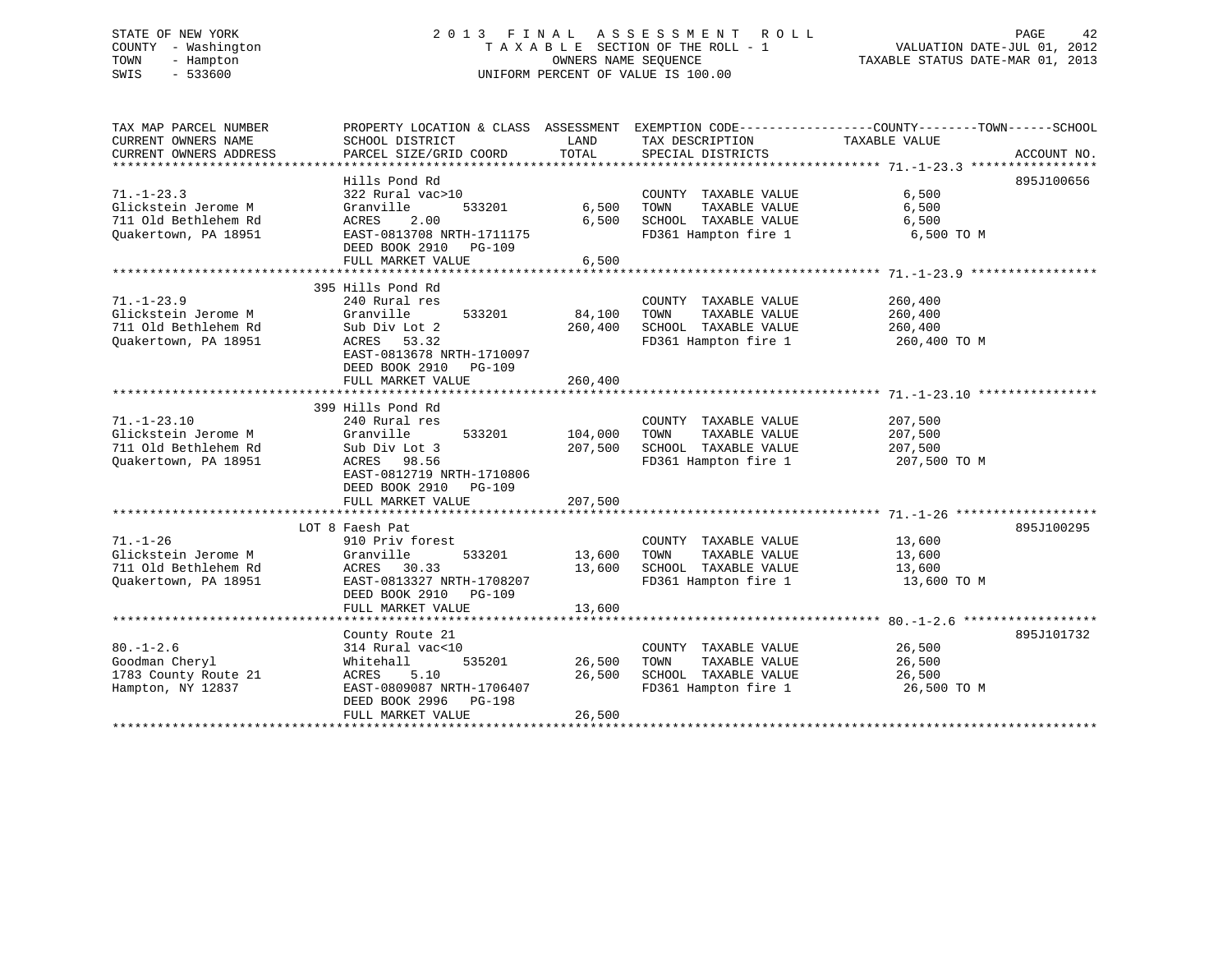# STATE OF NEW YORK 2 0 1 3 F I N A L A S S E S S M E N T R O L L PAGE 43 COUNTY - Washington T A X A B L E SECTION OF THE ROLL - 1 VALUATION DATE-JUL 01, 2012 TOWN - Hampton OWNERS NAME SEQUENCE TAXABLE STATUS DATE-MAR 01, 2013 SWIS - 533600 UNIFORM PERCENT OF VALUE IS 100.00

| TAX MAP PARCEL NUMBER<br>CURRENT OWNERS NAME<br>CURRENT OWNERS ADDRESS | PROPERTY LOCATION & CLASS ASSESSMENT EXEMPTION CODE----------------COUNTY-------TOWN------SCHOOL<br>SCHOOL DISTRICT<br>PARCEL SIZE/GRID COORD | LAND<br>TOTAL | TAX DESCRIPTION<br>SPECIAL DISTRICTS | TAXABLE VALUE    | ACCOUNT NO.        |
|------------------------------------------------------------------------|-----------------------------------------------------------------------------------------------------------------------------------------------|---------------|--------------------------------------|------------------|--------------------|
|                                                                        |                                                                                                                                               |               |                                      |                  |                    |
|                                                                        | 1783 County Route 21                                                                                                                          |               |                                      |                  | 895J101733         |
| $80. - 1 - 2.7$                                                        | 210 1 Family Res                                                                                                                              |               | STAR B<br>41854                      | $\Omega$         | 30,000<br>$\Omega$ |
| Goodman Cheryl                                                         | Whitehall<br>535201                                                                                                                           | 35,100        | COUNTY TAXABLE VALUE                 | 94,400           |                    |
| 1783 County Route 21                                                   | 5.10<br>ACRES                                                                                                                                 | 94,400        | TAXABLE VALUE<br>TOWN                | 94,400           |                    |
| Hampton, NY 12837                                                      | EAST-0809186 NRTH-1706109                                                                                                                     |               | SCHOOL TAXABLE VALUE                 | 64,400           |                    |
|                                                                        | DEED BOOK 2996 PG-198                                                                                                                         |               | FD361 Hampton fire 1                 | 94,400 TO M      |                    |
|                                                                        | FULL MARKET VALUE                                                                                                                             | 94,400        |                                      |                  |                    |
|                                                                        |                                                                                                                                               |               |                                      |                  |                    |
|                                                                        | Roberts Ln OFF                                                                                                                                |               |                                      |                  | 895J100233         |
| $53. - 1 - 4.1$                                                        | 910 Priv forest                                                                                                                               |               | FOR 480A<br>47460                    | 57,720<br>57,720 | 57,720             |
| Goodrich Mark D                                                        | Granville<br>533201                                                                                                                           | 76,800        | COUNTY TAXABLE VALUE                 | 19,080           |                    |
| Goodrich Patricia A                                                    | Forest Tax 3222/7                                                                                                                             | 76,800        | TOWN<br>TAXABLE VALUE                | 19,080           |                    |
| 149 Roberts Ln                                                         | ACRES 262.70                                                                                                                                  |               | SCHOOL TAXABLE VALUE                 | 19,080           |                    |
| Hampton, NY 12837                                                      | EAST-0814758 NRTH-1725240                                                                                                                     |               | CA001 Cons agri dst 1                | 76,800 TO        |                    |
|                                                                        | DEED BOOK 569<br>$PG-244$                                                                                                                     |               | FD361 Hampton fire 1                 | 76,800 TO M      |                    |
| MAY BE SUBJECT TO PAYMENT<br>UNDER RPTL480A UNTIL 2022                 | FULL MARKET VALUE                                                                                                                             | 76,800        |                                      |                  |                    |
|                                                                        |                                                                                                                                               |               |                                      |                  |                    |
|                                                                        | 149 Roberts Ln                                                                                                                                |               |                                      |                  | 895J100406         |
| $53. - 1 - 4.4$                                                        | 210 1 Family Res                                                                                                                              |               | STAR B<br>41854                      | $\Omega$         | $\Omega$<br>30,000 |
| Goodrich Mark D                                                        | 533201<br>Granville                                                                                                                           | 37,700        | COUNTY TAXABLE VALUE                 | 188,300          |                    |
| Goodrich Patricia A                                                    | ACRES<br>7.70                                                                                                                                 | 188,300       | TOWN<br>TAXABLE VALUE                | 188,300          |                    |
| 149 Roberts Ln                                                         | EAST-0816256 NRTH-1723939                                                                                                                     |               | SCHOOL TAXABLE VALUE                 | 158,300          |                    |
| Hampton, NY 12837                                                      | DEED BOOK 480<br>PG-1060                                                                                                                      |               | FD361 Hampton fire 1                 | 188,300 TO M     |                    |
|                                                                        | FULL MARKET VALUE                                                                                                                             | 188,300       |                                      |                  |                    |
|                                                                        |                                                                                                                                               |               |                                      |                  |                    |
|                                                                        | Roberts Ln                                                                                                                                    |               |                                      |                  | 895J100709         |
| $53. - 1 - 4.6$                                                        | 314 Rural vac<10                                                                                                                              |               | COUNTY TAXABLE VALUE                 | 16,500           |                    |
| Goodrich Mark D                                                        | 533201<br>Granville                                                                                                                           | 16,500        | TAXABLE VALUE<br>TOWN                | 16,500           |                    |
| Goodrich Patricia A                                                    | ACRES<br>5.80                                                                                                                                 | 16,500        | SCHOOL TAXABLE VALUE                 | 16,500           |                    |
| 149 Roberts Ln                                                         | EAST-0816567 NRTH-1724287                                                                                                                     |               | FD361 Hampton fire 1                 | 16,500 TO M      |                    |
| Hampton, NY 12837                                                      | DEED BOOK 517<br>$PG-40$                                                                                                                      |               |                                      |                  |                    |
|                                                                        | FULL MARKET VALUE                                                                                                                             | 16,500        |                                      |                  |                    |
|                                                                        |                                                                                                                                               |               |                                      |                  |                    |
|                                                                        | 1569 County Route 11                                                                                                                          |               |                                      |                  | 895J100089         |
| $38. - 1 - 16$                                                         | 210 1 Family Res                                                                                                                              |               | STAR B<br>41854                      | $\Omega$         | $\Omega$<br>30,000 |
| Gosselin Brian                                                         | Whitehall<br>535201                                                                                                                           | 19,500        | COUNTY TAXABLE VALUE                 | 48,000           |                    |
| 1569 County Route 11                                                   | FRNT 100.00 DPTH 208.00                                                                                                                       | 48,000        | TOWN<br>TAXABLE VALUE                | 48,000           |                    |
| Whitehall, NY 12887                                                    | EAST-0806133 NRTH-1737200                                                                                                                     |               | SCHOOL TAXABLE VALUE                 | 18,000           |                    |
|                                                                        | $PG-259$<br>DEED BOOK 903                                                                                                                     |               | FD362 Hampton fire 2                 | 48,000 TO M      |                    |
|                                                                        | FULL MARKET VALUE                                                                                                                             | 48,000        |                                      |                  |                    |
|                                                                        |                                                                                                                                               |               |                                      |                  |                    |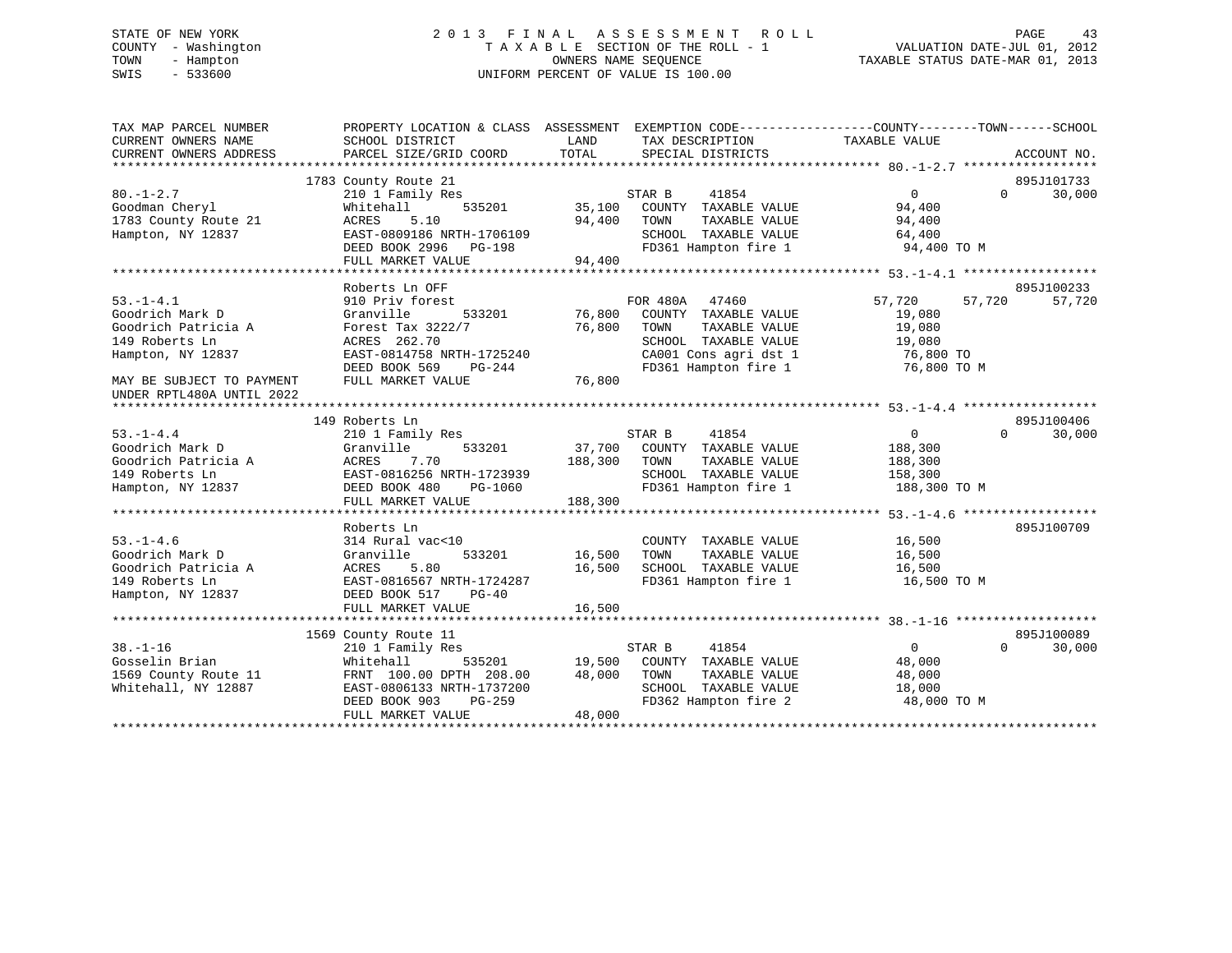# STATE OF NEW YORK 2 0 1 3 F I N A L A S S E S S M E N T R O L L PAGE 44 COUNTY - Washington T A X A B L E SECTION OF THE ROLL - 1 VALUATION DATE-JUL 01, 2012 TOWN - Hampton OWNERS NAME SEQUENCE TAXABLE STATUS DATE-MAR 01, 2013 SWIS - 533600 UNIFORM PERCENT OF VALUE IS 100.00

| 895J101813<br>1575 County Route 11<br>$38. - 1 - 15.2$<br>6,200<br>6,200<br>270 Mfg housing<br>CW_10_VET/ 41151<br>$\Omega$<br>41834<br>Gosselin David A<br>535201<br>27,900 STAR EN<br>$\overline{0}$<br>$\Omega$<br>62,000<br>Whitehall<br>Gosselin Eileen<br>55,800<br>888-1<br>62,000<br>COUNTY TAXABLE VALUE<br>2.80<br>ACRES<br>TOWN<br>TAXABLE VALUE<br>55,800<br>Whitehall, NY 12887<br>EAST-0806376 NRTH-1737337<br>SCHOOL TAXABLE VALUE<br>$\Omega$<br>FD362 Hampton fire 2<br>62,000 TO M<br>DEED BOOK 630<br>PG-51<br>FULL MARKET VALUE<br>62,000<br>Vladyka Woods Rd<br>895J101795<br>$38. - 1 - 15.1$<br>9,500<br>311 Res vac land<br>COUNTY TAXABLE VALUE<br>Gosselin Russell J<br>9,500<br>Whitehall<br>535201<br>TOWN<br>TAXABLE VALUE<br>9,500<br>Gosselin Linda L<br>9,500<br>SCHOOL TAXABLE VALUE<br>FRNT 251.00 DPTH 147.00<br>9,500<br>46 LeClaire Rd<br>EAST-0806014 NRTH-1737180<br>FD362 Hampton fire 2<br>9,500 TO M<br>Clemons, NY 12819<br>DEED BOOK 595<br>$PG-39$<br>FULL MARKET VALUE<br>9,500<br>155 Hickey Rd<br>895J100703<br>41854<br>$0 \qquad \qquad$<br>30,000<br>$62. - 1 - 32.1$<br>270 Mfg housing<br>STAR B<br>$\Omega$<br>Granville<br>35,000<br>COUNTY TAXABLE VALUE<br>Goyette Lloyd F<br>533201<br>65,500<br>Goyette Cindy L<br>5.00<br>65,500<br>TAXABLE VALUE<br>ACRES<br>TOWN<br>65,500<br>155 Hickey Rd<br>EAST-0813694 NRTH-1717589<br>SCHOOL TAXABLE VALUE<br>35,500<br>FD361 Hampton fire 1<br>Hampton, NY 12837<br>DEED BOOK 505<br>PG-1059<br>65,500 TO M<br>65,500<br>FULL MARKET VALUE<br>895J100640<br>273 Hickey Rd<br>$53. -1 - 7.12$<br>$\overline{0}$<br>210 1 Family Res<br>WAR VET/TC 41121<br>24,315<br>24,315<br>36,500 DIS VET/TC 41141<br>Grady Patricia<br>Granville<br>533201<br>81,050<br>81,050<br>$\overline{0}$<br>273 Hickey Rd<br>6.52<br>30,000<br>ACRES<br>162,100 STAR B<br>41854<br>$\overline{0}$<br>$\Omega$<br>Hampton, NY 12837<br>EAST-0814340 NRTH-1720453<br>COUNTY TAXABLE VALUE<br>56,735<br>DEED BOOK 503<br>TOWN<br>TAXABLE VALUE<br>56,735<br>PG-532<br>FULL MARKET VALUE<br>162,100 SCHOOL TAXABLE VALUE<br>132,100<br>FD361 Hampton fire 1<br>162,100 TO M<br>62 Rainbow Way<br>895J100597<br>$81. - 1 - 36$<br>COUNTY TAXABLE VALUE<br>260 Seasonal res<br>45,400<br>533201<br>32,100<br>Graham Keith<br>Granville<br>TOWN<br>TAXABLE VALUE<br>45,400<br>166 Route 106<br>4.10<br>45,400<br>SCHOOL TAXABLE VALUE<br>ACRES<br>45,400<br>EAST-0817397 NRTH-1702002<br>FD361 Hampton fire 1<br>Perkinsville, VT 05151<br>45,400 TO M<br>DEED BOOK 2488<br>PG-177<br>45,400<br>FULL MARKET VALUE | TAX MAP PARCEL NUMBER<br>CURRENT OWNERS NAME<br>CURRENT OWNERS ADDRESS | SCHOOL DISTRICT<br>PARCEL SIZE/GRID COORD | LAND<br>TAX DESCRIPTION<br>TOTAL<br>SPECIAL DISTRICTS | PROPERTY LOCATION & CLASS ASSESSMENT EXEMPTION CODE---------------COUNTY-------TOWN-----SCHOOL<br>TAXABLE VALUE<br>ACCOUNT NO. |
|---------------------------------------------------------------------------------------------------------------------------------------------------------------------------------------------------------------------------------------------------------------------------------------------------------------------------------------------------------------------------------------------------------------------------------------------------------------------------------------------------------------------------------------------------------------------------------------------------------------------------------------------------------------------------------------------------------------------------------------------------------------------------------------------------------------------------------------------------------------------------------------------------------------------------------------------------------------------------------------------------------------------------------------------------------------------------------------------------------------------------------------------------------------------------------------------------------------------------------------------------------------------------------------------------------------------------------------------------------------------------------------------------------------------------------------------------------------------------------------------------------------------------------------------------------------------------------------------------------------------------------------------------------------------------------------------------------------------------------------------------------------------------------------------------------------------------------------------------------------------------------------------------------------------------------------------------------------------------------------------------------------------------------------------------------------------------------------------------------------------------------------------------------------------------------------------------------------------------------------------------------------------------------------------------------------------------------------------------------------------------------------------------------------------------------------------------------------------------------------------------------------------------------------------------------------------------------------------|------------------------------------------------------------------------|-------------------------------------------|-------------------------------------------------------|--------------------------------------------------------------------------------------------------------------------------------|
|                                                                                                                                                                                                                                                                                                                                                                                                                                                                                                                                                                                                                                                                                                                                                                                                                                                                                                                                                                                                                                                                                                                                                                                                                                                                                                                                                                                                                                                                                                                                                                                                                                                                                                                                                                                                                                                                                                                                                                                                                                                                                                                                                                                                                                                                                                                                                                                                                                                                                                                                                                                             |                                                                        |                                           |                                                       |                                                                                                                                |
|                                                                                                                                                                                                                                                                                                                                                                                                                                                                                                                                                                                                                                                                                                                                                                                                                                                                                                                                                                                                                                                                                                                                                                                                                                                                                                                                                                                                                                                                                                                                                                                                                                                                                                                                                                                                                                                                                                                                                                                                                                                                                                                                                                                                                                                                                                                                                                                                                                                                                                                                                                                             |                                                                        |                                           |                                                       |                                                                                                                                |
|                                                                                                                                                                                                                                                                                                                                                                                                                                                                                                                                                                                                                                                                                                                                                                                                                                                                                                                                                                                                                                                                                                                                                                                                                                                                                                                                                                                                                                                                                                                                                                                                                                                                                                                                                                                                                                                                                                                                                                                                                                                                                                                                                                                                                                                                                                                                                                                                                                                                                                                                                                                             |                                                                        |                                           |                                                       |                                                                                                                                |
|                                                                                                                                                                                                                                                                                                                                                                                                                                                                                                                                                                                                                                                                                                                                                                                                                                                                                                                                                                                                                                                                                                                                                                                                                                                                                                                                                                                                                                                                                                                                                                                                                                                                                                                                                                                                                                                                                                                                                                                                                                                                                                                                                                                                                                                                                                                                                                                                                                                                                                                                                                                             |                                                                        |                                           |                                                       |                                                                                                                                |
|                                                                                                                                                                                                                                                                                                                                                                                                                                                                                                                                                                                                                                                                                                                                                                                                                                                                                                                                                                                                                                                                                                                                                                                                                                                                                                                                                                                                                                                                                                                                                                                                                                                                                                                                                                                                                                                                                                                                                                                                                                                                                                                                                                                                                                                                                                                                                                                                                                                                                                                                                                                             |                                                                        |                                           |                                                       |                                                                                                                                |
|                                                                                                                                                                                                                                                                                                                                                                                                                                                                                                                                                                                                                                                                                                                                                                                                                                                                                                                                                                                                                                                                                                                                                                                                                                                                                                                                                                                                                                                                                                                                                                                                                                                                                                                                                                                                                                                                                                                                                                                                                                                                                                                                                                                                                                                                                                                                                                                                                                                                                                                                                                                             | 1575 County Route 11                                                   |                                           |                                                       |                                                                                                                                |
|                                                                                                                                                                                                                                                                                                                                                                                                                                                                                                                                                                                                                                                                                                                                                                                                                                                                                                                                                                                                                                                                                                                                                                                                                                                                                                                                                                                                                                                                                                                                                                                                                                                                                                                                                                                                                                                                                                                                                                                                                                                                                                                                                                                                                                                                                                                                                                                                                                                                                                                                                                                             |                                                                        |                                           |                                                       |                                                                                                                                |
|                                                                                                                                                                                                                                                                                                                                                                                                                                                                                                                                                                                                                                                                                                                                                                                                                                                                                                                                                                                                                                                                                                                                                                                                                                                                                                                                                                                                                                                                                                                                                                                                                                                                                                                                                                                                                                                                                                                                                                                                                                                                                                                                                                                                                                                                                                                                                                                                                                                                                                                                                                                             |                                                                        |                                           |                                                       |                                                                                                                                |
|                                                                                                                                                                                                                                                                                                                                                                                                                                                                                                                                                                                                                                                                                                                                                                                                                                                                                                                                                                                                                                                                                                                                                                                                                                                                                                                                                                                                                                                                                                                                                                                                                                                                                                                                                                                                                                                                                                                                                                                                                                                                                                                                                                                                                                                                                                                                                                                                                                                                                                                                                                                             |                                                                        |                                           |                                                       |                                                                                                                                |
|                                                                                                                                                                                                                                                                                                                                                                                                                                                                                                                                                                                                                                                                                                                                                                                                                                                                                                                                                                                                                                                                                                                                                                                                                                                                                                                                                                                                                                                                                                                                                                                                                                                                                                                                                                                                                                                                                                                                                                                                                                                                                                                                                                                                                                                                                                                                                                                                                                                                                                                                                                                             |                                                                        |                                           |                                                       |                                                                                                                                |
|                                                                                                                                                                                                                                                                                                                                                                                                                                                                                                                                                                                                                                                                                                                                                                                                                                                                                                                                                                                                                                                                                                                                                                                                                                                                                                                                                                                                                                                                                                                                                                                                                                                                                                                                                                                                                                                                                                                                                                                                                                                                                                                                                                                                                                                                                                                                                                                                                                                                                                                                                                                             |                                                                        |                                           |                                                       |                                                                                                                                |
|                                                                                                                                                                                                                                                                                                                                                                                                                                                                                                                                                                                                                                                                                                                                                                                                                                                                                                                                                                                                                                                                                                                                                                                                                                                                                                                                                                                                                                                                                                                                                                                                                                                                                                                                                                                                                                                                                                                                                                                                                                                                                                                                                                                                                                                                                                                                                                                                                                                                                                                                                                                             |                                                                        |                                           |                                                       |                                                                                                                                |
|                                                                                                                                                                                                                                                                                                                                                                                                                                                                                                                                                                                                                                                                                                                                                                                                                                                                                                                                                                                                                                                                                                                                                                                                                                                                                                                                                                                                                                                                                                                                                                                                                                                                                                                                                                                                                                                                                                                                                                                                                                                                                                                                                                                                                                                                                                                                                                                                                                                                                                                                                                                             |                                                                        |                                           |                                                       |                                                                                                                                |
|                                                                                                                                                                                                                                                                                                                                                                                                                                                                                                                                                                                                                                                                                                                                                                                                                                                                                                                                                                                                                                                                                                                                                                                                                                                                                                                                                                                                                                                                                                                                                                                                                                                                                                                                                                                                                                                                                                                                                                                                                                                                                                                                                                                                                                                                                                                                                                                                                                                                                                                                                                                             |                                                                        |                                           |                                                       |                                                                                                                                |
|                                                                                                                                                                                                                                                                                                                                                                                                                                                                                                                                                                                                                                                                                                                                                                                                                                                                                                                                                                                                                                                                                                                                                                                                                                                                                                                                                                                                                                                                                                                                                                                                                                                                                                                                                                                                                                                                                                                                                                                                                                                                                                                                                                                                                                                                                                                                                                                                                                                                                                                                                                                             |                                                                        |                                           |                                                       |                                                                                                                                |
|                                                                                                                                                                                                                                                                                                                                                                                                                                                                                                                                                                                                                                                                                                                                                                                                                                                                                                                                                                                                                                                                                                                                                                                                                                                                                                                                                                                                                                                                                                                                                                                                                                                                                                                                                                                                                                                                                                                                                                                                                                                                                                                                                                                                                                                                                                                                                                                                                                                                                                                                                                                             |                                                                        |                                           |                                                       |                                                                                                                                |
|                                                                                                                                                                                                                                                                                                                                                                                                                                                                                                                                                                                                                                                                                                                                                                                                                                                                                                                                                                                                                                                                                                                                                                                                                                                                                                                                                                                                                                                                                                                                                                                                                                                                                                                                                                                                                                                                                                                                                                                                                                                                                                                                                                                                                                                                                                                                                                                                                                                                                                                                                                                             |                                                                        |                                           |                                                       |                                                                                                                                |
|                                                                                                                                                                                                                                                                                                                                                                                                                                                                                                                                                                                                                                                                                                                                                                                                                                                                                                                                                                                                                                                                                                                                                                                                                                                                                                                                                                                                                                                                                                                                                                                                                                                                                                                                                                                                                                                                                                                                                                                                                                                                                                                                                                                                                                                                                                                                                                                                                                                                                                                                                                                             |                                                                        |                                           |                                                       |                                                                                                                                |
|                                                                                                                                                                                                                                                                                                                                                                                                                                                                                                                                                                                                                                                                                                                                                                                                                                                                                                                                                                                                                                                                                                                                                                                                                                                                                                                                                                                                                                                                                                                                                                                                                                                                                                                                                                                                                                                                                                                                                                                                                                                                                                                                                                                                                                                                                                                                                                                                                                                                                                                                                                                             |                                                                        |                                           |                                                       |                                                                                                                                |
|                                                                                                                                                                                                                                                                                                                                                                                                                                                                                                                                                                                                                                                                                                                                                                                                                                                                                                                                                                                                                                                                                                                                                                                                                                                                                                                                                                                                                                                                                                                                                                                                                                                                                                                                                                                                                                                                                                                                                                                                                                                                                                                                                                                                                                                                                                                                                                                                                                                                                                                                                                                             |                                                                        |                                           |                                                       |                                                                                                                                |
|                                                                                                                                                                                                                                                                                                                                                                                                                                                                                                                                                                                                                                                                                                                                                                                                                                                                                                                                                                                                                                                                                                                                                                                                                                                                                                                                                                                                                                                                                                                                                                                                                                                                                                                                                                                                                                                                                                                                                                                                                                                                                                                                                                                                                                                                                                                                                                                                                                                                                                                                                                                             |                                                                        |                                           |                                                       |                                                                                                                                |
|                                                                                                                                                                                                                                                                                                                                                                                                                                                                                                                                                                                                                                                                                                                                                                                                                                                                                                                                                                                                                                                                                                                                                                                                                                                                                                                                                                                                                                                                                                                                                                                                                                                                                                                                                                                                                                                                                                                                                                                                                                                                                                                                                                                                                                                                                                                                                                                                                                                                                                                                                                                             |                                                                        |                                           |                                                       |                                                                                                                                |
|                                                                                                                                                                                                                                                                                                                                                                                                                                                                                                                                                                                                                                                                                                                                                                                                                                                                                                                                                                                                                                                                                                                                                                                                                                                                                                                                                                                                                                                                                                                                                                                                                                                                                                                                                                                                                                                                                                                                                                                                                                                                                                                                                                                                                                                                                                                                                                                                                                                                                                                                                                                             |                                                                        |                                           |                                                       |                                                                                                                                |
|                                                                                                                                                                                                                                                                                                                                                                                                                                                                                                                                                                                                                                                                                                                                                                                                                                                                                                                                                                                                                                                                                                                                                                                                                                                                                                                                                                                                                                                                                                                                                                                                                                                                                                                                                                                                                                                                                                                                                                                                                                                                                                                                                                                                                                                                                                                                                                                                                                                                                                                                                                                             |                                                                        |                                           |                                                       |                                                                                                                                |
|                                                                                                                                                                                                                                                                                                                                                                                                                                                                                                                                                                                                                                                                                                                                                                                                                                                                                                                                                                                                                                                                                                                                                                                                                                                                                                                                                                                                                                                                                                                                                                                                                                                                                                                                                                                                                                                                                                                                                                                                                                                                                                                                                                                                                                                                                                                                                                                                                                                                                                                                                                                             |                                                                        |                                           |                                                       |                                                                                                                                |
|                                                                                                                                                                                                                                                                                                                                                                                                                                                                                                                                                                                                                                                                                                                                                                                                                                                                                                                                                                                                                                                                                                                                                                                                                                                                                                                                                                                                                                                                                                                                                                                                                                                                                                                                                                                                                                                                                                                                                                                                                                                                                                                                                                                                                                                                                                                                                                                                                                                                                                                                                                                             |                                                                        |                                           |                                                       |                                                                                                                                |
|                                                                                                                                                                                                                                                                                                                                                                                                                                                                                                                                                                                                                                                                                                                                                                                                                                                                                                                                                                                                                                                                                                                                                                                                                                                                                                                                                                                                                                                                                                                                                                                                                                                                                                                                                                                                                                                                                                                                                                                                                                                                                                                                                                                                                                                                                                                                                                                                                                                                                                                                                                                             |                                                                        |                                           |                                                       |                                                                                                                                |
|                                                                                                                                                                                                                                                                                                                                                                                                                                                                                                                                                                                                                                                                                                                                                                                                                                                                                                                                                                                                                                                                                                                                                                                                                                                                                                                                                                                                                                                                                                                                                                                                                                                                                                                                                                                                                                                                                                                                                                                                                                                                                                                                                                                                                                                                                                                                                                                                                                                                                                                                                                                             |                                                                        |                                           |                                                       |                                                                                                                                |
|                                                                                                                                                                                                                                                                                                                                                                                                                                                                                                                                                                                                                                                                                                                                                                                                                                                                                                                                                                                                                                                                                                                                                                                                                                                                                                                                                                                                                                                                                                                                                                                                                                                                                                                                                                                                                                                                                                                                                                                                                                                                                                                                                                                                                                                                                                                                                                                                                                                                                                                                                                                             |                                                                        |                                           |                                                       |                                                                                                                                |
|                                                                                                                                                                                                                                                                                                                                                                                                                                                                                                                                                                                                                                                                                                                                                                                                                                                                                                                                                                                                                                                                                                                                                                                                                                                                                                                                                                                                                                                                                                                                                                                                                                                                                                                                                                                                                                                                                                                                                                                                                                                                                                                                                                                                                                                                                                                                                                                                                                                                                                                                                                                             |                                                                        |                                           |                                                       |                                                                                                                                |
|                                                                                                                                                                                                                                                                                                                                                                                                                                                                                                                                                                                                                                                                                                                                                                                                                                                                                                                                                                                                                                                                                                                                                                                                                                                                                                                                                                                                                                                                                                                                                                                                                                                                                                                                                                                                                                                                                                                                                                                                                                                                                                                                                                                                                                                                                                                                                                                                                                                                                                                                                                                             |                                                                        |                                           |                                                       |                                                                                                                                |
|                                                                                                                                                                                                                                                                                                                                                                                                                                                                                                                                                                                                                                                                                                                                                                                                                                                                                                                                                                                                                                                                                                                                                                                                                                                                                                                                                                                                                                                                                                                                                                                                                                                                                                                                                                                                                                                                                                                                                                                                                                                                                                                                                                                                                                                                                                                                                                                                                                                                                                                                                                                             |                                                                        |                                           |                                                       |                                                                                                                                |
|                                                                                                                                                                                                                                                                                                                                                                                                                                                                                                                                                                                                                                                                                                                                                                                                                                                                                                                                                                                                                                                                                                                                                                                                                                                                                                                                                                                                                                                                                                                                                                                                                                                                                                                                                                                                                                                                                                                                                                                                                                                                                                                                                                                                                                                                                                                                                                                                                                                                                                                                                                                             |                                                                        |                                           |                                                       |                                                                                                                                |
|                                                                                                                                                                                                                                                                                                                                                                                                                                                                                                                                                                                                                                                                                                                                                                                                                                                                                                                                                                                                                                                                                                                                                                                                                                                                                                                                                                                                                                                                                                                                                                                                                                                                                                                                                                                                                                                                                                                                                                                                                                                                                                                                                                                                                                                                                                                                                                                                                                                                                                                                                                                             |                                                                        |                                           |                                                       |                                                                                                                                |
|                                                                                                                                                                                                                                                                                                                                                                                                                                                                                                                                                                                                                                                                                                                                                                                                                                                                                                                                                                                                                                                                                                                                                                                                                                                                                                                                                                                                                                                                                                                                                                                                                                                                                                                                                                                                                                                                                                                                                                                                                                                                                                                                                                                                                                                                                                                                                                                                                                                                                                                                                                                             |                                                                        |                                           |                                                       |                                                                                                                                |
|                                                                                                                                                                                                                                                                                                                                                                                                                                                                                                                                                                                                                                                                                                                                                                                                                                                                                                                                                                                                                                                                                                                                                                                                                                                                                                                                                                                                                                                                                                                                                                                                                                                                                                                                                                                                                                                                                                                                                                                                                                                                                                                                                                                                                                                                                                                                                                                                                                                                                                                                                                                             |                                                                        |                                           |                                                       |                                                                                                                                |
|                                                                                                                                                                                                                                                                                                                                                                                                                                                                                                                                                                                                                                                                                                                                                                                                                                                                                                                                                                                                                                                                                                                                                                                                                                                                                                                                                                                                                                                                                                                                                                                                                                                                                                                                                                                                                                                                                                                                                                                                                                                                                                                                                                                                                                                                                                                                                                                                                                                                                                                                                                                             |                                                                        |                                           |                                                       |                                                                                                                                |
|                                                                                                                                                                                                                                                                                                                                                                                                                                                                                                                                                                                                                                                                                                                                                                                                                                                                                                                                                                                                                                                                                                                                                                                                                                                                                                                                                                                                                                                                                                                                                                                                                                                                                                                                                                                                                                                                                                                                                                                                                                                                                                                                                                                                                                                                                                                                                                                                                                                                                                                                                                                             |                                                                        |                                           |                                                       |                                                                                                                                |
|                                                                                                                                                                                                                                                                                                                                                                                                                                                                                                                                                                                                                                                                                                                                                                                                                                                                                                                                                                                                                                                                                                                                                                                                                                                                                                                                                                                                                                                                                                                                                                                                                                                                                                                                                                                                                                                                                                                                                                                                                                                                                                                                                                                                                                                                                                                                                                                                                                                                                                                                                                                             |                                                                        |                                           |                                                       |                                                                                                                                |
|                                                                                                                                                                                                                                                                                                                                                                                                                                                                                                                                                                                                                                                                                                                                                                                                                                                                                                                                                                                                                                                                                                                                                                                                                                                                                                                                                                                                                                                                                                                                                                                                                                                                                                                                                                                                                                                                                                                                                                                                                                                                                                                                                                                                                                                                                                                                                                                                                                                                                                                                                                                             |                                                                        |                                           |                                                       |                                                                                                                                |
|                                                                                                                                                                                                                                                                                                                                                                                                                                                                                                                                                                                                                                                                                                                                                                                                                                                                                                                                                                                                                                                                                                                                                                                                                                                                                                                                                                                                                                                                                                                                                                                                                                                                                                                                                                                                                                                                                                                                                                                                                                                                                                                                                                                                                                                                                                                                                                                                                                                                                                                                                                                             |                                                                        |                                           |                                                       |                                                                                                                                |
|                                                                                                                                                                                                                                                                                                                                                                                                                                                                                                                                                                                                                                                                                                                                                                                                                                                                                                                                                                                                                                                                                                                                                                                                                                                                                                                                                                                                                                                                                                                                                                                                                                                                                                                                                                                                                                                                                                                                                                                                                                                                                                                                                                                                                                                                                                                                                                                                                                                                                                                                                                                             |                                                                        |                                           |                                                       |                                                                                                                                |
|                                                                                                                                                                                                                                                                                                                                                                                                                                                                                                                                                                                                                                                                                                                                                                                                                                                                                                                                                                                                                                                                                                                                                                                                                                                                                                                                                                                                                                                                                                                                                                                                                                                                                                                                                                                                                                                                                                                                                                                                                                                                                                                                                                                                                                                                                                                                                                                                                                                                                                                                                                                             |                                                                        |                                           |                                                       |                                                                                                                                |
|                                                                                                                                                                                                                                                                                                                                                                                                                                                                                                                                                                                                                                                                                                                                                                                                                                                                                                                                                                                                                                                                                                                                                                                                                                                                                                                                                                                                                                                                                                                                                                                                                                                                                                                                                                                                                                                                                                                                                                                                                                                                                                                                                                                                                                                                                                                                                                                                                                                                                                                                                                                             |                                                                        |                                           |                                                       |                                                                                                                                |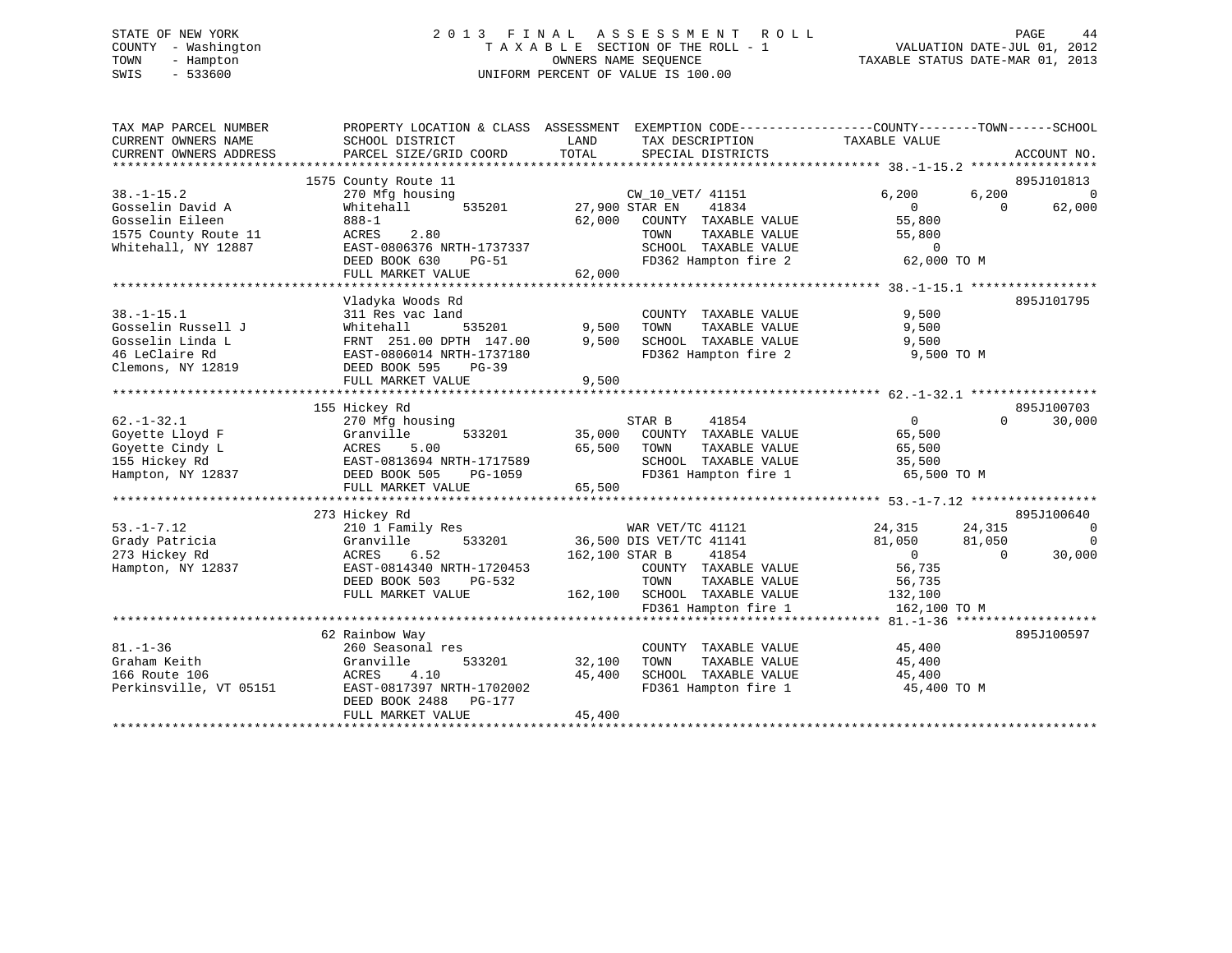#### STATE OF NEW YORK 2 0 1 3 F I N A L A S S E S S M E N T R O L L PAGE 45COUNTY - Washington T A X A B L E SECTION OF THE ROLL - 1 VALUATION DATE-JUL 01, 2012 TOWN - Hampton OWNERS NAME SEQUENCE TAXABLE STATUS DATE-MAR 01, 2013 SWIS - 533600 UNIFORM PERCENT OF VALUE IS 100.00

| TAX MAP PARCEL NUMBER<br>CURRENT OWNERS NAME<br>CURRENT OWNERS ADDRESS | PROPERTY LOCATION & CLASS ASSESSMENT EXEMPTION CODE----------------COUNTY-------TOWN------SCHOOL<br>SCHOOL DISTRICT<br>PARCEL SIZE/GRID COORD | LAND<br>TOTAL  | TAX DESCRIPTION<br>SPECIAL DISTRICTS          | TAXABLE VALUE       | ACCOUNT NO.          |
|------------------------------------------------------------------------|-----------------------------------------------------------------------------------------------------------------------------------------------|----------------|-----------------------------------------------|---------------------|----------------------|
|                                                                        |                                                                                                                                               |                |                                               |                     |                      |
|                                                                        | State Route 22A OFF                                                                                                                           |                |                                               |                     | 895J100092           |
| $72. - 2 - 10$                                                         | 314 Rural vac<10                                                                                                                              |                | COUNTY TAXABLE VALUE                          | 12,500              |                      |
| Green Mountain College                                                 | Granville<br>533201                                                                                                                           | 12,500         | TAXABLE VALUE<br>TOWN                         | 12,500              |                      |
| Poultney, VT 05764                                                     | 3.70<br>ACRES                                                                                                                                 | 12,500         | SCHOOL TAXABLE VALUE                          | 12,500              |                      |
|                                                                        | EAST-0824341 NRTH-1709168                                                                                                                     |                | FD361 Hampton fire 1                          | 12,500 TO M         |                      |
|                                                                        | FULL MARKET VALUE                                                                                                                             | 12,500         |                                               |                     |                      |
|                                                                        |                                                                                                                                               |                |                                               |                     |                      |
|                                                                        | Staso Ln                                                                                                                                      |                |                                               |                     | 895J100530           |
| $72. - 2 - 11$                                                         | 314 Rural vac<10                                                                                                                              |                | COUNTY TAXABLE VALUE                          | 6,500               |                      |
| Green Mountain College                                                 | Granville<br>533201                                                                                                                           | 6,500          | TOWN<br>TAXABLE VALUE                         | 6,500               |                      |
| Poultney, VT 05764                                                     | ACRES<br>1.90                                                                                                                                 | 6,500          | SCHOOL TAXABLE VALUE                          | 6,500               |                      |
|                                                                        | EAST-0824234 NRTH-1708156                                                                                                                     |                | FD361 Hampton fire 1                          | 6,500 TO M          |                      |
|                                                                        | FULL MARKET VALUE                                                                                                                             | 6,500          |                                               |                     |                      |
|                                                                        |                                                                                                                                               |                |                                               |                     |                      |
|                                                                        | County Route 20                                                                                                                               |                |                                               |                     | 895J101817           |
| $72. - 2 - 12.1$                                                       | 322 Rural vac>10                                                                                                                              |                | COUNTY TAXABLE VALUE                          | 5,500               |                      |
| Greene James C                                                         | Granville<br>533201                                                                                                                           | 5,500<br>5,500 | TAXABLE VALUE<br>TOWN<br>SCHOOL TAXABLE VALUE | 5,500               |                      |
| Attn: Bernard Greene                                                   | 17 Ad<br>11.90                                                                                                                                |                | FD361 Hampton fire 1                          | 5,500<br>5,500 TO M |                      |
| PO Box 145<br>Hampton, NY 12837                                        | ACRES<br>EAST-0824017 NRTH-1706190                                                                                                            |                |                                               |                     |                      |
|                                                                        | DEED BOOK 863<br>PG-284                                                                                                                       |                |                                               |                     |                      |
|                                                                        | FULL MARKET VALUE                                                                                                                             | 5,500          |                                               |                     |                      |
|                                                                        |                                                                                                                                               |                |                                               |                     |                      |
|                                                                        | 1518 Carlton Rd                                                                                                                               |                |                                               |                     |                      |
| $45. -1 - 5.5$                                                         | 270 Mfg housing                                                                                                                               |                | CBT VET/C 41132                               | 34,525              | $\Omega$<br>$\Omega$ |
| Gregorio Francisco A                                                   | 535201<br>Whitehall                                                                                                                           |                | 35,000 CBT VET/T 41133                        | $\Omega$            | 34,525<br>$\Omega$   |
| Gregorio Susan G                                                       | Lot 5                                                                                                                                         |                | 138,100 DIS VET/C 41142                       | 41,430              | $\Omega$<br>$\Omega$ |
| 1518 Carlton Rd                                                        | ACRES<br>5.01 BANK<br>26                                                                                                                      |                | DIS VET/T 41143                               | $\mathbf{0}$        | 41,430<br>$\Omega$   |
| Whitehall, NY 12887                                                    | EAST-0804885 NRTH-1733917                                                                                                                     |                | 41834<br>STAR EN                              | $\overline{0}$      | 63,300<br>$\Omega$   |
|                                                                        | DEED BOOK 2684 PG-300                                                                                                                         |                | COUNTY TAXABLE VALUE                          | 62,145              |                      |
|                                                                        | FULL MARKET VALUE                                                                                                                             | 138,100        | TOWN<br>TAXABLE VALUE                         | 62,145              |                      |
|                                                                        |                                                                                                                                               |                | SCHOOL TAXABLE VALUE                          | 74,800              |                      |
|                                                                        |                                                                                                                                               |                | FD361 Hampton fire 1                          | 138,100 TO M        |                      |
|                                                                        |                                                                                                                                               |                |                                               |                     |                      |
|                                                                        | 228 Carvers Falls Rd                                                                                                                          |                |                                               |                     | 895J101763           |
| $38. - 1 - 2.2$                                                        | 210 1 Family Res                                                                                                                              |                | 41854<br>STAR B                               | 0                   | $\Omega$<br>30,000   |
| Grenier Jeffery S                                                      | Whitehall<br>535201                                                                                                                           | 29,000         | COUNTY TAXABLE VALUE                          | 130,600             |                      |
| 228 Carvers Falls Rd                                                   | 3.15<br>ACRES                                                                                                                                 | 130,600        | TOWN<br>TAXABLE VALUE                         | 130,600             |                      |
| Whitehall, NY 12887                                                    | EAST-0805425 NRTH-1744728                                                                                                                     |                | SCHOOL TAXABLE VALUE                          | 100,600             |                      |
|                                                                        | DEED BOOK 2799 PG-113<br>FULL MARKET VALUE                                                                                                    | 130,600        | FD362 Hampton fire 2                          | 130,600 TO M        |                      |
|                                                                        |                                                                                                                                               |                |                                               |                     |                      |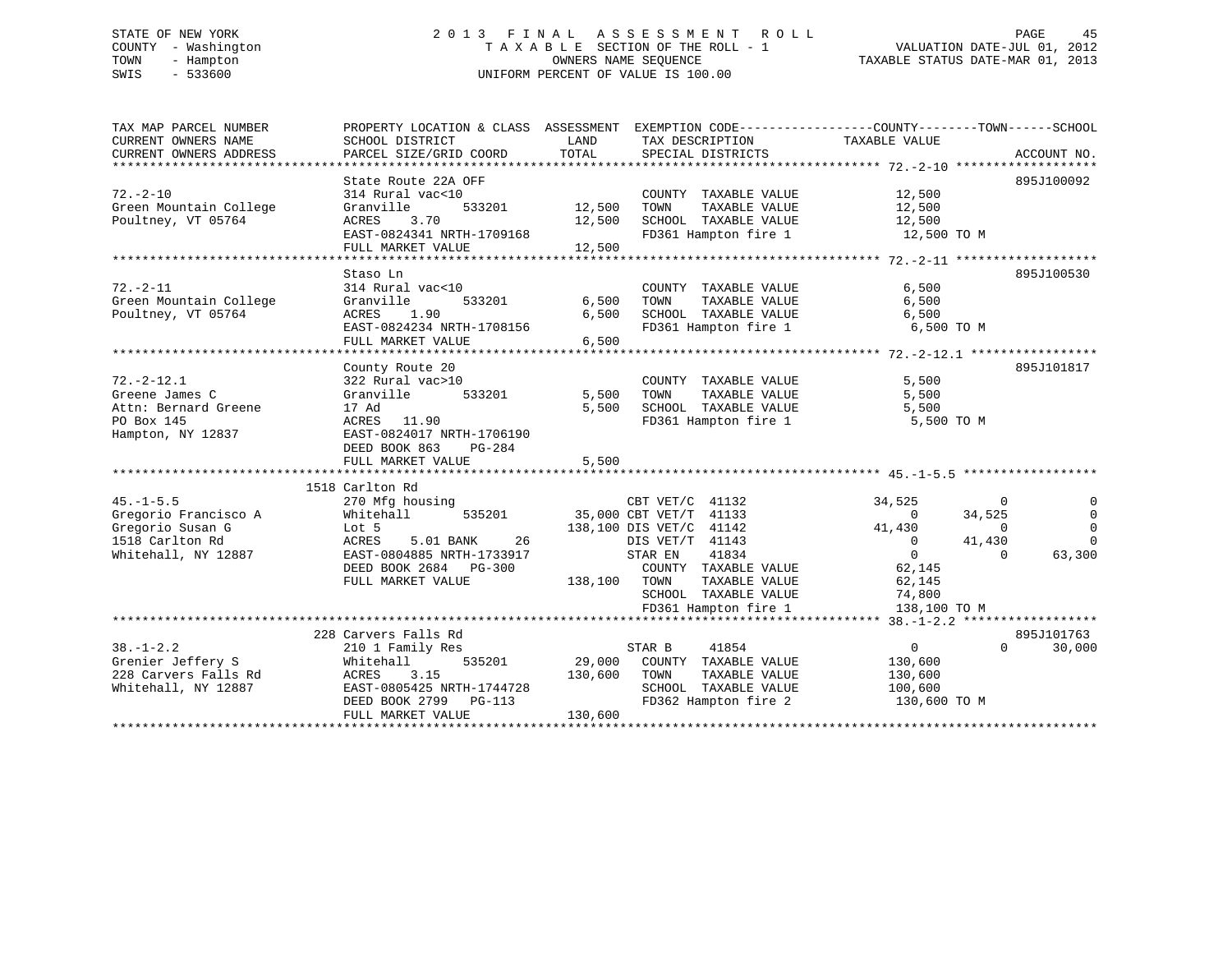# STATE OF NEW YORK 2 0 1 3 F I N A L A S S E S S M E N T R O L L PAGE 46 COUNTY - Washington T A X A B L E SECTION OF THE ROLL - 1 VALUATION DATE-JUL 01, 2012 TOWN - Hampton OWNERS NAME SEQUENCE TAXABLE STATUS DATE-MAR 01, 2013 SWIS - 533600 UNIFORM PERCENT OF VALUE IS 100.00

| TAX MAP PARCEL NUMBER<br>CURRENT OWNERS NAME<br>CURRENT OWNERS ADDRESS | PROPERTY LOCATION & CLASS ASSESSMENT EXEMPTION CODE---------------COUNTY-------TOWN-----SCHOOL<br>SCHOOL DISTRICT<br>PARCEL SIZE/GRID COORD | LAND<br>TOTAL                | TAX DESCRIPTION<br>SPECIAL DISTRICTS          | TAXABLE VALUE      | ACCOUNT NO.                 |
|------------------------------------------------------------------------|---------------------------------------------------------------------------------------------------------------------------------------------|------------------------------|-----------------------------------------------|--------------------|-----------------------------|
|                                                                        | 30 Mirror Lake Way                                                                                                                          |                              |                                               |                    | 895J101760                  |
| $80. - 1 - 44$                                                         | 210 1 Family Res - WTRFNT                                                                                                                   |                              | STAR EN<br>41834                              | $\overline{0}$     | $0 \qquad \qquad$<br>63,300 |
| Gysel Catherine                                                        | 535201<br>Whitehall                                                                                                                         |                              | 25,000 COUNTY TAXABLE VALUE                   | 184,400            |                             |
| PO Box 136                                                             | LOT 16                                                                                                                                      | 184,400                      | TOWN<br>TAXABLE VALUE                         | 184,400            |                             |
| Hampton, NY 12837                                                      | FRNT 154.00 DPTH 201.00                                                                                                                     |                              | SCHOOL TAXABLE VALUE                          | 121,100            |                             |
|                                                                        | EAST-0810844 NRTH-1705230<br>DEED BOOK 855<br>PG-171<br>FULL MARKET VALUE                                                                   | 184,400                      | FD361 Hampton fire 1                          | 184,400 TO M       |                             |
|                                                                        |                                                                                                                                             |                              |                                               |                    |                             |
|                                                                        | County Route 18 OFF                                                                                                                         |                              |                                               |                    | 895J100097                  |
| $63. -1 - 11$                                                          | 720 Mine/quarry                                                                                                                             |                              | COUNTY TAXABLE VALUE                          | 97,000             |                             |
| Hadeka Gary J                                                          | 533201<br>Granville                                                                                                                         | 97,000                       | TOWN<br>TAXABLE VALUE                         | 97,000             |                             |
| 773 Briar Hill                                                         | ACRES 109.40                                                                                                                                | 97,000                       | SCHOOL TAXABLE VALUE 97,000                   |                    |                             |
| West Pawlet, VT 05775                                                  | EAST-0819580 NRTH-1715268<br>DEED BOOK 1695 PG-225                                                                                          |                              | FD361 Hampton fire 1                          | 97,000 TO M        |                             |
|                                                                        | FULL MARKET VALUE                                                                                                                           | 97,000                       |                                               |                    |                             |
|                                                                        |                                                                                                                                             |                              |                                               |                    |                             |
|                                                                        | 2453 County Route 18                                                                                                                        |                              |                                               |                    | 895J100185                  |
| $72. - 1 - 10$<br>Hadley William B                                     | 210 1 Family Res<br>Granville                                                                                                               | 533201 14,300                | COUNTY TAXABLE VALUE<br>TAXABLE VALUE<br>TOWN | 108,400<br>108,400 |                             |
| 4265 Lake St                                                           | FRNT 140.00 DPTH 124.00                                                                                                                     | 108,400                      | SCHOOL TAXABLE VALUE 108,400                  |                    |                             |
| Bridport, VT 05734                                                     | EAST-0821364 NRTH-1710464<br>DEED BOOK 905 PG-129                                                                                           |                              | FD361 Hampton fire 1                          | 108,400 TO M       |                             |
|                                                                        |                                                                                                                                             |                              |                                               |                    |                             |
|                                                                        |                                                                                                                                             |                              |                                               |                    |                             |
|                                                                        | 2528 County Route 18                                                                                                                        |                              |                                               |                    | 895J100294                  |
| $72. - 2 - 25$                                                         | 210 1 Family Res                                                                                                                            |                              | CBT VET/TC 41131                              | 35,825             | 35,825<br>$\overline{0}$    |
| Haight Robert                                                          | 533201<br>Granville                                                                                                                         | CBT VET/TC<br>22,000 STAR EN | 41834                                         | $\overline{0}$     | 63,300<br>$\Omega$          |
| Edgeworth Laura                                                        | 713/156 Hwy Approp 143,300 COUNTY TAXABLE VALUE                                                                                             |                              |                                               | 107,475            |                             |
| 2528 County Route 18                                                   | ACRES<br>1.00                                                                                                                               |                              | TOWN<br>TAXABLE VALUE                         | 107,475            |                             |
| PO Box 54                                                              | EAST-0822795 NRTH-1711370                                                                                                                   |                              | SCHOOL TAXABLE VALUE                          | 80,000             |                             |
| Hampton, NY 12837                                                      | DEED BOOK 2419    PG-261                                                                                                                    |                              | FD361 Hampton fire 1 143,300 TO M             |                    |                             |
|                                                                        | FULL MARKET VALUE                                                                                                                           | 143,300                      |                                               |                    |                             |
|                                                                        |                                                                                                                                             |                              |                                               |                    |                             |
|                                                                        | Rainbow Way                                                                                                                                 |                              |                                               |                    | 895J100593                  |
| $81. - 1 - 16$                                                         | 314 Rural vac<10                                                                                                                            |                              | COUNTY TAXABLE VALUE                          | 15,000             |                             |
| Halberstadt David                                                      | Granville<br>533201                                                                                                                         | 15,000                       | TOWN<br>TAXABLE VALUE                         | 15,000             |                             |
| Rio Barbara                                                            | 5.30<br>ACRES                                                                                                                               | 15,000                       | SCHOOL TAXABLE VALUE                          | 15,000             |                             |
| ATT:Barbara Rio                                                        | EAST-0816390 NRTH-1700534                                                                                                                   |                              | FD361 Hampton fire 1                          | 15,000 TO M        |                             |
| 65 Mordella Rd                                                         | DEED BOOK 490<br>PG-280                                                                                                                     |                              |                                               |                    |                             |
| Albany, NY 12205                                                       | FULL MARKET VALUE                                                                                                                           | 15,000                       |                                               |                    |                             |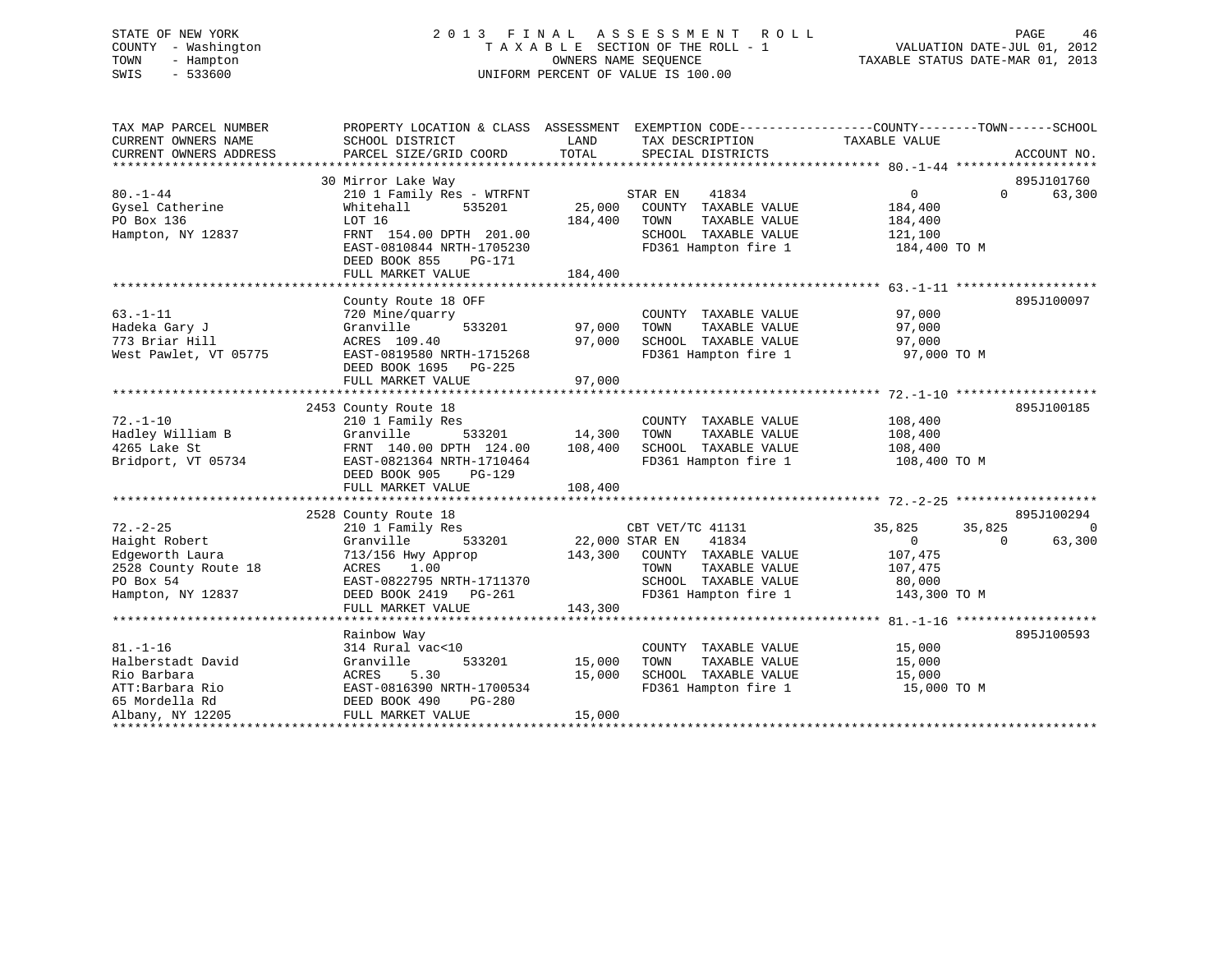# STATE OF NEW YORK 2 0 1 3 F I N A L A S S E S S M E N T R O L L PAGE 47 COUNTY - Washington T A X A B L E SECTION OF THE ROLL - 1 VALUATION DATE-JUL 01, 2012 TOWN - Hampton OWNERS NAME SEQUENCE TAXABLE STATUS DATE-MAR 01, 2013 SWIS - 533600 UNIFORM PERCENT OF VALUE IS 100.00

| TAX MAP PARCEL NUMBER<br>CURRENT OWNERS NAME<br>CURRENT OWNERS ADDRESS                                       | SCHOOL DISTRICT<br>PARCEL SIZE/GRID COORD                                                                                                                                          | LAND<br>TOTAL                 | TAX DESCRIPTION<br>SPECIAL DISTRICTS                                                                                                          | PROPERTY LOCATION & CLASS ASSESSMENT EXEMPTION CODE----------------COUNTY-------TOWN------SCHOOL<br>TAXABLE VALUE<br>ACCOUNT NO.    |
|--------------------------------------------------------------------------------------------------------------|------------------------------------------------------------------------------------------------------------------------------------------------------------------------------------|-------------------------------|-----------------------------------------------------------------------------------------------------------------------------------------------|-------------------------------------------------------------------------------------------------------------------------------------|
|                                                                                                              |                                                                                                                                                                                    |                               |                                                                                                                                               |                                                                                                                                     |
| $81. - 1 - 50.1$<br>Hale Irene M<br>Hale Dennis J<br>121 Rockland Ave<br>Waterbury, CT 06708                 | 160 South Rd<br>260 Seasonal res<br>Granville<br>533201<br>ACRES<br>6.20<br>EAST-0816859 NRTH-1702977<br>DEED BOOK 3021    PG-264<br>FULL MARKET VALUE                             | 36,200<br>74,300<br>74,300    | COUNTY TAXABLE VALUE<br>TOWN<br>TAXABLE VALUE<br>SCHOOL TAXABLE VALUE<br>FD361 Hampton fire 1                                                 | 895J100606<br>74,300<br>74,300<br>74,300<br>74,300 TO M                                                                             |
|                                                                                                              |                                                                                                                                                                                    |                               |                                                                                                                                               |                                                                                                                                     |
| $62. - 1 - 27.2$<br>Haley George W Jr<br>2097 County Route 18<br>Whitehall, NY 12887                         | 2097 County Route 18<br>210 1 Family Res<br>Granville<br>533201<br>ACRES<br>1.75<br>EAST-0813832 NRTH-1713808<br>DEED BOOK 1819 PG-89                                              | 24,400<br>74,300              | COUNTY TAXABLE VALUE<br>TOWN<br>TAXABLE VALUE<br>SCHOOL TAXABLE VALUE<br>FD361 Hampton fire 1                                                 | 74,300<br>74,300<br>74,300<br>74,300 TO M                                                                                           |
|                                                                                                              | FULL MARKET VALUE                                                                                                                                                                  | 74,300<br>***********         |                                                                                                                                               |                                                                                                                                     |
| $71. - 1 - 14.4$<br>Hallar Michael LE<br>Hallar Mary LE<br>5 Irvine Pl                                       | Hills Pond Rd<br>322 Rural vac>10<br>Granville<br>533201<br>ACRES 19.39<br>EAST-0816941 NRTH-1708288                                                                               | 21,500<br>21,500              | COUNTY TAXABLE VALUE<br>TOWN<br>TAXABLE VALUE<br>SCHOOL TAXABLE VALUE<br>FD361 Hampton fire 1                                                 | 895J100654<br>21,500<br>21,500<br>21,500<br>21,500 TO M                                                                             |
| Granville, NY 12832                                                                                          | DEED BOOK 740<br>PG-112                                                                                                                                                            |                               |                                                                                                                                               |                                                                                                                                     |
|                                                                                                              | FULL MARKET VALUE                                                                                                                                                                  | 21,500                        |                                                                                                                                               |                                                                                                                                     |
|                                                                                                              |                                                                                                                                                                                    |                               |                                                                                                                                               |                                                                                                                                     |
|                                                                                                              |                                                                                                                                                                                    |                               |                                                                                                                                               |                                                                                                                                     |
| $62. - 1 - 39.1$<br>Hamel Hilda<br>1977 County Route 18<br>Whitehall, NY 12887                               | 1977 County Route 18<br>210 1 Family Res<br>535201<br>Whitehall<br>4.40<br>ACRES<br>EAST-0811162 NRTH-1714299<br>DEED BOOK 778<br>PG-158<br>FULL MARKET VALUE                      | 33,100 STAR EN                | AGED-ALL<br>41800<br>41834<br>110,100 COUNTY TAXABLE VALUE<br>TOWN<br>TAXABLE VALUE<br>SCHOOL TAXABLE VALUE                                   | 895J100699<br>55,050<br>55,050<br>55,050<br>$\overline{0}$<br>$\Omega$<br>55,050<br>55,050<br>55,050<br>$\mathbf 0$<br>110,100 TO M |
|                                                                                                              |                                                                                                                                                                                    |                               | 110,100 FD361 Hampton fire 1                                                                                                                  |                                                                                                                                     |
| $38. - 1 - 10.2$<br>Hampton BioFuels<br>ATT: Private Capital Group<br>9 W 19th St Fl 2<br>New York, NY 10011 | 131 Golf Course Rd<br>330 Vacant comm<br>Whitehall<br>535201<br>Sub Div Lot A and P/O of<br>ACRES 97.01<br>EAST-0809546 NRTH-1735824<br>DEED BOOK 2302 PG-215<br>FULL MARKET VALUE | 268,500<br>268,500<br>268,500 | COUNTY TAXABLE VALUE<br>TOWN<br>TAXABLE VALUE<br>SCHOOL TAXABLE VALUE<br>CA001 Cons agri dst 1<br>EZ005 Empire Zone 5<br>FD362 Hampton fire 2 | 268,500<br>268,500<br>268,500<br>268,500 TO<br>268,500 TO<br>268,500 TO M                                                           |
|                                                                                                              |                                                                                                                                                                                    |                               |                                                                                                                                               |                                                                                                                                     |
| $72. -2 - 24. -8801$<br>Hampton Vol Fire Dept Inc<br>2520 County Route 18<br>Hampton, NY 12837               | County Route 18<br>652 Govt bldgs<br>Granville<br>533201<br>Post Office<br>Assmt Split<br>EAST-0786250 NRTH-1285730<br>PG-966<br>DEED BOOK 490<br>FULL MARKET VALUE                | 8,700<br>8,700<br>8,700       | COUNTY TAXABLE VALUE<br>TOWN<br>TAXABLE VALUE<br>SCHOOL TAXABLE VALUE<br>FD361 Hampton fire 1                                                 | 895J100675<br>8,700<br>8,700<br>8,700<br>8,700 TO M                                                                                 |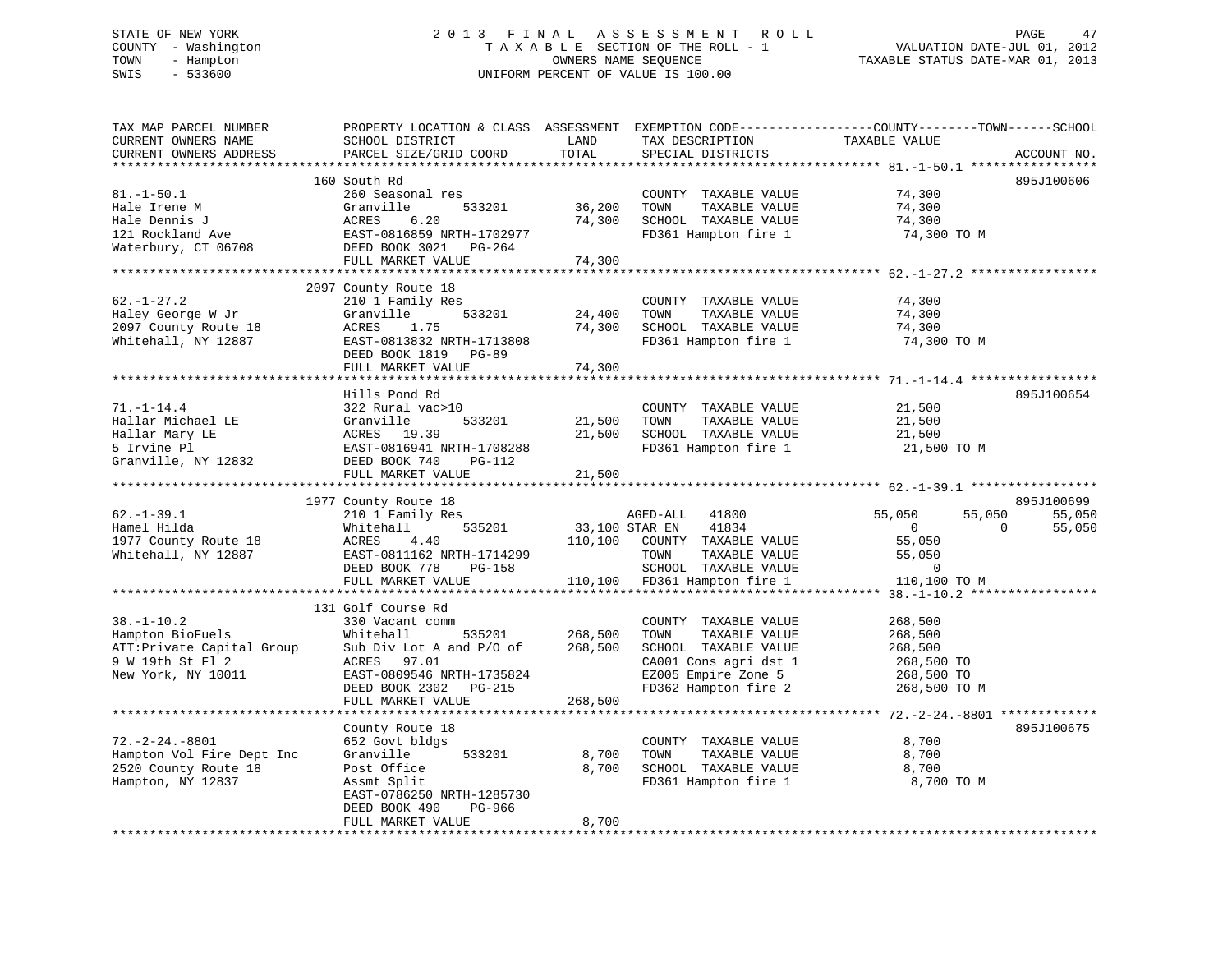# STATE OF NEW YORK 2 0 1 3 F I N A L A S S E S S M E N T R O L L PAGE 48 COUNTY - Washington T A X A B L E SECTION OF THE ROLL - 1 VALUATION DATE-JUL 01, 2012 TOWN - Hampton OWNERS NAME SEQUENCE TAXABLE STATUS DATE-MAR 01, 2013 SWIS - 533600 UNIFORM PERCENT OF VALUE IS 100.00

| TAX MAP PARCEL NUMBER<br>CURRENT OWNERS NAME                                                                             | PROPERTY LOCATION & CLASS ASSESSMENT<br>SCHOOL DISTRICT                                                                                                                               | LAND                         | EXEMPTION CODE-----------------COUNTY-------TOWN------SCHOOL<br>TAX DESCRIPTION                                                            | TAXABLE VALUE                                                                 |             |                      |
|--------------------------------------------------------------------------------------------------------------------------|---------------------------------------------------------------------------------------------------------------------------------------------------------------------------------------|------------------------------|--------------------------------------------------------------------------------------------------------------------------------------------|-------------------------------------------------------------------------------|-------------|----------------------|
| CURRENT OWNERS ADDRESS                                                                                                   | PARCEL SIZE/GRID COORD                                                                                                                                                                | TOTAL                        | SPECIAL DISTRICTS                                                                                                                          |                                                                               |             | ACCOUNT NO.          |
|                                                                                                                          | 1547 Carlton Rd                                                                                                                                                                       |                              |                                                                                                                                            |                                                                               |             | 895J100189           |
| $45. - 1 - 5$<br>Hanafin Rhonda<br>ATT: Rhonda Hutchins<br>1547 Carlton Rd<br>Whitehall, NY 12887                        | 210 1 Family Res<br>535201<br>Whitehall<br>Lot 7<br>ACRES<br>5.01<br>EAST-0804799 NRTH-1735128<br>DEED BOOK 895<br>PG-246<br>FULL MARKET VALUE<br>************************            | 35,000<br>102,700<br>102,700 | STAR B<br>41854<br>COUNTY TAXABLE VALUE<br>TAXABLE VALUE<br>TOWN<br>SCHOOL TAXABLE VALUE<br>FD362 Hampton fire 2                           | $\overline{0}$<br>102,700<br>102,700<br>72,700<br>102,700 TO M                | $\Omega$    | 30,000               |
|                                                                                                                          | Vladyka Woods Rd OFF                                                                                                                                                                  |                              |                                                                                                                                            |                                                                               |             | 895J100146           |
| $38. - 1 - 21$<br>Harmon Charles E<br>Harmon Grace<br>Attn: Coralie Embree<br>260 Mapleridge Rd<br>Gloverville, NY 12078 | 322 Rural vac>10<br>Whitehall<br>535201<br>ACRES 18.00<br>EAST-0804516 NRTH-1740781<br>DEED BOOK 469<br>PG-862<br>FULL MARKET VALUE                                                   | 8,500<br>8,500<br>8,500      | COUNTY TAXABLE VALUE<br>TOWN<br>TAXABLE VALUE<br>SCHOOL TAXABLE VALUE<br>FD362 Hampton fire 2                                              | 8,500<br>8,500<br>8,500<br>8,500 TO M                                         |             |                      |
|                                                                                                                          |                                                                                                                                                                                       |                              |                                                                                                                                            |                                                                               |             |                      |
| $38. - 1 - 11.1$<br>Hawley Bonnie L<br>1651 County Route 11<br>Whitehall, NY 12887                                       | County Route 11<br>322 Rural vac>10<br>535201<br>Whitehall<br>43.00 DPTH<br>FRNT<br>ACRES 49.91<br>EAST-0807804 NRTH-1738870<br>DEED BOOK 864<br>PG-179<br>FULL MARKET VALUE          | 72,300<br>72,300<br>72,300   | COUNTY TAXABLE VALUE<br>TAXABLE VALUE<br>TOWN<br>SCHOOL TAXABLE VALUE<br>CA001 Cons agri dst 1<br>FD362 Hampton fire 2                     | 72,300<br>72,300<br>72,300<br>72,300 TO<br>72,300 TO M                        |             |                      |
|                                                                                                                          | ********************************                                                                                                                                                      | **************               | *********************************** 38.-1-11.2 *****                                                                                       |                                                                               |             |                      |
| $38. - 1 - 11.2$<br>Hawley Bonnie L<br>1651 County Route 11<br>Whitehall, NY 12887                                       | 1651 County Route 11<br>240 Rural res<br>535201<br>Whitehall<br>Filed Sub $# 12257$<br>FRNT 747.00 DPTH<br>ACRES 14.89<br>EAST-0808226 NRTH-1737782<br>DEED BOOK 3115<br><b>PG-99</b> | 45,900<br>179,600            | STAR EN<br>41834<br>COUNTY TAXABLE VALUE<br>TAXABLE VALUE<br>TOWN<br>SCHOOL TAXABLE VALUE<br>CA001 Cons agri dst 1<br>FD362 Hampton fire 2 | $\overline{0}$<br>179,600<br>179,600<br>116,300<br>179,600 TO<br>179,600 TO M | $\mathbf 0$ | 63,300               |
|                                                                                                                          | FULL MARKET VALUE                                                                                                                                                                     | 179,600                      |                                                                                                                                            |                                                                               |             |                      |
| $80. - 1 - 25$<br>Heibler Douglas W<br>Heibler Elizabeth J<br>75 Hampton Heights Way<br>Whitehall, NY 12887              | 75 Hampton Heights Way<br>210 1 Family Res<br>Granville<br>533201<br>LOT 19<br>ACRES<br>5.96<br>EAST-0809882 NRTH-1701852<br>DEED BOOK 742<br><b>PG-115</b><br>FULL MARKET VALUE      | 15,000<br>53,700<br>53,700   | 41854<br>STAR B<br>COUNTY TAXABLE VALUE<br>TOWN<br>TAXABLE VALUE<br>SCHOOL TAXABLE VALUE<br>FD361 Hampton fire 1                           | $\overline{0}$<br>53,700<br>53,700<br>23,700<br>53,700 TO M                   | $\Omega$    | 895J100688<br>30,000 |
|                                                                                                                          |                                                                                                                                                                                       |                              |                                                                                                                                            |                                                                               |             |                      |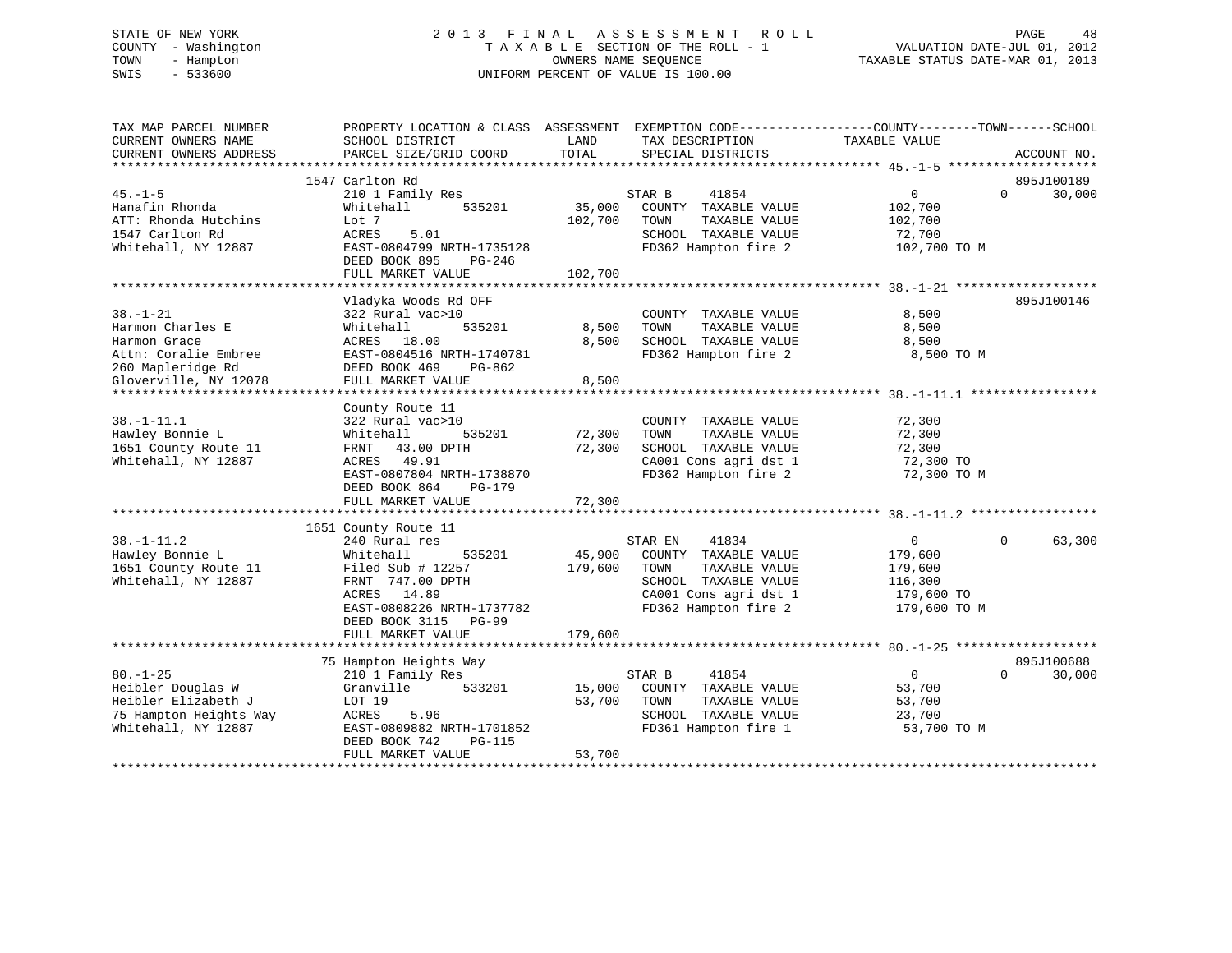# STATE OF NEW YORK 2 0 1 3 F I N A L A S S E S S M E N T R O L L PAGE 49 COUNTY - Washington T A X A B L E SECTION OF THE ROLL - 1 VALUATION DATE-JUL 01, 2012 TOWN - Hampton OWNERS NAME SEQUENCE TAXABLE STATUS DATE-MAR 01, 2013 SWIS - 533600 UNIFORM PERCENT OF VALUE IS 100.00

| TAX MAP PARCEL NUMBER<br>CURRENT OWNERS NAME<br>CURRENT OWNERS ADDRESS                                                      | PROPERTY LOCATION & CLASS ASSESSMENT<br>SCHOOL DISTRICT<br>PARCEL SIZE/GRID COORD                                                                                                                                     | LAND<br>TOTAL                       | EXEMPTION CODE-----------------COUNTY-------TOWN------SCHOOL<br>TAX DESCRIPTION<br>SPECIAL DISTRICTS                                                                    | TAXABLE VALUE                                                                   | ACCOUNT NO.                                                |
|-----------------------------------------------------------------------------------------------------------------------------|-----------------------------------------------------------------------------------------------------------------------------------------------------------------------------------------------------------------------|-------------------------------------|-------------------------------------------------------------------------------------------------------------------------------------------------------------------------|---------------------------------------------------------------------------------|------------------------------------------------------------|
| * * * * * * * * * * * * * * * * * * *<br>$80. - 1 - 26$<br>Heibler Richard<br>44 Hampton Heights Way<br>Whitehall, NY 12887 | **************************<br>44 Hampton Heights Way<br>210 1 Family Res<br>Granville<br>533201<br>ACRES<br>5.02<br>EAST-0810386 NRTH-1702013<br>DEED BOOK 2842<br>PG-209<br>FULL MARKET VALUE<br>******************* | 35,000<br>79,900<br>79,900          | COUNTY TAXABLE VALUE<br>TAXABLE VALUE<br>TOWN<br>SCHOOL TAXABLE VALUE<br>FD361 Hampton fire 1                                                                           | 79,900<br>79,900<br>79,900<br>79,900 TO M<br>************************* 81.-1-35 | 895J100667                                                 |
| $81. - 1 - 35$<br>Heimerle Gary<br>Backer Teresa<br>PO Box 41<br>Hampton, NY 12837                                          | Rainbow Way<br>314 Rural vac<10<br>Granville<br>533201<br>ACRES<br>6.00<br>EAST-0817743 NRTH-1701956<br>DEED BOOK 1722<br>PG-26<br>FULL MARKET VALUE                                                                  | 27,500<br>27,500<br>27,500          | COUNTY TAXABLE VALUE<br>TOWN<br>TAXABLE VALUE<br>SCHOOL TAXABLE VALUE<br>FD361 Hampton fire 1                                                                           | 27,500<br>27,500<br>27,500<br>27,500 TO M                                       | 895J100541                                                 |
|                                                                                                                             |                                                                                                                                                                                                                       |                                     |                                                                                                                                                                         |                                                                                 |                                                            |
| $81. - 1 - 32$<br>Heimerle Gary B<br>Heimerle Teresa M<br>41 Rainbow Way<br>Hampton, NY 12837                               | 41 Rainbow Way<br>210 1 Family Res<br>533201<br>Granville<br>ACRES<br>5.00<br>EAST-0818048 NRTH-1702503<br>DEED BOOK 3105<br>PG-344<br>FULL MARKET VALUE                                                              | 35,000 STAR B<br>166,900<br>166,900 | WAR VET/TC 41121<br>41854<br>COUNTY TAXABLE VALUE<br>TOWN<br>TAXABLE VALUE<br>SCHOOL TAXABLE VALUE<br>FD361 Hampton fire 1                                              | 25,035<br>$\mathbf{0}$<br>141,865<br>141,865<br>136,900<br>166,900 TO M         | 895J101739<br>25,035<br>$\Omega$<br>30,000<br>$\Omega$     |
|                                                                                                                             | ********************                                                                                                                                                                                                  |                                     |                                                                                                                                                                         |                                                                                 |                                                            |
| $62. - 1 - 8$<br>Hilder Paul<br>Hilder Sara<br>330 County Route 21<br>Granville, NY 12832                                   | Hickey Rd OFF<br>322 Rural vac>10<br>Granville<br>533201<br>ACRES<br>13.62<br>EAST-0811221 NRTH-1718396<br>DEED BOOK 1844<br>PG-344                                                                                   | 6,500<br>6,500                      | COUNTY TAXABLE VALUE<br>TOWN<br>TAXABLE VALUE<br>SCHOOL TAXABLE VALUE<br>FD361 Hampton fire 1                                                                           | 6,500<br>6,500<br>6,500<br>6,500 TO M                                           | 895J100632                                                 |
|                                                                                                                             | FULL MARKET VALUE                                                                                                                                                                                                     | 6,500                               |                                                                                                                                                                         |                                                                                 |                                                            |
|                                                                                                                             | *************************<br>313 Hickey Rd                                                                                                                                                                            |                                     |                                                                                                                                                                         |                                                                                 | 895J100609                                                 |
| $53. - 1 - 7.7$<br>Hilder Peter L<br>Raymond Amy L<br>313 Hickey Rd<br>PO Box 147<br>Hampton, NY 12837                      | 210 1 Family Res<br>Granville<br>533201<br>ACRES<br>6.41<br>EAST-0814887 NRTH-1721689<br>DEED BOOK 918<br>PG-274<br>FULL MARKET VALUE                                                                                 | 36,400<br>144,400<br>144,400        | STAR B<br>41854<br>COUNTY TAXABLE VALUE<br>TOWN<br>TAXABLE VALUE<br>SCHOOL TAXABLE VALUE<br>FD361 Hampton fire 1                                                        | $\mathbf{0}$<br>144,400<br>144,400<br>114,400<br>144,400 TO M                   | 30,000<br>$\Omega$                                         |
|                                                                                                                             | 42 Greenfield Ln                                                                                                                                                                                                      |                                     |                                                                                                                                                                         |                                                                                 | 895J100106                                                 |
| $72.2 - 3 - 17$<br>Hilder Robert G<br>Hilder Catherine A<br>42 Greenfield Ln<br>PO Box 13<br>Hampton, NY 12837              | 210 1 Family Res<br>Granville<br>533201<br>713/150 Hwy Approp<br>$72. - 3 - 17$<br>ACRES<br>1.40<br>EAST-0823591 NRTH-1712239<br>DEED BOOK 425<br>PG-1016<br>FULL MARKET VALUE                                        | 68,600                              | CBT VET/TC 41131<br>23,300 DIS VET/TC 41141<br>68,600 STAR EN<br>41834<br>COUNTY TAXABLE VALUE<br>TAXABLE VALUE<br>TOWN<br>SCHOOL TAXABLE VALUE<br>FD361 Hampton fire 1 | 17,150<br>30,870<br>$\overline{0}$<br>20,580<br>20,580<br>5,300<br>68,600 TO M  | 17,150<br>0<br>30,870<br>$\mathbf 0$<br>$\Omega$<br>63,300 |
|                                                                                                                             |                                                                                                                                                                                                                       |                                     |                                                                                                                                                                         |                                                                                 |                                                            |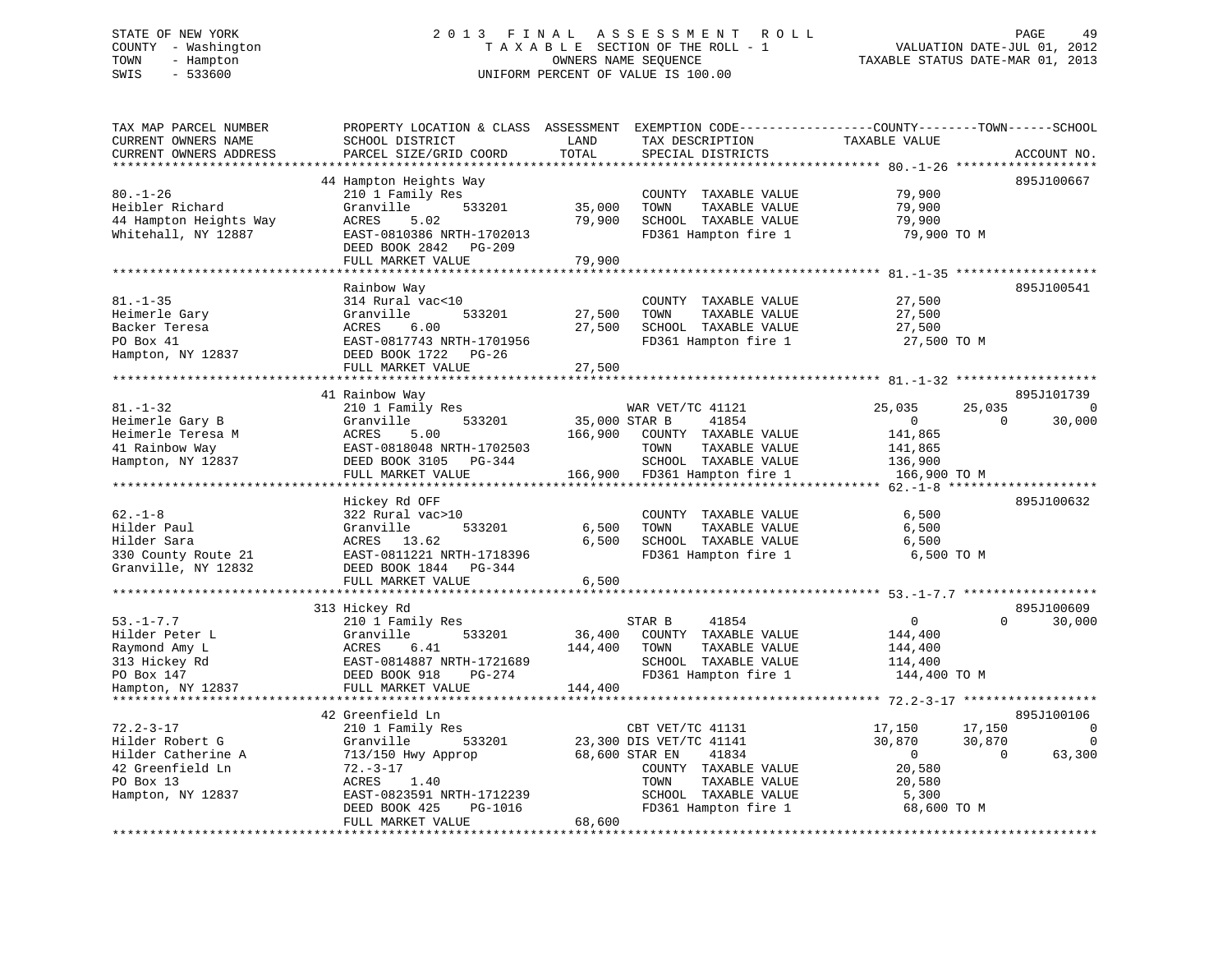# STATE OF NEW YORK 2 0 1 3 F I N A L A S S E S S M E N T R O L L PAGE 50 COUNTY - Washington T A X A B L E SECTION OF THE ROLL - 1 VALUATION DATE-JUL 01, 2012 TOWN - Hampton OWNERS NAME SEQUENCE TAXABLE STATUS DATE-MAR 01, 2013 SWIS - 533600 UNIFORM PERCENT OF VALUE IS 100.00

| TAX MAP PARCEL NUMBER<br>CURRENT OWNERS NAME<br>CURRENT OWNERS ADDRESS                           | PROPERTY LOCATION & CLASS ASSESSMENT EXEMPTION CODE----------------COUNTY-------TOWN------SCHOOL<br>SCHOOL DISTRICT<br>PARCEL SIZE/GRID COORD                                                      | LAND<br>TOTAL                | TAX DESCRIPTION<br>SPECIAL DISTRICTS                                                                                   | TAXABLE VALUE                                               | ACCOUNT NO.                      |
|--------------------------------------------------------------------------------------------------|----------------------------------------------------------------------------------------------------------------------------------------------------------------------------------------------------|------------------------------|------------------------------------------------------------------------------------------------------------------------|-------------------------------------------------------------|----------------------------------|
|                                                                                                  |                                                                                                                                                                                                    |                              |                                                                                                                        |                                                             |                                  |
| $72.2 - 3 - 16$<br>Hilder Robert G Jr<br>Hilder Maryann<br>38 Greenfield Ln<br>Hampton, NY 12837 | 38 Greenfield Ln<br>210 1 Family Res<br>Granville<br>533201<br>$72. - 3 - 16$<br>FRNT 80.00 DPTH 276.00<br>EAST-0823535 NRTH-1712074<br>DEED BOOK 1987 PG-100<br>FULL MARKET VALUE                 | 16,300<br>58,100<br>58,100   | STAR B<br>41854<br>COUNTY TAXABLE VALUE<br>TOWN<br>TAXABLE VALUE<br>SCHOOL TAXABLE VALUE<br>FD361 Hampton fire 1       | $\overline{0}$<br>58,100<br>58,100<br>28,100<br>58,100 TO M | 895J100243<br>$\Omega$<br>30,000 |
|                                                                                                  |                                                                                                                                                                                                    |                              |                                                                                                                        |                                                             |                                  |
| $72.2 - 3 - 15$<br>Hill George D<br>Hill Jennifer L<br>34 Greenfield Ln<br>Hampton, NY 12837     | 34 Greenfield Ln<br>210 1 Family Res<br>Granville<br>533201<br>$72. - 3 - 15$<br>FRNT 132.00 DPTH 128.00<br>EAST-0823649 NRTH-1712034<br>DEED BOOK 2464 PG-60<br>FULL MARKET VALUE                 | 13,400<br>38,900<br>38,900   | 41854<br>STAR B<br>COUNTY TAXABLE VALUE<br>TOWN<br>TAXABLE VALUE<br>SCHOOL TAXABLE VALUE<br>FD361 Hampton fire 1       | $\mathbf{0}$<br>38,900<br>38,900<br>8,900<br>38,900 TO M    | 895J100087<br>30,000<br>$\Omega$ |
|                                                                                                  |                                                                                                                                                                                                    |                              |                                                                                                                        |                                                             |                                  |
| $71.4 - 3 - 6$<br>Hoff Margaret<br>928 Lafayette Ave<br>Niagara Falls, NY 14305-1111 71.-3-6     | 1141 East Way<br>260 Seasonal res - WTRFNT<br>Granville<br>533201<br>426/1066, W2831/46<br>75.00 DPTH 140.00<br>FRNT<br>EAST-0815707 NRTH-1708266<br>DEED BOOK 426<br>PG-1066<br>FULL MARKET VALUE | 20,300<br>122,400<br>122,400 | COUNTY TAXABLE VALUE<br>TOWN<br>TAXABLE VALUE<br>SCHOOL TAXABLE VALUE<br>FD361 Hampton fire 1                          | 122,400<br>122,400<br>122,400<br>122,400 TO M               | 895J100266                       |
|                                                                                                  | 2138 State Route 22A                                                                                                                                                                               |                              |                                                                                                                        |                                                             |                                  |
| $81. - 2 - 20.5$<br>Hogan Richard<br>353 Central Park W<br>New York, NY 10025                    | 323 Vacant rural<br>Granville<br>533201<br>barns and silo removed 20<br>ACRES<br>71.70<br>EAST-0823594 NRTH-1701059<br>DEED BOOK 928<br>PG-251                                                     | 22,000<br>22,000             | COUNTY TAXABLE VALUE<br>TAXABLE VALUE<br>TOWN<br>SCHOOL TAXABLE VALUE<br>CA001 Cons agri dst 1<br>FD361 Hampton fire 1 | 22,000<br>22,000<br>22,000<br>22,000 TO<br>22,000 TO M      |                                  |
|                                                                                                  | FULL MARKET VALUE                                                                                                                                                                                  | 22,000                       |                                                                                                                        |                                                             |                                  |
|                                                                                                  | 2075 State Route 22A                                                                                                                                                                               |                              |                                                                                                                        |                                                             | 895J101742                       |
| $81. - 2 - 24$<br>Hogan Richard<br>353 Central Park W<br>New York, NY 10025                      | 280 Res Multiple<br>533201<br>Granville<br>Con Eas 2067/306<br>Con Eas 794/191<br>1706-<br>ACRES 199.50<br>EAST-0821251 NRTH-1701954<br>DEED BOOK 1701<br>$PG-43$<br>FULL MARKET VALUE             | 91,400<br>774,800<br>774,800 | COUNTY TAXABLE VALUE<br>TOWN<br>TAXABLE VALUE<br>SCHOOL TAXABLE VALUE<br>CA001 Cons agri dst 1<br>FD361 Hampton fire 1 | 774,800<br>774,800<br>774,800<br>774,800 TO<br>774,800 TO M |                                  |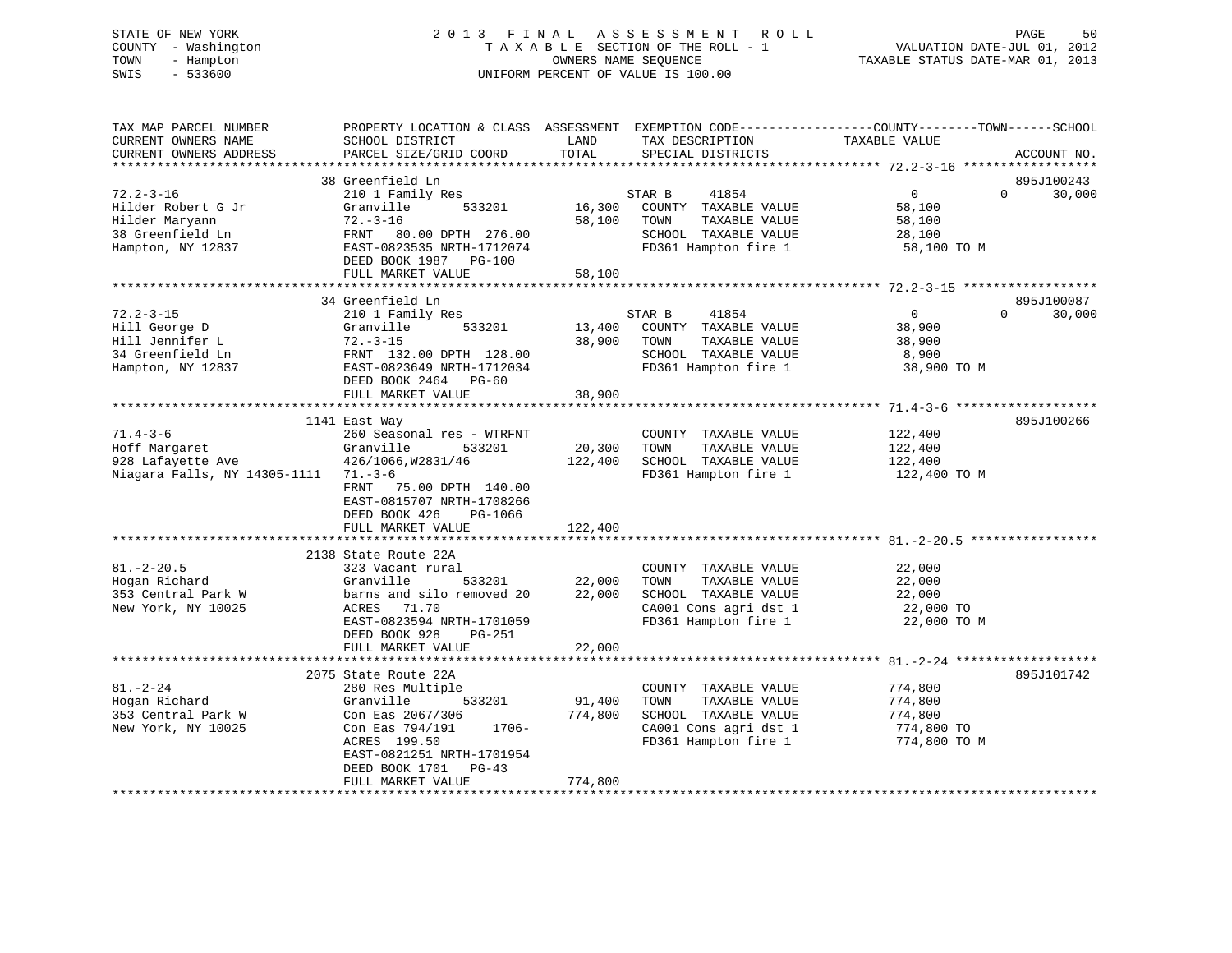# STATE OF NEW YORK 2 0 1 3 F I N A L A S S E S S M E N T R O L L PAGE 51 COUNTY - Washington T A X A B L E SECTION OF THE ROLL - 1 VALUATION DATE-JUL 01, 2012 TOWN - Hampton OWNERS NAME SEQUENCE TAXABLE STATUS DATE-MAR 01, 2013 SWIS - 533600 UNIFORM PERCENT OF VALUE IS 100.00

| TAX MAP PARCEL NUMBER                                                                                                                                                                                                                                                                         | PROPERTY LOCATION & CLASS ASSESSMENT EXEMPTION CODE----------------COUNTY-------TOWN------SCHOOL |              |                                                                |                         |                    |
|-----------------------------------------------------------------------------------------------------------------------------------------------------------------------------------------------------------------------------------------------------------------------------------------------|--------------------------------------------------------------------------------------------------|--------------|----------------------------------------------------------------|-------------------------|--------------------|
| CURRENT OWNERS NAME                                                                                                                                                                                                                                                                           | SCHOOL DISTRICT                                                                                  | LAND         | TAX DESCRIPTION TAXABLE VALUE                                  |                         |                    |
| CURRENT OWNERS ADDRESS                                                                                                                                                                                                                                                                        | PARCEL SIZE/GRID COORD                                                                           | TOTAL        | SPECIAL DISTRICTS                                              |                         | ACCOUNT NO.        |
|                                                                                                                                                                                                                                                                                               |                                                                                                  |              |                                                                |                         |                    |
|                                                                                                                                                                                                                                                                                               | 2606 State Route 22A                                                                             |              |                                                                |                         |                    |
| $72. - 2 - 7.3$                                                                                                                                                                                                                                                                               | 210 1 Family Res                                                                                 |              | STAR B<br>41854                                                | $\overline{0}$          | $\Omega$<br>30,000 |
| Holland David O                                                                                                                                                                                                                                                                               | Granville                                                                                        |              | 533201 22,000 COUNTY TAXABLE VALUE                             | 130,600                 |                    |
| Holland Mary A                                                                                                                                                                                                                                                                                | LOT 1- 711/270 Hwy Approp 130,600                                                                |              | TOWN<br>TAXABLE VALUE                                          | 130,600                 |                    |
|                                                                                                                                                                                                                                                                                               |                                                                                                  |              | SCHOOL TAXABLE VALUE                                           |                         |                    |
|                                                                                                                                                                                                                                                                                               |                                                                                                  |              | FD361 Hampton fire 1                                           | 100,600<br>130,600 TO M |                    |
| Holland Mary A<br>$2604$ State Route 22A<br>$2604$ State Route 22A<br>$2604$<br>$2604$ State 22A<br>$2604$<br>$2604$<br>$2604$<br>$2604$<br>$2604$<br>$2604$<br>$2604$<br>$2604$<br>$2604$<br>$2604$<br>$2604$<br>$2604$<br>$2604$<br>$2604$<br>$2604$<br>$2604$<br>$26$<br>Hampton, NY 12837 |                                                                                                  |              |                                                                |                         |                    |
|                                                                                                                                                                                                                                                                                               | FULL MARKET VALUE                                                                                | 130,600      |                                                                |                         |                    |
|                                                                                                                                                                                                                                                                                               |                                                                                                  |              |                                                                |                         |                    |
|                                                                                                                                                                                                                                                                                               | 79 Chapman Rd                                                                                    |              |                                                                |                         | 895J100038         |
| $45. - 1 - 8$                                                                                                                                                                                                                                                                                 | 240 Rural res                                                                                    |              | STAR EN<br>41834                                               | $0 \qquad \qquad$       | $\Omega$<br>63,300 |
|                                                                                                                                                                                                                                                                                               | Whitehall                                                                                        |              | 535201 92,100 COUNTY TAXABLE VALUE                             | 227,200                 |                    |
| Hollister Charlotte M<br>79 Chapman Rd<br>Whitehall, NY 12887                                                                                                                                                                                                                                 | ACRES 87.10                                                                                      | 227,200 TOWN | TAXABLE VALUE                                                  | 227,200                 |                    |
|                                                                                                                                                                                                                                                                                               | EAST-0806590 NRTH-1732972                                                                        |              | SCHOOL TAXABLE VALUE                                           | 163,900                 |                    |
|                                                                                                                                                                                                                                                                                               | EASI-0806590 NRTH-1732972<br>DEED BOOK 2062 PG-116                                               |              | $CAO01$ Cons agri dst 1 227,200 TO                             |                         |                    |
|                                                                                                                                                                                                                                                                                               | FULL MARKET VALUE                                                                                |              | 227,200 FD362 Hampton fire 2                                   | 227,200 TO M            |                    |
|                                                                                                                                                                                                                                                                                               |                                                                                                  |              |                                                                |                         |                    |
|                                                                                                                                                                                                                                                                                               | 64 Chapman Rd                                                                                    |              |                                                                |                         |                    |
| $45. - 1 - 8.1$                                                                                                                                                                                                                                                                               | 210 1 Family Res                                                                                 |              | 41854<br>STAR B                                                | $\overline{0}$          | $\Omega$<br>30,000 |
| Hollister Cynthia A                                                                                                                                                                                                                                                                           | 535201<br>Whitehall                                                                              |              | 22,000 COUNTY TAXABLE VALUE                                    | 190,500                 |                    |
| 64 Chapman Rd                                                                                                                                                                                                                                                                                 | ACRES<br>1.01                                                                                    | 190,500      | TOWN<br>TAXABLE VALUE                                          | 190,500                 |                    |
| Whitehall, NY 12887                                                                                                                                                                                                                                                                           |                                                                                                  |              | SCHOOL TAXABLE VALUE                                           | 160,500                 |                    |
|                                                                                                                                                                                                                                                                                               | EAST-0806585 NRTH-1732493<br>DEED BOOK 716 PG-124                                                |              | FD362 Hampton fire 2                                           | 190,500 TO M            |                    |
|                                                                                                                                                                                                                                                                                               | FULL MARKET VALUE                                                                                | 190,500      |                                                                |                         |                    |
|                                                                                                                                                                                                                                                                                               |                                                                                                  |              |                                                                |                         |                    |
|                                                                                                                                                                                                                                                                                               | County Route 11                                                                                  |              |                                                                |                         | 895J100108         |
| $38. - 1 - 8.1$                                                                                                                                                                                                                                                                               | 105 Vac farmland                                                                                 |              | AG DIST<br>41720                                               | 59,174                  | 59,174<br>59,174   |
| Hollister John H ETAL                                                                                                                                                                                                                                                                         | Whitehall                                                                                        |              | 535201 86,300 COUNTY TAXABLE VALUE                             | 27,126                  |                    |
| Hollister Brian D                                                                                                                                                                                                                                                                             | 637/204                                                                                          | 86,300 TOWN  | TAXABLE VALUE                                                  | 27,126                  |                    |
| 83 Hollister Rd                                                                                                                                                                                                                                                                               | ACRES 62.40                                                                                      |              |                                                                |                         |                    |
| Whitehall, NY 12887                                                                                                                                                                                                                                                                           |                                                                                                  |              | SCHOOL TAXABLE VALUE 27,126<br>CA001 Cons agri dst 1 27,126 TO |                         |                    |
|                                                                                                                                                                                                                                                                                               | ACKES 02.10<br>EAST-0811012 NRTH-1736877<br>DEED BOOK 728<br>$PG-254$                            |              | 59,174 EX                                                      |                         |                    |
| MAY BE SUBJECT TO PAYMENT                                                                                                                                                                                                                                                                     | FULL MARKET VALUE                                                                                |              | 86,300 FD362 Hampton fire 2 36,300 TO M                        |                         |                    |
| UNDER AGDIST LAW TIL 2017                                                                                                                                                                                                                                                                     |                                                                                                  |              |                                                                |                         |                    |
|                                                                                                                                                                                                                                                                                               |                                                                                                  |              |                                                                |                         |                    |
|                                                                                                                                                                                                                                                                                               | Carlton Rd                                                                                       |              |                                                                |                         | 895J100262         |
| $45. - 1 - 2$                                                                                                                                                                                                                                                                                 | 105 Vac farmland                                                                                 |              | AG DIST<br>41720                                               | 31,301                  | 31,301<br>31,301   |
| Hollister John H ETAL                                                                                                                                                                                                                                                                         | 535201<br>Whitehall                                                                              |              | 36,700 COUNTY TAXABLE VALUE                                    | 5,399                   |                    |
| Hollister David R                                                                                                                                                                                                                                                                             | ACRES 16.70                                                                                      | 36,700       | TOWN<br>TAXABLE VALUE                                          | 5,399                   |                    |
| 83 Hollister Rd                                                                                                                                                                                                                                                                               | EAST-0805192 NRTH-1736535                                                                        |              | SCHOOL TAXABLE VALUE                                           | 5,399                   |                    |
| Whitehall, NY 12887                                                                                                                                                                                                                                                                           | DEED BOOK 728<br>PG-250                                                                          |              | CA001 Cons agri dst 1                                          | 5,399 TO                |                    |
|                                                                                                                                                                                                                                                                                               | FULL MARKET VALUE                                                                                | 36,700       | 31,301 EX                                                      |                         |                    |
| MAY BE SUBJECT TO PAYMENT                                                                                                                                                                                                                                                                     |                                                                                                  |              | FD362 Hampton fire 2                                           | 36,700 TO M             |                    |
| UNDER AGDIST LAW TIL 2017                                                                                                                                                                                                                                                                     |                                                                                                  |              |                                                                |                         |                    |
|                                                                                                                                                                                                                                                                                               |                                                                                                  |              |                                                                |                         |                    |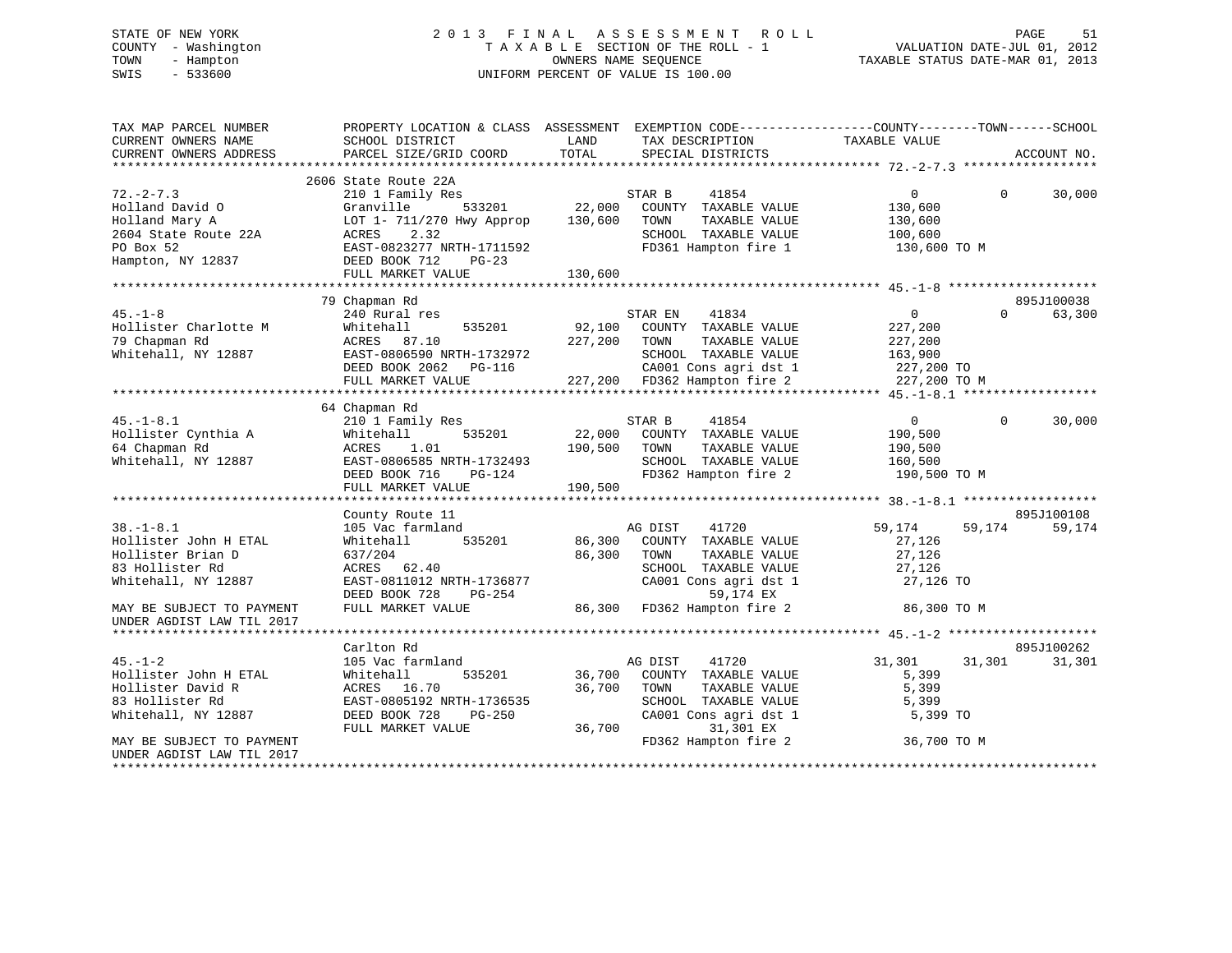# STATE OF NEW YORK 2 0 1 3 F I N A L A S S E S S M E N T R O L L PAGE 52 COUNTY - Washington T A X A B L E SECTION OF THE ROLL - 1 VALUATION DATE-JUL 01, 2012 TOWN - Hampton OWNERS NAME SEQUENCE TAXABLE STATUS DATE-MAR 01, 2013 SWIS - 533600 UNIFORM PERCENT OF VALUE IS 100.00

| TAX MAP PARCEL NUMBER<br>CURRENT OWNERS NAME<br>CURRENT OWNERS ADDRESS | SCHOOL DISTRICT<br>PARCEL SIZE/GRID COORD                            | LAND<br>TOTAL | TAX DESCRIPTION<br>SPECIAL DISTRICTS | PROPERTY LOCATION & CLASS ASSESSMENT EXEMPTION CODE---------------COUNTY-------TOWN------SCHOOL<br>TAXABLE VALUE | ACCOUNT NO. |
|------------------------------------------------------------------------|----------------------------------------------------------------------|---------------|--------------------------------------|------------------------------------------------------------------------------------------------------------------|-------------|
|                                                                        |                                                                      |               |                                      |                                                                                                                  |             |
|                                                                        | Chapman Rd                                                           |               |                                      |                                                                                                                  | 895J100107  |
| $45. - 1 - 7$                                                          | 105 Vac farmland                                                     |               | AG DIST<br>41720                     | 59,092<br>59,092                                                                                                 | 59,092      |
| Hollister John H ETAL                                                  | 535201<br>Whitehall                                                  | 91,100        | COUNTY TAXABLE VALUE                 | 32,008                                                                                                           |             |
| Hollister Brian D                                                      | ACRES 86.20                                                          | 91,100        | TOWN<br>TAXABLE VALUE                | 32,008                                                                                                           |             |
| 83 Hollister Rd                                                        | EAST-0805619 NRTH-1731921                                            |               | SCHOOL TAXABLE VALUE                 | 32,008                                                                                                           |             |
| Whitehall, NY 12887                                                    | DEED BOOK 728<br>PG-254                                              |               | CA001 Cons agri dst 1                | 32,008 TO                                                                                                        |             |
|                                                                        | FULL MARKET VALUE                                                    | 91,100        | 59,092 EX                            |                                                                                                                  |             |
| MAY BE SUBJECT TO PAYMENT<br>UNDER AGDIST LAW TIL 2017                 |                                                                      |               | FD362 Hampton fire 2                 | 91,100 TO M                                                                                                      |             |
|                                                                        |                                                                      |               |                                      |                                                                                                                  |             |
|                                                                        | Hickey Rd                                                            |               |                                      |                                                                                                                  | 895J100238  |
| $63 - 1 - 1$                                                           | 314 Rural vac<10                                                     |               | COUNTY TAXABLE VALUE                 | 14,500                                                                                                           |             |
| Holmes Naomi R                                                         | Granville<br>533201                                                  | 14,500        | TOWN<br>TAXABLE VALUE                | 14,500                                                                                                           |             |
| 474 Hickey Rd                                                          | Will 3120/216                                                        | 14,500        | SCHOOL TAXABLE VALUE                 | 14,500                                                                                                           |             |
| Hampton, NY 12837                                                      | ACRES<br>1.55<br>EAST-0818573 NRTH-1720980<br>DEED BOOK W3120 PG-216 |               | FD361 Hampton fire 1                 | 14,500 TO M                                                                                                      |             |
|                                                                        | FULL MARKET VALUE                                                    | 14,500        |                                      |                                                                                                                  |             |
|                                                                        |                                                                      |               |                                      |                                                                                                                  |             |
|                                                                        | Hills Pond Rd OFF                                                    |               |                                      |                                                                                                                  | 895J100113  |
| $71. - 1 - 19$                                                         | 314 Rural vac<10                                                     |               | COUNTY TAXABLE VALUE                 | 1,500                                                                                                            |             |
| Hooper/Shaw/Ritchie                                                    | Granville<br>533201                                                  | 1,500         | TAXABLE VALUE<br>TOWN                | 1,500                                                                                                            |             |
| Attn: Colleen Hooper                                                   | 3.00<br>ACRES                                                        | 1,500         | SCHOOL TAXABLE VALUE                 | 1,500                                                                                                            |             |
| 55 Aiken Rd                                                            | EAST-0814353 NRTH-1707183                                            |               | FD361 Hampton fire 1                 | 1,500 TO M                                                                                                       |             |
| Middle Granville, NY 12849                                             | DEED BOOK 739<br>PG-188                                              |               |                                      |                                                                                                                  |             |
|                                                                        | FULL MARKET VALUE                                                    | 1,500         |                                      |                                                                                                                  |             |
|                                                                        | 32 Golf Course Rd                                                    |               |                                      |                                                                                                                  | 895J101797  |
| $45. - 1 - 24.2$                                                       | 270 Mfg housing                                                      |               | 41854<br>STAR B                      | $\overline{0}$<br>$\Omega$                                                                                       | 30,000      |
| Horvath Patti Ann                                                      | Whitehall<br>535201                                                  | 22,000        | COUNTY TAXABLE VALUE                 | 79,100                                                                                                           |             |
| 32 Golf Course Rd                                                      | ACRES<br>1.00                                                        | 79,100        | TOWN<br>TAXABLE VALUE                | 79,100                                                                                                           |             |
| Whitehall, NY 12887                                                    | EAST-0810517 NRTH-1734543                                            |               | SCHOOL TAXABLE VALUE                 | 49,100                                                                                                           |             |
|                                                                        | DEED BOOK 599<br>$PG-72$                                             |               | FD362 Hampton fire 2                 | 79,100 TO M                                                                                                      |             |
|                                                                        | FULL MARKET VALUE                                                    | 79,100        |                                      |                                                                                                                  |             |
|                                                                        |                                                                      |               |                                      |                                                                                                                  |             |
|                                                                        | 11962 State Route 4                                                  |               |                                      |                                                                                                                  | 895J100147  |
| $45. - 1 - 26$                                                         | 151 Fruit crop                                                       |               | AG DIST<br>41720                     | 42,534<br>42,534                                                                                                 | 42,534      |
| Hubbard Timothy R Sr                                                   | 535201<br>Whitehall                                                  | 75,700        | COUNTY TAXABLE VALUE                 | 394,766                                                                                                          |             |
| Hubbard Bonnie L                                                       | ACRES 46.33                                                          | 437,300       | TOWN<br>TAXABLE VALUE                | 394,766                                                                                                          |             |
| 268 Hubard Lane Pl                                                     | EAST-0808070 NRTH-1730154                                            |               | SCHOOL TAXABLE VALUE                 | 394,766                                                                                                          |             |
| North Clarendon, VT 05759                                              | DEED BOOK 1843<br>PG-178                                             |               | CA001 Cons agri dst 1                | 394,766 TO                                                                                                       |             |
|                                                                        | FULL MARKET VALUE                                                    | 437,300       | 42,534 EX                            |                                                                                                                  |             |
| MAY BE SUBJECT TO PAYMENT                                              |                                                                      |               | FD362 Hampton fire 2                 | 437,300 TO M                                                                                                     |             |
| UNDER AGDIST LAW TIL 2017                                              |                                                                      |               |                                      |                                                                                                                  |             |
|                                                                        |                                                                      |               |                                      |                                                                                                                  |             |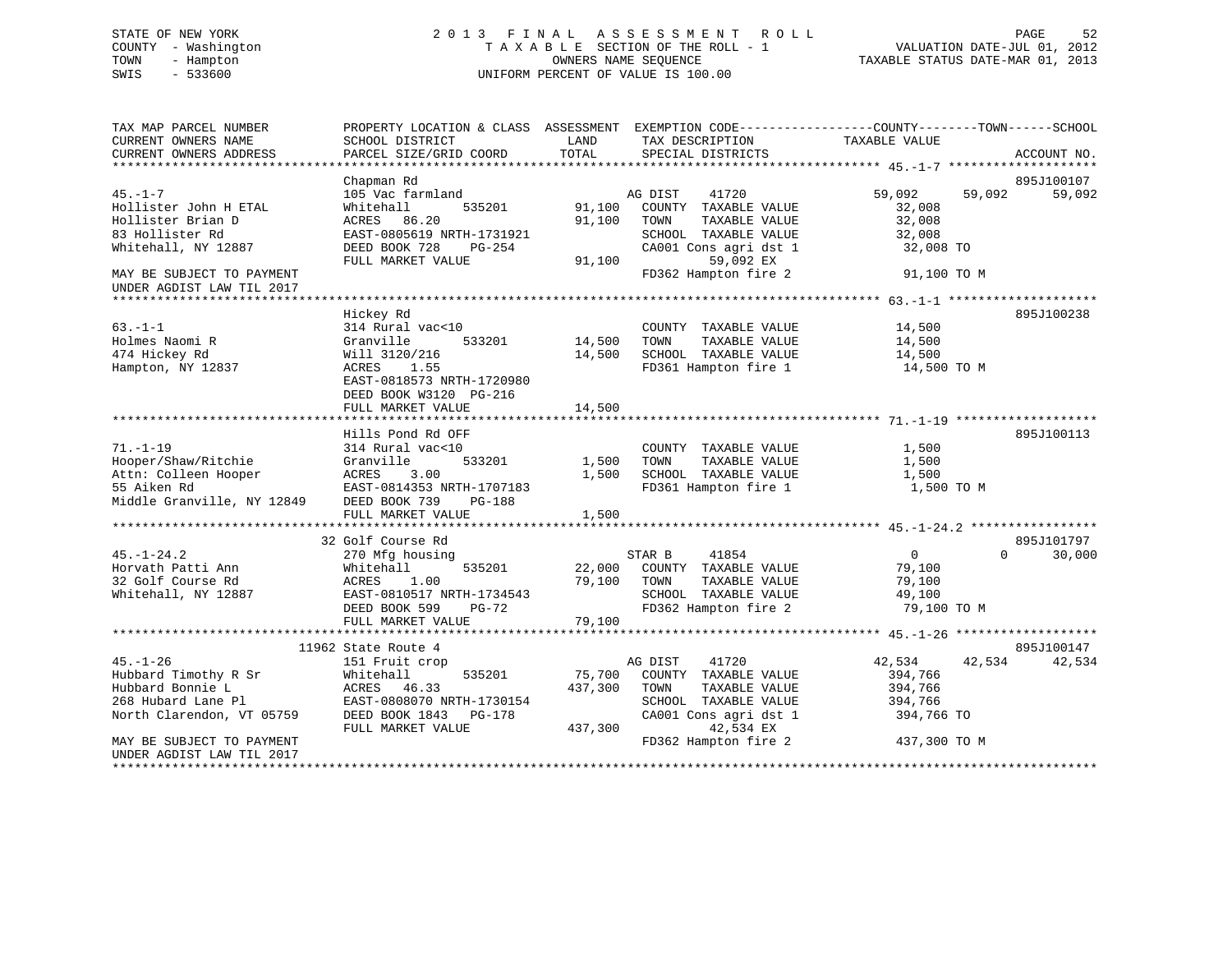STATE OF NEW YORK 2 0 1 3 F I N A L A S S E S S M E N T R O L L PAGE 53 COUNTY - Washington T A X A B L E SECTION OF THE ROLL - 1 VALUATION DATE-JUL 01, 2012 TOWN - Hampton OWNERS NAME SEQUENCE TAXABLE STATUS DATE-MAR 01, 2013 SWIS - 533600 UNIFORM PERCENT OF VALUE IS 100.00

| TAX MAP PARCEL NUMBER<br>CURRENT OWNERS NAME<br>CURRENT OWNERS ADDRESS | SCHOOL DISTRICT<br>PARCEL SIZE/GRID COORD  | LAND<br>TOTAL    | TAX DESCRIPTION<br>SPECIAL DISTRICTS         | PROPERTY LOCATION & CLASS ASSESSMENT EXEMPTION CODE----------------COUNTY-------TOWN-----SCHOOL<br>TAXABLE VALUE | ACCOUNT NO. |
|------------------------------------------------------------------------|--------------------------------------------|------------------|----------------------------------------------|------------------------------------------------------------------------------------------------------------------|-------------|
|                                                                        |                                            |                  |                                              |                                                                                                                  |             |
|                                                                        | 2038 County Route 18                       |                  |                                              |                                                                                                                  | 895J100651  |
| $71. - 1 - 1.4$                                                        | 210 1 Family Res                           |                  | STAR B<br>41854                              | $\Omega$<br>$\Omega$                                                                                             | 30,000      |
| Hughes Christopher                                                     | Granville<br>533201                        | 31,300           | COUNTY TAXABLE VALUE                         | 149,000                                                                                                          |             |
| 2038 County Route 18                                                   | 2487/304,2851/144                          | 149,000          | TOWN<br>TAXABLE VALUE                        | 149,000                                                                                                          |             |
| Whitehall, NY 12887                                                    | ACRES<br>3.86<br>EAST-0812255 NRTH-1713787 |                  | SCHOOL TAXABLE VALUE<br>FD361 Hampton fire 1 | 119,000<br>149,000 TO M                                                                                          |             |
|                                                                        | DEED BOOK 2851 PG-144                      |                  |                                              |                                                                                                                  |             |
|                                                                        | FULL MARKET VALUE                          | 149,000          |                                              |                                                                                                                  |             |
|                                                                        |                                            |                  |                                              |                                                                                                                  |             |
|                                                                        | 2044 County Route 18                       |                  |                                              |                                                                                                                  | 895J100426  |
| $71. - 1 - 1.2$                                                        | 314 Rural vac<10                           |                  | COUNTY TAXABLE VALUE                         | 20,500                                                                                                           |             |
| Hughes Christopher G                                                   | 533201<br>Granville                        | 20,500           | TAXABLE VALUE<br>TOWN                        | 20,500                                                                                                           |             |
| 2038 County Route 18                                                   | ACRES<br>3.30                              | 20,500           | SCHOOL TAXABLE VALUE                         | 20,500                                                                                                           |             |
| Whitehall, NY 12887                                                    | EAST-0812541 NRTH-1713725                  |                  | FD361 Hampton fire 1                         | 20,500 TO M                                                                                                      |             |
|                                                                        | DEED BOOK 3153 PG-315<br>FULL MARKET VALUE | 20,500           |                                              |                                                                                                                  |             |
|                                                                        |                                            |                  |                                              |                                                                                                                  |             |
|                                                                        | 38 Hampton Heights Way                     |                  |                                              |                                                                                                                  | 895J100634  |
| $80. - 1 - 27$                                                         | 260 Seasonal res                           |                  | COUNTY TAXABLE VALUE                         | 77,800                                                                                                           |             |
| Hughes David J                                                         | Granville<br>533201                        | 35,000           | TOWN<br>TAXABLE VALUE                        | 77,800                                                                                                           |             |
| 57 Manchester Dr                                                       | ACRES<br>5.04                              | 77,800           | SCHOOL TAXABLE VALUE                         | 77,800                                                                                                           |             |
| Mt Kisco, NY 10549                                                     | EAST-0810761 NRTH-1702315                  |                  | FD361 Hampton fire 1                         | 77,800 TO M                                                                                                      |             |
|                                                                        | DEED BOOK 3000 PG-157<br>FULL MARKET VALUE |                  |                                              |                                                                                                                  |             |
|                                                                        |                                            | 77,800           |                                              |                                                                                                                  |             |
|                                                                        | LOT 6 Taylor Pat                           |                  |                                              |                                                                                                                  | 895J100245  |
| $53. - 1 - 11$                                                         | 910 Priv forest                            |                  | COUNTY TAXABLE VALUE                         | 27,100                                                                                                           |             |
| Hunt Lake Land Holding Co                                              | Whitehall<br>535201                        | 27,100           | TAXABLE VALUE<br>TOWN                        | 27,100                                                                                                           |             |
| PO Box 193                                                             | ACRES 60.20                                | 27,100           | SCHOOL TAXABLE VALUE                         | 27,100                                                                                                           |             |
| Corinth, NY 12822                                                      | EAST-0806873 NRTH-1723411                  |                  | FD362 Hampton fire 2                         | 27,100 TO M                                                                                                      |             |
|                                                                        | DEED BOOK 918<br>$PG-233$                  |                  |                                              |                                                                                                                  |             |
|                                                                        | FULL MARKET VALUE                          | 27,100           |                                              |                                                                                                                  |             |
|                                                                        | LOT 6&7 Taylor Pat                         |                  |                                              |                                                                                                                  | 895J100246  |
| $53. - 1 - 12$                                                         | 322 Rural vac>10                           |                  | COUNTY TAXABLE VALUE                         | 9,000                                                                                                            |             |
| Hunt Lake Land Holding Co                                              | Whitehall<br>535201                        | 9,000            | TOWN<br>TAXABLE VALUE                        | 9,000                                                                                                            |             |
| PO Box 193                                                             | ACRES 12.50                                | 9,000            | SCHOOL TAXABLE VALUE                         | 9,000                                                                                                            |             |
| Corinth, NY 12822                                                      | EAST-0808254 NRTH-1722739                  |                  | FD362 Hampton fire 2                         | 9,000 TO M                                                                                                       |             |
|                                                                        | DEED BOOK 1979 PG-222                      |                  |                                              |                                                                                                                  |             |
|                                                                        | FULL MARKET VALUE                          | 9,000            |                                              |                                                                                                                  |             |
|                                                                        |                                            |                  |                                              |                                                                                                                  |             |
|                                                                        | Ecuyer Pat                                 |                  |                                              |                                                                                                                  | 895J100109  |
| $53. - 1 - 9$                                                          | 910 Priv forest                            |                  | COUNTY TAXABLE VALUE<br>TAXABLE VALUE        | 18,900                                                                                                           |             |
| Hunt Lake Land Holding Co Inc Whitehall<br>PO Box 193                  | 535201<br>ACRES<br>42.00                   | 18,900<br>18,900 | TOWN<br>SCHOOL TAXABLE VALUE                 | 18,900<br>18,900                                                                                                 |             |
| Corinth, NY 12822                                                      | EAST-0808997 NRTH-1722146                  |                  | FD362 Hampton fire 2                         | 18,900 TO M                                                                                                      |             |
|                                                                        | DEED BOOK 2369<br>$PG-48$                  |                  |                                              |                                                                                                                  |             |
|                                                                        | FULL MARKET VALUE                          | 18,900           |                                              |                                                                                                                  |             |
|                                                                        |                                            |                  |                                              |                                                                                                                  |             |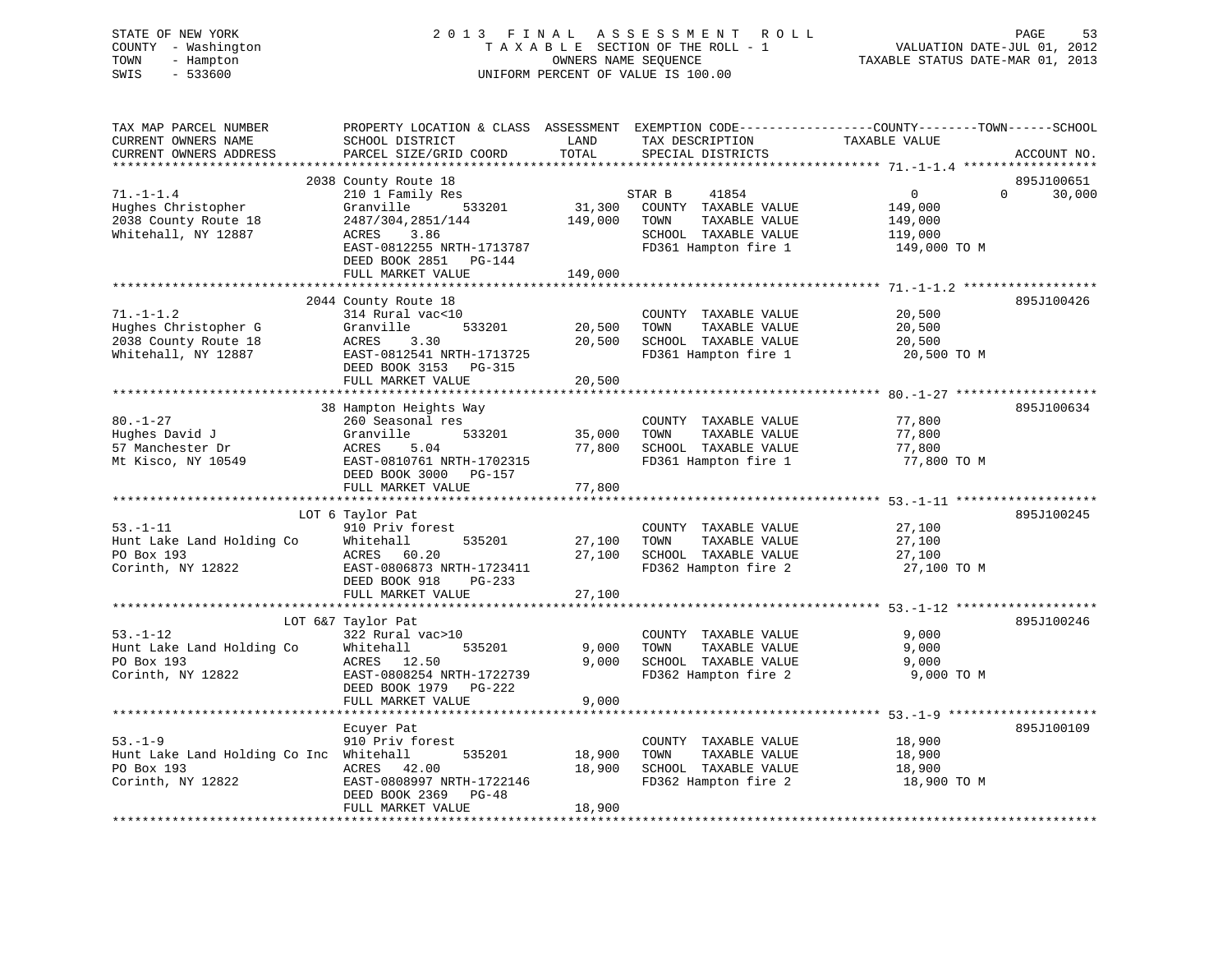# STATE OF NEW YORK 2 0 1 3 F I N A L A S S E S S M E N T R O L L PAGE 54 COUNTY - Washington T A X A B L E SECTION OF THE ROLL - 1 VALUATION DATE-JUL 01, 2012 TOWN - Hampton OWNERS NAME SEQUENCE TAXABLE STATUS DATE-MAR 01, 2013 SWIS - 533600 UNIFORM PERCENT OF VALUE IS 100.00

| TAX MAP PARCEL NUMBER  | PROPERTY LOCATION & CLASS ASSESSMENT EXEMPTION CODE---------------COUNTY-------TOWN------SCHOOL |                     |                                                       |                |                    |
|------------------------|-------------------------------------------------------------------------------------------------|---------------------|-------------------------------------------------------|----------------|--------------------|
| CURRENT OWNERS NAME    | SCHOOL DISTRICT                                                                                 | LAND                | TAX DESCRIPTION                                       | TAXABLE VALUE  |                    |
| CURRENT OWNERS ADDRESS | PARCEL SIZE/GRID COORD                                                                          | TOTAL               | SPECIAL DISTRICTS                                     |                | ACCOUNT NO.        |
|                        |                                                                                                 |                     |                                                       |                |                    |
|                        | Carvers Falls Ln OFF                                                                            |                     |                                                       |                | 895J101790         |
| $31. - 1 - 3.7$        | 311 Res vac land                                                                                |                     | COUNTY TAXABLE VALUE                                  | 1,500          |                    |
| Hurlbut Martha         | Whitehall<br>535201                                                                             | $\frac{1}{2}$ , 500 | TAXABLE VALUE<br>TOWN                                 | 1,500          |                    |
| Sargent Charles Harold | FRNT 311.00 DPTH 236.00                                                                         | 1,500               | SCHOOL TAXABLE VALUE                                  | 1,500          |                    |
| 1440 Carvers Falls Ln  | EAST-0808873 NRTH-1747406                                                                       |                     | FD362 Hampton fire 2                                  | 1,500 TO M     |                    |
| Whitehall, NY 12887    | DEED BOOK 835<br>PG-275                                                                         |                     |                                                       |                |                    |
|                        | FULL MARKET VALUE                                                                               | 1,500               |                                                       |                |                    |
|                        |                                                                                                 |                     |                                                       |                |                    |
|                        | 1440 Carvers Falls Ln                                                                           |                     |                                                       |                | 895J101792         |
| $31. - 1 - 3.9$        | 270 Mfg housing                                                                                 |                     | 41854<br>STAR B                                       | $\overline{0}$ | 30,000<br>$\Omega$ |
| Hurlbut Martha         | 535201<br>Whitehall                                                                             |                     | 12,000 COUNTY TAXABLE VALUE                           | 67,300         |                    |
| Sargent Charles Harold | ACRES 1.00                                                                                      | 67,300              | TOWN<br>TAXABLE VALUE                                 | 67,300         |                    |
| 1440 Carvers Falls Ln  | EAST-0808659 NRTH-1747299                                                                       |                     | TOWN       TAXABLE  VALUE<br>SCHOOL    TAXABLE  VALUE | 37,300         |                    |
| Whitehall, NY 12887    | DEED BOOK 835<br>PG-275                                                                         |                     | FD362 Hampton fire 2                                  | 67,300 TO M    |                    |
|                        | FULL MARKET VALUE                                                                               | 67,300              |                                                       |                |                    |
|                        |                                                                                                 |                     |                                                       |                |                    |
|                        | 78 Rainbow Way                                                                                  |                     |                                                       |                | 895J100601         |
| $81. - 1 - 43$         | 210 1 Family Res                                                                                |                     | STAR B<br>41854                                       | $\overline{0}$ | 30,000<br>$\Omega$ |
| Hurley Justin R        | Granville<br>533201                                                                             |                     | 31,800 COUNTY TAXABLE VALUE                           | 97,900         |                    |
| Lavin Holly J          | 4.00<br>ACRES                                                                                   | 97,900 TOWN         | TAXABLE VALUE                                         | 97,900         |                    |
| 78 Rainbow Way         | EAST-0816907 NRTH-1701952                                                                       |                     | SCHOOL TAXABLE VALUE                                  | 67,900         |                    |
| PO Box 95              | DEED BOOK 3130 PG-308                                                                           |                     | FD361 Hampton fire 1                                  | 97,900 TO M    |                    |
| Whitehall, NY 12887    | FULL MARKET VALUE                                                                               | 97,900              |                                                       |                |                    |
|                        |                                                                                                 |                     |                                                       |                |                    |
|                        | 1058 West Way                                                                                   |                     |                                                       |                | 895J100216         |
| $71.4 - 2 - 7$         | 260 Seasonal res - WTRFNT                                                                       |                     | COUNTY TAXABLE VALUE                                  | 131,600        |                    |
| Ihrig Richard          | 533201<br>Granville                                                                             | 27,200              | TAXABLE VALUE<br>TOWN                                 | 131,600        |                    |
| 276 Temple Hill Rd     | $71. - 2 - 7$                                                                                   | 131,600             | SCHOOL TAXABLE VALUE                                  | 131,600        |                    |
| New Windsor, NY 12553  | FRNT 100.00 DPTH 273.00                                                                         |                     | FD361 Hampton fire 1                                  | 131,600 TO M   |                    |
|                        | EAST-0815352 NRTH-1707548                                                                       |                     |                                                       |                |                    |
|                        | DEED BOOK 2868 PG-139                                                                           |                     |                                                       |                |                    |
|                        | FULL MARKET VALUE                                                                               | 131,600             |                                                       |                |                    |
|                        |                                                                                                 |                     |                                                       |                |                    |
|                        | Hickey Rd OFF                                                                                   |                     |                                                       |                | 895J100616         |
| $62. -1 - 9$           | 322 Rural vac>10                                                                                |                     | COUNTY TAXABLE VALUE                                  | 7,000          |                    |
| Illsley Alice E        | 533201<br>Granville                                                                             | 7,000               | TOWN<br>TAXABLE VALUE                                 | 7,000          |                    |
| 201 White Rd           | ACRES 15.30                                                                                     | 7,000               | SCHOOL TAXABLE VALUE                                  | 7,000          |                    |
| Poultney, VT 05764     | EAST-0811786 NRTH-1718269                                                                       |                     | FD361 Hampton fire 1                                  | 7,000 TO M     |                    |
|                        | DEED BOOK 678<br><b>PG-53</b>                                                                   |                     |                                                       |                |                    |
|                        | FULL MARKET VALUE                                                                               | 7,000               |                                                       |                |                    |
|                        |                                                                                                 |                     |                                                       |                |                    |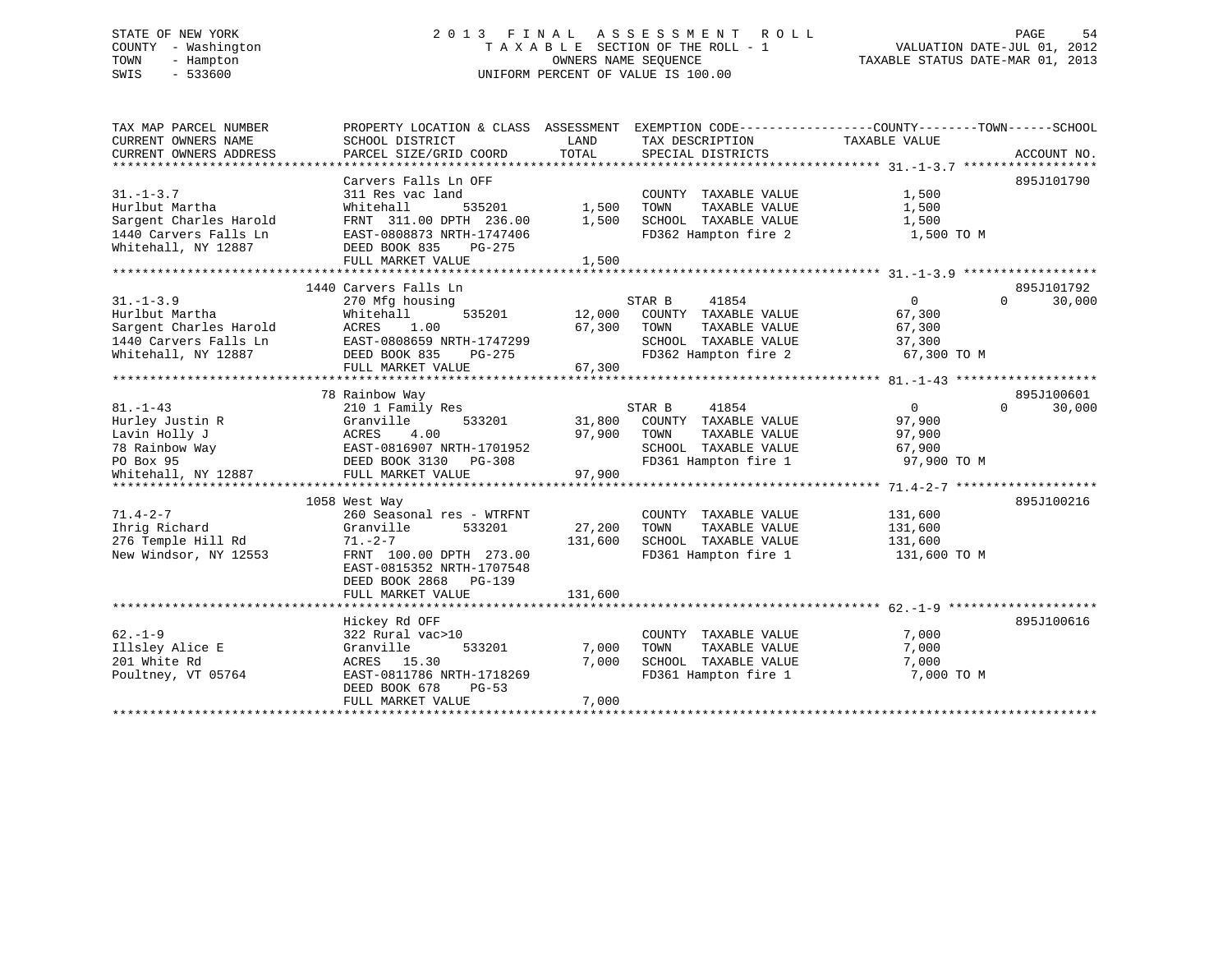# STATE OF NEW YORK 2 0 1 3 F I N A L A S S E S S M E N T R O L L PAGE 55 COUNTY - Washington T A X A B L E SECTION OF THE ROLL - 1 VALUATION DATE-JUL 01, 2012 TOWN - Hampton OWNERS NAME SEQUENCE TAXABLE STATUS DATE-MAR 01, 2013 SWIS - 533600 UNIFORM PERCENT OF VALUE IS 100.00

| TAX MAP PARCEL NUMBER<br>CURRENT OWNERS NAME<br>CURRENT OWNERS ADDRESS                                | PROPERTY LOCATION & CLASS ASSESSMENT EXEMPTION CODE---------------COUNTY-------TOWN-----SCHOOL<br>SCHOOL DISTRICT<br>PARCEL SIZE/GRID COORD                                                            | LAND<br>TOTAL                     | TAX DESCRIPTION<br>SPECIAL DISTRICTS                                                                                              | TAXABLE VALUE                                                                 | ACCOUNT NO.        |
|-------------------------------------------------------------------------------------------------------|--------------------------------------------------------------------------------------------------------------------------------------------------------------------------------------------------------|-----------------------------------|-----------------------------------------------------------------------------------------------------------------------------------|-------------------------------------------------------------------------------|--------------------|
|                                                                                                       | 32 Manor Ln                                                                                                                                                                                            |                                   |                                                                                                                                   |                                                                               | 895J100082         |
| $54. - 1 - 5$<br>Illsley Richard Trustee<br>Illsley Anna Trustee<br>32 Manor Ln<br>Hampton, NY 12837  | 270 Mfg housing<br>Granville<br>533201<br>6.30<br>ACRES<br>EAST-0821030 NRTH-1725962<br>DEED BOOK 1844 PG-118<br>FULL MARKET VALUE                                                                     | 36,300<br>96,100 TOWN<br>96,100   | 41834<br>STAR EN<br>COUNTY TAXABLE VALUE<br>TAXABLE VALUE<br>SCHOOL TAXABLE VALUE<br>FD361 Hampton fire 1                         | $\overline{0}$<br>96,100<br>96,100<br>32,800<br>96,100 TO M                   | 63,300<br>$\Omega$ |
| $38. - 1 - 22$<br>Integrity Holdings LLC<br>1 Mountain Lodge Rd<br>PO Box 91<br>Bryant Pond, ME 04219 | Vladyka Woods Rd OFF<br>910 Priv forest<br>Whitehall<br>535201<br>ROW 942/144<br>102 AD Contract 2957/133<br>ACRES 146.80<br>EAST-0805965 NRTH-1742546<br>DEED BOOK 3015<br>PG-97<br>FULL MARKET VALUE | 42,900<br>42,900<br>42,900        | COUNTY TAXABLE VALUE<br>TAXABLE VALUE<br>TOWN<br>SCHOOL TAXABLE VALUE<br>FD362 Hampton fire 2                                     | 42,900<br>42,900<br>42,900<br>42,900 TO M                                     | 895J100046         |
|                                                                                                       | 1536 Carlton Rd                                                                                                                                                                                        |                                   |                                                                                                                                   |                                                                               |                    |
| $45. - 1 - 5.3$<br>Irizarry Jose G<br>Irizarry Nancy<br>1536 Carlton Rd<br>Whitehall, NY 12887        | 240 Rural res<br>535201<br>Whitehall<br>Lots $3 \& 4$<br>ACRES 10.18 BANK<br>26<br>EAST-0805141 NRTH-1734477<br>DEED BOOK 647<br>PG-94<br>FULL MARKET VALUE                                            | 40,200<br>202,300 TOWN<br>202,300 | STAR B<br>41854<br>COUNTY TAXABLE VALUE<br>TAXABLE VALUE<br>SCHOOL TAXABLE VALUE<br>CA001 Cons agri dst 1<br>FD362 Hampton fire 2 | $\overline{0}$<br>202,300<br>202,300<br>172,300<br>202,300 TO<br>202,300 TO M | $\Omega$<br>30,000 |
| $81. - 1 - 39$<br>Irwin Deborah<br>121 Hogtown Rd<br>Fort Ann, NY 12827                               | 128 Rainbow Way<br>260 Seasonal res<br>Granville<br>533201<br>ACRES<br>5.30<br>EAST-0816687 NRTH-1700996<br>DEED BOOK 826<br>$PG-18$<br>FULL MARKET VALUE                                              | 30,000<br>35,000<br>35,000        | COUNTY TAXABLE VALUE<br>TOWN<br>TAXABLE VALUE<br>SCHOOL TAXABLE VALUE<br>FD361 Hampton fire 1                                     | 35,000<br>35,000<br>35,000<br>35,000 TO M                                     | 895J100599         |
|                                                                                                       | County Route 21                                                                                                                                                                                        |                                   |                                                                                                                                   |                                                                               |                    |
| $80. - 1 - 5.1$<br>Jaros Tomasz<br>Jaros Dawn<br>52-6 Meetinghouse Village<br>Meriden, CT 06450       | 314 Rural vac<10<br>533201<br>Granville<br>Sub Div Lot 1<br>ACRES 6.41<br>EAST-0813468 NRTH-1701551<br>DEED BOOK 2387 PG-196<br>FULL MARKET VALUE                                                      | 28,000<br>28,000<br>28,000        | COUNTY TAXABLE VALUE<br>TAXABLE VALUE<br>TOWN<br>SCHOOL TAXABLE VALUE<br>FD361 Hampton fire 1                                     | 28,000<br>28,000<br>28,000<br>28,000 TO M                                     |                    |
|                                                                                                       |                                                                                                                                                                                                        |                                   |                                                                                                                                   |                                                                               |                    |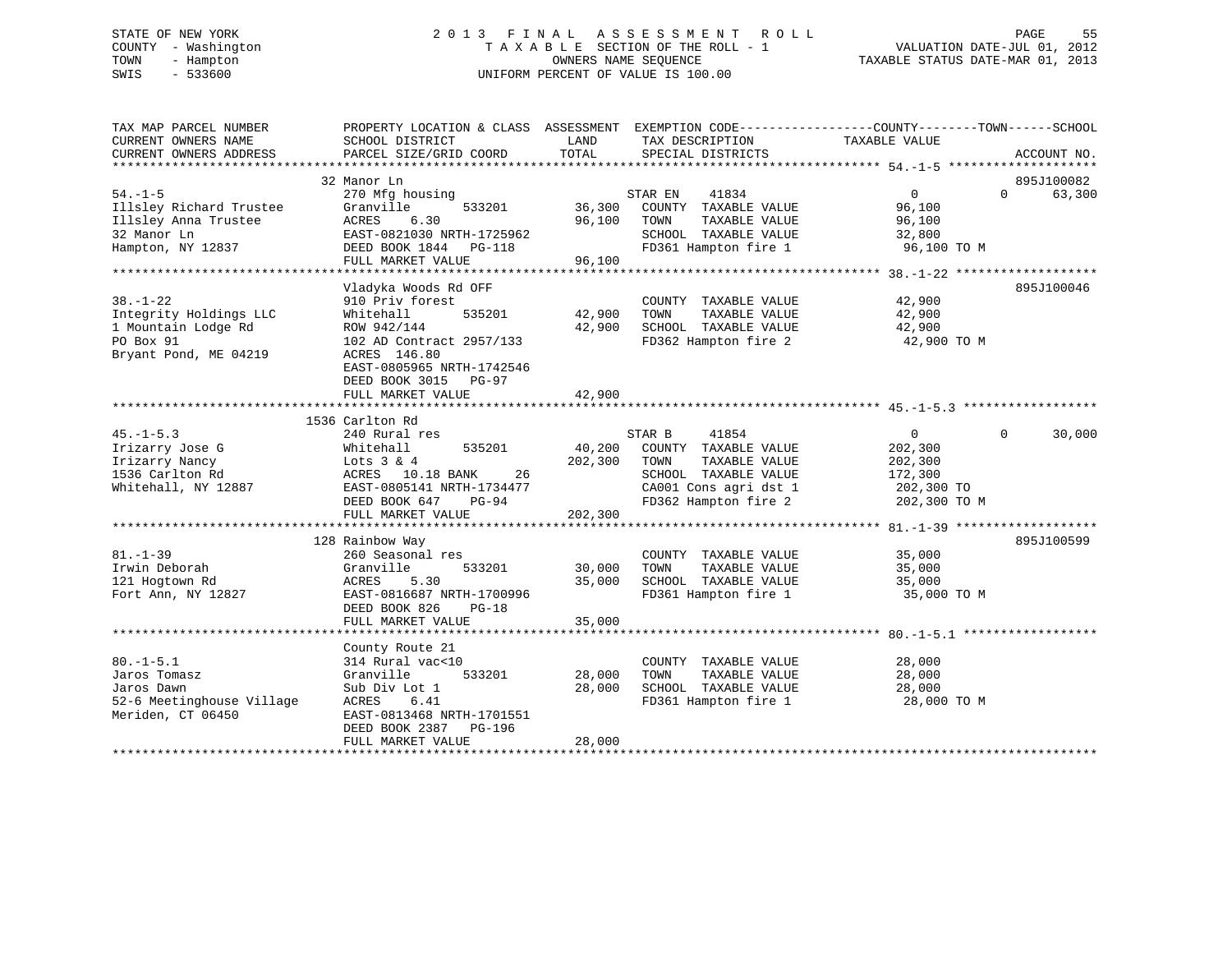# STATE OF NEW YORK 2 0 1 3 F I N A L A S S E S S M E N T R O L L PAGE 56 COUNTY - Washington T A X A B L E SECTION OF THE ROLL - 1 VALUATION DATE-JUL 01, 2012 TOWN - Hampton OWNERS NAME SEQUENCE TAXABLE STATUS DATE-MAR 01, 2013 SWIS - 533600 UNIFORM PERCENT OF VALUE IS 100.00

| TAX MAP PARCEL NUMBER                          |                           |             |                              | PROPERTY LOCATION & CLASS ASSESSMENT EXEMPTION CODE----------------COUNTY-------TOWN-----SCHOOL |  |
|------------------------------------------------|---------------------------|-------------|------------------------------|-------------------------------------------------------------------------------------------------|--|
| CURRENT OWNERS NAME                            | SCHOOL DISTRICT           | LAND        | TAX DESCRIPTION              | TAXABLE VALUE                                                                                   |  |
| CURRENT OWNERS ADDRESS                         | PARCEL SIZE/GRID COORD    | TOTAL       | SPECIAL DISTRICTS            | ACCOUNT NO.                                                                                     |  |
|                                                |                           |             |                              |                                                                                                 |  |
|                                                | County Route 21           |             |                              |                                                                                                 |  |
| $80. - 1 - 5.2$                                | 314 Rural vac<10          |             | COUNTY TAXABLE VALUE         | 22,500                                                                                          |  |
| Jaros Tomasz                                   | Granville<br>533201       |             | 22,500 TOWN TAXABLE VALUE    | 22,500                                                                                          |  |
| Jaros Dawn                                     | Sub Div Lot 2             | 22,500      | SCHOOL TAXABLE VALUE         | 22,500                                                                                          |  |
| 52-6 Meetinghouse Village<br>Meriden, CT 06450 | ACRES 3.92                |             | FD361 Hampton fire 1         | 22,500 TO M                                                                                     |  |
| Meriden, CT 06450                              | EAST-0813680 NRTH-1701248 |             |                              |                                                                                                 |  |
|                                                | DEED BOOK 2387 PG-196     |             |                              |                                                                                                 |  |
|                                                | FULL MARKET VALUE         | 22,500      |                              |                                                                                                 |  |
|                                                |                           |             |                              |                                                                                                 |  |
|                                                | County Route 21           |             |                              |                                                                                                 |  |
| $80. -1 - 5.3$                                 | 314 Rural vac<10          |             | COUNTY TAXABLE VALUE         | 20,500                                                                                          |  |
| Jaros Tomasz                                   | Granville 533201          |             | 20,500 TOWN<br>TAXABLE VALUE | 20,500                                                                                          |  |
| Jaros Dawn                                     | Sub Div Lot 3             | 20,500      | SCHOOL TAXABLE VALUE         | 20,500                                                                                          |  |
| 52-6 Meetinhouse Village                       | ACRES 3.65                |             | FD361 Hampton fire 1         | 20,500 TO M                                                                                     |  |
| Meriden, CT 06450                              | EAST-0777380 NRTH-1275560 |             |                              |                                                                                                 |  |
|                                                | DEED BOOK 2387 PG-196     |             |                              |                                                                                                 |  |
|                                                | FULL MARKET VALUE         | 20,500      |                              |                                                                                                 |  |
|                                                |                           |             |                              |                                                                                                 |  |
|                                                | South Rd                  |             |                              |                                                                                                 |  |
| $80. - 1 - 5.4$                                | 314 Rural vac<10          |             | COUNTY TAXABLE VALUE         | 20,500                                                                                          |  |
| Jaros Tomasz                                   | 533201<br>Granville       | 20,500 TOWN | TAXABLE VALUE                | 20,500                                                                                          |  |
| Jaros Dawn                                     | Sub Div Lot 4             | 20,500      | SCHOOL TAXABLE VALUE         | 20,500                                                                                          |  |
| 52-6 Meetinghouse Village                      | ACRES<br>3.24             |             | FD361 Hampton fire 1         | 20,500 TO M                                                                                     |  |
| Meriden, CT 06450                              | EAST-0813907 NRTH-1700781 |             |                              |                                                                                                 |  |
|                                                | DEED BOOK 2387 PG-196     |             |                              |                                                                                                 |  |
|                                                | FULL MARKET VALUE         | 20,500      |                              |                                                                                                 |  |
|                                                |                           |             |                              |                                                                                                 |  |
|                                                | South Rd                  |             |                              |                                                                                                 |  |
| $80. -1 - 5.5$                                 | 314 Rural vac<10          |             | COUNTY TAXABLE VALUE         | 16,500                                                                                          |  |
| Jaros Tomasz                                   | Granville<br>533201       | 16,500      | TOWN<br>TAXABLE VALUE        | 16,500                                                                                          |  |
| Jaros Dawn                                     | Sub Div Lot 5             | 16,500      | SCHOOL TAXABLE VALUE         | 16,500                                                                                          |  |
| 52-6 Meetinghouse Village                      | 2.21<br>ACRES             |             | FD361 Hampton fire 1         | 16,500 TO M                                                                                     |  |
| Meriden, CT 06450                              | EAST-0814701 NRTH-1701490 |             |                              |                                                                                                 |  |
|                                                | DEED BOOK 2387 PG-196     |             |                              |                                                                                                 |  |
|                                                | FULL MARKET VALUE         | 16,500      |                              |                                                                                                 |  |
|                                                |                           |             |                              |                                                                                                 |  |
|                                                | South Rd                  |             |                              | 895J100211                                                                                      |  |
| $80. -1 - 5$                                   | 314 Rural vac<10          |             | COUNTY TAXABLE VALUE         | 28,500                                                                                          |  |
| Jaros Tomasz S                                 | 533201<br>Granville       | 28,500      | TAXABLE VALUE<br>TOWN        | 28,500                                                                                          |  |
| Jaros Dawn M                                   | Sub Div Lot 6             | 28,500      | SCHOOL TAXABLE VALUE         | 28,500                                                                                          |  |
| 52-6 Meetinghouse Village                      | ACRES<br>7.02             |             | FD361 Hampton fire 1         | 28,500 TO M                                                                                     |  |
| Meriden, CT 06450                              | EAST-0814210 NRTH-1701426 |             |                              |                                                                                                 |  |
|                                                | DEED BOOK 2387 PG-196     |             |                              |                                                                                                 |  |
|                                                | FULL MARKET VALUE         | 28,500      |                              |                                                                                                 |  |
|                                                |                           |             |                              |                                                                                                 |  |
|                                                |                           |             |                              |                                                                                                 |  |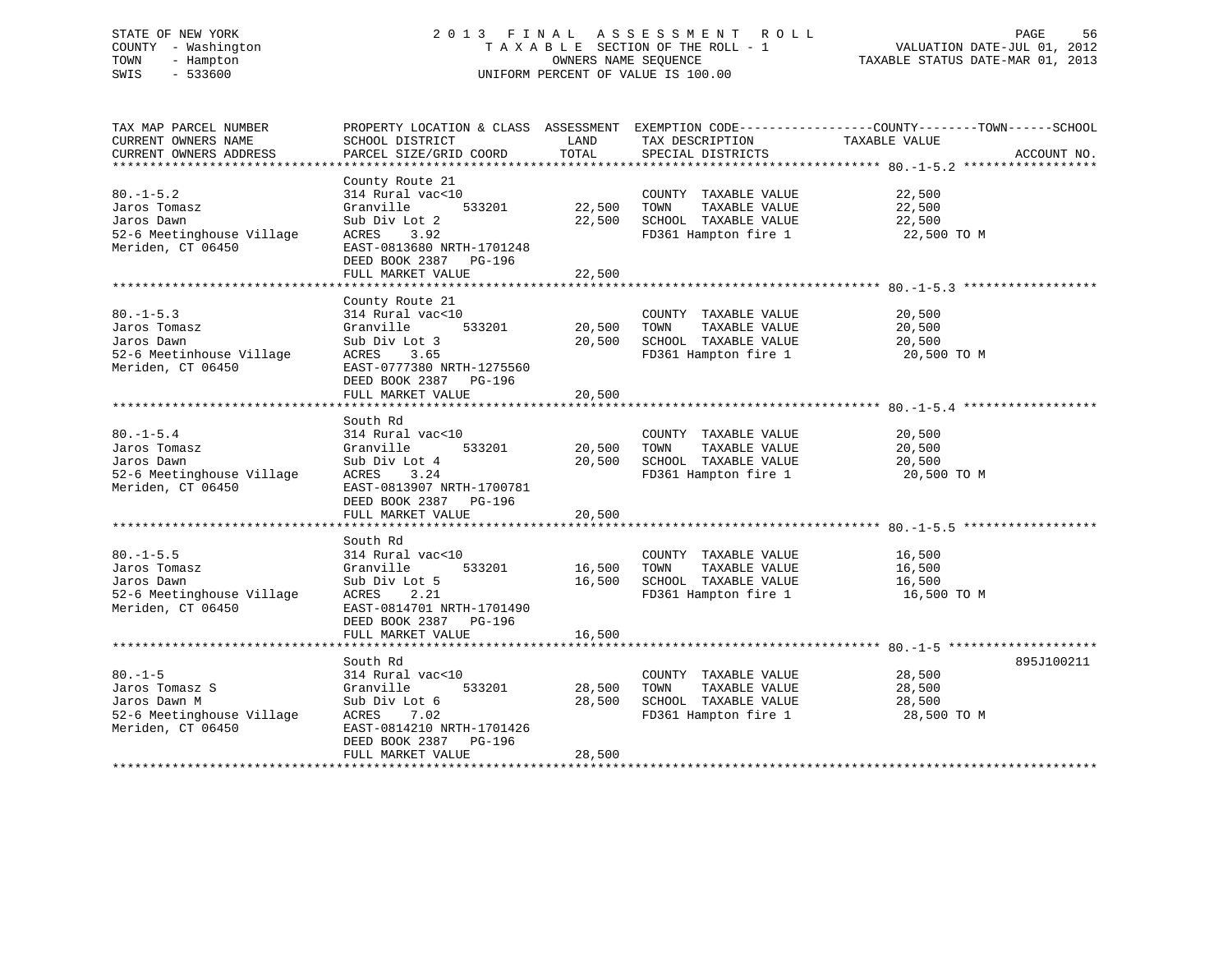# STATE OF NEW YORK 2 0 1 3 F I N A L A S S E S S M E N T R O L L PAGE 57 COUNTY - Washington T A X A B L E SECTION OF THE ROLL - 1 VALUATION DATE-JUL 01, 2012 TOWN - Hampton OWNERS NAME SEQUENCE TAXABLE STATUS DATE-MAR 01, 2013 SWIS - 533600 UNIFORM PERCENT OF VALUE IS 100.00

| TAX MAP PARCEL NUMBER<br>CURRENT OWNERS NAME<br>CURRENT OWNERS ADDRESS                            | SCHOOL DISTRICT<br>PARCEL SIZE/GRID COORD                                                                                                                                           | LAND<br>TOTAL                | TAX DESCRIPTION<br>SPECIAL DISTRICTS                                                                             | PROPERTY LOCATION & CLASS ASSESSMENT EXEMPTION CODE---------------COUNTY-------TOWN-----SCHOOL<br>TAXABLE VALUE | ACCOUNT NO.                      |
|---------------------------------------------------------------------------------------------------|-------------------------------------------------------------------------------------------------------------------------------------------------------------------------------------|------------------------------|------------------------------------------------------------------------------------------------------------------|-----------------------------------------------------------------------------------------------------------------|----------------------------------|
| $80 - 1 - 9$<br>Jensen David P                                                                    | 9 Smith Way<br>210 1 Family Res<br>Granville<br>533201                                                                                                                              | 28,500                       | STAR B<br>41854<br>COUNTY TAXABLE VALUE                                                                          | $\mathbf 0$<br>118,400                                                                                          | 895J100588<br>30,000<br>$\Omega$ |
| Jensen Sarah M<br>9 Smith Way<br>Whitehall, NY 12887                                              | 3.01<br>ACRES<br>EAST-0812659 NRTH-1701700<br>DEED BOOK 2386<br>PG-163<br>FULL MARKET VALUE                                                                                         | 118,400<br>118,400           | TAXABLE VALUE<br>TOWN<br>SCHOOL TAXABLE VALUE<br>FD361 Hampton fire 1                                            | 118,400<br>88,400<br>118,400 TO M                                                                               |                                  |
|                                                                                                   |                                                                                                                                                                                     |                              |                                                                                                                  |                                                                                                                 |                                  |
| $80. - 1 - 49$<br>Johnson Robert<br>Johnson Elaine I<br>134 Hobson Av<br>St James, NY 11780       | County Route 21 OFF<br>311 Res vac land - WTRFNT<br>535201<br>Whitehall<br>Sect 2 Lot 11A<br>FRNT 171.00 DPTH 340.00<br>EAST-0811093 NRTH-1704733<br>DEED BOOK 786<br><b>PG-188</b> | 26,000<br>26,000             | COUNTY TAXABLE VALUE<br>TOWN<br>TAXABLE VALUE<br>SCHOOL TAXABLE VALUE<br>FD361 Hampton fire 1                    | 26,000<br>26,000<br>26,000<br>26,000 TO M                                                                       | 895J101784                       |
|                                                                                                   | FULL MARKET VALUE                                                                                                                                                                   | 26,000                       |                                                                                                                  |                                                                                                                 |                                  |
|                                                                                                   |                                                                                                                                                                                     |                              |                                                                                                                  |                                                                                                                 |                                  |
| $80. - 1 - 46$<br>Johnson Robert A<br>Johnson Elaine<br>134 Hobson Ave<br>St James Li, NY 11780   | 10 Lakeview Way<br>210 1 Family Res - WTRFNT<br>Whitehall<br>535201<br>LOT 8A<br>ACRES<br>1.01<br>EAST-0810849 NRTH-1704963<br>DEED BOOK 633<br>$PG-305$<br>FULL MARKET VALUE       | 25,000<br>174,800<br>174,800 | COUNTY TAXABLE VALUE<br>TAXABLE VALUE<br>TOWN<br>SCHOOL TAXABLE VALUE<br>FD361 Hampton fire 1                    | 174,800<br>174,800<br>174,800<br>174,800 TO M                                                                   | 895J101781                       |
|                                                                                                   |                                                                                                                                                                                     |                              |                                                                                                                  |                                                                                                                 |                                  |
| $72. - 2 - 6$<br>Johnson Timothy E                                                                | 41 Greenfield Ln<br>210 1 Family Res<br>Granville<br>533201                                                                                                                         | 22,600                       | 41854<br>STAR B<br>COUNTY TAXABLE VALUE                                                                          | $\mathbf 0$<br>62,700                                                                                           | 895L100030<br>$\Omega$<br>30,000 |
| Larkin Ruth M<br>41 Greenfield Ln<br>Hampton, NY 12837                                            | ACRES<br>1.18<br>EAST-0823580 NRTH-1711574<br>DEED BOOK 2823<br>PG-47<br>FULL MARKET VALUE                                                                                          | 62,700<br>62,700             | TOWN<br>TAXABLE VALUE<br>SCHOOL TAXABLE VALUE<br>FD361 Hampton fire 1                                            | 62,700<br>32,700<br>62,700 TO M                                                                                 |                                  |
|                                                                                                   |                                                                                                                                                                                     |                              |                                                                                                                  |                                                                                                                 |                                  |
|                                                                                                   | 11879 State Route 4                                                                                                                                                                 |                              |                                                                                                                  |                                                                                                                 | 895J100049                       |
| $45. - 1 - 29$<br>Johnson Wayne R<br>Johnson Tina M<br>11879 State Route 4<br>Whitehall, NY 12887 | 210 1 Family Res<br>Whitehall<br>535201<br>1.00<br>ACRES<br>EAST-0806559 NRTH-1729099<br>DEED BOOK 2777 PG-222<br>FULL MARKET VALUE                                                 | 22,000<br>71,200<br>71,200   | STAR B<br>41854<br>COUNTY TAXABLE VALUE<br>TOWN<br>TAXABLE VALUE<br>SCHOOL TAXABLE VALUE<br>FD362 Hampton fire 2 | $\overline{0}$<br>71,200<br>71,200<br>41,200<br>71,200 TO M                                                     | $\Omega$<br>30,000               |
|                                                                                                   |                                                                                                                                                                                     |                              |                                                                                                                  |                                                                                                                 |                                  |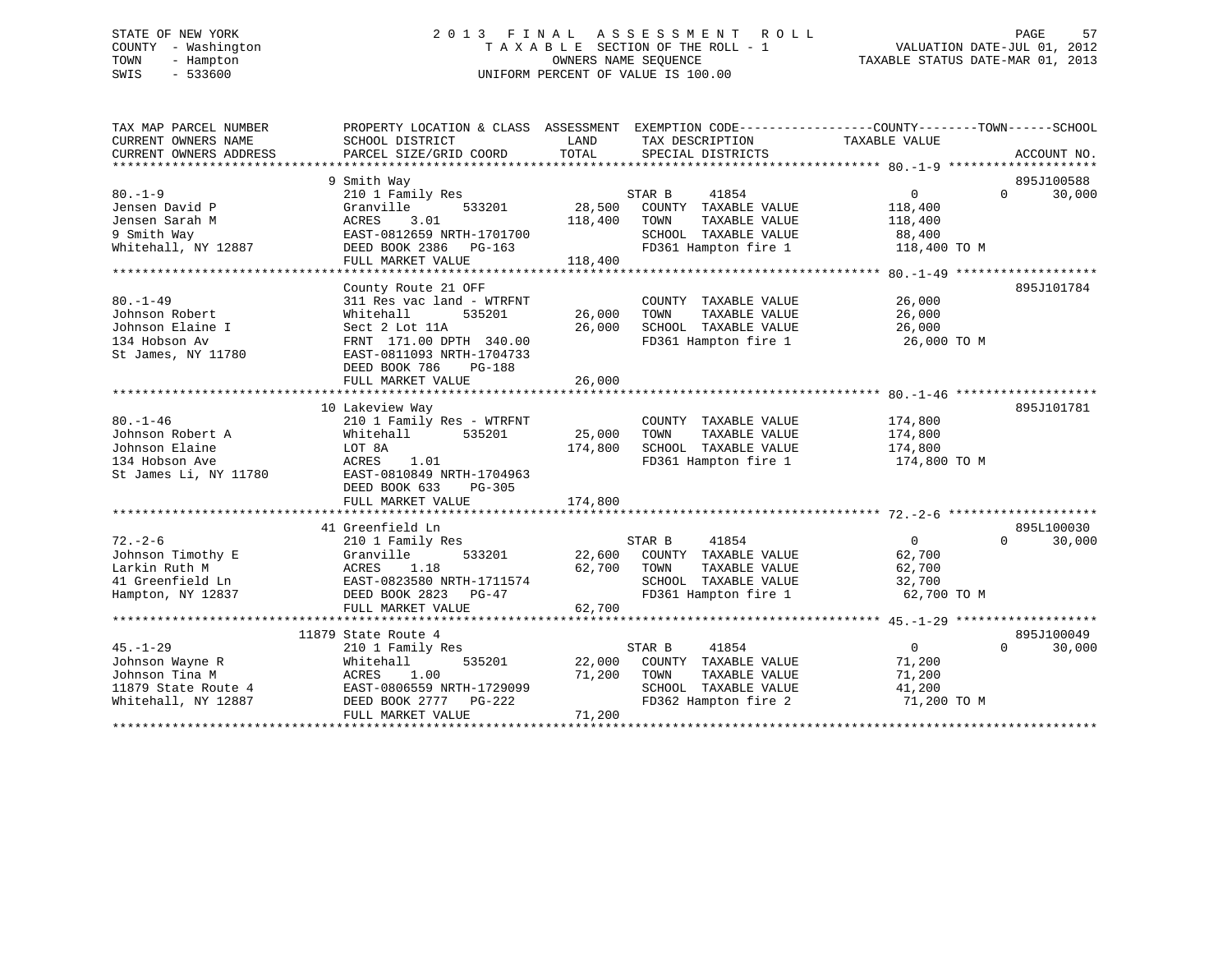# STATE OF NEW YORK 2 0 1 3 F I N A L A S S E S S M E N T R O L L PAGE 58 COUNTY - Washington T A X A B L E SECTION OF THE ROLL - 1 VALUATION DATE-JUL 01, 2012 TOWN - Hampton OWNERS NAME SEQUENCE TAXABLE STATUS DATE-MAR 01, 2013 SWIS - 533600 UNIFORM PERCENT OF VALUE IS 100.00

| TAX MAP PARCEL NUMBER<br>CURRENT OWNERS NAME<br>CURRENT OWNERS ADDRESS | PROPERTY LOCATION & CLASS ASSESSMENT EXEMPTION CODE----------------COUNTY-------TOWN-----SCHOOL<br>SCHOOL DISTRICT<br>PARCEL SIZE/GRID COORD | LAND<br>TOTAL | TAX DESCRIPTION<br>SPECIAL DISTRICTS          | TAXABLE VALUE  | ACCOUNT NO.        |
|------------------------------------------------------------------------|----------------------------------------------------------------------------------------------------------------------------------------------|---------------|-----------------------------------------------|----------------|--------------------|
|                                                                        |                                                                                                                                              |               |                                               |                |                    |
| $72. - 1 - 1.1$                                                        | 2314 County Route 18<br>270 Mfg housing                                                                                                      |               | STAR B<br>41854                               | $\overline{0}$ | $\Omega$<br>30,000 |
| Jones Benjamian G Jr                                                   | 533201<br>Granville                                                                                                                          | 23,700        | COUNTY TAXABLE VALUE                          | 60,700         |                    |
| Jones Kathleen A                                                       | FRNT 220.00 DPTH 300.00                                                                                                                      | 60,700        | TAXABLE VALUE<br>TOWN                         | 60,700         |                    |
| 2314 County Route 18                                                   | EAST-0818902 NRTH-1712608                                                                                                                    |               | SCHOOL TAXABLE VALUE                          | 30,700         |                    |
| Whitehall, NY 12887                                                    | DEED BOOK 892<br>PG-238                                                                                                                      |               | FD361 Hampton fire 1                          | 60,700 TO M    |                    |
|                                                                        | FULL MARKET VALUE                                                                                                                            | 60,700        |                                               |                |                    |
|                                                                        |                                                                                                                                              |               |                                               |                |                    |
|                                                                        | 1094 West Way                                                                                                                                |               |                                               |                | 895J100120         |
| $71.4 - 2 - 1$                                                         | 260 Seasonal res - WTRFNT                                                                                                                    |               | COUNTY TAXABLE VALUE                          | 146,800        |                    |
| Jones Brian                                                            | Granville<br>533201                                                                                                                          | 43,800        | TAXABLE VALUE<br>TOWN                         | 146,800        |                    |
| 5841 County Route 30                                                   | 591/73 596/197                                                                                                                               | 146,800       | SCHOOL TAXABLE VALUE                          | 146,800        |                    |
| Granville, NY 12832                                                    | $71. - 2 - 1$                                                                                                                                |               | FD361 Hampton fire 1 146,800 TO M             |                |                    |
|                                                                        | ACRES 2.63<br>EAST-0814848 NRTH-1708349                                                                                                      |               |                                               |                |                    |
|                                                                        | DEED BOOK 3124 PG-118                                                                                                                        |               |                                               |                |                    |
|                                                                        | FULL MARKET VALUE                                                                                                                            | 146,800       |                                               |                |                    |
|                                                                        | Hills Pond Rd OFF                                                                                                                            |               |                                               |                | 895J100119         |
| $71. - 1 - 11.1$                                                       | 314 Rural vac<10                                                                                                                             |               | COUNTY TAXABLE VALUE                          | 8,500          |                    |
| Jones Bruce E                                                          | 533201<br>Granville                                                                                                                          | 8,500         | TOWN<br>TAXABLE VALUE                         | 8,500          |                    |
| 2338 County Route 18                                                   | ACRES<br>7.00                                                                                                                                | 8,500         | SCHOOL TAXABLE VALUE                          | 8,500          |                    |
| Whitehall, NY 12887                                                    | EAST-0816360 NRTH-1711265                                                                                                                    |               | FD361 Hampton fire 1                          | 8,500 TO M     |                    |
|                                                                        | DEED BOOK 1858<br>PG-149                                                                                                                     |               |                                               |                |                    |
|                                                                        | FULL MARKET VALUE                                                                                                                            | 8,500         |                                               |                |                    |
|                                                                        |                                                                                                                                              |               |                                               |                |                    |
|                                                                        | 2338 County Route 18                                                                                                                         |               |                                               |                | 895J100118         |
| $72. - 1 - 1$                                                          | 283 Res w/Comuse                                                                                                                             |               | STAR B<br>41854                               | $\overline{0}$ | 30,000<br>$\Omega$ |
| Jones Bruce E                                                          | Granville<br>533201                                                                                                                          | 102,300       | COUNTY TAXABLE VALUE                          | 293,700        |                    |
| 2338 County Route 18                                                   | ACRES 118.50                                                                                                                                 | 293,700       | TAXABLE VALUE<br>TOWN                         | 293,700        |                    |
| Whitehall, NY 12887                                                    | EAST-0818999 NRTH-1712202                                                                                                                    |               | SCHOOL TAXABLE VALUE                          | 263,700        |                    |
|                                                                        | DEED BOOK 1858<br>PG-149                                                                                                                     |               | CA001 Cons agri dst 1                         | 293,700 TO     |                    |
|                                                                        | FULL MARKET VALUE                                                                                                                            |               | 293,700 FD361 Hampton fire 1                  | 293,700 TO M   |                    |
|                                                                        |                                                                                                                                              |               |                                               |                |                    |
|                                                                        | 2373 County Route 18                                                                                                                         |               |                                               |                | 895J100207         |
| $72. - 1 - 22$                                                         | 322 Rural vac>10                                                                                                                             |               | COUNTY TAXABLE VALUE                          | 33,500         |                    |
| Jones Bruce E                                                          | 533201<br>Granville                                                                                                                          | 33,500        | TAXABLE VALUE<br>TOWN                         | 33,500         |                    |
| 2338 County Route 18                                                   | ACRES 11.70                                                                                                                                  | 33,500        | SCHOOL TAXABLE VALUE                          | 33,500         |                    |
| Whitehall, NY 12887                                                    | EAST-0819586 NRTH-1711354                                                                                                                    |               | SCHOOL TAXABLE VALUE<br>CA001 Cons agri dst 1 | 33,500 TO      |                    |
|                                                                        | DEED BOOK 1706 PG-126                                                                                                                        |               | FD361 Hampton fire 1                          | 33,500 TO M    |                    |
|                                                                        | FULL MARKET VALUE                                                                                                                            | 33,500        |                                               |                |                    |
|                                                                        |                                                                                                                                              |               |                                               |                |                    |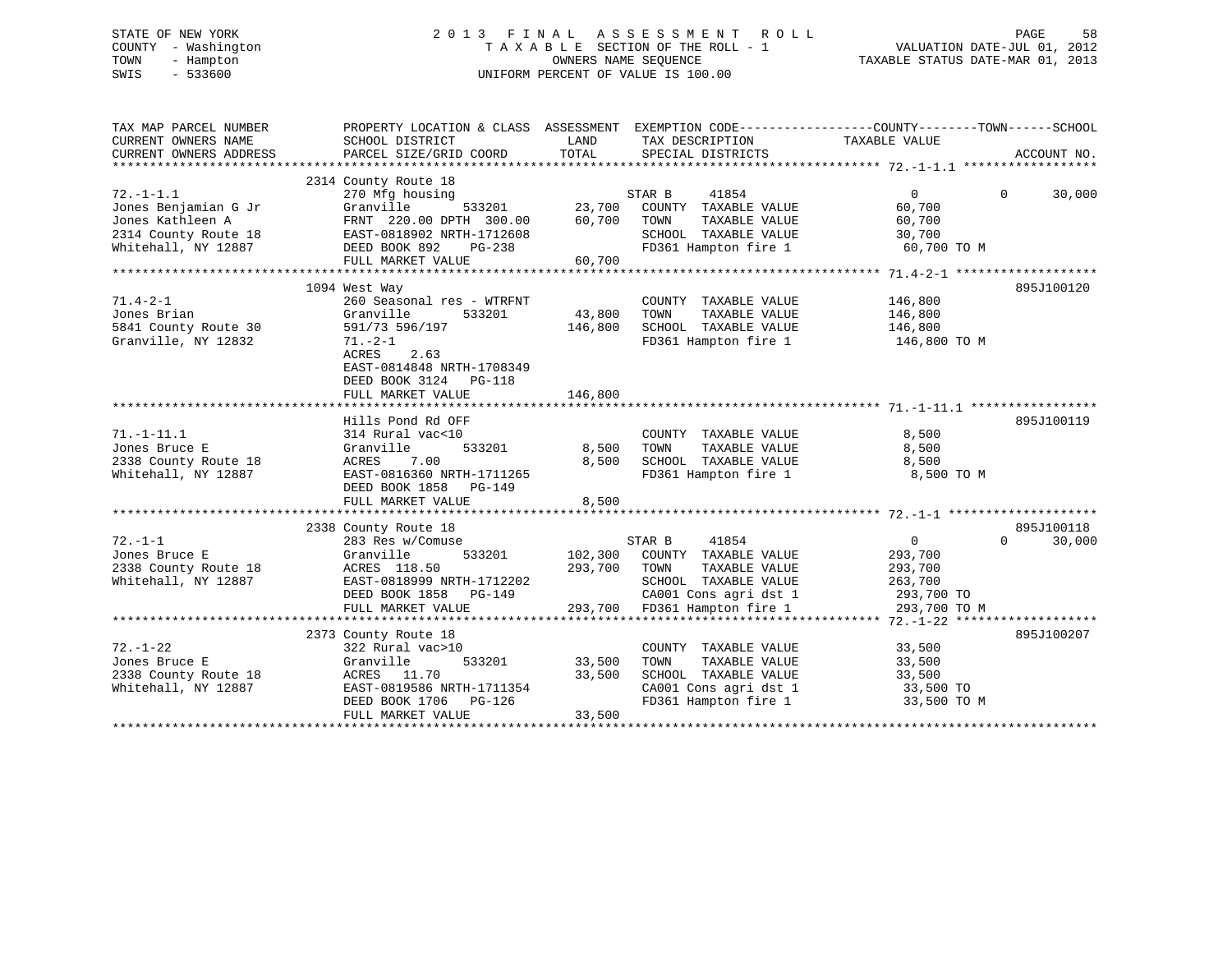# STATE OF NEW YORK 2 0 1 3 F I N A L A S S E S S M E N T R O L L PAGE 59 COUNTY - Washington T A X A B L E SECTION OF THE ROLL - 1 VALUATION DATE-JUL 01, 2012 TOWN - Hampton OWNERS NAME SEQUENCE TAXABLE STATUS DATE-MAR 01, 2013 SWIS - 533600 UNIFORM PERCENT OF VALUE IS 100.00

| TAX MAP PARCEL NUMBER<br>CURRENT OWNERS NAME<br>CURRENT OWNERS ADDRESS                                            | PROPERTY LOCATION & CLASS ASSESSMENT<br>SCHOOL DISTRICT<br>PARCEL SIZE/GRID COORD                                                                                                              | LAND<br>TOTAL                       | EXEMPTION CODE-----------------COUNTY-------TOWN------SCHOOL<br>TAX DESCRIPTION<br>SPECIAL DISTRICTS                       | TAXABLE VALUE                                                                   | ACCOUNT NO.                      |
|-------------------------------------------------------------------------------------------------------------------|------------------------------------------------------------------------------------------------------------------------------------------------------------------------------------------------|-------------------------------------|----------------------------------------------------------------------------------------------------------------------------|---------------------------------------------------------------------------------|----------------------------------|
| $71.4 - 2 - 1.1$<br>Jones Daniel<br>Jones Laura<br>c/o Gerald Jones<br>5871 County Route 30<br>Hartford, NY 12838 | Hills Pond Rd<br>314 Rural vac<10 - WTRFNT<br>Granville<br>533201<br>$71. - 2 - 1.1$<br>ACRES<br>1.05<br>EAST-0814913 NRTH-1708111<br>DEED BOOK 691<br>PG-265<br>FULL MARKET VALUE             | 31,500<br>31,500<br>31,500          | COUNTY TAXABLE VALUE<br>TAXABLE VALUE<br>TOWN<br>SCHOOL TAXABLE VALUE<br>FD361 Hampton fire 1                              | 31,500<br>31,500<br>31,500<br>31,500 TO M                                       |                                  |
|                                                                                                                   |                                                                                                                                                                                                |                                     |                                                                                                                            |                                                                                 |                                  |
| $72. - 1 - 3.1$<br>Jones David<br>Jones Rebecca<br>PO Box 119<br>Hampton, NY 12837                                | 2419 County Route 18<br>210 1 Family Res<br>Granville<br>533201<br><b>ACRES</b><br>1.00<br>EAST-0820669 NRTH-1710896<br>DEED BOOK 760<br>$PG-220$<br>FULL MARKET VALUE                         | 22,000 STAR B<br>135,400<br>135,400 | CW 10 VET/ 41151<br>41854<br>COUNTY TAXABLE VALUE<br>TOWN<br>TAXABLE VALUE<br>SCHOOL TAXABLE VALUE<br>FD361 Hampton fire 1 | 8,000<br>8,000<br>$\mathbf{0}$<br>127,400<br>127,400<br>105,400<br>135,400 TO M | $\Omega$<br>30,000<br>$\cap$     |
|                                                                                                                   | Greenfield Ln                                                                                                                                                                                  |                                     |                                                                                                                            |                                                                                 | 895J100275                       |
| $72.2 - 3 - 13$<br>Jones David<br>Jones Mary<br>Box 52 Main St<br>Hampton, NY 12837                               | 312 Vac w/imprv<br>Granville<br>533201<br>$72. - 3 - 13$<br>FRNT 56.00 DPTH 190.00<br>EAST-0823774 NRTH-1712231<br>DEED BOOK 709<br>$PG-110$<br>FULL MARKET VALUE                              | 5,000<br>6,100<br>6,100             | COUNTY TAXABLE VALUE<br>TOWN<br>TAXABLE VALUE<br>SCHOOL TAXABLE VALUE<br>FD361 Hampton fire 1                              | 6,100<br>6,100<br>6,100<br>6,100 TO M                                           |                                  |
|                                                                                                                   |                                                                                                                                                                                                |                                     |                                                                                                                            |                                                                                 |                                  |
| $72.2 - 3 - 10$<br>Jones David A<br>Jones Mary F<br>20 Greenfield Ln<br>Hampton, NY 12837                         | 20 Greenfield Ln<br>210 1 Family Res<br>Granville<br>533201<br>$72. - 3 - 10$<br>50.00 DPTH 190.00<br>FRNT<br>EAST-0823945 NRTH-1712170<br>DEED BOOK 709<br><b>PG-108</b><br>FULL MARKET VALUE | 9,200<br>59,900<br>59,900           | STAR B<br>41854<br>COUNTY TAXABLE VALUE<br>TAXABLE VALUE<br>TOWN<br>SCHOOL TAXABLE VALUE<br>FD361 Hampton fire 1           | $\mathbf{0}$<br>59,900<br>59,900<br>29,900<br>59,900 TO M                       | 895J100276<br>$\Omega$<br>30,000 |
|                                                                                                                   |                                                                                                                                                                                                |                                     |                                                                                                                            |                                                                                 |                                  |
| $81. - 1 - 31$<br>Jones Douglas R<br>Molly Jo<br>224 College St North<br>Poultney, VT 05764                       | 38 Rainbow Way<br>312 Vac w/imprv<br>Granville<br>533201<br>5.00<br>ACRES<br>EAST-0817655 NRTH-1702466<br>DEED BOOK 819<br>$PG-295$<br>FULL MARKET VALUE                                       | 21,000<br>31,700<br>31,700          | COUNTY TAXABLE VALUE<br>TOWN<br>TAXABLE VALUE<br>SCHOOL TAXABLE VALUE<br>FD361 Hampton fire 1                              | 31,700<br>31,700<br>31,700<br>31,700 TO M                                       | 895J100596                       |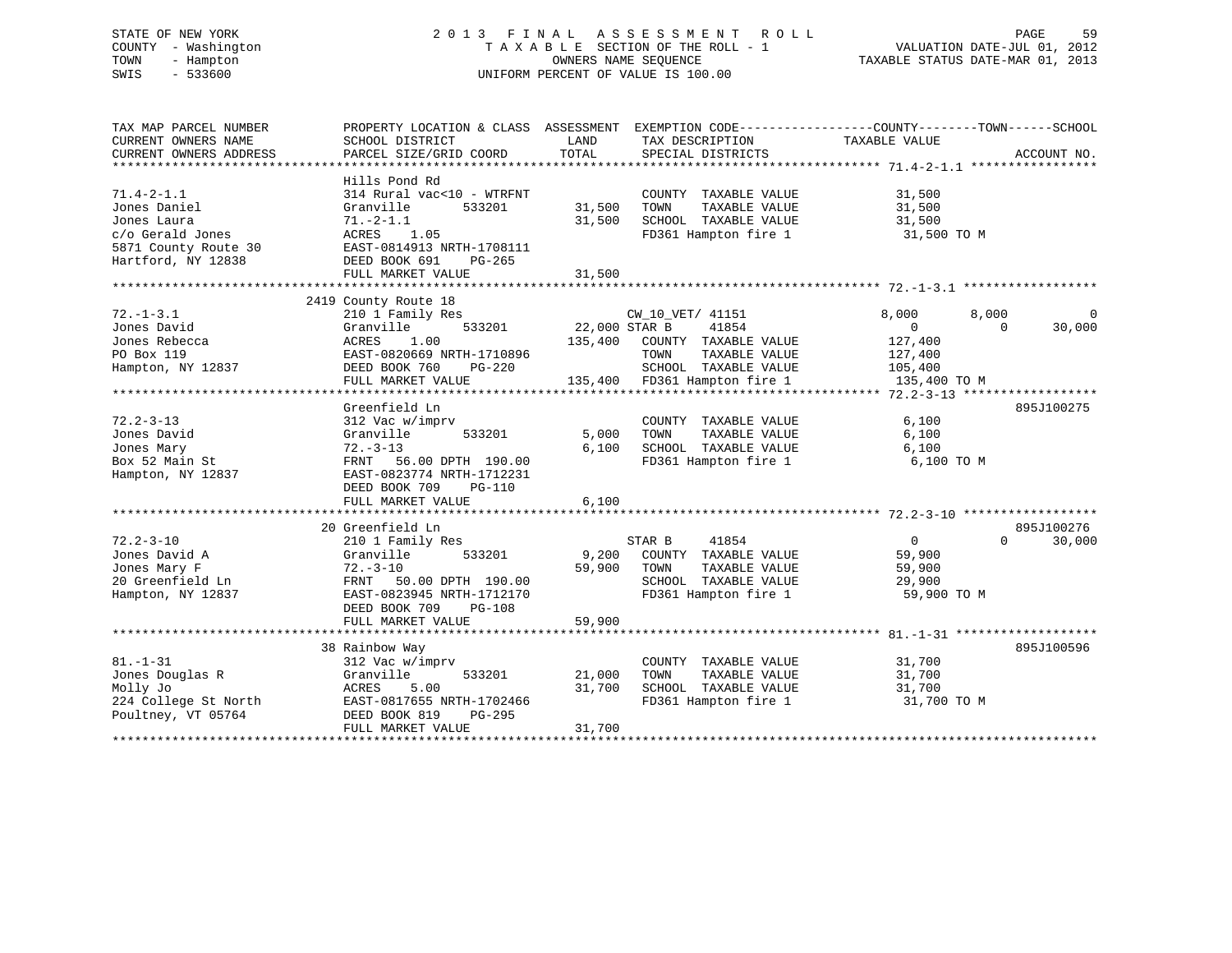# STATE OF NEW YORK 2 0 1 3 F I N A L A S S E S S M E N T R O L L PAGE 60 COUNTY - Washington T A X A B L E SECTION OF THE ROLL - 1 VALUATION DATE-JUL 01, 2012 TOWN - Hampton OWNERS NAME SEQUENCE TAXABLE STATUS DATE-MAR 01, 2013 SWIS - 533600 UNIFORM PERCENT OF VALUE IS 100.00

TAX MAP PARCEL NUMBER PROPERTY LOCATION & CLASS ASSESSMENT EXEMPTION CODE------------------COUNTY--------TOWN------SCHOOL CURRENT OWNERS NAME SCHOOL DISTRICT THE LAND TAX DESCRIPTION TAXABLE VALUE CURRENT OWNERS ADDRESS PARCEL SIZE/GRID COORD TOTAL SPECIAL DISTRICTS ACCOUNT NO. \*\*\*\*\*\*\*\*\*\*\*\*\*\*\*\*\*\*\*\*\*\*\*\*\*\*\*\*\*\*\*\*\*\*\*\*\*\*\*\*\*\*\*\*\*\*\*\*\*\*\*\*\*\*\*\*\*\*\*\*\*\*\*\*\*\*\*\*\*\*\*\*\*\*\*\*\*\*\*\*\*\*\*\*\*\*\*\*\*\*\*\*\*\*\*\*\*\*\*\*\*\*\* 80.-1-58 \*\*\*\*\*\*\*\*\*\*\*\*\*\*\*\*\*\*\* County Route 21 OFF 80.-1-58 311 Res vac land COUNTY TAXABLE VALUE 3,000 Joseph Robert Whitehall 535201 3,000 TOWN TAXABLE VALUE 3,000 Joseph Grace Sect 5 Lot 3 3,000 SCHOOL TAXABLE VALUE 3,000 20 Georgian Ln ACRES 5.05 FD361 Hampton fire 1 3,000 TO M Darien, CT 06820 EAST-0809467 NRTH-1704807 DEED BOOK 787 PG-312FULL MARKET VALUE 3,000 \*\*\*\*\*\*\*\*\*\*\*\*\*\*\*\*\*\*\*\*\*\*\*\*\*\*\*\*\*\*\*\*\*\*\*\*\*\*\*\*\*\*\*\*\*\*\*\*\*\*\*\*\*\*\*\*\*\*\*\*\*\*\*\*\*\*\*\*\*\*\*\*\*\*\*\*\*\*\*\*\*\*\*\*\*\*\*\*\*\*\*\*\*\*\*\*\*\*\*\*\*\*\* 80.-1-59 \*\*\*\*\*\*\*\*\*\*\*\*\*\*\*\*\*\*\* County Route 21 OFF 80.-1-59 311 Res vac land COUNTY TAXABLE VALUE 3,000 Joseph Robert Whitehall 535201 3,000 TOWN TAXABLE VALUE 3,000 Joseph Grace Sect 5 Lot 4 3,000 SCHOOL TAXABLE VALUE 3,000 20 Georgian Ln ACRES 5.09 FD361 Hampton fire 1 3,000 TO M Darien, CT 06820 EAST-0809376 NRTH-1705045 DEED BOOK 787 PG-310 FULL MARKET VALUE 3,000 \*\*\*\*\*\*\*\*\*\*\*\*\*\*\*\*\*\*\*\*\*\*\*\*\*\*\*\*\*\*\*\*\*\*\*\*\*\*\*\*\*\*\*\*\*\*\*\*\*\*\*\*\*\*\*\*\*\*\*\*\*\*\*\*\*\*\*\*\*\*\*\*\*\*\*\*\*\*\*\*\*\*\*\*\*\*\*\*\*\*\*\*\*\*\*\*\*\*\*\*\*\*\* 80.-1-34 \*\*\*\*\*\*\*\*\*\*\*\*\*\*\*\*\*\*\* 35 Ridgecrest Way 895J101753 80.-1-34 210 1 Family Res COUNTY TAXABLE VALUE 180,000 Joseph Robert W Whitehall 535201 22,300 TOWN TAXABLE VALUE 180,000 Joseph Grace L Lot 6 & P/O 7 180,000 SCHOOL TAXABLE VALUE 180,000 20 Georgian Ln ACRES 1.10 FD361 Hampton fire 1 180,000 TO M Darien, CT 06820 EAST-0810050 NRTH-1704867 DEED BOOK 585 PG-305 FULL MARKET VALUE 180,000 \*\*\*\*\*\*\*\*\*\*\*\*\*\*\*\*\*\*\*\*\*\*\*\*\*\*\*\*\*\*\*\*\*\*\*\*\*\*\*\*\*\*\*\*\*\*\*\*\*\*\*\*\*\*\*\*\*\*\*\*\*\*\*\*\*\*\*\*\*\*\*\*\*\*\*\*\*\*\*\*\*\*\*\*\*\*\*\*\*\*\*\*\*\*\*\*\*\*\*\*\*\*\* 31.-1-8 \*\*\*\*\*\*\*\*\*\*\*\*\*\*\*\*\*\*\*\* 1435&1437 Carvers Falls Ln 895J10171931.-1-8 220 2 Family Res COUNTY TAXABLE VALUE 124,600 Jurnak Ronald T Sr Whitehall 535201 36,400 TOWN TAXABLE VALUE 124,600 PO Box 577 Lot 4 124,600 SCHOOL TAXABLE VALUE 124,600 Poultney, VT 05764 ACRES 6.40 FD362 Hampton fire 2 124,600 TO M EAST-0807991 NRTH-1747241 DEED BOOK 879 PG-163FULL MARKET VALUE 124,600 \*\*\*\*\*\*\*\*\*\*\*\*\*\*\*\*\*\*\*\*\*\*\*\*\*\*\*\*\*\*\*\*\*\*\*\*\*\*\*\*\*\*\*\*\*\*\*\*\*\*\*\*\*\*\*\*\*\*\*\*\*\*\*\*\*\*\*\*\*\*\*\*\*\*\*\*\*\*\*\*\*\*\*\*\*\*\*\*\*\*\*\*\*\*\*\*\*\*\*\*\*\*\* 71.-1-14.5 \*\*\*\*\*\*\*\*\*\*\*\*\*\*\*\*\* 247 Hills Pond Rd 895J10065571.-1-14.5 210 1 Family Res - WTRFNT COUNTY TAXABLE VALUE 318,100 Kafka James E Granville 533201 36,900 TOWN TAXABLE VALUE 318,100 Weiss Deborah R ACRES 1.17 318,100 SCHOOL TAXABLE VALUE 318,100 64 Pond View Ln EAST-0816391 NRTH-1707604 FD361 Hampton fire 1 318,100 TO M Chappaqua, NY 10514 DEED BOOK 1851 PG-99 FULL MARKET VALUE 318,100 \*\*\*\*\*\*\*\*\*\*\*\*\*\*\*\*\*\*\*\*\*\*\*\*\*\*\*\*\*\*\*\*\*\*\*\*\*\*\*\*\*\*\*\*\*\*\*\*\*\*\*\*\*\*\*\*\*\*\*\*\*\*\*\*\*\*\*\*\*\*\*\*\*\*\*\*\*\*\*\*\*\*\*\*\*\*\*\*\*\*\*\*\*\*\*\*\*\*\*\*\*\*\*\*\*\*\*\*\*\*\*\*\*\*\*\*\*\*\*\*\*\*\*\*\*\*\*\*\*\*\*\*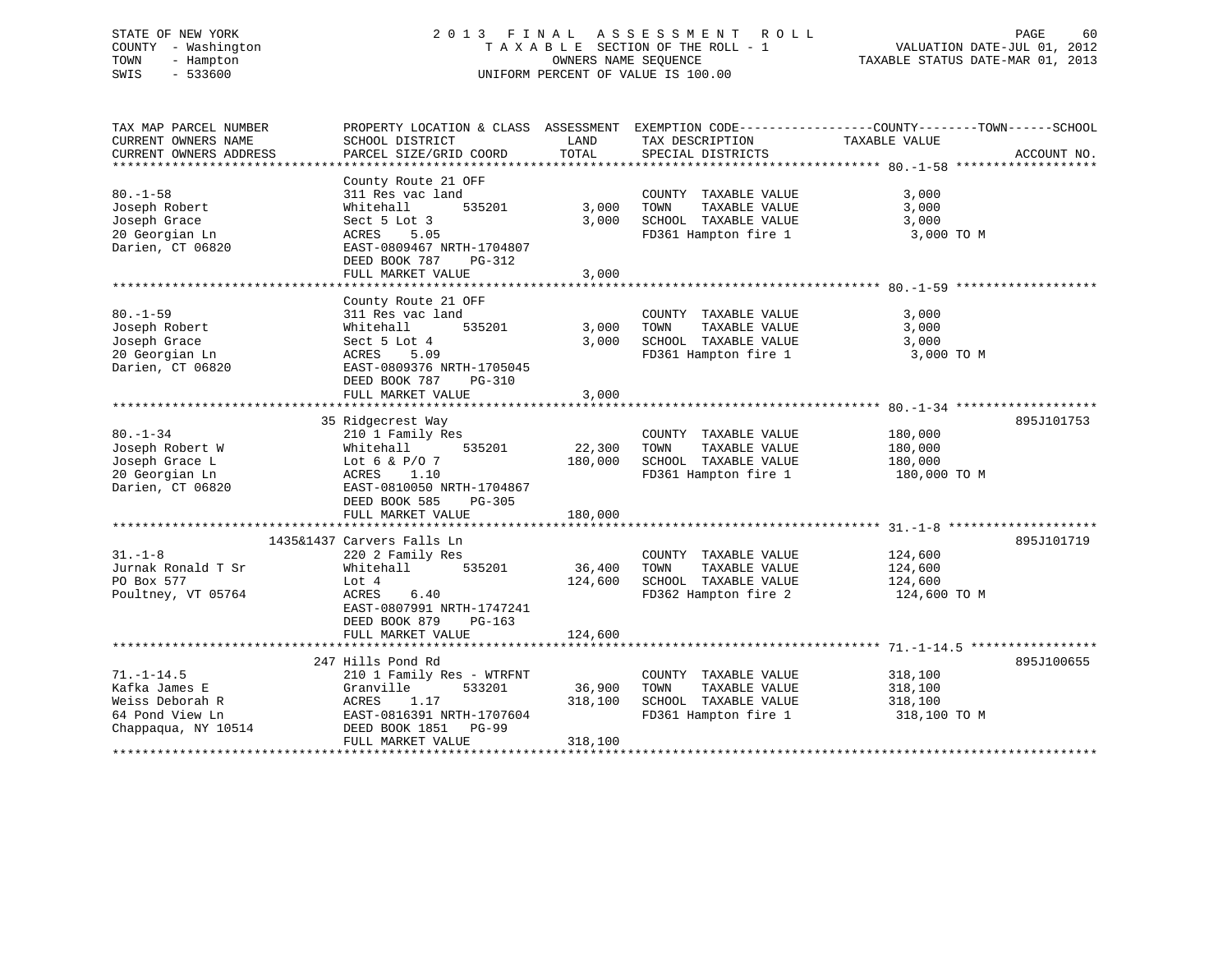# STATE OF NEW YORK 2 0 1 3 F I N A L A S S E S S M E N T R O L L PAGE 61 COUNTY - Washington T A X A B L E SECTION OF THE ROLL - 1 VALUATION DATE-JUL 01, 2012 TOWN - Hampton OWNERS NAME SEQUENCE TAXABLE STATUS DATE-MAR 01, 2013 SWIS - 533600 UNIFORM PERCENT OF VALUE IS 100.00

| TAX MAP PARCEL NUMBER  | PROPERTY LOCATION & CLASS ASSESSMENT EXEMPTION CODE---------------COUNTY-------TOWN-----SCHOOL |                        |                                            |                |                    |
|------------------------|------------------------------------------------------------------------------------------------|------------------------|--------------------------------------------|----------------|--------------------|
| CURRENT OWNERS NAME    | SCHOOL DISTRICT                                                                                | LAND                   | TAX DESCRIPTION                            | TAXABLE VALUE  |                    |
| CURRENT OWNERS ADDRESS | PARCEL SIZE/GRID COORD                                                                         | TOTAL                  | SPECIAL DISTRICTS                          |                | ACCOUNT NO.        |
|                        |                                                                                                |                        |                                            |                |                    |
|                        | 38 Forest Hill Way                                                                             |                        |                                            |                |                    |
| $80. - 1 - 64$         | 210 1 Family Res - WTRFNT                                                                      |                        | COUNTY TAXABLE VALUE                       | 230,700        |                    |
| Kavanagh Michael ETAL  | Whitehall<br>535201                                                                            | 20,000                 | TOWN<br>TAXABLE VALUE                      | 230,700        |                    |
| Bauch Jeffery ETAL     | Sect 6 Lot 2                                                                                   | 230,700                | SCHOOL TAXABLE VALUE                       | 230,700        |                    |
| 31 Glenrich Rd         | ACRES<br>5.00                                                                                  |                        | FD361 Hampton fire 1                       | 230,700 TO M   |                    |
| Saint James, NY 11780  | EAST-0811039 NRTH-1706125                                                                      |                        |                                            |                |                    |
|                        | DEED BOOK 2160 PG-72                                                                           |                        |                                            |                |                    |
|                        | FULL MARKET VALUE                                                                              | 230,700                |                                            |                |                    |
|                        |                                                                                                |                        |                                            |                |                    |
|                        | County Route 21 OFF                                                                            |                        |                                            |                |                    |
| $80. - 1 - 65$         | 323 Vacant rural                                                                               |                        | COUNTY TAXABLE VALUE                       | 19,000         |                    |
| Kavanagh Michael ETAL  | 535201<br>Whitehall                                                                            | 19,000                 | TOWN<br>TAXABLE VALUE                      | 19,000         |                    |
| Bauch Jeffery ETAL     | Sect 6 Lot 3                                                                                   | 19,000                 | SCHOOL TAXABLE VALUE                       | 19,000         |                    |
| 31 Glenrich Rd         | ACRES 27.90                                                                                    |                        | FD361 Hampton fire 1                       | 19,000 TO M    |                    |
| Saint James, NY 11780  | EAST-0811761 NRTH-1705229                                                                      |                        |                                            |                |                    |
|                        | DEED BOOK 2160 PG-72                                                                           |                        |                                            |                |                    |
|                        | FULL MARKET VALUE                                                                              | 19,000                 |                                            |                |                    |
|                        |                                                                                                |                        |                                            |                |                    |
|                        | Forest Hill Way                                                                                |                        |                                            |                |                    |
| $71.3 - 3 - 11$        | 311 Res vac land - WTRFNT                                                                      |                        | COUNTY TAXABLE VALUE                       | 26,000         |                    |
| Kavanagh Michael W     | 535201<br>Whitehall                                                                            | 26,000                 | TOWN<br>TAXABLE VALUE                      | 26,000         |                    |
| Kavanagh Stacey L      | Subdiv Lot 6B                                                                                  | 26,000                 | SCHOOL TAXABLE VALUE                       | 26,000         |                    |
| 31 Glenrich Dr         | Sect 3 3028/28                                                                                 |                        | FD361 Hampton fire 1                       | 26,000 TO M    |                    |
| Saint James, NY 11780  | $80. -3 - 11$                                                                                  |                        |                                            |                |                    |
|                        | FRNT 70.00 DPTH 403.00                                                                         |                        |                                            |                |                    |
|                        | EAST-0810785 NRTH-1706035                                                                      |                        |                                            |                |                    |
|                        | DEED BOOK 3028 PG-28                                                                           |                        |                                            |                |                    |
|                        | FULL MARKET VALUE                                                                              | 26,000                 |                                            |                |                    |
|                        |                                                                                                |                        |                                            |                |                    |
|                        | 79 County Route 20                                                                             |                        |                                            |                | 895J101818         |
| $72. - 2 - 12.2$       | 314 Rural vac<10                                                                               |                        | COUNTY TAXABLE VALUE                       | 22,500         |                    |
| Kearney Edward         | 533201<br>Granville                                                                            | 22,500                 | TOWN<br>TAXABLE VALUE                      | 22,500         |                    |
| 503 Seabreeze Dr       | ACRES<br>5.90                                                                                  | 22,500                 | SCHOOL TAXABLE VALUE                       | 22,500         |                    |
| Garden City, SC 29576  | EAST-0824039 NRTH-1705439                                                                      |                        | FD361 Hampton fire 1                       | 22,500 TO M    |                    |
|                        | DEED BOOK 787<br>PG-45                                                                         |                        |                                            |                |                    |
|                        | FULL MARKET VALUE<br>************************                                                  | 22,500<br>************ | ******************************** 53.-1-7.5 |                |                    |
|                        |                                                                                                |                        |                                            |                |                    |
|                        | 322 Hickey Rd                                                                                  |                        |                                            |                | 895J100577         |
| $53. - 1 - 7.5$        | 210 1 Family Res                                                                               |                        | 41854<br>STAR B                            | $\overline{0}$ | $\Omega$<br>30,000 |
| Keefe Bruce S          | 533201<br>Granville                                                                            | 35,500                 | COUNTY TAXABLE VALUE                       | 125,900        |                    |
| Keefe Kathy A          | ACRES<br>5.50                                                                                  | 125,900                | TOWN<br>TAXABLE VALUE                      | 125,900        |                    |
| 322 Hickey Rd          | EAST-0815230 NRTH-1720691                                                                      |                        | SCHOOL TAXABLE VALUE                       | 95,900         |                    |
| Hampton, NY 12837      | DEED BOOK 555<br>PG-148                                                                        |                        | FD361 Hampton fire 1                       | 125,900 TO M   |                    |
|                        | FULL MARKET VALUE                                                                              | 125,900                |                                            |                |                    |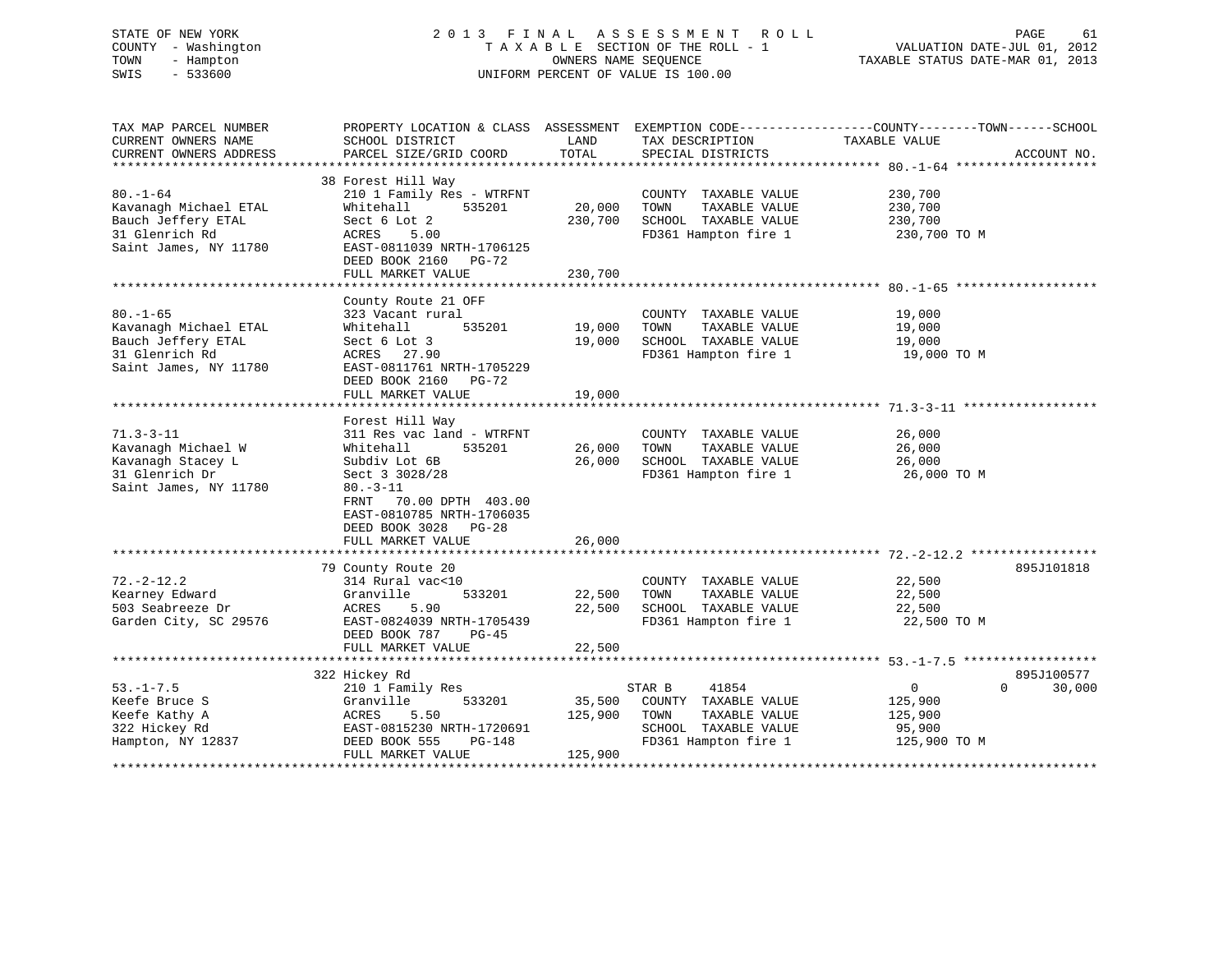# STATE OF NEW YORK 2 0 1 3 F I N A L A S S E S S M E N T R O L L PAGE 62 COUNTY - Washington T A X A B L E SECTION OF THE ROLL - 1 VALUATION DATE-JUL 01, 2012 TOWN - Hampton OWNERS NAME SEQUENCE TAXABLE STATUS DATE-MAR 01, 2013 SWIS - 533600 UNIFORM PERCENT OF VALUE IS 100.00

| TAX MAP PARCEL NUMBER<br>CURRENT OWNERS NAME<br>CURRENT OWNERS ADDRESS                    | PROPERTY LOCATION & CLASS ASSESSMENT<br>SCHOOL DISTRICT<br>PARCEL SIZE/GRID COORD                                                                                | LAND<br>TOTAL                 | TAX DESCRIPTION<br>SPECIAL DISTRICTS                                                          | EXEMPTION CODE----------------COUNTY-------TOWN-----SCHOOL<br>TAXABLE VALUE<br>ACCOUNT NO. |
|-------------------------------------------------------------------------------------------|------------------------------------------------------------------------------------------------------------------------------------------------------------------|-------------------------------|-----------------------------------------------------------------------------------------------|--------------------------------------------------------------------------------------------|
| $80. -1 - 1$<br>Keefe-Mart Maria<br>5045 San Vincente Dr<br>Santa Barbara, CA 93111       | County Route 21<br>312 Vac w/imprv<br>Granville<br>533201<br>743/21<br>ACRES 120.40<br>EAST-0810550 NRTH-1703460<br>DEED BOOK 758<br>PG-210<br>FULL MARKET VALUE | 112,000<br>113,200<br>113,200 | COUNTY TAXABLE VALUE<br>TOWN<br>TAXABLE VALUE<br>SCHOOL TAXABLE VALUE<br>FD361 Hampton fire 1 | 895J100131<br>113,200<br>113,200<br>113,200<br>113,200 TO M                                |
|                                                                                           |                                                                                                                                                                  |                               |                                                                                               |                                                                                            |
| $72. - 1 - 4$<br>Kelley James L<br>2521 County Route 18<br>PO Box 23<br>Hampton, NY 12837 | 2521 County Route 18<br>210 1 Family Res<br>533201<br>Granville<br>LOT 1<br>ACRES<br>1.67<br>EAST-0822465 NRTH-1711544<br>DEED BOOK 485<br>PG-285                | 24,200<br>122,400             | COUNTY TAXABLE VALUE<br>TOWN<br>TAXABLE VALUE<br>SCHOOL TAXABLE VALUE<br>FD361 Hampton fire 1 | 895J100418<br>122,400<br>122,400<br>122,400<br>122,400 TO M                                |
|                                                                                           | FULL MARKET VALUE                                                                                                                                                | 122,400                       |                                                                                               |                                                                                            |
|                                                                                           |                                                                                                                                                                  |                               |                                                                                               |                                                                                            |
|                                                                                           | 2523 County Route 18                                                                                                                                             |                               | 89 PCT OF VALUE USED FOR EXEMPTION PURPOSES                                                   |                                                                                            |
| $72. - 1 - 4.1$                                                                           | 240 Rural res                                                                                                                                                    |                               | CBT VET/TC 41131                                                                              | 50,000<br>45,000<br>$\Omega$                                                               |
| Kelley James L                                                                            | 533201<br>Granville                                                                                                                                              | 45,400 STAR B                 | 41854                                                                                         | 30,000<br>$\overline{0}$<br>$\Omega$                                                       |
| Noble Emily A                                                                             | LOT 2                                                                                                                                                            | 226,300                       | COUNTY TAXABLE VALUE                                                                          | 176,300                                                                                    |
| 2521 County Route 18                                                                      | 15.40<br>ACRES                                                                                                                                                   |                               | TAXABLE VALUE<br>TOWN                                                                         | 181,300                                                                                    |
| PO Box 23                                                                                 | EAST-0822124 NRTH-1711923                                                                                                                                        |                               | SCHOOL TAXABLE VALUE                                                                          | 196,300                                                                                    |
| Hampton, NY 12837                                                                         | DEED BOOK 805<br>PG-333                                                                                                                                          |                               | FD361 Hampton fire 1                                                                          | 226,300 TO M                                                                               |
|                                                                                           | FULL MARKET VALUE                                                                                                                                                | 226,300                       |                                                                                               |                                                                                            |
|                                                                                           | 36 Perry Heights Way                                                                                                                                             |                               |                                                                                               | 895J101676                                                                                 |
| $72. - 2 - 41$                                                                            | 210 1 Family Res                                                                                                                                                 |                               | STAR B<br>41854                                                                               | $\circ$<br>$\Omega$<br>30,000                                                              |
| Kelly Mark                                                                                | Granville<br>533201                                                                                                                                              | 22,000                        | COUNTY TAXABLE VALUE                                                                          | 118,400                                                                                    |
| Kelly Paula                                                                               | ACRES<br>1.00                                                                                                                                                    | 118,400                       | TOWN<br>TAXABLE VALUE                                                                         | 118,400                                                                                    |
| 36 Perry Heights Way                                                                      | EAST-0822866 NRTH-1712401                                                                                                                                        |                               | SCHOOL TAXABLE VALUE                                                                          | 88,400                                                                                     |
| PO Box 149                                                                                | DEED BOOK 2848<br>$PG-93$                                                                                                                                        |                               | FD361 Hampton fire 1                                                                          | 118,400 TO M                                                                               |
| Hampton, NY 12837                                                                         | FULL MARKET VALUE                                                                                                                                                | 118,400                       |                                                                                               |                                                                                            |
|                                                                                           |                                                                                                                                                                  |                               |                                                                                               |                                                                                            |
|                                                                                           | 82 Golf Course Rd                                                                                                                                                |                               |                                                                                               | 895J100133                                                                                 |
| $45. - 1 - 20$                                                                            | 270 Mfg housing                                                                                                                                                  |                               | STAR B<br>41854                                                                               | $\overline{0}$<br>$\Omega$<br>30,000                                                       |
| Kenny Barry                                                                               | Whitehall<br>535201                                                                                                                                              | 39,400                        | COUNTY TAXABLE VALUE                                                                          | 55,900                                                                                     |
| Kenny Angela                                                                              | ACRES<br>9.40                                                                                                                                                    | 55,900                        | TOWN<br>TAXABLE VALUE                                                                         | 55,900                                                                                     |
| 82 Golf Course Rd                                                                         | EAST-0810979 NRTH-1735871                                                                                                                                        |                               | SCHOOL TAXABLE VALUE                                                                          | 25,900                                                                                     |
| Whitehall, NY 12887                                                                       | DEED BOOK 888<br>PG-267                                                                                                                                          |                               | CA001 Cons agri dst 1                                                                         | 55,900 TO                                                                                  |
|                                                                                           | FULL MARKET VALUE                                                                                                                                                | 55,900                        | FD362 Hampton fire 2                                                                          | 55,900 TO M                                                                                |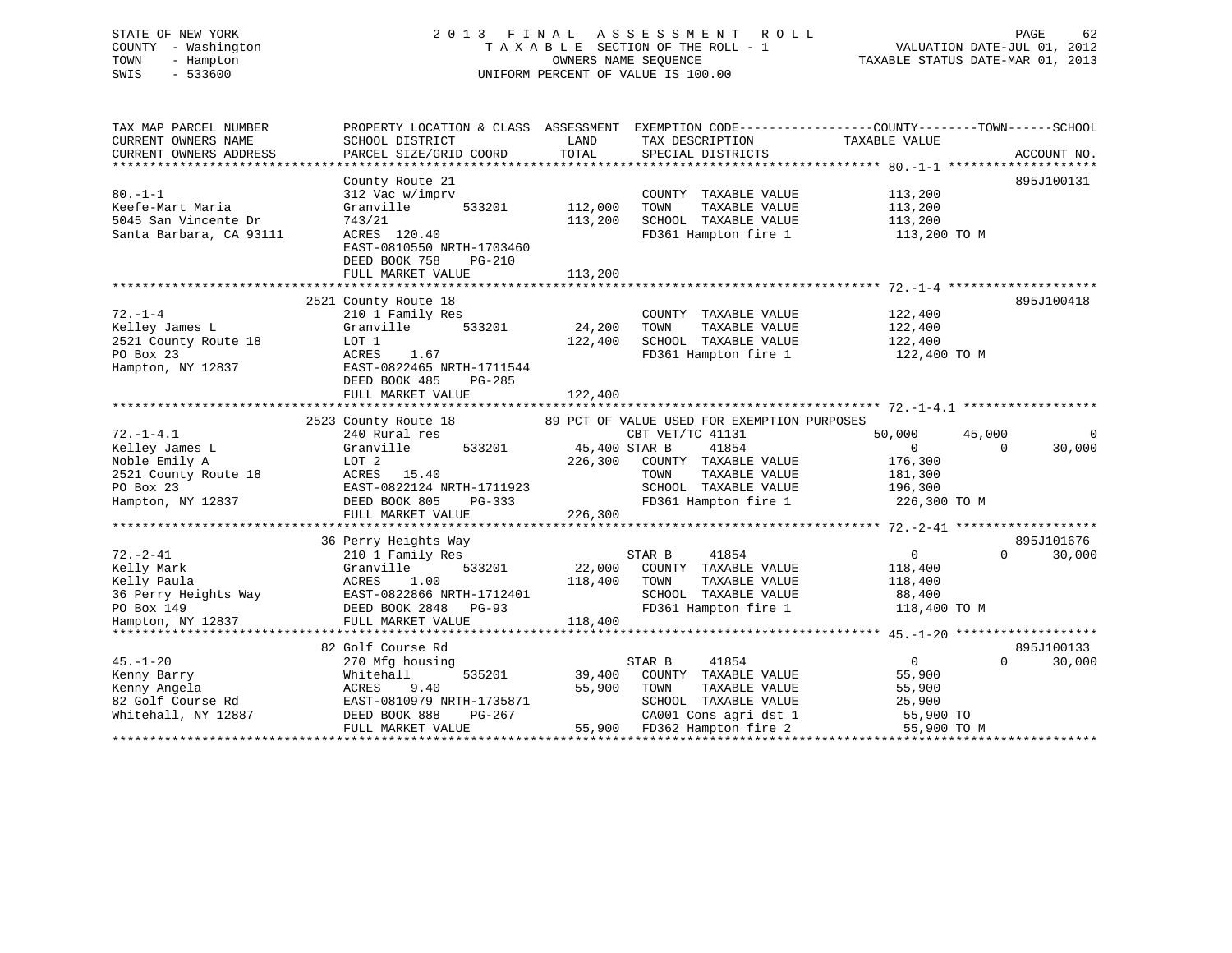# STATE OF NEW YORK 2 0 1 3 F I N A L A S S E S S M E N T R O L L PAGE 63 COUNTY - Washington T A X A B L E SECTION OF THE ROLL - 1 VALUATION DATE-JUL 01, 2012 TOWN - Hampton OWNERS NAME SEQUENCE TAXABLE STATUS DATE-MAR 01, 2013 SWIS - 533600 UNIFORM PERCENT OF VALUE IS 100.00

| TAX MAP PARCEL NUMBER<br>CURRENT OWNERS NAME<br>CURRENT OWNERS ADDRESS                         | PROPERTY LOCATION & CLASS ASSESSMENT<br>SCHOOL DISTRICT<br>PARCEL SIZE/GRID COORD                                                                                    | LAND<br>TOTAL                | EXEMPTION CODE----------------COUNTY-------TOWN------SCHOOL<br>TAX DESCRIPTION<br>SPECIAL DISTRICTS                                                                             | TAXABLE VALUE                                                                     | ACCOUNT NO.                                                                      |
|------------------------------------------------------------------------------------------------|----------------------------------------------------------------------------------------------------------------------------------------------------------------------|------------------------------|---------------------------------------------------------------------------------------------------------------------------------------------------------------------------------|-----------------------------------------------------------------------------------|----------------------------------------------------------------------------------|
| $80. - 1 - 14$<br>Keyes Susan A<br>12 Hampton Heights Way<br>Whitehall, NY 12887               | 12 Hampton Heights Way<br>210 1 Family Res<br>533201<br>Granville<br>3.02<br>ACRES<br>EAST-0811888 NRTH-1702424<br>DEED BOOK 938<br>PG-192<br>FULL MARKET VALUE      | 28,600<br>97,000<br>97,000   | STAR B<br>41854<br>COUNTY TAXABLE VALUE<br>TAXABLE VALUE<br>TOWN<br>SCHOOL TAXABLE VALUE<br>FD361 Hampton fire 1                                                                | $\Omega$<br>97,000<br>97,000<br>67,000<br>97,000 TO M                             | 895J100590<br>$\Omega$<br>30,000                                                 |
| $72. - 2 - 29$<br>Kinney Osmyn<br>Kinney Norma<br>2609 State Route 22A<br>Hampton, NY 12837    | 2609 State Route 22A<br>210 1 Family Res<br>Granville<br>533201<br>ACRES<br>1.40<br>EAST-0823080 NRTH-1712020<br>DEED BOOK 338<br><b>PG-315</b><br>FULL MARKET VALUE |                              | CBT VET/TC 41131<br>23,300 AGED-ALL<br>41800<br>64,200 STAR EN<br>41834<br>COUNTY TAXABLE VALUE<br>TAXABLE VALUE<br>TOWN<br>64,200 SCHOOL TAXABLE VALUE<br>FD361 Hampton fire 1 | 16,050<br>24,075<br>$\overline{0}$<br>24,075<br>24,075<br>$\Omega$<br>64,200 TO M | 895J100137<br>$\overline{0}$<br>16,050<br>24,075<br>32,100<br>32,100<br>$\Omega$ |
| $81. - 1 - 9$<br>Kinsey Kenneth W Jr<br>Kinsey Virginia H<br>21 Rogers St<br>Carver, MA 02330  | North Quivey Hill Ln<br>314 Rural vac<10<br>Granville<br>533201<br>1.71<br>ACRES<br>EAST-0819242 NRTH-1702212<br>DEED BOOK 1806<br>$PG-41$<br>FULL MARKET VALUE      | 15,000<br>15,000<br>15,000   | COUNTY TAXABLE VALUE<br>TAXABLE VALUE<br>TOWN<br>SCHOOL TAXABLE VALUE<br>FD361 Hampton fire 1                                                                                   | 15,000<br>15,000<br>15,000<br>15,000 TO M                                         | 895J100592                                                                       |
| $81. - 1 - 10$<br>Kinsey Kenneth W Jr<br>Kinsey Virginia H<br>21 Rogers St<br>Carver, MA 02330 | North Ouivey Hill Ln<br>314 Rural vac<10<br>Granville<br>533201<br>ACRES<br>4.00<br>EAST-0819238 NRTH-1701960<br>DEED BOOK 1806<br>$PG-41$<br>FULL MARKET VALUE      | 23,000<br>23,000<br>23,000   | COUNTY TAXABLE VALUE<br>TAXABLE VALUE<br>TOWN<br>SCHOOL TAXABLE VALUE<br>FD361 Hampton fire 1                                                                                   | 23,000<br>23,000<br>23,000<br>23,000 TO M                                         | 895J100437                                                                       |
| $81. - 1 - 11$<br>Kinsey Kenneth W Jr<br>Kinsey Virginia H<br>21 Rogers St<br>Carver, MA 02330 | 1092 North Quivey Hill Ln<br>260 Seasonal res<br>Granville<br>533201<br>ACRES<br>4.00<br>EAST-0819240 NRTH-1701616<br>DEED BOOK 1806 PG-41<br>FULL MARKET VALUE      | 31,800<br>138,100<br>138,100 | COUNTY TAXABLE VALUE<br>TOWN<br>TAXABLE VALUE<br>SCHOOL TAXABLE VALUE<br>FD361 Hampton fire 1                                                                                   | 138,100<br>138,100<br>138,100<br>138,100 TO M                                     | 895J100433                                                                       |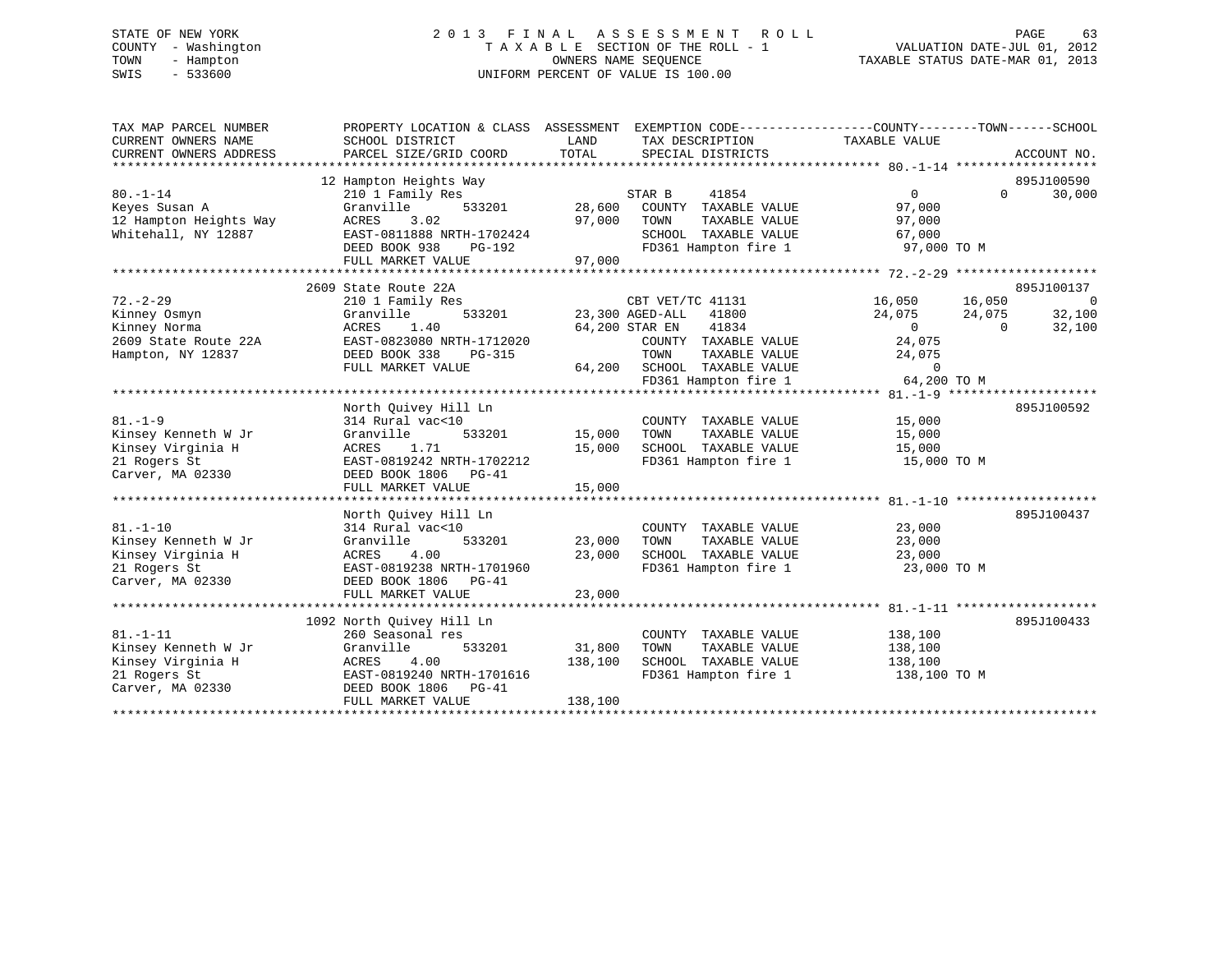# STATE OF NEW YORK 2 0 1 3 F I N A L A S S E S S M E N T R O L L PAGE 64 COUNTY - Washington T A X A B L E SECTION OF THE ROLL - 1 VALUATION DATE-JUL 01, 2012 TOWN - Hampton OWNERS NAME SEQUENCE TAXABLE STATUS DATE-MAR 01, 2013 SWIS - 533600 UNIFORM PERCENT OF VALUE IS 100.00

| TAX MAP PARCEL NUMBER<br>CURRENT OWNERS NAME                                                               | PROPERTY LOCATION & CLASS ASSESSMENT EXEMPTION CODE----------------COUNTY-------TOWN------SCHOOL<br>SCHOOL DISTRICT                                                     | LAND<br>TOTAL                | TAX DESCRIPTION                                                                                                  | TAXABLE VALUE                                      |          |             |
|------------------------------------------------------------------------------------------------------------|-------------------------------------------------------------------------------------------------------------------------------------------------------------------------|------------------------------|------------------------------------------------------------------------------------------------------------------|----------------------------------------------------|----------|-------------|
| CURRENT OWNERS ADDRESS                                                                                     | PARCEL SIZE/GRID COORD                                                                                                                                                  |                              | SPECIAL DISTRICTS                                                                                                |                                                    |          | ACCOUNT NO. |
|                                                                                                            | 2655 State Route 22A                                                                                                                                                    |                              |                                                                                                                  |                                                    |          | 895J100293  |
| $72. - 2 - 37$<br>Kirby Donald R Jr<br>PO Box 47<br>Hampton, NY 12837                                      | 210 1 Family Res<br>Granville<br>533201<br>713/148 Hwy Approp<br>7.09<br>ACRES<br>EAST-0823376 NRTH-1712846<br>DEED BOOK 716<br>PG-245<br>FULL MARKET VALUE             | 37,100<br>139,400<br>139,400 | 41854<br>STAR B<br>COUNTY TAXABLE VALUE<br>TOWN<br>TAXABLE VALUE<br>SCHOOL TAXABLE VALUE<br>FD361 Hampton fire 1 | 0<br>139,400<br>139,400<br>109,400<br>139,400 TO M | $\Omega$ | 30,000      |
|                                                                                                            | Hills Pond Rd                                                                                                                                                           |                              |                                                                                                                  |                                                    |          |             |
| $71. - 1 - 14.10$<br>Kneer Bradley<br>Kneer Christopher<br>133 Williams Rd<br>North Massapequa, NY 11758   | 314 Rural vac<10 - WTRFNT<br>Granville<br>533201<br>Lot 1<br>FRNT 113.00 DPTH 237.00<br>EAST-0816435 NRTH-1707458                                                       | 32,600<br>32,600             | COUNTY TAXABLE VALUE<br>TOWN<br>TAXABLE VALUE<br>SCHOOL TAXABLE VALUE<br>FD361 Hampton fire 1                    | 32,600<br>32,600<br>32,600<br>32,600 TO M          |          |             |
|                                                                                                            | DEED BOOK 2618<br>PG-47<br>FULL MARKET VALUE                                                                                                                            | 32,600                       |                                                                                                                  |                                                    |          |             |
|                                                                                                            |                                                                                                                                                                         |                              |                                                                                                                  |                                                    |          |             |
|                                                                                                            | Hills Pond Rd                                                                                                                                                           |                              |                                                                                                                  |                                                    |          |             |
| $71. - 1 - 14.12$<br>Kneer Bradley<br>Kneer Christopher<br>133 Williams Rd<br>North Massapequa, NY 11758   | 314 Rural vac<10 - WTRFNT<br>Granville<br>533201<br>Lot 2<br>FRNT 113.00 DPTH 213.00<br>EAST-0816438 NRTH-1707337<br>DEED BOOK 2618<br>$PG-47$<br>FULL MARKET VALUE     | 32,600<br>32,600<br>32,600   | COUNTY TAXABLE VALUE<br>TOWN<br>TAXABLE VALUE<br>SCHOOL TAXABLE VALUE<br>FD361 Hampton fire 1                    | 32,600<br>32,600<br>32,600<br>32,600 TO M          |          |             |
|                                                                                                            |                                                                                                                                                                         |                              |                                                                                                                  |                                                    |          |             |
| $62. - 1 - 49.3$<br>Kneer Bradley C ETAL<br>Kneer Diane P ETAL<br>39 Veronese Ct<br>St Augustine, FL 32086 | County Route 18<br>322 Rural vac>10<br>Whitehall<br>535201<br>Sub Div Lot 3<br>ACRES 18.50<br>EAST-0809279 NRTH-1713942<br>DEED BOOK 2248<br>$PG-324$                   | 29,500<br>29,500             | COUNTY TAXABLE VALUE<br>TOWN<br>TAXABLE VALUE<br>SCHOOL TAXABLE VALUE<br>FD361 Hampton fire 1                    | 29,500<br>29,500<br>29,500<br>29,500 TO M          |          |             |
|                                                                                                            | FULL MARKET VALUE                                                                                                                                                       | 29,500                       |                                                                                                                  |                                                    |          |             |
|                                                                                                            |                                                                                                                                                                         |                              |                                                                                                                  |                                                    |          |             |
| $62. - 1 - 49.1$<br>Kneer Conlon Judith<br>37-49 Hilaire Way<br>Seaford, NY 11783                          | County Route 18<br>322 Rural vac>10<br>Whitehall<br>535201<br>Sub Div Lot 1<br>ACRES 18.50<br>EAST-0808764 NRTH-1714280<br>DEED BOOK 735<br>PG-216<br>FULL MARKET VALUE | 29,500<br>29,500<br>29,500   | COUNTY TAXABLE VALUE<br>TAXABLE VALUE<br>TOWN<br>SCHOOL TAXABLE VALUE<br>FD361 Hampton fire 1                    | 29,500<br>29,500<br>29,500<br>29,500 TO M          |          |             |
|                                                                                                            |                                                                                                                                                                         |                              |                                                                                                                  |                                                    |          |             |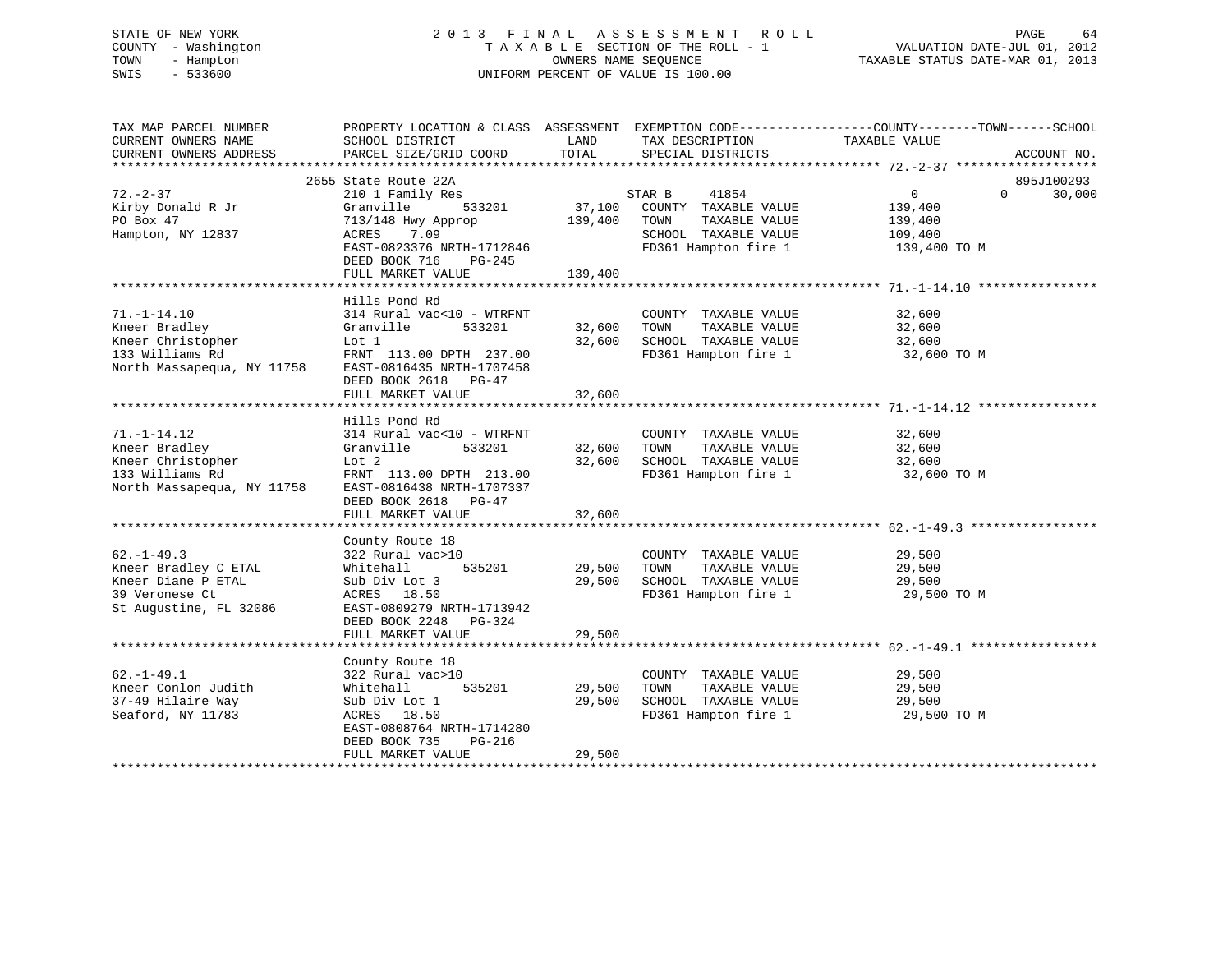| STATE OF NEW YORK<br>COUNTY - Washington<br>- Hampton<br>TOWN<br>SWIS<br>$-533600$ |                                             | OWNERS NAME SEQUENCE | 2013 FINAL ASSESSMENT ROLL<br>TAXABLE SECTION OF THE ROLL - 1<br>UNIFORM PERCENT OF VALUE IS 100.00 | PAGE<br>65<br>VALUATION DATE-JUL 01, 2012<br>TAXABLE STATUS DATE-MAR 01, 2013                                     |
|------------------------------------------------------------------------------------|---------------------------------------------|----------------------|-----------------------------------------------------------------------------------------------------|-------------------------------------------------------------------------------------------------------------------|
| TAX MAP PARCEL NUMBER<br>CURRENT OWNERS NAME                                       | SCHOOL DISTRICT                             | LAND                 | TAX DESCRIPTION                                                                                     | PROPERTY LOCATION & CLASS ASSESSMENT EXEMPTION CODE----------------COUNTY-------TOWN------SCHOOL<br>TAXABLE VALUE |
| CURRENT OWNERS ADDRESS                                                             | PARCEL SIZE/GRID COORD                      | TOTAL                | SPECIAL DISTRICTS                                                                                   | ACCOUNT NO.                                                                                                       |
|                                                                                    |                                             |                      |                                                                                                     | 895J100148                                                                                                        |
| $71.4 - 3 - 1$                                                                     | 1125 East Way<br>260 Seasonal res - WTRFNT  |                      | COUNTY TAXABLE VALUE                                                                                | 177,000                                                                                                           |
| Kneer Conlon Judith E                                                              | Granville<br>533201                         | 24,300               | TOWN<br>TAXABLE VALUE                                                                               | 177,000                                                                                                           |
| 3749 Hilari Way                                                                    | $71 - 3 - 1$                                | 177,000              | SCHOOL TAXABLE VALUE                                                                                | 177,000                                                                                                           |
| Seaford, NY 11783                                                                  | FRNT 90.00 DPTH 178.00                      |                      | FD361 Hampton fire 1                                                                                | 177,000 TO M                                                                                                      |
|                                                                                    | EAST-0815465 NRTH-1708532                   |                      |                                                                                                     |                                                                                                                   |
|                                                                                    | DEED BOOK 821<br>$PG-284$                   |                      |                                                                                                     |                                                                                                                   |
|                                                                                    | FULL MARKET VALUE                           | 177,000              |                                                                                                     |                                                                                                                   |
|                                                                                    | 1928 County Route 18                        |                      |                                                                                                     | 895J100417                                                                                                        |
| $62. - 1 - 42$                                                                     | 210 1 Family Res                            |                      | COUNTY TAXABLE VALUE                                                                                | 105,800                                                                                                           |
| Kneer Jodie                                                                        | Granville<br>533201                         | 31,700               | TAXABLE VALUE<br>TOWN                                                                               | 105,800                                                                                                           |
| Kneer Bradley                                                                      | ACRES<br>3.97                               | 105,800              | SCHOOL TAXABLE VALUE                                                                                | 105,800                                                                                                           |
| 133 William Rd                                                                     | EAST-0810033 NRTH-1714512                   |                      | FD361 Hampton fire 1                                                                                | 105,800 TO M                                                                                                      |
| North Massapequa, NY 11758                                                         | DEED BOOK 956<br>PG-267                     |                      |                                                                                                     |                                                                                                                   |
|                                                                                    | FULL MARKET VALUE                           | 105,800              |                                                                                                     |                                                                                                                   |
|                                                                                    |                                             |                      |                                                                                                     |                                                                                                                   |
| $62. - 1 - 49.4$                                                                   | County Route 18<br>322 Rural vac>10         |                      | COUNTY TAXABLE VALUE                                                                                | 30,500                                                                                                            |
| Kneer Robert                                                                       | Whitehall<br>535201                         | 30,500               | TOWN<br>TAXABLE VALUE                                                                               | 30,500                                                                                                            |
| Kneer Jill                                                                         | Sub Div Lot 4                               | 30,500               | SCHOOL TAXABLE VALUE                                                                                | 30,500                                                                                                            |
| 133 William Rd                                                                     | ACRES<br>20.47                              |                      | FD361 Hampton fire 1                                                                                | 30,500 TO M                                                                                                       |
| N Massapequa, NY 11758                                                             | EAST-0809572 NRTH-1713741                   |                      |                                                                                                     |                                                                                                                   |
|                                                                                    | DEED BOOK 821<br>$PG-293$                   |                      |                                                                                                     |                                                                                                                   |
|                                                                                    | FULL MARKET VALUE                           | 30,500               |                                                                                                     |                                                                                                                   |
|                                                                                    | 1970 County Route 18                        |                      |                                                                                                     | 895J100584                                                                                                        |
| $71. - 1 - 1.5$                                                                    | 260 Seasonal res                            |                      | COUNTY TAXABLE VALUE                                                                                | 84,800                                                                                                            |
| Kneer Robert                                                                       | Granville<br>533201                         | 29,800               | TOWN<br>TAXABLE VALUE                                                                               | 84,800                                                                                                            |
| Kneer Jill                                                                         | 4.20<br>ACRES                               | 84,800               | SCHOOL TAXABLE VALUE                                                                                | 84,800                                                                                                            |
| 133 William Rd                                                                     | EAST-0810882 NRTH-1713815                   |                      | FD361 Hampton fire 1                                                                                | 84,800 TO M                                                                                                       |
| N Massapequa, NY 11758                                                             | DEED BOOK 466<br>PG-571                     |                      |                                                                                                     |                                                                                                                   |
|                                                                                    | FULL MARKET VALUE<br>********************** | 84,800               |                                                                                                     |                                                                                                                   |
|                                                                                    | County Route 18                             |                      |                                                                                                     | ************************ 62.-1-49.2 ************                                                                  |
| $62. - 1 - 49.2$                                                                   | 322 Rural vac>10                            |                      | COUNTY TAXABLE VALUE                                                                                | 29,500                                                                                                            |
| Kneer Scott                                                                        | Whitehall<br>535201                         | 29,500               | TOWN<br>TAXABLE VALUE                                                                               | 29,500                                                                                                            |
| Kneer Melinda                                                                      | Sub Div Lot 2                               | 29,500               | SCHOOL TAXABLE VALUE                                                                                | 29,500                                                                                                            |
| 7602 Arthurs Rd                                                                    | ACRES 18.50                                 |                      | FD361 Hampton fire 1                                                                                | 29,500 TO M                                                                                                       |
| Fort Pierce, FL 34951                                                              | EAST-0809021 NRTH-1714089                   |                      |                                                                                                     |                                                                                                                   |
|                                                                                    | DEED BOOK 821<br>PG-291                     |                      |                                                                                                     |                                                                                                                   |
| ***********************                                                            | FULL MARKET VALUE                           | 29,500               |                                                                                                     |                                                                                                                   |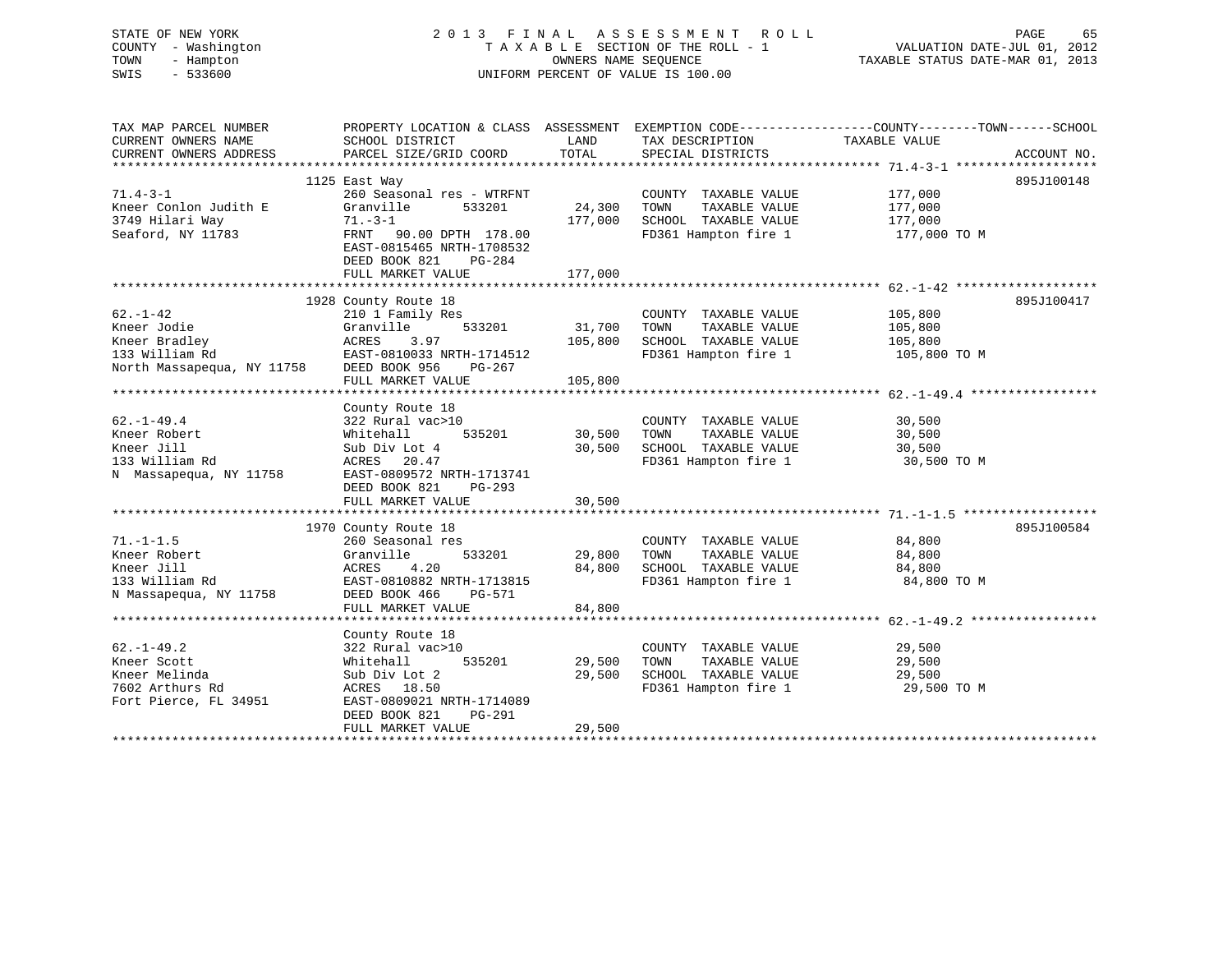# STATE OF NEW YORK 2 0 1 3 F I N A L A S S E S S M E N T R O L L PAGE 66 COUNTY - Washington T A X A B L E SECTION OF THE ROLL - 1 VALUATION DATE-JUL 01, 2012 TOWN - Hampton OWNERS NAME SEQUENCE TAXABLE STATUS DATE-MAR 01, 2013 SWIS - 533600 UNIFORM PERCENT OF VALUE IS 100.00

| TAX MAP PARCEL NUMBER  | PROPERTY LOCATION & CLASS ASSESSMENT EXEMPTION CODE----------------COUNTY-------TOWN------SCHOOL |         |                       |               |             |
|------------------------|--------------------------------------------------------------------------------------------------|---------|-----------------------|---------------|-------------|
| CURRENT OWNERS NAME    | SCHOOL DISTRICT                                                                                  | LAND    | TAX DESCRIPTION       | TAXABLE VALUE |             |
| CURRENT OWNERS ADDRESS | PARCEL SIZE/GRID COORD                                                                           | TOTAL   | SPECIAL DISTRICTS     |               | ACCOUNT NO. |
|                        |                                                                                                  |         |                       |               |             |
|                        | 18 Ouiet Way                                                                                     |         |                       |               | 895J100636  |
| $62 - 1 - 33$          | 260 Seasonal res                                                                                 |         | COUNTY TAXABLE VALUE  | 51,200        |             |
| Koehler Henry P ETAL   | 533201<br>Granville                                                                              | 31,100  | TOWN<br>TAXABLE VALUE | 51,200        |             |
| 135 Edgewood Ave       | ACRES 30.13                                                                                      | 51,200  | SCHOOL TAXABLE VALUE  | 51,200        |             |
| Ronkonkoma, NY 11779   | EAST-0812140 NRTH-1716892                                                                        |         | FD361 Hampton fire 1  | 51,200 TO M   |             |
|                        | DEED BOOK 562<br>PG-328                                                                          |         |                       |               |             |
|                        | FULL MARKET VALUE                                                                                | 51,200  |                       |               |             |
|                        |                                                                                                  |         |                       |               |             |
|                        | 21 Mirror Lake Way                                                                               |         |                       |               | 895J101738  |
| $80. - 1 - 43$         | 210 1 Family Res - WTRFNT                                                                        |         | COUNTY TAXABLE VALUE  | 208,800       |             |
| Kovacs Karen F         | 535201<br>Whitehall                                                                              | 25,000  | TOWN<br>TAXABLE VALUE | 208,800       |             |
| Kovacs Susan L         | LOT 15                                                                                           | 208,800 | SCHOOL TAXABLE VALUE  | 208,800       |             |
| 10 Stone Dam Rd        | FRNT 195.00 DPTH 150.00                                                                          |         | FD361 Hampton fire 1  | 208,800 TO M  |             |
| Bethel, CT 06801       | EAST-0810795 NRTH-1705364                                                                        |         |                       |               |             |
|                        | DEED BOOK 560<br>PG-107                                                                          |         |                       |               |             |
|                        | FULL MARKET VALUE                                                                                | 208,800 |                       |               |             |
|                        |                                                                                                  |         |                       |               |             |
|                        | 2 Lakeview Way                                                                                   |         |                       |               | 895J101782  |
| $80. - 1 - 47$         | 210 1 Family Res - WTRFNT                                                                        |         | COUNTY TAXABLE VALUE  | 177,800       |             |
| Krieger Kevin M        | 535201<br>Whitehall                                                                              | 25,000  | TAXABLE VALUE<br>TOWN | 177,800       |             |
| 16 Glenwood Dr         | LOT 9A                                                                                           | 177,800 | SCHOOL TAXABLE VALUE  | 177,800       |             |
| Ellington, CT 06029    | FRNT 120.00 DPTH 279.00                                                                          |         | FD361 Hampton fire 1  | 177,800 TO M  |             |
|                        | EAST-0810930 NRTH-1704892                                                                        |         |                       |               |             |
|                        | DEED BOOK 1718 PG-11                                                                             |         |                       |               |             |
|                        | FULL MARKET VALUE                                                                                | 177,800 |                       |               |             |
|                        |                                                                                                  |         |                       |               |             |
|                        | 1046 North Quivey Hill Ln                                                                        |         |                       |               | 895J100432  |
| $81. - 1 - 12$         | 260 Seasonal res                                                                                 |         | COUNTY TAXABLE VALUE  | 139,400       |             |
| Kroeber Jean T         | 533201<br>Granville                                                                              | 42,000  | TOWN<br>TAXABLE VALUE | 139,400       |             |
| 226 St Johns Pl        | ACRES 12.00                                                                                      | 139,400 | SCHOOL TAXABLE VALUE  | 139,400       |             |
| Brooklyn, NY 11217     | EAST-0819089 NRTH-1700992                                                                        |         | FD361 Hampton fire 1  | 139,400 TO M  |             |
|                        | DEED BOOK 450<br>PG-236                                                                          |         |                       |               |             |
|                        | FULL MARKET VALUE                                                                                | 139,400 |                       |               |             |
|                        |                                                                                                  |         |                       |               |             |
|                        | Ouivey Hill Rd OFF                                                                               |         |                       |               | 895J101743  |
| $81. - 2 - 25$         | 314 Rural vac<10                                                                                 |         | COUNTY TAXABLE VALUE  | 9,500         |             |
| Kroeber Jean T         | 533201<br>Granville                                                                              | 9,500   | TOWN<br>TAXABLE VALUE | 9,500         |             |
| 226 Saint Johns Pl     | ACRES 9.18                                                                                       | 9.500   | SCHOOL TAXABLE VALUE  | 9,500         |             |
| Brooklyn, NY 11217     | EAST-0819583 NRTH-1700800                                                                        |         | FD361 Hampton fire 1  | 9,500 TO M    |             |
|                        | DEED BOOK 559<br>PG-277                                                                          |         |                       |               |             |
|                        | FULL MARKET VALUE                                                                                | 9,500   |                       |               |             |
|                        |                                                                                                  |         |                       |               |             |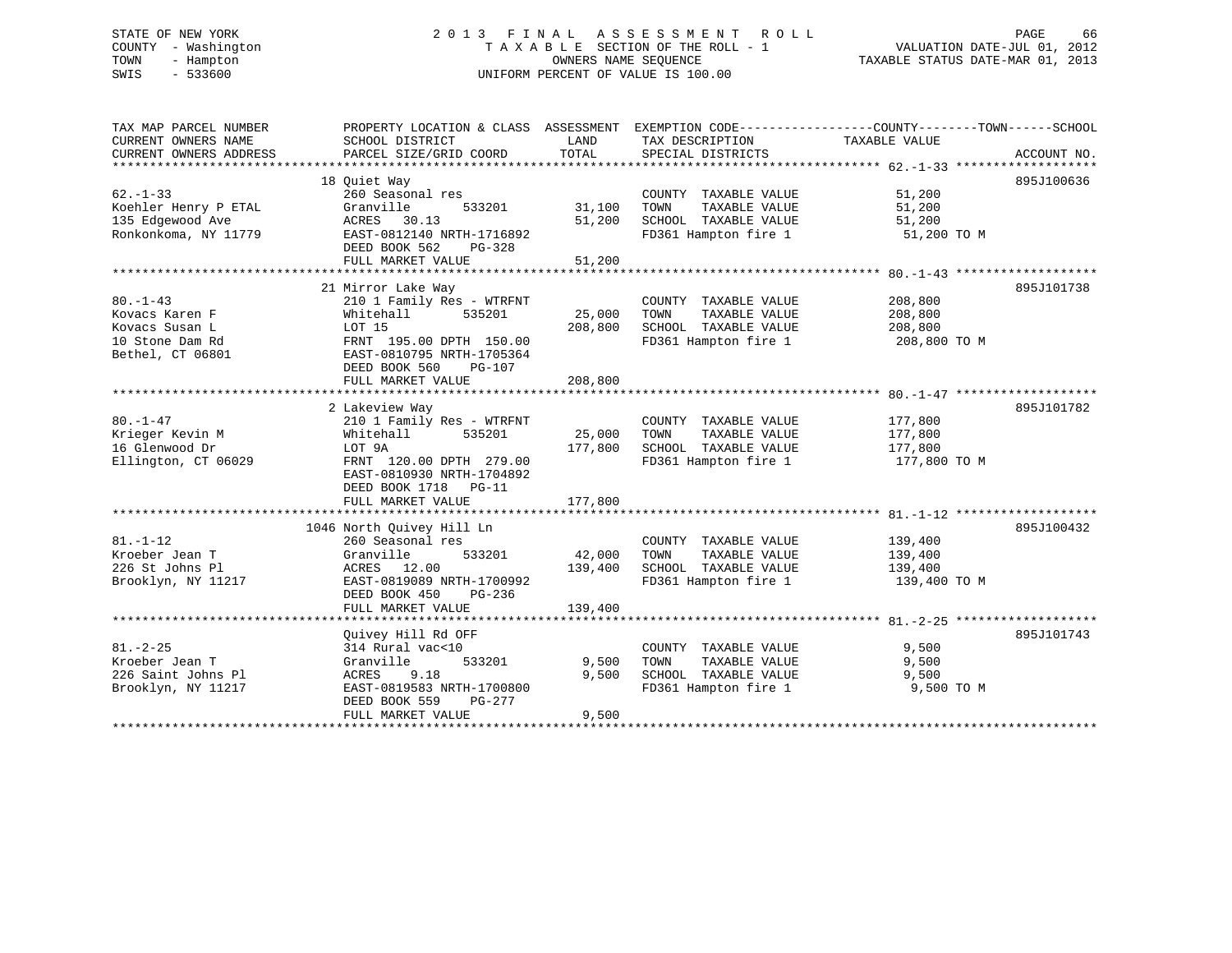# STATE OF NEW YORK 2 0 1 3 F I N A L A S S E S S M E N T R O L L PAGE 67 COUNTY - Washington T A X A B L E SECTION OF THE ROLL - 1 VALUATION DATE-JUL 01, 2012 TOWN - Hampton OWNERS NAME SEQUENCE TAXABLE STATUS DATE-MAR 01, 2013 SWIS - 533600 UNIFORM PERCENT OF VALUE IS 100.00

| TAX MAP PARCEL NUMBER<br>CURRENT OWNERS NAME<br>CURRENT OWNERS ADDRESS | PROPERTY LOCATION & CLASS ASSESSMENT<br>SCHOOL DISTRICT<br>PARCEL SIZE/GRID COORD | LAND<br>TOTAL | EXEMPTION CODE-----------------COUNTY-------TOWN------SCHOOL<br>TAX DESCRIPTION<br>SPECIAL DISTRICTS | TAXABLE VALUE  | ACCOUNT NO.            |
|------------------------------------------------------------------------|-----------------------------------------------------------------------------------|---------------|------------------------------------------------------------------------------------------------------|----------------|------------------------|
|                                                                        |                                                                                   |               |                                                                                                      |                |                        |
|                                                                        | 12 Quiet Way                                                                      |               |                                                                                                      |                | 895J100614             |
| $62 - 1 - 30$                                                          | 322 Rural vac>10                                                                  |               | COUNTY TAXABLE VALUE                                                                                 | 17,000         |                        |
| Kucharski Robert K                                                     | Granville<br>533201                                                               | 17,000        | TOWN<br>TAXABLE VALUE                                                                                | 17,000         |                        |
| Kucharski Diane M                                                      | ACRES 12.80                                                                       | 17,000        | SCHOOL TAXABLE VALUE                                                                                 | 17,000         |                        |
| 25 Hickory St                                                          | EAST-0812929 NRTH-1716754                                                         |               | FD361 Hampton fire 1                                                                                 | 17,000 TO M    |                        |
| Terryville, CT 06786-6010                                              | DEED BOOK 763<br>PG-245                                                           |               |                                                                                                      |                |                        |
|                                                                        | FULL MARKET VALUE                                                                 | 17,000        |                                                                                                      |                |                        |
|                                                                        |                                                                                   |               |                                                                                                      |                |                        |
|                                                                        | 12 Sugar Hill Way                                                                 |               |                                                                                                      |                |                        |
| $38. - 1 - 7.4$                                                        | 210 1 Family Res                                                                  |               | STAR EN<br>41834                                                                                     | $\overline{0}$ | $\mathbf{0}$<br>63,300 |
| Kugler Gary                                                            | Whitehall<br>535201                                                               | 26,900        | COUNTY TAXABLE VALUE                                                                                 | 154,300        |                        |
| Kugler Sylvia                                                          | Sub Lot 3A                                                                        | 154,300       | TOWN<br>TAXABLE VALUE                                                                                | 154,300        |                        |
| 12 Sugar Hill Way                                                      | 2.50<br>ACRES                                                                     |               | SCHOOL TAXABLE VALUE                                                                                 | 91,000         |                        |
| Whitehall, NY 12887                                                    | EAST-0811293 NRTH-1738039                                                         |               | FD362 Hampton fire 2                                                                                 | 154,300 TO M   |                        |
|                                                                        | DEED BOOK 1817    PG-278                                                          |               |                                                                                                      |                |                        |
|                                                                        | FULL MARKET VALUE                                                                 | 154,300       |                                                                                                      |                |                        |
|                                                                        |                                                                                   |               |                                                                                                      |                |                        |
|                                                                        | 120 South Rd                                                                      |               |                                                                                                      |                | 895J100603             |
| $81. - 1 - 46$                                                         | 210 1 Family Res                                                                  |               | STAR B<br>41854                                                                                      | $\overline{0}$ | $\Omega$<br>30,000     |
| Kyles Gladys S -LE-                                                    | 533201<br>Granville                                                               | 35,200        | COUNTY TAXABLE VALUE                                                                                 | 110,100        |                        |
| Kyles Sandra L                                                         | Life Estate 3057/153                                                              | 110,100       | TAXABLE VALUE<br>TOWN                                                                                | 110,100        |                        |
| 120 South Rd                                                           | Gladys S Kyles                                                                    |               | SCHOOL TAXABLE VALUE                                                                                 | 80,100         |                        |
| PO Box 22                                                              | ACRES<br>5.20                                                                     |               | FD361 Hampton fire 1                                                                                 | 110,100 TO M   |                        |
| Hampton, NY 12837                                                      | EAST-0816186 NRTH-1701931                                                         |               |                                                                                                      |                |                        |
|                                                                        | DEED BOOK 3057 PG-153                                                             |               |                                                                                                      |                |                        |
|                                                                        | FULL MARKET VALUE                                                                 | 110,100       |                                                                                                      |                |                        |
|                                                                        |                                                                                   |               |                                                                                                      |                |                        |
|                                                                        | 361 Hickey Rd                                                                     |               |                                                                                                      |                | 895J100064             |
| $53. - 1 - 6$                                                          | 240 Rural res                                                                     |               | COUNTY TAXABLE VALUE                                                                                 | 253,500        |                        |
| Lafemina Salvatore                                                     | Granville<br>533201                                                               | 138,600       | TOWN<br>TAXABLE VALUE                                                                                | 253,500        |                        |
| Lafemina Katherine                                                     | ACRES 230.28                                                                      | 253,500       | SCHOOL TAXABLE VALUE                                                                                 | 253,500        |                        |
| 81 Atlantic Ave                                                        | EAST-0816261 NRTH-1721281                                                         |               | CA001 Cons agri dst 1                                                                                | 253,500 TO     |                        |
| Blue Point, NY 11715                                                   | DEED BOOK 950<br>$PG-293$                                                         |               | FD361 Hampton fire 1                                                                                 | 253,500 TO M   |                        |
|                                                                        | FULL MARKET VALUE                                                                 | 253,500       |                                                                                                      |                |                        |
|                                                                        |                                                                                   |               |                                                                                                      |                |                        |
|                                                                        | Hickey Rd OFF                                                                     |               |                                                                                                      |                | 895J100669             |
| $53. - 1 - 7.11$                                                       | 314 Rural vac<10                                                                  |               | COUNTY TAXABLE VALUE                                                                                 | 7,000          |                        |
| Lafemina Salvatore                                                     | Granville<br>533201                                                               | 7,000         | TOWN<br>TAXABLE VALUE                                                                                | 7,000          |                        |
| Lafemina Katherine                                                     | 4.60<br>ACRES                                                                     | 7,000         | SCHOOL TAXABLE VALUE                                                                                 | 7,000          |                        |
| 81 Atlantic Ave                                                        | EAST-0815174 NRTH-1722164                                                         |               | FD361 Hampton fire 1                                                                                 | 7,000 TO M     |                        |
| Blue Point, NY 11715                                                   | DEED BOOK 950<br>PG-293                                                           |               |                                                                                                      |                |                        |
|                                                                        | FULL MARKET VALUE                                                                 | 7,000         |                                                                                                      |                |                        |
|                                                                        |                                                                                   |               |                                                                                                      |                |                        |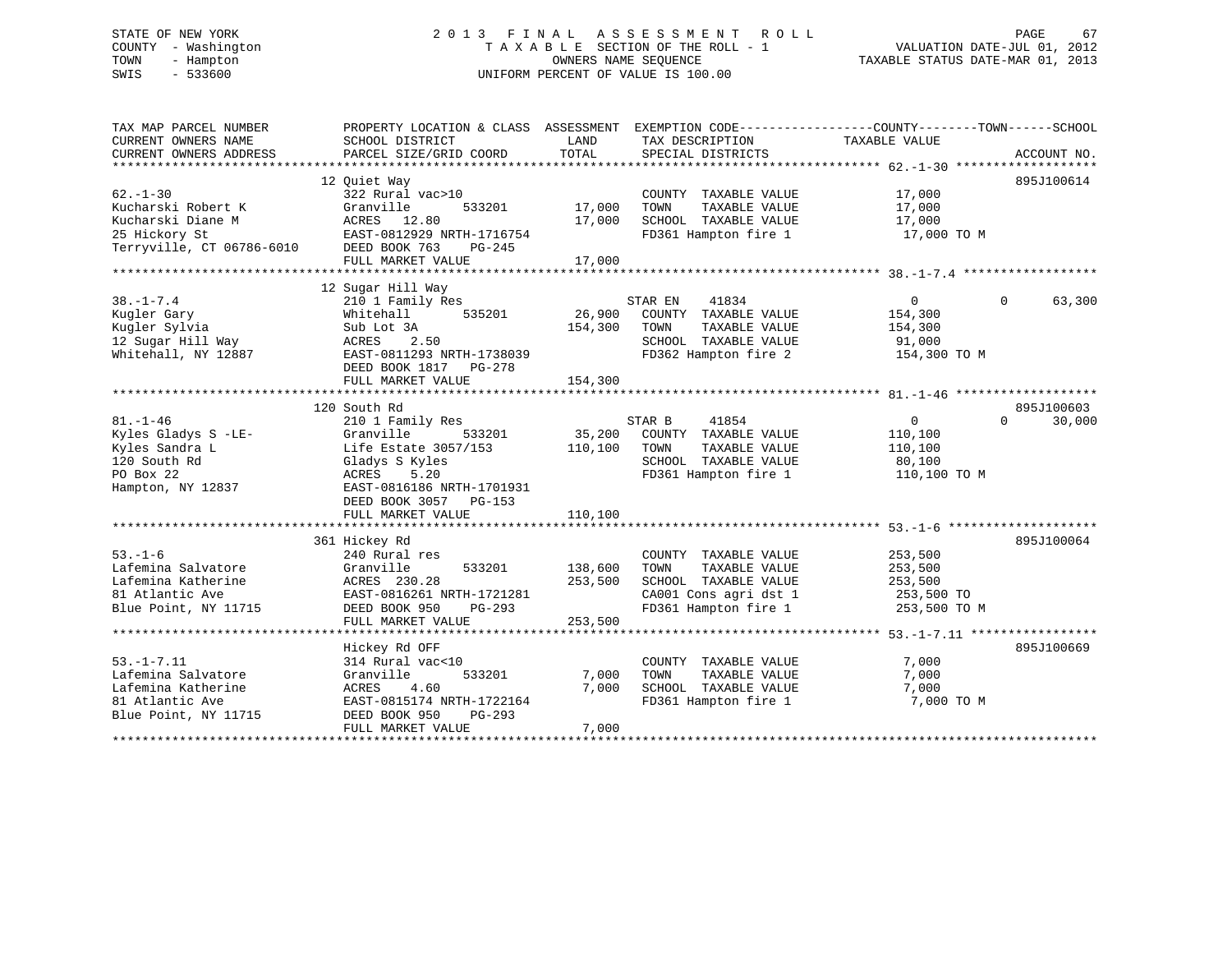# STATE OF NEW YORK 2 0 1 3 F I N A L A S S E S S M E N T R O L L PAGE 68 COUNTY - Washington T A X A B L E SECTION OF THE ROLL - 1 VALUATION DATE-JUL 01, 2012 TOWN - Hampton OWNERS NAME SEQUENCE TAXABLE STATUS DATE-MAR 01, 2013 SWIS - 533600 UNIFORM PERCENT OF VALUE IS 100.00

| TAX MAP PARCEL NUMBER                        | PROPERTY LOCATION & CLASS ASSESSMENT EXEMPTION CODE----------------COUNTY-------TOWN------SCHOOL |         |                          |                            |                            |
|----------------------------------------------|--------------------------------------------------------------------------------------------------|---------|--------------------------|----------------------------|----------------------------|
| CURRENT OWNERS NAME                          | SCHOOL DISTRICT                                                                                  | LAND    | TAX DESCRIPTION          | TAXABLE VALUE              |                            |
| CURRENT OWNERS ADDRESS                       | PARCEL SIZE/GRID COORD                                                                           | TOTAL   | SPECIAL DISTRICTS        |                            | ACCOUNT NO.                |
|                                              |                                                                                                  |         |                          |                            |                            |
| $62. - 1 - 52$                               | County Route 18 OFF<br>910 Priv forest                                                           |         | COUNTY TAXABLE VALUE     |                            | 895J100145                 |
|                                              | 535201                                                                                           | 17,400  | TOWN<br>TAXABLE VALUE    | 17,400                     |                            |
| Lamoureaux Raymond J<br>12130 State Route 22 | Whitehall<br>ACRES 38.60                                                                         | 17,400  | SCHOOL TAXABLE VALUE     | 17,400<br>17,400           |                            |
| Whitehall, NY 12887                          | EAST-0807450 NRTH-1718136                                                                        |         | FD361 Hampton fire 1     | 17,400 TO M                |                            |
|                                              | DEED BOOK 462<br>PG-908                                                                          |         |                          |                            |                            |
|                                              | FULL MARKET VALUE                                                                                | 17,400  |                          |                            |                            |
|                                              |                                                                                                  |         |                          |                            |                            |
|                                              | 12144 State Route 4                                                                              |         |                          |                            | 895J100024                 |
| $45. - 1 - 24$                               | 240 Rural res                                                                                    |         | 41720<br>AG DIST         | $\Omega$                   | $\Omega$<br>$\overline{0}$ |
| Larose Ann                                   | 535201<br>Whitehall                                                                              |         | 41834<br>238,100 STAR EN | $\Omega$                   | 63,300<br>$\Omega$         |
| Smith Sherry                                 | ACRES 494.80                                                                                     |         | 311,000 SILO EXMP 42100  | 3,472                      | 3,472<br>3,472             |
| 12144 State Route 4                          | EAST-0810664 NRTH-1730035                                                                        |         | COUNTY TAXABLE VALUE     | 307,528                    |                            |
| Whitehall, NY 12887                          | DEED BOOK 3213 PG-103                                                                            |         | TOWN<br>TAXABLE VALUE    | 307,528                    |                            |
|                                              | FULL MARKET VALUE                                                                                | 311,000 | SCHOOL TAXABLE VALUE     | 244,228                    |                            |
| MAY BE SUBJECT TO PAYMENT                    |                                                                                                  |         | CA001 Cons agri dst 1    | 307,528 TO                 |                            |
| UNDER AGDIST LAW TIL 2017                    |                                                                                                  |         | 3,472 EX                 |                            |                            |
|                                              |                                                                                                  |         | FD362 Hampton fire 2     | 307,528 TO M               |                            |
|                                              |                                                                                                  |         | 3,472 EX                 |                            |                            |
|                                              |                                                                                                  |         |                          |                            |                            |
|                                              | 1558 Carlton OFF Rd                                                                              |         |                          |                            | 895J100554                 |
| $45. - 1 - 6$                                | 210 1 Family Res                                                                                 |         | STAR B<br>41854          | $0 \qquad \qquad$          | $\Omega$<br>30,000         |
| Lavin Zachary R                              | Whitehall<br>535201                                                                              | 35,500  | COUNTY TAXABLE VALUE     | 151,900                    |                            |
| Lavin Jennifer A                             | ROW 2532/249                                                                                     | 151,900 | TOWN<br>TAXABLE VALUE    | 151,900                    |                            |
| 1558 Carlton Rd                              | ACRES 5.47                                                                                       |         | SCHOOL TAXABLE VALUE     | 121,900                    |                            |
| Whitehall, NY 12887                          | EAST-0805957 NRTH-1734398                                                                        |         | FD362 Hampton fire 2     | 151,900 TO M               |                            |
|                                              | DEED BOOK 2962 PG-223<br>FULL MARKET VALUE                                                       | 151,900 |                          |                            |                            |
|                                              |                                                                                                  |         |                          |                            |                            |
|                                              | 11899 State Route 4                                                                              |         |                          |                            | 895J100249                 |
| $45. - 1 - 30$                               | 415 Motel                                                                                        |         | COUNTY TAXABLE VALUE     | 185,000                    |                            |
| Lawrence William T                           | 535201<br>Whitehall                                                                              | 42,000  | TOWN<br>TAXABLE VALUE    | 185,000                    |                            |
| 15 Douglas Way                               | 5.24<br>ACRES                                                                                    | 185,000 | SCHOOL TAXABLE VALUE     | 185,000                    |                            |
| Whitehall, NY 12887                          | EAST-0806767 NRTH-1729689                                                                        |         | FD362 Hampton fire 2     | 185,000 TO M               |                            |
|                                              | DEED BOOK 2649<br>PG-244                                                                         |         |                          |                            |                            |
|                                              | FULL MARKET VALUE                                                                                | 185,000 |                          |                            |                            |
|                                              |                                                                                                  |         |                          |                            |                            |
|                                              | 3132 State Route 22A                                                                             |         |                          |                            | 895J100290                 |
| $54. - 1 - 8$                                | 240 Rural res                                                                                    |         | COUNTY TAXABLE VALUE     | 131,600                    |                            |
| Laxton Michael                               | Granville<br>533201                                                                              | 51,800  | TAXABLE VALUE<br>TOWN    | 131,600                    |                            |
| Laxton Lilyan K                              | ACRES 21.80                                                                                      | 131,600 | SCHOOL TAXABLE VALUE     | 131,600                    |                            |
| 237 Cochran Pl                               | EAST-0821381 NRTH-1724005                                                                        |         | CA001 Cons agri dst 1    | 131,600 TO<br>131,600 TO M |                            |
| Valley Stream, NY 11581                      | DEED BOOK 796<br>PG-188                                                                          |         | FD361 Hampton fire 1     |                            |                            |
|                                              | FULL MARKET VALUE                                                                                | 131,600 |                          |                            |                            |
|                                              |                                                                                                  |         |                          |                            |                            |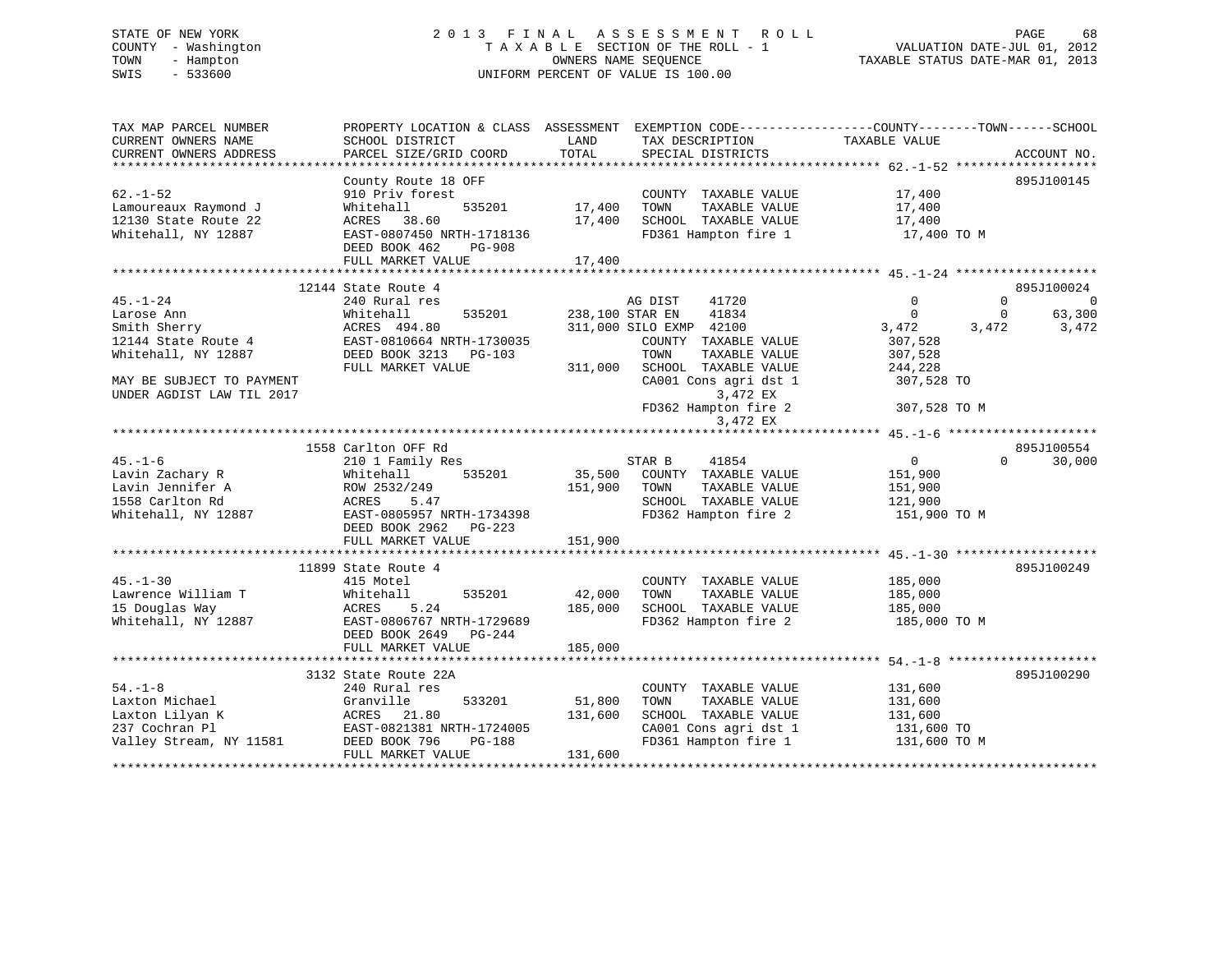# STATE OF NEW YORK 2 0 1 3 F I N A L A S S E S S M E N T R O L L PAGE 69 COUNTY - Washington T A X A B L E SECTION OF THE ROLL - 1 VALUATION DATE-JUL 01, 2012 TOWN - Hampton OWNERS NAME SEQUENCE TAXABLE STATUS DATE-MAR 01, 2013 SWIS - 533600 UNIFORM PERCENT OF VALUE IS 100.00

| TAX MAP PARCEL NUMBER<br>CURRENT OWNERS NAME<br>CURRENT OWNERS ADDRESS         | PROPERTY LOCATION & CLASS ASSESSMENT EXEMPTION CODE----------------COUNTY-------TOWN-----SCHOOL<br>SCHOOL DISTRICT<br>PARCEL SIZE/GRID COORD               | LAND<br>TOTAL                | TAX DESCRIPTION<br>SPECIAL DISTRICTS                                                                             | TAXABLE VALUE                                                  | ACCOUNT NO.        |
|--------------------------------------------------------------------------------|------------------------------------------------------------------------------------------------------------------------------------------------------------|------------------------------|------------------------------------------------------------------------------------------------------------------|----------------------------------------------------------------|--------------------|
|                                                                                |                                                                                                                                                            |                              |                                                                                                                  |                                                                |                    |
| $71. - 1 - 2.2$<br>Leddick Carl<br>Leddick Elaine<br>6 Queens Way<br>PO Box 67 | 6 Queens Way<br>270 Mfg housing<br>533201<br>Granville<br>Sub Div Lot 3<br>ACRES<br>1.54<br>EAST-0813372 NRTH-1713203                                      | 23,800<br>36,700             | STAR B MH 41864<br>COUNTY TAXABLE VALUE<br>TOWN<br>TAXABLE VALUE<br>SCHOOL TAXABLE VALUE<br>FD361 Hampton fire 1 | $\overline{0}$<br>36,700<br>36,700<br>18,300<br>36,700 TO M    | $\Omega$<br>18,400 |
| Hampton, NY 12837                                                              | DEED BOOK 951<br>PG-144                                                                                                                                    | 36,700                       |                                                                                                                  |                                                                |                    |
|                                                                                | FULL MARKET VALUE                                                                                                                                          |                              |                                                                                                                  |                                                                |                    |
|                                                                                | 5 Dewey Rd                                                                                                                                                 |                              |                                                                                                                  |                                                                | 895J100036         |
| $45. - 1 - 11.1$<br>Leipfert Joyce<br>5 Dewey Rd<br>Whitehall, NY 12887        | 210 1 Family Res<br>535201<br>Whitehall<br>1.60<br>ACRES<br>EAST-0807909 NRTH-1731843<br>DEED BOOK 2506 PG-153<br>FULL MARKET VALUE                        | 24,000<br>101,400<br>101,400 | STAR B<br>41854<br>COUNTY TAXABLE VALUE<br>TOWN<br>TAXABLE VALUE<br>SCHOOL TAXABLE VALUE<br>FD362 Hampton fire 2 | $\overline{0}$<br>101,400<br>101,400<br>71,400<br>101,400 TO M | 30,000<br>$\Omega$ |
|                                                                                |                                                                                                                                                            |                              |                                                                                                                  |                                                                |                    |
| $38. - 1 - 2$<br>Lemay Allan W<br>PO Box 785<br>Wells, VT 05774                | 27 Lemayville Way<br>210 1 Family Res<br>Whitehall<br>535201<br>ACRES<br>5.10<br>EAST-0805401 NRTH-1744144<br>DEED BOOK 550<br>PG-188<br>FULL MARKET VALUE | 34,000<br>150,000<br>150,000 | COUNTY TAXABLE VALUE<br>TAXABLE VALUE<br>TOWN<br>SCHOOL TAXABLE VALUE<br>FD362 Hampton fire 2                    | 150,000<br>150,000<br>150,000<br>150,000 TO M                  | 895J100407         |
|                                                                                |                                                                                                                                                            |                              |                                                                                                                  |                                                                |                    |
| $38. - 1 - 2.3$<br>Lemay Allan W<br>PO Box 785<br>Wells, VT 05774              | 19 Lemayville Way<br>210 1 Family Res<br>535201<br>Whitehall<br>3.11<br>ACRES<br>EAST-0805351 NRTH-1744598<br>DEED BOOK 2599 PG-103<br>FULL MARKET VALUE   | 28,900<br>74,300<br>74,300   | COUNTY TAXABLE VALUE<br>TAXABLE VALUE<br>TOWN<br>SCHOOL TAXABLE VALUE<br>FD362 Hampton fire 2                    | 74,300<br>74,300<br>74,300<br>74,300 TO M                      | 895J101764         |
|                                                                                |                                                                                                                                                            |                              |                                                                                                                  |                                                                |                    |
| $38. - 1 - 2.7$<br>Lemay Allan W<br>PO Box 785<br>Wells, VT 05774              | 63 Lemayville Way<br>270 Mfg housing<br>Whitehall<br>535201<br>Lot <sub>2</sub><br>ACRES<br>3.00<br>EAST-0805471 NRTH-1743796<br>DEED BOOK 550<br>PG-188   | 28,500<br>43,100             | COUNTY TAXABLE VALUE<br>TAXABLE VALUE<br>TOWN<br>SCHOOL TAXABLE VALUE<br>FD362 Hampton fire 2                    | 43,100<br>43,100<br>43,100<br>43,100 TO M                      |                    |
|                                                                                | FULL MARKET VALUE                                                                                                                                          | 43,100                       |                                                                                                                  |                                                                |                    |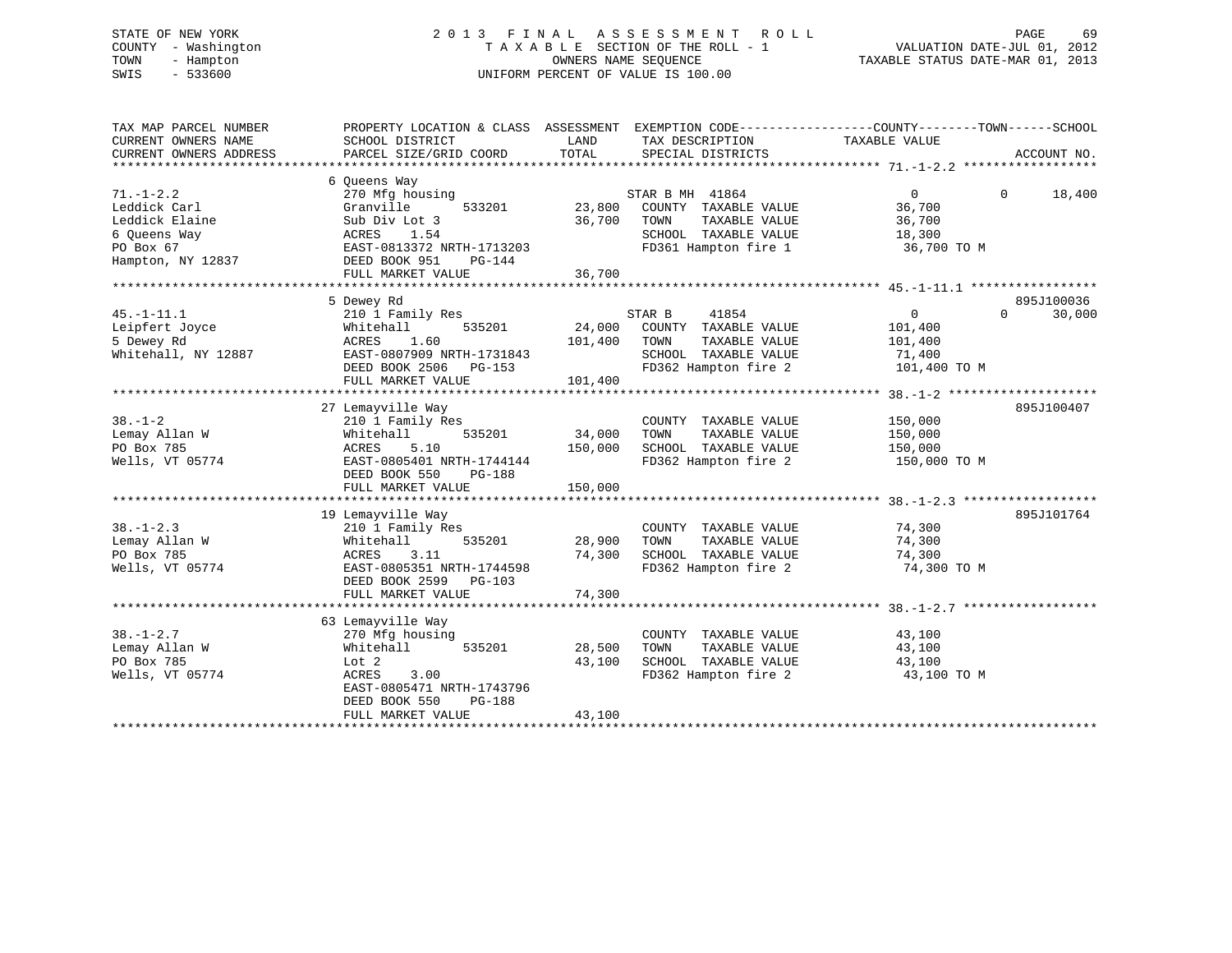| STATE OF NEW YORK<br>COUNTY - Washington<br>- Hampton<br>TOWN<br>SWIS<br>$-533600$ |                                                        |                  | 2013 FINAL ASSESSMENT<br>R O L L<br>TAXABLE SECTION OF THE ROLL - 1<br>OWNERS NAME SEQUENCE<br>UNIFORM PERCENT OF VALUE IS 100.00 | PAGE<br>70<br>VALUATION DATE-JUL 01, 2012<br>TAXABLE STATUS DATE-MAR 01, 2013                                     |
|------------------------------------------------------------------------------------|--------------------------------------------------------|------------------|-----------------------------------------------------------------------------------------------------------------------------------|-------------------------------------------------------------------------------------------------------------------|
| TAX MAP PARCEL NUMBER<br>CURRENT OWNERS NAME                                       | SCHOOL DISTRICT                                        | LAND             | TAX DESCRIPTION                                                                                                                   | PROPERTY LOCATION & CLASS ASSESSMENT EXEMPTION CODE----------------COUNTY-------TOWN------SCHOOL<br>TAXABLE VALUE |
| CURRENT OWNERS ADDRESS                                                             | PARCEL SIZE/GRID COORD                                 | TOTAL            | SPECIAL DISTRICTS                                                                                                                 | ACCOUNT NO.                                                                                                       |
|                                                                                    |                                                        |                  |                                                                                                                                   |                                                                                                                   |
| $38. - 1 - 2.8$                                                                    | 140 Lemayville Way<br>270 Mfg housing                  |                  | COUNTY TAXABLE VALUE                                                                                                              | 37,500                                                                                                            |
| Lemay Allan W                                                                      | Whitehall<br>535201                                    | 23,700           | TAXABLE VALUE<br>TOWN                                                                                                             | 37,500                                                                                                            |
| PO Box 785                                                                         | Lot 3                                                  | 37,500           | SCHOOL TAXABLE VALUE                                                                                                              | 37,500                                                                                                            |
| Wells, VT 05774                                                                    | ACRES<br>1.51                                          |                  | FD362 Hampton fire 2                                                                                                              | 37,500 TO M                                                                                                       |
|                                                                                    | EAST-0805636 NRTH-1743655<br>DEED BOOK 550<br>$PG-188$ |                  |                                                                                                                                   |                                                                                                                   |
|                                                                                    | FULL MARKET VALUE                                      | 37,500           |                                                                                                                                   |                                                                                                                   |
|                                                                                    |                                                        |                  |                                                                                                                                   |                                                                                                                   |
|                                                                                    | 121 & 129 Lemayville Way                               |                  |                                                                                                                                   |                                                                                                                   |
| $38. - 1 - 2.9$<br>Lemay Allan W                                                   | 210 1 Family Res<br>Whitehall<br>535201                | 24,100           | COUNTY TAXABLE VALUE<br>TAXABLE VALUE<br>TOWN                                                                                     | 97,200<br>97,200                                                                                                  |
| PO Box 785                                                                         | Lot 4                                                  | 97,200           | SCHOOL TAXABLE VALUE                                                                                                              | 97,200                                                                                                            |
| Wells, VT 05774                                                                    | ACRES<br>1.64                                          |                  | FD362 Hampton fire 2                                                                                                              | 97,200 TO M                                                                                                       |
|                                                                                    | EAST-0805844 NRTH-1743972                              |                  |                                                                                                                                   |                                                                                                                   |
|                                                                                    | DEED BOOK 550<br><b>PG-188</b>                         |                  |                                                                                                                                   |                                                                                                                   |
|                                                                                    | FULL MARKET VALUE                                      | 97,200           |                                                                                                                                   |                                                                                                                   |
|                                                                                    |                                                        |                  |                                                                                                                                   |                                                                                                                   |
|                                                                                    | 116 Lemayville Way                                     |                  |                                                                                                                                   |                                                                                                                   |
| $38. - 1 - 2.10$                                                                   | 270 Mfg housing                                        |                  | COUNTY TAXABLE VALUE                                                                                                              | 49,100                                                                                                            |
| Lemay Allan W                                                                      | Whitehall<br>535201                                    | 23,200<br>49,100 | TOWN<br>TAXABLE VALUE<br>SCHOOL TAXABLE VALUE                                                                                     | 49,100                                                                                                            |
| PO Box 785<br>Wells, VT 05774                                                      | Lot 5<br>ACRES<br>1.36                                 |                  | FD362 Hampton fire 2                                                                                                              | 49,100<br>49,100 TO M                                                                                             |
|                                                                                    | EAST-0805643 NRTH-1743999                              |                  |                                                                                                                                   |                                                                                                                   |
|                                                                                    | DEED BOOK 550<br><b>PG-188</b>                         |                  |                                                                                                                                   |                                                                                                                   |
|                                                                                    | FULL MARKET VALUE                                      | 49,100           |                                                                                                                                   |                                                                                                                   |
|                                                                                    |                                                        |                  |                                                                                                                                   |                                                                                                                   |
|                                                                                    | County Route 21                                        |                  |                                                                                                                                   |                                                                                                                   |
| $80. - 1 - 2.10$                                                                   | 322 Rural vac>10                                       |                  | COUNTY TAXABLE VALUE                                                                                                              | 47,000                                                                                                            |
| Lemire Robert J Jr                                                                 | Granville<br>533201                                    | 47,000           | TOWN<br>TAXABLE VALUE                                                                                                             | 47,000                                                                                                            |
| Lemire Maryann                                                                     | LOT 3                                                  | 47,000           | SCHOOL TAXABLE VALUE                                                                                                              | 47,000                                                                                                            |
| 23 Pequot Rd<br>Southampton, MA 01073                                              | ACRES<br>19.09<br>EAST-0813566 NRTH-1702187            |                  | FD361 Hampton fire 1                                                                                                              | 47,000 TO M                                                                                                       |
|                                                                                    | DEED BOOK 769<br>$PG-89$                               |                  |                                                                                                                                   |                                                                                                                   |
|                                                                                    | FULL MARKET VALUE                                      | 47,000           |                                                                                                                                   |                                                                                                                   |
|                                                                                    |                                                        |                  |                                                                                                                                   |                                                                                                                   |
|                                                                                    | 413 South Rd                                           |                  |                                                                                                                                   |                                                                                                                   |
| $72. - 1 - 16.1$                                                                   | $215$ 1 Fam Res w/                                     |                  | 41854<br>STAR B                                                                                                                   | $\mathbf 0$<br>30,000<br>$\overline{0}$                                                                           |
| Lenfesty James -LE-                                                                | 533201<br>Granville                                    | 39,700           | COUNTY TAXABLE VALUE                                                                                                              | 141,600                                                                                                           |
| Pelletier Kathlene A                                                               | Life Estate James Lenfest                              | 141,600          | TOWN<br>TAXABLE VALUE                                                                                                             | 141,600                                                                                                           |
| 413 South Rd                                                                       | 3104/98                                                |                  | SCHOOL TAXABLE VALUE                                                                                                              | 111,600                                                                                                           |
| Whitehall, NY 12887                                                                | <b>ACRES</b><br>9.73<br>EAST-0819313 NRTH-1706977      |                  | FD361 Hampton fire 1                                                                                                              | 141,600 TO M                                                                                                      |

\*\*\*\*\*\*\*\*\*\*\*\*\*\*\*\*\*\*\*\*\*\*\*\*\*\*\*\*\*\*\*\*\*\*\*\*\*\*\*\*\*\*\*\*\*\*\*\*\*\*\*\*\*\*\*\*\*\*\*\*\*\*\*\*\*\*\*\*\*\*\*\*\*\*\*\*\*\*\*\*\*\*\*\*\*\*\*\*\*\*\*\*\*\*\*\*\*\*\*\*\*\*\*\*\*\*\*\*\*\*\*\*\*\*\*\*\*\*\*\*\*\*\*\*\*\*\*\*\*\*\*\*

DEED BOOK 3104 PG-98

FULL MARKET VALUE 141,600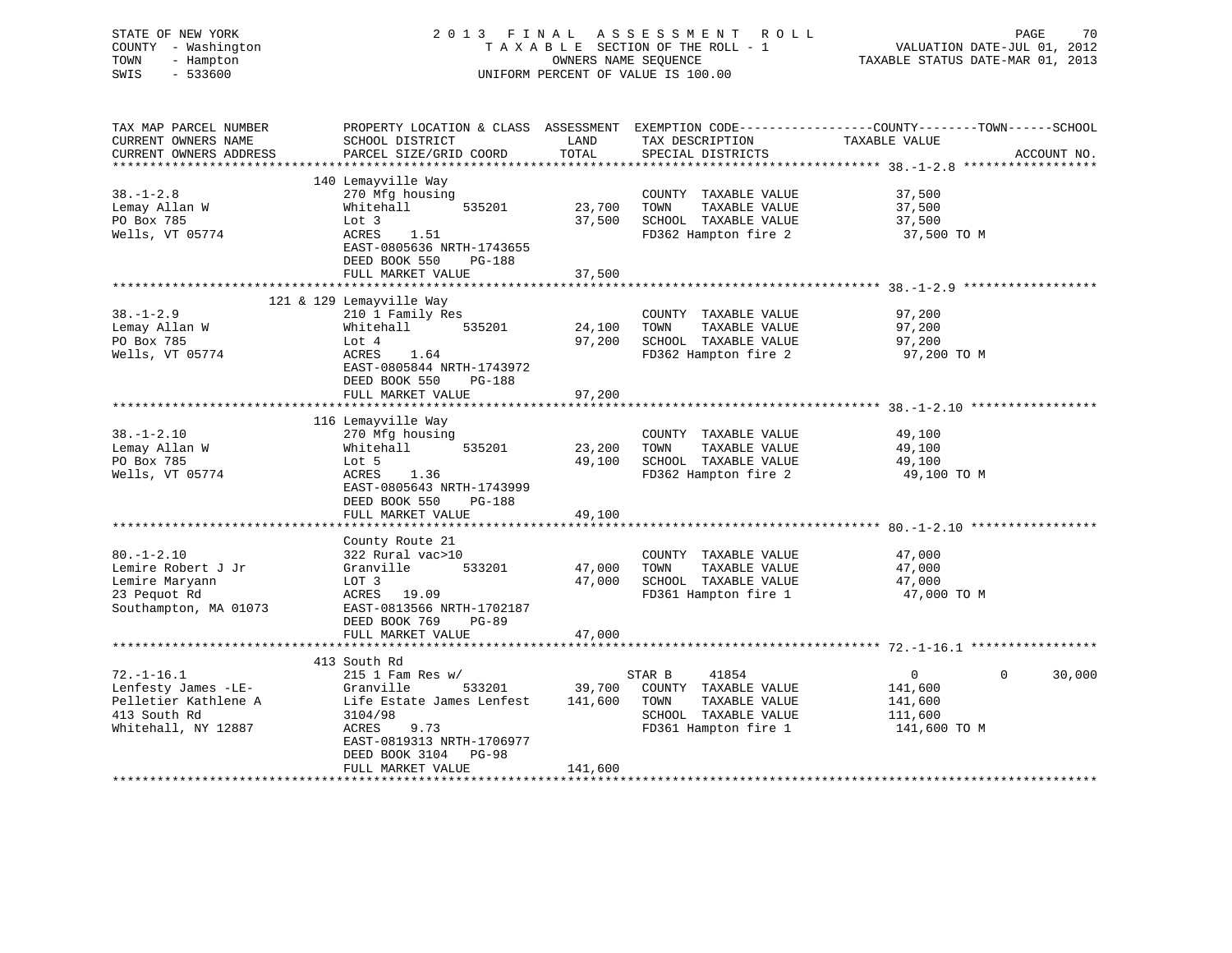# STATE OF NEW YORK 2 0 1 3 F I N A L A S S E S S M E N T R O L L PAGE 71 COUNTY - Washington T A X A B L E SECTION OF THE ROLL - 1 VALUATION DATE-JUL 01, 2012 TOWN - Hampton OWNERS NAME SEQUENCE TAXABLE STATUS DATE-MAR 01, 2013 SWIS - 533600 UNIFORM PERCENT OF VALUE IS 100.00

| TAX MAP PARCEL NUMBER  | PROPERTY LOCATION & CLASS ASSESSMENT EXEMPTION CODE----------------COUNTY-------TOWN------SCHOOL |                 |                              |                |                       |
|------------------------|--------------------------------------------------------------------------------------------------|-----------------|------------------------------|----------------|-----------------------|
| CURRENT OWNERS NAME    | SCHOOL DISTRICT                                                                                  | LAND            | TAX DESCRIPTION              | TAXABLE VALUE  |                       |
| CURRENT OWNERS ADDRESS | PARCEL SIZE/GRID COORD                                                                           | TOTAL           | SPECIAL DISTRICTS            |                | ACCOUNT NO.           |
|                        |                                                                                                  |                 |                              |                |                       |
|                        | County Route 18                                                                                  |                 |                              |                | 895J100400            |
| $63. - 1 - 13$         | 322 Rural vac>10                                                                                 |                 | COUNTY TAXABLE VALUE         | 38,700         |                       |
| Lenihan Scott W        | 533201<br>Granville                                                                              | 38,700          | TOWN<br>TAXABLE VALUE        | 38,700         |                       |
| Lenihan Jean A         | 448/1001-457/793                                                                                 | 38,700          | SCHOOL TAXABLE VALUE         | 38,700         |                       |
| 2213 County Route 18   | ACRES 15.80                                                                                      |                 | CA001 Cons agri dst 1        | 38,700 TO      |                       |
| Whitehall, NY 12887    | EAST-0816625 NRTH-1712735                                                                        |                 | FD361 Hampton fire 1         | 38,700 TO M    |                       |
|                        | DEED BOOK 440<br>PG-641                                                                          |                 |                              |                |                       |
|                        | FULL MARKET VALUE                                                                                | 38,700          |                              |                |                       |
|                        |                                                                                                  |                 |                              |                |                       |
|                        | 2211 County Route 18                                                                             |                 |                              |                | 895J100400            |
| $63. - 1 - 13.2$       | 240 Rural res                                                                                    |                 | STAR B<br>41854              | $\Omega$       | $\Omega$<br>30,000    |
| Lenihan Scott W        | Granville<br>533201                                                                              | 41,800          | COUNTY TAXABLE VALUE         | 148,800        |                       |
| Lenihan Jean A         | 440/641-448/1001-457/793                                                                         | 148,800         | TOWN<br>TAXABLE VALUE        | 148,800        |                       |
| 2213 County Route 18   | Sub Div Lot 2                                                                                    |                 | SCHOOL TAXABLE VALUE         | 118,800        |                       |
| Whitehall, NY 12887    | ACRES 11.21                                                                                      |                 | CA001 Cons agri dst 1        | 148,800 TO     |                       |
|                        | EAST-0816595 NRTH-1713729                                                                        |                 | FD361 Hampton fire 1         | 148,800 TO M   |                       |
|                        | DEED BOOK 440<br>PG-641                                                                          |                 |                              |                |                       |
|                        | FULL MARKET VALUE                                                                                | 148,800         |                              |                |                       |
|                        |                                                                                                  |                 |                              |                |                       |
|                        | 11952 State Route 4                                                                              |                 |                              |                | 895J100217            |
| $45. - 1 - 27$         | 210 1 Family Res                                                                                 |                 | CBT VET/C 41132              | 30,275         | 0<br>$\mathbf{0}$     |
| Leonard Thomas C       | 535201<br>Whitehall                                                                              |                 | 23,600 CBT VET/T 41133       | $\Omega$       | 30,275<br>$\mathbf 0$ |
| 11952 State Route 4    | ACRES<br>1.50                                                                                    | 121,100 STAR EN | 41834                        | $\overline{0}$ | 63,300<br>$\Omega$    |
| Whitehall, NY 12887    | EAST-0807466 NRTH-1730359                                                                        |                 | COUNTY TAXABLE VALUE         | 90,825         |                       |
|                        | DEED BOOK 567<br>PG-262                                                                          |                 | TOWN<br>TAXABLE VALUE        | 90,825         |                       |
|                        | FULL MARKET VALUE                                                                                |                 | 121,100 SCHOOL TAXABLE VALUE | 57,800         |                       |
|                        |                                                                                                  |                 | FD362 Hampton fire 2         | 121,100 TO M   |                       |
|                        |                                                                                                  |                 |                              |                |                       |
|                        | 19 Ridgecrest Way                                                                                |                 |                              |                | 895J101752            |
| $80. - 1 - 33$         | 210 1 Family Res                                                                                 |                 | 41854<br>STAR B              | $\overline{0}$ | $\Omega$<br>30,000    |
| Lichtenberger Linda    | 535201<br>Whitehall                                                                              | 22,700          | COUNTY TAXABLE VALUE         | 180,500        |                       |
| PO Box 83              | LOT 5                                                                                            | 180,500         | TOWN<br>TAXABLE VALUE        | 180,500        |                       |
| Granville, NY 12832    | Driveway Agmt 603/322                                                                            |                 | SCHOOL TAXABLE VALUE         | 150,500        |                       |
|                        | ACRES<br>1.21                                                                                    |                 | FD361 Hampton fire 1         | 180,500 TO M   |                       |
|                        | EAST-0810148 NRTH-1704708                                                                        |                 |                              |                |                       |
|                        | DEED BOOK 566<br>$PG-5$                                                                          |                 |                              |                |                       |
|                        | FULL MARKET VALUE                                                                                | 180,500         |                              |                |                       |
|                        | *************************                                                                        |                 |                              |                |                       |
|                        |                                                                                                  |                 |                              |                |                       |
|                        | County Route 21 OFF                                                                              |                 |                              |                |                       |
| $80. - 1 - 57$         | 311 Res vac land                                                                                 |                 | COUNTY TAXABLE VALUE         | 3,000          |                       |
| Lichtenberger Linda    | 535201<br>Whitehall                                                                              | 3,000           | TAXABLE VALUE<br>TOWN        | 3,000          |                       |
| PO Box 83              | Sect 5 Lot 2                                                                                     | 3,000           | SCHOOL TAXABLE VALUE         | 3,000          |                       |
| Granville, NY 12832    | 5.06<br>ACRES                                                                                    |                 | FD361 Hampton fire 1         | 3,000 TO M     |                       |
|                        | EAST-0809519 NRTH-1704584                                                                        |                 |                              |                |                       |
|                        | DEED BOOK 787<br>$PG-318$                                                                        |                 |                              |                |                       |
|                        | FULL MARKET VALUE                                                                                | 3,000           |                              |                |                       |
|                        |                                                                                                  |                 |                              |                |                       |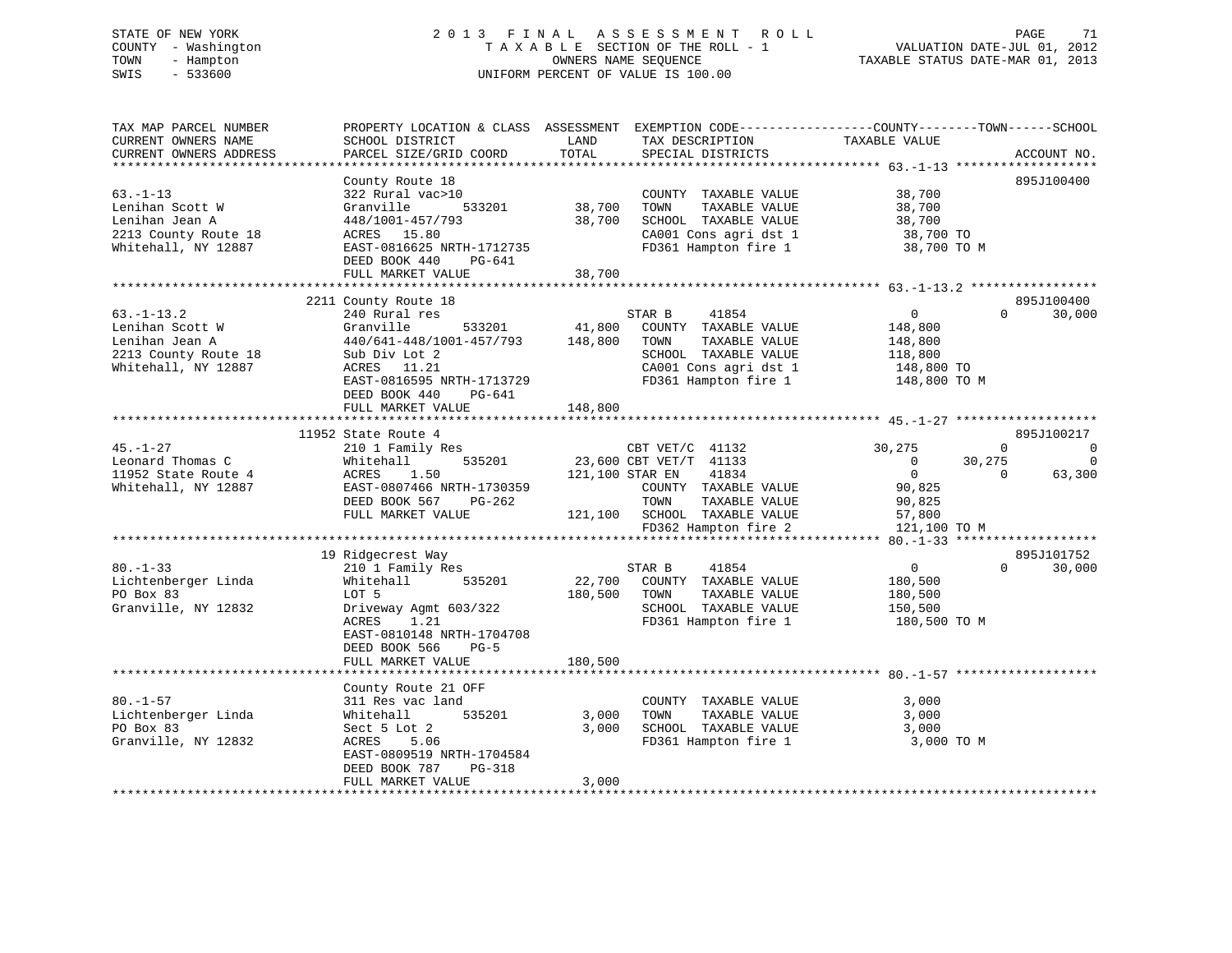# STATE OF NEW YORK 2 0 1 3 F I N A L A S S E S S M E N T R O L L PAGE 72 COUNTY - Washington T A X A B L E SECTION OF THE ROLL - 1 VALUATION DATE-JUL 01, 2012 TOWN - Hampton OWNERS NAME SEQUENCE TAXABLE STATUS DATE-MAR 01, 2013 SWIS - 533600 UNIFORM PERCENT OF VALUE IS 100.00

| TAX MAP PARCEL NUMBER<br>CURRENT OWNERS NAME<br>CURRENT OWNERS ADDRESS                           | PROPERTY LOCATION & CLASS ASSESSMENT<br>SCHOOL DISTRICT<br>PARCEL SIZE/GRID COORD                                                                                        | LAND<br>TOTAL              | TAX DESCRIPTION<br>SPECIAL DISTRICTS                                                          | EXEMPTION CODE-----------------COUNTY-------TOWN------SCHOOL<br>TAXABLE VALUE<br>ACCOUNT NO. |
|--------------------------------------------------------------------------------------------------|--------------------------------------------------------------------------------------------------------------------------------------------------------------------------|----------------------------|-----------------------------------------------------------------------------------------------|----------------------------------------------------------------------------------------------|
|                                                                                                  |                                                                                                                                                                          |                            |                                                                                               |                                                                                              |
| $62. - 1 - 28.1$<br>Little Rory J<br>Derouchie Katherine G<br>104 Hickey Rd<br>Hampton, NY 12837 | 104 Hickey Rd<br>210 1 Family Res<br>Granville<br>533201<br>1.00<br>ACRES<br>EAST-0813867 NRTH-1716141<br>DEED BOOK 2122 PG-35                                           | 22,000<br>52,400           | COUNTY TAXABLE VALUE<br>TOWN<br>TAXABLE VALUE<br>SCHOOL TAXABLE VALUE<br>FD361 Hampton fire 1 | 52,400<br>52,400<br>52,400<br>52,400 TO M                                                    |
|                                                                                                  | FULL MARKET VALUE                                                                                                                                                        | 52,400                     |                                                                                               |                                                                                              |
|                                                                                                  |                                                                                                                                                                          |                            |                                                                                               |                                                                                              |
| $72. - 2 - 5$<br>Loomis Robert J<br>PO Box 141<br>Hampton, NY 12837                              | 35 Greenfield Ln<br>210 1 Family Res<br>Granville<br>533201<br>1.30 BANK<br>26<br>ACRES<br>EAST-0823649 NRTH-1711706<br>DEED BOOK 3033 PG-64<br>FULL MARKET VALUE        | 23,000<br>73,400<br>73,400 | COUNTY TAXABLE VALUE<br>TOWN<br>TAXABLE VALUE<br>SCHOOL TAXABLE VALUE<br>FD361 Hampton fire 1 | 895J100223<br>73,400<br>73,400<br>73,400<br>73,400 TO M                                      |
|                                                                                                  | County Route 21 OFF                                                                                                                                                      |                            |                                                                                               |                                                                                              |
| $80. - 1 - 63$<br>Lopez Paul<br>58 Indiana Ave<br>Queensbury, NY 12804                           | 322 Rural vac>10<br>Whitehall<br>535201<br>Sect 6 Lot 1<br>ACRES 11.17<br>EAST-0811174 NRTH-1706606<br>DEED BOOK 786<br>$PG-200$<br>FULL MARKET VALUE                    | 20,500<br>20,500<br>20,500 | COUNTY TAXABLE VALUE<br>TAXABLE VALUE<br>TOWN<br>SCHOOL TAXABLE VALUE<br>FD361 Hampton fire 1 | 20,500<br>20,500<br>20,500<br>20,500 TO M                                                    |
|                                                                                                  |                                                                                                                                                                          |                            |                                                                                               |                                                                                              |
| $80. - 1 - 2.1$<br>Lopez Paul R<br>58 Indiana Ave<br>Queensbury, NY 12804                        | 1720 County Route 21<br>210 1 Family Res<br>Whitehall<br>535201<br>Ex & Res 473/566<br>FRNT 244.00 DPTH 141.00<br>EAST-0810677 NRTH-1705009<br>DEED BOOK 430<br>$PG-625$ | 20,200<br>44,500           | COUNTY TAXABLE VALUE<br>TOWN<br>TAXABLE VALUE<br>SCHOOL TAXABLE VALUE<br>FD361 Hampton fire 1 | 895J100151<br>44,500<br>44,500<br>44,500<br>44,500 TO M                                      |
|                                                                                                  | FULL MARKET VALUE                                                                                                                                                        | 44,500                     |                                                                                               |                                                                                              |
|                                                                                                  | LOT 4 Faesh Pat                                                                                                                                                          |                            |                                                                                               | 895J100619                                                                                   |
| $80. -1 - 2.5$<br>Lopez Paul R<br>58 Indiana Ave<br>Queensbury, NY 12804                         | 910 Priv forest<br>533201<br>Granville<br>ACRES 78.00<br>EAST-0812525 NRTH-1706412<br>DEED BOOK 430<br>$PG-625$<br>FULL MARKET VALUE                                     | 35,100<br>35,100<br>35,100 | COUNTY TAXABLE VALUE<br>TOWN<br>TAXABLE VALUE<br>SCHOOL TAXABLE VALUE<br>FD361 Hampton fire 1 | 35,100<br>35,100<br>35,100<br>35,100 TO M                                                    |
|                                                                                                  |                                                                                                                                                                          |                            |                                                                                               |                                                                                              |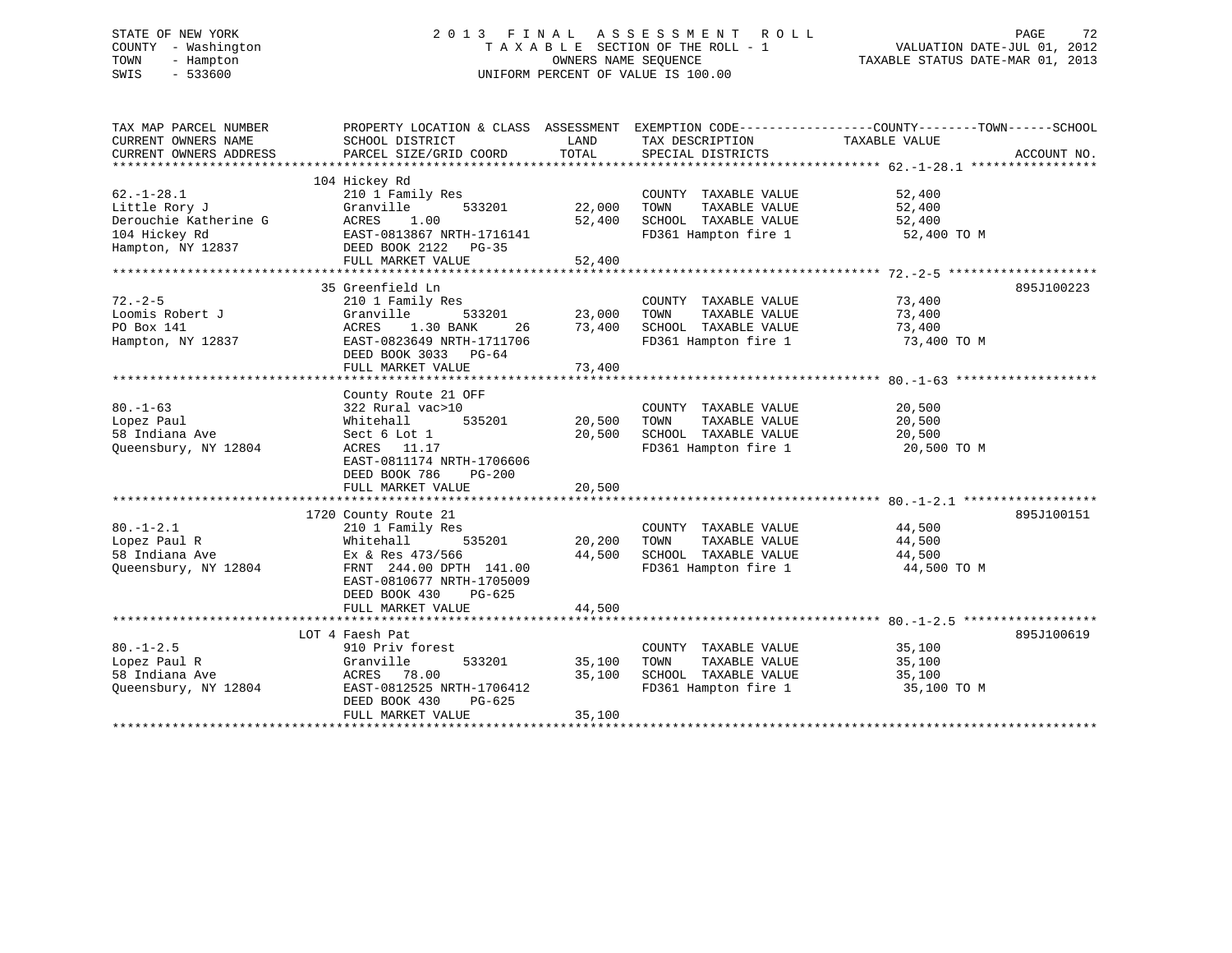# STATE OF NEW YORK 2 0 1 3 F I N A L A S S E S S M E N T R O L L PAGE 73 COUNTY - Washington T A X A B L E SECTION OF THE ROLL - 1 VALUATION DATE-JUL 01, 2012 TOWN - Hampton OWNERS NAME SEQUENCE TAXABLE STATUS DATE-MAR 01, 2013 SWIS - 533600 UNIFORM PERCENT OF VALUE IS 100.00

| TAX MAP PARCEL NUMBER<br>CURRENT OWNERS NAME<br>CURRENT OWNERS ADDRESS                             | PROPERTY LOCATION & CLASS ASSESSMENT EXEMPTION CODE----------------COUNTY-------TOWN------SCHOOL<br>SCHOOL DISTRICT<br>PARCEL SIZE/GRID COORD                        | LAND<br>TOTAL                | TAX DESCRIPTION<br>SPECIAL DISTRICTS                                                                                                                                                                      | TAXABLE VALUE                                                                                          | ACCOUNT NO.                                                                                      |
|----------------------------------------------------------------------------------------------------|----------------------------------------------------------------------------------------------------------------------------------------------------------------------|------------------------------|-----------------------------------------------------------------------------------------------------------------------------------------------------------------------------------------------------------|--------------------------------------------------------------------------------------------------------|--------------------------------------------------------------------------------------------------|
| $45. - 1 - 24.1$<br>Lussier Phillip<br>Lussier Barbara<br>46 Golf Course Rd<br>Whitehall, NY 12887 | 46 Golf Course Rd<br>270 Mfg housing<br>Whitehall<br>535201<br>ACRES<br>9.00<br>EAST-0810683 NRTH-1734426<br>DEED BOOK 599<br><b>PG-70</b><br>FULL MARKET VALUE      | 63,000 TOWN                  | 74 PCT OF VALUE USED FOR EXEMPTION PURPOSES<br>WAR VET/TC 41121<br>39,000 AGED-TOWN 41803<br>63,000 AGE-CO/SCH 41805<br>STAR EN<br>41834<br>COUNTY TAXABLE VALUE<br>TAXABLE VALUE<br>SCHOOL TAXABLE VALUE | 6,993<br>6,993<br>15,851<br>$\overline{0}$<br>19,814<br>$\overline{0}$<br>36,193<br>40,156<br>$\Omega$ | 895J101766<br>$\overline{0}$<br>$\overline{0}$<br>23,310<br>$\overline{0}$<br>$\Omega$<br>39,690 |
|                                                                                                    | 2535 State Route 22A                                                                                                                                                 |                              | FD362 Hampton fire 2                                                                                                                                                                                      | 63,000 TO M                                                                                            | 895J100657                                                                                       |
| $72. - 2 - 20.2$<br>Lyman Brenda M<br>2535 State Route 22A<br>Hampton, NY 12837                    | 210 1 Family Res<br>533201<br>Granville<br>3.25 Ad<br>ACRES<br>2.60<br>EAST-0822228 NRTH-1710279<br>DEED BOOK 694<br>PG-125<br>FULL MARKET VALUE                     | 27,200 STAR B<br>44,200      | DISAB-C/T 41931<br>41854<br>44,200 COUNTY TAXABLE VALUE<br>TOWN<br>TAXABLE VALUE<br>SCHOOL TAXABLE VALUE<br>FD361 Hampton fire 1                                                                          | 22,100<br>22,100<br>$\Omega$<br>22,100<br>22,100<br>14,200<br>44,200 TO M                              | $\overline{0}$<br>$\Omega$<br>30,000                                                             |
| $63 - 1 - 8$<br>Lyman Walter Daniel<br>Lyman Susan M<br>107 Church St<br>Poultney, VT 05764        | State Route 22A<br>314 Rural vac<10<br>533201<br>Granville<br>1.34<br>ACRES<br>EAST-0823495 NRTH-1714664<br>DEED BOOK 586<br>PG-335<br>FULL MARKET VALUE             | 14,000<br>14,000<br>14,000   | COUNTY TAXABLE VALUE<br>TAXABLE VALUE<br>TOWN<br>SCHOOL TAXABLE VALUE<br>FD361 Hampton fire 1                                                                                                             | 14,000<br>14,000<br>14,000<br>14,000 TO M                                                              | 895J100170                                                                                       |
| $63. -1 - 9$<br>Lyman Water Daniel<br>Lyman Susan M<br>107 Church St<br>Poultney, VT 05764         | 2753 State Route 22A<br>210 1 Family Res<br>533201<br>Granville<br>1.40<br>ACRES<br>EAST-0823229 NRTH-1715132<br>DEED BOOK 437<br>PG-137<br>FULL MARKET VALUE        | 23,300<br>117,900<br>117,900 | COUNTY TAXABLE VALUE<br>TOWN<br>TAXABLE VALUE<br>SCHOOL TAXABLE VALUE<br>FD361 Hampton fire 1                                                                                                             | 117,900<br>117,900<br>117,900<br>117,900 TO M                                                          | 895J100160                                                                                       |
| $31. - 1 - 9$<br>Lyon Matthew J<br>Mclean Robert J<br>51 Whitman Rd<br>Madison, CT 06443           | Carvers Falls Rd<br>314 Rural vac<10<br>Whitehall<br>535201<br>Lot 3<br>ACRES<br>5.12<br>EAST-0808158 NRTH-1746951<br>DEED BOOK 540<br>$PG-223$<br>FULL MARKET VALUE | 26,500<br>26,500<br>26,500   | COUNTY TAXABLE VALUE<br>TAXABLE VALUE<br>TOWN<br>SCHOOL TAXABLE VALUE<br>FD362 Hampton fire 2                                                                                                             | 26,500<br>26,500<br>26,500<br>26,500 TO M                                                              | 895J101720                                                                                       |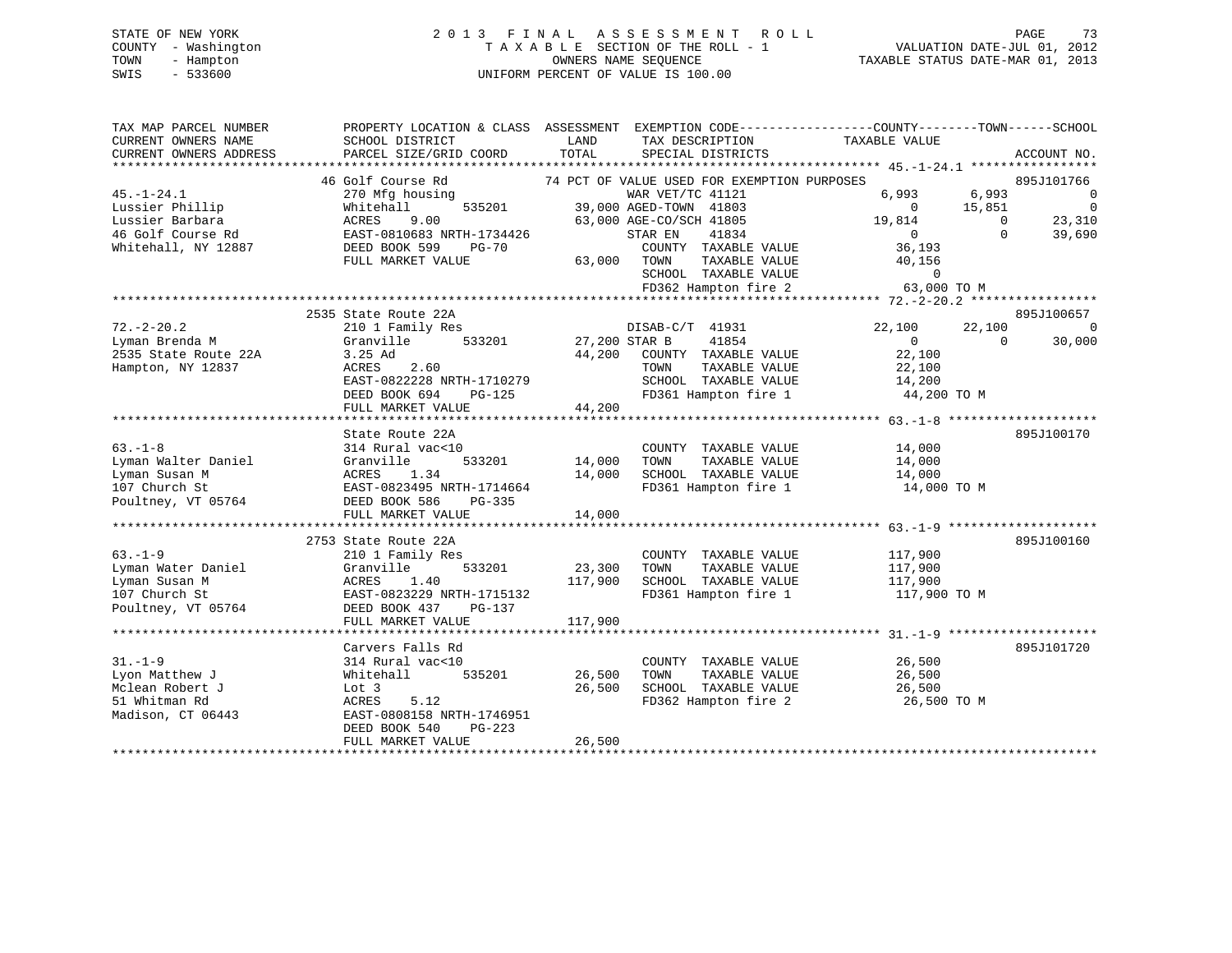# STATE OF NEW YORK 2 0 1 3 F I N A L A S S E S S M E N T R O L L PAGE 74 COUNTY - Washington T A X A B L E SECTION OF THE ROLL - 1 VALUATION DATE-JUL 01, 2012 TOWN - Hampton OWNERS NAME SEQUENCE TAXABLE STATUS DATE-MAR 01, 2013 SWIS - 533600 UNIFORM PERCENT OF VALUE IS 100.00

| TAX MAP PARCEL NUMBER<br>CURRENT OWNERS NAME<br>CURRENT OWNERS ADDRESS | PROPERTY LOCATION & CLASS ASSESSMENT EXEMPTION CODE----------------COUNTY-------TOWN------SCHOOL<br>SCHOOL DISTRICT<br>PARCEL SIZE/GRID COORD | LAND<br>TOTAL                         | TAX DESCRIPTION<br>SPECIAL DISTRICTS                       | TAXABLE VALUE                                                                                             | ACCOUNT NO.              |
|------------------------------------------------------------------------|-----------------------------------------------------------------------------------------------------------------------------------------------|---------------------------------------|------------------------------------------------------------|-----------------------------------------------------------------------------------------------------------|--------------------------|
| $62 - 1 - 43$                                                          | 1925 County Route 18 83 PCT OF VALUE USED FOR EXEMPTION PURPOSES<br>240 Rural res                                                             |                                       | WAR VET/TC 41121                                           | 15,351<br>15,351                                                                                          | 895J100008<br>$\Omega$   |
| Lyons Timothy<br>Lyons Terry A<br>Lyons Terry A                        | Whitehall<br>ACRES 12.50                                                                                                                      | 535201 42,500 STAR B<br>123,300 COUNT | 41854<br>COUNTY TAXABLE VALUE                              | $\overline{0}$<br>107,949                                                                                 | $\overline{0}$<br>30,000 |
| 1925 County Route 18 EAST-0810273 NRTH-1715329<br>Whitehall, NY 12887  | DEED BOOK 751<br>PG-303                                                                                                                       |                                       | TOWN                                                       | TAXABLE VALUE 107,949<br>3<br>SCHOOL TAXABLE VALUE 93,300<br>123,300 FD361 Hampton fire 1<br>123,300 TO M |                          |
|                                                                        | FULL MARKET VALUE                                                                                                                             |                                       |                                                            |                                                                                                           |                          |
|                                                                        | County Route 18 N/off                                                                                                                         |                                       |                                                            |                                                                                                           |                          |
| $62. - 1 - 44.1$                                                       | 910 Priv forest                                                                                                                               |                                       | COUNTY TAXABLE VALUE                                       | 5,600                                                                                                     |                          |
| Lyons Timothy M                                                        | Granville<br>533201                                                                                                                           | 5,600                                 | TOWN TAXABLE VALUE<br>SCHOOL TAXABLE VALUE                 | 5,600                                                                                                     |                          |
| Lyons Terry A                                                          | Lot 2                                                                                                                                         | 5,600                                 |                                                            | 5,600                                                                                                     |                          |
| 1925 County Route 18<br>Whitehall, NY 12887                            | Filed Sub #12261<br>ACRES 12.45<br>EAST-0810585 NRTH-1716039<br>DEED BOOK 3118 PG-323                                                         |                                       |                                                            | FD361 Hampton fire 1 5,600 TO M                                                                           |                          |
|                                                                        | FULL MARKET VALUE                                                                                                                             | 5,600                                 |                                                            |                                                                                                           |                          |
|                                                                        |                                                                                                                                               |                                       |                                                            |                                                                                                           |                          |
|                                                                        | 3 Hampton Heights Way                                                                                                                         |                                       |                                                            |                                                                                                           | 895J100697               |
| $80. - 1 - 12.1$                                                       | 220 2 Family Res                                                                                                                              |                                       | COUNTY TAXABLE VALUE 108,800                               |                                                                                                           |                          |
| Macneil Robbin R                                                       | Granville                                                                                                                                     | 533201 35,000                         | TOWN<br>TAXABLE VALUE                                      | 108,800                                                                                                   |                          |
| 53 Amherst Ave<br>Ticonderoga, NY 12883                                | ACRES 5.01 108,800<br>EAST-0812286 NRTH-1702228 108,800                                                                                       |                                       | SCHOOL TAXABLE VALUE<br>FD361 Hampton fire 1               | 108,800<br>108,800 TO M                                                                                   |                          |
|                                                                        | DEED BOOK 1698 PG-188                                                                                                                         |                                       |                                                            |                                                                                                           |                          |
|                                                                        | FULL MARKET VALUE                                                                                                                             | 108,800                               |                                                            |                                                                                                           |                          |
|                                                                        |                                                                                                                                               |                                       |                                                            |                                                                                                           |                          |
|                                                                        | 2395 County Route 18                                                                                                                          |                                       |                                                            |                                                                                                           | 895J100101               |
| $72. - 1 - 2$                                                          | 240 Rural res                                                                                                                                 |                                       | COUNTY TAXABLE VALUE                                       | 84,800                                                                                                    |                          |
| Mahar James E LE<br>Mahar Rosemarie LE                                 | Granville                                                                                                                                     | 533201 42,500<br>84,800               | TAXABLE VALUE<br>TOWN                                      | 84,800                                                                                                    |                          |
| 87 Fred Ave                                                            | LE<br>RAST-0820101 NRTH-1711978                                                                                                               |                                       |                                                            |                                                                                                           |                          |
| Dunedin, FL 34698                                                      | DEED BOOK 510<br>$PG-215$                                                                                                                     |                                       | FD361 Hampton fire 1                                       | 84,800 TO M                                                                                               |                          |
|                                                                        | FULL MARKET VALUE                                                                                                                             | 84,800                                |                                                            |                                                                                                           |                          |
|                                                                        |                                                                                                                                               |                                       |                                                            |                                                                                                           |                          |
|                                                                        | 280 South Rd                                                                                                                                  |                                       |                                                            |                                                                                                           | 895J100442               |
| $81. - 1 - 3$                                                          | 260 Seasonal res                                                                                                                              |                                       | COUNTY TAXABLE VALUE                                       | 87,900                                                                                                    |                          |
| Mahoney Edward D Jr                                                    | 533201<br>Granville                                                                                                                           | 40,000                                | TOWN                                                       | TAXABLE VALUE 87,900                                                                                      |                          |
| Mahoney Christine M                                                    | ACRES 10.00                                                                                                                                   | 87,900                                | SCHOOL TAXABLE VALUE 87,900<br>FD361 Hampton fire 1 87,900 |                                                                                                           |                          |
| 20 Mekeel St                                                           | EAST-0819530 NRTH-1703876                                                                                                                     |                                       |                                                            | 87,900 TO M                                                                                               |                          |
| Katonah, NY 10536                                                      | DEED BOOK 735<br>PG-291                                                                                                                       |                                       |                                                            |                                                                                                           |                          |
|                                                                        | FULL MARKET VALUE                                                                                                                             | 87,900                                |                                                            |                                                                                                           |                          |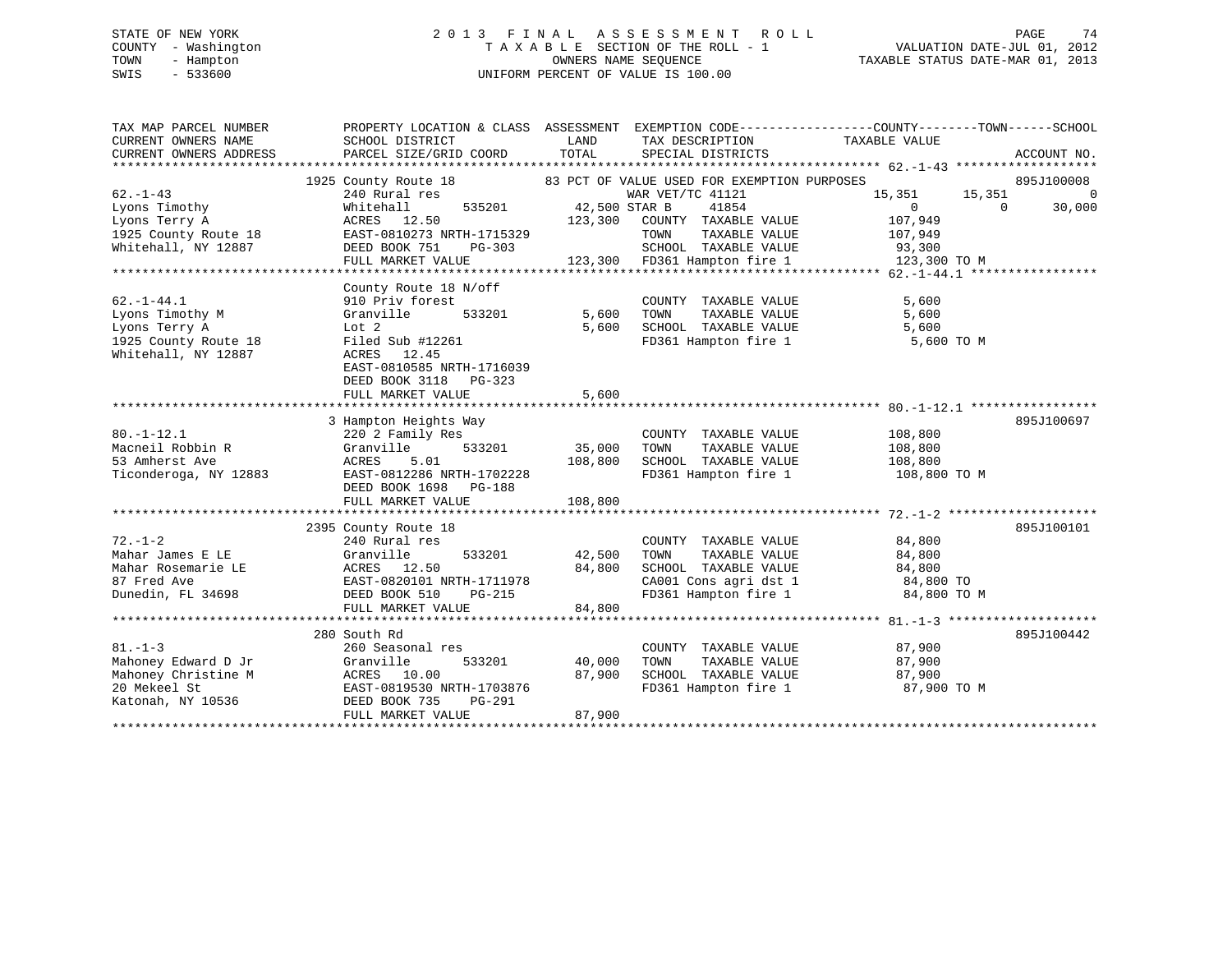| STATE OF NEW YORK<br>COUNTY - Washington<br>TOWN<br>- Hampton<br>SWIS<br>$-533600$         | 2013 FINAL ASSESSMENT ROLL<br>TAXABLE SECTION OF THE ROLL - 1<br>UNIFORM PERCENT OF VALUE IS 100.00                                                                                                                   | PAGE<br>75<br>VALUATION DATE-JUL 01, 2012<br>TAXABLE STATUS DATE-MAR 01, 2013 |                                                                                               |                                                                                                                                  |
|--------------------------------------------------------------------------------------------|-----------------------------------------------------------------------------------------------------------------------------------------------------------------------------------------------------------------------|-------------------------------------------------------------------------------|-----------------------------------------------------------------------------------------------|----------------------------------------------------------------------------------------------------------------------------------|
| TAX MAP PARCEL NUMBER<br>CURRENT OWNERS NAME<br>CURRENT OWNERS ADDRESS                     | SCHOOL DISTRICT<br>PARCEL SIZE/GRID COORD                                                                                                                                                                             | LAND<br>TOTAL                                                                 | TAX DESCRIPTION<br>SPECIAL DISTRICTS                                                          | PROPERTY LOCATION & CLASS ASSESSMENT EXEMPTION CODE----------------COUNTY-------TOWN------SCHOOL<br>TAXABLE VALUE<br>ACCOUNT NO. |
| $71.3 - 2 - 1$<br>Main Street Express LLC<br>770 Bedford Ridge Rd<br>Mount Kisco, NY 10549 | County Route 21<br>311 Res vac land - WTRFNT<br>Whitehall<br>535201<br>Subdiv Lot 21B<br>Sect 3<br>$80 - 2 - 1$<br>FRNT 319.00 DPTH 178.00<br>EAST-0809667 NRTH-1706334<br>DEED BOOK 2824 PG-281<br>FULL MARKET VALUE | 26,000<br>26,000<br>26,000                                                    | COUNTY TAXABLE VALUE<br>TOWN<br>TAXABLE VALUE<br>SCHOOL TAXABLE VALUE<br>FD361 Hampton fire 1 | 26,000<br>26,000<br>26,000<br>26,000 TO M                                                                                        |
| $71.3 - 2 - 2$<br>Main Street Express LLC<br>770 Bedford idge Rd<br>Mount Kisco, NY 10549  | County Route 21<br>311 Res vac land - WTRFNT<br>Whitehall<br>535201<br>Subdiv Lot 19B<br>Sect 3<br>$80 - 2 - 2$<br>FRNT 291.00 DPTH 289.00<br>EAST-0809585 NRTH-1706546<br>DEED BOOK 2824 PG-281<br>FULL MARKET VALUE | 26,000<br>26,000<br>26,000                                                    | COUNTY TAXABLE VALUE<br>TOWN<br>TAXABLE VALUE<br>SCHOOL TAXABLE VALUE<br>FD361 Hampton fire 1 | 26,000<br>26,000<br>26,000<br>26,000 TO M                                                                                        |
| $71.3 - 2 - 3$<br>Main Street Express LLC<br>770 Bedford Ridge Rd<br>Mount Kisco, NY 10549 | County Route 21 OFF<br>314 Rural vac<10 - WTRFNT<br>535201<br>Whitehall<br>Subdiv 18B<br>$80 - 2 - 3$<br>ACRES<br>1.11<br>EAST-0809537 NRTH-1706726<br>DEED BOOK 2824 PG-281<br>FULL MARKET VALUE                     | 26,000<br>26,000<br>26,000                                                    | COUNTY TAXABLE VALUE<br>TAXABLE VALUE<br>TOWN<br>SCHOOL TAXABLE VALUE<br>FD361 Hampton fire 1 | 26,000<br>26,000<br>26,000<br>26,000 TO M                                                                                        |
| $71.3 - 2 - 4$<br>Main Street Express LLC<br>770 Bedford Ridge Rd<br>Mount Kisco, NY 10549 | County Route 21<br>314 Rural vac<10 - WTRFNT<br>535201<br>Whitehall<br>Subdiv Lot 17B<br>$80 - 2 - 4$<br>1.53<br>ACRES<br>EAST-0809488 NRTH-1706892<br>DEED BOOK 2824 PG-281<br>FULL MARKET VALUE                     | 26,000<br>26,000<br>26,000                                                    | COUNTY TAXABLE VALUE<br>TOWN<br>TAXABLE VALUE<br>SCHOOL TAXABLE VALUE<br>FD361 Hampton fire 1 | 26,000<br>26,000<br>26,000<br>26,000 то м                                                                                        |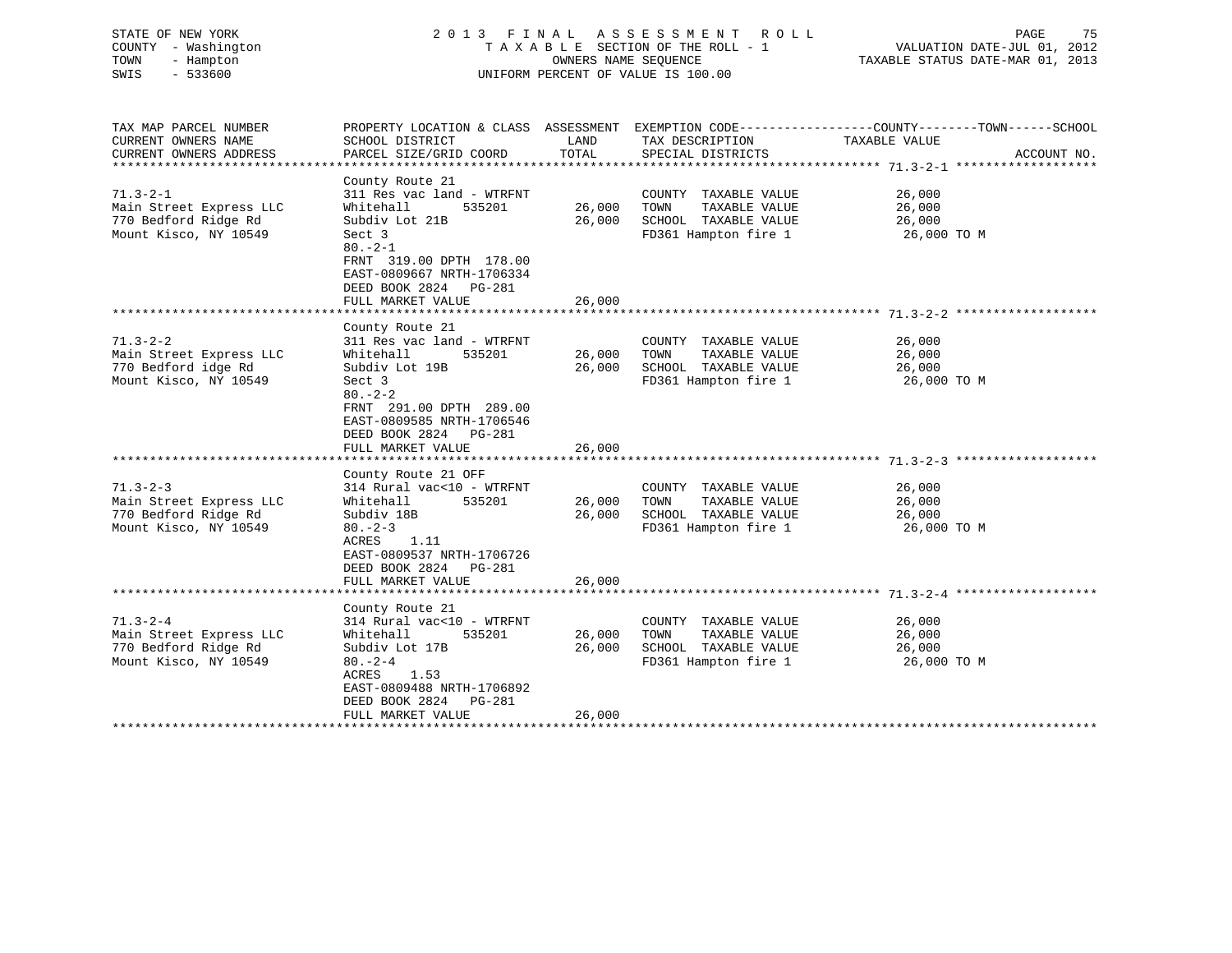# STATE OF NEW YORK 2 0 1 3 F I N A L A S S E S S M E N T R O L L PAGE 76 COUNTY - Washington T A X A B L E SECTION OF THE ROLL - 1 VALUATION DATE-JUL 01, 2012 TOWN - Hampton OWNERS NAME SEQUENCE TAXABLE STATUS DATE-MAR 01, 2013 SWIS - 533600 UNIFORM PERCENT OF VALUE IS 100.00

TAX MAP PARCEL NUMBER PROPERTY LOCATION & CLASS ASSESSMENT EXEMPTION CODE------------------COUNTY--------TOWN------SCHOOL CURRENT OWNERS NAME SCHOOL DISTRICT LAND TAX DESCRIPTION TAXABLE VALUECURRENT OWNERS ADDRESS PARCEL SIZE/GRID COORD TOTAL SPECIAL DISTRICTS ACCOUNT NO. \*\*\*\*\*\*\*\*\*\*\*\*\*\*\*\*\*\*\*\*\*\*\*\*\*\*\*\*\*\*\*\*\*\*\*\*\*\*\*\*\*\*\*\*\*\*\*\*\*\*\*\*\*\*\*\*\*\*\*\*\*\*\*\*\*\*\*\*\*\*\*\*\*\*\*\*\*\*\*\*\*\*\*\*\*\*\*\*\*\*\*\*\*\*\*\*\*\*\*\*\*\*\* 71.3-2-5 \*\*\*\*\*\*\*\*\*\*\*\*\*\*\*\*\*\*\*County Route 21 OFF<br>314 Rural vac<10 - WTRFNT 71.3-2-5 314 Rural vac<10 - WTRFNT COUNTY TAXABLE VALUE 26,000 Main Street Express LLC Whitehall 535201 26,000 TOWN TAXABLE VALUE 26,000 770 Bedford Ridge Rd Subdiv 16B 26,000 SCHOOL TAXABLE VALUE 26,000 Mount Kisco, NY 10549 80.-2-5 FD361 Hampton fire 1 26,000 TO M ACRES 1.31 EAST-0809685 NRTH-1706900 DEED BOOK 2824 PG-281 FULL MARKET VALUE 26,000 \*\*\*\*\*\*\*\*\*\*\*\*\*\*\*\*\*\*\*\*\*\*\*\*\*\*\*\*\*\*\*\*\*\*\*\*\*\*\*\*\*\*\*\*\*\*\*\*\*\*\*\*\*\*\*\*\*\*\*\*\*\*\*\*\*\*\*\*\*\*\*\*\*\*\*\*\*\*\*\*\*\*\*\*\*\*\*\*\*\*\*\*\*\*\*\*\*\*\*\*\*\*\* 71.3-3-1 \*\*\*\*\*\*\*\*\*\*\*\*\*\*\*\*\*\*\* 10 Forest Hill Way 71.3-3-1 210 1 Family Res - WTRFNT COUNTY TAXABLE VALUE 186,600 Main Street Express LLC Whitehall 535201 25,000 TOWN TAXABLE VALUE 186,600 770 Bedford Ridge Rd Subdiv Lot 14B 186,600 SCHOOL TAXABLE VALUE 186,600 Mount Kisco, NY 10549 80.-3-1 FD361 Hampton fire 1 186,600 TO M ACRES 1.04 EAST-0810077 NRTH-1706871 DEED BOOK 2824 PG-281FULL MARKET VALUE 186,600 \*\*\*\*\*\*\*\*\*\*\*\*\*\*\*\*\*\*\*\*\*\*\*\*\*\*\*\*\*\*\*\*\*\*\*\*\*\*\*\*\*\*\*\*\*\*\*\*\*\*\*\*\*\*\*\*\*\*\*\*\*\*\*\*\*\*\*\*\*\*\*\*\*\*\*\*\*\*\*\*\*\*\*\*\*\*\*\*\*\*\*\*\*\*\*\*\*\*\*\*\*\*\* 71.3-3-2 \*\*\*\*\*\*\*\*\*\*\*\*\*\*\*\*\*\*\* Forest Hill Way 71.3-3-2 311 Res vac land - WTRFNT COUNTY TAXABLE VALUE 26,000 Main Street Express LLC Whitehall 535201 26,000 TOWN TAXABLE VALUE 26,000 770 Bedford Ridge Rd Subdiv Lot 13B 26,000 SCHOOL TAXABLE VALUE 26,000 Mount Kisco, NY 10549 Sect 3 FD361 Hampton fire 1 26,000 TO M  $80. - 3 - 2$  FRNT 221.00 DPTH 240.00 EAST-0810146 NRTH-1706601 DEED BOOK 2824 PG-281 FULL MARKET VALUE 26,000 \*\*\*\*\*\*\*\*\*\*\*\*\*\*\*\*\*\*\*\*\*\*\*\*\*\*\*\*\*\*\*\*\*\*\*\*\*\*\*\*\*\*\*\*\*\*\*\*\*\*\*\*\*\*\*\*\*\*\*\*\*\*\*\*\*\*\*\*\*\*\*\*\*\*\*\*\*\*\*\*\*\*\*\*\*\*\*\*\*\*\*\*\*\*\*\*\*\*\*\*\*\*\* 71.-1-29.1 \*\*\*\*\*\*\*\*\*\*\*\*\*\*\*\*\* Forest Hill Way 71.-1-29.1 311 Res vac land COUNTY TAXABLE VALUE 5,000 Main Street Express LLC The Granville 533201 5,000 TOWN TAXABLE VALUE 5,000 770 Bedford Ridge Rd FRNT 350.00 DPTH 328.00 5,000 SCHOOL TAXABLE VALUE 5,000 Mount Kisco, NY 10549 EAST-0810196 NRTH-1706828 FD361 Hampton fire 1 5,000 TO M DEED BOOK 2824 PG-281 FULL MARKET VALUE 5,000 \*\*\*\*\*\*\*\*\*\*\*\*\*\*\*\*\*\*\*\*\*\*\*\*\*\*\*\*\*\*\*\*\*\*\*\*\*\*\*\*\*\*\*\*\*\*\*\*\*\*\*\*\*\*\*\*\*\*\*\*\*\*\*\*\*\*\*\*\*\*\*\*\*\*\*\*\*\*\*\*\*\*\*\*\*\*\*\*\*\*\*\*\*\*\*\*\*\*\*\*\*\*\* 71.-1-30.1 \*\*\*\*\*\*\*\*\*\*\*\*\*\*\*\*\*County Route 21 895J100014 895J100014 71.-1-30.1 311 Res vac land COUNTY TAXABLE VALUE 19,000 Main Street Express LLC The Whitehall 535201 19,000 TOWN TAXABLE VALUE 19,000 770 Bedford Ridge Rd Sect 4 Lot 1 19,000 SCHOOL TAXABLE VALUE 19,000 Mount Kisco, NY 10549 680/39 Row Agmt FD361 Hampton fire 1 19,000 TO M ACRES 4.20 EAST-0809503 NRTH-1707237 DEED BOOK 2824 PG-281 FULL MARKET VALUE 19,000 \*\*\*\*\*\*\*\*\*\*\*\*\*\*\*\*\*\*\*\*\*\*\*\*\*\*\*\*\*\*\*\*\*\*\*\*\*\*\*\*\*\*\*\*\*\*\*\*\*\*\*\*\*\*\*\*\*\*\*\*\*\*\*\*\*\*\*\*\*\*\*\*\*\*\*\*\*\*\*\*\*\*\*\*\*\*\*\*\*\*\*\*\*\*\*\*\*\*\*\*\*\*\*\*\*\*\*\*\*\*\*\*\*\*\*\*\*\*\*\*\*\*\*\*\*\*\*\*\*\*\*\*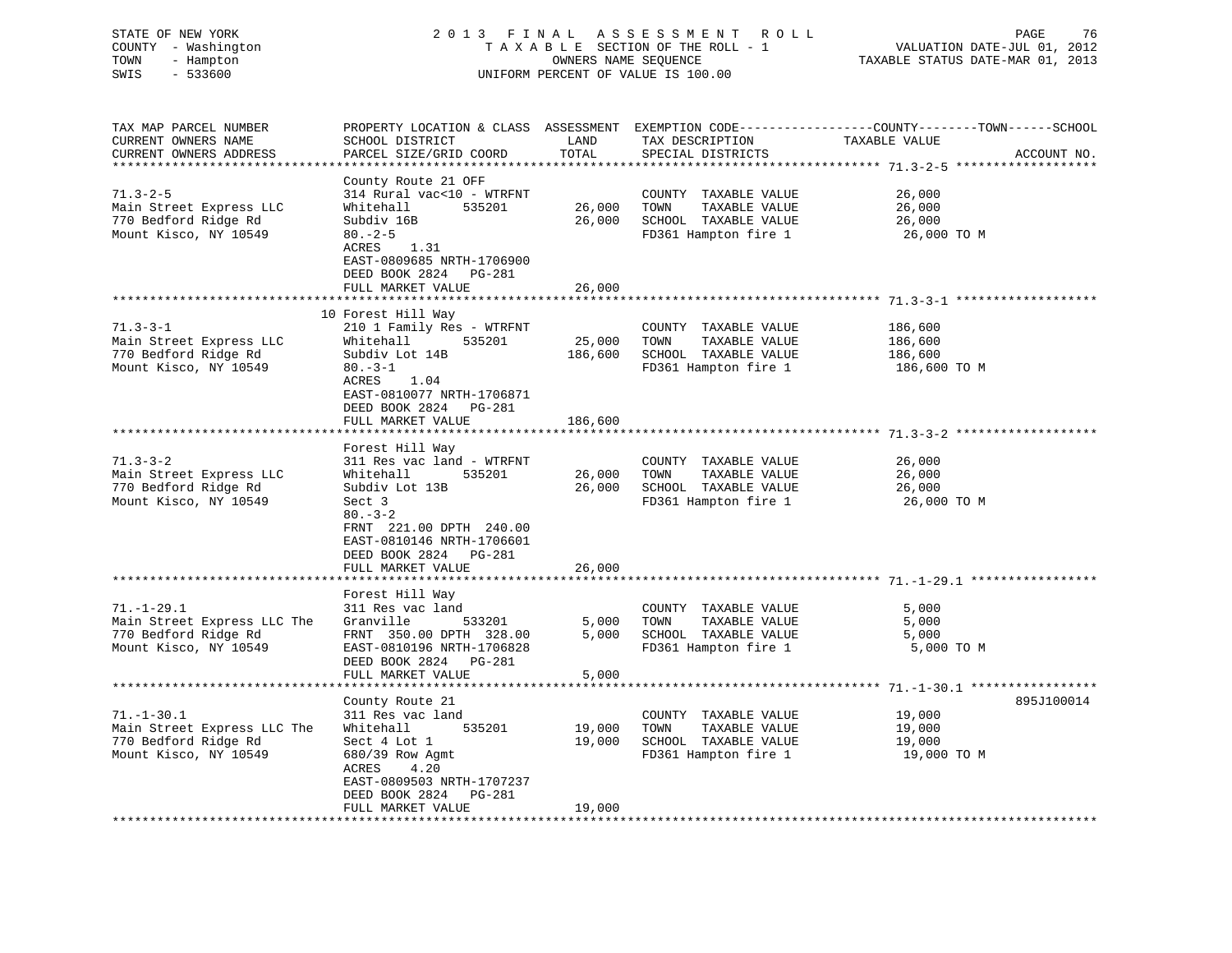# STATE OF NEW YORK 2 0 1 3 F I N A L A S S E S S M E N T R O L L PAGE 77 COUNTY - Washington T A X A B L E SECTION OF THE ROLL - 1 VALUATION DATE-JUL 01, 2012 TOWN - Hampton OWNERS NAME SEQUENCE TAXABLE STATUS DATE-MAR 01, 2013 SWIS - 533600 UNIFORM PERCENT OF VALUE IS 100.00

| TAX MAP PARCEL NUMBER<br>CURRENT OWNERS NAME<br>CURRENT OWNERS ADDRESS                           | SCHOOL DISTRICT<br>PARCEL SIZE/GRID COORD                                                                                                                                     | LAND<br>TOTAL              | TAX DESCRIPTION<br>SPECIAL DISTRICTS                                                          | PROPERTY LOCATION & CLASS ASSESSMENT EXEMPTION CODE----------------COUNTY-------TOWN------SCHOOL<br>TAXABLE VALUE<br>ACCOUNT NO. |
|--------------------------------------------------------------------------------------------------|-------------------------------------------------------------------------------------------------------------------------------------------------------------------------------|----------------------------|-----------------------------------------------------------------------------------------------|----------------------------------------------------------------------------------------------------------------------------------|
| $71. - 1 - 30.3$<br>Main Street Express LLC The<br>770 Bedford Ridge Rd<br>Mount Kisco, NY 10549 | County Route 21 OFF<br>311 Res vac land<br>535201<br>Whitehall<br>Sect 4 Lot 2<br>3.98<br>ACRES<br>EAST-0809851 NRTH-1707322<br>DEED BOOK 2824<br>PG-281<br>FULL MARKET VALUE | 18,500<br>18,500<br>18,500 | COUNTY TAXABLE VALUE<br>TOWN<br>TAXABLE VALUE<br>SCHOOL TAXABLE VALUE<br>FD361 Hampton fire 1 | 18,500<br>18,500<br>18,500<br>18,500 TO M                                                                                        |
|                                                                                                  |                                                                                                                                                                               |                            |                                                                                               |                                                                                                                                  |
| $71. - 1 - 30.4$<br>Main Street Express LLC The<br>770 Bedford Ridge Rd<br>Mount Kisco, NY 10549 | County Route 21 OFF<br>323 Vacant rural<br>535201<br>Whitehall<br>Sect 4 Lot 3<br>ACRES 38.69<br>EAST-0809447 NRTH-1708296                                                    | 25,000<br>25,000           | COUNTY TAXABLE VALUE<br>TOWN<br>TAXABLE VALUE<br>SCHOOL TAXABLE VALUE<br>FD361 Hampton fire 1 | 25,000<br>25,000<br>25,000<br>25,000 TO M                                                                                        |
|                                                                                                  | DEED BOOK 2824<br>PG-281<br>FULL MARKET VALUE                                                                                                                                 | 25,000                     |                                                                                               |                                                                                                                                  |
|                                                                                                  |                                                                                                                                                                               |                            |                                                                                               |                                                                                                                                  |
| $71. - 1 - 30.5$<br>Main Street Express LLC The<br>770 Bedford Ridge Rd<br>Mount Kisco, NY 10549 | County Route 21<br>311 Res vac land<br>Whitehall<br>535201<br>Sect 4 Lot 4<br>ACRES<br>5.10<br>EAST-0809225 NRTH-1707584<br>DEED BOOK 2824 PG-281<br>FULL MARKET VALUE        | 21,000<br>21,000<br>21,000 | COUNTY TAXABLE VALUE<br>TOWN<br>TAXABLE VALUE<br>SCHOOL TAXABLE VALUE<br>FD361 Hampton fire 1 | 21,000<br>21,000<br>21,000<br>21,000 TO M                                                                                        |
|                                                                                                  |                                                                                                                                                                               |                            |                                                                                               |                                                                                                                                  |
| $71. - 1 - 30.6$<br>Main Street Express LLC The<br>770 Bedford Ridge Rd<br>Mount Kisco, NY 10549 | County Route 21<br>311 Res vac land<br>535201<br>Whitehall<br>Sect 4 Lot 5<br>ACRES 10.09<br>EAST-0808713 NRTH-1707962<br>DEED BOOK 2824 PG-281                               | 29,000<br>29,000           | COUNTY TAXABLE VALUE<br>TAXABLE VALUE<br>TOWN<br>SCHOOL TAXABLE VALUE<br>FD361 Hampton fire 1 | 29,000<br>29,000<br>29,000<br>29,000 TO M                                                                                        |
|                                                                                                  | FULL MARKET VALUE                                                                                                                                                             | 29,000                     |                                                                                               |                                                                                                                                  |
|                                                                                                  |                                                                                                                                                                               |                            |                                                                                               |                                                                                                                                  |
| $71. - 1 - 30.7$<br>Main Street Express LLC The<br>770 Bedford Ridge Rd<br>Mt Kisco, NY 10549    | County Route 21<br>311 Res vac land<br>535201<br>Whitehall<br>Sect 4 Lot 6<br>ACRES<br>7.70<br>EAST-0808951 NRTH-1706867<br>DEED BOOK 2792<br>PG-253<br>FULL MARKET VALUE     | 25,500<br>25,500<br>25,500 | COUNTY TAXABLE VALUE<br>TAXABLE VALUE<br>TOWN<br>SCHOOL TAXABLE VALUE<br>FD361 Hampton fire 1 | 25,500<br>25,500<br>25,500<br>25,500 TO M                                                                                        |
|                                                                                                  |                                                                                                                                                                               |                            |                                                                                               |                                                                                                                                  |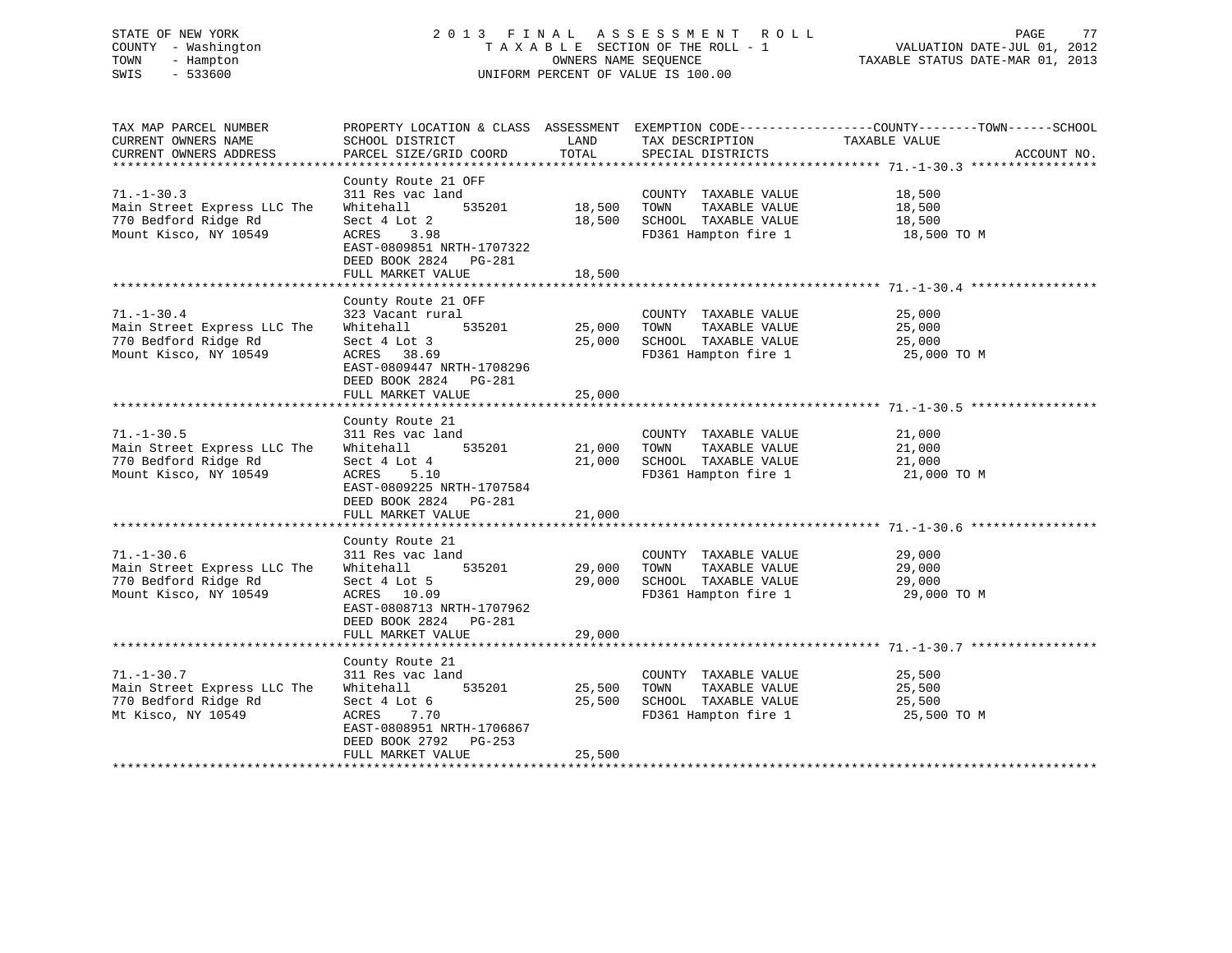| COUNTY - Washington<br>- Hampton<br>TOWN<br>SWIS<br>$-533600$          | TAXABLE SECTION OF THE ROLL - 1<br>OWNERS NAME SEQUENCE<br>UNIFORM PERCENT OF VALUE IS 100.00                      |                             |                                      | VALUATION DATE-JUL 01, 2012<br>TAXABLE STATUS DATE-MAR 01, 2013                              |  |
|------------------------------------------------------------------------|--------------------------------------------------------------------------------------------------------------------|-----------------------------|--------------------------------------|----------------------------------------------------------------------------------------------|--|
| TAX MAP PARCEL NUMBER<br>CURRENT OWNERS NAME<br>CURRENT OWNERS ADDRESS | PROPERTY LOCATION & CLASS ASSESSMENT<br>SCHOOL DISTRICT<br>PARCEL SIZE/GRID COORD                                  | LAND<br>TOTAL<br>********** | TAX DESCRIPTION<br>SPECIAL DISTRICTS | EXEMPTION CODE-----------------COUNTY-------TOWN------SCHOOL<br>TAXABLE VALUE<br>ACCOUNT NO. |  |
|                                                                        | County Route 21 OFF                                                                                                |                             |                                      |                                                                                              |  |
| $71.3 - 3 - 3$                                                         | 311 Res vac land - WTRFNT                                                                                          |                             | COUNTY TAXABLE VALUE                 | 26,000                                                                                       |  |
| Main Street Express LLC The                                            | Whitehall<br>535201                                                                                                | 26,000                      | TAXABLE VALUE<br>TOWN                | 26,000                                                                                       |  |
| 770 Bedford Ridge Rd                                                   | Subdiv Lot 20B                                                                                                     | 26,000                      | SCHOOL TAXABLE VALUE                 | 26,000                                                                                       |  |
| Mt Kisco, NY 10549                                                     | Sect 3<br>$80 - 3 - 3$<br>FRNT 169.00 DPTH 324.00<br>EAST-0810279 NRTH-1706570<br>DEED BOOK 2792 PG-265            |                             | FD361 Hampton fire 1                 | 26,000 TO M                                                                                  |  |
|                                                                        | FULL MARKET VALUE                                                                                                  | 26,000                      |                                      |                                                                                              |  |
|                                                                        |                                                                                                                    | * * * * * * * * * * * * *   |                                      |                                                                                              |  |
| $71.3 - 3 - 4$                                                         | County Route 21 OFF<br>311 Res vac land - WTRFNT                                                                   |                             | COUNTY TAXABLE VALUE                 | 26,000                                                                                       |  |
| Main Street Express LLC The                                            | Whitehall<br>535201                                                                                                | 26,000                      | TOWN<br>TAXABLE VALUE                | 26,000                                                                                       |  |
| 770 Bedford Ridge Rd                                                   | Subdiv Lot 5B                                                                                                      | 26,000                      | SCHOOL TAXABLE VALUE                 | 26,000                                                                                       |  |
| Mt Kisco, NY 10549                                                     | Sect 3                                                                                                             |                             | FD361 Hampton fire 1                 | 26,000 TO M                                                                                  |  |
|                                                                        | $80 - 3 - 4$<br>FRNT 191.00 DPTH 324.00<br>EAST-0810347 NRTH-1706468<br>DEED BOOK 2792 PG-269<br>FULL MARKET VALUE | 26,000                      |                                      |                                                                                              |  |
|                                                                        | County Route 21 OFF                                                                                                |                             |                                      |                                                                                              |  |
| $71.3 - 3 - 5$                                                         | 311 Res vac land - WTRFNT                                                                                          |                             | COUNTY TAXABLE VALUE                 | 26,000                                                                                       |  |
| Main Street Express LLC The                                            | Whitehall<br>535201                                                                                                | 26,000                      | TOWN<br>TAXABLE VALUE                | 26,000                                                                                       |  |
| 770 Bedford Ridge Rd                                                   | Subdiv Lot 12B                                                                                                     | 26,000                      | SCHOOL TAXABLE VALUE                 | 26,000                                                                                       |  |
| Mt Kisco, NY 10549                                                     | Sect 3<br>$80 - 3 - 5$<br>FRNT 142.00 DPTH 457.00<br>EAST-0810272 NRTH-1706363<br>DEED BOOK 2792<br>PG-273         |                             | FD361 Hampton fire 1                 | 26,000 TO M                                                                                  |  |
|                                                                        | FULL MARKET VALUE                                                                                                  | 26,000<br>* * * * * * * *   |                                      |                                                                                              |  |
|                                                                        | County Route 21 OFF                                                                                                |                             |                                      |                                                                                              |  |
| $71.3 - 3 - 6$                                                         | 311 Res vac land - WTRFNT                                                                                          |                             | COUNTY TAXABLE VALUE                 | 26,000                                                                                       |  |
| Main Street Express LLC The                                            | Whitehall<br>535201                                                                                                | 26,000                      | TOWN<br>TAXABLE VALUE                | 26,000                                                                                       |  |
| 770 Bedford Ridge Rd                                                   | Subdiv Lot 11B                                                                                                     | 26,000                      | SCHOOL TAXABLE VALUE                 | 26,000                                                                                       |  |
| Mt Kisco, NY 10549                                                     | Sect 3<br>$80 - 3 - 6$<br>FRNT 200.00 DPTH 457.00<br>EAST-0810245 NRTH-1706245<br>PG-277<br>DEED BOOK 2792         |                             | FD361 Hampton fire 1                 | 26,000 TO M                                                                                  |  |
|                                                                        | FULL MARKET VALUE                                                                                                  | 26,000                      |                                      |                                                                                              |  |
| **********************                                                 |                                                                                                                    |                             |                                      |                                                                                              |  |

STATE OF NEW YORK 2 0 1 3 F I N A L A S S E S S M E N T R O L L PAGE 78

78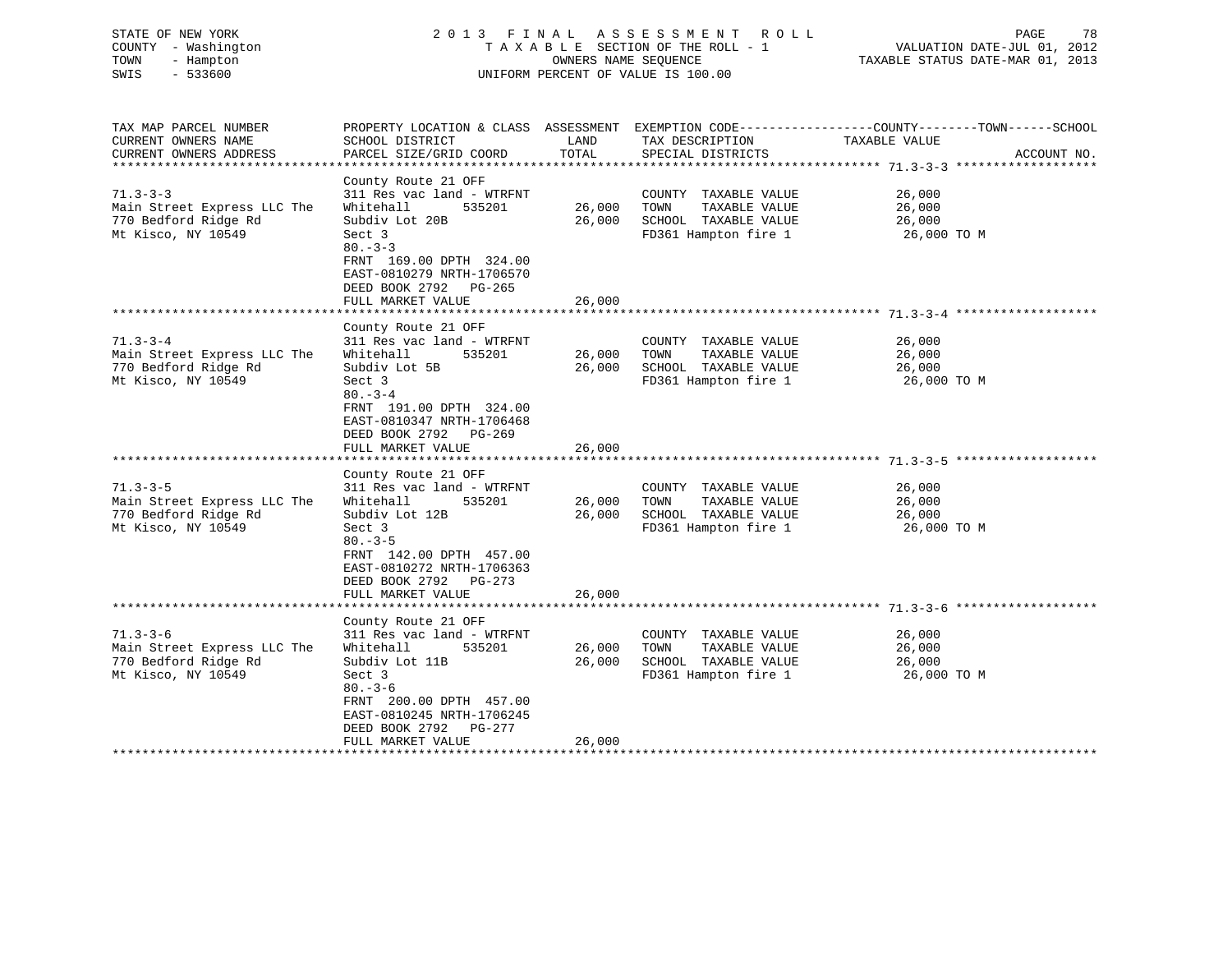| COUNTY - Washington<br>TOWN<br>- Hampton<br>$-533600$<br>SWIS                                   |                                                                                                                                                                                                                           | OWNERS NAME SEQUENCE       | TAXABLE SECTION OF THE ROLL - 1<br>UNIFORM PERCENT OF VALUE IS 100.00                         | VALUATION DATE-JUL 01, 2012<br>TAXABLE STATUS DATE-MAR 01, 2013                                                                  |  |
|-------------------------------------------------------------------------------------------------|---------------------------------------------------------------------------------------------------------------------------------------------------------------------------------------------------------------------------|----------------------------|-----------------------------------------------------------------------------------------------|----------------------------------------------------------------------------------------------------------------------------------|--|
| TAX MAP PARCEL NUMBER<br>CURRENT OWNERS NAME<br>CURRENT OWNERS ADDRESS                          | SCHOOL DISTRICT<br>PARCEL SIZE/GRID COORD                                                                                                                                                                                 | LAND<br>TOTAL              | TAX DESCRIPTION<br>SPECIAL DISTRICTS                                                          | PROPERTY LOCATION & CLASS ASSESSMENT EXEMPTION CODE----------------COUNTY-------TOWN------SCHOOL<br>TAXABLE VALUE<br>ACCOUNT NO. |  |
| $71.3 - 3 - 7$<br>Main Street Express LLC The<br>770 Bedford Ridge<br>Mt Kisco, NY 10549        | County Route 21 OFF<br>311 Res vac land - WTRFNT<br>Whitehall<br>535201<br>Subdiv Lot 10B<br>Sect 3<br>$80 - 3 - 7$<br>FRNT 201.00 DPTH 273.00<br>EAST-0810314 NRTH-1706181<br>DEED BOOK 2792 PG-281<br>FULL MARKET VALUE | 26,000<br>26,000<br>26,000 | COUNTY TAXABLE VALUE<br>TOWN<br>TAXABLE VALUE<br>SCHOOL TAXABLE VALUE<br>FD361 Hampton fire 1 | 26,000<br>26,000<br>26,000<br>26,000 то м                                                                                        |  |
|                                                                                                 |                                                                                                                                                                                                                           |                            |                                                                                               |                                                                                                                                  |  |
| $71.3 - 3 - 15$<br>Main Street Express LLC The<br>770 Bedford Ridge Rd<br>Mount Kisco, NY 10549 | County Route 21<br>311 Res vac land - WTRFNT<br>Whitehall<br>535201<br>Subdiv Lot 1B<br>Sect 3<br>$80. - 3 - 15$<br>FRNT 230.00 DPTH 121.00<br>EAST-0810076 NRTH-1705791<br>DEED BOOK 2824 PG-281<br>FULL MARKET VALUE    | 26,000<br>26,000<br>26,000 | COUNTY TAXABLE VALUE<br>TOWN<br>TAXABLE VALUE<br>SCHOOL TAXABLE VALUE<br>FD361 Hampton fire 1 | 26,000<br>26,000<br>26,000<br>26,000 то м                                                                                        |  |
|                                                                                                 | ******************                                                                                                                                                                                                        |                            |                                                                                               | **********************************680.-1-36 ***************                                                                      |  |
| $80. - 1 - 36$<br>Main Street Express LLC The<br>770 Bedford Ridge Rd<br>Mt Kisco, NY 10549     | Ridgecrest Way<br>311 Res vac land<br>Whitehall<br>535201<br>LOT 8<br>FRNT 323.00 DPTH 160.00<br>EAST-0810137 NRTH-1705095<br>DEED BOOK 2792 PG-261<br>FULL MARKET VALUE                                                  | 1,500<br>1,500<br>1,500    | COUNTY TAXABLE VALUE<br>TAXABLE VALUE<br>TOWN<br>SCHOOL TAXABLE VALUE<br>FD361 Hampton fire 1 | 895J101755<br>1,500<br>1,500<br>1,500<br>1,500 TO M                                                                              |  |
|                                                                                                 | * * * * * * * * * * * * * * * * * * * *                                                                                                                                                                                   | * * * * * * * * * * * * *  |                                                                                               |                                                                                                                                  |  |
| $80. - 1 - 62$<br>Main Street Express LLC The<br>770 Bedford Ridge Rd<br>Mt Kisco, NY 10549     | County Route 21<br>311 Res vac land<br>535201<br>Whitehall<br>Sect 5 Lot 7<br>ACRES<br>5.20<br>EAST-0809318 NRTH-1705862<br>DEED BOOK 2792 PG-257                                                                         | 12,000<br>12,000           | COUNTY TAXABLE VALUE<br>TOWN<br>TAXABLE VALUE<br>SCHOOL TAXABLE VALUE<br>FD361 Hampton fire 1 | 12,000<br>12,000<br>12,000<br>12,000 TO M                                                                                        |  |
|                                                                                                 | FULL MARKET VALUE                                                                                                                                                                                                         | 12,000                     |                                                                                               |                                                                                                                                  |  |
|                                                                                                 | * * * * * * * * * * * * * * * * * *                                                                                                                                                                                       | ********                   |                                                                                               |                                                                                                                                  |  |
| $71. - 1 - 23.1$<br>Mako International LLC<br>12 Elmwood Rd<br>Menands, NY 12204                | Hills Pond Rd<br>314 Rural vac<10<br>533201<br>Granville<br>Sub Div Lot 1<br>ACRES<br>6.30<br>EAST-0814653 NRTH-1710243<br>DEED BOOK 3017<br>PG-62<br>FULL MARKET VALUE                                                   | 27,500<br>27,500<br>27,500 | COUNTY TAXABLE VALUE<br>TAXABLE VALUE<br>TOWN<br>SCHOOL TAXABLE VALUE<br>FD361 Hampton fire 1 | 895J100010<br>27,500<br>27,500<br>27,500<br>27,500 TO M                                                                          |  |

STATE OF NEW YORK 2013 FINAL ASSESSMENT ROLL PAGE 79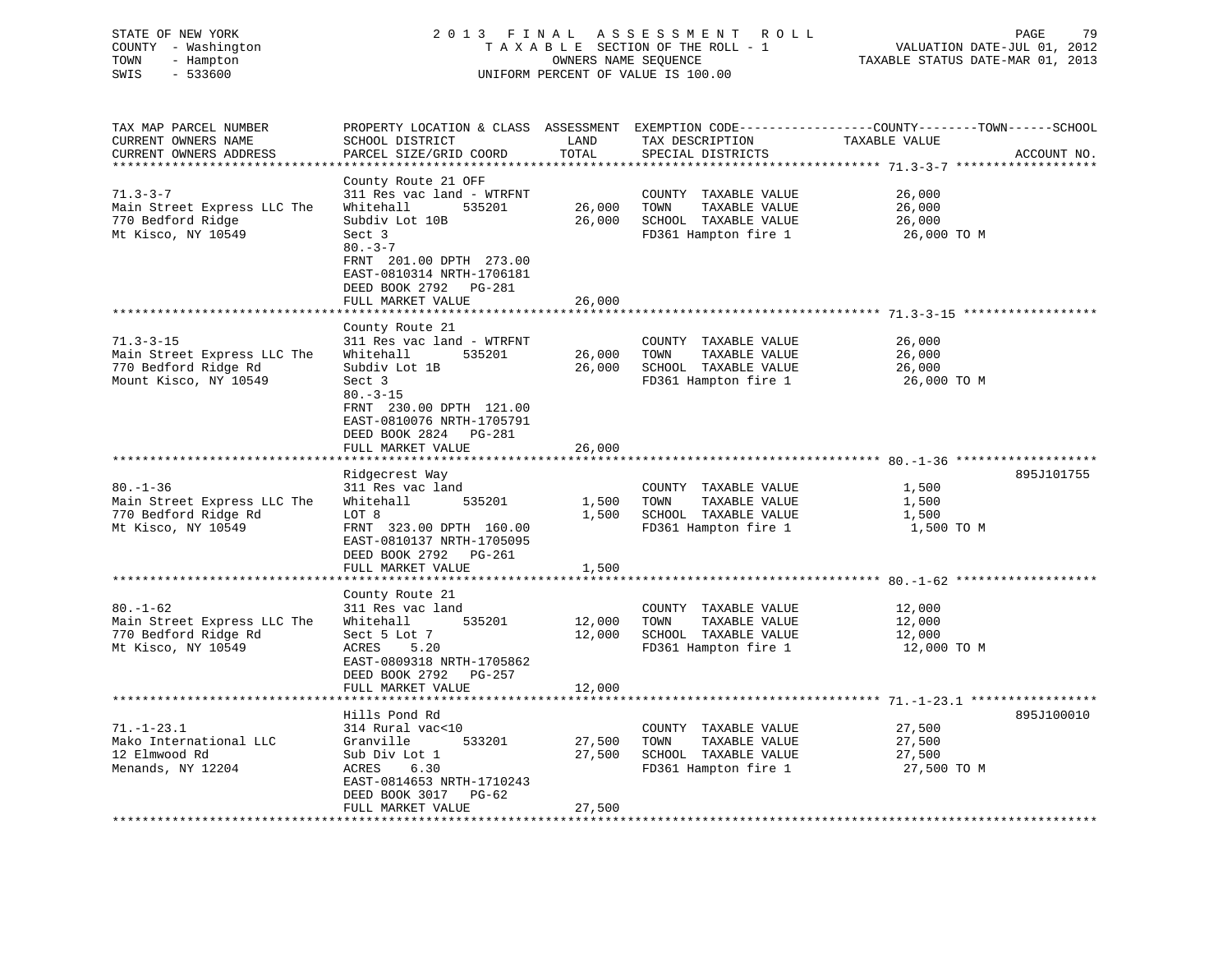|      | STATE OF NEW YORK   | 2013 FINAL ASSESSMENT ROLL         | 80<br>PAGE                       |
|------|---------------------|------------------------------------|----------------------------------|
|      | COUNTY - Washington | TAXABLE SECTION OF THE ROLL - 1    | VALUATION DATE-JUL 01, 2012      |
| TOWN | - Hampton           | OWNERS NAME SEOUENCE               | TAXABLE STATUS DATE-MAR 01, 2013 |
| SWIS | $-533600$           | UNIFORM PERCENT OF VALUE IS 100.00 |                                  |

| TAX MAP PARCEL NUMBER             | PROPERTY LOCATION & CLASS ASSESSMENT EXEMPTION CODE----------------COUNTY-------TOWN------SCHOOL |                  |                                               |                       |                          |             |
|-----------------------------------|--------------------------------------------------------------------------------------------------|------------------|-----------------------------------------------|-----------------------|--------------------------|-------------|
| CURRENT OWNERS NAME               | SCHOOL DISTRICT                                                                                  | LAND             | TAX DESCRIPTION                               | TAXABLE VALUE         |                          |             |
| CURRENT OWNERS ADDRESS            | PARCEL SIZE/GRID COORD                                                                           | TOTAL            | SPECIAL DISTRICTS                             |                       |                          | ACCOUNT NO. |
|                                   |                                                                                                  |                  |                                               |                       |                          |             |
|                                   | 1399 Carvers Falls Ln                                                                            |                  |                                               |                       |                          | 895J100215  |
| $31. - 1 - 4$                     | 210 1 Family Res                                                                                 |                  | CBT $VET/C$ 41132                             | 22,175                | $\Omega$                 | $\Omega$    |
| Manell Robert                     | 535201<br>Whitehall                                                                              |                  | 31,400 CBT VET/T 41133                        | $\overline{0}$        | 22,175                   | $\Omega$    |
| Manell Robin                      | ACRES<br>3.90                                                                                    |                  | 88,700 DIS VET/C 41142                        | 22,175                | $\overline{\phantom{0}}$ | $\mathbf 0$ |
| 1399 Carvers Falls Ln             | EAST-0807952 NRTH-1746334                                                                        |                  | DIS VET/T 41143                               | $\overline{0}$        | 22,175                   | $\Omega$    |
| Whitehall, NY 12887               | DEED BOOK 2950 PG-67                                                                             |                  | 41854<br>STAR B                               | $\overline{0}$        | $\Omega$                 | 30,000      |
|                                   | FULL MARKET VALUE                                                                                | 88,700           | COUNTY TAXABLE VALUE                          | 44,350                |                          |             |
|                                   |                                                                                                  |                  | TAXABLE VALUE<br>TOWN                         | 44,350                |                          |             |
|                                   |                                                                                                  |                  | SCHOOL TAXABLE VALUE                          | 58,700                |                          |             |
|                                   |                                                                                                  |                  | FD362 Hampton fire 2                          | 88,700 TO M           |                          |             |
|                                   |                                                                                                  |                  |                                               |                       |                          |             |
|                                   | 28 Forest Hill Way                                                                               |                  |                                               |                       |                          |             |
| $71.3 - 3 - 8$                    | 260 Seasonal res - WTRFNT                                                                        |                  | COUNTY TAXABLE VALUE                          | 75,200                |                          |             |
| Maniaci Robert                    | Whitehall<br>535201                                                                              | 20,000           | TOWN<br>TAXABLE VALUE                         | 75,200                |                          |             |
| Maniaci Elaine                    | Sub Div Lot 9B                                                                                   | 75,200           | SCHOOL TAXABLE VALUE                          | 75,200                |                          |             |
| 132 Galleon Rd                    | Sect 3                                                                                           |                  | FD361 Hampton fire 1                          | 75,200 TO M           |                          |             |
| Manahawkin, NJ 08050              | $80 - 3 - 8$                                                                                     |                  |                                               |                       |                          |             |
|                                   | 66.00 DPTH 243.00<br>FRNT                                                                        |                  |                                               |                       |                          |             |
|                                   | EAST-0810430 NRTH-1706168                                                                        |                  |                                               |                       |                          |             |
|                                   | DEED BOOK 893<br>PG-240                                                                          |                  |                                               |                       |                          |             |
|                                   | FULL MARKET VALUE                                                                                | 75,200           |                                               |                       |                          |             |
|                                   |                                                                                                  |                  |                                               |                       |                          |             |
|                                   | 1048 West Way                                                                                    |                  |                                               |                       |                          | 895J100061  |
| $71.4 - 2 - 9$                    | 260 Seasonal res - WTRFNT                                                                        |                  | COUNTY TAXABLE VALUE                          | 138,600               |                          |             |
| Manzer Jane A                     | Granville<br>533201                                                                              | 27,100           | TOWN<br>TAXABLE VALUE                         | 138,600               |                          |             |
| Cook Timothy                      | LOT 9                                                                                            | 138,600          | SCHOOL TAXABLE VALUE                          | 138,600               |                          |             |
| Attn: Jane Manzer                 | 471/745 501/1049                                                                                 |                  | FD361 Hampton fire 1                          | 138,600 TO M          |                          |             |
| 279 Church St                     | $71. - 2 - 9$                                                                                    |                  |                                               |                       |                          |             |
| Buchanan, NY 10511                | FRNT 103.00 DPTH 259.00                                                                          |                  |                                               |                       |                          |             |
|                                   | EAST-0815483 NRTH-1707397                                                                        |                  |                                               |                       |                          |             |
|                                   | DEED BOOK 447<br>PG-732                                                                          |                  |                                               |                       |                          |             |
|                                   | FULL MARKET VALUE                                                                                | 138,600          |                                               |                       |                          |             |
|                                   |                                                                                                  |                  |                                               |                       |                          |             |
| $62 - 1 - 40$                     | County Route 18                                                                                  |                  |                                               |                       |                          | 895J100292  |
|                                   | 322 Rural vac>10                                                                                 |                  | COUNTY TAXABLE VALUE                          | 29,000                |                          |             |
| Mapes Harold C<br>22 Cedarwood Dr | 533201<br>Granville<br>ACRES 13.00                                                               | 29,000<br>29,000 | TAXABLE VALUE<br>TOWN<br>SCHOOL TAXABLE VALUE | 29,000                |                          |             |
| Queensbury, NY 12804              | EAST-0810353 NRTH-1713951                                                                        |                  | FD361 Hampton fire 1                          | 29,000<br>29,000 TO M |                          |             |
|                                   | DEED BOOK 2277 PG-327                                                                            |                  |                                               |                       |                          |             |
|                                   | FULL MARKET VALUE                                                                                | 29,000           |                                               |                       |                          |             |
|                                   |                                                                                                  |                  |                                               |                       |                          |             |
|                                   | County Route 18 OFF                                                                              |                  |                                               |                       |                          | 895J100412  |
| $71. - 1 - 1.3$                   |                                                                                                  |                  | COUNTY TAXABLE VALUE                          | 23,500                |                          |             |
| Mapes Harold C                    | 323 Vacant rural<br>Granville<br>533201                                                          | 23,500           | TOWN<br>TAXABLE VALUE                         | 23,500                |                          |             |
| 22 Cedarwood Dr                   | ACRES 56.91                                                                                      | 23,500           | SCHOOL TAXABLE VALUE                          | 23,500                |                          |             |
| Queensbury, NY 12804              | EAST-0810883 NRTH-1712549                                                                        |                  | FD361 Hampton fire 1                          | 23,500 TO M           |                          |             |
|                                   | DEED BOOK 2277<br>PG-327                                                                         |                  |                                               |                       |                          |             |
|                                   | FULL MARKET VALUE                                                                                | 23,500           |                                               |                       |                          |             |
|                                   |                                                                                                  |                  |                                               |                       |                          |             |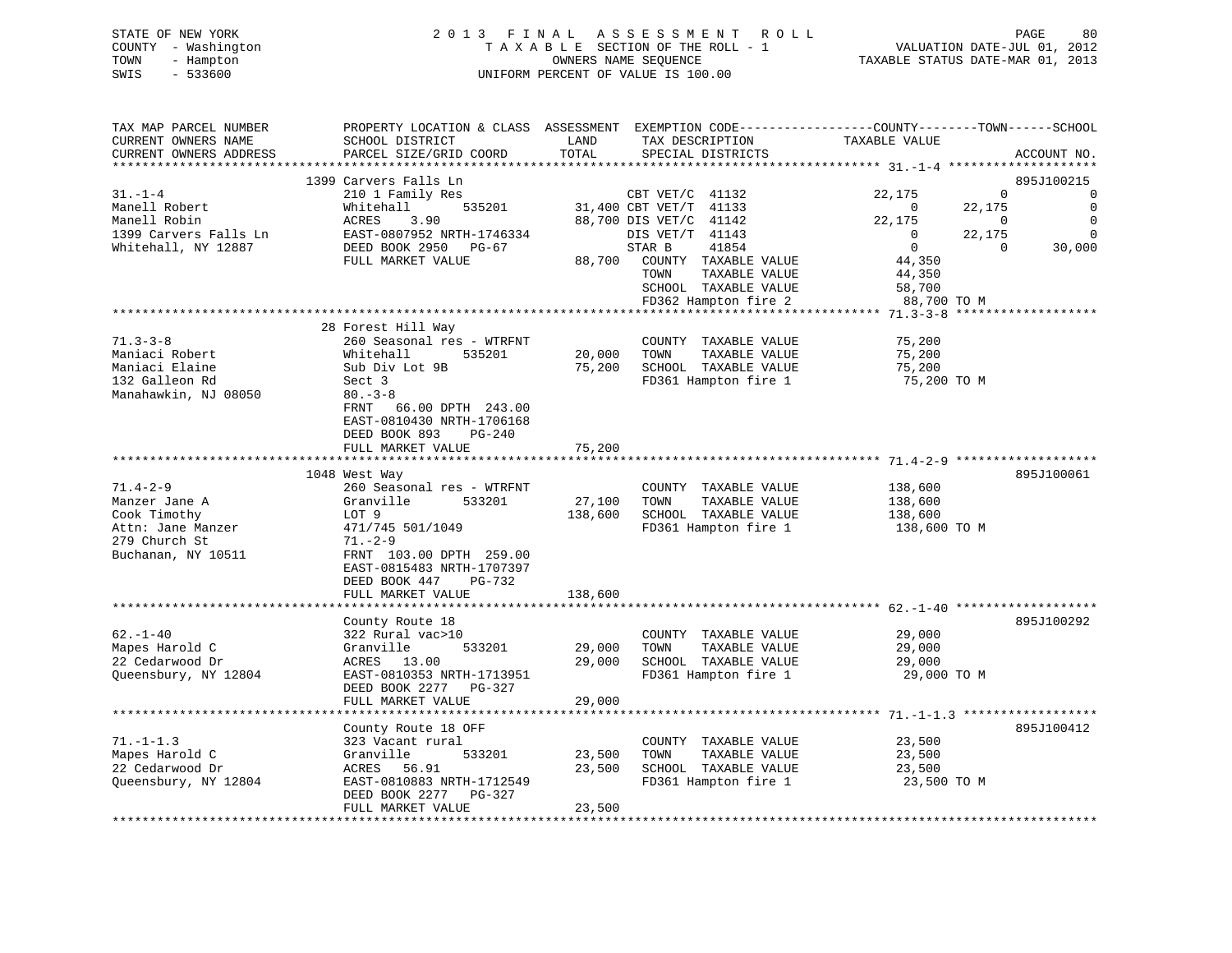| STATE OF NEW YORK<br>COUNTY - Washington<br>- Hampton<br>TOWN<br>$-533600$<br>SWIS                    | 2013 FINAL ASSESSMENT ROLL<br>TAXABLE SECTION OF THE ROLL - 1<br>UNIFORM PERCENT OF VALUE IS 100.00                                                                                                                         | PAGE<br>81<br>VALUATION DATE-JUL 01, 2012<br>TAXABLE STATUS DATE-MAR 01, 2013 |                                                                                                                  |                                                                                                                                 |
|-------------------------------------------------------------------------------------------------------|-----------------------------------------------------------------------------------------------------------------------------------------------------------------------------------------------------------------------------|-------------------------------------------------------------------------------|------------------------------------------------------------------------------------------------------------------|---------------------------------------------------------------------------------------------------------------------------------|
| TAX MAP PARCEL NUMBER<br>CURRENT OWNERS NAME<br>CURRENT OWNERS ADDRESS<br>***********************     | SCHOOL DISTRICT<br>PARCEL SIZE/GRID COORD                                                                                                                                                                                   | LAND<br>TOTAL                                                                 | TAX DESCRIPTION<br>SPECIAL DISTRICTS                                                                             | PROPERTY LOCATION & CLASS ASSESSMENT EXEMPTION CODE---------------COUNTY-------TOWN------SCHOOL<br>TAXABLE VALUE<br>ACCOUNT NO. |
| $72. - 2 - 35$<br>Marin Lucie G<br>Attn: Bailey Lucie<br>PO Box 113<br>Hampton, NY 12837              | 123 Campbell Ln<br>210 1 Family Res<br>Granville<br>533201<br>496/825,596/34,2653/6<br>715/177-178 Hwy 742/185<br>ACRES<br>6.10<br>EAST-0824120 NRTH-1712946<br>DEED BOOK 496<br>PG-825                                     | 36,600<br>133,000                                                             | 41854<br>STAR B<br>COUNTY TAXABLE VALUE<br>TOWN<br>TAXABLE VALUE<br>SCHOOL TAXABLE VALUE<br>FD361 Hampton fire 1 | 895J100404<br>$\overline{0}$<br>$\Omega$<br>30,000<br>133,000<br>133,000<br>103,000<br>133,000 TO M                             |
|                                                                                                       | FULL MARKET VALUE                                                                                                                                                                                                           | 133,000                                                                       |                                                                                                                  |                                                                                                                                 |
| $81. - 1 - 37$<br>Marino Leah M<br>Macri Patricia<br>68 Rainbow Way<br>PO Box 86<br>Hampton, NY 12837 | 68 Rainbow Way<br>260 Seasonal res<br>533201<br>Granville<br>ACRES<br>4.00<br>EAST-0817188 NRTH-1701965<br>DEED BOOK 3145 PG-71<br>FULL MARKET VALUE                                                                        | 31,800<br>60,400<br>60,400                                                    | COUNTY TAXABLE VALUE<br>TOWN<br>TAXABLE VALUE<br>SCHOOL TAXABLE VALUE<br>FD361 Hampton fire 1                    | 895J100598<br>60,400<br>60,400<br>60,400<br>60,400 TO M                                                                         |
|                                                                                                       | ***********************                                                                                                                                                                                                     |                                                                               |                                                                                                                  |                                                                                                                                 |
| $45. - 1 - 22.1$<br>Markie Ronald<br>Box 2193<br>Whitehall, NY 12887                                  | 74 Golf Course Rd<br>270 Mfg housing<br>Whitehall<br>535201<br>FRNT 100.00 DPTH 150.00<br>EAST-0810398 NRTH-1735541<br>DEED BOOK 502<br>PG-1025<br>FULL MARKET VALUE                                                        | 13,000<br>23,000<br>23,000                                                    | COUNTY TAXABLE VALUE<br>TAXABLE VALUE<br>TOWN<br>SCHOOL TAXABLE VALUE<br>FD362 Hampton fire 2                    | 895J100693<br>23,000<br>23,000<br>23,000<br>23,000 TO M                                                                         |
|                                                                                                       |                                                                                                                                                                                                                             | * * * * * * * * * * * * *                                                     |                                                                                                                  |                                                                                                                                 |
| $71.3 - 3 - 14$<br>Martel Philip<br>Martel Ermelinda<br>30 Lakeview Rd<br>Terryville, CT 06786        | 1754 County Route 21<br>210 1 Family Res - WTRFNT<br>535201<br>Whitehall<br>Subdiv Lot 2B<br>Sect 3<br>$80. -3 - 14$<br>FRNT 128.00 DPTH 234.00<br>EAST-0810221 NRTH-1705746<br>DEED BOOK 927<br>PG-96<br>FULL MARKET VALUE | 25,000<br>148,100<br>148,100                                                  | COUNTY TAXABLE VALUE<br>TOWN<br>TAXABLE VALUE<br>SCHOOL TAXABLE VALUE<br>FD361 Hampton fire 1                    | 148,100<br>148,100<br>148,100<br>148,100 TO M                                                                                   |
|                                                                                                       |                                                                                                                                                                                                                             |                                                                               |                                                                                                                  |                                                                                                                                 |
| $71.3 - 3 - 13$<br>Martel Philip E<br>Martel Ermelinda<br>30 Lakeview Rd<br>Terryville, CT 06786      | 3 Mirror Lake Way<br>311 Res vac land - WTRFNT<br>Whitehall<br>535201<br>Subdiv 3B<br>Sect 3<br>$80. - 3 - 13$<br>FRNT 128.00 DPTH 271.00<br>EAST-0810339 NRTH-1705635                                                      | 26,000<br>26,000                                                              | COUNTY TAXABLE VALUE<br>TAXABLE VALUE<br>TOWN<br>SCHOOL TAXABLE VALUE<br>FD361 Hampton fire 1                    | 26,000<br>26,000<br>26,000<br>26,000 TO M                                                                                       |
| *************************                                                                             | PG-96<br>DEED BOOK 927<br>FULL MARKET VALUE<br>* * * * * * * * * * * * * * * * * * * *                                                                                                                                      | 26,000<br>***************                                                     |                                                                                                                  |                                                                                                                                 |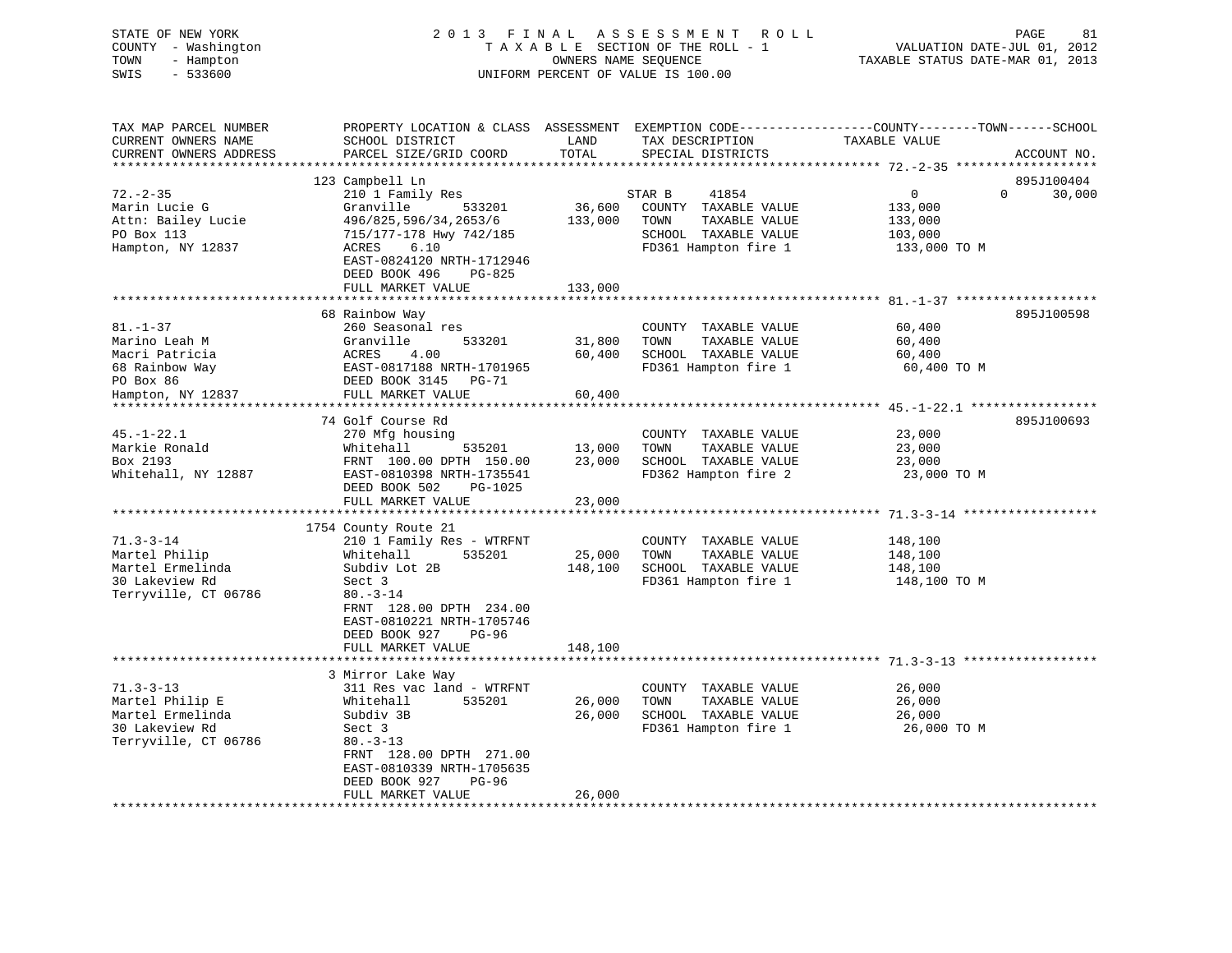# STATE OF NEW YORK 2 0 1 3 F I N A L A S S E S S M E N T R O L L PAGE 82 COUNTY - Washington T A X A B L E SECTION OF THE ROLL - 1 VALUATION DATE-JUL 01, 2012 TOWN - Hampton OWNERS NAME SEQUENCE TAXABLE STATUS DATE-MAR 01, 2013 SWIS - 533600 UNIFORM PERCENT OF VALUE IS 100.00

| TAX MAP PARCEL NUMBER<br>CURRENT OWNERS NAME<br>CURRENT OWNERS ADDRESS                                                                    | PROPERTY LOCATION & CLASS ASSESSMENT<br>SCHOOL DISTRICT<br>PARCEL SIZE/GRID COORD                                                                                         | LAND<br>TOTAL                | TAX DESCRIPTION<br>SPECIAL DISTRICTS                                                                                                                   | EXEMPTION CODE-----------------COUNTY-------TOWN------SCHOOL<br>TAXABLE VALUE | ACCOUNT NO.          |
|-------------------------------------------------------------------------------------------------------------------------------------------|---------------------------------------------------------------------------------------------------------------------------------------------------------------------------|------------------------------|--------------------------------------------------------------------------------------------------------------------------------------------------------|-------------------------------------------------------------------------------|----------------------|
| $38. - 1 - 15.3$<br>Martelle Arthur B<br>Martelle Melissa A<br>12 Vladka Rd<br>Whitehall, NY 12887                                        | 12 Vladyka Woods Rd<br>210 1 Family Res<br>535201<br>Whitehall<br>1.80<br>ACRES<br>EAST-0806170 NRTH-1737442<br>DEED BOOK 872<br>PG-232<br>FULL MARKET VALUE              | 24,600<br>101,400<br>101,400 | STAR B<br>41854<br>COUNTY TAXABLE VALUE<br>TOWN<br>TAXABLE VALUE<br>SCHOOL TAXABLE VALUE<br>FD362 Hampton fire 2                                       | $\Omega$<br>$\Omega$<br>101,400<br>101,400<br>71,400<br>101,400 TO M          | 30,000               |
| $72. - 2 - 3$<br>Martin Daniel J<br>2 Chambers Ln<br>White River Junction, VT 05001 EAST-0824081 NRTH-1711576                             | 15 Greenfield Ln<br>240 Rural res<br>533201<br>Granville<br>ACRES 11.50<br>DEED BOOK 2480<br>PG-119<br>FULL MARKET VALUE                                                  | 42,200<br>73,300<br>73,300   | COUNTY TAXABLE VALUE<br>TOWN<br>TAXABLE VALUE<br>SCHOOL TAXABLE VALUE<br>FD361 Hampton fire 1                                                          | 73,300<br>73,300<br>73,300<br>73,300 TO M                                     | 895J100281           |
| $81. - 2 - 3.1$<br>Martindale William M<br>Martindale Sherry<br>2300 State Route 22A<br>Hampton, NY 12837                                 | 2300 State Route 22A<br>210 1 Family Res<br>Granville<br>533201<br>FRNT 185.00 DPTH<br>86.00<br>EAST-0822730 NRTH-1705166<br>DEED BOOK 523<br>PG-283<br>FULL MARKET VALUE | 13,600<br>42,400<br>42,400   | 41854<br>STAR B<br>COUNTY TAXABLE VALUE<br>TOWN<br>TAXABLE VALUE<br>SCHOOL TAXABLE VALUE<br>FD361 Hampton fire 1                                       | $\Omega$<br>$\Omega$<br>42,400<br>42,400<br>12,400<br>42,400 TO M             | 895J101718<br>30,000 |
|                                                                                                                                           | State Route 22A                                                                                                                                                           |                              |                                                                                                                                                        |                                                                               | 895J100613           |
| $54. - 1 - 14.2$<br>Mashak Family Trust<br>Attn: John A Mashak Trustee<br>584 Hickey Rd<br>Hampton, NY 12837<br>MAY BE SUBJECT TO PAYMENT | 105 Vac farmland<br>Granville<br>533201<br>ACRES<br>35.27<br>EAST-0821639 NRTH-1724556<br>DEED BOOK 689<br>PG-306<br>FULL MARKET VALUE                                    | 28,600<br>28,600<br>28,600   | AG DIST<br>41720<br>COUNTY TAXABLE VALUE<br>TOWN<br>TAXABLE VALUE<br>SCHOOL TAXABLE VALUE<br>CA001 Cons agri dst 1<br>7,738 EX<br>FD361 Hampton fire 1 | 7,738<br>7,738<br>20,862<br>20,862<br>20,862<br>20,862 TO<br>28,600 TO M      | 7,738                |
| UNDER AGDIST LAW TIL 2017                                                                                                                 |                                                                                                                                                                           |                              |                                                                                                                                                        |                                                                               |                      |
| $62 - 1 - 23$<br>Mashak Family Trust<br>Attn: John A Mashak Trustee<br>584 Hickey Rd<br>Hampton, NY 12837                                 | Hickey Rd OFF<br>322 Rural vac>10<br>Granville<br>533201<br>ACRES 17.00<br>EAST-0815653 NRTH-1718567<br>$PG-308$<br>DEED BOOK 689<br>FULL MARKET VALUE                    | 8,000<br>8,000<br>8,000      | COUNTY TAXABLE VALUE<br>TAXABLE VALUE<br>TOWN<br>SCHOOL TAXABLE VALUE<br>CA001 Cons agri dst 1<br>FD361 Hampton fire 1                                 | 8,000<br>8,000<br>8,000<br>8,000 TO<br>8,000 TO M                             | 895J100165           |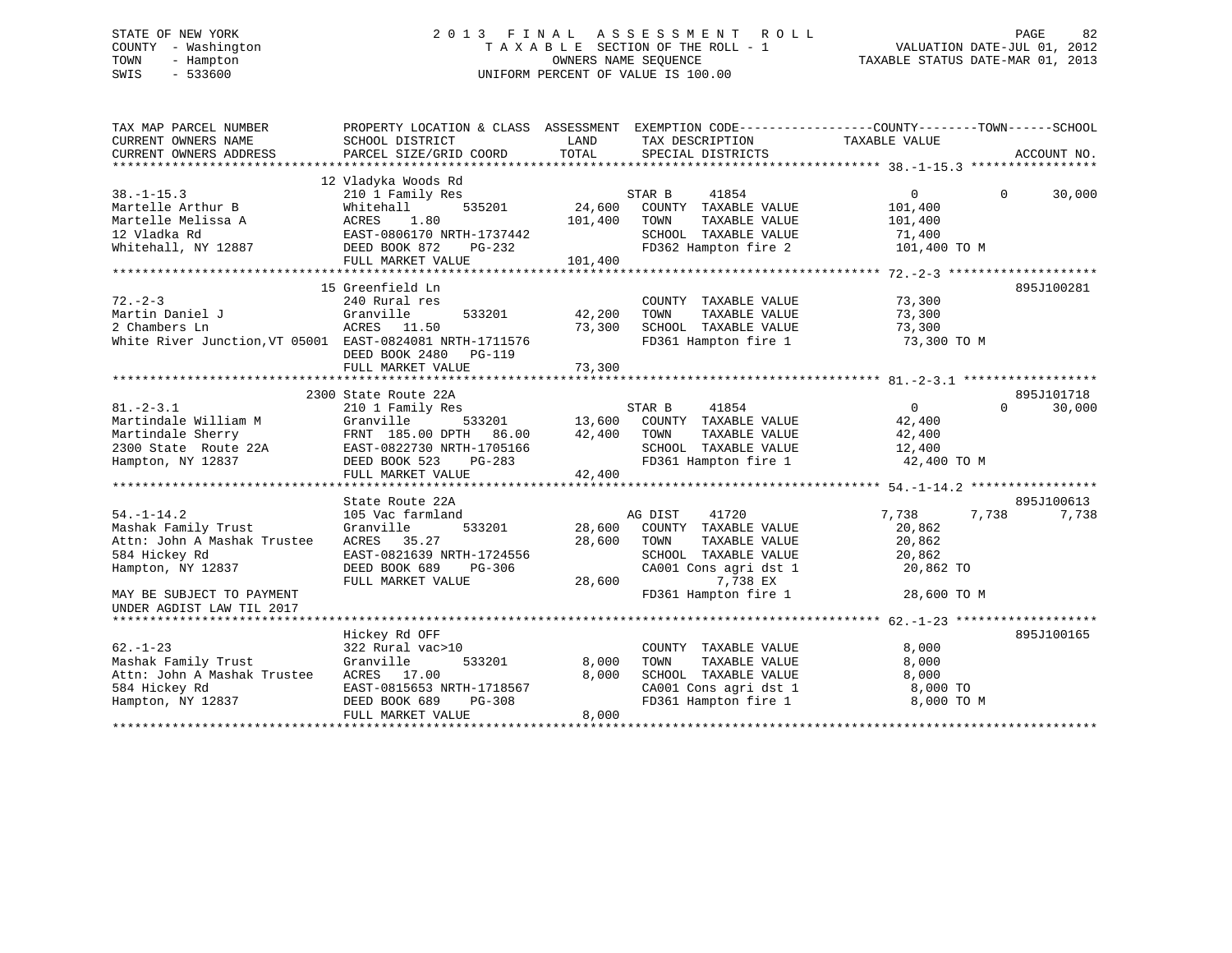# STATE OF NEW YORK 2 0 1 3 F I N A L A S S E S S M E N T R O L L PAGE 83 COUNTY - Washington T A X A B L E SECTION OF THE ROLL - 1 VALUATION DATE-JUL 01, 2012 TOWN - Hampton OWNERS NAME SEQUENCE TAXABLE STATUS DATE-MAR 01, 2013 SWIS - 533600 UNIFORM PERCENT OF VALUE IS 100.00

| TAX MAP PARCEL NUMBER<br>CURRENT OWNERS NAME<br>CURRENT OWNERS ADDRESS                                                         | PROPERTY LOCATION & CLASS ASSESSMENT EXEMPTION CODE----------------COUNTY-------TOWN------SCHOOL<br>SCHOOL DISTRICT<br>PARCEL SIZE/GRID COORD                      | LAND<br>TOTAL           | TAX DESCRIPTION<br>SPECIAL DISTRICTS                                                                                                                 | TAXABLE VALUE                                            |                                    | ACCOUNT NO.                |
|--------------------------------------------------------------------------------------------------------------------------------|--------------------------------------------------------------------------------------------------------------------------------------------------------------------|-------------------------|------------------------------------------------------------------------------------------------------------------------------------------------------|----------------------------------------------------------|------------------------------------|----------------------------|
|                                                                                                                                |                                                                                                                                                                    |                         |                                                                                                                                                      |                                                          |                                    |                            |
| $54. - 1 - 3.2$<br>Mashak John<br>584 Hickey Rd<br>Hampton, NY 12837<br>MAY BE SUBJECT TO PAYMENT<br>UNDER AGDIST LAW TIL 2017 | State Route 22A<br>105 Vac farmland<br>Granville<br>533201<br>10.62 Ad<br>ACRES 13.80<br>EAST-0820512 NRTH-1726326<br>DEED BOOK 819<br>PG-339<br>FULL MARKET VALUE | 7,300<br>7,300<br>7,300 | AG DIST<br>41720<br>COUNTY TAXABLE VALUE<br>TOWN<br>TAXABLE VALUE<br>SCHOOL TAXABLE VALUE<br>CA001 Cons agri dst 1<br>705 EX<br>FD361 Hampton fire 1 | 705<br>6,595<br>6,595<br>6,595<br>6,595 TO<br>7,300 TO M | 705                                | 895J100401<br>705          |
|                                                                                                                                |                                                                                                                                                                    |                         |                                                                                                                                                      |                                                          |                                    |                            |
| $62. - 1 - 24$<br>Mashak John<br>584 Hickey Rd<br>Hampton, NY 12837                                                            | Hickey Rd OFF<br>322 Rural vac>10<br>Granville<br>533201<br>10 Ad<br>ACRES 13.70<br>EAST-0816107 NRTH-1718147<br>DEED BOOK 819<br>PG-344                           | 6,500<br>6,500          | COUNTY TAXABLE VALUE<br>TOWN<br>TAXABLE VALUE<br>SCHOOL TAXABLE VALUE<br>CA001 Cons agri dst 1<br>FD361 Hampton fire 1                               | 6,500<br>6,500<br>6,500<br>6,500 TO<br>6,500 TO M        |                                    | 895J100171                 |
|                                                                                                                                | FULL MARKET VALUE                                                                                                                                                  | 6,500                   |                                                                                                                                                      |                                                          |                                    |                            |
|                                                                                                                                | State Route 22A                                                                                                                                                    | ***************         |                                                                                                                                                      |                                                          |                                    | 895J100286                 |
| $54. - 1 - 3.1$<br>Mashak John A<br>584 Hickey Rd<br>Hampton, NY 12837                                                         | 105 Vac farmland<br>Granville<br>533201<br>ACRES 54.20<br>EAST-0819256 NRTH-1726427<br>DEED BOOK 470<br>PG-835                                                     | 32,500<br>32,500        | AG DIST<br>41720<br>COUNTY TAXABLE VALUE<br>TOWN<br>TAXABLE VALUE<br>SCHOOL TAXABLE VALUE<br>CA001 Cons agri dst 1                                   | 5,132<br>27,368<br>27,368<br>27,368<br>27,368 TO         | 5,132                              | 5,132                      |
| MAY BE SUBJECT TO PAYMENT<br>UNDER AGDIST LAW TIL 2017                                                                         | FULL MARKET VALUE                                                                                                                                                  | 32,500                  | 5,132 EX<br>FD361 Hampton fire 1                                                                                                                     | 32,500 TO M                                              |                                    |                            |
|                                                                                                                                |                                                                                                                                                                    |                         |                                                                                                                                                      |                                                          |                                    |                            |
|                                                                                                                                | 12 Roberts Ln                                                                                                                                                      |                         |                                                                                                                                                      |                                                          |                                    | 895J100166                 |
| $54. - 1 - 13$<br>Mashak Mildred -LE-<br>Mashak Family Trust<br>Attn: Mashak John A Trustee<br>584 Hickey Rd                   | 112 Dairy farm<br>Granville<br>533201<br>695/142<br>ACRES 267.50<br>EAST-0819980 NRTH-1722190                                                                      |                         | 41720<br>AG DIST<br>165,900 STAR EN<br>41834<br>501,700 SILO EXMP 42100<br>COUNTY TAXABLE VALUE<br>TOWN<br>TAXABLE VALUE                             | 36,992<br>$\Omega$<br>40,909<br>423,799<br>423,799       | 36,992<br>$\overline{0}$<br>40,909 | 36,992<br>63,300<br>40,909 |
| Hampton, NY 12837<br>MAY BE SUBJECT TO PAYMENT                                                                                 | DEED BOOK 689<br>PG-308<br>FULL MARKET VALUE                                                                                                                       | 501,700                 | SCHOOL TAXABLE VALUE<br>CA001 Cons agri dst 1<br>77,901 EX                                                                                           | 360,499<br>423,799 TO                                    |                                    |                            |
| UNDER AGDIST LAW TIL 2017                                                                                                      |                                                                                                                                                                    |                         | FD361 Hampton fire 1<br>40,909 EX                                                                                                                    | 460,791 TO M                                             |                                    |                            |
|                                                                                                                                |                                                                                                                                                                    |                         |                                                                                                                                                      |                                                          |                                    |                            |
| $80. - 1 - 20$<br>Maslak Shirley A<br>Colligan Michael G<br>PO Box 8<br>Plymouth, CT 06782                                     | 70 Hampton Heights Way<br>260 Seasonal res<br>Granville<br>533201<br>724/255<br>ACRES<br>5.02<br>EAST-0810837 NRTH-1701266<br>DEED BOOK 2779<br>PG-242             | 35,000<br>59,400        | COUNTY TAXABLE VALUE<br>TAXABLE VALUE<br>TOWN<br>SCHOOL TAXABLE VALUE<br>FD361 Hampton fire 1                                                        | 59,400<br>59,400<br>59,400<br>59,400 TO M                |                                    | 895J100672                 |
|                                                                                                                                | FULL MARKET VALUE                                                                                                                                                  | 59,400                  |                                                                                                                                                      |                                                          |                                    |                            |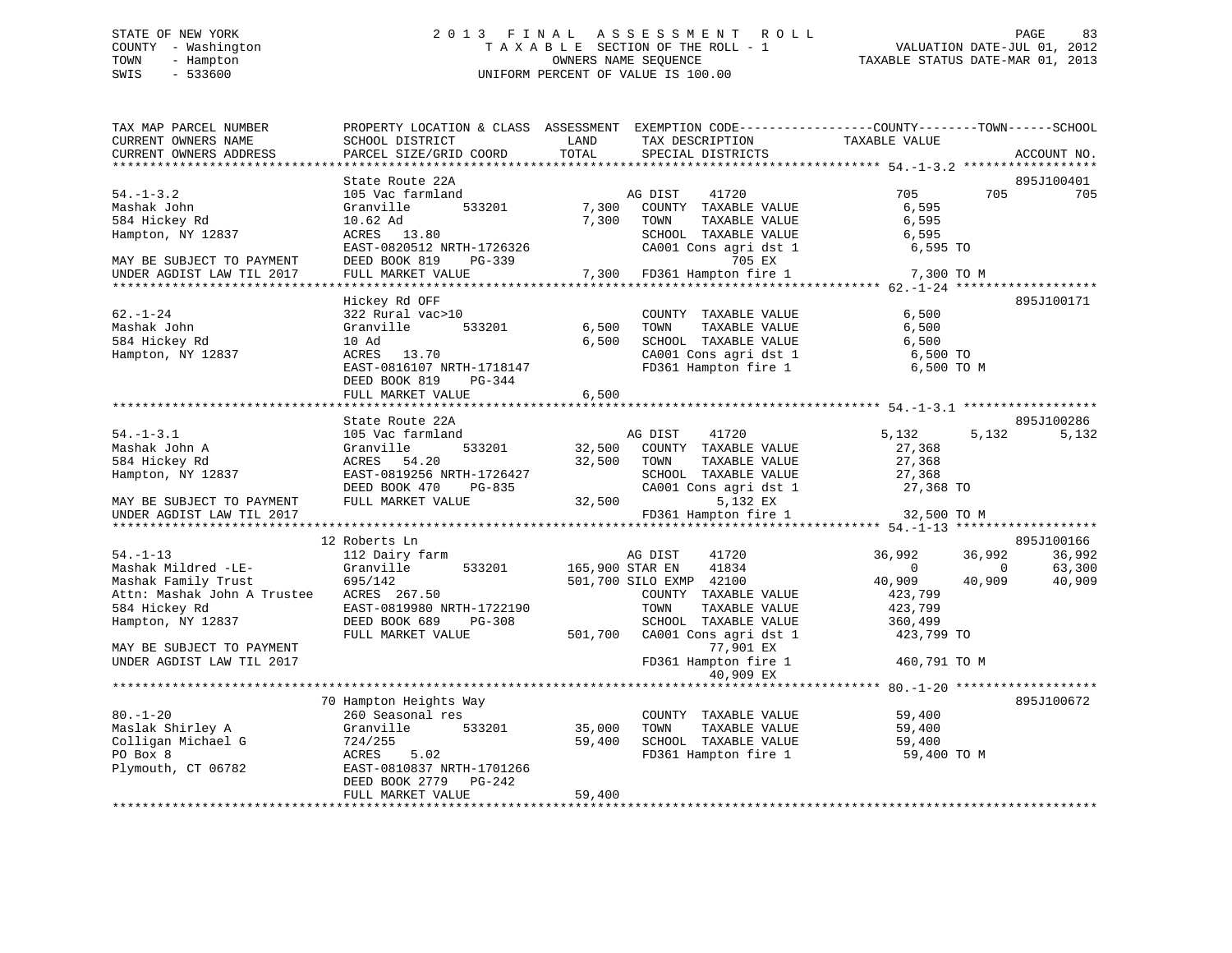# STATE OF NEW YORK 2 0 1 3 F I N A L A S S E S S M E N T R O L L PAGE 84 COUNTY - Washington T A X A B L E SECTION OF THE ROLL - 1 VALUATION DATE-JUL 01, 2012 TOWN - Hampton OWNERS NAME SEQUENCE TAXABLE STATUS DATE-MAR 01, 2013 SWIS - 533600 UNIFORM PERCENT OF VALUE IS 100.00

| TAX MAP PARCEL NUMBER  |                           |         |                              | PROPERTY LOCATION & CLASS ASSESSMENT EXEMPTION CODE---------------COUNTY-------TOWN------SCHOOL |             |
|------------------------|---------------------------|---------|------------------------------|-------------------------------------------------------------------------------------------------|-------------|
| CURRENT OWNERS NAME    | SCHOOL DISTRICT           | LAND    | TAX DESCRIPTION              | TAXABLE VALUE                                                                                   |             |
| CURRENT OWNERS ADDRESS | PARCEL SIZE/GRID COORD    | TOTAL   | SPECIAL DISTRICTS            |                                                                                                 | ACCOUNT NO. |
|                        |                           |         |                              |                                                                                                 |             |
|                        | 1660 County Route 11      |         |                              |                                                                                                 |             |
| $38. - 1 - 10.3$       | 210 1 Family Res          |         | 41834<br>STAR EN             | $\overline{0}$<br>$\Omega$                                                                      | 63,300      |
| Matta James            | 535201<br>Whitehall       | 14,400  | COUNTY TAXABLE VALUE         | 151,800                                                                                         |             |
| Matta Joseph Richard   | 2.05<br>ACRES             | 151,800 | TOWN<br>TAXABLE VALUE        | 151,800                                                                                         |             |
| PO Box 114             | EAST-0808691 NRTH-1737213 |         | SCHOOL TAXABLE VALUE         | 88,500                                                                                          |             |
| Fair Haven, VT 05743   | DEED BOOK 2966 PG-145     |         | CA001 Cons agri dst 1        | 151,800 TO                                                                                      |             |
|                        | FULL MARKET VALUE         |         | 151,800 FD362 Hampton fire 2 | 151,800 TO M                                                                                    |             |
|                        |                           |         |                              |                                                                                                 |             |
|                        | Hills Pond Rd OFF         |         |                              |                                                                                                 | 895J100408  |
| $71. - 1 - 11.2$       | 314 Rural vac<10          |         | COUNTY TAXABLE VALUE         | 8,500                                                                                           |             |
| Mayer Maria B          | 533201<br>Granville       | 8,500   | TOWN<br>TAXABLE VALUE        | 8,500                                                                                           |             |
| Geear Jonathan B       | 7.00<br>ACRES             | 8,500   | SCHOOL TAXABLE VALUE         | 8,500                                                                                           |             |
| 2269 County Route 18   | EAST-0816557 NRTH-1710692 |         | FD361 Hampton fire 1         | 8,500 TO M                                                                                      |             |
| Hampton, NY 12837      | DEED BOOK 2337 PG-58      |         |                              |                                                                                                 |             |
|                        | FULL MARKET VALUE         | 8,500   |                              |                                                                                                 |             |
|                        |                           |         |                              |                                                                                                 |             |
|                        | 17 Ridgecrest Way         |         |                              |                                                                                                 | 895J101735  |
| $80. - 1 - 32$         | 210 1 Family Res          |         | COUNTY TAXABLE VALUE         | 173,500                                                                                         |             |
| Mcclintock Douglas J   | 535201<br>Whitehall       | 24,600  | TOWN<br>TAXABLE VALUE        | 173,500                                                                                         |             |
| Mcclintock Deanne      | LOT 4                     | 173,500 | SCHOOL TAXABLE VALUE         | 173,500                                                                                         |             |
| 5 Hamilton Rd          | Driveway Agmt 603/322     |         | FD361 Hampton fire 1         | 173,500 TO M                                                                                    |             |
| Scarsdale, NY 10583    | ACRES<br>1.80             |         |                              |                                                                                                 |             |
|                        |                           |         |                              |                                                                                                 |             |
|                        | EAST-0810204 NRTH-1704506 |         |                              |                                                                                                 |             |
|                        | DEED BOOK 599<br>$PG-339$ |         |                              |                                                                                                 |             |
|                        | FULL MARKET VALUE         | 173,500 |                              |                                                                                                 |             |
|                        |                           |         |                              |                                                                                                 |             |
|                        | County Route 21 OFF       |         |                              |                                                                                                 |             |
| $80. - 1 - 56$         | 314 Rural vac<10          |         | COUNTY TAXABLE VALUE         | 3,000                                                                                           |             |
| Mcclintock Douglas J   | 535201<br>Whitehall       | 3,000   | TOWN<br>TAXABLE VALUE        | 3,000                                                                                           |             |
| Mcclintock Deanne H    | Sect 5 Lot 1              | 3,000   | SCHOOL TAXABLE VALUE         | 3,000                                                                                           |             |
| 5 Hamilton Rd          | ACRES<br>5.10             |         | FD361 Hampton fire 1         | 3,000 TO M                                                                                      |             |
| Scarsdale, NY 10583    | EAST-0809573 NRTH-1704369 |         |                              |                                                                                                 |             |
|                        | DEED BOOK 787<br>PG-316   |         |                              |                                                                                                 |             |
|                        | FULL MARKET VALUE         | 3,000   |                              |                                                                                                 |             |
|                        |                           |         |                              |                                                                                                 |             |
|                        | 224 Hills Pond Rd         |         |                              |                                                                                                 | 895J101772  |
| $71. - 1 - 15.1$       | 210 1 Family Res          |         | 41854<br>STAR B              | $\Omega$<br>$\overline{0}$                                                                      | 30,000      |
| McClure Cecil          | Granville<br>533201       | 38,500  | COUNTY TAXABLE VALUE         | 147,800                                                                                         |             |
| McClure Kathryn        | ACRES<br>8.53             | 147,800 | TAXABLE VALUE<br>TOWN        | 147,800                                                                                         |             |
| 224 Hills Pond Rd      | EAST-0816930 NRTH-1707044 |         | SCHOOL TAXABLE VALUE         | 117,800                                                                                         |             |
| Hampton, NY 12837      | DEED BOOK 1951    PG-264  |         | FD361 Hampton fire 1         | 147,800 TO M                                                                                    |             |
|                        | FULL MARKET VALUE         | 147,800 |                              |                                                                                                 |             |
|                        |                           |         |                              |                                                                                                 |             |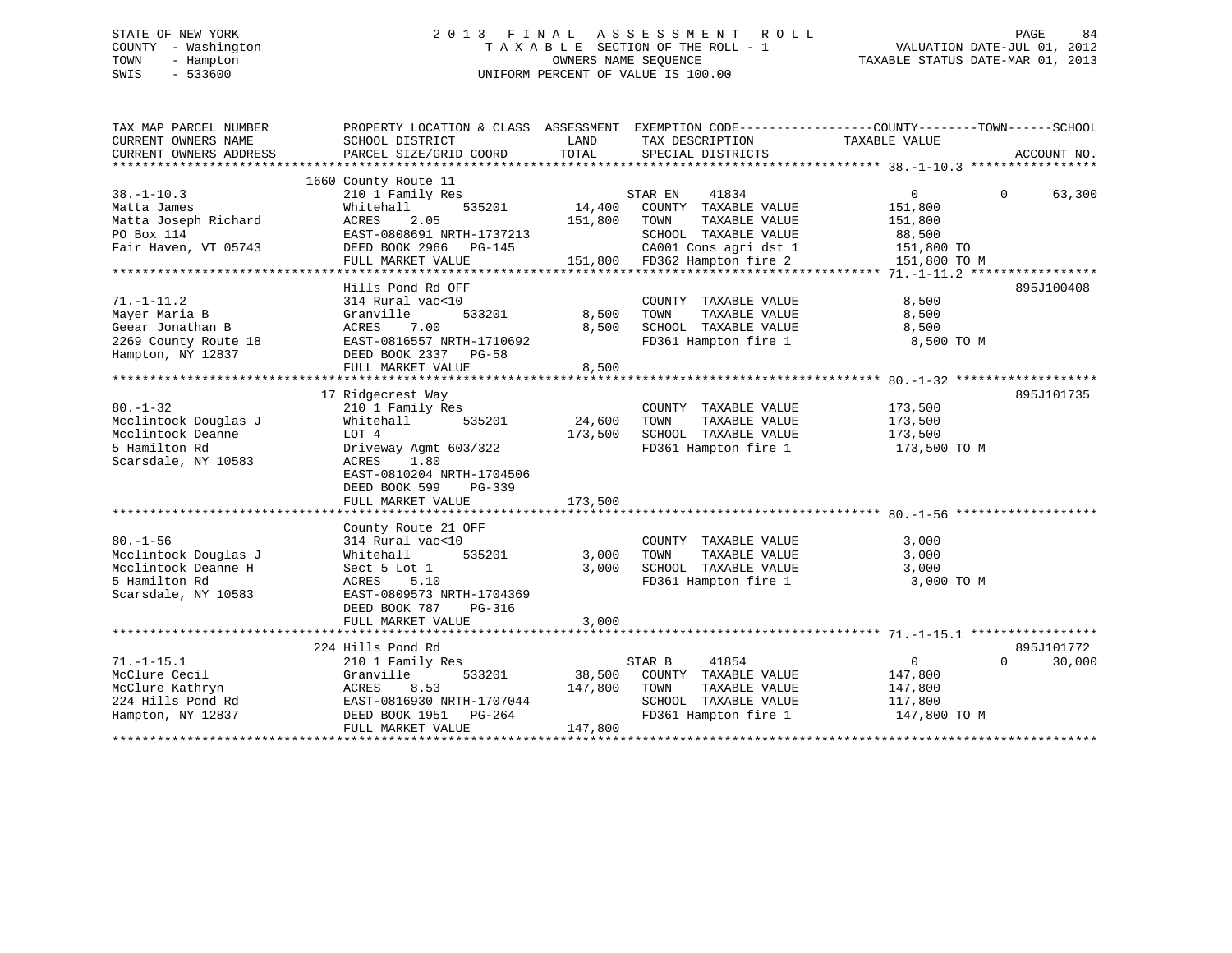# STATE OF NEW YORK 2 0 1 3 F I N A L A S S E S S M E N T R O L L PAGE 85 COUNTY - Washington T A X A B L E SECTION OF THE ROLL - 1 VALUATION DATE-JUL 01, 2012 TOWN - Hampton OWNERS NAME SEQUENCE TAXABLE STATUS DATE-MAR 01, 2013 SWIS - 533600 UNIFORM PERCENT OF VALUE IS 100.00

| TAX MAP PARCEL NUMBER<br>CURRENT OWNERS NAME<br>CURRENT OWNERS ADDRESS                              | SCHOOL DISTRICT<br>PARCEL SIZE/GRID COORD                                                                                               | LAND<br>TOTAL    | TAX DESCRIPTION<br>SPECIAL DISTRICTS                                                          | PROPERTY LOCATION & CLASS ASSESSMENT EXEMPTION CODE---------------COUNTY-------TOWN------SCHOOL<br>TAXABLE VALUE<br>ACCOUNT NO. |  |
|-----------------------------------------------------------------------------------------------------|-----------------------------------------------------------------------------------------------------------------------------------------|------------------|-----------------------------------------------------------------------------------------------|---------------------------------------------------------------------------------------------------------------------------------|--|
|                                                                                                     |                                                                                                                                         |                  |                                                                                               |                                                                                                                                 |  |
| $80. - 1 - 18$<br>Mcclure Gary<br>34 Hampton Heights Way<br>Whitehall, NY 12887                     | 34 Hampton Heights Way<br>210 1 Family Res<br>Granville<br>533201<br>ACRES<br>5.06<br>EAST-0811165 NRTH-1701635                         | 35,100<br>76,500 | STAR B<br>41854<br>COUNTY TAXABLE VALUE<br>TOWN<br>TAXABLE VALUE<br>SCHOOL TAXABLE VALUE      | 895J100622<br>$\Omega$<br>$\overline{0}$<br>30,000<br>76,500<br>76,500<br>46,500                                                |  |
|                                                                                                     | DEED BOOK 2574 PG-165<br>FULL MARKET VALUE                                                                                              | 76,500           | FD361 Hampton fire 1                                                                          | 76,500 TO M                                                                                                                     |  |
|                                                                                                     |                                                                                                                                         |                  |                                                                                               |                                                                                                                                 |  |
| $71. - 1 - 7$<br>McCullen Larry M Estate<br>237 Norton Ave<br>Poultney, VT 05764                    | 2126 County Route 18<br>270 Mfg housing<br>Granville<br>533201<br>ACRES<br>3.00<br>EAST-0814897 NRTH-1713613<br>DEED BOOK 576<br>PG-286 | 28,500<br>30,000 | COUNTY TAXABLE VALUE<br>TOWN<br>TAXABLE VALUE<br>SCHOOL TAXABLE VALUE<br>FD361 Hampton fire 1 | 895J100252<br>30,000<br>30,000<br>30,000<br>30,000 TO M                                                                         |  |
|                                                                                                     | FULL MARKET VALUE                                                                                                                       | 30,000           |                                                                                               |                                                                                                                                 |  |
|                                                                                                     |                                                                                                                                         |                  |                                                                                               |                                                                                                                                 |  |
| $53. - 1 - 7.6$<br>Mcdermott James E<br>Mcdermott G Sue<br>126 Ramunno Cir<br>Hockessin Del, 19707  | By The Way<br>314 Rural vac<10<br>Granville<br>533201<br>5.09<br>ACRES<br>EAST-0814441 NRTH-1721956<br>DEED BOOK 467<br>PG-437          | 15,000<br>15,000 | COUNTY TAXABLE VALUE<br>TOWN<br>TAXABLE VALUE<br>SCHOOL TAXABLE VALUE<br>FD361 Hampton fire 1 | 895J100578<br>15,000<br>15,000<br>15,000<br>15,000 TO M                                                                         |  |
|                                                                                                     | FULL MARKET VALUE                                                                                                                       | 15,000           |                                                                                               |                                                                                                                                 |  |
|                                                                                                     |                                                                                                                                         |                  |                                                                                               |                                                                                                                                 |  |
| $81. - 2 - 20.2$                                                                                    | 2143 State Route 22A                                                                                                                    |                  | STAR B                                                                                        | 895J100428<br>$\overline{0}$<br>$\Omega$                                                                                        |  |
| McGann Aline C                                                                                      | 210 1 Family Res<br>Granville<br>533201                                                                                                 | 10,100           | 41854<br>COUNTY TAXABLE VALUE                                                                 | 30,000<br>96,600                                                                                                                |  |
| Shutts Roberta                                                                                      | FRNT 112.00 DPTH 90.00                                                                                                                  | 96,600           | TOWN<br>TAXABLE VALUE                                                                         | 96,600                                                                                                                          |  |
| 2143 State Route 22A                                                                                | EAST-0822532 NRTH-1701652                                                                                                               |                  | SCHOOL TAXABLE VALUE                                                                          | 66,600                                                                                                                          |  |
| Hampton, NY 12837                                                                                   | DEED BOOK 2147 PG-178                                                                                                                   |                  | FD361 Hampton fire 1                                                                          | 96,600 TO M                                                                                                                     |  |
|                                                                                                     | FULL MARKET VALUE                                                                                                                       | 96,600           |                                                                                               |                                                                                                                                 |  |
|                                                                                                     |                                                                                                                                         |                  |                                                                                               |                                                                                                                                 |  |
| $81. - 2 - 20.3$<br>McGann Aline C<br>Shutts Roberta M<br>2143 State Route 22A<br>Hampton, NY 12837 | State Route 22A<br>314 Rural vac<10<br>533201<br>Granville<br>2.70<br>ACRES<br>EAST-0822685 NRTH-1701791<br>DEED BOOK 2147 PG-182       | 18,500<br>18,500 | COUNTY TAXABLE VALUE<br>TOWN<br>TAXABLE VALUE<br>SCHOOL TAXABLE VALUE<br>FD361 Hampton fire 1 | 895J101741<br>18,500<br>18,500<br>18,500<br>18,500 TO M                                                                         |  |
|                                                                                                     | FULL MARKET VALUE                                                                                                                       | 18,500           |                                                                                               |                                                                                                                                 |  |
|                                                                                                     | ******************************                                                                                                          | ************     |                                                                                               |                                                                                                                                 |  |
|                                                                                                     | 2264 State Route 22A                                                                                                                    |                  |                                                                                               | 895J100402                                                                                                                      |  |
| $81. - 2 - 4$<br>Mcgann Gary<br>Mcgann Lynn<br>2137 State Route 22A                                 | 270 Mfg housing<br>Granville<br>533201<br>FRNT 130.00 DPTH 350.00<br>EAST-0823230 NRTH-1704391                                          | 10,000<br>12,200 | COUNTY TAXABLE VALUE<br>TOWN<br>TAXABLE VALUE<br>SCHOOL TAXABLE VALUE<br>FD361 Hampton fire 1 | 12,200<br>12,200<br>12,200<br>12,200 TO M                                                                                       |  |
| Hampton, NY 12837                                                                                   | PG-483<br>DEED BOOK 439<br>FULL MARKET VALUE                                                                                            | 12,200           |                                                                                               |                                                                                                                                 |  |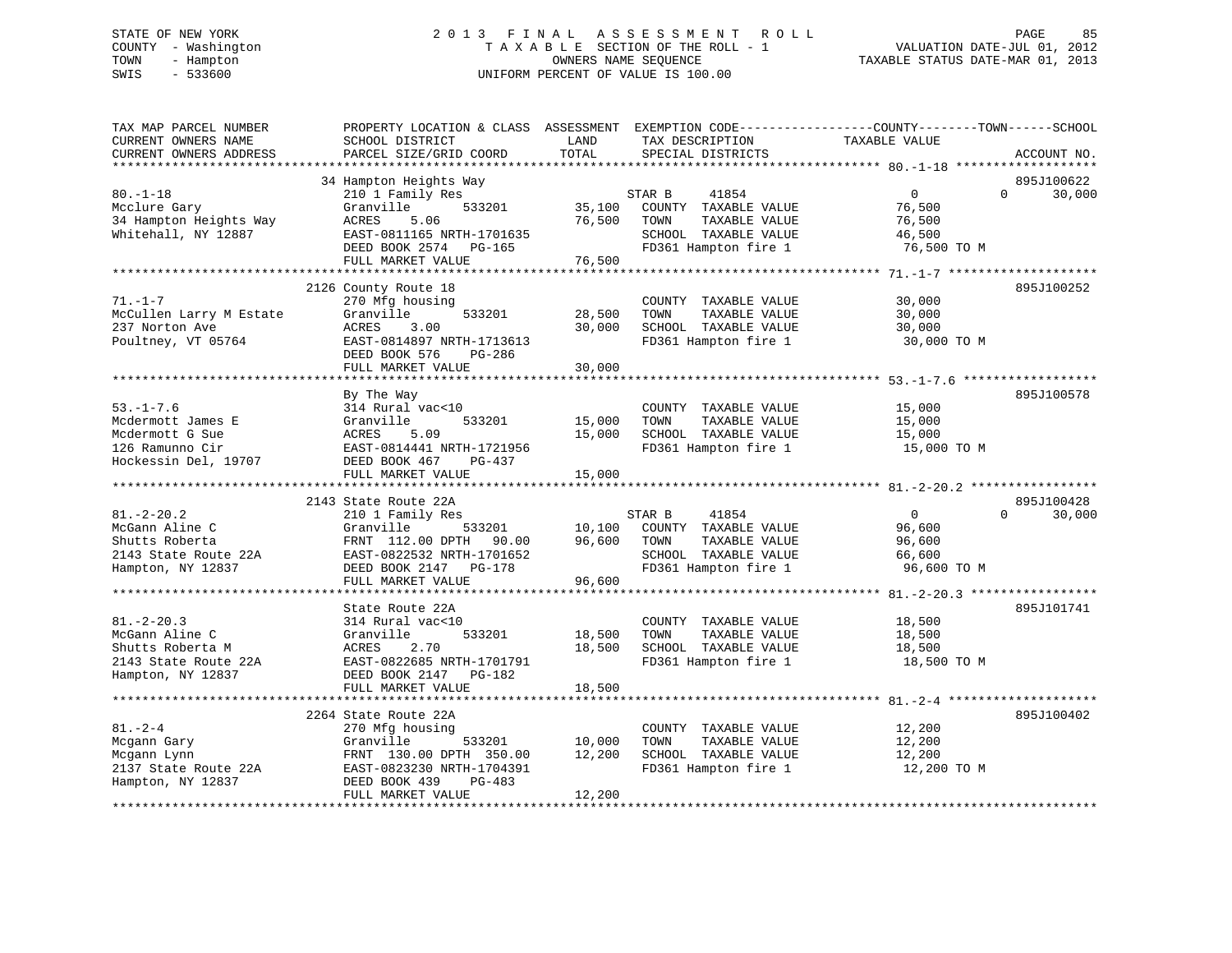# STATE OF NEW YORK 2 0 1 3 F I N A L A S S E S S M E N T R O L L PAGE 86 COUNTY - Washington T A X A B L E SECTION OF THE ROLL - 1 VALUATION DATE-JUL 01, 2012 TOWN - Hampton OWNERS NAME SEQUENCE TAXABLE STATUS DATE-MAR 01, 2013 SWIS - 533600 UNIFORM PERCENT OF VALUE IS 100.00

| TAX MAP PARCEL NUMBER<br>CURRENT OWNERS NAME                                                                                                                                                                                                                                                                                                                                      | PROPERTY LOCATION & CLASS ASSESSMENT EXEMPTION CODE---------------COUNTY-------TOWN-----SCHOOL<br>SCHOOL DISTRICT | LAND         | TAX DESCRIPTION                                   | TAXABLE VALUE    |                    |
|-----------------------------------------------------------------------------------------------------------------------------------------------------------------------------------------------------------------------------------------------------------------------------------------------------------------------------------------------------------------------------------|-------------------------------------------------------------------------------------------------------------------|--------------|---------------------------------------------------|------------------|--------------------|
| CURRENT OWNERS ADDRESS                                                                                                                                                                                                                                                                                                                                                            | PARCEL SIZE/GRID COORD                                                                                            | TOTAL        | SPECIAL DISTRICTS                                 |                  | ACCOUNT NO.        |
|                                                                                                                                                                                                                                                                                                                                                                                   |                                                                                                                   |              |                                                   |                  |                    |
|                                                                                                                                                                                                                                                                                                                                                                                   | South Rd OFF                                                                                                      |              |                                                   |                  | 895J101744         |
| $81. - 2 - 26$                                                                                                                                                                                                                                                                                                                                                                    | 314 Rural vac<10                                                                                                  |              | COUNTY TAXABLE VALUE                              | 4,000            |                    |
| Mcgann Gary                                                                                                                                                                                                                                                                                                                                                                       | Granville<br>533201                                                                                               | 4,000        | TOWN<br>TAXABLE VALUE                             | 4,000            |                    |
| Mcgann Lynn                                                                                                                                                                                                                                                                                                                                                                       | 7.90<br>ACRES                                                                                                     | 4,000        | SCHOOL TAXABLE VALUE                              | 4,000            |                    |
| 2137 State Route 22A                                                                                                                                                                                                                                                                                                                                                              | EAST-0820164 NRTH-1703671                                                                                         |              | FD361 Hampton fire 1                              | 4,000 TO M       |                    |
| Hampton, NY 12837                                                                                                                                                                                                                                                                                                                                                                 | DEED BOOK 561<br>PG-1                                                                                             |              |                                                   |                  |                    |
|                                                                                                                                                                                                                                                                                                                                                                                   | FULL MARKET VALUE                                                                                                 | 4,000        |                                                   |                  |                    |
|                                                                                                                                                                                                                                                                                                                                                                                   |                                                                                                                   |              |                                                   |                  |                    |
|                                                                                                                                                                                                                                                                                                                                                                                   | 2137 State Route 22A                                                                                              |              |                                                   |                  | 895J100172         |
| $81. - 2 - 20.1$                                                                                                                                                                                                                                                                                                                                                                  | 210 1 Family Res                                                                                                  |              | STAR EN<br>41834                                  | $\overline{0}$   | $\Omega$<br>63,300 |
| Mcgann Gary D                                                                                                                                                                                                                                                                                                                                                                     | 533201<br>Granville                                                                                               |              | 37,100 COUNTY TAXABLE VALUE                       | 111,900          |                    |
| Mcgann Lynn D                                                                                                                                                                                                                                                                                                                                                                     | 7.10<br>ACRES                                                                                                     | 111,900 TOWN | TAXABLE VALUE                                     | 111,900          |                    |
| 2137 State Route 22A<br>Hampton, NY 12837                                                                                                                                                                                                                                                                                                                                         |                                                                                                                   |              |                                                   |                  |                    |
| Hampton, NY 12837                                                                                                                                                                                                                                                                                                                                                                 |                                                                                                                   |              |                                                   |                  |                    |
|                                                                                                                                                                                                                                                                                                                                                                                   |                                                                                                                   |              |                                                   |                  |                    |
| $\begin{tabular}{lllllllllllll} \multicolumn{3.0}{l}{{\small 2137}\hspace{0.5cm}{{\small 3137}\hspace{0.5cm}{{\small 12837}\hspace{0.5cm}{{\small 48\hspace{0.8cm},600}}\hspace{0.5cm}{{\small 2137}\hspace{0.8cm}{{\small 12837}\hspace{0.8cm}{{\small 12837}\hspace{0.8cm}{{\small 12837}\hspace{0.8cm}{{\small 12837}\hspace{0.8cm}{{\small 12837}\hspace{0.8cm}{{\small 1283$ |                                                                                                                   |              |                                                   |                  |                    |
|                                                                                                                                                                                                                                                                                                                                                                                   | 109 Roberts Ln                                                                                                    |              |                                                   |                  | 895J100533         |
| $53. - 1 - 4.3$                                                                                                                                                                                                                                                                                                                                                                   | 240 Rural res                                                                                                     |              | STAR EN<br>41834                                  | $\overline{0}$   | $\Omega$<br>63,300 |
| McKee Steven R                                                                                                                                                                                                                                                                                                                                                                    | Granville<br>533201                                                                                               | 54,600       | COUNTY TAXABLE VALUE                              | 171,800          |                    |
| McKee Marie C                                                                                                                                                                                                                                                                                                                                                                     |                                                                                                                   | 171,800      | TAXABLE VALUE<br>TOWN                             | 171,800          |                    |
| 109 Roberts Ln                                                                                                                                                                                                                                                                                                                                                                    |                                                                                                                   |              | SCHOOL TAXABLE VALUE                              | 108,500          |                    |
| Hampton, NY 12837                                                                                                                                                                                                                                                                                                                                                                 |                                                                                                                   |              | FD361 Hampton fire 1                              | 171,800 TO M     |                    |
|                                                                                                                                                                                                                                                                                                                                                                                   | ACRES 24.60<br>EAST-0817312 NRTH-1723225<br>DEED BOOK 926 PG-294                                                  | 171,800      |                                                   |                  |                    |
|                                                                                                                                                                                                                                                                                                                                                                                   |                                                                                                                   |              |                                                   |                  |                    |
|                                                                                                                                                                                                                                                                                                                                                                                   | 377 South Rd                                                                                                      |              |                                                   |                  | 895J100183         |
| $72. - 1 - 17$                                                                                                                                                                                                                                                                                                                                                                    | 240 Rural res                                                                                                     |              | COUNTY TAXABLE VALUE                              | 83,000           |                    |
| Mckenzie David G                                                                                                                                                                                                                                                                                                                                                                  | Granville<br>533201                                                                                               | 68,700       |                                                   | 83,000           |                    |
| PO Box 623                                                                                                                                                                                                                                                                                                                                                                        | ACRES<br>38.70                                                                                                    | 83,000       | TOWN      TAXABLE VALUE<br>SCHOOL   TAXABLE VALUE | 83,000           |                    |
| Bomoseen, VT 05732                                                                                                                                                                                                                                                                                                                                                                | EAST-0818544 NRTH-1705979                                                                                         |              | FD361 Hampton fire 1 83,000 TO M                  |                  |                    |
|                                                                                                                                                                                                                                                                                                                                                                                   | DEED BOOK 898<br>PG-61                                                                                            |              |                                                   |                  |                    |
|                                                                                                                                                                                                                                                                                                                                                                                   | FULL MARKET VALUE                                                                                                 | 83,000       |                                                   |                  |                    |
|                                                                                                                                                                                                                                                                                                                                                                                   |                                                                                                                   |              |                                                   |                  |                    |
|                                                                                                                                                                                                                                                                                                                                                                                   | North Quivey Hill Ln                                                                                              |              |                                                   |                  |                    |
| $81. - 1 - 13.4$                                                                                                                                                                                                                                                                                                                                                                  | 322 Rural vac>10                                                                                                  |              | COUNTY TAXABLE VALUE                              | 19,000           |                    |
| Mead (Estate) Anna J                                                                                                                                                                                                                                                                                                                                                              | Granville<br>533201                                                                                               | 19,000       | TOWN<br>TAXABLE VALUE                             |                  |                    |
| Att:Lawrence Jones/I Campney 899-95 1880/158 to 188                                                                                                                                                                                                                                                                                                                               |                                                                                                                   | 19,000       | SCHOOL TAXABLE VALUE                              | 19,000<br>19,000 |                    |
| 166 N William St                                                                                                                                                                                                                                                                                                                                                                  | Sub Div Lot 5                                                                                                     |              | FD361 Hampton fire 1 19,000 TO M                  |                  |                    |
| Whitehall, NY 12887                                                                                                                                                                                                                                                                                                                                                               |                                                                                                                   |              |                                                   |                  |                    |
|                                                                                                                                                                                                                                                                                                                                                                                   | ACRES 18.65                                                                                                       |              |                                                   |                  |                    |
|                                                                                                                                                                                                                                                                                                                                                                                   | EAST-0818953 NRTH-1700203                                                                                         |              |                                                   |                  |                    |
|                                                                                                                                                                                                                                                                                                                                                                                   | DEED BOOK J 122 PG-72                                                                                             |              |                                                   |                  |                    |
|                                                                                                                                                                                                                                                                                                                                                                                   | FULL MARKET VALUE                                                                                                 | 19,000       |                                                   |                  |                    |
|                                                                                                                                                                                                                                                                                                                                                                                   |                                                                                                                   |              |                                                   |                  |                    |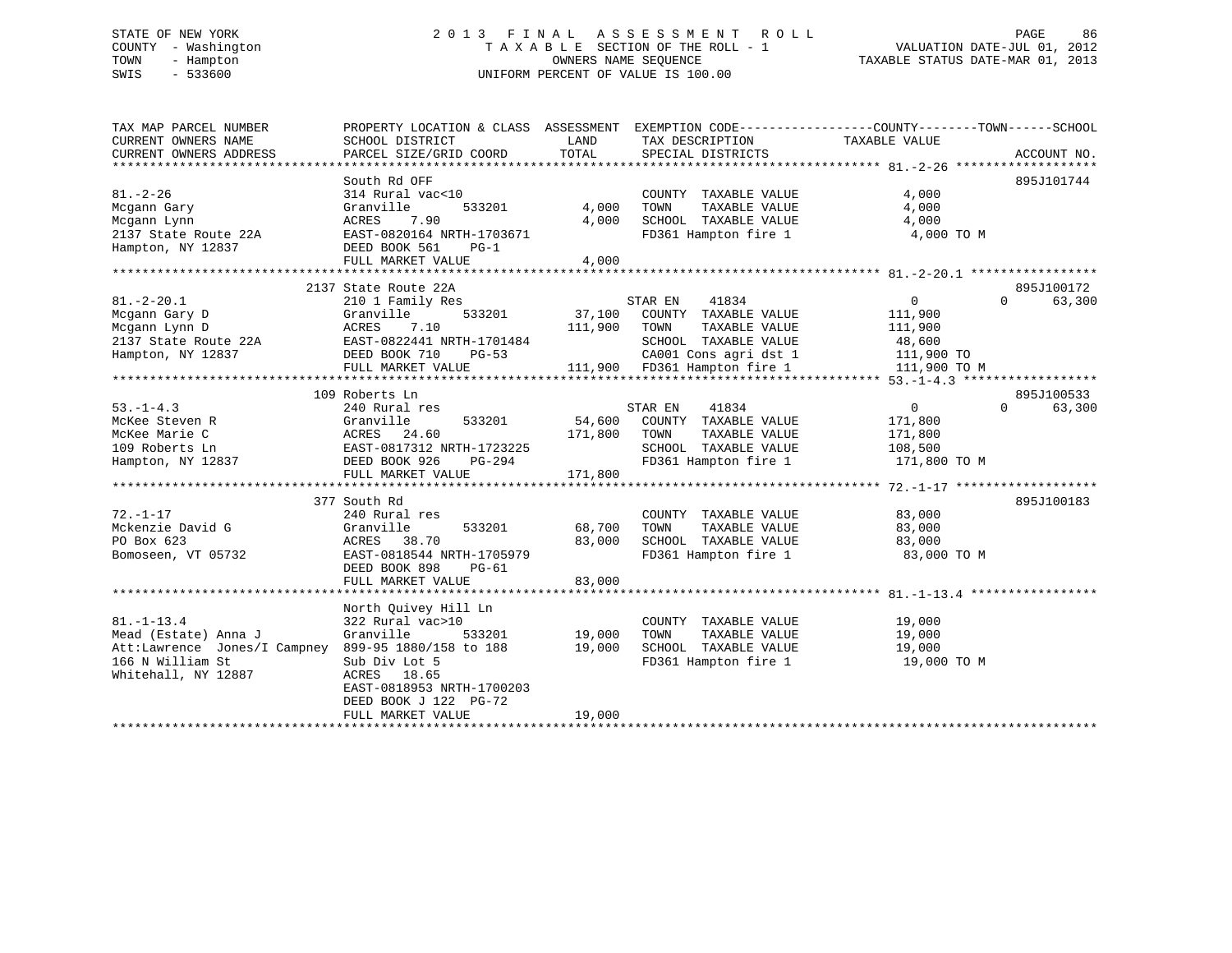# STATE OF NEW YORK 2 0 1 3 F I N A L A S S E S S M E N T R O L L PAGE 87 COUNTY - Washington T A X A B L E SECTION OF THE ROLL - 1 VALUATION DATE-JUL 01, 2012 TOWN - Hampton OWNERS NAME SEQUENCE TAXABLE STATUS DATE-MAR 01, 2013 SWIS - 533600 UNIFORM PERCENT OF VALUE IS 100.00

| TAX MAP PARCEL NUMBER      | PROPERTY LOCATION & CLASS ASSESSMENT EXEMPTION CODE----------------COUNTY-------TOWN------SCHOOL                 |               |                              |                                              |             |
|----------------------------|------------------------------------------------------------------------------------------------------------------|---------------|------------------------------|----------------------------------------------|-------------|
| CURRENT OWNERS NAME        | SCHOOL DISTRICT                                                                                                  | LAND          | TAX DESCRIPTION              | TAXABLE VALUE                                |             |
| CURRENT OWNERS ADDRESS     | PARCEL SIZE/GRID COORD                                                                                           | TOTAL         | SPECIAL DISTRICTS            |                                              | ACCOUNT NO. |
|                            |                                                                                                                  |               |                              |                                              |             |
| $81. - 1 - 13.1$           | North Quivey Hill Ln<br>322 Rural vac>10                                                                         |               | COUNTY TAXABLE VALUE         | 19,000                                       |             |
| Mead (Estate) Martin C     | Granville                                                                                                        | 533201 19,000 | TAXABLE VALUE<br>TOWN        | 19,000                                       |             |
| Attn: Martin R & Jane Mead | 1880/158 to188                                                                                                   | 19,000        | SCHOOL TAXABLE VALUE 19,000  |                                              |             |
| 171 Jones Rd               | Sub Div Lot 2                                                                                                    |               | FD361 Hampton fire 1         | 19,000 TO M                                  |             |
| Poultney, VT 05764         | ACRES 18.65<br>EAST-0816939 NRTH-1699100<br>DEED BOOK J 122 PG-72<br>FULL MARKET VALUE                           | 19,000        |                              |                                              |             |
|                            |                                                                                                                  |               |                              |                                              |             |
|                            |                                                                                                                  |               |                              |                                              |             |
| $81. - 1 - 13.2$           | 1002 North Quivey Hill Ln<br>322 Rural vac>10                                                                    |               |                              | 19,000                                       |             |
| Mead Donald                | 533201 19,000<br>Granville                                                                                       |               | COUNTY TAXABLE VALUE<br>TOWN | TAXABLE VALUE 19,000                         |             |
|                            |                                                                                                                  |               |                              |                                              |             |
| 95 Beckwith Rd             | 1880/158 to 188                                                                                                  | 19,000        | SCHOOL TAXABLE VALUE         | 19,000<br>19,000 TO M                        |             |
| Whitehall, NY 12887        | Sub Div Lot 3                                                                                                    |               | FD361 Hampton fire 1         |                                              |             |
|                            | ACRES 18.65                                                                                                      |               |                              |                                              |             |
|                            | EAST-0818951 NRTH-1699527                                                                                        |               |                              |                                              |             |
|                            | DEED BOOK 934 PG-301                                                                                             |               |                              |                                              |             |
|                            | FULL MARKET VALUE                                                                                                | 19,000        |                              |                                              |             |
|                            |                                                                                                                  |               |                              |                                              |             |
|                            | North Quivey Hill Ln                                                                                             |               |                              |                                              |             |
| $81. - 1 - 13.3$           | 322 Rural vac>10                                                                                                 |               | COUNTY TAXABLE VALUE 19,000  |                                              |             |
| Mead Donald                | 533201<br>Granville                                                                                              | 19,000        | TOWN                         | TAXABLE VALUE 19,000<br>TAXABLE VALUE 19,000 |             |
| 95 Beckwith Rd             | 1880/158 to 188                                                                                                  |               | 19,000 SCHOOL TAXABLE VALUE  |                                              |             |
| Whitehall, NY 12887        | Sub Div Lot 4 Judg 122/7<br>FRNT 670.00 DPTH<br>ACRES 18.65<br>EAST-0817507 NRTH-1699581<br>DEED BOOK 2163 PG-53 |               | FD361 Hampton fire 1         | 19,000 TO M                                  |             |
|                            | FULL MARKET VALUE                                                                                                | 19,000        |                              |                                              |             |
|                            |                                                                                                                  |               |                              |                                              |             |
|                            | North Quivey Hill Ln                                                                                             |               |                              |                                              | 895J100176  |
| $81. - 1 - 13$             | 322 Rural vac>10                                                                                                 |               | COUNTY TAXABLE VALUE         | 19,000                                       |             |
| Mead Donald E              | Granville                                                                                                        | 533201 19,000 | TAXABLE VALUE<br>TOWN        | 19,000                                       |             |
| 95 Beckwith Rd             | Sub Div Lot 1                                                                                                    | 19,000        | SCHOOL TAXABLE VALUE 19,000  |                                              |             |
| Whitehall, NY 12887        | 2168/185, 2222/264                                                                                               |               | FD361 Hampton fire 1         | 19,000 TO M                                  |             |
|                            | ACRES 18.65<br>EAST-0818373 NRTH-1698966<br>DEED BOOK 2222 PG-264                                                |               |                              |                                              |             |
|                            | FULL MARKET VALUE                                                                                                | 19,000        |                              |                                              |             |
|                            |                                                                                                                  |               |                              |                                              |             |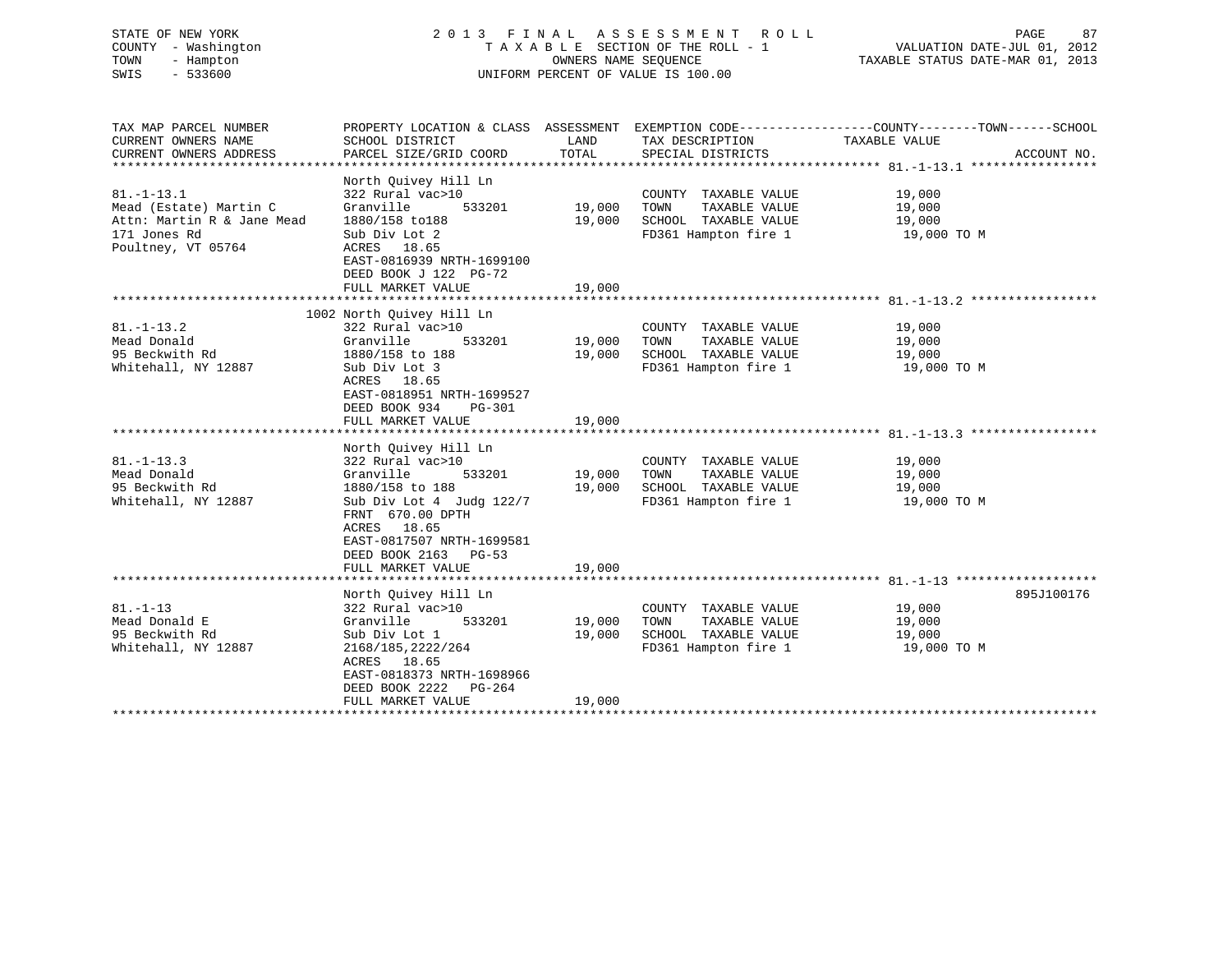# STATE OF NEW YORK 2 0 1 3 F I N A L A S S E S S M E N T R O L L PAGE 88 COUNTY - Washington T A X A B L E SECTION OF THE ROLL - 1 VALUATION DATE-JUL 01, 2012 TOWN - Hampton OWNERS NAME SEQUENCE TAXABLE STATUS DATE-MAR 01, 2013 SWIS - 533600 UNIFORM PERCENT OF VALUE IS 100.00

| TAX MAP PARCEL NUMBER<br>CURRENT OWNERS NAME<br>CURRENT OWNERS ADDRESS                          | PROPERTY LOCATION & CLASS ASSESSMENT EXEMPTION CODE---------------COUNTY-------TOWN------SCHOOL<br>SCHOOL DISTRICT<br>PARCEL SIZE/GRID COORD                                           | LAND<br>TOTAL                       | TAX DESCRIPTION TAXABLE VALUE<br>SPECIAL DISTRICTS                                                                                                                  |                                                                  | ACCOUNT NO.                      |
|-------------------------------------------------------------------------------------------------|----------------------------------------------------------------------------------------------------------------------------------------------------------------------------------------|-------------------------------------|---------------------------------------------------------------------------------------------------------------------------------------------------------------------|------------------------------------------------------------------|----------------------------------|
| $63. -1 - 10.5$<br>Mead Eric<br>2888 State Route 22A<br>Hampton, NY 12837                       | 2888 State Route 22A<br>210 1 Family Res<br>Granville<br>FRNT 296.00 DPTH 183.00<br>FRNT 296.00 DPTH 183.00<br>EAST-0822459 NRTH-1718284<br>DEED BOOK 1872 PG-101<br>FULL MARKET VALUE | 533201 21,500<br>123,300<br>123,300 | 41854<br>STAR B<br>COUNTY TAXABLE VALUE<br>TOWN<br>TAXABLE VALUE<br>SCHOOL TAXABLE VALUE<br>FD361 Hampton fire 1 123,300 TO M                                       | $\Omega$<br>123,300<br>123,300<br>93,300                         | 30,000<br>$\Omega$               |
| $72. - 2 - 26.2$<br>Mead Gary L                                                                 | 17 Perry Heights Way<br>270 Mfg housing<br>Granville<br>FULL MARKET VALUE                                                                                                              | 44,500                              | STAR B<br>41854<br>533201 22,200 COUNTY TAXABLE VALUE<br>TAXABLE VALUE<br>SCHOOL TAXABLE VALUE<br>FD361 Hampton fire 1                                              | $\overline{0}$<br>44,500<br>44,500<br>14,500<br>44,500 TO M      | 895J101722<br>30,000<br>$\Omega$ |
|                                                                                                 |                                                                                                                                                                                        |                                     |                                                                                                                                                                     |                                                                  | 895J100177                       |
| $72. - 2 - 26$<br>Mead James W<br>Mead Linda C<br>Hampton, NY 12837                             | 2527 County Route 18<br>210 1 Family Res<br>533201<br>Granville<br>1.20<br>ACRES<br>DEED BOOK 403<br>PG-631<br>FULL MARKET VALUE                                                       | 81,300<br>81,300                    | 41834<br>STAR EN<br>22,700 COUNTY TAXABLE VALUE<br>TAXABLE VALUE<br>TOWN<br>SCHOOL TAXABLE VALUE 18,000<br>FD361 Hampton fire 1 81,300 TO M<br>FD361 Hampton fire 1 | $\overline{0}$<br>81,300<br>81,300                               | $\Omega$<br>63,300               |
| $72. - 2 - 26.1$<br>Mead James W Jr<br>21 Perry Heights Way<br>Hampton, NY 12837                | 21 Perry Heights Way<br>270 Mfg housing<br>Granville<br>ROW 691/98<br>FRNT 260.00 DPTH 139.00<br>EAST-0822585 NRTH-1712146<br>DEED BOOK 2674 PG-306                                    | 45,000                              | STAR B<br>41854<br>533201 20,100 COUNTY TAXABLE VALUE<br>TAXABLE VALUE<br>TOWN<br>SCHOOL TAXABLE VALUE 15,000<br>FD361 Hampton fire 1                               | $\overline{0}$<br>45,000<br>45,000<br>45,000 TO M                | 895J101721<br>$\Omega$<br>30,000 |
|                                                                                                 | FULL MARKET VALUE                                                                                                                                                                      | 45,000                              |                                                                                                                                                                     |                                                                  |                                  |
| $45. - 1 - 21$<br>Mercier Arnold<br>Mercier Shirley<br>80 Golf Course Rd<br>Whitehall, NY 12887 | 80 Golf Course Rd<br>210 1 Family Res<br>535201<br>Whitehall<br>1.00<br>ACRES<br>EAST-0810459 NRTH-1735667<br>DEED BOOK 370<br>PG-401<br>FULL MARKET VALUE                             | 22,000<br>52,000<br>52,000          | 41834<br>STAR EN<br>COUNTY TAXABLE VALUE<br>TAXABLE VALUE<br>TOWN<br>SCHOOL TAXABLE VALUE<br>FD362 Hampton fire 2                                                   | $\overline{0}$<br>52,000<br>52,000<br>$\mathbf 0$<br>52,000 TO M | 895J100179<br>$\Omega$<br>52,000 |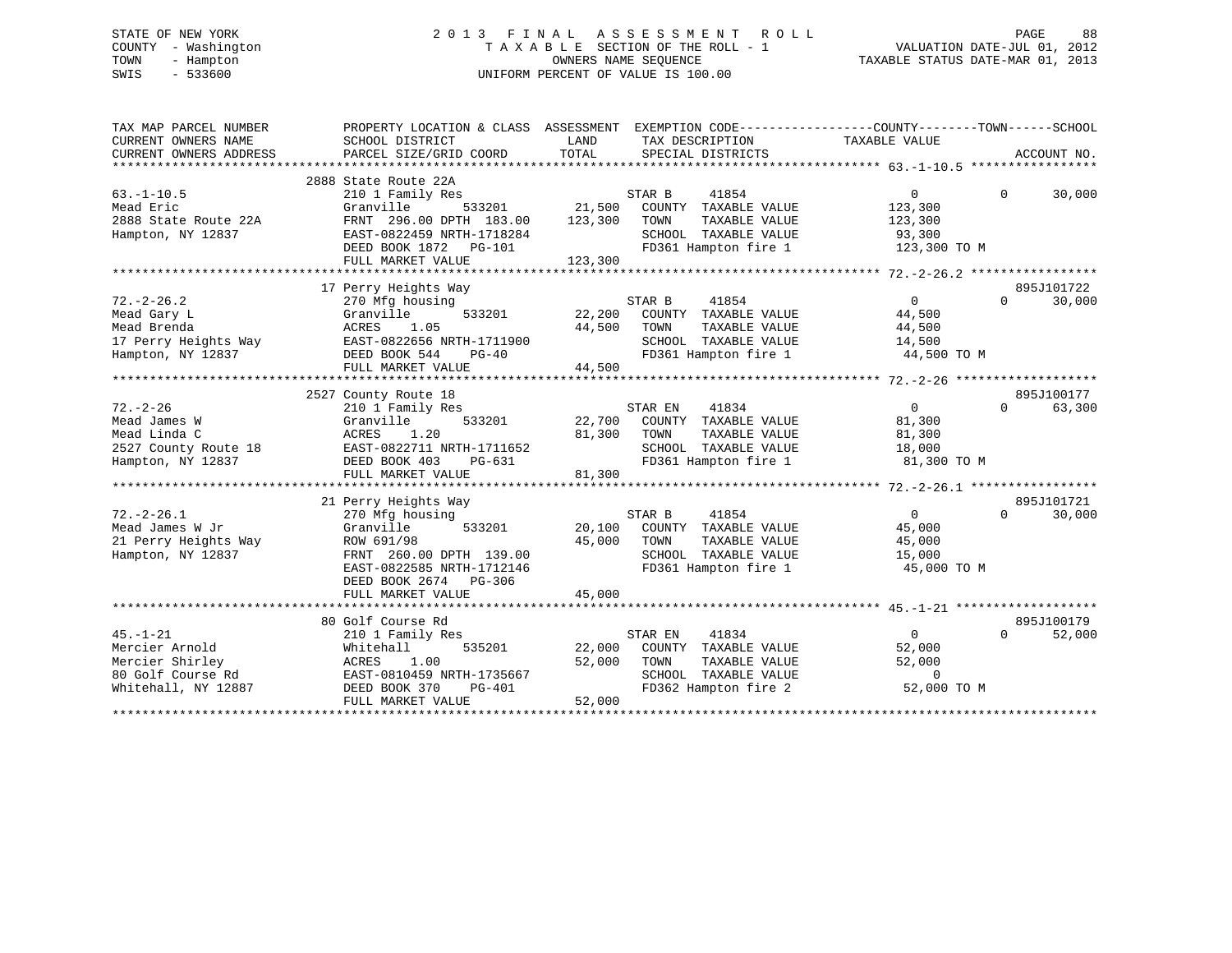| STATE OF NEW YORK<br>COUNTY - Washington<br>TOWN<br>- Hampton<br>SWIS<br>$-533600$ | 2013 FINAL                                                                        |               | A S S E S S M E N T<br>R O L L<br>TAXABLE SECTION OF THE ROLL - 1<br>OWNERS NAME SEOUENCE<br>UNIFORM PERCENT OF VALUE IS 100.00 | PAGE<br>89<br>VALUATION DATE-JUL 01, 2012<br>TAXABLE STATUS DATE-MAR 01, 2013                    |
|------------------------------------------------------------------------------------|-----------------------------------------------------------------------------------|---------------|---------------------------------------------------------------------------------------------------------------------------------|--------------------------------------------------------------------------------------------------|
| TAX MAP PARCEL NUMBER                                                              |                                                                                   |               |                                                                                                                                 | PROPERTY LOCATION & CLASS ASSESSMENT EXEMPTION CODE----------------COUNTY-------TOWN------SCHOOL |
| CURRENT OWNERS NAME<br>CURRENT OWNERS ADDRESS                                      | SCHOOL DISTRICT<br>PARCEL SIZE/GRID COORD                                         | LAND<br>TOTAL | TAX DESCRIPTION<br>SPECIAL DISTRICTS                                                                                            | TAXABLE VALUE<br>ACCOUNT NO.                                                                     |
| **********************                                                             |                                                                                   |               |                                                                                                                                 |                                                                                                  |
|                                                                                    | 1030 West Way                                                                     |               |                                                                                                                                 | 895J100142                                                                                       |
| $71.4 - 2 - 14$                                                                    | 210 1 Family Res - WTRFNT                                                         |               | STAR EN<br>41834                                                                                                                | $\circ$<br>63,300<br>$\Omega$                                                                    |
| Merritt Alfred T                                                                   | Granville<br>533201                                                               | 27,100        | COUNTY TAXABLE VALUE                                                                                                            | 192,700                                                                                          |
| Merritt Bonnie                                                                     | LOT 4                                                                             | 192,700       | TOWN<br>TAXABLE VALUE                                                                                                           | 192,700                                                                                          |
| PO Box 154                                                                         | $71. - 2 - 14$                                                                    |               | SCHOOL TAXABLE VALUE                                                                                                            | 129,400                                                                                          |
| Hampton, NY 12837                                                                  | FRNT 100.00 DPTH 212.00<br>EAST-0815817 NRTH-1707022<br>DEED BOOK 531<br>$PG-293$ |               | FD361 Hampton fire 1                                                                                                            | 192,700 TO M                                                                                     |
|                                                                                    | FULL MARKET VALUE                                                                 | 192,700       |                                                                                                                                 |                                                                                                  |
|                                                                                    | **********************                                                            |               |                                                                                                                                 | ****************************** 53.-1-7.18 ***********                                            |
|                                                                                    | 314 Hickey Rd                                                                     |               |                                                                                                                                 | 895J101767                                                                                       |
| $53. - 1 - 7.18$                                                                   | 210 1 Family Res<br>533201<br>Granville                                           | 27,200        | COUNTY TAXABLE VALUE<br>TAXABLE VALUE<br>TOWN                                                                                   | 64,200<br>64,200                                                                                 |
| Mestyan Hazel<br>44 Prospect St                                                    | 2.60<br>ACRES                                                                     | 64,200        | SCHOOL TAXABLE VALUE                                                                                                            | 64,200                                                                                           |
| Fair Haven, VT 05743                                                               | EAST-0815047 NRTH-1720787                                                         |               | FD361 Hampton fire 1                                                                                                            | 64,200 TO M                                                                                      |
|                                                                                    | DEED BOOK 2500 PG-309<br>FULL MARKET VALUE                                        | 64,200        |                                                                                                                                 |                                                                                                  |
| **********************                                                             | *********************************                                                 |               |                                                                                                                                 |                                                                                                  |
|                                                                                    | 36 Wicked Hollow Way                                                              |               |                                                                                                                                 | 895J101770                                                                                       |
| $62. - 1 - 15.2$                                                                   | 210 1 Family Res                                                                  |               | COUNTY TAXABLE VALUE                                                                                                            | 75,600                                                                                           |
| Mestyan Hazel                                                                      | Granville<br>533201                                                               | 30,500        | TOWN<br>TAXABLE VALUE                                                                                                           | 75,600                                                                                           |
| 44 Prospect St                                                                     | 3.61<br>ACRES                                                                     | 75,600        | SCHOOL TAXABLE VALUE                                                                                                            | 75,600                                                                                           |
| Fair Haven, VT 05743                                                               | EAST-0813824 NRTH-1720190                                                         |               | FD361 Hampton fire 1                                                                                                            | 75,600 TO M                                                                                      |
|                                                                                    | DEED BOOK 585<br>PG-132                                                           |               |                                                                                                                                 |                                                                                                  |
|                                                                                    | FULL MARKET VALUE                                                                 | 75,600        |                                                                                                                                 |                                                                                                  |
|                                                                                    |                                                                                   |               |                                                                                                                                 |                                                                                                  |
|                                                                                    | 2608 State Route 22A                                                              |               |                                                                                                                                 | 895J100044                                                                                       |
| $72.2 - 3 - 19$                                                                    | 210 1 Family Res                                                                  |               | COUNTY TAXABLE VALUE                                                                                                            | 45,900                                                                                           |
| Mestyan Hazel G                                                                    | Granville<br>533201                                                               | 6,000         | TAXABLE VALUE<br>TOWN                                                                                                           | 45,900                                                                                           |
| 44 Prospect St                                                                     | $72. - 3 - 19$                                                                    | 45,900        | SCHOOL TAXABLE VALUE                                                                                                            | 45,900                                                                                           |
| Fair Haven, VT 05743                                                               | FRNT 84.00 DPTH 150.00<br>EAST-0823301 NRTH-1711914<br>DEED BOOK 781<br>PG-133    |               | FD361 Hampton fire 1                                                                                                            | 45,900 TO M                                                                                      |
|                                                                                    | FULL MARKET VALUE                                                                 | 45,900        |                                                                                                                                 |                                                                                                  |
|                                                                                    | **********************                                                            |               |                                                                                                                                 |                                                                                                  |
|                                                                                    | 292 Hickey Rd                                                                     |               |                                                                                                                                 | 895J100663                                                                                       |
| $53. - 1 - 7.14$                                                                   | 270 Mfg housing                                                                   |               | 41854<br>STAR B                                                                                                                 | $\overline{0}$<br>$\Omega$<br>30,000                                                             |
| Mestyan Steven J                                                                   | Granville<br>533201                                                               | 26,900        | COUNTY TAXABLE VALUE                                                                                                            | 91,600                                                                                           |
| Mestyan Melissa A                                                                  | 579/337                                                                           | 91,600        | TOWN<br>TAXABLE VALUE                                                                                                           | 91,600                                                                                           |
| 292 Hickey Rd                                                                      | ACRES<br>2.50                                                                     |               | SCHOOL TAXABLE VALUE                                                                                                            | 61,600                                                                                           |
| Hampton, NY 12837                                                                  | EAST-0814920 NRTH-1720642<br>DEED BOOK 3099<br>PG-186                             |               | FD361 Hampton fire 1                                                                                                            | 91,600 TO M                                                                                      |
|                                                                                    | FULL MARKET VALUE                                                                 | 91,600<br>.   |                                                                                                                                 |                                                                                                  |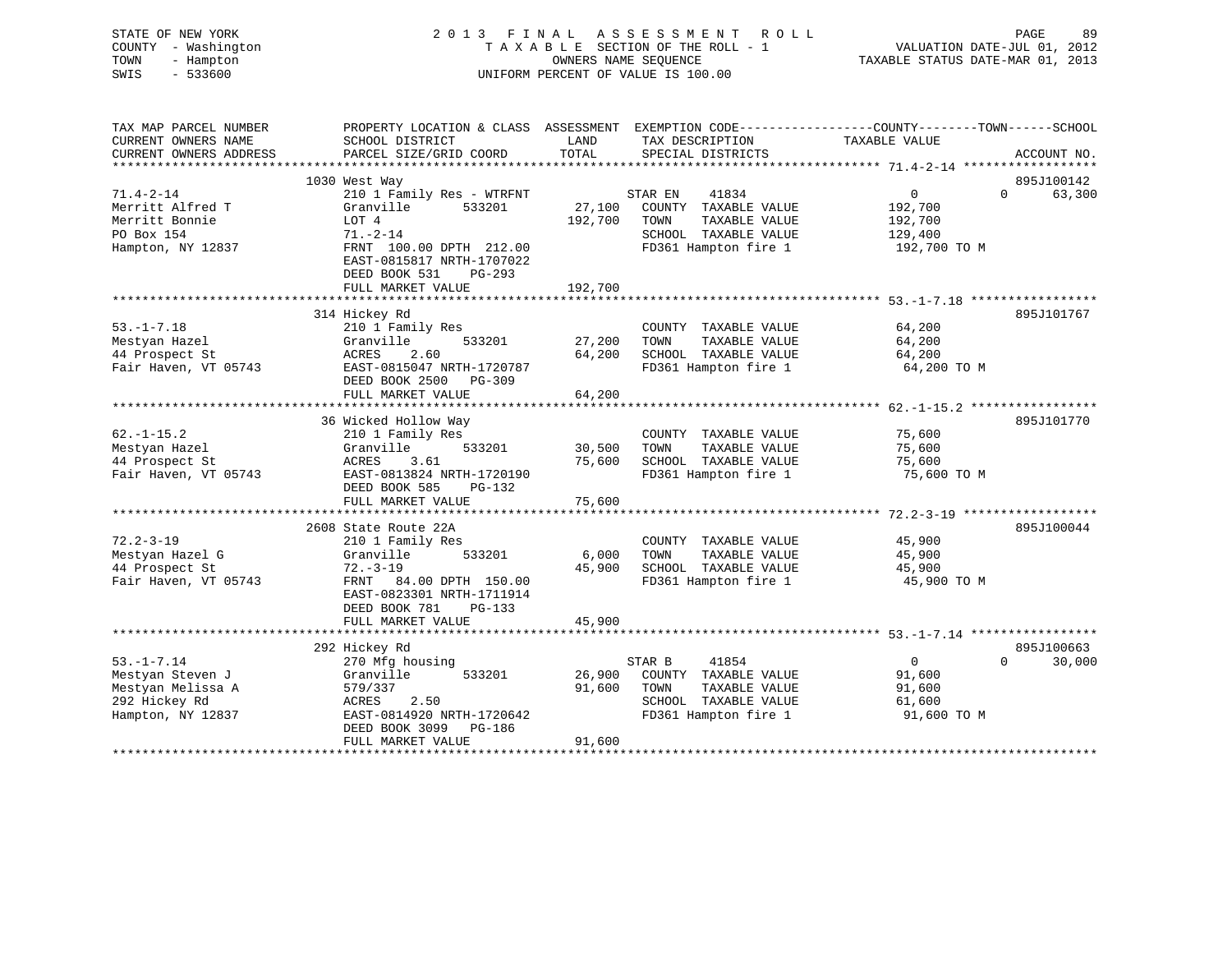# STATE OF NEW YORK 2 0 1 3 F I N A L A S S E S S M E N T R O L L PAGE 90 COUNTY - Washington T A X A B L E SECTION OF THE ROLL - 1 VALUATION DATE-JUL 01, 2012 TOWN - Hampton OWNERS NAME SEQUENCE TAXABLE STATUS DATE-MAR 01, 2013 SWIS - 533600 UNIFORM PERCENT OF VALUE IS 100.00

| TAX MAP PARCEL NUMBER<br>CURRENT OWNERS NAME<br>CURRENT OWNERS ADDRESS                                 | PROPERTY LOCATION & CLASS ASSESSMENT EXEMPTION CODE---------------COUNTY-------TOWN-----SCHOOL<br>SCHOOL DISTRICT<br>PARCEL SIZE/GRID COORD                                                | LAND<br>TOTAL                     | TAX DESCRIPTION<br>SPECIAL DISTRICTS                                                                                            | TAXABLE VALUE                                                               | ACCOUNT NO.          |
|--------------------------------------------------------------------------------------------------------|--------------------------------------------------------------------------------------------------------------------------------------------------------------------------------------------|-----------------------------------|---------------------------------------------------------------------------------------------------------------------------------|-----------------------------------------------------------------------------|----------------------|
| $38. - 1 - 12.3$<br>Milardo Debra M<br>ATT:Debra Sbardella<br>13 Washington St<br>Fair Haven, VT 05743 | 52 Vladyka Woods Rd<br>240 Rural res<br>535201<br>Whitehall<br>ACRES 17.00<br>EAST-0806657 NRTH-1738033<br>DEED BOOK 490<br>PG-845<br>FULL MARKET VALUE                                    | 47,000<br>106,600<br>106,600      | COUNTY TAXABLE VALUE<br>TAXABLE VALUE<br>TOWN<br>SCHOOL TAXABLE VALUE<br>FD362 Hampton fire 2                                   | 106,600<br>106,600<br>106,600<br>106,600 TO M                               | 895J100625           |
| $80. - 1 - 21$<br>Miller James C<br>PO Box 114<br>Middle Granville, NY 12849                           | 64 Hampton Heights Way<br>260 Seasonal res<br>Granville<br>533201<br>Par 21 Lot 15<br>591/84<br>5.02<br>ACRES<br>EAST-0810277 NRTH-1701034<br>DEED BOOK 780<br>PG-331<br>FULL MARKET VALUE | 35,000<br>53,400<br>53,400        | COUNTY TAXABLE VALUE<br>TOWN<br>TAXABLE VALUE<br>SCHOOL TAXABLE VALUE<br>FD361 Hampton fire 1                                   | 53,400<br>53,400<br>53,400<br>53,400 TO M                                   | 895J100572           |
| $72. - 2 - 27$<br>Miller Nora J<br>2595 State Route 22A<br>Hampton, NY 12837                           | 2595 State Route 22A<br>210 1 Family Res<br>Granville<br>FRNT 190.00 DPTH 155.00<br>EAST-0822947 NRTH-1711746<br>DEED BOOK 866<br>PG-215<br>FULL MARKET VALUE                              | 533201 18,900<br>87,400<br>87,400 | COUNTY TAXABLE VALUE<br>TAXABLE VALUE<br>TOWN<br>SCHOOL TAXABLE VALUE<br>FD361 Hampton fire 1                                   | 87,400<br>87,400<br>87,400<br>87,400 TO M                                   | 895J100039           |
| $80. - 1 - 2.4$<br>Mirror Lake Homeowners<br>Route 4<br>Killington, VT 05751                           | County Route 21<br>692 Road/str/hwy<br>535201<br>Whitehall<br>Roads, Dam, Lake<br>ACRES 27.10<br>EAST-0810574 NRTH-1705757<br>DEED BOOK 781<br>PG-239<br>FULL MARKET VALUE                 | 12,000<br>12,000<br>12,000        | RPTL1138<br>41500<br>COUNTY TAXABLE VALUE<br>TOWN<br>TAXABLE VALUE<br>SCHOOL TAXABLE VALUE<br>FD361 Hampton fire 1<br>12,000 EX | 12,000<br>12,000<br>$\mathbf{0}$<br>$\Omega$<br>$\Omega$<br>0 TO M          | 895J100155<br>12,000 |
| $81. - 1 - 5.1$<br>Mladek Milena E ETAL<br>Mladek Jan C Etal<br>PO Box 25<br>Hampton, NY 12837         | 1158 North Quivey Hill Ln<br>240 Rural res<br>Granville<br>533201<br>464-1117 463-1120 &1123<br>ACRES 36.03<br>EAST-0819809 NRTH-1702786<br>DEED BOOK 864<br>PG-116<br>FULL MARKET VALUE   | 66,000<br>185,700<br>185,700      | STAR B<br>41854<br>COUNTY TAXABLE VALUE<br>TOWN<br>TAXABLE VALUE<br>SCHOOL TAXABLE VALUE<br>FD361 Hampton fire 1                | $\overline{0}$<br>$\Omega$<br>185,700<br>185,700<br>155,700<br>185,700 TO M | 895J100540<br>30,000 |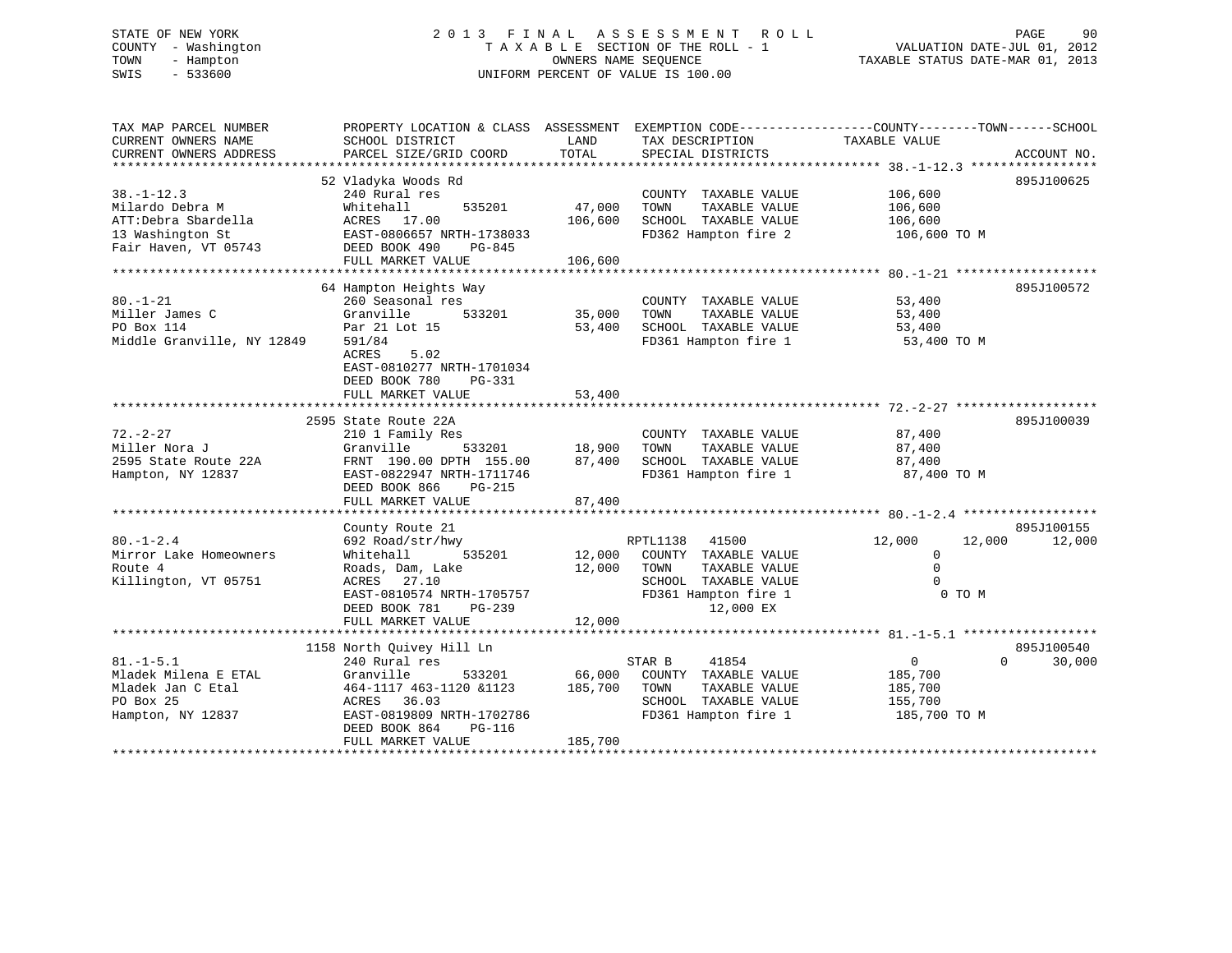# STATE OF NEW YORK 2 0 1 3 F I N A L A S S E S S M E N T R O L L PAGE 91 COUNTY - Washington T A X A B L E SECTION OF THE ROLL - 1 VALUATION DATE-JUL 01, 2012 TOWN - Hampton OWNERS NAME SEQUENCE TAXABLE STATUS DATE-MAR 01, 2013 SWIS - 533600 UNIFORM PERCENT OF VALUE IS 100.00

| TAX MAP PARCEL NUMBER<br>CURRENT OWNERS NAME | PROPERTY LOCATION & CLASS ASSESSMENT EXEMPTION CODE----------------COUNTY-------TOWN------SCHOOL<br>SCHOOL DISTRICT | LAND    | TAX DESCRIPTION                   | TAXABLE VALUE |                    |
|----------------------------------------------|---------------------------------------------------------------------------------------------------------------------|---------|-----------------------------------|---------------|--------------------|
| CURRENT OWNERS ADDRESS                       | PARCEL SIZE/GRID COORD                                                                                              | TOTAL   | SPECIAL DISTRICTS                 |               | ACCOUNT NO.        |
|                                              |                                                                                                                     |         |                                   |               |                    |
|                                              | 152 South Rd                                                                                                        |         |                                   |               | 895J100440         |
| $81. - 1 - 48$                               | 260 Seasonal res                                                                                                    |         | STAR EN<br>41834                  | $\Omega$      | $\Omega$<br>63,300 |
| Montgomery Ernest                            | Granville<br>533201                                                                                                 | 31,800  | COUNTY TAXABLE VALUE              | 68,200        |                    |
| 152 South Rd                                 | ACRES<br>4.00                                                                                                       | 68,200  | TOWN<br>TAXABLE VALUE             | 68,200        |                    |
| Hampton, NY 12837                            | EAST-0816690 NRTH-1702747                                                                                           |         | SCHOOL TAXABLE VALUE              | 4,900         |                    |
|                                              | DEED BOOK 505<br>PG-459                                                                                             |         | FD361 Hampton fire 1              | 68,200 TO M   |                    |
|                                              | FULL MARKET VALUE                                                                                                   | 68,200  |                                   |               |                    |
|                                              |                                                                                                                     |         |                                   |               |                    |
|                                              | 333 Hills Pond Rd                                                                                                   |         |                                   |               | 895J100671         |
| $71. - 1 - 14.6$                             | 260 Seasonal res - WTRFNT                                                                                           |         | COUNTY TAXABLE VALUE              | 230,700       |                    |
| Mooney Paula                                 | Granville<br>533201                                                                                                 | 34,700  | TOWN<br>TAXABLE VALUE             | 230,700       |                    |
| 219 N Quaker Ln                              | 608/223                                                                                                             | 230,700 | SCHOOL TAXABLE VALUE              | 230,700       |                    |
| West Hartford Conn, 06119                    | ACRES<br>7.82                                                                                                       |         | FD361 Hampton fire 1 230,700 TO M |               |                    |
|                                              | EAST-0815057 NRTH-1709386                                                                                           |         |                                   |               |                    |
|                                              | DEED BOOK 800<br>$PG-165$                                                                                           |         |                                   |               |                    |
|                                              | FULL MARKET VALUE                                                                                                   | 230,700 |                                   |               |                    |
|                                              |                                                                                                                     |         |                                   |               |                    |
|                                              | Hills Pond Rd OFF                                                                                                   |         |                                   |               | 895J100241         |
| $71. - 1 - 22$                               | 910 Priv forest                                                                                                     |         | COUNTY TAXABLE VALUE              | 20,200        |                    |
| Mooney Paula                                 | Granville<br>533201                                                                                                 | 20,200  | TOWN<br>TAXABLE VALUE             | 20,200        |                    |
| 219 N Ouaker Ln                              | 50 Ad                                                                                                               | 20,200  | SCHOOL TAXABLE VALUE              | 20,200        |                    |
| West Hartford, CT 06119                      | ACRES 44.90                                                                                                         |         | FD361 Hampton fire 1              | 20,200 TO M   |                    |
|                                              | EAST-0814345 NRTH-1708870                                                                                           |         |                                   |               |                    |
|                                              | DEED BOOK 868<br>$PG-83$                                                                                            |         |                                   |               |                    |
|                                              | FULL MARKET VALUE                                                                                                   | 20,200  |                                   |               |                    |
|                                              |                                                                                                                     |         |                                   |               |                    |
|                                              | Hills Pond Rd OFF                                                                                                   |         |                                   |               | 895J100685         |
| $71. - 1 - 14.8$                             | 314 Rural vac<10 - WTRFNT                                                                                           |         | COUNTY TAXABLE VALUE              | 28,400        |                    |
| Mooney Thomas C                              | Granville<br>533201                                                                                                 | 28,400  | TOWN<br>TAXABLE VALUE             | 28,400        |                    |
| Mooney Paula A                               | ACRES<br>1.01                                                                                                       | 28,400  | SCHOOL TAXABLE VALUE              | 28,400        |                    |
| 219 N Ouaker Ln                              | EAST-0815354 NRTH-1708780                                                                                           |         | FD361 Hampton fire 1              | 28,400 TO M   |                    |
| West Hartford, CT 06119                      | DEED BOOK 2714 PG-248                                                                                               |         |                                   |               |                    |
|                                              | FULL MARKET VALUE                                                                                                   | 28,400  |                                   |               |                    |
|                                              | 283 Hills Pond Rd                                                                                                   |         |                                   |               | 895J101771         |
| $71. - 1 - 14.33$                            | 210 1 Family Res - WTRFNT                                                                                           |         | COUNTY TAXABLE VALUE              | 301,600       |                    |
| Moran Michael P                              | 533201<br>Granville                                                                                                 | 27,100  | TAXABLE VALUE<br>TOWN             | 301,600       |                    |
| Moran Leslie S                               | ACRES<br>1.44                                                                                                       | 301,600 | SCHOOL TAXABLE VALUE              | 301,600       |                    |
| 210 Jay St                                   | EAST-0816083 NRTH-1708195                                                                                           |         | FD361 Hampton fire 1              | 301,600 TO M  |                    |
| Albany, NY 12210                             | DEED BOOK 1803 PG-270                                                                                               |         |                                   |               |                    |
|                                              | FULL MARKET VALUE                                                                                                   | 301,600 |                                   |               |                    |
|                                              |                                                                                                                     |         |                                   |               |                    |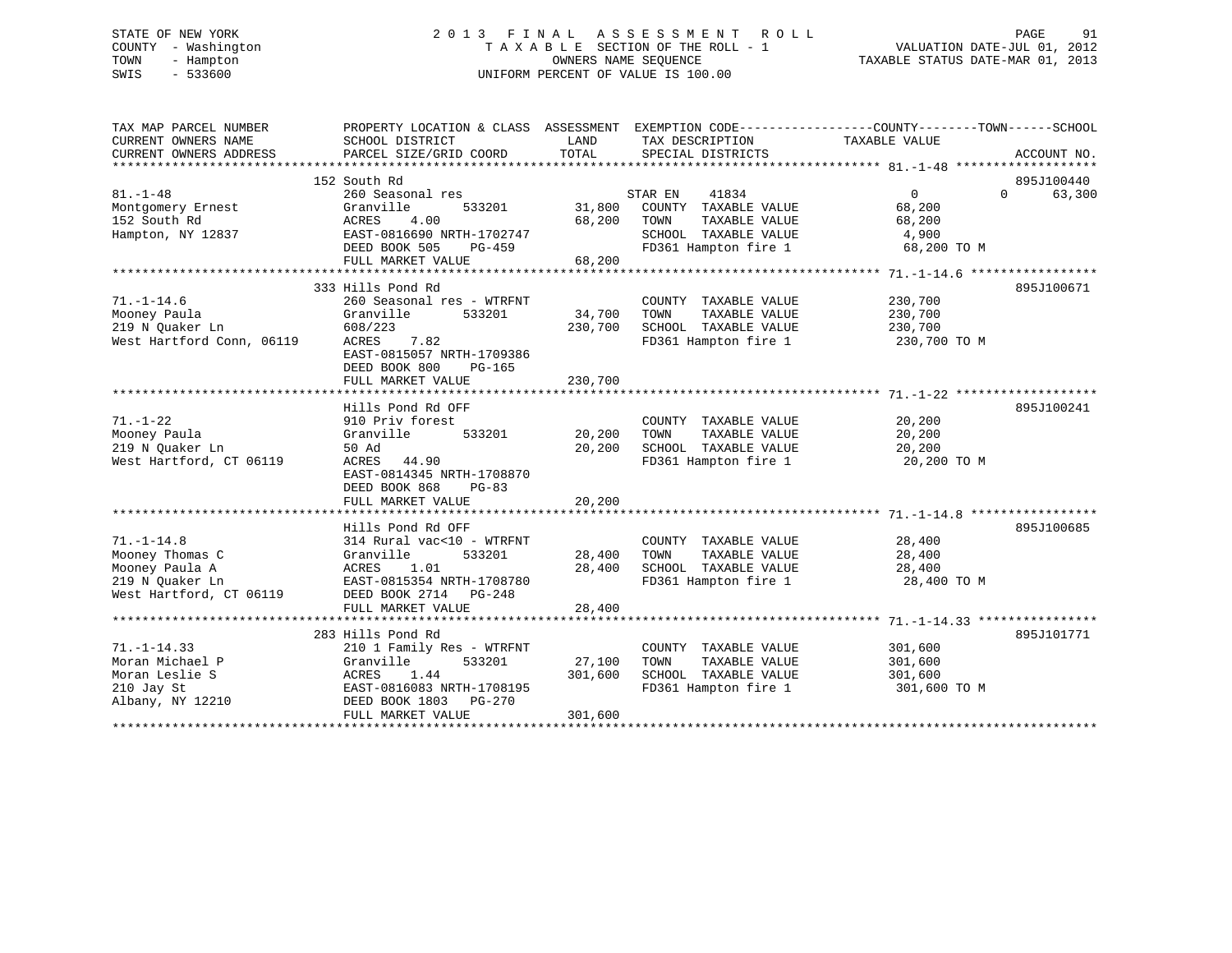# STATE OF NEW YORK 2 0 1 3 F I N A L A S S E S S M E N T R O L L PAGE 92 COUNTY - Washington T A X A B L E SECTION OF THE ROLL - 1 VALUATION DATE-JUL 01, 2012 TOWN - Hampton OWNERS NAME SEQUENCE TAXABLE STATUS DATE-MAR 01, 2013 SWIS - 533600 UNIFORM PERCENT OF VALUE IS 100.00

| TAX MAP PARCEL NUMBER<br>CURRENT OWNERS NAME | PROPERTY LOCATION & CLASS ASSESSMENT EXEMPTION CODE---------------COUNTY-------TOWN------SCHOOL<br>SCHOOL DISTRICT | LAND    | TAX DESCRIPTION             | TAXABLE VALUE                    |                    |
|----------------------------------------------|--------------------------------------------------------------------------------------------------------------------|---------|-----------------------------|----------------------------------|--------------------|
| CURRENT OWNERS ADDRESS                       | PARCEL SIZE/GRID COORD                                                                                             | TOTAL   | SPECIAL DISTRICTS           |                                  | ACCOUNT NO.        |
|                                              |                                                                                                                    |         |                             |                                  |                    |
|                                              | 437 South Rd                                                                                                       |         |                             |                                  | 895J101776         |
| $72. - 1 - 18.1$                             | 210 1 Family Res                                                                                                   |         | 41854<br>STAR B             | $0 \qquad \qquad$                | 30,000<br>$\Omega$ |
| Morehouse Debra J                            | Granville<br>533201                                                                                                | 30,200  | COUNTY TAXABLE VALUE        | 99,600                           |                    |
| 437 South Rd                                 | 3.52<br>ACRES                                                                                                      | 99,600  | TOWN<br>TAXABLE VALUE       | 99,600                           |                    |
| Whitehall, NY 12887                          | EAST-0819574 NRTH-1707743                                                                                          |         | SCHOOL TAXABLE VALUE        | 69,600                           |                    |
|                                              | DEED BOOK 824<br>PG-51                                                                                             |         |                             | FD361 Hampton fire 1 99,600 TO M |                    |
|                                              | FULL MARKET VALUE                                                                                                  | 99,600  |                             |                                  |                    |
|                                              |                                                                                                                    |         |                             |                                  |                    |
|                                              | Carlton Rd                                                                                                         |         |                             |                                  |                    |
| $45. - 1 - 5.6$                              | 314 Rural vac<10                                                                                                   |         | COUNTY TAXABLE VALUE        | 6,500                            |                    |
| Morrison Michael F                           | 535201<br>Whitehall                                                                                                | 6,500   | TOWN<br>TAXABLE VALUE       | 6,500                            |                    |
| Morrison Sharon R                            | 1.04<br>ACRES                                                                                                      | 6,500   | SCHOOL TAXABLE VALUE        | 6,500                            |                    |
| 2017 Carlton Woods Way                       | EAST-0804669 NRTH-1734419                                                                                          |         | FD362 Hampton fire 2        | 6,500 TO M                       |                    |
| Whitehall, NY 12887                          | DEED BOOK 2748<br>PG-159                                                                                           |         |                             |                                  |                    |
|                                              | FULL MARKET VALUE                                                                                                  | 6,500   |                             |                                  |                    |
|                                              |                                                                                                                    |         |                             |                                  |                    |
|                                              | 171 Hickey Rd                                                                                                      |         |                             |                                  | 895J100711         |
| $62. - 1 - 32.2$                             | 280 Res Multiple                                                                                                   |         | 41854<br>STAR B             | $\overline{0}$                   | 30,000<br>$\Omega$ |
| Morse Steven J                               | 533201<br>Granville                                                                                                |         | 35,000 COUNTY TAXABLE VALUE | 154,300                          |                    |
| Morse Norma H                                | ACRES<br>5.04                                                                                                      | 154,300 | TOWN<br>TAXABLE VALUE       | 154,300                          |                    |
| 171 Hickey Rd                                | EAST-0813633 NRTH-1717993                                                                                          |         | SCHOOL TAXABLE VALUE        | 124,300                          |                    |
| Hampton, NY 12837                            | DEED BOOK 576<br><b>PG-88</b>                                                                                      |         | FD361 Hampton fire 1        | 154,300 TO M                     |                    |
|                                              | FULL MARKET VALUE                                                                                                  | 154,300 |                             |                                  |                    |
|                                              |                                                                                                                    |         |                             |                                  |                    |
|                                              | 1145 East Way                                                                                                      |         |                             |                                  | 895J100244         |
| $71.4 - 3 - 7$                               | 260 Seasonal res - WTRFNT                                                                                          |         | COUNTY TAXABLE VALUE        | 119,800                          |                    |
| Mulholland Daniel                            | Granville<br>533201                                                                                                | 27,000  | TAXABLE VALUE<br>TOWN       | 119,800                          |                    |
| Mulholland Susan                             | $71. - 3 - 7$                                                                                                      | 119,800 | SCHOOL TAXABLE VALUE        | 119,800                          |                    |
| 10 Davis St                                  |                                                                                                                    |         | FD361 Hampton fire 1        |                                  |                    |
|                                              | FRNT 100.00 DPTH 100.00                                                                                            |         |                             | 119,800 TO M                     |                    |
| Whitehall, NY 12887                          | EAST-0815750 NRTH-1708193                                                                                          |         |                             |                                  |                    |
|                                              | DEED BOOK 838<br>PG-262                                                                                            |         |                             |                                  |                    |
|                                              | FULL MARKET VALUE                                                                                                  | 119,800 |                             |                                  |                    |
|                                              |                                                                                                                    |         |                             |                                  |                    |
|                                              | 2164 County Route 18                                                                                               |         |                             |                                  | 895J100134         |
| $62. - 1 - 26.1$                             | 270 Mfg housing                                                                                                    |         | COUNTY TAXABLE VALUE        | 80,400                           |                    |
| Murello George M                             | Granville<br>533201                                                                                                | 34,100  | TOWN<br>TAXABLE VALUE       | 80,400                           |                    |
| Murello Ann Marie                            | Filed Survey #12140                                                                                                | 80,400  | SCHOOL TAXABLE VALUE        | 80,400                           |                    |
| 2210 Brynsack Rd                             | FRNT 695.00 DPTH                                                                                                   |         | FD361 Hampton fire 1        | 80,400 TO M                      |                    |
| Wallkill, NY 12589                           | ACRES 25.34                                                                                                        |         |                             |                                  |                    |
|                                              | EAST-0815787 NRTH-1712738                                                                                          |         |                             |                                  |                    |
|                                              | DEED BOOK 2858<br>PG-235                                                                                           |         |                             |                                  |                    |
|                                              | FULL MARKET VALUE                                                                                                  | 80,400  |                             |                                  |                    |
|                                              |                                                                                                                    |         |                             |                                  |                    |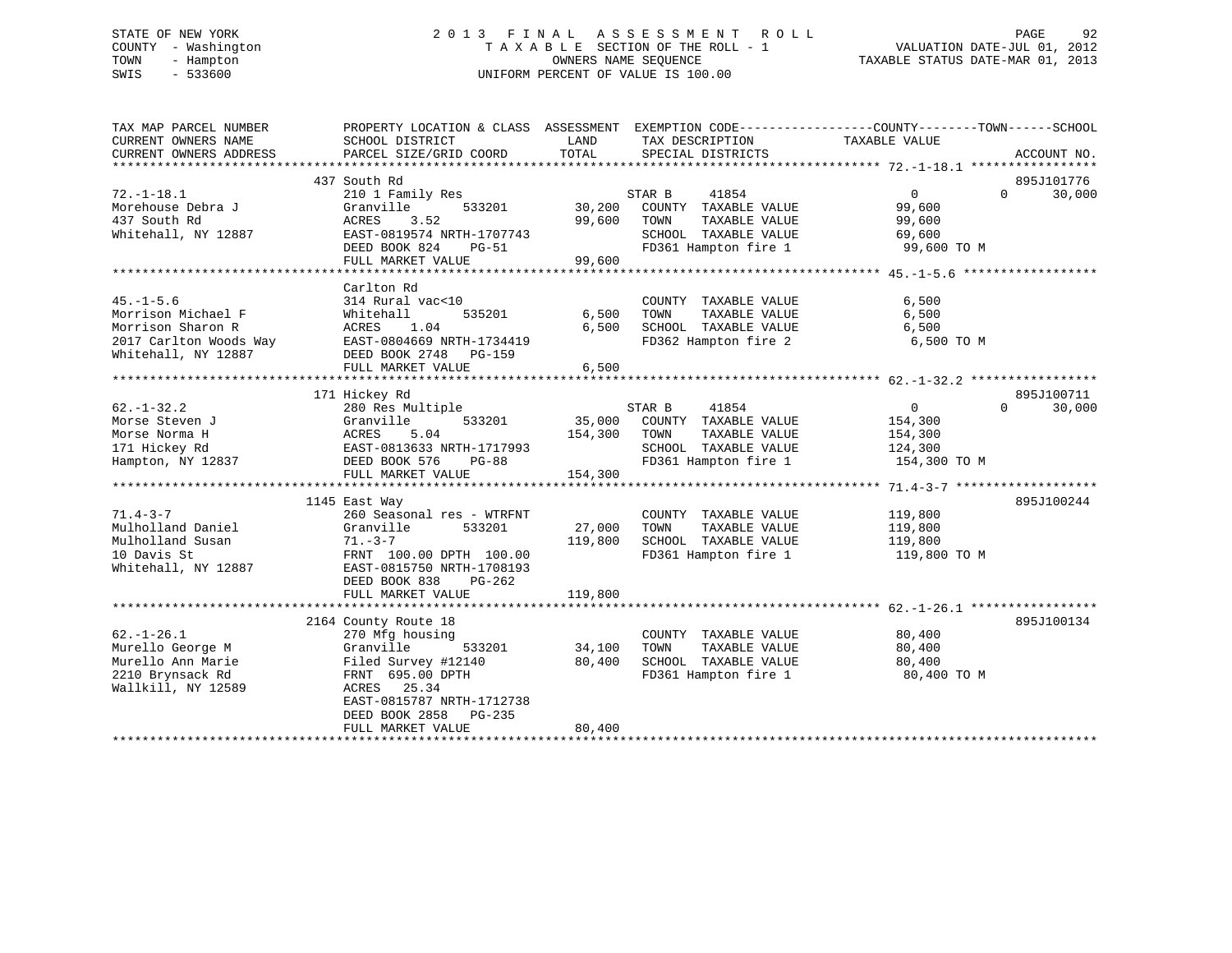# STATE OF NEW YORK 2 0 1 3 F I N A L A S S E S S M E N T R O L L PAGE 93 COUNTY - Washington T A X A B L E SECTION OF THE ROLL - 1 VALUATION DATE-JUL 01, 2012 TOWN - Hampton OWNERS NAME SEQUENCE TAXABLE STATUS DATE-MAR 01, 2013 SWIS - 533600 UNIFORM PERCENT OF VALUE IS 100.00

| TAX MAP PARCEL NUMBER<br>CURRENT OWNERS NAME | PROPERTY LOCATION & CLASS ASSESSMENT<br>SCHOOL DISTRICT | LAND<br>TAX DESCRIPTION        | EXEMPTION CODE-----------------COUNTY-------TOWN------SCHOOL<br>TAXABLE VALUE |                          |
|----------------------------------------------|---------------------------------------------------------|--------------------------------|-------------------------------------------------------------------------------|--------------------------|
| CURRENT OWNERS ADDRESS                       | PARCEL SIZE/GRID COORD                                  | TOTAL<br>SPECIAL DISTRICTS     |                                                                               | ACCOUNT NO.              |
|                                              | 448 South Rd                                            |                                |                                                                               | 895J100184               |
| $72. - 1 - 14$                               | 210 1 Family Res                                        | WAR VET/TC 41121               | 8,385                                                                         | 8,385<br>0               |
| Murray Richard                               | Granville<br>533201                                     | 25,300 DISAB-C/T 41931         | 23,758                                                                        | 23,758<br>$\overline{0}$ |
| 448 South Rd                                 | 2.00<br>ACRES                                           | 55,900 STAR B                  | 41854<br>$\overline{0}$                                                       | 30,000<br>$\Omega$       |
| Whitehall, NY 12887                          | EAST-0820198 NRTH-1707873                               | COUNTY TAXABLE VALUE           | 23,757                                                                        |                          |
|                                              | DEED BOOK 455<br>PG-994                                 | TOWN                           | TAXABLE VALUE<br>23,757                                                       |                          |
|                                              | FULL MARKET VALUE                                       | SCHOOL TAXABLE VALUE<br>55,900 | 25,900                                                                        |                          |
|                                              |                                                         | FD361 Hampton fire 1           |                                                                               | 55,900 TO M              |
|                                              |                                                         |                                |                                                                               |                          |
|                                              | 12 Greenfield Ln                                        |                                |                                                                               | 895J100169               |
| $72.2 - 3 - 1$                               | 210 1 Family Res                                        | STAR B                         | 0<br>41854                                                                    | $\Omega$<br>30,000       |
| Myers John                                   | 533201<br>Granville                                     | 28,700<br>COUNTY TAXABLE VALUE | 99,200                                                                        |                          |
| Myers Justina                                | 738/160 Hwy Approp                                      | 99,200<br>TOWN                 | TAXABLE VALUE<br>99,200                                                       |                          |
| 12 Greenfield Ln                             | 720/22-23 Hwy Approp                                    | SCHOOL TAXABLE VALUE           | 69,200                                                                        |                          |
| Hampton, NY 12837                            | $72. - 3 - 1$                                           | FD361 Hampton fire 1           |                                                                               | 99,200 TO M              |
|                                              | 3.07<br>ACRES                                           |                                |                                                                               |                          |
|                                              | EAST-0823989 NRTH-1712407                               |                                |                                                                               |                          |
|                                              | DEED BOOK 1849 PG-235                                   |                                |                                                                               |                          |
|                                              | FULL MARKET VALUE                                       | 99,200                         |                                                                               |                          |
|                                              |                                                         |                                |                                                                               |                          |
|                                              | 147 Vladyka Woods Rd                                    |                                |                                                                               | 895J101765               |
| $38. - 1 - 20.1$                             | 210 1 Family Res                                        | STAR B                         | 41854<br>$\overline{0}$                                                       | 30,000<br>$\Omega$       |
| Needham Johanna                              | Whitehall<br>535201                                     | 22,000<br>COUNTY TAXABLE VALUE | 143,800                                                                       |                          |
| Lawrence Peter                               | ACRES<br>1.00                                           | 143,800<br>TOWN                | TAXABLE VALUE<br>143,800                                                      |                          |
| ATT: Johanna Genier                          | EAST-0806678 NRTH-1740513                               | SCHOOL TAXABLE VALUE           | 113,800                                                                       |                          |
| 147 Vladyka Woods Rd                         | DEED BOOK 732<br>PG-331                                 | FD362 Hampton fire 2           | 143,800 TO M                                                                  |                          |
| Whitehall, NY 12887                          | FULL MARKET VALUE                                       | 143,800                        |                                                                               |                          |
|                                              |                                                         |                                |                                                                               |                          |
|                                              | 100 Camp Way                                            |                                |                                                                               | 895J100085               |
| $53. - 1 - 15$                               | 260 Seasonal res                                        | COUNTY TAXABLE VALUE           | 31,900                                                                        |                          |
| Nikas William L                              | Whitehall<br>535201                                     | 21,600<br>TOWN                 | TAXABLE VALUE<br>31,900                                                       |                          |
| Barber John M                                | ACRES 47.60                                             | 31,900<br>SCHOOL TAXABLE VALUE | 31,900                                                                        |                          |
| PO Box 267                                   | EAST-0809912 NRTH-1723705                               | FD362 Hampton fire 2           |                                                                               | 31,900 TO M              |
| Hudson Falls, NY 12839                       | DEED BOOK 771<br>PG-152                                 |                                |                                                                               |                          |
|                                              | FULL MARKET VALUE                                       | 31,900                         |                                                                               |                          |
|                                              | **************************                              |                                |                                                                               |                          |
|                                              | LOT 9 Taylor Pat                                        |                                |                                                                               | 895J100050               |
| $53. - 1 - 16$                               | 910 Priv forest                                         | COUNTY TAXABLE VALUE           | 19,100                                                                        |                          |
| Nikas William L                              | Granville<br>533201                                     | 19,100<br>TOWN                 | TAXABLE VALUE<br>19,100                                                       |                          |
| Barber John M                                | 50 Ad                                                   | 19,100<br>SCHOOL TAXABLE VALUE | 19,100                                                                        |                          |
| 116 Oak St                                   | ACRES<br>42.50                                          | FD361 Hampton fire 1           |                                                                               | 19,100 TO M              |
| PO Box 267                                   | EAST-0812903 NRTH-1724375                               |                                |                                                                               |                          |
| Hudson Falls, NY 12839                       | DEED BOOK 557<br>PG-212                                 |                                |                                                                               |                          |
|                                              | FULL MARKET VALUE                                       | 19,100                         |                                                                               |                          |
|                                              |                                                         |                                |                                                                               |                          |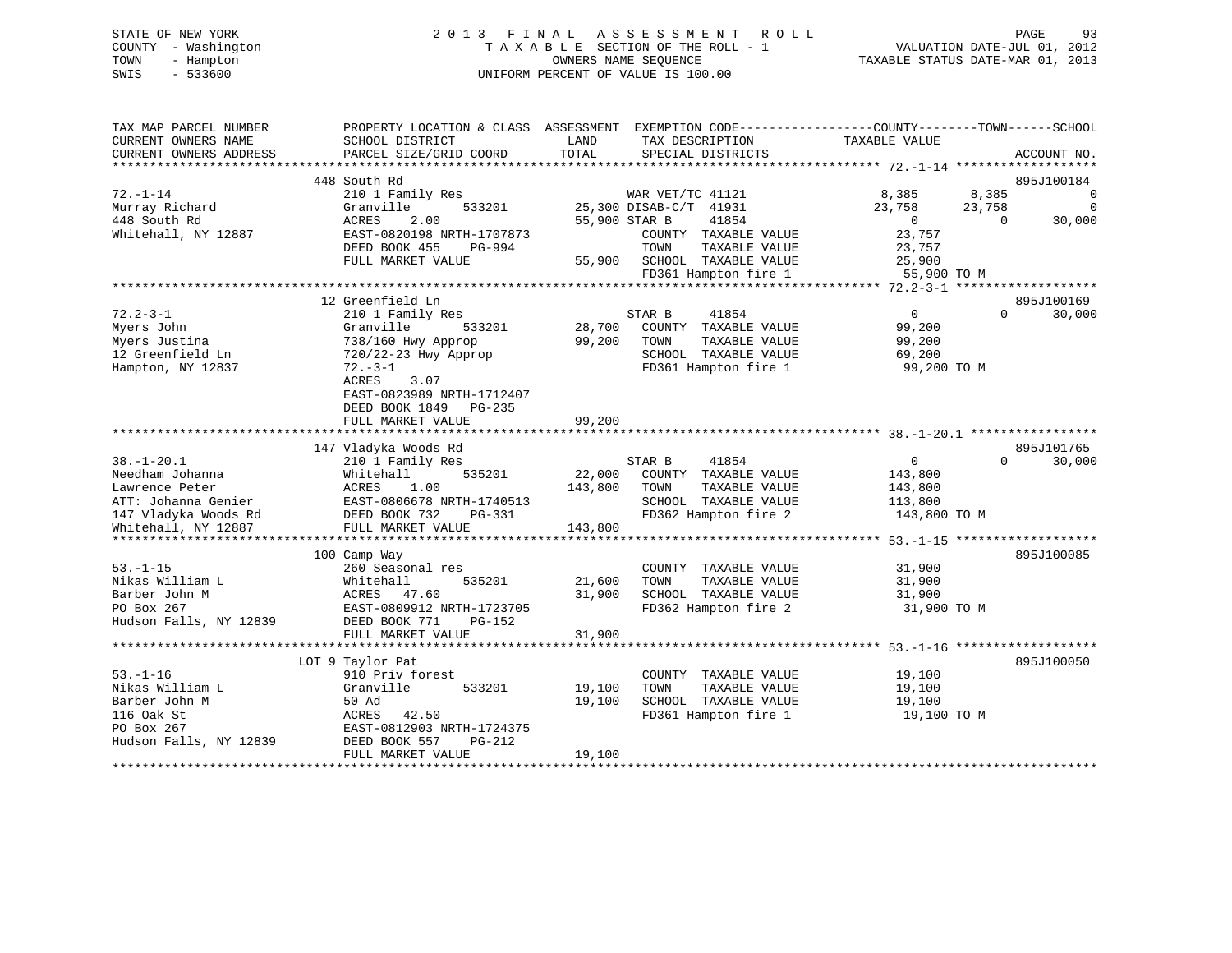# STATE OF NEW YORK 2 0 1 3 F I N A L A S S E S S M E N T R O L L PAGE 94 COUNTY - Washington T A X A B L E SECTION OF THE ROLL - 1 VALUATION DATE-JUL 01, 2012 TOWN - Hampton OWNERS NAME SEQUENCE TAXABLE STATUS DATE-MAR 01, 2013 SWIS - 533600 UNIFORM PERCENT OF VALUE IS 100.00

| TAX MAP PARCEL NUMBER                         |                                                                                                                                                                           | PROPERTY LOCATION & CLASS ASSESSMENT EXEMPTION CODE---------------COUNTY-------TOWN------SCHOOL                                                                                                                                                                                       |                                      |
|-----------------------------------------------|---------------------------------------------------------------------------------------------------------------------------------------------------------------------------|---------------------------------------------------------------------------------------------------------------------------------------------------------------------------------------------------------------------------------------------------------------------------------------|--------------------------------------|
| CURRENT OWNERS NAME<br>CURRENT OWNERS ADDRESS | SCHOOL DISTRICT                                                                                                                                                           | <b>EXAMPLE THE EXAMPLE THE EXAMPLE THE EXAMPLE THE EXAMPLE THE EXAMPLE THE EXAMPLE THE EXAMPLE THE EXAMPLE THE EXAMPLE THE EXAMPLE THE EXAMPLE THE EXAMPLE THE EXAMPLE THE EXAMPLE THE EXAMPLE THE EXAMPLE THE EXAMPLE THE EXAMP</b><br>TAX DESCRIPTION<br>TOTAL<br>SPECIAL DISTRICTS | TAXABLE VALUE<br>ACCOUNT NO.         |
|                                               | PARCEL SIZE/GRID COORD                                                                                                                                                    |                                                                                                                                                                                                                                                                                       |                                      |
|                                               | South Rd                                                                                                                                                                  |                                                                                                                                                                                                                                                                                       | 895J100265                           |
| $72. - 1 - 16$                                | 323 Vacant rural                                                                                                                                                          | COUNTY TAXABLE VALUE                                                                                                                                                                                                                                                                  | 72,000                               |
| Noble Gerald                                  | Granville<br>533201                                                                                                                                                       | 72,000<br>TAXABLE VALUE<br>TOWN                                                                                                                                                                                                                                                       | 72,000                               |
| Noble Norma                                   | ACRES 50.00                                                                                                                                                               | 72,000<br>SCHOOL TAXABLE VALUE                                                                                                                                                                                                                                                        | 72,000                               |
| 867 Granville St                              | EAST-0818367 NRTH-1707034                                                                                                                                                 | FD361 Hampton fire 1 72,000 TO M                                                                                                                                                                                                                                                      |                                      |
| Poultney, VT 05764                            | DEED BOOK 716<br>PG-223                                                                                                                                                   |                                                                                                                                                                                                                                                                                       |                                      |
|                                               | FULL MARKET VALUE                                                                                                                                                         | 72,000                                                                                                                                                                                                                                                                                |                                      |
|                                               |                                                                                                                                                                           |                                                                                                                                                                                                                                                                                       |                                      |
|                                               | South Rd                                                                                                                                                                  |                                                                                                                                                                                                                                                                                       |                                      |
| $72. - 1 - 16.4$                              | 323 Vacant rural                                                                                                                                                          | COUNTY TAXABLE VALUE                                                                                                                                                                                                                                                                  | 61,000                               |
|                                               |                                                                                                                                                                           | 533201 61,000<br>TOWN<br>TAXABLE VALUE                                                                                                                                                                                                                                                | 61,000                               |
|                                               |                                                                                                                                                                           | 61,000                                                                                                                                                                                                                                                                                |                                      |
|                                               |                                                                                                                                                                           |                                                                                                                                                                                                                                                                                       |                                      |
| Poultney, VT 05764 DEED BOOK 716              | PG-223                                                                                                                                                                    |                                                                                                                                                                                                                                                                                       |                                      |
|                                               | FULL MARKET VALUE 61,000                                                                                                                                                  |                                                                                                                                                                                                                                                                                       |                                      |
|                                               |                                                                                                                                                                           |                                                                                                                                                                                                                                                                                       |                                      |
|                                               | 2621 State Route 22A                                                                                                                                                      |                                                                                                                                                                                                                                                                                       | 895J100273                           |
| $72. - 2 - 31$                                | 210 1 Family Res                                                                                                                                                          | $\begin{array}{ccccccccc} \texttt{533201} & & & & & \texttt{STAR B} & & & \texttt{41854} \\ & & & & & & \texttt{22,900} & & \texttt{COUNTY} & & \texttt{TAXABLE VALUE} \end{array}$                                                                                                   | $\overline{0}$<br>30,000<br>$\Omega$ |
|                                               | Granville                                                                                                                                                                 |                                                                                                                                                                                                                                                                                       | 75,600                               |
|                                               | FRNT 260.00 DPTH 215.00 75,600 TOWN                                                                                                                                       | TAXABLE VALUE                                                                                                                                                                                                                                                                         | 75,600                               |
|                                               | EAST-0823275 NRTH-1712275                                                                                                                                                 | $\overline{5}$                                                                                                                                                                                                                                                                        |                                      |
|                                               | Noble John A<br>Noble Karen S<br>2621 State Route 22A<br>275 SERT-0823275 NRTH-171227<br>275 SEED BOOK 871<br>276 SEED BOOK 871<br>277 SEED BOOK 871<br>277 SEED BOOK 871 | SCHOOL TAXABLE VALUE 45,600<br>FD361 Hampton fire 1 75,600 TO M                                                                                                                                                                                                                       |                                      |
|                                               | FULL MARKET VALUE                                                                                                                                                         | 75,600                                                                                                                                                                                                                                                                                |                                      |
|                                               |                                                                                                                                                                           |                                                                                                                                                                                                                                                                                       |                                      |
|                                               | County Route 20 OFF                                                                                                                                                       |                                                                                                                                                                                                                                                                                       | 895J100058                           |
| $72. - 2 - 12$                                | 322 Rural vac>10                                                                                                                                                          | COUNTY TAXABLE VALUE                                                                                                                                                                                                                                                                  | 8,500                                |
| Noble Thomas G                                | Granville<br>533201                                                                                                                                                       | 8,500<br>TOWN<br>TAXABLE VALUE                                                                                                                                                                                                                                                        | 8,500                                |
| Rose Nancy C                                  | 2675/53                                                                                                                                                                   | 8,500<br>SCHOOL TAXABLE VALUE                                                                                                                                                                                                                                                         | 8,500                                |
| c/o Nancy Noble                               | ACRES 18.50                                                                                                                                                               | FD361 Hampton fire 1                                                                                                                                                                                                                                                                  | 8,500 TO M                           |
| 970 Granville St                              | EAST-0824209 NRTH-1707030<br>DEED BOOK 2812 PG-12                                                                                                                         |                                                                                                                                                                                                                                                                                       |                                      |
| Poultney, VT 05764                            | DEED BOOK 2812 PG-12                                                                                                                                                      |                                                                                                                                                                                                                                                                                       |                                      |
|                                               | FULL MARKET VALUE                                                                                                                                                         | 8,500                                                                                                                                                                                                                                                                                 |                                      |
|                                               |                                                                                                                                                                           |                                                                                                                                                                                                                                                                                       |                                      |
|                                               | 33 Dailey Way                                                                                                                                                             |                                                                                                                                                                                                                                                                                       | 895J100422                           |
| $72. - 1 - 5$                                 | 210 1 Family Res                                                                                                                                                          | WAR VET/TC 41121                                                                                                                                                                                                                                                                      | 21,120<br>21,120<br>0                |
| OBrien David K                                | 533201<br>Granville                                                                                                                                                       | 34,800 STAR B<br>41854                                                                                                                                                                                                                                                                | 30,000<br>$\overline{0}$<br>$\Omega$ |
| OBrien Barbara S                              | 4.94<br>ACRES                                                                                                                                                             | 140,800 COUNTY TAXABLE VALUE                                                                                                                                                                                                                                                          | 119,680                              |
| 33 Dailey Way                                 | EAST-0822029 NRTH-1711367                                                                                                                                                 | TOWN<br>TAXABLE VALUE                                                                                                                                                                                                                                                                 | 119,680                              |
| Hampton, NY 12837                             | DEED BOOK 2282 PG-329                                                                                                                                                     | SCHOOL TAXABLE VALUE                                                                                                                                                                                                                                                                  | 110,800                              |
|                                               | FULL MARKET VALUE                                                                                                                                                         | 140,800 FD361 Hampton fire 1                                                                                                                                                                                                                                                          | 140,800 TO M                         |
|                                               |                                                                                                                                                                           |                                                                                                                                                                                                                                                                                       |                                      |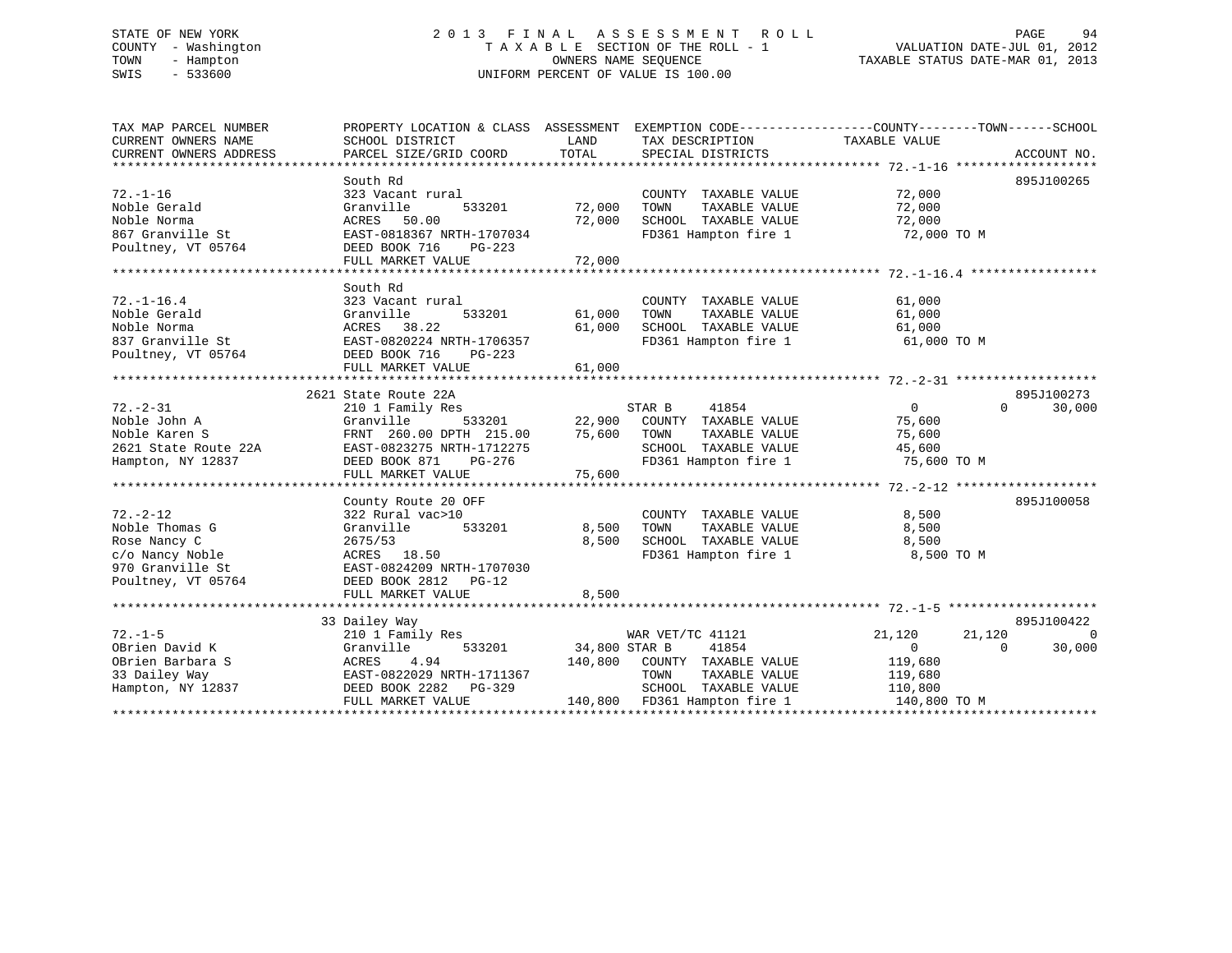# STATE OF NEW YORK 2 0 1 3 F I N A L A S S E S S M E N T R O L L PAGE 95 COUNTY - Washington T A X A B L E SECTION OF THE ROLL - 1 VALUATION DATE-JUL 01, 2012 TOWN - Hampton OWNERS NAME SEQUENCE TAXABLE STATUS DATE-MAR 01, 2013 SWIS - 533600 UNIFORM PERCENT OF VALUE IS 100.00

| TAX MAP PARCEL NUMBER<br>CURRENT OWNERS NAME<br>CURRENT OWNERS ADDRESS | PROPERTY LOCATION & CLASS ASSESSMENT EXEMPTION CODE----------------COUNTY-------TOWN-----SCHOOL<br>SCHOOL DISTRICT<br>PARCEL SIZE/GRID COORD | LAND<br>TOTAL  | TAX DESCRIPTION<br>SPECIAL DISTRICTS | TAXABLE VALUE |          | ACCOUNT NO. |
|------------------------------------------------------------------------|----------------------------------------------------------------------------------------------------------------------------------------------|----------------|--------------------------------------|---------------|----------|-------------|
|                                                                        |                                                                                                                                              |                |                                      |               |          |             |
|                                                                        | 23 Perry Heights Way                                                                                                                         |                |                                      |               |          | 895J101779  |
| $72. - 2 - 42$                                                         | 240 Rural res                                                                                                                                |                | STAR B<br>41854                      | $\Omega$      | $\Omega$ | 30,000      |
| Obrien Thomas W                                                        | Granville<br>533201                                                                                                                          | 70,300         | COUNTY TAXABLE VALUE                 | 305,100       |          |             |
| Obrien Michelle L                                                      | ACRES 37.07                                                                                                                                  | 305,100        | TOWN<br>TAXABLE VALUE                | 305,100       |          |             |
| PO Box 174                                                             | EAST-0821898 NRTH-1712919                                                                                                                    |                | SCHOOL TAXABLE VALUE                 | 275,100       |          |             |
| Hampton, NY 12837                                                      | DEED BOOK 2069<br>PG-150                                                                                                                     |                | CA001 Cons agri dst 1                | 305,100 TO    |          |             |
|                                                                        | FULL MARKET VALUE                                                                                                                            |                | 305,100 FD361 Hampton fire 1         | 305,100 TO M  |          |             |
|                                                                        |                                                                                                                                              |                |                                      |               |          |             |
|                                                                        | 56 Staso Ln                                                                                                                                  |                |                                      |               |          | 895J100296  |
| $72. - 2 - 19$                                                         | 210 1 Family Res                                                                                                                             |                | CBT VET/TC 41131                     | 26,100        | 26,100   | $\Omega$    |
| Orourke Rita                                                           | Granville<br>533201                                                                                                                          | 23,300 STAR EN | 41834                                | $\Omega$      | $\Omega$ | 63,300      |
| 56 Staso Rd                                                            | ACRES<br>1.40                                                                                                                                | 104,400        | COUNTY TAXABLE VALUE                 | 78,300        |          |             |
| PO Box 101                                                             | EAST-0821712 NRTH-1709187                                                                                                                    |                | TOWN<br>TAXABLE VALUE                | 78,300        |          |             |
| Hampton, NY 12837                                                      | DEED BOOK 528<br>PG-170                                                                                                                      |                | SCHOOL TAXABLE VALUE                 | 41,100        |          |             |
|                                                                        | FULL MARKET VALUE                                                                                                                            |                | 104,400 FD361 Hampton fire 1         | 104,400 TO M  |          |             |
|                                                                        |                                                                                                                                              |                |                                      |               |          |             |
|                                                                        | 41 Hampton Heights Way                                                                                                                       |                |                                      |               |          | 895J100666  |
| $80. - 1 - 19$                                                         | 260 Seasonal res                                                                                                                             |                | COUNTY TAXABLE VALUE                 | 105,800       |          |             |
| Osterhoudt Ralph Jr                                                    | Granville<br>533201                                                                                                                          | 35,800         | TOWN<br>TAXABLE VALUE                | 105,800       |          |             |
| Osterhoudt Susan R                                                     | LOT 13                                                                                                                                       | 105,800        | SCHOOL TAXABLE VALUE                 | 105,800       |          |             |
| 47 North Cross Rd                                                      | 5.78<br>ACRES                                                                                                                                |                | FD361 Hampton fire 1                 | 105,800 TO M  |          |             |
| Staatsburg, NY 12580                                                   | EAST-0810888 NRTH-1701612                                                                                                                    |                |                                      |               |          |             |
|                                                                        | DEED BOOK 797<br>$PG-91$                                                                                                                     |                |                                      |               |          |             |
|                                                                        | FULL MARKET VALUE                                                                                                                            | 105,800        |                                      |               |          |             |
|                                                                        |                                                                                                                                              |                |                                      |               |          |             |
|                                                                        | 2887 State Route 22A                                                                                                                         |                |                                      |               |          | 895J100192  |
| $63 - 1 - 4$                                                           | 210 1 Family Res                                                                                                                             |                | STAR B<br>41854                      | $\mathbf{0}$  | $\Omega$ | 30,000      |
| Panoushek James M                                                      | Granville<br>533201                                                                                                                          | 34,400         | COUNTY TAXABLE VALUE                 | 194,000       |          |             |
| Panoushek Stacey M                                                     | ACRES<br>4.80                                                                                                                                | 194,000        | TOWN<br>TAXABLE VALUE                | 194,000       |          |             |
| 2887 State Route 22A                                                   | EAST-0821902 NRTH-1718648                                                                                                                    |                | SCHOOL TAXABLE VALUE                 | 164,000       |          |             |
| Hampton, NY 12837                                                      | DEED BOOK 837<br>PG-164                                                                                                                      |                | FD361 Hampton fire 1                 | 194,000 TO M  |          |             |
|                                                                        | FULL MARKET VALUE                                                                                                                            | 194,000        |                                      |               |          |             |
|                                                                        |                                                                                                                                              |                |                                      |               |          |             |
|                                                                        | 2883 State Route 22A                                                                                                                         |                |                                      |               |          | 895J101747  |
| $63. -1 - 4.1$                                                         | 270 Mfg housing                                                                                                                              |                | COUNTY TAXABLE VALUE                 | 42,400        |          |             |
| Panoushek Jamie                                                        | 533201<br>Granville                                                                                                                          | 34,300         | TOWN<br>TAXABLE VALUE                | 42,400        |          |             |
| Panoushek Stacey                                                       | ACRES<br>4.79                                                                                                                                | 42,400         | SCHOOL TAXABLE VALUE                 | 42,400        |          |             |
| 2887 State Route 22A                                                   | EAST-0822023 NRTH-1718259                                                                                                                    |                | FD361 Hampton fire 1                 | 42,400 TO M   |          |             |
| Hampton, NY 12837                                                      | DEED BOOK 564<br>PG-317                                                                                                                      |                |                                      |               |          |             |
|                                                                        | FULL MARKET VALUE                                                                                                                            | 42,400         |                                      |               |          |             |
|                                                                        |                                                                                                                                              |                |                                      |               |          |             |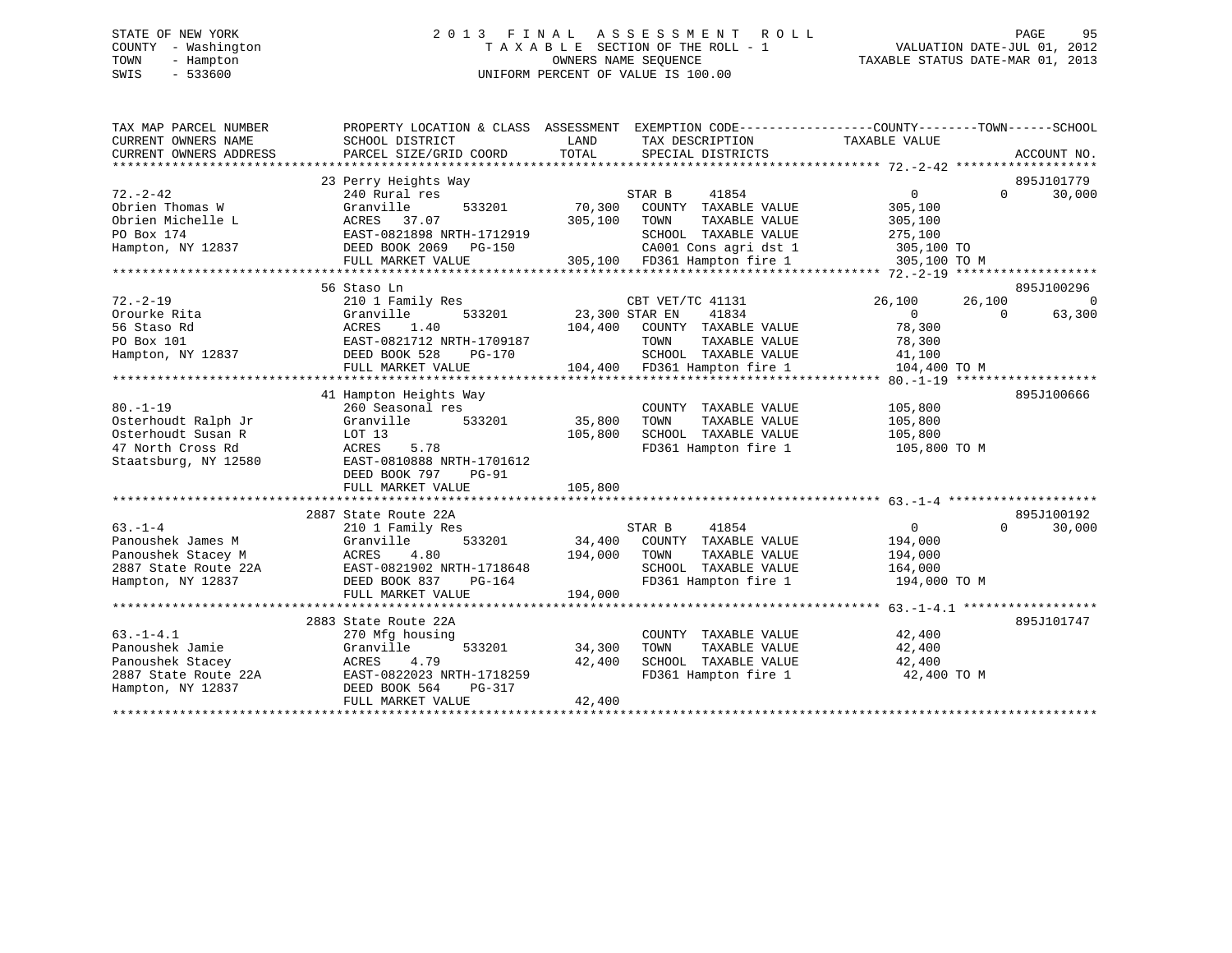# STATE OF NEW YORK 2 0 1 3 F I N A L A S S E S S M E N T R O L L PAGE 96 COUNTY - Washington T A X A B L E SECTION OF THE ROLL - 1 VALUATION DATE-JUL 01, 2012 TOWN - Hampton OWNERS NAME SEQUENCE TAXABLE STATUS DATE-MAR 01, 2013 SWIS - 533600 UNIFORM PERCENT OF VALUE IS 100.00

| TAX MAP PARCEL NUMBER<br>CURRENT OWNERS NAME<br>CURRENT OWNERS ADDRESS                                           | PROPERTY LOCATION & CLASS ASSESSMENT<br>SCHOOL DISTRICT<br>PARCEL SIZE/GRID COORD                                                                                          | LAND<br>TOTAL                | EXEMPTION CODE-----------------COUNTY-------TOWN------SCHOOL<br>TAX DESCRIPTION TAXABLE VALUE<br>SPECIAL DISTRICTS                        |                                                                              | ACCOUNT NO.                      |
|------------------------------------------------------------------------------------------------------------------|----------------------------------------------------------------------------------------------------------------------------------------------------------------------------|------------------------------|-------------------------------------------------------------------------------------------------------------------------------------------|------------------------------------------------------------------------------|----------------------------------|
| $81. - 2 - 9$<br>Panoushek Joseph P<br>Panoushek Patricia<br>66 County Route 20<br>Hampton, NY 12837             | 58 County Route 20<br>240 Rural res<br>533201<br>Granville<br>406/648, 2675/53<br>ACRES 10.50<br>EAST-0824158 NRTH-1704551<br>DEED BOOK 358<br>PG-590<br>FULL MARKET VALUE | 41,100<br>128,000<br>128,000 | STAR B<br>41854<br>COUNTY TAXABLE VALUE<br>TAXABLE VALUE<br>TOWN<br>SCHOOL TAXABLE VALUE<br>CA001 Cons agri dst 1<br>FD361 Hampton fire 1 | $\overline{0}$<br>128,000<br>128,000<br>98,000<br>128,000 TO<br>128,000 TO M | 895J100195<br>30,000<br>$\Omega$ |
|                                                                                                                  |                                                                                                                                                                            |                              |                                                                                                                                           |                                                                              |                                  |
| $80. - 1 - 6$<br>Panoushek Russell -LE-<br>Panoushek Russell Jr<br>60 South Rd<br>PO Box 12<br>Hampton, NY 12837 | 60 South Rd<br>270 Mfg housing<br>533201<br>Granville<br>442/150<br>ACRES 163.20<br>EAST-0815164 NRTH-1699921<br>DEED BOOK 2628 PG-1<br>FULL MARKET VALUE                  | 145,500<br>145,500           | STAR B<br>41854<br>133,400 COUNTY TAXABLE VALUE<br>TAXABLE VALUE<br>TOWN<br>SCHOOL TAXABLE VALUE<br>FD361 Hampton fire 1                  | $\overline{0}$<br>145,500<br>145,500<br>115,500<br>145,500 TO M              | 895J100076<br>$\Omega$<br>30,000 |
|                                                                                                                  |                                                                                                                                                                            |                              |                                                                                                                                           |                                                                              |                                  |
| $80. - 1 - 6.1$<br>Panoushek Tammy<br>86 South Rd<br>Hampton, NY 12837                                           | 86 South Rd<br>270 Mfg housing<br>533201<br>Granville<br>ACRES<br>1.14<br>EAST-0815336 NRTH-1701527<br>DEED BOOK 3163 PG-126<br>FULL MARKET VALUE                          | 22,500<br>58,500<br>58,500   | COUNTY TAXABLE VALUE<br>TOWN<br>TAXABLE VALUE<br>SCHOOL TAXABLE VALUE<br>FD361 Hampton fire 1                                             | 58,500<br>58,500<br>58,500<br>58,500 TO M                                    |                                  |
|                                                                                                                  |                                                                                                                                                                            |                              |                                                                                                                                           |                                                                              |                                  |
| $63. -1 - 4.3$<br>Panoushek Thomas P<br>Panoushek Susan<br>2941 State Route 22A<br>Hampton, NY 12837             | 2941 State Route 22A<br>270 Mfg housing<br>Granville<br>533201<br>ACRES<br>4.68<br>EAST-0821362 NRTH-1720349<br>DEED BOOK 776<br>PG-26<br>FULL MARKET VALUE                | 34,000<br>79,500<br>79,500   | STAR B<br>41854<br>COUNTY TAXABLE VALUE<br>TAXABLE VALUE<br>TOWN<br>SCHOOL TAXABLE VALUE<br>FD361 Hampton fire 1                          | $\overline{0}$<br>79,500<br>79,500<br>49,500<br>79,500 TO M                  | $\Omega$<br>30,000               |
|                                                                                                                  |                                                                                                                                                                            |                              |                                                                                                                                           |                                                                              |                                  |
| $62 - 1 - 5$<br>Paolino John Jr<br>PO Box 363<br>Marron, CT 06444                                                | 30 Camp Way<br>260 Seasonal res<br>533201<br>Granville<br>ACRES 36.68<br>EAST-0812523 NRTH-1720713<br>DEED BOOK 959<br>PG-336<br>FULL MARKET VALUE                         | 33,300<br>59,400<br>59,400   | COUNTY TAXABLE VALUE<br>TOWN<br>TAXABLE VALUE<br>SCHOOL TAXABLE VALUE<br>FD361 Hampton fire 1                                             | 59,400<br>59,400<br>59,400<br>59,400 TO M                                    | 895J100631                       |
|                                                                                                                  |                                                                                                                                                                            |                              |                                                                                                                                           |                                                                              |                                  |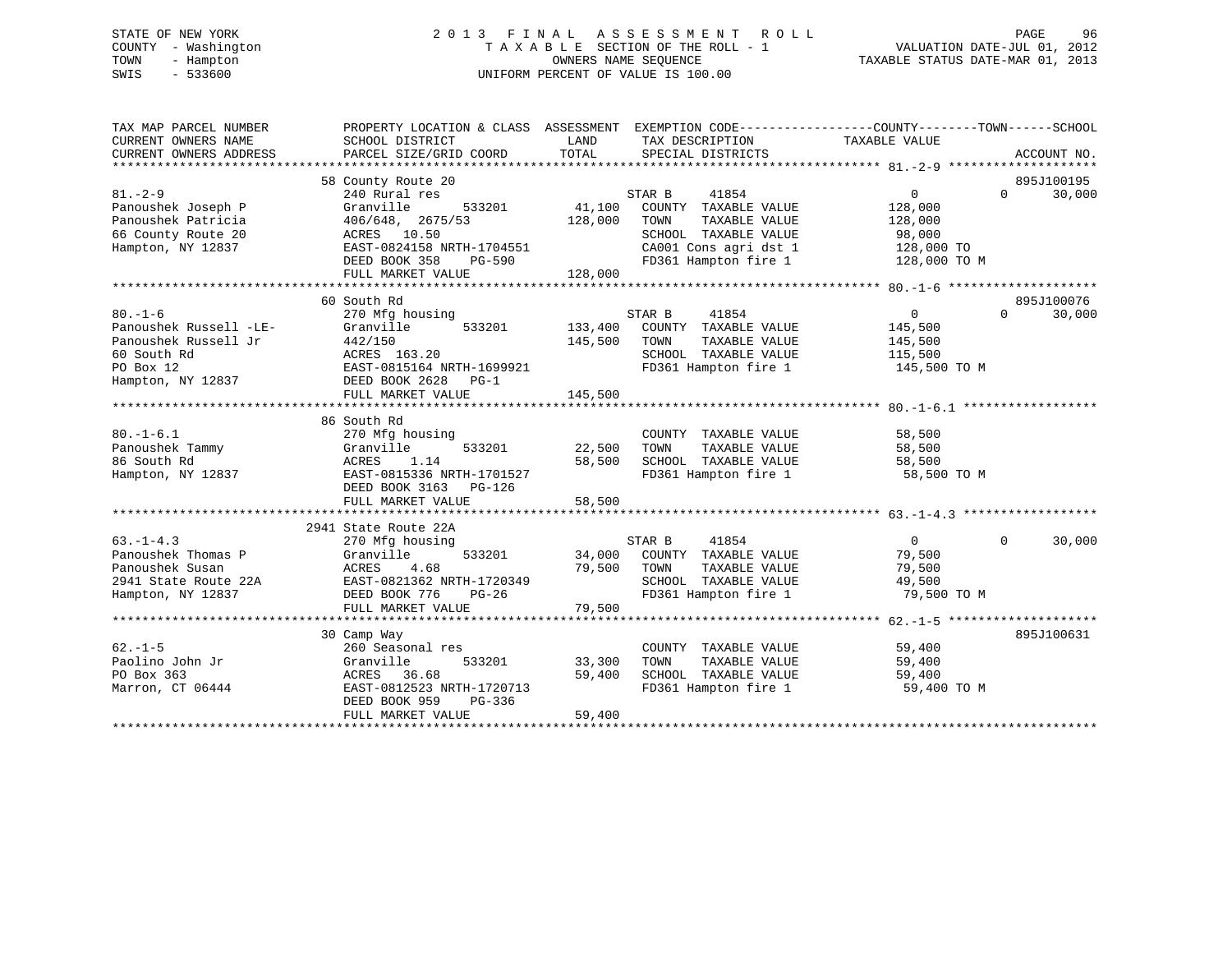# STATE OF NEW YORK 2 0 1 3 F I N A L A S S E S S M E N T R O L L PAGE 97 COUNTY - Washington T A X A B L E SECTION OF THE ROLL - 1 VALUATION DATE-JUL 01, 2012 TOWN - Hampton OWNERS NAME SEQUENCE TAXABLE STATUS DATE-MAR 01, 2013 SWIS - 533600 UNIFORM PERCENT OF VALUE IS 100.00

| TAX MAP PARCEL NUMBER<br>CURRENT OWNERS NAME<br>CURRENT OWNERS ADDRESS                                 | PROPERTY LOCATION & CLASS ASSESSMENT EXEMPTION CODE----------------COUNTY-------TOWN-----SCHOOL<br>SCHOOL DISTRICT<br>PARCEL SIZE/GRID COORD                 | LAND<br>TOTAL                | TAX DESCRIPTION<br>SPECIAL DISTRICTS                                                                                           | TAXABLE VALUE                                               | ACCOUNT NO.                      |
|--------------------------------------------------------------------------------------------------------|--------------------------------------------------------------------------------------------------------------------------------------------------------------|------------------------------|--------------------------------------------------------------------------------------------------------------------------------|-------------------------------------------------------------|----------------------------------|
| $81. - 2 - 7$<br>Parker Ronald C<br>11 LeeBrook Ln<br>Salem, NY 12865                                  | 59 County Route 20<br>210 1 Family Res<br>533201<br>Granville<br>ACRES<br>1.37<br>EAST-0823874 NRTH-1704965<br>DEED BOOK 2017    PG-118<br>FULL MARKET VALUE | 23,000<br>129,400<br>129,400 | COUNTY TAXABLE VALUE<br>TAXABLE VALUE<br>TOWN<br>SCHOOL TAXABLE VALUE<br>FD361 Hampton fire 1                                  | 129,400<br>129,400<br>129,400<br>129,400 TO M               | 895J100174                       |
| $31. - 1 - 3.1$<br>Parkman Elizabeth A<br>1403 Carvers Falls Ln<br>Whitehall, NY 12887                 | 1403 Carvers Falls Ln<br>270 Mfg housing<br>535201<br>Whitehall<br>Lot 1<br>4.00<br>ACRES<br>EAST-0808083 NRTH-1746532<br>DEED BOOK 3033 PG-260              | 76,000                       | STAR B<br>41854<br>31,800 COUNTY TAXABLE VALUE<br>TOWN<br>TAXABLE VALUE<br>SCHOOL TAXABLE VALUE<br>FD362 Hampton fire 2        | $\overline{0}$<br>76,000<br>76,000<br>46,000<br>76,000 TO M | 895J100226<br>$\Omega$<br>30,000 |
|                                                                                                        |                                                                                                                                                              |                              |                                                                                                                                |                                                             |                                  |
| $38. - 1 - 11$<br>Parrott Irving<br>Parrott Constance I<br>1625 County Route 11<br>Whitehall, NY 12887 | 1625 County Route 11<br>240 Rural res<br>535201<br>Whitehall<br>ACRES 10.20<br>EAST-0807495 NRTH-1737750<br>DEED BOOK 1837 PG-78<br>FULL MARKET VALUE        | 40,200<br>126,300<br>126,300 | STAR EN<br>41834<br>COUNTY TAXABLE VALUE<br>TOWN<br>TAXABLE VALUE<br>SCHOOL TAXABLE VALUE<br>FD362 Hampton fire 2 126,300 TO M | 0<br>126,300<br>126,300<br>63,000                           | 895J100236<br>$\Omega$<br>63,300 |
| $71. - 1 - 20$<br>Parsons David<br>PO Box 294<br>Granville, NY 12832                                   | Hills Pond Rd OFF<br>314 Rural vac<10<br>533201<br>Granville<br>ACRES<br>3.00<br>EAST-0814265 NRTH-1707730<br>DEED BOOK 2586 PG-272<br>FULL MARKET VALUE     | 1,500<br>1,500<br>1,500      | COUNTY TAXABLE VALUE<br>TAXABLE VALUE<br>TOWN<br>SCHOOL TAXABLE VALUE<br>FD361 Hampton fire 1                                  | 1,500<br>1,500<br>1,500<br>1,500 TO M                       | 895J100026                       |
|                                                                                                        | Hills Pond Rd OFF                                                                                                                                            |                              |                                                                                                                                |                                                             |                                  |
| $71. - 1 - 21.1$<br>Parsons David<br>PO Box 294<br>Granville, NY 12832                                 | 314 Rural vac<10<br>Granville<br>533201<br>3.00<br>ACRES<br>EAST-0814304 NRTH-1707599<br>DEED BOOK 2586 PG-272<br>FULL MARKET VALUE                          | 1,500<br>1,500<br>1,500      | COUNTY TAXABLE VALUE<br>TOWN<br>TAXABLE VALUE<br>SCHOOL TAXABLE VALUE<br>FD361 Hampton fire 1                                  | 1,500<br>1,500<br>1,500<br>1,500 TO M                       |                                  |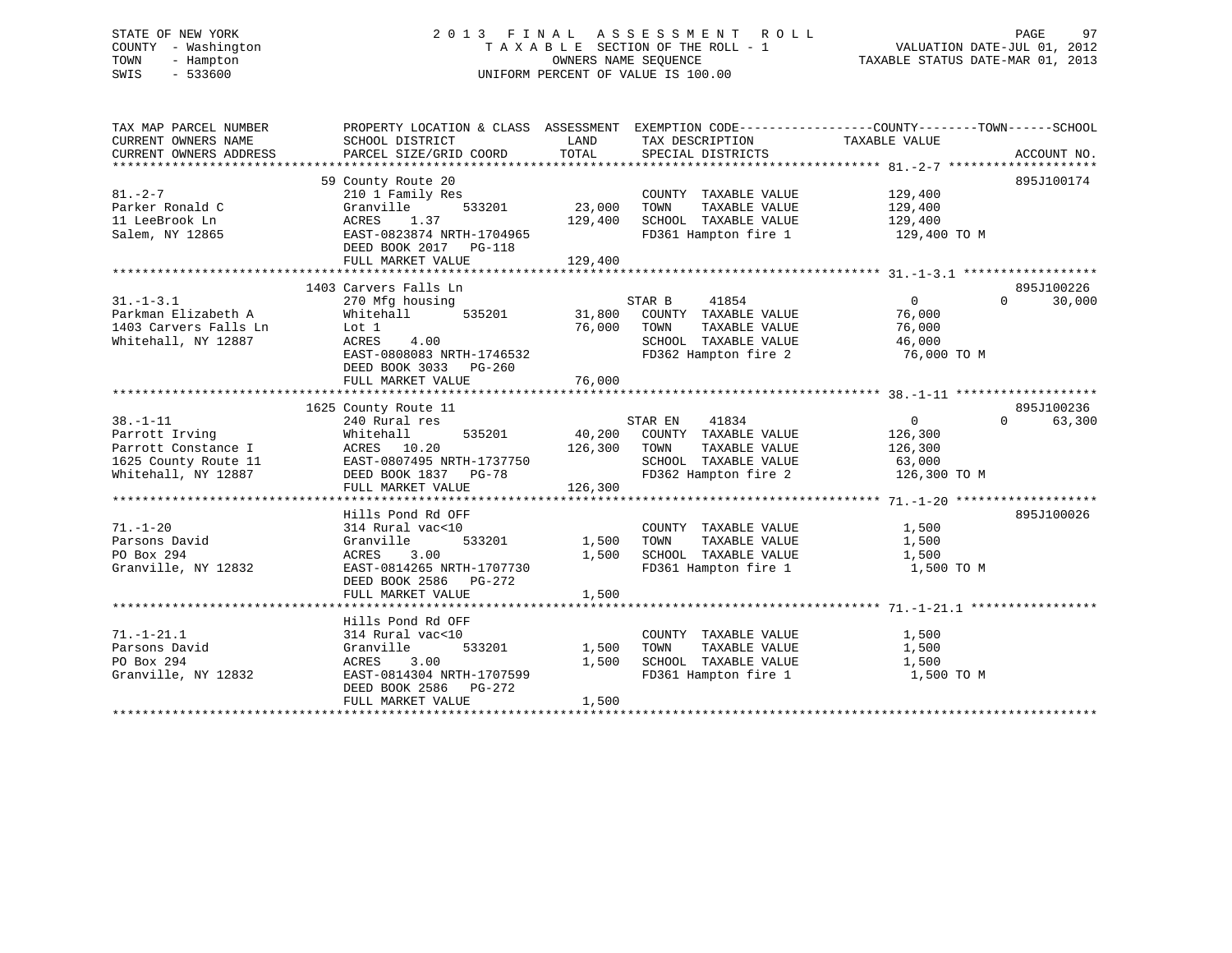# STATE OF NEW YORK 2 0 1 3 F I N A L A S S E S S M E N T R O L L PAGE 98 COUNTY - Washington T A X A B L E SECTION OF THE ROLL - 1 VALUATION DATE-JUL 01, 2012 TOWN - Hampton OWNERS NAME SEQUENCE TAXABLE STATUS DATE-MAR 01, 2013 SWIS - 533600 UNIFORM PERCENT OF VALUE IS 100.00

| TAX MAP PARCEL NUMBER   | PROPERTY LOCATION & CLASS ASSESSMENT EXEMPTION CODE---------------COUNTY-------TOWN-----SCHOOL |               |                                                                                                    |               |                    |
|-------------------------|------------------------------------------------------------------------------------------------|---------------|----------------------------------------------------------------------------------------------------|---------------|--------------------|
| CURRENT OWNERS NAME     | SCHOOL DISTRICT                                                                                | LAND          | TAX DESCRIPTION                                                                                    | TAXABLE VALUE |                    |
| CURRENT OWNERS ADDRESS  | PARCEL SIZE/GRID COORD                                                                         | TOTAL         | SPECIAL DISTRICTS                                                                                  |               | ACCOUNT NO.        |
|                         |                                                                                                |               |                                                                                                    |               |                    |
|                         | 118 Roberts Ln                                                                                 |               |                                                                                                    |               | 895J100425         |
| $53. -1 - 4.2$          | 210 1 Family Res                                                                               |               | STAR B<br>41854                                                                                    | 0             | 30,000<br>$\Omega$ |
| Partch Gregory A        | Granville<br>533201                                                                            |               | 38,800 COUNTY TAXABLE VALUE<br>177,000 TOWN                                                        | 177,000       |                    |
| 118 Roberts Ln          | ACRES<br>8.80                                                                                  |               | TAXABLE VALUE                                                                                      | 177,000       |                    |
| Hampton, NY 12837       | EAST-0817143 NRTH-1724552                                                                      |               | SCHOOL TAXABLE VALUE                                                                               | 147,000       |                    |
|                         | DEED BOOK 2891 PG-213<br>FULL MARKET VALUE                                                     |               | 2009-213 CA001 Cons agri dst 1<br>177,000 FD361 Hampton fire 1<br>CA001 Cons agri dst 1 177,000 TO | 177,000 TO M  |                    |
|                         |                                                                                                |               |                                                                                                    |               |                    |
|                         | Roberts Ln                                                                                     |               |                                                                                                    |               | 895J101798         |
| $53. - 1 - 4.7$         | 314 Rural vac<10                                                                               |               | COUNTY TAXABLE VALUE                                                                               | 19,000        |                    |
| Partch Gregory A        | Granville                                                                                      | 533201 19,000 | TOWN<br>TAXABLE VALUE                                                                              | 19,000        |                    |
| 118 Roberts Ln          | ACRES<br>2.90                                                                                  | 19,000        | SCHOOL TAXABLE VALUE                                                                               | 19,000        |                    |
| Hampton, NY 12837       | EAST-0817300 NRTH-1723932                                                                      |               | FD361 Hampton fire 1 19,000 TO M                                                                   |               |                    |
|                         | DEED BOOK 2891 PG-213                                                                          |               |                                                                                                    |               |                    |
|                         | FULL MARKET VALUE                                                                              | 19,000        |                                                                                                    |               |                    |
|                         |                                                                                                |               |                                                                                                    |               |                    |
|                         | Roberts Ln OFF                                                                                 |               |                                                                                                    |               | 895J101768         |
| $54. - 1 - 14.3$        | 910 Priv forest                                                                                |               | COUNTY TAXABLE VALUE 15,500                                                                        |               |                    |
| Partch Gregory A        | Granville<br>533201                                                                            | 15,500        | TOWN<br>TAXABLE VALUE                                                                              | 15,500        |                    |
| 118 Roberts Ln          | ACRES 34.50                                                                                    | 15,500        | SCHOOL TAXABLE VALUE                                                                               | 15,500        |                    |
| Hampton, NY 12837       | EAST-0817187 NRTH-1725081                                                                      |               | FD361 Hampton fire 1 15,500 TO M                                                                   |               |                    |
|                         | DEED BOOK 2891 PG-213                                                                          |               |                                                                                                    |               |                    |
|                         | FULL MARKET VALUE                                                                              | 15,500        |                                                                                                    |               |                    |
|                         |                                                                                                |               |                                                                                                    |               |                    |
|                         | 56 Hampton Heights Way                                                                         |               |                                                                                                    |               | 895J100673         |
| $80. - 1 - 23$          | 210 1 Family Res                                                                               |               | COUNTY TAXABLE VALUE                                                                               | 56,900        |                    |
| Payne Kathleen P        | Granville<br>533201                                                                            | 35,000        | TOWN<br>TAXABLE VALUE                                                                              | 56,900        |                    |
| 341 Oakwood Ave         | 5.03<br>ACRES                                                                                  | 56,900        | SCHOOL TAXABLE VALUE                                                                               | 56,900        |                    |
| West Hartford, CT 06110 | EAST-0810024 NRTH-1701392                                                                      |               | FD361 Hampton fire 1                                                                               | 56,900 TO M   |                    |
|                         | DEED BOOK 2313 PG-342                                                                          |               |                                                                                                    |               |                    |
|                         | FULL MARKET VALUE                                                                              | 56,900        |                                                                                                    |               |                    |
|                         |                                                                                                |               |                                                                                                    |               |                    |
|                         | County Route 21 OFF                                                                            |               |                                                                                                    |               |                    |
| $71.3 - 3 - 12$         | 314 Rural vac<10 - WTRFNT                                                                      |               | COUNTY TAXABLE VALUE                                                                               | 26,000        |                    |
| Pedlick John            | 535201<br>Whitehall                                                                            | 26,000        | TOWN<br>TAXABLE VALUE                                                                              | 26,000        |                    |
| Pedlick Susan           | Subdiv Lot 4B                                                                                  | 26,000        | SCHOOL TAXABLE VALUE                                                                               | 26,000        |                    |
| 68 Outlook St           | Sect 3                                                                                         |               | FD361 Hampton fire 1                                                                               | 26,000 TO M   |                    |
| Butler, NJ 07405        | $80. - 3 - 12$                                                                                 |               |                                                                                                    |               |                    |
|                         | ACRES 2.34                                                                                     |               |                                                                                                    |               |                    |
|                         | EAST-0810580 NRTH-1705712                                                                      |               |                                                                                                    |               |                    |
|                         | DEED BOOK 786<br>PG-209                                                                        |               |                                                                                                    |               |                    |
|                         | FULL MARKET VALUE                                                                              | 26,000        |                                                                                                    |               |                    |
|                         |                                                                                                |               |                                                                                                    |               |                    |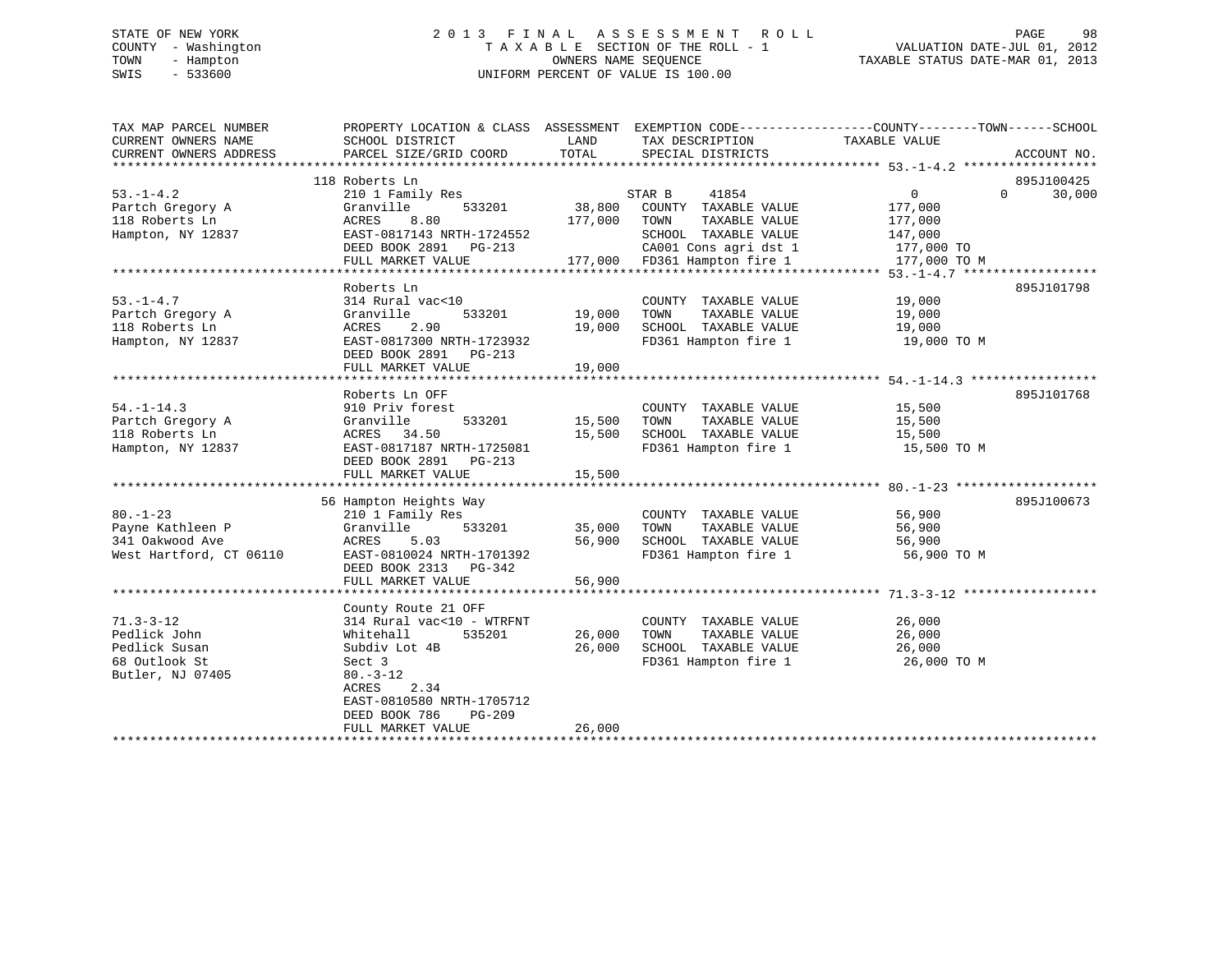STATE OF NEW YORK 2 0 1 3 F I N A L A S S E S S M E N T R O L L PAGE 99 COUNTY - Washington T A X A B L E SECTION OF THE ROLL - 1 VALUATION DATE-JUL 01, 2012 TOWN - Hampton OWNERS NAME SEQUENCE TAXABLE STATUS DATE-MAR 01, 2013 SWIS - 533600 UNIFORM PERCENT OF VALUE IS 100.00

| TAX MAP PARCEL NUMBER<br>CURRENT OWNERS NAME<br>CURRENT OWNERS ADDRESS                            | PROPERTY LOCATION & CLASS ASSESSMENT<br>SCHOOL DISTRICT<br>PARCEL SIZE/GRID COORD                                                                                              | LAND<br>TOTAL                | EXEMPTION CODE-----------------COUNTY-------TOWN------SCHOOL<br>TAX DESCRIPTION TAXABLE VALUE<br>SPECIAL DISTRICTS        |                                                                    | ACCOUNT NO.                      |
|---------------------------------------------------------------------------------------------------|--------------------------------------------------------------------------------------------------------------------------------------------------------------------------------|------------------------------|---------------------------------------------------------------------------------------------------------------------------|--------------------------------------------------------------------|----------------------------------|
| $80. - 1 - 54$<br>Pedlick John S<br>Pedlick Susan<br>68 Outlook St<br>Butler, NJ 07405            | 17 Mirror Lake Way<br>210 1 Family Res - WTRFNT<br>535201<br>Whitehall<br>Lot 7A & P/O 6A<br>FRNT 101.00 DPTH 316.00<br>EAST-0810776 NRTH-1705585<br>DEED BOOK 613<br>$PG-202$ | 25,000<br>219,000            | COUNTY TAXABLE VALUE<br>TAXABLE VALUE<br>TOWN<br>SCHOOL TAXABLE VALUE<br>FD361 Hampton fire 1                             | 219,000<br>219,000<br>219,000<br>219,000 TO M                      | 895J101789                       |
|                                                                                                   | FULL MARKET VALUE                                                                                                                                                              | 219,000                      |                                                                                                                           |                                                                    |                                  |
|                                                                                                   |                                                                                                                                                                                |                              |                                                                                                                           |                                                                    |                                  |
| $80. - 1 - 40$<br>Peffer George<br>Peffer Myra R<br>10 Ridgecrest Way<br>Whitehall, NY 12887-3457 | 10 Ridgecrest Way<br>210 1 Family Res<br>535201<br>Whitehall<br>LOT 12<br>ACRES<br>1.11<br>EAST-0810543 NRTH-1704746<br>DEED BOOK 2549<br>PG-26                                | 176,100                      | STAR B<br>41854<br>$22,400$ COUNTY TAXABLE VALUE<br>TOWN<br>TAXABLE VALUE<br>SCHOOL TAXABLE VALUE<br>FD361 Hampton fire 1 | 0<br>176,100<br>176,100<br>146,100<br>176,100 TO M                 | 895J101758<br>$\Omega$<br>30,000 |
|                                                                                                   | FULL MARKET VALUE                                                                                                                                                              | 176,100                      |                                                                                                                           |                                                                    |                                  |
|                                                                                                   | 20 Smith Way                                                                                                                                                                   |                              |                                                                                                                           |                                                                    | 895J100620                       |
| $80. - 1 - 11$<br>Perrine Patricia<br>20 Smith Way<br>Whitehall, NY 12887                         | 260 Seasonal res<br>533201<br>Granville<br>ACRES<br>5.56<br>EAST-0812324 NRTH-1701826<br>DEED BOOK 937<br>PG-172<br>FULL MARKET VALUE                                          | 69,900 TOWN<br>69,900        | STAR B<br>41854<br>35,600 COUNTY TAXABLE VALUE<br>TAXABLE VALUE<br>SCHOOL TAXABLE VALUE<br>FD361 Hampton fire 1           | $\overline{0}$<br>69,900<br>69,900<br>39,900<br>69,900 TO M        | 30,000<br>$\Omega$               |
|                                                                                                   |                                                                                                                                                                                |                              |                                                                                                                           |                                                                    |                                  |
| $72. - 2 - 38$<br>Perry Lisa J<br>72 Perry Heights Way<br>Hampton, NY 12837                       | 72 Perry Heights Way<br>210 1 Family Res<br>533201<br>Granville<br>ACRES<br>1.20<br>EAST-0823093 NRTH-1713195<br>DEED BOOK 479<br>PG-180<br>FULL MARKET VALUE                  | 22,700<br>116,300<br>116,300 | STAR B<br>41854<br>COUNTY TAXABLE VALUE<br>TOWN<br>TAXABLE VALUE<br>SCHOOL TAXABLE VALUE<br>FD361 Hampton fire 1          | $0 \qquad \qquad$<br>116,300<br>116,300<br>86,300<br>116,300 TO M  | 895J100633<br>$\Omega$<br>30,000 |
|                                                                                                   |                                                                                                                                                                                |                              |                                                                                                                           |                                                                    |                                  |
| $54. - 1 - 13.2$<br>Perry Susan M<br>106 Roberts Ln<br>Hampton, NY 12837                          | 106 Roberts Ln<br>210 1 Family Res<br>Granville<br>533201<br>ACRES<br>5.00<br>EAST-0817697 NRTH-1723729<br>DEED BOOK 689<br>PG-311<br>FULL MARKET VALUE                        | 35,000<br>135,400<br>135,400 | STAR B<br>41854<br>COUNTY TAXABLE VALUE<br>TOWN<br>TAXABLE VALUE<br>SCHOOL TAXABLE VALUE<br>FD361 Hampton fire 1          | $0 \qquad \qquad$<br>135,400<br>135,400<br>105,400<br>135,400 TO M | $\Omega$<br>30,000               |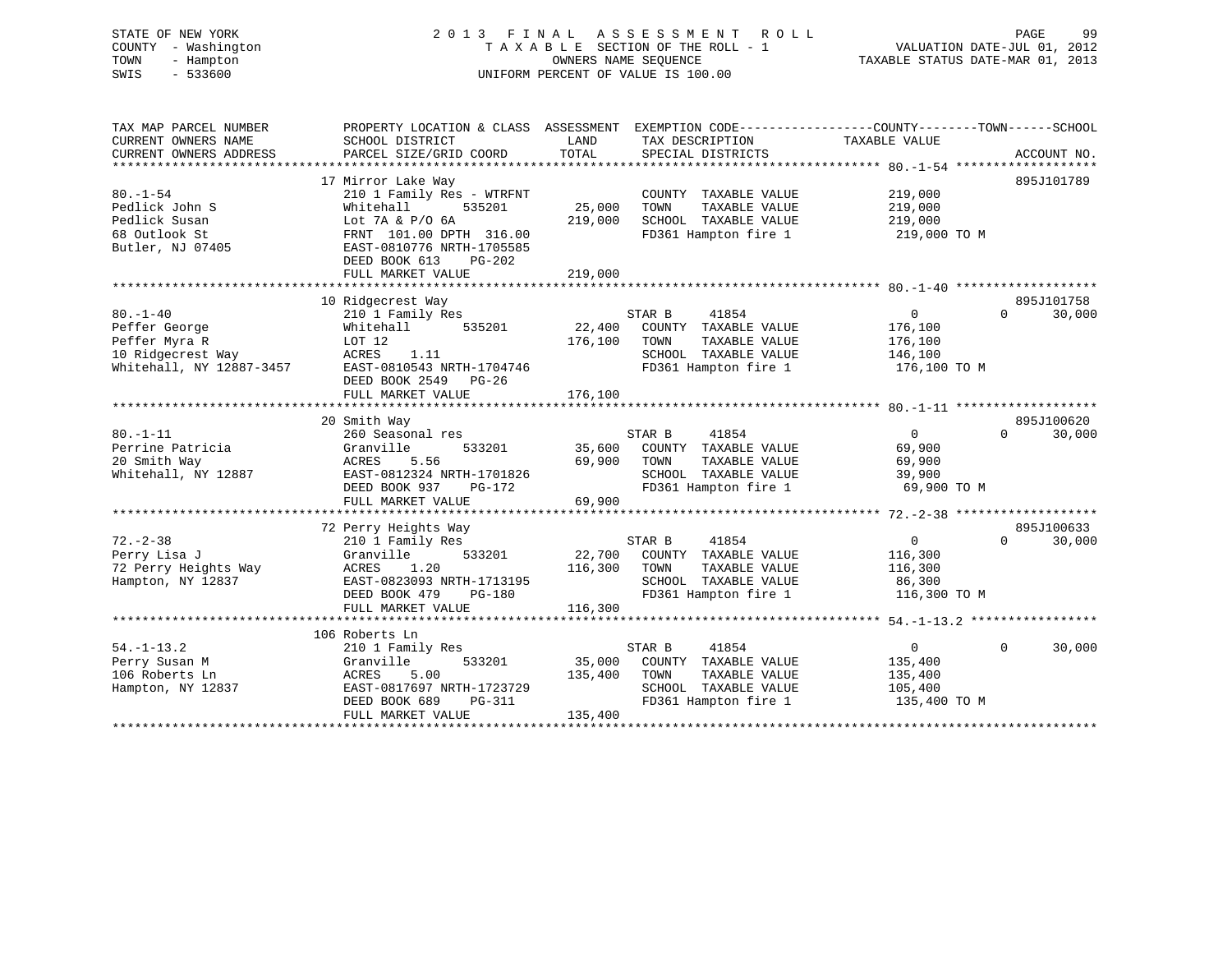# STATE OF NEW YORK 2 0 1 3 F I N A L A S S E S S M E N T R O L L PAGE 100 COUNTY - Washington T A X A B L E SECTION OF THE ROLL - 1 VALUATION DATE-JUL 01, 2012 TOWN - Hampton OWNERS NAME SEQUENCE TAXABLE STATUS DATE-MAR 01, 2013 SWIS - 533600 UNIFORM PERCENT OF VALUE IS 100.00

| TAX MAP PARCEL NUMBER  | PROPERTY LOCATION & CLASS ASSESSMENT EXEMPTION CODE---------------COUNTY-------TOWN------SCHOOL                                                                                    |               |                                              |                         |                        |
|------------------------|------------------------------------------------------------------------------------------------------------------------------------------------------------------------------------|---------------|----------------------------------------------|-------------------------|------------------------|
| CURRENT OWNERS NAME    | SCHOOL DISTRICT                                                                                                                                                                    | LAND          | TAX DESCRIPTION                              | TAXABLE VALUE           |                        |
| CURRENT OWNERS ADDRESS | PARCEL SIZE/GRID COORD                                                                                                                                                             | TOTAL         | SPECIAL DISTRICTS                            |                         | ACCOUNT NO.            |
|                        | 1988 County Route 18                                                                                                                                                               |               |                                              |                         | 895J100585             |
| $71. - 1 - 1.6$        | 260 Seasonal res                                                                                                                                                                   |               | COUNTY TAXABLE VALUE                         | 65,500                  |                        |
| Petersen Kenneth W     | Granville<br>533201                                                                                                                                                                | 28,800        | TOWN<br>TAXABLE VALUE                        | 65,500                  |                        |
| 10 Burns Ave           | 4.30<br>ACRES                                                                                                                                                                      | 65,500        | SCHOOL TAXABLE VALUE                         | 65,500                  |                        |
| Hicksville, NY 11801   | EAST-0811157 NRTH-1713777                                                                                                                                                          |               | FD361 Hampton fire 1                         | 65,500 TO M             |                        |
|                        | DEED BOOK 475<br>PG-344                                                                                                                                                            |               |                                              |                         |                        |
|                        | FULL MARKET VALUE                                                                                                                                                                  | 65,500        |                                              |                         |                        |
|                        |                                                                                                                                                                                    |               |                                              |                         |                        |
|                        | 2312 State Route 22A                                                                                                                                                               |               |                                              |                         | 895J100203             |
| $81 - 2 - 3$           | 210 1 Family Res                                                                                                                                                                   |               | STAR B<br>41854                              | $\overline{0}$          | $\Omega$<br>30,000     |
| Petty Ernest G         | 533201<br>Granville                                                                                                                                                                |               | 22,300 COUNTY TAXABLE VALUE                  | 36,700                  |                        |
| 2312 State Route 22A   | ACRES<br>1.10                                                                                                                                                                      | 36,700 TOWN   | TAXABLE VALUE                                | 36,700                  |                        |
| Hampton, NY 12837      | EAST-0822658 NRTH-1705225                                                                                                                                                          |               | SCHOOL TAXABLE VALUE                         | 6,700                   |                        |
|                        | DEED BOOK 787<br>PG-326                                                                                                                                                            |               | FD361 Hampton fire 1                         | 36,700 TO M             |                        |
|                        | FULL MARKET VALUE                                                                                                                                                                  | 36,700        |                                              |                         |                        |
|                        |                                                                                                                                                                                    |               |                                              |                         |                        |
|                        | 512 Hills Pond Rd                                                                                                                                                                  |               |                                              |                         | 895J100202             |
| $71. - 1 - 9$          | 271 Mfg housings                                                                                                                                                                   |               | STAR B<br>41854                              | $\overline{0}$          | $\Omega$<br>30,000     |
| Petty Gordon J Jr      | Granville<br>533201                                                                                                                                                                |               | 70,800 COUNTY TAXABLE VALUE                  | 131,400                 |                        |
| Petty Ralph H          | 477/879                                                                                                                                                                            | 131,400       | TOWN<br>TAXABLE VALUE                        | 131,400                 |                        |
| 512 Hills Pond Rd      | ACRES 40.80                                                                                                                                                                        |               | SCHOOL TAXABLE VALUE                         | 101,400                 |                        |
| Whitehall, NY 12887    | EAST-0814561 NRTH-1712832                                                                                                                                                          |               | FD361 Hampton fire 1                         | 131,400 TO M            |                        |
|                        | DEED BOOK 836<br>PG-299                                                                                                                                                            |               |                                              |                         |                        |
|                        | FULL MARKET VALUE                                                                                                                                                                  | 131,400       |                                              |                         |                        |
|                        |                                                                                                                                                                                    |               |                                              |                         |                        |
|                        | 24 By The Way<br>Phillips Thomas S Sr (270 Mfg housing<br>Phillips Thomas S Sr (370 Mfg housing<br>Phillips Elaine A (370 MFg = 533201<br>24 By The Way (5837-0814261 NPTH 190101) |               |                                              |                         |                        |
|                        |                                                                                                                                                                                    |               | STAR EN<br>41834                             | $\overline{0}$          | $\mathbf{0}$<br>53,400 |
|                        |                                                                                                                                                                                    |               | 21,900 COUNTY TAXABLE VALUE                  | 53,400                  |                        |
|                        |                                                                                                                                                                                    | 53,400        | TOWN<br>TAXABLE VALUE                        | 53,400                  |                        |
| Hampton, NY 12837      |                                                                                                                                                                                    |               | SCHOOL TAXABLE VALUE<br>FD361 Hampton fire 1 | $\Omega$<br>53,400 TO M |                        |
|                        |                                                                                                                                                                                    | 53,400        |                                              |                         |                        |
|                        | FULL MARKET VALUE                                                                                                                                                                  |               |                                              |                         |                        |
|                        | 342&344 South Rd                                                                                                                                                                   |               |                                              |                         |                        |
| $81. - 1 - 2.1$        | 240 Rural res                                                                                                                                                                      |               | STAR EN MH 41844                             | $\overline{0}$          | 20,000<br>$\Omega$     |
| Pietryka Michael E     | Granville<br>533201                                                                                                                                                                | 80,400 STAR B | 41854                                        | $\mathbf{0}$            | $\Omega$<br>30,000     |
| Pietryka Bridget L     | 2 STAR EXP                                                                                                                                                                         | 269,700       | COUNTY TAXABLE VALUE                         | 269,700                 |                        |
| 344 South Rd           | ACRES 51.30                                                                                                                                                                        |               | TOWN<br>TAXABLE VALUE                        | 269,700                 |                        |
| Whitehall, NY 12887    | EAST-0819955 NRTH-1704957                                                                                                                                                          |               | SCHOOL TAXABLE VALUE                         | 219,700                 |                        |
|                        | DEED BOOK 946<br>PG-112                                                                                                                                                            |               | FD361 Hampton fire 1 269,700 TO M            |                         |                        |
|                        | FULL MARKET VALUE                                                                                                                                                                  | 269,700       |                                              |                         |                        |
|                        |                                                                                                                                                                                    |               |                                              |                         |                        |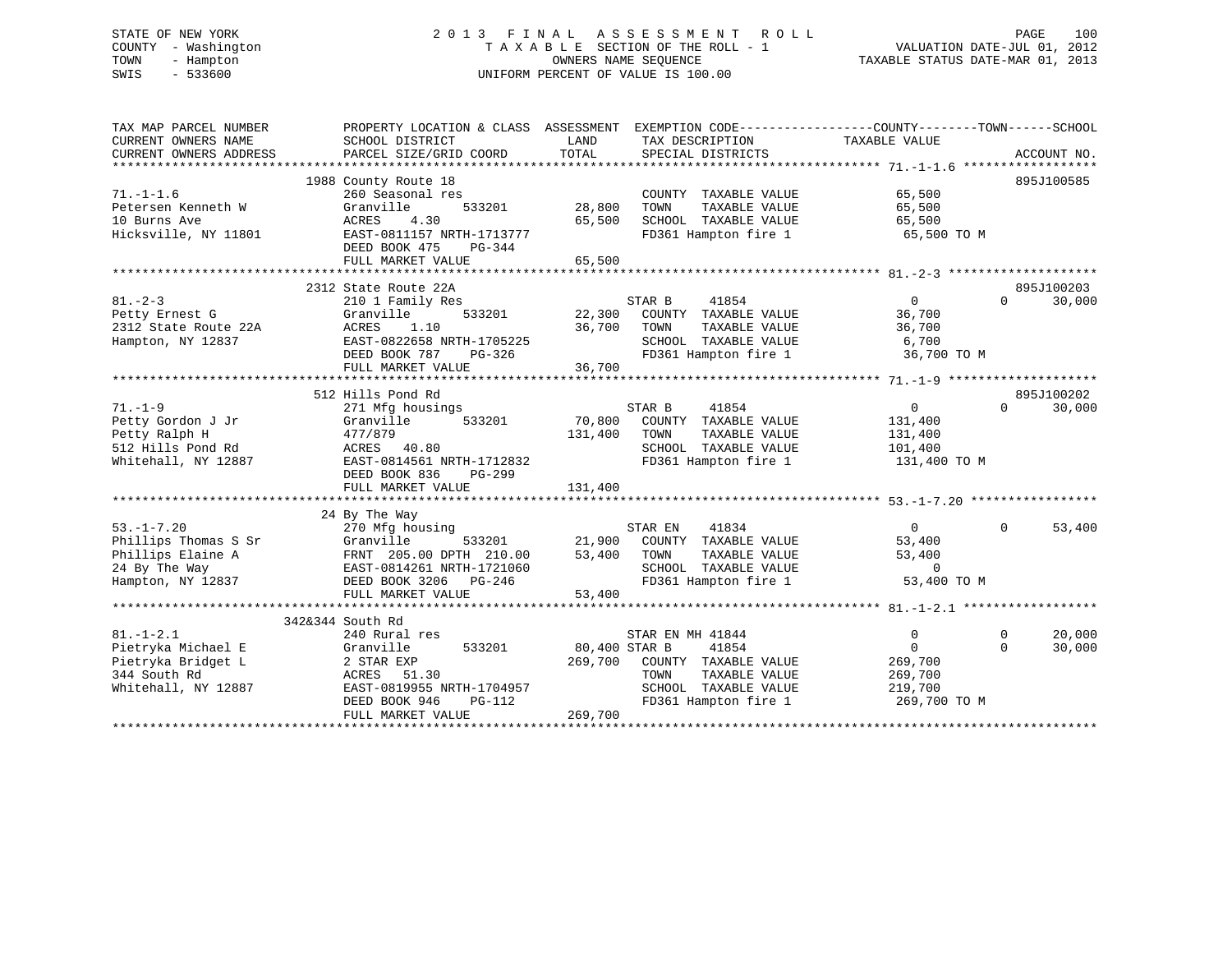# STATE OF NEW YORK 2 0 1 3 F I N A L A S S E S S M E N T R O L L PAGE 101 COUNTY - Washington T A X A B L E SECTION OF THE ROLL - 1 VALUATION DATE-JUL 01, 2012 TOWN - Hampton OWNERS NAME SEQUENCE TAXABLE STATUS DATE-MAR 01, 2013 SWIS - 533600 UNIFORM PERCENT OF VALUE IS 100.00

| TAX MAP PARCEL NUMBER<br>CURRENT OWNERS NAME<br>CURRENT OWNERS ADDRESS | PROPERTY LOCATION & CLASS ASSESSMENT<br>SCHOOL DISTRICT<br>PARCEL SIZE/GRID COORD | LAND<br>TOTAL | EXEMPTION CODE----------------COUNTY-------TOWN------SCHOOL<br>TAX DESCRIPTION<br>SPECIAL DISTRICTS | TAXABLE VALUE    | ACCOUNT NO.        |
|------------------------------------------------------------------------|-----------------------------------------------------------------------------------|---------------|-----------------------------------------------------------------------------------------------------|------------------|--------------------|
|                                                                        | 103 Hickey Rd                                                                     |               |                                                                                                     |                  |                    |
| $62. - 1 - 30.1$                                                       | 210 1 Family Res                                                                  |               | STAR B<br>41854                                                                                     | $\Omega$         | 30,000<br>$\Omega$ |
| Ploof David M                                                          | Granville<br>533201                                                               | 40,000        | COUNTY TAXABLE VALUE                                                                                | 81,300           |                    |
| Ploof Rebecca R                                                        | 9.95<br>ACRES                                                                     | 81,300        | TAXABLE VALUE<br>TOWN                                                                               | 81,300           |                    |
| 103 Hickey Rd                                                          | EAST-0813308 NRTH-1716323                                                         |               | SCHOOL TAXABLE VALUE                                                                                | 51,300           |                    |
| Hampton, NY 12837                                                      | DEED BOOK 827<br>PG-214                                                           |               | FD361 Hampton fire 1                                                                                | 81,300 TO M      |                    |
|                                                                        | FULL MARKET VALUE                                                                 | 81,300        |                                                                                                     |                  |                    |
|                                                                        |                                                                                   |               |                                                                                                     |                  |                    |
|                                                                        | 15 Ouiet Way                                                                      |               |                                                                                                     |                  | 895J100650         |
| $62 - 1 - 36$                                                          | 322 Rural vac>10                                                                  |               | COUNTY TAXABLE VALUE                                                                                | 13,500           |                    |
| Ploof David M                                                          | 533201<br>Granville                                                               | 13,500        | TOWN<br>TAXABLE VALUE                                                                               | 13,500           |                    |
| 103 Hickey Rd                                                          | ACRES 16.65                                                                       | 13,500        | SCHOOL TAXABLE VALUE                                                                                | 13,500           |                    |
| Hampton, NY 12837                                                      | EAST-0812303 NRTH-1715837                                                         |               | FD361 Hampton fire 1                                                                                | 13,500 TO M      |                    |
|                                                                        | DEED BOOK 916<br>PG-201                                                           |               |                                                                                                     |                  |                    |
|                                                                        | FULL MARKET VALUE                                                                 | 13,500        |                                                                                                     |                  |                    |
|                                                                        |                                                                                   |               |                                                                                                     |                  |                    |
|                                                                        | 103 Vladyka Woods Rd                                                              |               |                                                                                                     |                  | 895J100206         |
| $38. - 1 - 20$                                                         | 240 Rural res                                                                     |               | STAR EN<br>41834                                                                                    | $\overline{0}$   | $\Omega$<br>63,300 |
| Poalino Concetto F                                                     | Whitehall<br>535201                                                               | 100,800       | COUNTY TAXABLE VALUE                                                                                | 152,500          |                    |
| Poalino Shirley                                                        | ACRES 114.00                                                                      | 152,500       | TOWN<br>TAXABLE VALUE                                                                               | 152,500          |                    |
| 6 Cemetery St                                                          | EAST-0805960 NRTH-1739933                                                         |               | SCHOOL TAXABLE VALUE                                                                                | 89,200           |                    |
| Fair Haven, VT 05743                                                   | DEED BOOK 392<br>PG-487                                                           |               | CA001 Cons agri dst 1                                                                               | 152,500 TO       |                    |
|                                                                        | FULL MARKET VALUE                                                                 |               | 152,500 FD362 Hampton fire 2                                                                        | 152,500 TO M     |                    |
|                                                                        |                                                                                   |               |                                                                                                     |                  |                    |
|                                                                        | Hickey Rd OFF                                                                     |               |                                                                                                     |                  | 895J100627         |
| $62. - 1 - 7$                                                          | 322 Rural vac>10                                                                  |               | COUNTY TAXABLE VALUE                                                                                | 4,500            |                    |
| Powers Gary R Sr                                                       | 533201<br>Granville                                                               | 4,500         | TOWN<br>TAXABLE VALUE                                                                               | 4,500            |                    |
| 973 Burts Pit Rd                                                       | ACRES 10.10                                                                       | 4,500         | SCHOOL TAXABLE VALUE                                                                                | 4,500            |                    |
| PO Box 60114                                                           | EAST-0811430 NRTH-1719186                                                         |               | FD361 Hampton fire 1                                                                                | 4,500 TO M       |                    |
| Florence, MA 01062                                                     | DEED BOOK 474<br>PG-953                                                           |               |                                                                                                     |                  |                    |
|                                                                        | FULL MARKET VALUE                                                                 | 4,500         |                                                                                                     |                  |                    |
|                                                                        |                                                                                   |               |                                                                                                     |                  |                    |
|                                                                        | 29 Pratt Rd                                                                       |               |                                                                                                     |                  | 895J100212         |
| $72. - 1 - 3$                                                          | 240 Rural res                                                                     |               | AG DIST<br>41720                                                                                    | 50,059<br>50,059 | 50,059             |
| Pratt Arthur G III                                                     | Granville<br>533201                                                               | 116,700       | COUNTY TAXABLE VALUE                                                                                | 120,741          |                    |
| Jones Rebecca S                                                        | ACRES 126.00                                                                      | 170,800       | TAXABLE VALUE<br>TOWN                                                                               | 120,741          |                    |
| PO Box 119                                                             | EAST-0820570 NRTH-1711489                                                         |               | SCHOOL TAXABLE VALUE                                                                                | 120,741          |                    |
| Hampton, NY 12837                                                      | DEED BOOK 2338<br>PG-83                                                           |               | CA001 Cons agri dst 1                                                                               | 120,741 TO       |                    |
|                                                                        | FULL MARKET VALUE                                                                 | 170,800       | 50,059 EX                                                                                           |                  |                    |
| MAY BE SUBJECT TO PAYMENT                                              |                                                                                   |               | FD361 Hampton fire 1                                                                                | 170,800 TO M     |                    |
| UNDER AGDIST LAW TIL 2017                                              |                                                                                   |               |                                                                                                     |                  |                    |
|                                                                        |                                                                                   |               |                                                                                                     |                  |                    |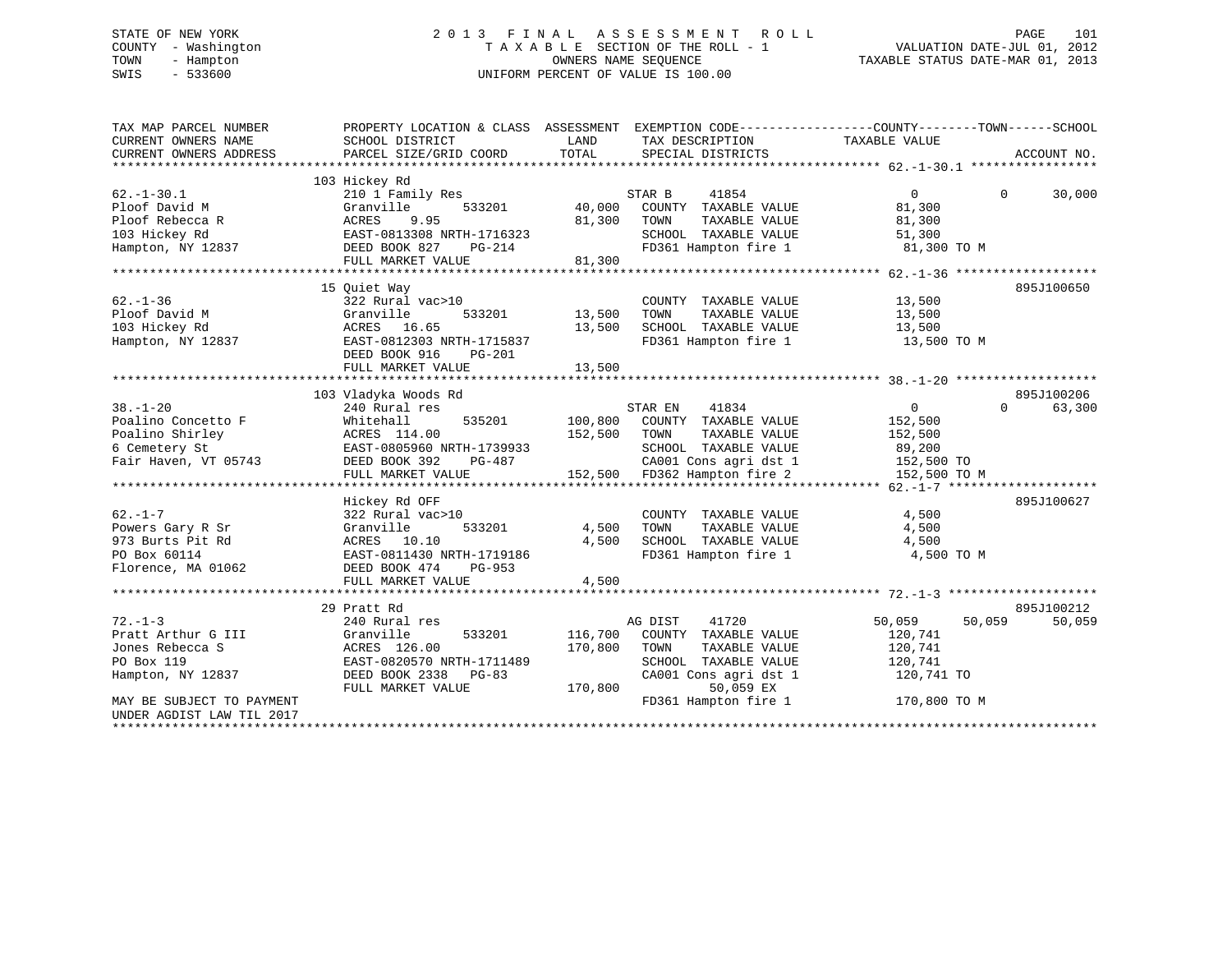# STATE OF NEW YORK 2 0 1 3 F I N A L A S S E S S M E N T R O L L PAGE 102 COUNTY - Washington T A X A B L E SECTION OF THE ROLL - 1 VALUATION DATE-JUL 01, 2012 TOWN - Hampton OWNERS NAME SEQUENCE TAXABLE STATUS DATE-MAR 01, 2013 SWIS - 533600 UNIFORM PERCENT OF VALUE IS 100.00

| TAX MAP PARCEL NUMBER<br>CURRENT OWNERS NAME<br>CURRENT OWNERS ADDRESS                                  | PROPERTY LOCATION & CLASS ASSESSMENT EXEMPTION CODE----------------COUNTY-------TOWN------SCHOOL<br>SCHOOL DISTRICT<br>PARCEL SIZE/GRID COORD                                     | LAND<br>TOTAL    | TAX DESCRIPTION<br>SPECIAL DISTRICTS                                                                                         | TAXABLE VALUE                                                   | ACCOUNT NO.                      |  |
|---------------------------------------------------------------------------------------------------------|-----------------------------------------------------------------------------------------------------------------------------------------------------------------------------------|------------------|------------------------------------------------------------------------------------------------------------------------------|-----------------------------------------------------------------|----------------------------------|--|
|                                                                                                         |                                                                                                                                                                                   |                  |                                                                                                                              |                                                                 |                                  |  |
| $72. - 1 - 21$<br>Pratt Arthur G III<br>Pratt Jody<br>2398 County Route 18<br>Hampton, NY 12837         | 2398 County Route 18<br>210 1 Family Res<br>Granville 533201<br>763/20<br>ACRES 1.20<br>EAST-0820031 NRTH-1711021<br>DEED BOOK 760<br>PG-222<br>FULL MARKET VALUE                 | 81,700<br>81,700 | STAR B<br>41854<br>22,700 COUNTY TAXABLE VALUE<br>TAXABLE VALUE<br>TOWN<br>SCHOOL TAXABLE VALUE<br>FD361 Hampton fire 1      | $\overline{0}$<br>81,700<br>81,700<br>51,700<br>81,700 TO M     | 895J100102<br>$\Omega$<br>30,000 |  |
|                                                                                                         |                                                                                                                                                                                   |                  |                                                                                                                              |                                                                 |                                  |  |
| $71. - 1 - 15.4$<br>Pratt Doran<br>Pratt Yvonne<br>PO Box 125<br>Middle Granville, NY 12849             | 161 Hills Pond Rd<br>210 1 Family Res<br>Granville 533201<br>Lot 1<br>FRNT 232.00 DPTH<br>6.72<br>ACRES<br>EAST-0815611 NRTH-1708560<br>DEED BOOK 674 PG-104<br>FULL MARKET VALUE | 194,000          | STAR B 41854<br>36,900 COUNTY TAXABLE VALUE<br>194,000 TOWN<br>TAXABLE VALUE<br>SCHOOL TAXABLE VALUE<br>FD361 Hampton fire 1 | 0<br>194,000<br>194,000<br>164,000<br>194,000 TO M              | 30,000<br>$\Omega$               |  |
|                                                                                                         |                                                                                                                                                                                   |                  |                                                                                                                              |                                                                 |                                  |  |
| $71. -1 - 15.11$<br>Pratt Doran<br>Pratt Yvonne<br>PO Box 125<br>Middle Granville, NY 12849             | Hills Pond Rd<br>322 Rural vac>10<br>533201<br>Granville<br>Lot 2<br>Filed Sub $\#$ 12241<br>FRNT 70.00 DPTH<br>ACRES 28.25<br>EAST-0815341 NRTH-1706687                          | 50,600<br>50,600 | COUNTY TAXABLE VALUE<br>TAXABLE VALUE<br>TOWN<br>SCHOOL TAXABLE VALUE<br>FD361 Hampton fire 1                                | 50,600<br>50,600<br>50,600<br>50,600 TO M                       |                                  |  |
|                                                                                                         | DEED BOOK 674 PG-104<br>FULL MARKET VALUE                                                                                                                                         | 50,600           |                                                                                                                              |                                                                 |                                  |  |
|                                                                                                         | Hills Pond Rd OFF                                                                                                                                                                 |                  |                                                                                                                              |                                                                 | 895J100132                       |  |
| $71. - 1 - 18$<br>Pratt Doran<br>Pratt Yvonne<br>PO Box 125<br>Middle Granville, NY 12849 DEED BOOK 674 | 322 Rural vac>10<br>533201<br>Granville<br>ACRES 14.79<br>EAST-0814410 NRTH-1706768<br>PG-104<br>FULL MARKET VALUE                                                                | 7,000<br>7,000   | COUNTY TAXABLE VALUE<br>TAXABLE VALUE<br>TOWN<br>7,000 SCHOOL TAXABLE VALUE<br>FD361 Hampton fire 1                          | 7,000<br>7,000<br>7,000<br>7,000 TO M                           |                                  |  |
|                                                                                                         |                                                                                                                                                                                   |                  |                                                                                                                              |                                                                 |                                  |  |
| $71. - 1 - 15.10$<br>Pratt Doran J Jr<br>160 Hills Pond Rd<br>PO Box 152<br>Hampton, NY 12837           | 160 Hills Pond Rd<br>210 1 Family Res<br>533201<br>Granville<br>Sub Div Lot 1<br>770/59<br>8.27<br>ACRES<br>EAST-0816256 NRTH-1705561<br>DEED BOOK 577<br>PG-252                  | 307,400 TOWN     | 41854<br>STAR B<br>34,000 COUNTY TAXABLE VALUE<br>TAXABLE VALUE<br>SCHOOL TAXABLE VALUE<br>FD361 Hampton fire 1              | $\overline{0}$<br>307,400<br>307,400<br>277,400<br>307,400 TO M | $\overline{0}$<br>30,000         |  |
|                                                                                                         | FULL MARKET VALUE                                                                                                                                                                 | 307,400          |                                                                                                                              |                                                                 |                                  |  |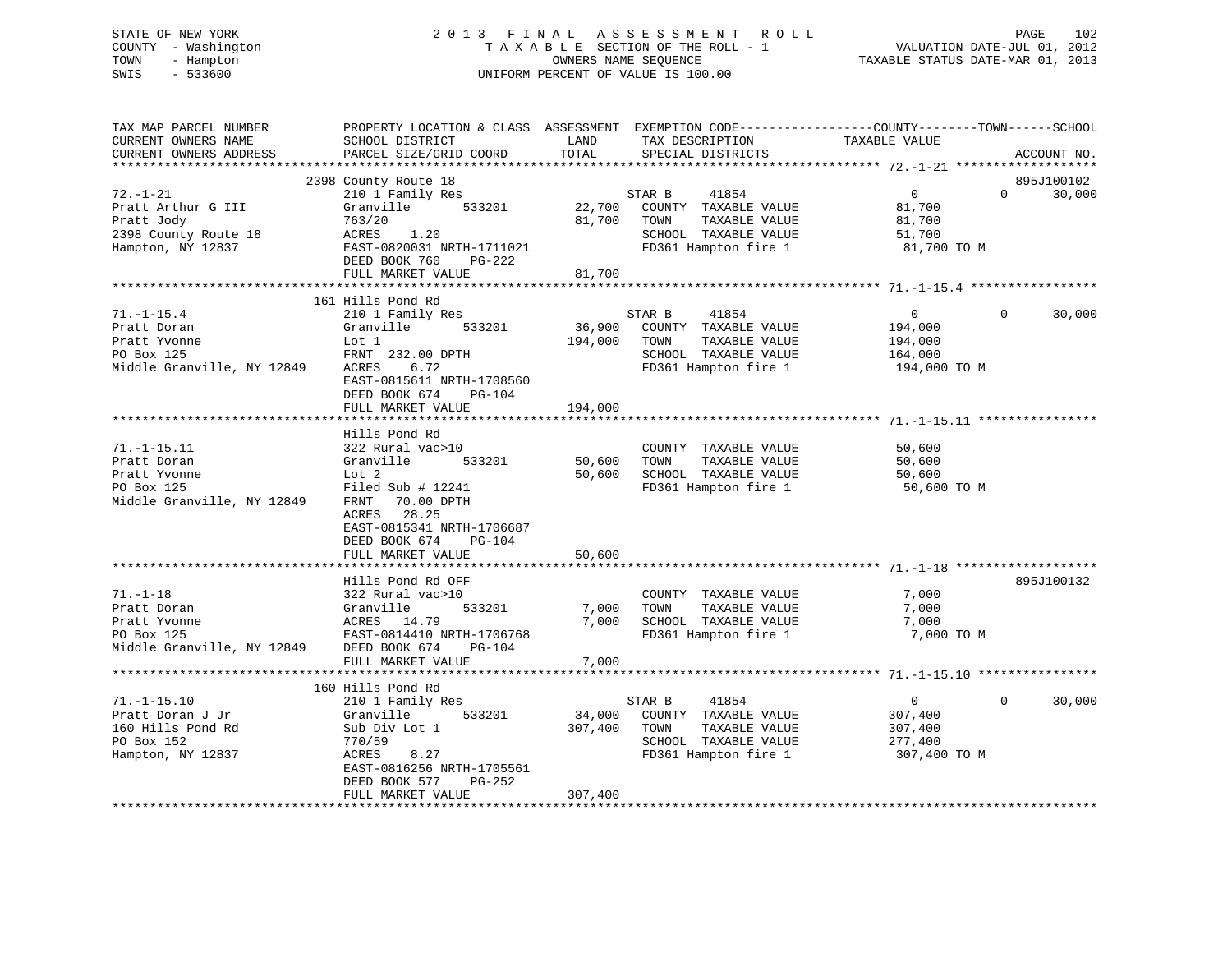# STATE OF NEW YORK 2 0 1 3 F I N A L A S S E S S M E N T R O L L PAGE 103 COUNTY - Washington T A X A B L E SECTION OF THE ROLL - 1 VALUATION DATE-JUL 01, 2012 TOWN - Hampton OWNERS NAME SEQUENCE TAXABLE STATUS DATE-MAR 01, 2013 SWIS - 533600 UNIFORM PERCENT OF VALUE IS 100.00

| TAX MAP PARCEL NUMBER<br>CURRENT OWNERS NAME<br>CURRENT OWNERS ADDRESS                                                                 | PROPERTY LOCATION & CLASS ASSESSMENT<br>SCHOOL DISTRICT<br>PARCEL SIZE/GRID COORD                                                                                                             | LAND<br>TOTAL                | EXEMPTION CODE-----------------COUNTY--------TOWN------SCHOOL<br>TAX DESCRIPTION<br>SPECIAL DISTRICTS                                                                   | TAXABLE VALUE                                                                              |                              | ACCOUNT NO.                                                          |
|----------------------------------------------------------------------------------------------------------------------------------------|-----------------------------------------------------------------------------------------------------------------------------------------------------------------------------------------------|------------------------------|-------------------------------------------------------------------------------------------------------------------------------------------------------------------------|--------------------------------------------------------------------------------------------|------------------------------|----------------------------------------------------------------------|
|                                                                                                                                        |                                                                                                                                                                                               |                              |                                                                                                                                                                         |                                                                                            |                              |                                                                      |
| $38. - 1 - 8.2$<br>Pratt Malcom<br>138 Golf Course Rd<br>Whitehall, NY 12887                                                           | 138 Golf Course Rd<br>270 Mfg housing<br>Whitehall<br>535201<br>FRNT 250.00 DPTH 150.00<br>EAST-0810217 NRTH-1737070<br>DEED BOOK 460<br>$PG-211$<br>FULL MARKET VALUE                        | 15,000<br>18,800<br>18,800   | STAR EN MH 41844<br>COUNTY TAXABLE VALUE<br>TAXABLE VALUE<br>TOWN<br>SCHOOL TAXABLE VALUE<br>FD362 Hampton fire 2                                                       | $\mathbf{0}$<br>18,800<br>18,800<br>$\circ$<br>18,800 TO M                                 | $\Omega$                     | 895J100558<br>18,800                                                 |
|                                                                                                                                        |                                                                                                                                                                                               |                              |                                                                                                                                                                         |                                                                                            |                              |                                                                      |
| $54. - 1 - 9$<br>Pritchard Kay K<br>Pritchard George W<br>3102 State Route 22A<br>Hampton, NY 12837                                    | 3102 State Route 22A<br>210 1 Family Res<br>533201<br>Granville<br>ACRES<br>1.76<br>EAST-0821149 NRTH-1723462<br>DEED BOOK 2941<br>PG-282<br>FULL MARKET VALUE                                | 119,300 AGED-CO<br>119,300   | WAR VET/C 41122<br>24,500 WAR VET/T 41123<br>41802<br>41834<br>STAR EN<br>COUNTY TAXABLE VALUE<br>TOWN<br>TAXABLE VALUE<br>SCHOOL TAXABLE VALUE<br>FD361 Hampton fire 1 | 17,895<br>$\mathbf 0$<br>20,281<br>$\Omega$<br>81,124<br>101,405<br>56,000<br>119,300 TO M | 0<br>17,895<br>0<br>$\Omega$ | 895J100022<br>$\mathbf 0$<br>$\mathbf 0$<br>$\overline{0}$<br>63,300 |
|                                                                                                                                        |                                                                                                                                                                                               |                              |                                                                                                                                                                         |                                                                                            |                              |                                                                      |
| $71.4 - 2 - 16$<br>Provencher Living Trust Rober Granville<br>Provencher Robert TRSTEE<br>102 Brunswick Ave<br>West Hartford, CT 06107 | 1022 West Way<br>260 Seasonal res - WTRFNT<br>533201<br>$1/2$ LOT 3<br>$71. - 2 - 16$<br>FRNT 75.00 DPTH 410.00<br>EAST-0815925 NRTH-1706901<br>DEED BOOK 903<br>$PG-31$<br>FULL MARKET VALUE | 20,300<br>112,300<br>112,300 | COUNTY TAXABLE VALUE<br>TOWN<br>TAXABLE VALUE<br>SCHOOL TAXABLE VALUE<br>FD361 Hampton fire 1                                                                           | 112,300<br>112,300<br>112,300<br>112,300 TO M                                              |                              | 895J100103                                                           |
|                                                                                                                                        |                                                                                                                                                                                               |                              |                                                                                                                                                                         |                                                                                            |                              |                                                                      |
| $71.4 - 2 - 6$<br>Putz David G<br>Putz Kathleen M<br>PO Box 137<br>Hampton, NY 12837                                                   | 1060 West Way<br>260 Seasonal res - WTRFNT<br>Granville<br>533201<br>LOT 12<br>$71. - 2 - 6$<br>FRNT 101.00 DPTH 271.00<br>EAST-0815290 NRTH-1707629<br>DEED BOOK 571<br>PG-34                | 27,100<br>224,200            | 41854<br>STAR B<br>COUNTY TAXABLE VALUE<br>TOWN<br>TAXABLE VALUE<br>SCHOOL TAXABLE VALUE<br>FD361 Hampton fire 1                                                        | $\mathbf 0$<br>224,200<br>224,200<br>194,200<br>224,200 TO M                               | $\Omega$                     | 895J100111<br>30,000                                                 |
|                                                                                                                                        | FULL MARKET VALUE                                                                                                                                                                             | 224,200                      |                                                                                                                                                                         |                                                                                            |                              |                                                                      |
|                                                                                                                                        |                                                                                                                                                                                               |                              |                                                                                                                                                                         |                                                                                            |                              |                                                                      |
| $72. - 1 - 6$<br>Pycz Joseph Z<br>22 Dailey Way<br>Hampton, NY 12837                                                                   | 23 Dailey Way<br>210 1 Family Res<br>Granville<br>533201<br>ACRES<br>3.50<br>EAST-0821892 NRTH-1711124<br>DEED BOOK 1741<br>$PG-29$                                                           | 30,100<br>126,600            | COUNTY TAXABLE VALUE<br>TOWN<br>TAXABLE VALUE<br>SCHOOL TAXABLE VALUE<br>FD361 Hampton fire 1                                                                           | 126,600<br>126,600<br>126,600<br>126,600 TO M                                              |                              | 895J100420                                                           |
|                                                                                                                                        | FULL MARKET VALUE                                                                                                                                                                             | 126,600                      |                                                                                                                                                                         |                                                                                            |                              |                                                                      |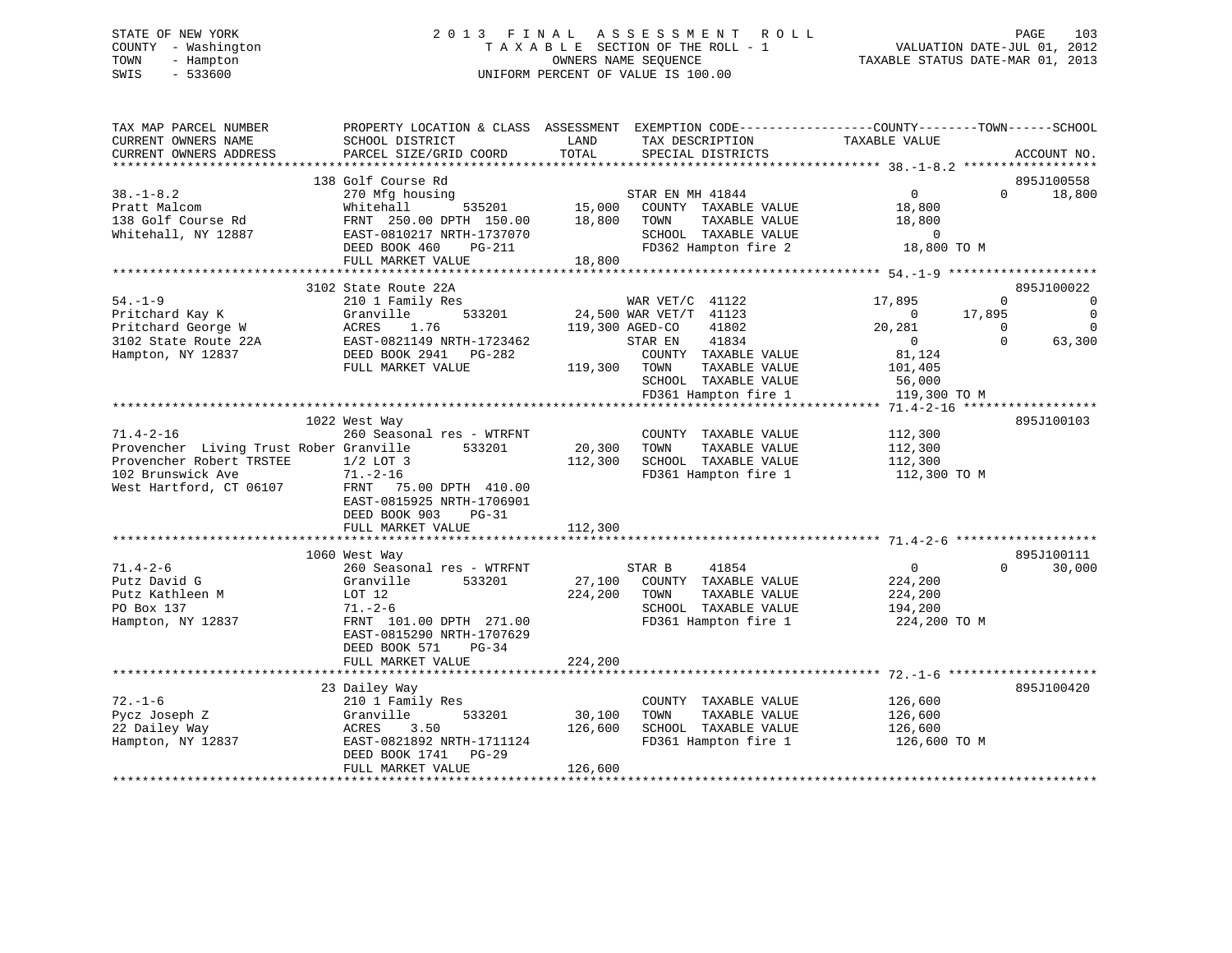# STATE OF NEW YORK 2 0 1 3 F I N A L A S S E S S M E N T R O L L PAGE 104 COUNTY - Washington T A X A B L E SECTION OF THE ROLL - 1 VALUATION DATE-JUL 01, 2012 TOWN - Hampton OWNERS NAME SEQUENCE TAXABLE STATUS DATE-MAR 01, 2013 SWIS - 533600 UNIFORM PERCENT OF VALUE IS 100.00

| TAX MAP PARCEL NUMBER<br>CURRENT OWNERS NAME | PROPERTY LOCATION & CLASS ASSESSMENT EXEMPTION CODE---------------COUNTY-------TOWN------SCHOOL<br>SCHOOL DISTRICT | LAND          | TAX DESCRIPTION                                      | TAXABLE VALUE         |                        |
|----------------------------------------------|--------------------------------------------------------------------------------------------------------------------|---------------|------------------------------------------------------|-----------------------|------------------------|
| CURRENT OWNERS ADDRESS                       | PARCEL SIZE/GRID COORD                                                                                             | TOTAL         | SPECIAL DISTRICTS                                    |                       | ACCOUNT NO.            |
|                                              |                                                                                                                    |               |                                                      |                       |                        |
|                                              | 83 Staso Ln                                                                                                        |               |                                                      |                       | 895J101778<br>$\Omega$ |
| $72. - 2 - 16.1$                             | 210 1 Family Res                                                                                                   |               | STAR B<br>41854                                      | $\overline{0}$        | 30,000                 |
| Pyenta Christopher J<br>PO Box 68            | 533201<br>Granville<br>FRNT 200.00 DPTH 208.00                                                                     | 93,900        | 21,600 COUNTY TAXABLE VALUE<br>TAXABLE VALUE<br>TOWN | 93,900<br>93,900      |                        |
| Hampton, NY 12837                            | EAST-0822156 NRTH-1708571                                                                                          |               | SCHOOL TAXABLE VALUE                                 |                       |                        |
|                                              | DEED BOOK 833<br>PG-312                                                                                            |               | FD361 Hampton fire 1                                 | 63,900<br>93,900 TO M |                        |
|                                              | FULL MARKET VALUE                                                                                                  | 93,900        |                                                      |                       |                        |
|                                              |                                                                                                                    |               |                                                      |                       |                        |
|                                              | 1026 West Way                                                                                                      |               |                                                      |                       | 895J100016             |
| $71.4 - 2 - 15$                              | 260 Seasonal res - WTRFNT                                                                                          |               | COUNTY TAXABLE VALUE                                 | 101,400               |                        |
| Quinn Michael                                | Granville<br>533201                                                                                                | 20,300        | TAXABLE VALUE<br>TOWN                                | 101,400               |                        |
|                                              |                                                                                                                    | 101,400       | SCHOOL TAXABLE VALUE                                 | 101,400               |                        |
| Quinn Katharine<br>629 Four Winds Rd         | 1/2 LOT 3<br>71.-2-15                                                                                              |               | FD361 Hampton fire 1                                 | 101,400 TO M          |                        |
| North Ferrisburgh, VT 05473                  | FRNT 75.00 DPTH 410.00                                                                                             |               |                                                      |                       |                        |
|                                              | EAST-0815878 NRTH-1706961                                                                                          |               |                                                      |                       |                        |
|                                              | DEED BOOK 3013 PG-67                                                                                               |               |                                                      |                       |                        |
|                                              | FULL MARKET VALUE                                                                                                  | 101,400       |                                                      |                       |                        |
|                                              |                                                                                                                    |               |                                                      |                       |                        |
|                                              | 199 South Rd                                                                                                       |               |                                                      |                       | 895J100681             |
| $81. -1 - 1.3$                               | 210 1 Family Res                                                                                                   |               | STAR B<br>41854                                      | $\overline{0}$        | 30,000<br>$\Omega$     |
| Ramey Eric                                   | Granville<br>533201                                                                                                |               | 37,000 COUNTY TAXABLE VALUE                          | 142,900               |                        |
| Prenevost Kristen                            |                                                                                                                    | 142,900       | TOWN<br>TAXABLE VALUE                                | 142,900               |                        |
| PO Box 124                                   |                                                                                                                    |               | SCHOOL TAXABLE VALUE                                 | 112,900               |                        |
| Hampton, NY 12837                            | ACRES 7.00<br>EAST-0817239 NRTH-1704483<br>DEED BOOK 864<br>PG-288                                                 |               | FD361 Hampton fire 1                                 | 142,900 TO M          |                        |
|                                              | FULL MARKET VALUE                                                                                                  | 142,900       |                                                      |                       |                        |
|                                              |                                                                                                                    |               |                                                      |                       |                        |
|                                              | 11933/1935 State Route 4                                                                                           |               | 33 PCT OF VALUE USED FOR EXEMPTION PURPOSES          |                       | 895J100218             |
| $45. - 1 - 32$                               | 240 Rural res                                                                                                      |               | WAR VET/TC 41121                                     | 5,108<br>5,108        | $\overline{0}$         |
| Ramey Gary Richard -LE-                      | Whitehall<br>535201                                                                                                | 70,200 STAR B | 41854                                                | $\overline{0}$        | 30,000<br>$\Omega$     |
| Ramey Patricia N -LE-                        | FRNT 650.00 DPTH                                                                                                   |               | 103,200 COUNTY TAXABLE VALUE                         | 98,092                |                        |
| 11931 State Route 4                          | ACRES 37.00                                                                                                        |               | TOWN<br>TAXABLE VALUE                                | 98,092                |                        |
| Whitehall, NY 12887                          | EAST-0806798 NRTH-1730696                                                                                          |               | SCHOOL TAXABLE VALUE                                 | 73,200                |                        |
|                                              | DEED BOOK 859<br>PG-140                                                                                            |               | FD362 Hampton fire 2                                 | 103,200 TO M          |                        |
|                                              | FULL MARKET VALUE                                                                                                  | 103,200       |                                                      |                       |                        |
|                                              |                                                                                                                    |               |                                                      |                       |                        |
|                                              | 11931 State Route 4                                                                                                |               |                                                      |                       |                        |
| $45. - 1 - 32.1$                             | 210 1 Family Res                                                                                                   |               | STAR B<br>41854                                      | $\overline{0}$        | $\Omega$<br>30,000     |
| Ramey Richard D                              | Whitehall<br>535201                                                                                                |               | 28,700 COUNTY TAXABLE VALUE                          | 190,000               |                        |
| 11933 State Route 4                          | ACRES<br>3.06                                                                                                      | 190,000       | TOWN<br>TAXABLE VALUE                                | 190,000               |                        |
| Whitehall, NY 12887                          | EAST-0806260 NRTH-1730595                                                                                          |               | SCHOOL TAXABLE VALUE                                 | 160,000               |                        |
|                                              | DEED BOOK 3080<br>PG-173                                                                                           |               | FD362 Hampton fire 2                                 | 190,000 TO M          |                        |
|                                              | FULL MARKET VALUE                                                                                                  | 190,000       |                                                      |                       |                        |
|                                              |                                                                                                                    |               |                                                      |                       |                        |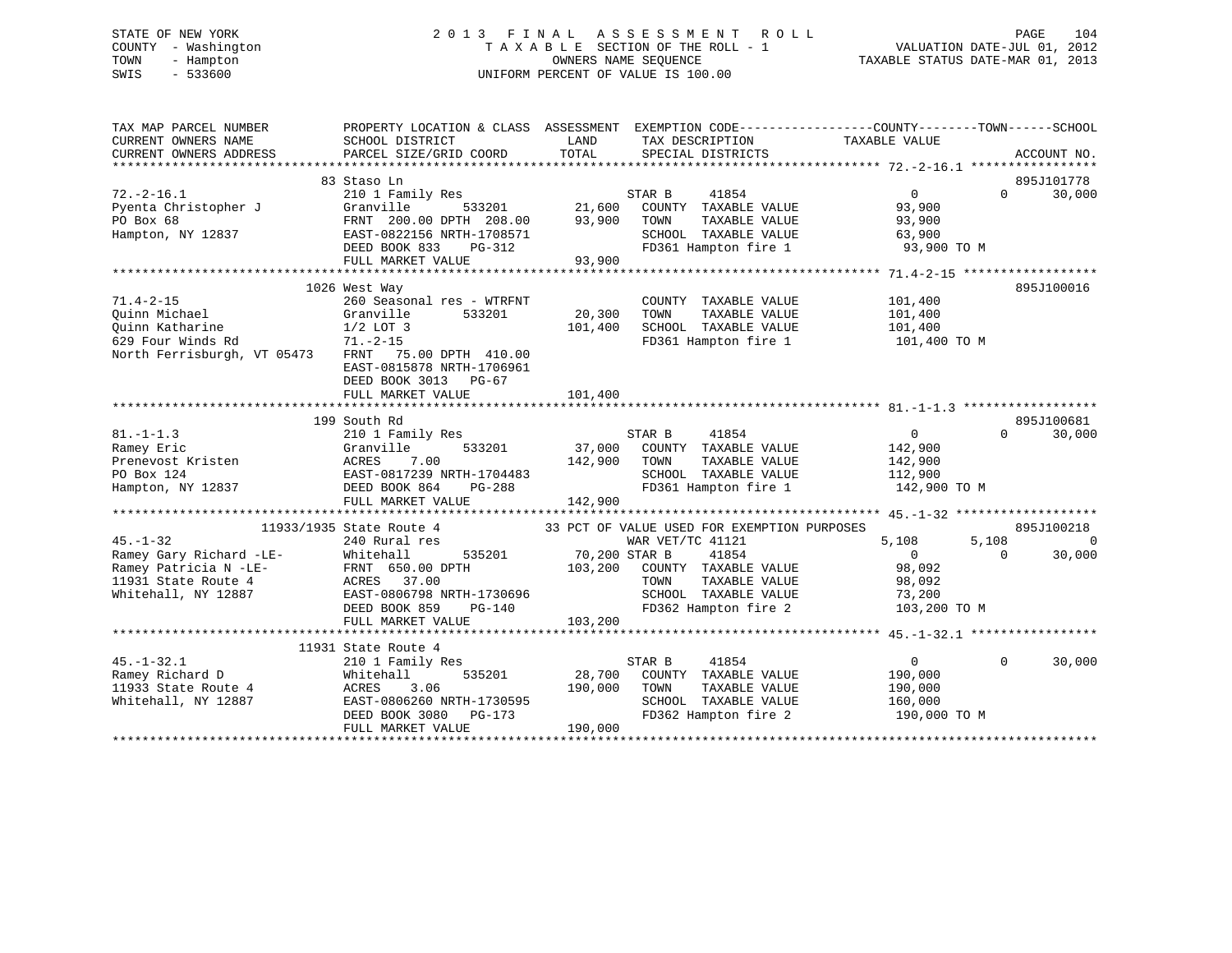# STATE OF NEW YORK 2 0 1 3 F I N A L A S S E S S M E N T R O L L PAGE 105 COUNTY - Washington T A X A B L E SECTION OF THE ROLL - 1 VALUATION DATE-JUL 01, 2012 TOWN - Hampton OWNERS NAME SEQUENCE TAXABLE STATUS DATE-MAR 01, 2013 SWIS - 533600 UNIFORM PERCENT OF VALUE IS 100.00

| TAX MAP PARCEL NUMBER<br>CURRENT OWNERS NAME | PROPERTY LOCATION & CLASS ASSESSMENT<br>SCHOOL DISTRICT | LAND           | EXEMPTION CODE-----------------COUNTY-------TOWN------SCHOOL<br>TAX DESCRIPTION | TAXABLE VALUE |                                  |
|----------------------------------------------|---------------------------------------------------------|----------------|---------------------------------------------------------------------------------|---------------|----------------------------------|
| CURRENT OWNERS ADDRESS                       | PARCEL SIZE/GRID COORD                                  | TOTAL          | SPECIAL DISTRICTS                                                               |               | ACCOUNT NO.                      |
|                                              |                                                         |                |                                                                                 |               |                                  |
| $72.2 - 3 - 20$                              | 2620 State Route 22A<br>210 1 Family Res                |                | 41854<br>STAR B                                                                 | 0             | 895L100168<br>30,000<br>$\Omega$ |
| Rathbun Dawn                                 | 533201<br>Granville                                     | 18,500         | COUNTY TAXABLE VALUE                                                            | 70,400        |                                  |
| 2620 State Route 22A                         | $72 - 3 - 20$                                           | 70,400         | TOWN<br>TAXABLE VALUE                                                           | 70,400        |                                  |
| PO Box 112                                   | FRNT 245.00 DPTH 115.00                                 |                | SCHOOL TAXABLE VALUE                                                            | 40,400        |                                  |
|                                              |                                                         |                |                                                                                 |               |                                  |
| Hampton, NY 12837                            | EAST-0823464 NRTH-1712200                               |                | FD361 Hampton fire 1                                                            | 70,400 TO M   |                                  |
|                                              | DEED BOOK 2778 PG-311                                   | 70,400         |                                                                                 |               |                                  |
|                                              | FULL MARKET VALUE                                       |                |                                                                                 |               |                                  |
|                                              | 1689 County Route 11                                    |                |                                                                                 |               |                                  |
| $38. - 1 - 10.1$                             | 240 Rural res                                           |                | COUNTY TAXABLE VALUE                                                            | 197,100       |                                  |
| Read Allen                                   | 535201<br>Whitehall                                     | 102,600        | TOWN<br>TAXABLE VALUE                                                           | 197,100       |                                  |
| 1689 County Route 11                         | ACRES 119.48                                            | 197,100        | SCHOOL TAXABLE VALUE                                                            | 197,100       |                                  |
| Whitehall, NY 12887                          | EAST-0809608 NRTH-1738777                               |                | CA001 Cons agri dst 1                                                           | 197,100 TO    |                                  |
|                                              | DEED BOOK 2999 PG-192                                   |                | FD362 Hampton fire 2                                                            | 197,100 TO M  |                                  |
|                                              | FULL MARKET VALUE                                       | 197,100        |                                                                                 |               |                                  |
|                                              |                                                         |                |                                                                                 |               |                                  |
|                                              | 11909 State Route 4                                     |                |                                                                                 |               | 895J100261                       |
| $45. - 1 - 31$                               | 424 Night club                                          |                | COUNTY TAXABLE VALUE                                                            | 272,000       |                                  |
| Realty Expansion Inc                         | 535201<br>Whitehall                                     | 20,100         | TAXABLE VALUE<br>TOWN                                                           | 272,000       |                                  |
| c/o Finius T Fubberbuster                    | ACRES<br>2.00                                           | 272,000        | SCHOOL TAXABLE VALUE                                                            | 272,000       |                                  |
| 11909 State Route 4                          | EAST-0807023 NRTH-1729955                               |                | FD362 Hampton fire 2                                                            | 272,000 TO M  |                                  |
| Whitehall, NY 12887                          | DEED BOOK 693<br>PG-203                                 |                |                                                                                 |               |                                  |
|                                              | FULL MARKET VALUE                                       | 272,000        |                                                                                 |               |                                  |
|                                              |                                                         |                |                                                                                 |               |                                  |
|                                              | 2056 County Route 18                                    |                |                                                                                 |               |                                  |
| $71. - 1 - 2.3$                              | 270 Mfg housing                                         |                | COUNTY TAXABLE VALUE                                                            | 31,900        |                                  |
| Reed George                                  | 533201<br>Granville                                     | 22,000         | TOWN<br>TAXABLE VALUE                                                           | 31,900        |                                  |
| 54 York St Ext                               | Sub Div Lot 1                                           | 31,900         | SCHOOL TAXABLE VALUE                                                            | 31,900        |                                  |
| Poultney, VT 05764                           | ACRES<br>1.00                                           |                | FD361 Hampton fire 1                                                            | 31,900 TO M   |                                  |
|                                              | EAST-0812851 NRTH-1713794                               |                |                                                                                 |               |                                  |
|                                              | DEED BOOK 2017 PG-79                                    |                |                                                                                 |               |                                  |
|                                              | FULL MARKET VALUE                                       | 31,900         |                                                                                 |               |                                  |
|                                              |                                                         |                |                                                                                 |               |                                  |
|                                              | 35 Queens Way                                           |                |                                                                                 |               | 895J100219                       |
| $71. - 1 - 2$                                | 120 Field crops                                         |                | AGRI-D IND 41730                                                                | 30,208        | 30,208<br>30,208                 |
| Reed Leonard                                 | Granville<br>533201                                     | 96,000 STAR EN | 41834                                                                           | $\Omega$      | 63,300<br>$\Omega$               |
| 35 Queens Way                                | ACRES<br>99.30                                          | 228,500        | COUNTY TAXABLE VALUE                                                            | 198,292       |                                  |
| Whitehall, NY 12887                          | EAST-0812650 NRTH-1712582                               |                | TOWN<br>TAXABLE VALUE                                                           | 198,292       |                                  |
|                                              | DEED BOOK 951<br>PG-144                                 |                | SCHOOL TAXABLE VALUE                                                            | 134,992       |                                  |
| MAY BE SUBJECT TO PAYMENT                    | FULL MARKET VALUE                                       |                | 228,500 FD361 Hampton fire 1                                                    | 228,500 TO M  |                                  |
| UNDER AGDIST LAW TIL 2020                    |                                                         |                |                                                                                 |               |                                  |
|                                              |                                                         |                |                                                                                 |               |                                  |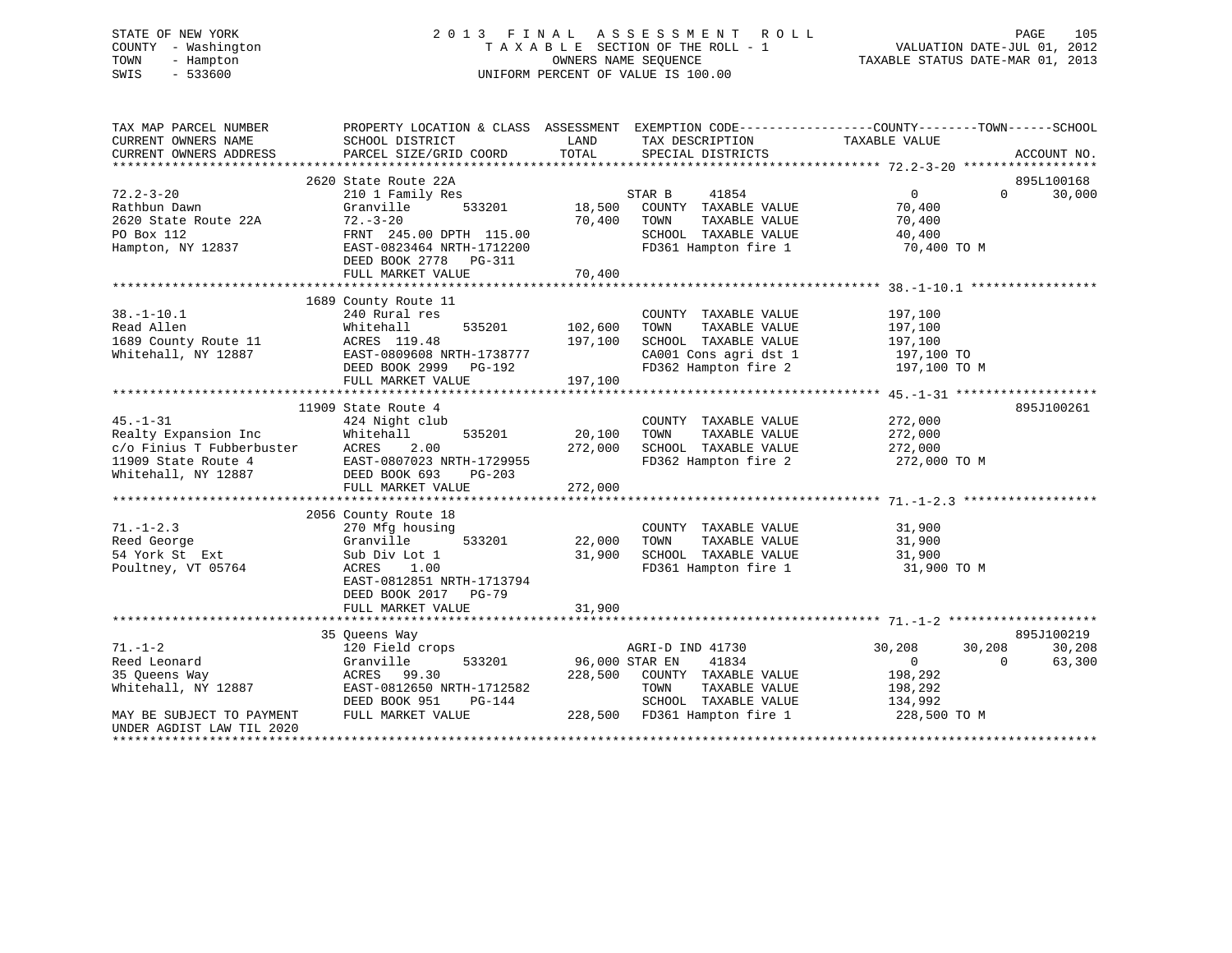| STATE OF NEW YORK<br>COUNTY - Washington<br>TOWN<br>- Hampton<br>SWIS<br>$-533600$                                                                                                                                                                                                 |                                                                                                                                                                                                                                   |             | 2013 FINAL ASSESSMENT ROLL<br>T A X A B L E SECTION OF THE ROLL - 1<br>OWNERS NAME SEQUENCE<br>UNIFORM PERCENT OF VALUE IS 100.00 |                            | PAGE<br>VALUATION DATE-JUL 01, 2012<br>TAXABLE STATUS DATE-MAR 01, 2013                                                  | 106            |
|------------------------------------------------------------------------------------------------------------------------------------------------------------------------------------------------------------------------------------------------------------------------------------|-----------------------------------------------------------------------------------------------------------------------------------------------------------------------------------------------------------------------------------|-------------|-----------------------------------------------------------------------------------------------------------------------------------|----------------------------|--------------------------------------------------------------------------------------------------------------------------|----------------|
| TAX MAP PARCEL NUMBER<br>CURRENT OWNERS NAME                                                                                                                                                                                                                                       | PROPERTY LOCATION & CLASS ASSESSMENT EXEMPTION CODE----------------COUNTY-------TOWN------SCHOOL<br>SCHOOL DISTRICT                                                                                                               | <b>LAND</b> | TAX DESCRIPTION TAXABLE VALUE                                                                                                     |                            |                                                                                                                          |                |
| CURRENT OWNERS ADDRESS                                                                                                                                                                                                                                                             | PARCEL SIZE/GRID COORD                                                                                                                                                                                                            | TOTAL       | SPECIAL DISTRICTS                                                                                                                 |                            | ACCOUNT NO.                                                                                                              |                |
|                                                                                                                                                                                                                                                                                    |                                                                                                                                                                                                                                   |             |                                                                                                                                   |                            |                                                                                                                          |                |
|                                                                                                                                                                                                                                                                                    | 2078 County Route 18                                                                                                                                                                                                              |             |                                                                                                                                   |                            |                                                                                                                          |                |
| $71. - 1 - 2.4$                                                                                                                                                                                                                                                                    | 314 Rural vac<10                                                                                                                                                                                                                  |             | COUNTY TAXABLE VALUE                                                                                                              | 14,000                     |                                                                                                                          |                |
| Reed Leonard                                                                                                                                                                                                                                                                       | 533201<br>Granville                                                                                                                                                                                                               |             | 14,000 TOWN TAXABLE VALUE<br>14,000 SCHOOL TAXABLE VALUE                                                                          | 14,000                     |                                                                                                                          |                |
| 35 Queens Way                                                                                                                                                                                                                                                                      | Sub Div Lot 2                                                                                                                                                                                                                     |             |                                                                                                                                   | 14,000                     |                                                                                                                          |                |
| Whitehall, NY 12887                                                                                                                                                                                                                                                                | ACRES 1.34                                                                                                                                                                                                                        |             | FD361 Hampton fire 1 14,000 TO M                                                                                                  |                            |                                                                                                                          |                |
|                                                                                                                                                                                                                                                                                    | EAST-0813504 NRTH-1713567<br>DEED BOOK 512 PG-204                                                                                                                                                                                 |             |                                                                                                                                   |                            |                                                                                                                          |                |
|                                                                                                                                                                                                                                                                                    | FULL MARKET VALUE                                                                                                                                                                                                                 | 14,000      |                                                                                                                                   |                            |                                                                                                                          |                |
|                                                                                                                                                                                                                                                                                    | 412 South Rd                                                                                                                                                                                                                      |             |                                                                                                                                   |                            |                                                                                                                          |                |
| $72. - 1 - 16.3$                                                                                                                                                                                                                                                                   | 270 Mfg housing                                                                                                                                                                                                                   |             | STAR EN 41834                                                                                                                     | $\overline{0}$             | $\Omega$<br>63,300                                                                                                       |                |
| Reed Linda                                                                                                                                                                                                                                                                         |                                                                                                                                                                                                                                   |             |                                                                                                                                   |                            |                                                                                                                          |                |
|                                                                                                                                                                                                                                                                                    |                                                                                                                                                                                                                                   |             |                                                                                                                                   |                            |                                                                                                                          |                |
| Reed Linua<br>PO Box 168<br>Hampton, NY 12837                                                                                                                                                                                                                                      |                                                                                                                                                                                                                                   |             |                                                                                                                                   |                            |                                                                                                                          |                |
|                                                                                                                                                                                                                                                                                    |                                                                                                                                                                                                                                   |             |                                                                                                                                   |                            |                                                                                                                          |                |
|                                                                                                                                                                                                                                                                                    | 270 Mfg nousing<br>Granville 533201 24,900 COUNTY TAXABLE VALUE<br>ACRES 1.89 93,900 TOWN TAXABLE VALUE 93,900<br>EAST-0819877 NRTH-1706906 SCHOOL TAXABLE VALUE 30,600<br>NARPE RANK 896 PG-109 FD361 Hampton fire 1 93,900 TO M |             |                                                                                                                                   |                            |                                                                                                                          |                |
|                                                                                                                                                                                                                                                                                    |                                                                                                                                                                                                                                   |             |                                                                                                                                   |                            |                                                                                                                          |                |
|                                                                                                                                                                                                                                                                                    | 449 Hills Pond Rd                                                                                                                                                                                                                 |             |                                                                                                                                   |                            |                                                                                                                          |                |
| $71. - 1 - 2.1$                                                                                                                                                                                                                                                                    | 270 Mfg housing                                                                                                                                                                                                                   |             | 41854<br>STAR B<br>26,600 COUNTY TAXABLE VALUE                                                                                    | $\overline{0}$             | $\Omega$<br>30,000                                                                                                       |                |
|                                                                                                                                                                                                                                                                                    |                                                                                                                                                                                                                                   |             | TAXABLE VALUE                                                                                                                     |                            |                                                                                                                          |                |
|                                                                                                                                                                                                                                                                                    |                                                                                                                                                                                                                                   |             | SCHOOL TAXABLE VALUE                                                                                                              | 80,400<br>80,400<br>50,400 |                                                                                                                          |                |
| Reed Thomas<br>Reed Deborah<br>Reed Deborah<br>Reed Deborah<br>Reed Deborah<br>Reed Deborah<br>Reed Deborah<br>2.40<br>Reed Peborah<br>2.40<br>2.40<br>2.40<br>2.40<br>2.40<br>2.40<br>2.40<br>2.40<br>2.40<br>2.40<br>2.40<br>2.40<br>2.40<br>2.40<br>2.40<br>2.40<br>2.40<br>2.4 |                                                                                                                                                                                                                                   |             |                                                                                                                                   | 80,400 TO M                |                                                                                                                          |                |
|                                                                                                                                                                                                                                                                                    | FULL MARKET VALUE                                                                                                                                                                                                                 | 80,400      |                                                                                                                                   |                            |                                                                                                                          |                |
|                                                                                                                                                                                                                                                                                    |                                                                                                                                                                                                                                   |             |                                                                                                                                   |                            |                                                                                                                          |                |
|                                                                                                                                                                                                                                                                                    | and y Route 18<br>270 Mfg housing<br>Granville 532000                                                                                                                                                                             |             |                                                                                                                                   |                            | 895J101800                                                                                                               |                |
| $71. - 1 - 8.1$                                                                                                                                                                                                                                                                    |                                                                                                                                                                                                                                   |             | CBT VET/C 41132                                                                                                                   | 15,175                     | $\mathbf{0}$<br>$\sim$ 0                                                                                                 |                |
| Reed Thomas                                                                                                                                                                                                                                                                        | Granville 533201 22,200 CBT VET/T 41133                                                                                                                                                                                           |             |                                                                                                                                   | $\sim$ 0                   | 15,175                                                                                                                   | $\overline{0}$ |
| PO Box 1322                                                                                                                                                                                                                                                                        | ROW 604/216                                                                                                                                                                                                                       |             | 60,700 DIS VET/C 41142                                                                                                            |                            |                                                                                                                          |                |
| Rutland, VT 05701                                                                                                                                                                                                                                                                  | ROW removed 2402/233<br>ACRES 1.06                                                                                                                                                                                                |             | DIS VET/T 41143                                                                                                                   |                            | $\begin{array}{cccc} 24 \,, 280 & & & 0 & & 0 \\ & & 0 & & 24 \,, 280 & & & 0 \\ & & 0 & & 0 & & 60 \,, 700 \end{array}$ |                |
|                                                                                                                                                                                                                                                                                    | EAST-0815242 NRTH-1713418                                                                                                                                                                                                         |             | STAR EN<br>41834<br>COUNTY TAXABLE VALUE                                                                                          | 21,245<br>21,245           |                                                                                                                          |                |
|                                                                                                                                                                                                                                                                                    | DEED BOOK 2847 PG-151                                                                                                                                                                                                             |             | TOWN<br>TAXABLE VALUE                                                                                                             |                            |                                                                                                                          |                |
|                                                                                                                                                                                                                                                                                    | FULL MARKET VALUE                                                                                                                                                                                                                 |             |                                                                                                                                   |                            |                                                                                                                          |                |
|                                                                                                                                                                                                                                                                                    |                                                                                                                                                                                                                                   |             | 60,700 SCHOOL TAXABLE VALUE 0<br>FD361 Hampton fire 1 60,700 TO M                                                                 |                            |                                                                                                                          |                |
|                                                                                                                                                                                                                                                                                    |                                                                                                                                                                                                                                   |             |                                                                                                                                   |                            |                                                                                                                          |                |
|                                                                                                                                                                                                                                                                                    | 426 South Rd                                                                                                                                                                                                                      |             |                                                                                                                                   |                            |                                                                                                                          |                |
| $72. - 1 - 16.2$                                                                                                                                                                                                                                                                   | 312 Vac w/imprv                                                                                                                                                                                                                   |             | COUNTY TAXABLE VALUE                                                                                                              | 40,500                     |                                                                                                                          |                |
| Reed Timothy                                                                                                                                                                                                                                                                       | Granville 533201<br>ACRES 5.06<br>EAST-0820083 NRTH-1707221                                                                                                                                                                       |             | 25,100 TOWN TAXABLE VALUE                                                                                                         | 40,500                     |                                                                                                                          |                |
| PO Box 175                                                                                                                                                                                                                                                                         |                                                                                                                                                                                                                                   |             | 40,500 SCHOOL TAXABLE VALUE                                                                                                       | 40,500                     |                                                                                                                          |                |
| Poultney, VT 05764                                                                                                                                                                                                                                                                 | DEED BOOK 897<br>PG-135                                                                                                                                                                                                           |             | FD361 Hampton fire 1                                                                                                              | 40,500 TO M                |                                                                                                                          |                |
|                                                                                                                                                                                                                                                                                    | FULL MARKET VALUE                                                                                                                                                                                                                 | 40,500      |                                                                                                                                   |                            |                                                                                                                          |                |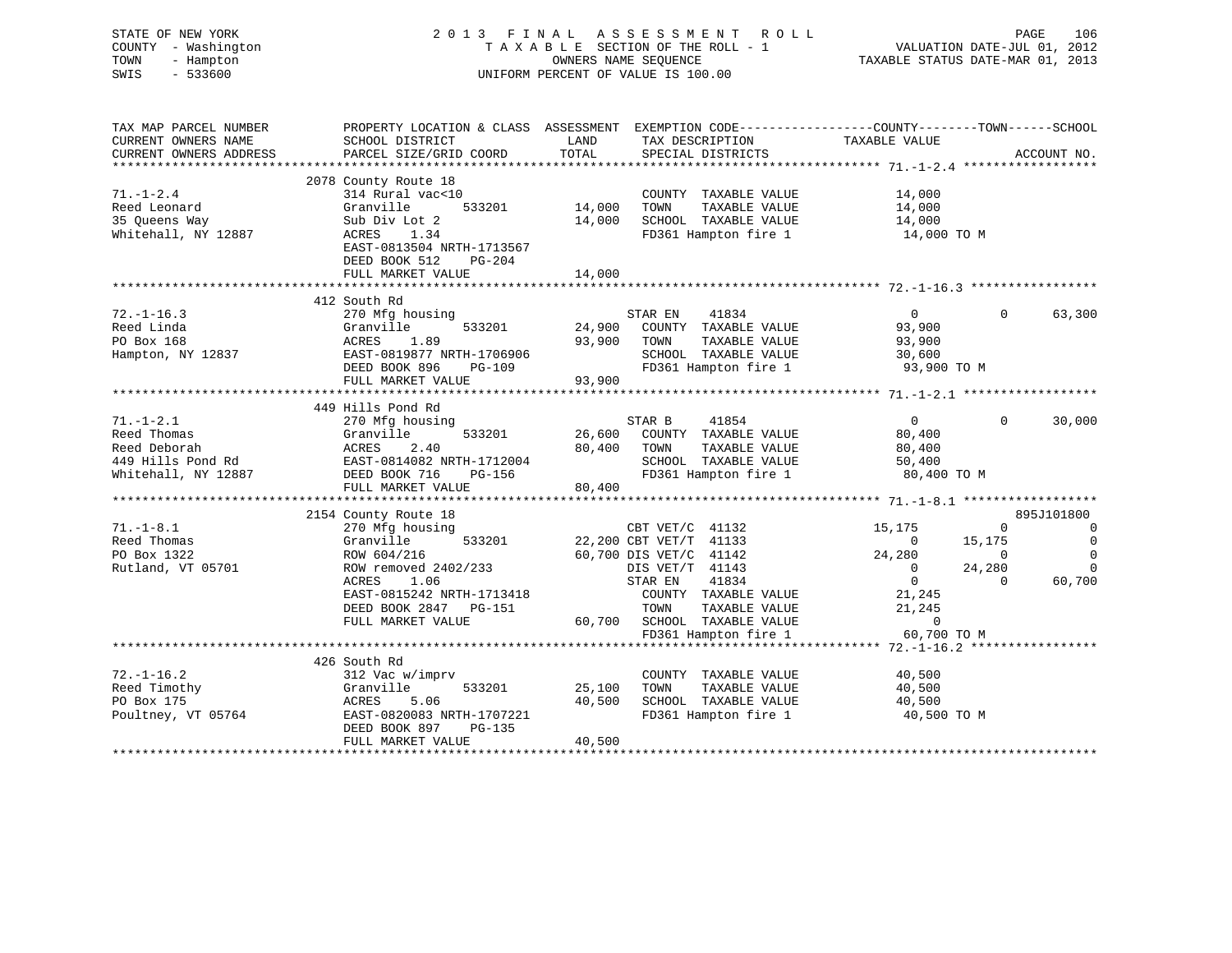# STATE OF NEW YORK 2 0 1 3 F I N A L A S S E S S M E N T R O L L PAGE 107 COUNTY - Washington T A X A B L E SECTION OF THE ROLL - 1 VALUATION DATE-JUL 01, 2012 TOWN - Hampton OWNERS NAME SEQUENCE TAXABLE STATUS DATE-MAR 01, 2013 SWIS - 533600 UNIFORM PERCENT OF VALUE IS 100.00

| TAX MAP PARCEL NUMBER<br>CURRENT OWNERS NAME<br>CURRENT OWNERS ADDRESS                            | PROPERTY LOCATION & CLASS ASSESSMENT<br>SCHOOL DISTRICT<br>PARCEL SIZE/GRID COORD                                                                                                                    | LAND<br>TOTAL                 | EXEMPTION CODE-----------------COUNTY-------TOWN------SCHOOL<br>TAX DESCRIPTION TAXABLE VALUE<br>SPECIAL DISTRICTS                             |                                                             | ACCOUNT NO.                      |
|---------------------------------------------------------------------------------------------------|------------------------------------------------------------------------------------------------------------------------------------------------------------------------------------------------------|-------------------------------|------------------------------------------------------------------------------------------------------------------------------------------------|-------------------------------------------------------------|----------------------------------|
| $62. - 1 - 26.3$<br>Reichle Maureen A<br>30 Old Orchard Rd<br>Wading River, NY 11792              | 2155 County Route 18<br>323 Vacant rural<br>Granville<br>533201<br>ACRES 157.30<br>EAST-0815081 NRTH-1716193<br>DEED BOOK 885<br>PG-123<br>FULL MARKET VALUE                                         | 124,000<br>124,000<br>124,000 | COUNTY TAXABLE VALUE<br>TOWN<br>TAXABLE VALUE<br>SCHOOL TAXABLE VALUE<br>FD361 Hampton fire 1                                                  | 124,000<br>124,000<br>124,000<br>124,000 TO M               |                                  |
| $62. - 1 - 17.1$<br>Reutling Fredric<br>Reutling Jacqueline<br>229 Hickey Rd<br>Hampton, NY 12837 | 229 Hickey Rd<br>270 Mfg housing<br>533201<br>Granville<br>ACRES<br>1.80<br>EAST-0814154 NRTH-1719296<br>DEED BOOK 668<br>PG-151<br>FULL MARKET VALUE                                                | 24,600<br>69,300<br>69,300    | STAR B<br>41854<br>COUNTY TAXABLE VALUE<br>TAXABLE VALUE<br>TOWN<br>SCHOOL TAXABLE VALUE<br>FD361 Hampton fire 1                               | $\overline{0}$<br>69,300<br>69,300<br>39,300<br>69,300 TO M | $\Omega$<br>30,000               |
| $62. - 1 - 17$<br>Reutling Jacqueline<br>229 Hickey Rd<br>Hampton, NY 12837                       | 15 Wicked Hollow Way<br>270 Mfg housing<br>Granville<br>533201<br>4.60<br>ACRES<br>EAST-0813871 NRTH-1719453<br>DEED BOOK 2729 PG-115<br>FULL MARKET VALUE                                           | 33,700<br>38,500<br>38,500    | COUNTY TAXABLE VALUE<br>TAXABLE VALUE<br>TOWN<br>SCHOOL TAXABLE VALUE<br>FD361 Hampton fire 1                                                  | 38,500<br>38,500<br>38,500<br>38,500 TO M                   | 895J100579                       |
| $81. - 2 - 2$<br>Rice Danny<br>2360 State Route 22A<br>Hampton, NY 12837                          | 2360 State Route 22A<br>210 1 Family Res<br>Granville<br>533201<br>FRNT 94.00 DPTH 170.00<br>EAST-0822568 NRTH-1705397<br>DEED BOOK 2260 PG-282<br>FULL MARKET VALUE                                 | 53,400<br>53,400              | STAR B<br>41854<br>$13,600$ COUNTY TAXABLE VALUE<br>53.400 TOWN TAXABLE VALUE<br>TAXABLE VALUE<br>SCHOOL TAXABLE VALUE<br>FD361 Hampton fire 1 | $\overline{0}$<br>53,400<br>53,400<br>23,400<br>53,400 TO M | 895J100023<br>$\Omega$<br>30,000 |
| $80. - 1 - 45$<br>Rich Bradford W<br>Rich Linda L<br>2102 E Sentry Ridge Ct<br>Tucson, AZ 85718   | 12 Lakeview Way<br>210 1 Family Res - WTRFNT<br>Whitehall<br>535201<br>LOT 17<br>Row 578/329<br>FRNT 100.00 DPTH 289.00<br>EAST-0810862 NRTH-1705102<br>DEED BOOK 578<br>PG-326<br>FULL MARKET VALUE | 25,000<br>210,200<br>210,200  | COUNTY TAXABLE VALUE<br>TAXABLE VALUE<br>TOWN<br>SCHOOL TAXABLE VALUE<br>FD361 Hampton fire 1                                                  | 210,200<br>210,200<br>210,200<br>210,200 TO M               | 895J101761                       |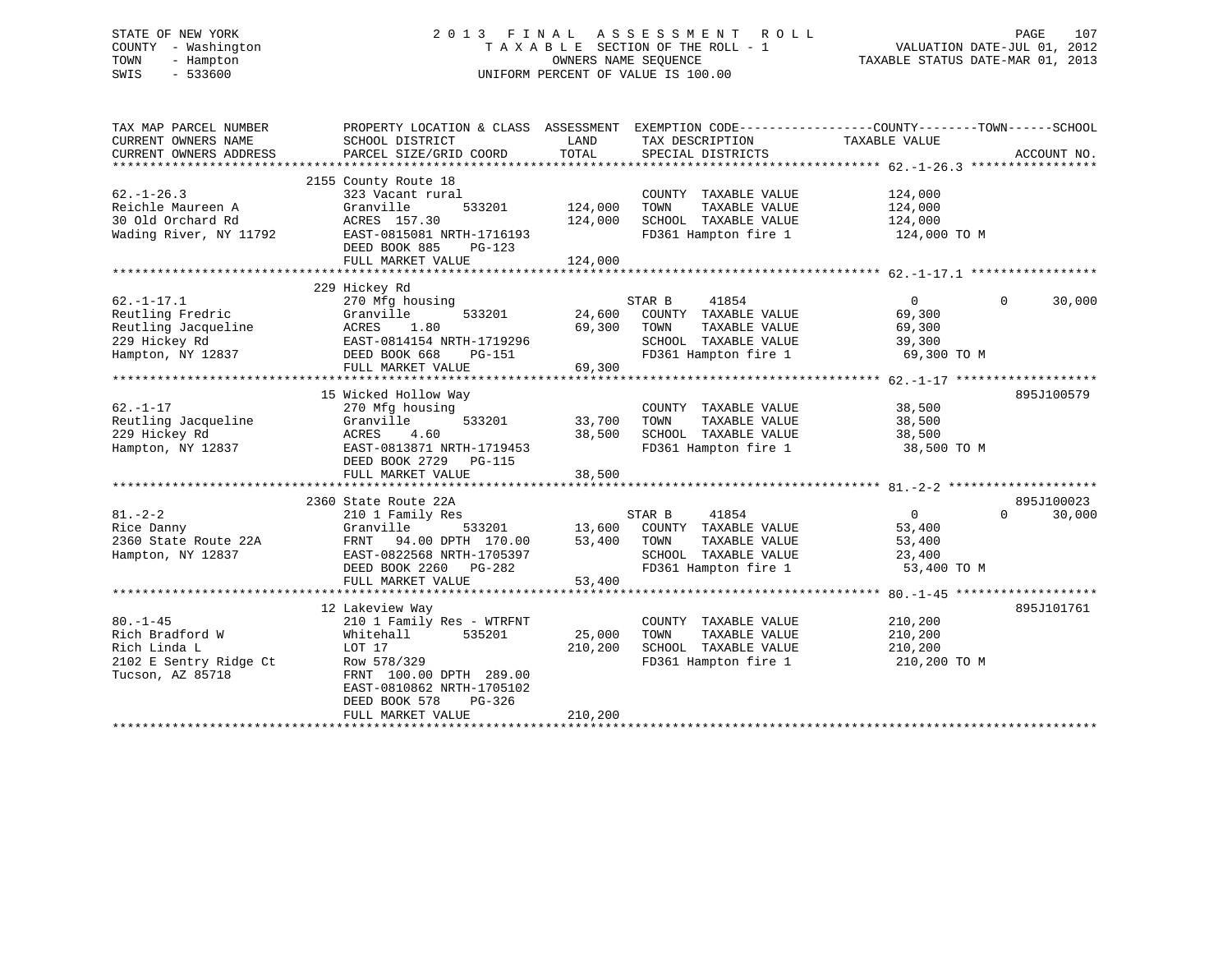# STATE OF NEW YORK 2 0 1 3 F I N A L A S S E S S M E N T R O L L PAGE 108 COUNTY - Washington T A X A B L E SECTION OF THE ROLL - 1 VALUATION DATE-JUL 01, 2012 TOWN - Hampton OWNERS NAME SEQUENCE TAXABLE STATUS DATE-MAR 01, 2013 SWIS - 533600 UNIFORM PERCENT OF VALUE IS 100.00

| TAX MAP PARCEL NUMBER<br>CURRENT OWNERS NAME                                                         | PROPERTY LOCATION & CLASS ASSESSMENT EXEMPTION CODE---------------COUNTY-------TOWN-----SCHOOL<br>SCHOOL DISTRICT               | LAND             | TAX DESCRIPTION                                                                                                  | TAXABLE VALUE                             |                    |
|------------------------------------------------------------------------------------------------------|---------------------------------------------------------------------------------------------------------------------------------|------------------|------------------------------------------------------------------------------------------------------------------|-------------------------------------------|--------------------|
| CURRENT OWNERS ADDRESS                                                                               | PARCEL SIZE/GRID COORD                                                                                                          | TOTAL            | SPECIAL DISTRICTS                                                                                                |                                           | ACCOUNT NO.        |
|                                                                                                      | 43 Greenfield Ln                                                                                                                |                  |                                                                                                                  |                                           |                    |
| $72. - 2 - 7.4$<br>Richards Timothy                                                                  | 240 Rural res<br>Granville                                                                                                      |                  | STAR B<br>41854<br>533201 48,200 COUNTY TAXABLE VALUE                                                            | $\overline{0}$<br>162,600                 | $\Omega$<br>30,000 |
| Richards Eileen<br>43 Greenfield Ln<br>Hampton, NY 12837                                             | LOT 3 - 713/155 Hwy Appro 162,600 TOWN<br>ACRES 18.23<br>EAST-0823743 NRTH-1710620                                              |                  | TAXABLE VALUE<br>SCHOOL TAXABLE VALUE<br>FD361 Hampton fire 1                                                    | 162,600<br>132,600<br>162,600 TO M        |                    |
|                                                                                                      | DEED BOOK 672<br>PG-155                                                                                                         |                  |                                                                                                                  |                                           |                    |
|                                                                                                      |                                                                                                                                 |                  |                                                                                                                  |                                           |                    |
| $71. - 1 - 15.3$<br>Ritchie Michael<br>Ritchie Annette<br>Whitehall, NY 12887                        | Hills Pond Rd<br>311 Res vac land<br>533201 1,000<br>DPTH 470.00 1.000<br>Granville<br>FRNT 125.00 DPTH 470.00<br>DEED BOOK 668 | 1,000            | COUNTY TAXABLE VALUE<br>TOWN<br>TAXABLE VALUE<br>SCHOOL TAXABLE VALUE<br>FD361 Hampton fire 1                    | 1,000<br>1,000<br>1,000<br>1,000 TO M     |                    |
|                                                                                                      | FULL MARKET VALUE                                                                                                               | 1,000            |                                                                                                                  |                                           |                    |
|                                                                                                      |                                                                                                                                 |                  |                                                                                                                  |                                           |                    |
|                                                                                                      | 176 Hills Pond Rd                                                                                                               |                  |                                                                                                                  |                                           |                    |
| $71. - 1 - 15.6$<br>Ritchie Michael<br>Ritchie Annette D<br>167 Hills Pond Rd<br>Whitehall, NY 12887 | 270 Mfg housing<br>533201<br>Granville<br>Subdiv Lot E<br>ACRES 23.00<br>EAST-0816921 NRTH-1705798                              | 43,000<br>72,100 | COUNTY TAXABLE VALUE<br>TOWN<br>TAXABLE VALUE<br>SCHOOL TAXABLE VALUE<br>FD361 Hampton fire 1                    | 72,100<br>72,100<br>72,100<br>72,100 TO M |                    |
|                                                                                                      | DEED BOOK 770<br>PG-56                                                                                                          | 72,100           |                                                                                                                  |                                           |                    |
|                                                                                                      | FULL MARKET VALUE                                                                                                               |                  |                                                                                                                  |                                           |                    |
| $71. - 1 - 16.1$                                                                                     | 175 Hills Pond Rd<br>270 Mfg housing                                                                                            |                  | COUNTY TAXABLE VALUE                                                                                             | 28,400                                    | 895J100700         |
| Ritchie Michael<br>Ritchie Annette<br>167 Hills Pond Rd<br>Whitehall, NY 12887                       | 533201<br>Granville<br>FRNT 235.00 DPTH 230.00<br>EAST-0816046 NRTH-1706152<br>DEED BOOK 705<br>PG-342                          | 22,800<br>28,400 | TAXABLE VALUE<br>TOWN<br>TOWN      TAXABLE  VALUE<br>SCHOOL   TAXABLE  VALUE<br>FD361 Hampton fire 1 28,400 TO M | 28,400<br>28,400                          |                    |
|                                                                                                      | FULL MARKET VALUE                                                                                                               | 28,400           |                                                                                                                  |                                           |                    |
|                                                                                                      |                                                                                                                                 |                  |                                                                                                                  |                                           |                    |
| $71. - 1 - 15$<br>Ritchie Michael D                                                                  | Hills Pond Rd<br>322 Rural vac>10<br>Granville<br>533201                                                                        | 37,000           | COUNTY TAXABLE VALUE<br>TAXABLE VALUE<br>TOWN                                                                    | 37,000<br>37,000                          | 895J100229         |
| Ritchie Annette D<br>167 Hills Pond Rd<br>Whitehall, NY 12887                                        | Subdiv Lot F<br>ACRES 15.03<br>EAST-0817054 NRTH-1706507<br>DEED BOOK 868<br>$PG-40$<br>FULL MARKET VALUE                       | 37,000<br>37,000 | SCHOOL TAXABLE VALUE<br>FD361 Hampton fire 1                                                                     | 37,000<br>37,000 TO M                     |                    |
|                                                                                                      |                                                                                                                                 |                  |                                                                                                                  |                                           |                    |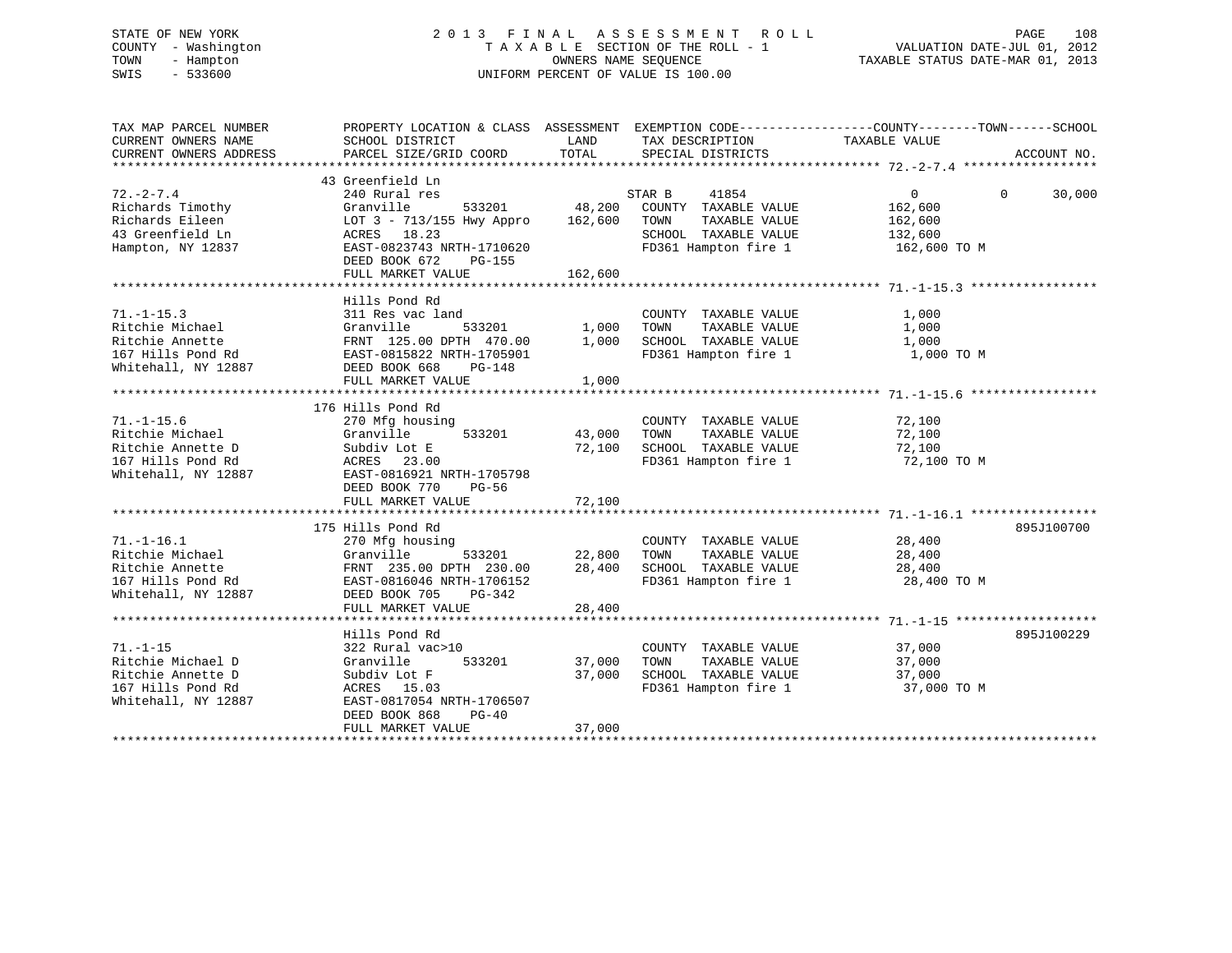| STATE OF NEW YORK<br>COUNTY - Washington<br>- Hampton<br>TOWN<br>SWIS<br>$-533600$ | 2013 FINAL ASSESSMENT ROLL<br>TAXABLE SECTION OF THE ROLL - 1<br>OWNERS NAME SEQUENCE<br>UNIFORM PERCENT OF VALUE IS 100.00 |               |                                              | PAGE<br>109<br>VALUATION DATE-JUL 01, 2012<br>TAXABLE STATUS DATE-MAR 01, 2013                                                 |  |  |
|------------------------------------------------------------------------------------|-----------------------------------------------------------------------------------------------------------------------------|---------------|----------------------------------------------|--------------------------------------------------------------------------------------------------------------------------------|--|--|
| TAX MAP PARCEL NUMBER<br>CURRENT OWNERS NAME<br>CURRENT OWNERS ADDRESS             | SCHOOL DISTRICT<br>PARCEL SIZE/GRID COORD                                                                                   | LAND<br>TOTAL | TAX DESCRIPTION<br>SPECIAL DISTRICTS         | PROPERTY LOCATION & CLASS ASSESSMENT EXEMPTION CODE---------------COUNTY-------TOWN-----SCHOOL<br>TAXABLE VALUE<br>ACCOUNT NO. |  |  |
|                                                                                    | 167 Hills Pond Rd                                                                                                           |               |                                              | 895J100573                                                                                                                     |  |  |
| $71. - 1 - 16$                                                                     | 210 1 Family Res                                                                                                            |               | STAR B<br>41854                              | $\overline{0}$<br>$\overline{0}$<br>30,000                                                                                     |  |  |
| Ritchie Michael D                                                                  | Granville<br>533201                                                                                                         | 25,600        | COUNTY TAXABLE VALUE                         | 74,300                                                                                                                         |  |  |
| Ritchie Annette D                                                                  | $Ex$ & Res In $453/706$                                                                                                     | 74,300        | TOWN<br>TAXABLE VALUE                        | 74,300                                                                                                                         |  |  |
| 167 Hills Pond Rd                                                                  | 650/227                                                                                                                     |               | SCHOOL TAXABLE VALUE                         | 44,300                                                                                                                         |  |  |
| Whitehall, NY 12887                                                                | FRNT 310.00 DPTH 365.00<br>EAST-0815933 NRTH-1705966<br>DEED BOOK 644<br>PG-236                                             |               | FD361 Hampton fire 1                         | 74,300 TO M                                                                                                                    |  |  |
|                                                                                    | FULL MARKET VALUE                                                                                                           | 74,300        |                                              |                                                                                                                                |  |  |
|                                                                                    | 2184 State Route 22A                                                                                                        |               |                                              | 895J100129                                                                                                                     |  |  |
| $81. - 2 - 18$                                                                     | 312 Vac w/imprv                                                                                                             |               | COUNTY TAXABLE VALUE                         | 11,400                                                                                                                         |  |  |
| Rivers Theresa                                                                     | Granville<br>533201                                                                                                         | 11,000        | TOWN<br>TAXABLE VALUE                        | 11,400                                                                                                                         |  |  |
| 202 Howe Rd                                                                        | ACRES 1.90                                                                                                                  | 11,400        | SCHOOL TAXABLE VALUE                         | 11,400                                                                                                                         |  |  |
| Lake Luzerne, NY 12846                                                             | EAST-0823184 NRTH-1702298<br>DEED BOOK 3015 PG-245<br>FULL MARKET VALUE                                                     | 11,400        | FD361 Hampton fire 1                         | 11,400 TO M                                                                                                                    |  |  |
|                                                                                    |                                                                                                                             |               |                                              |                                                                                                                                |  |  |
|                                                                                    | State Route 22A                                                                                                             |               |                                              | 895J100173                                                                                                                     |  |  |
| $81. - 2 - 23$                                                                     | 322 Rural vac>10                                                                                                            |               | COUNTY TAXABLE VALUE                         | 59,000                                                                                                                         |  |  |
| RJF-VNCS Real Estate LLC                                                           | Granville<br>533201                                                                                                         | 59,000        | TAXABLE VALUE<br>TOWN                        | 59,000                                                                                                                         |  |  |
| 29 Armory Rd                                                                       | 615/78 ROW 696/318                                                                                                          |               | 59,000 SCHOOL TAXABLE VALUE                  | 59,000                                                                                                                         |  |  |
| Milford, NH 03055                                                                  | May be subject to ag pena                                                                                                   |               | CA001 Cons agri dst 1                        | 59,000 TO                                                                                                                      |  |  |
| MAY BE SUBJECT TO PAYMENT<br>UNDER AGDIST LAW TIL 2015                             | until 2015<br>ACRES 35.90<br>EAST-0823424 NRTH-1699806<br>DEED BOOK 2860 PG-200                                             |               | FD361 Hampton fire 1                         | 59,000 TO M                                                                                                                    |  |  |
|                                                                                    | FULL MARKET VALUE                                                                                                           | 59,000        |                                              |                                                                                                                                |  |  |
|                                                                                    | State Route 22A W/off                                                                                                       |               |                                              |                                                                                                                                |  |  |
| $81. - 2 - 23.3$                                                                   | 322 Rural vac>10                                                                                                            |               | COUNTY TAXABLE VALUE                         | 61,300                                                                                                                         |  |  |
| RJF-VNCS Real Estate LLC                                                           | Granville<br>533201                                                                                                         | 61,300        | TAXABLE VALUE<br>TOWN                        | 61,300                                                                                                                         |  |  |
| 29 Armory Rd                                                                       | May be subject to ag pena                                                                                                   | 61,300        | SCHOOL TAXABLE VALUE                         | 61,300                                                                                                                         |  |  |
| Milford, NH 03055                                                                  | until 2015<br>ACRES 50.90<br>EAST-0820528 NRTH-1699675<br>DEED BOOK 2860 PG-206<br>FULL MARKET VALUE                        | 61,300        | FD361 Hampton fire 1                         | 61,300 TO M                                                                                                                    |  |  |
|                                                                                    |                                                                                                                             |               |                                              |                                                                                                                                |  |  |
|                                                                                    | 459 South Rd                                                                                                                |               |                                              |                                                                                                                                |  |  |
| $72. - 1 - 13.1$                                                                   | 314 Rural vac<10                                                                                                            |               | COUNTY TAXABLE VALUE                         | 12,000                                                                                                                         |  |  |
| Roberts Kathleen                                                                   | 533201<br>Granville                                                                                                         | 12,000        | TAXABLE VALUE<br>TOWN                        | 12,000                                                                                                                         |  |  |
| Shortsleeve Phillip<br>Box 155                                                     | ACRES<br>1.73<br>EAST-0819877 NRTH-1708133                                                                                  | 12,000        | SCHOOL TAXABLE VALUE<br>FD361 Hampton fire 1 | 12,000<br>12,000 TO M                                                                                                          |  |  |
| Hampton, NY 12837                                                                  | DEED BOOK 765<br>PG-178<br>FULL MARKET VALUE                                                                                | 12,000        |                                              |                                                                                                                                |  |  |
|                                                                                    |                                                                                                                             |               |                                              |                                                                                                                                |  |  |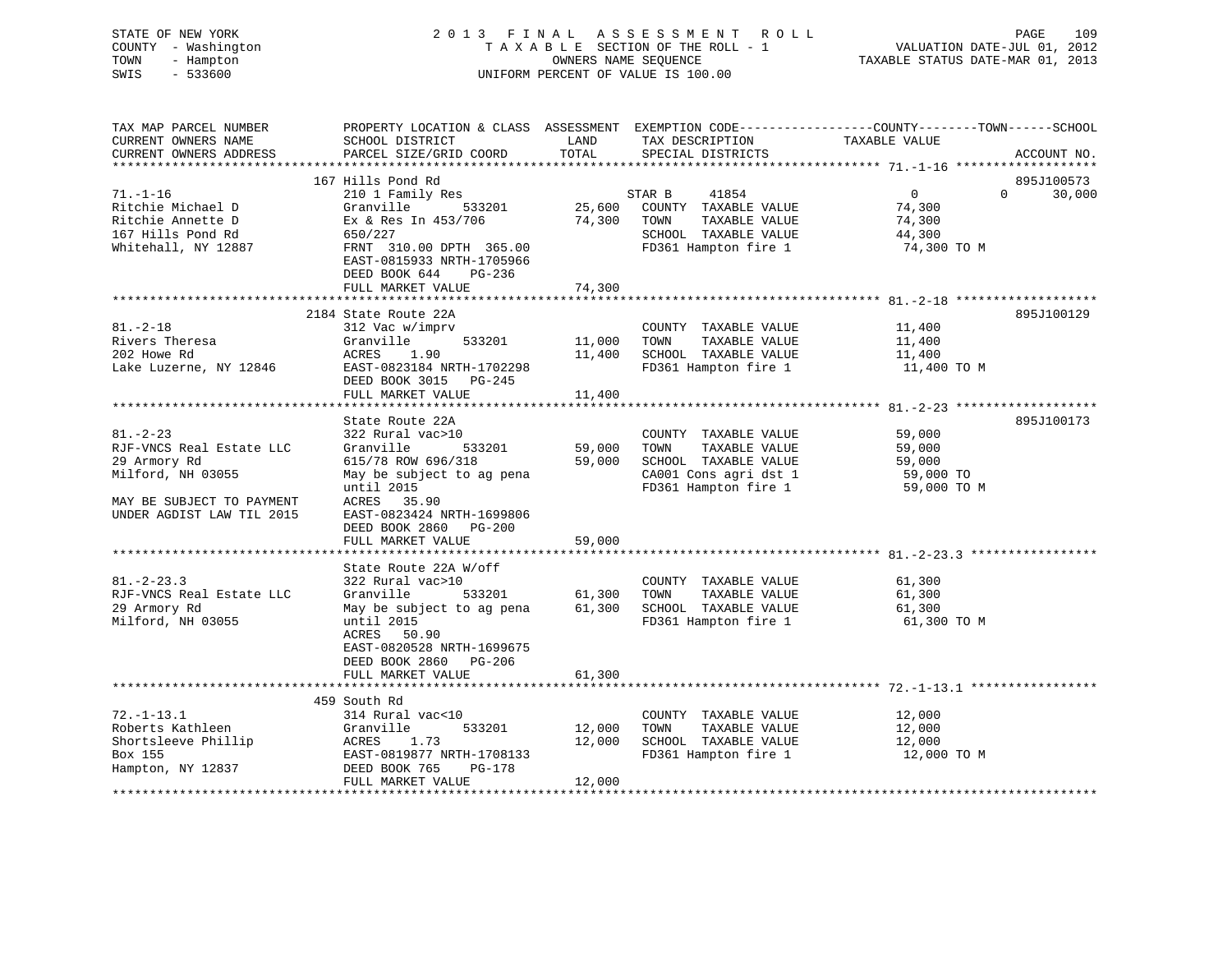# STATE OF NEW YORK 2 0 1 3 F I N A L A S S E S S M E N T R O L L PAGE 110 COUNTY - Washington T A X A B L E SECTION OF THE ROLL - 1 VALUATION DATE-JUL 01, 2012 TOWN - Hampton OWNERS NAME SEQUENCE TAXABLE STATUS DATE-MAR 01, 2013 SWIS - 533600 UNIFORM PERCENT OF VALUE IS 100.00

| TAX MAP PARCEL NUMBER                    | PROPERTY LOCATION & CLASS ASSESSMENT EXEMPTION CODE---------------COUNTY-------TOWN-----SCHOOL                                                                                                                                         |         |                                                                 |                                              |                      |
|------------------------------------------|----------------------------------------------------------------------------------------------------------------------------------------------------------------------------------------------------------------------------------------|---------|-----------------------------------------------------------------|----------------------------------------------|----------------------|
| CURRENT OWNERS NAME                      | SCHOOL DISTRICT                                                                                                                                                                                                                        | LAND    | TAX DESCRIPTION                                                 | TAXABLE VALUE                                |                      |
| CURRENT OWNERS ADDRESS                   | PARCEL SIZE/GRID COORD                                                                                                                                                                                                                 | TOTAL   | SPECIAL DISTRICTS                                               |                                              | ACCOUNT NO.          |
|                                          |                                                                                                                                                                                                                                        |         |                                                                 |                                              |                      |
|                                          | 465 South Rd                                                                                                                                                                                                                           |         |                                                                 |                                              | 895J100232           |
| $72. - 1 - 13$                           |                                                                                                                                                                                                                                        |         |                                                                 | $\overline{0}$                               | 30,000<br>$\Omega$   |
| Roberts Kathleen J                       |                                                                                                                                                                                                                                        |         |                                                                 | 59,400                                       |                      |
| Cardiff Alta J                           |                                                                                                                                                                                                                                        |         |                                                                 | TAXABLE VALUE 59,400<br>TAXABLE VALUE 29,400 |                      |
| PO Box 155                               | FRNT 130.00 DPTH 240.00 59,400 TOWN<br>EAST-0819971 NRTH-1708305 SCHOOL                                                                                                                                                                |         | SCHOOL TAXABLE VALUE                                            |                                              |                      |
| Hampton, NY 12837 DEED BOOK 922          |                                                                                                                                                                                                                                        |         | FD361 Hampton fire 1 59,400 TO M                                |                                              |                      |
|                                          | EAST-0819971 NRTH-1708305<br>DEED BOOK 922 PG-189<br>FULL MARKET VALUE 59,400                                                                                                                                                          |         |                                                                 |                                              |                      |
|                                          |                                                                                                                                                                                                                                        |         |                                                                 |                                              |                      |
|                                          | 50 Camp Way                                                                                                                                                                                                                            |         |                                                                 |                                              | 895J100611           |
| $53. - 1 - 18$                           | 260 Seasonal res                                                                                                                                                                                                                       |         | COUNTY TAXABLE VALUE                                            | 63,400                                       |                      |
| Roberts Ronald J                         | 533201 30,200                                                                                                                                                                                                                          |         | TOWN                                                            | TAXABLE VALUE 63,400                         |                      |
| Roberts Karen                            | J<br>  Granville 533201<br>  ACRES 30.41<br>  EAST-0812479 NRTH-1721832                                                                                                                                                                | 63,400  | SCHOOL TAXABLE VALUE 63,400<br>FD361 Hampton fire 1 63,400 TO M |                                              |                      |
| PO Box 46                                |                                                                                                                                                                                                                                        |         |                                                                 |                                              |                      |
| Middle Granville, NY 12849 DEED BOOK 553 | PG-127                                                                                                                                                                                                                                 |         |                                                                 |                                              |                      |
|                                          | FULL MARKET VALUE                                                                                                                                                                                                                      | 63,400  |                                                                 |                                              |                      |
|                                          |                                                                                                                                                                                                                                        |         |                                                                 |                                              |                      |
|                                          | County Route 21                                                                                                                                                                                                                        |         |                                                                 |                                              | 895J100152           |
| $80. - 1 - 2.2$                          | 322 Rural vac>10                                                                                                                                                                                                                       |         | COUNTY TAXABLE VALUE 38,500                                     |                                              |                      |
| Robillard Linda M                        | Granville 533201                                                                                                                                                                                                                       | 38,500  | TOWN                                                            |                                              |                      |
| Robillard Maurice J                      | LOT 4                                                                                                                                                                                                                                  | 38,500  | SCHOOL TAXABLE VALUE                                            | TAXABLE VALUE 38,500<br>TAXABLE VALUE 38,500 |                      |
| PO Box 176                               | ACRES 24.80                                                                                                                                                                                                                            |         | FD361 Hampton fire 1 38,500 TO M                                |                                              |                      |
| Hampton, NY 12837                        | EAST-0814504 NRTH-1702321                                                                                                                                                                                                              |         |                                                                 |                                              |                      |
|                                          | DEED BOOK 762<br>$PG-149$                                                                                                                                                                                                              |         |                                                                 |                                              |                      |
|                                          | FULL MARKET VALUE                                                                                                                                                                                                                      | 38,500  |                                                                 |                                              |                      |
|                                          |                                                                                                                                                                                                                                        |         |                                                                 |                                              |                      |
|                                          | 71 South Rd                                                                                                                                                                                                                            |         |                                                                 |                                              | 895J100105           |
| $80. - 1 - 4$                            | 210 1 Family Res                                                                                                                                                                                                                       |         | CBT VET/TC 41131                                                | 33,100                                       | $\bigcirc$<br>33,100 |
| Robillard Maurice                        | Granville                                                                                                                                                                                                                              |         | 533201 35,000 STAR B 41854                                      | $\overline{0}$                               | $\Omega$<br>30,000   |
|                                          |                                                                                                                                                                                                                                        |         |                                                                 |                                              |                      |
|                                          |                                                                                                                                                                                                                                        |         |                                                                 |                                              |                      |
|                                          |                                                                                                                                                                                                                                        |         |                                                                 |                                              |                      |
|                                          |                                                                                                                                                                                                                                        |         |                                                                 |                                              |                      |
|                                          | RODITIATO MARIE (MARIE 1999)<br>ROBOL INCRES 132,400 COUNTY TAXABLE VALUE 99,300<br>PO BOX 176 EAST-0814717 NRTH-1701862<br>Hampton, NY 12837 DEED BOOK 491 PG-1056 SCHOOL TAXABLE VALUE 102,400<br>FULL MARKET VALUE 132,400 FD361 Ha |         |                                                                 |                                              |                      |
|                                          |                                                                                                                                                                                                                                        |         |                                                                 |                                              | 895J100269           |
|                                          | 1080 West Way                                                                                                                                                                                                                          |         |                                                                 | $\overline{0}$                               | $\Omega$             |
| $71.4 - 2 - 2$                           | 260 Seasonal res - WTRFNT                                                                                                                                                                                                              |         | STAR B 41854                                                    |                                              | 30,000               |
| Robinson Deborah T                       | Granville<br>533201                                                                                                                                                                                                                    |         | 29,700 COUNTY TAXABLE VALUE                                     | 207,100                                      |                      |
| PO Box 17                                | Lot 17<br>2.40                                                                                                                                                                                                                         | 207,100 | TOWN<br>TAXABLE VALUE                                           | 207,100                                      |                      |
| Poultney, VT 05764                       | 71.–2–2                                                                                                                                                                                                                                |         | SCHOOL TAXABLE VALUE 177,100                                    |                                              |                      |
|                                          | ACRES 2.40                                                                                                                                                                                                                             |         | FD361 Hampton fire 1 207,100 TO M                               |                                              |                      |
|                                          | EAST-0815003 NRTH-1707919                                                                                                                                                                                                              |         |                                                                 |                                              |                      |
|                                          | DEED BOOK 829<br>PG-280                                                                                                                                                                                                                |         |                                                                 |                                              |                      |
|                                          | FULL MARKET VALUE                                                                                                                                                                                                                      | 207,100 |                                                                 |                                              |                      |
|                                          |                                                                                                                                                                                                                                        |         |                                                                 |                                              |                      |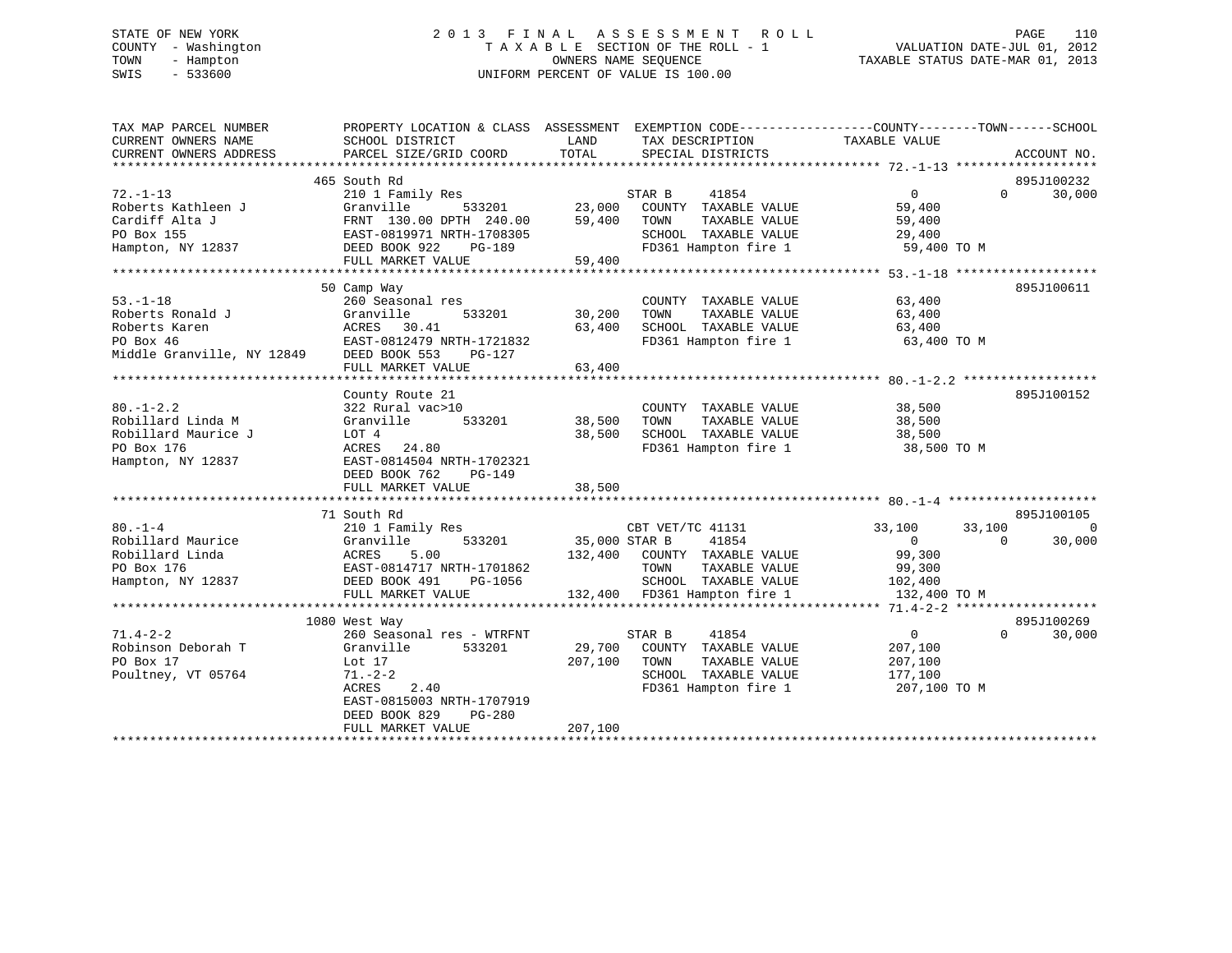# STATE OF NEW YORK 2 0 1 3 F I N A L A S S E S S M E N T R O L L PAGE 111 COUNTY - Washington T A X A B L E SECTION OF THE ROLL - 1 VALUATION DATE-JUL 01, 2012 TOWN - Hampton OWNERS NAME SEQUENCE TAXABLE STATUS DATE-MAR 01, 2013 SWIS - 533600 UNIFORM PERCENT OF VALUE IS 100.00

| TAX MAP PARCEL NUMBER<br>CURRENT OWNERS NAME | PROPERTY LOCATION & CLASS ASSESSMENT<br>SCHOOL DISTRICT | LAND    | EXEMPTION CODE-----------------COUNTY-------TOWN------SCHOOL<br>TAX DESCRIPTION | TAXABLE VALUE            |                            |
|----------------------------------------------|---------------------------------------------------------|---------|---------------------------------------------------------------------------------|--------------------------|----------------------------|
| CURRENT OWNERS ADDRESS                       | PARCEL SIZE/GRID COORD                                  | TOTAL   | SPECIAL DISTRICTS                                                               |                          | ACCOUNT NO.                |
|                                              |                                                         |         |                                                                                 |                          |                            |
|                                              | Carlton Rd                                              |         |                                                                                 |                          | 895J101808                 |
| $45. - 1 - 5.1$                              | 692 Road/str/hwy                                        |         | COUNTY TAXABLE VALUE                                                            | 300                      |                            |
| Robson Lance                                 | 535201<br>Whitehall                                     | 300     | TOWN<br>TAXABLE VALUE                                                           | 300                      |                            |
| Robson Anita                                 | 50.00 DPTH 300.00<br>FRNT                               | 300     | SCHOOL TAXABLE VALUE                                                            | 300                      |                            |
| 700 W Center St Unit 7                       | EAST-0804684 NRTH-1734580                               |         | FD362 Hampton fire 2                                                            | 300 TO M                 |                            |
| W Brigewater, MA 02379                       | DEED BOOK 2836 PG-124                                   |         |                                                                                 |                          |                            |
|                                              | FULL MARKET VALUE                                       | 300     |                                                                                 |                          |                            |
|                                              |                                                         |         |                                                                                 |                          |                            |
|                                              | Carlton Rd                                              |         |                                                                                 |                          |                            |
| $45. - 1 - 5.7$                              | 314 Rural vac<10                                        |         | COUNTY TAXABLE VALUE                                                            | 19,000                   |                            |
| Robson Lance                                 | 535201<br>Whitehall                                     | 19,000  | TAXABLE VALUE<br>TOWN                                                           | 19,000                   |                            |
| Robson Anita                                 | Sub Lot 6                                               | 19,000  | SCHOOL TAXABLE VALUE                                                            | 19,000                   |                            |
| 700 W Center St Unit 7                       | ACRES<br>2.84                                           |         | FD362 Hampton fire 2                                                            | 19,000 TO M              |                            |
| W Bridgewater, MA 02379                      | EAST-0804700 NRTH-1734797                               |         |                                                                                 |                          |                            |
|                                              | DEED BOOK 2836 PG-124                                   |         |                                                                                 |                          |                            |
|                                              | FULL MARKET VALUE                                       | 19,000  |                                                                                 |                          |                            |
|                                              |                                                         |         |                                                                                 |                          |                            |
|                                              | 11975 State Route 4                                     |         |                                                                                 |                          | 895J100419                 |
| $45. - 1 - 9$                                | 210 1 Family Res                                        |         | WAR $VET/C$ 41122                                                               | 12,390                   | $\Omega$<br>$\overline{0}$ |
| Rogers Donald S                              | Whitehall<br>535201                                     |         | 35,900 WAR VET/T 41123                                                          | $\overline{0}$<br>12,390 | $\overline{0}$             |
| 11975 State Route 4                          | ACRES<br>5.90                                           |         | 82,600 STAR EN<br>41834                                                         | $\overline{0}$           | 63,300<br>$\Omega$         |
| Whitehall, NY 12887                          | EAST-0807450 NRTH-1731559                               |         | COUNTY TAXABLE VALUE                                                            | 70,210                   |                            |
|                                              | DEED BOOK 944<br>PG-154                                 |         | TOWN<br>TAXABLE VALUE                                                           | 70,210                   |                            |
|                                              | FULL MARKET VALUE                                       |         | 82,600 SCHOOL TAXABLE VALUE                                                     |                          |                            |
|                                              |                                                         |         |                                                                                 | 19,300                   |                            |
|                                              |                                                         |         | FD361 Hampton fire 1                                                            | 82,600 TO M              |                            |
|                                              |                                                         |         |                                                                                 |                          |                            |
|                                              | 43 Rainbow Way                                          |         |                                                                                 |                          | 895J100547                 |
| $81. - 1 - 34$                               | 260 Seasonal res                                        |         | COUNTY TAXABLE VALUE                                                            | 79,100                   |                            |
| Rohrman Paulette A                           | Granville<br>533201                                     | 31,800  | TOWN<br>TAXABLE VALUE                                                           | 79,100                   |                            |
| 18 Highland Ave                              | ACRES<br>4.00                                           | 79,100  | SCHOOL TAXABLE VALUE                                                            | 79,100                   |                            |
| Chappaqua, NY 10514                          | EAST-0818110 NRTH-1701888                               |         | FD361 Hampton fire 1                                                            | 79,100 TO M              |                            |
|                                              | DEED BOOK 2931 PG-81                                    |         |                                                                                 |                          |                            |
|                                              | FULL MARKET VALUE                                       | 79,100  |                                                                                 |                          |                            |
|                                              |                                                         |         |                                                                                 |                          |                            |
|                                              | 1702 County Route 21                                    |         |                                                                                 |                          | 875J101783                 |
| $80. -1 - 48$                                | 210 1 Family Res - WTRFNT                               |         | COUNTY TAXABLE VALUE                                                            | 179,600                  |                            |
| Roncone Dominick                             | Whitehall<br>535201                                     | 25,000  | TOWN<br>TAXABLE VALUE                                                           | 179,600                  |                            |
| Roncone Diane                                | Sect 2 Lot 10A                                          | 179,600 | SCHOOL TAXABLE VALUE                                                            | 179,600                  |                            |
| 11 Red Creek Cir                             | FRNT 156.00 DPTH 309.00                                 |         | FD361 Hampton fire 1                                                            | 179,600 ТО М             |                            |
| Hampton Bays, NY 11946                       | EAST-0810991 NRTH-1704799                               |         |                                                                                 |                          |                            |
|                                              | DEED BOOK 2576<br>PG-266                                |         |                                                                                 |                          |                            |
|                                              | FULL MARKET VALUE                                       | 179,600 |                                                                                 |                          |                            |
|                                              |                                                         |         |                                                                                 |                          |                            |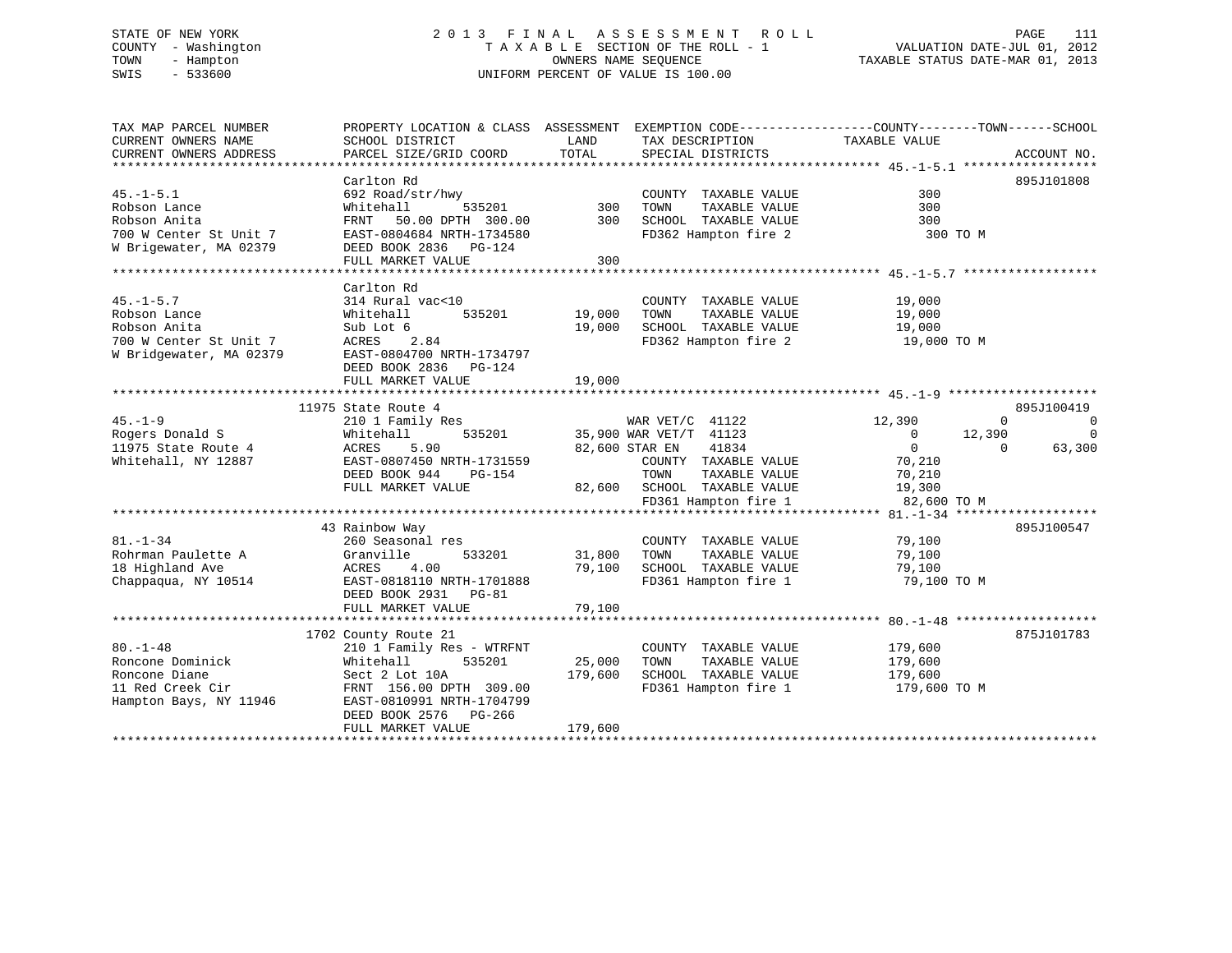# STATE OF NEW YORK 2 0 1 3 F I N A L A S S E S S M E N T R O L L PAGE 112 COUNTY - Washington T A X A B L E SECTION OF THE ROLL - 1 VALUATION DATE-JUL 01, 2012 TOWN - Hampton OWNERS NAME SEQUENCE TAXABLE STATUS DATE-MAR 01, 2013 SWIS - 533600 UNIFORM PERCENT OF VALUE IS 100.00

| TAX MAP PARCEL NUMBER<br>CURRENT OWNERS NAME                                                              | SCHOOL DISTRICT                                                                                                                                                                       | LAND<br>TAX DESCRIPTION                                                                                                                                                                                 | PROPERTY LOCATION & CLASS ASSESSMENT EXEMPTION CODE----------------COUNTY-------TOWN------SCHOOL<br>TAXABLE VALUE                                                     |        |
|-----------------------------------------------------------------------------------------------------------|---------------------------------------------------------------------------------------------------------------------------------------------------------------------------------------|---------------------------------------------------------------------------------------------------------------------------------------------------------------------------------------------------------|-----------------------------------------------------------------------------------------------------------------------------------------------------------------------|--------|
| CURRENT OWNERS ADDRESS                                                                                    | PARCEL SIZE/GRID COORD                                                                                                                                                                | TOTAL<br>SPECIAL DISTRICTS                                                                                                                                                                              | ACCOUNT NO.                                                                                                                                                           |        |
|                                                                                                           | 474 Hickey Rd                                                                                                                                                                         |                                                                                                                                                                                                         | 895J100414                                                                                                                                                            |        |
| $63. - 1 - 14$<br>Roof Priscilla A<br>Holmes Naomi R<br>474 Hickey Rd<br>Hampton, NY 12837                | 240 Rural res<br>Granville<br>533201<br>Forest 2508/232<br>ACRES 204.80<br>EAST-0818600 NRTH-1719418<br>DEED BOOK 773<br>PG-297                                                       | STAR B<br>41854<br>130,300 FOR 480A<br>47460<br>328,600<br>COUNTY TAXABLE VALUE<br>TAXABLE VALUE<br>TOWN<br>SCHOOL TAXABLE VALUE<br>CA001 Cons agri dst 1                                               | 30,000<br>$\overline{0}$<br>$\mathbf{0}$<br>78,988<br>78,988<br>78,988<br>249,612<br>249,612<br>219,612<br>328,600 TO                                                 |        |
| MAY BE SUBJECT TO PAYMENT                                                                                 | FULL MARKET VALUE                                                                                                                                                                     | 328,600 FD361 Hampton fire 1                                                                                                                                                                            | 328,600 TO M                                                                                                                                                          |        |
| UNDER RPTL480A UNTIL 2022                                                                                 |                                                                                                                                                                                       |                                                                                                                                                                                                         |                                                                                                                                                                       |        |
| $62. - 1 - 32.3$<br>Root Joseph<br>Root Mary Lou<br>175 Hickey Rd<br>Hampton, NY 12837                    | 175 Hickey Rd<br>270 Mfg housing<br>Granville<br>533201<br>ACRES<br>5.00<br>EAST-0813718 NRTH-1718283<br>DEED BOOK 600<br>$PG-54$<br>FULL MARKET VALUE                                | 41854<br>STAR B<br>35,000<br>COUNTY TAXABLE VALUE<br>66,400<br>TOWN<br>TAXABLE VALUE<br>SCHOOL TAXABLE VALUE<br>FD361 Hampton fire 1<br>66,400                                                          | 895J100712<br>$0 \qquad \qquad$<br>30,000<br>$\Omega$<br>66,400<br>66,400<br>36,400<br>66,400 TO M                                                                    |        |
|                                                                                                           |                                                                                                                                                                                       |                                                                                                                                                                                                         | 895J100586                                                                                                                                                            |        |
| $80. - 1 - 12$<br>Ross John A<br>Ross Lillian E<br>PO Box 8<br>Hampton, NY 12837                          | 11 Hampton Heights Way<br>210 1 Family Res<br>533201<br>Granville<br>5.01<br>ACRES<br>EAST-0811905 NRTH-1701855<br>DEED BOOK 553<br><b>PG-95</b><br>FULL MARKET VALUE                 | WAR VET/TC 41121<br>35,000 AGED-CO<br>41802<br>129,800 AGE-TN/SCH 41806<br>STAR EN<br>41834<br>COUNTY TAXABLE VALUE<br>129,800<br>TOWN<br>TAXABLE VALUE<br>SCHOOL TAXABLE VALUE<br>FD361 Hampton fire 1 | 19,470<br>19,470<br>55,165<br>$\mathbf 0$<br>$\overline{0}$<br>38,616<br>45,430<br>$\overline{0}$<br>63,300<br>$\Omega$<br>55,165<br>71,714<br>21,070<br>129,800 TO M | 0<br>0 |
|                                                                                                           |                                                                                                                                                                                       |                                                                                                                                                                                                         |                                                                                                                                                                       |        |
| $71. - 1 - 14.92$<br>Rountree Charles R<br>Roundtree Renee D<br>17 Leominster St<br>Westminster, MA 01473 | 271 Hills Pond Rd<br>314 Rural vac<10 - WTRFNT<br>Granville<br>533201<br>LF 66'<br>Filed Subdivision 27A-71<br>ACRES<br>1.23<br>EAST-0816203 NRTH-1708048<br>DEED BOOK 2884<br>PG-313 | COUNTY TAXABLE VALUE<br>19,800<br>TOWN<br>TAXABLE VALUE<br>19,800<br>SCHOOL TAXABLE VALUE<br>FD361 Hampton fire 1                                                                                       | 19,800<br>19,800<br>19,800<br>19,800 TO M                                                                                                                             |        |
|                                                                                                           | FULL MARKET VALUE                                                                                                                                                                     | 19,800                                                                                                                                                                                                  |                                                                                                                                                                       |        |
|                                                                                                           |                                                                                                                                                                                       |                                                                                                                                                                                                         | 895J101756                                                                                                                                                            |        |
| $80. - 1 - 37$<br>Ruest Kellie R<br>1731 County Route 21<br>Whitehall, NY 12887                           | 1731 County Route 21<br>210 1 Family Res<br>Whitehall<br>535201<br>LOT 9<br>FRNT 160.00 DPTH 202.00<br>EAST-0810232 NRTH-1705211<br>DEED BOOK 2804<br>PG-339<br>FULL MARKET VALUE     | 41854<br>STAR B<br>19,700<br>COUNTY TAXABLE VALUE<br>137,600<br>TAXABLE VALUE<br>TOWN<br>SCHOOL TAXABLE VALUE<br>FD361 Hampton fire 1<br>137,600                                                        | $\overline{0}$<br>$\Omega$<br>30,000<br>137,600<br>137,600<br>107,600<br>137,600 TO M                                                                                 |        |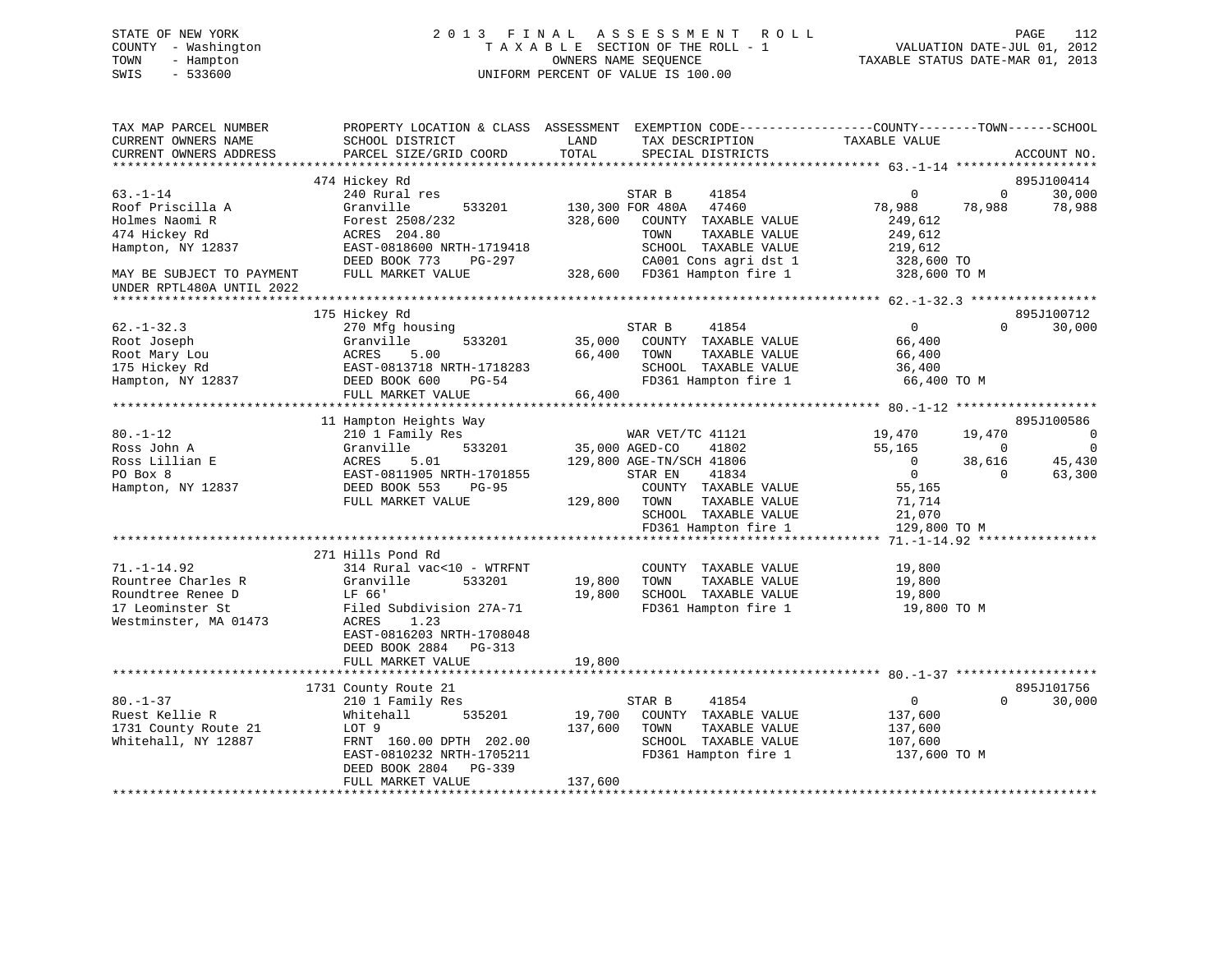# STATE OF NEW YORK 2 0 1 3 F I N A L A S S E S S M E N T R O L L PAGE 113 COUNTY - Washington T A X A B L E SECTION OF THE ROLL - 1 VALUATION DATE-JUL 01, 2012 TOWN - Hampton OWNERS NAME SEQUENCE TAXABLE STATUS DATE-MAR 01, 2013 SWIS - 533600 UNIFORM PERCENT OF VALUE IS 100.00

| TAX MAP PARCEL NUMBER<br>CURRENT OWNERS NAME<br>CURRENT OWNERS ADDRESS<br>************************          | PROPERTY LOCATION & CLASS ASSESSMENT EXEMPTION CODE---------------COUNTY-------TOWN------SCHOOL<br>SCHOOL DISTRICT<br>PARCEL SIZE/GRID COORD                                 | LAND<br>TOTAL                        | TAX DESCRIPTION<br>SPECIAL DISTRICTS                                                                                                      | TAXABLE VALUE                                                              |          | ACCOUNT NO.          |
|-------------------------------------------------------------------------------------------------------------|------------------------------------------------------------------------------------------------------------------------------------------------------------------------------|--------------------------------------|-------------------------------------------------------------------------------------------------------------------------------------------|----------------------------------------------------------------------------|----------|----------------------|
| $80. - 1 - 29$<br>Ruest Scott<br>PO Box 4341<br>Bomoseen, VT 05732                                          | 1623 County Route 21<br>210 1 Family Res<br>Whitehall<br>535201<br>LOT 1<br>ACRES<br>1.12<br>EAST-0810784 NRTH-1704560<br>DEED BOOK 3159<br>$PG-56$<br>FULL MARKET VALUE     | 22,400<br>155,600<br>155,600         | COUNTY TAXABLE VALUE<br>TOWN<br>TAXABLE VALUE<br>SCHOOL TAXABLE VALUE<br>FD361 Hampton fire 1                                             | 155,600<br>155,600<br>155,600<br>155,600 TO M                              |          | 895J101734           |
| $63. -1 - 4.4$                                                                                              | 2935 State Route 22A<br>112 Dairy farm                                                                                                                                       |                                      | 41720<br>AG DIST                                                                                                                          | 92,397                                                                     | 92,397   | 92,397               |
| Ruigrok Daniel<br>Ruigrok Deborah<br>2935 State Route 22A<br>Hampton, NY 12837<br>MAY BE SUBJECT TO PAYMENT | 533201<br>Granville<br>ACRES 142.40<br>EAST-0822556 NRTH-1720361<br>DEED BOOK 916<br>PG-61<br>FULL MARKET VALUE                                                              | 187,500 STAR B<br>352,000<br>352,000 | 41854<br>COUNTY TAXABLE VALUE<br>TAXABLE VALUE<br>TOWN<br>SCHOOL TAXABLE VALUE<br>CA001 Cons agri dst 1<br>92,397 EX                      | $\mathbf{0}$<br>259,603<br>259,603<br>229,603<br>259,603 TO                | $\Omega$ | 30,000               |
| UNDER AGDIST LAW TIL 2017                                                                                   |                                                                                                                                                                              |                                      | FD361 Hampton fire 1                                                                                                                      | 352,000 TO M                                                               |          |                      |
| $63. - 1 - 13.1$<br>Sabo Mark<br>2175 County Route 18<br>Whitehall, NY 12887                                | 2175 County Route 18<br>240 Rural res<br>Granville<br>533201<br>448/1001-457/793<br>Sub Div Lot 1<br>ACRES<br>10.00<br>EAST-0816259 NRTH-1713898<br>DEED BOOK 2722<br>PG-120 | 40,500<br>134,300                    | STAR B<br>41854<br>COUNTY TAXABLE VALUE<br>TOWN<br>TAXABLE VALUE<br>SCHOOL TAXABLE VALUE<br>CA001 Cons agri dst 1<br>FD361 Hampton fire 1 | $\mathbf 0$<br>134,300<br>134,300<br>104,300<br>134,300 TO<br>134,300 TO M | $\Omega$ | 895J100400<br>30,000 |
|                                                                                                             | FULL MARKET VALUE                                                                                                                                                            | 134,300<br>***********               | ******************************* 62. -1-27.1 *****************                                                                             |                                                                            |          |                      |
|                                                                                                             | 54 Hickey Rd                                                                                                                                                                 |                                      |                                                                                                                                           |                                                                            |          | 875J101723           |
| $62. - 1 - 27.1$<br>Sady Donald A<br>Sady Darlene J<br>54 Hickey Rd<br>Hampton, NY 12837                    | 270 Mfg housing<br>Granville<br>533201<br>2461/200<br>ACRES<br>1.00<br>EAST-0813671 NRTH-1714946<br>DEED BOOK 558<br>PG-166                                                  | 25,800<br>64,200                     | STAR B<br>41854<br>COUNTY TAXABLE VALUE<br>TOWN<br>TAXABLE VALUE<br>SCHOOL TAXABLE VALUE<br>FD361 Hampton fire 1                          | 0<br>64,200<br>64,200<br>34,200<br>64,200 TO M                             | $\Omega$ | 30,000               |
|                                                                                                             | FULL MARKET VALUE                                                                                                                                                            | 64,200                               |                                                                                                                                           |                                                                            |          |                      |
|                                                                                                             | 371 Hills Pond Rd                                                                                                                                                            |                                      |                                                                                                                                           |                                                                            |          |                      |
| $71. - 1 - 23.7$<br>Sady Herbert Jr<br>Sady Shelly<br>371 Hills Pond Rd<br>Whitehall, NY 12887              | 270 Mfg housing<br>Granville<br>533201<br>FRNT 100.00 DPTH 477.00<br>EAST-0814899 NRTH-1710272<br>DEED BOOK 688<br>$PG-18$<br>FULL MARKET VALUE                              | 22,300<br>62,900<br>62,900           | 41854<br>STAR B<br>COUNTY TAXABLE VALUE<br>TOWN<br>TAXABLE VALUE<br>SCHOOL TAXABLE VALUE<br>FD361 Hampton fire 1                          | $\overline{0}$<br>62,900<br>62,900<br>32,900<br>62,900 TO M                | $\Omega$ | 30,000               |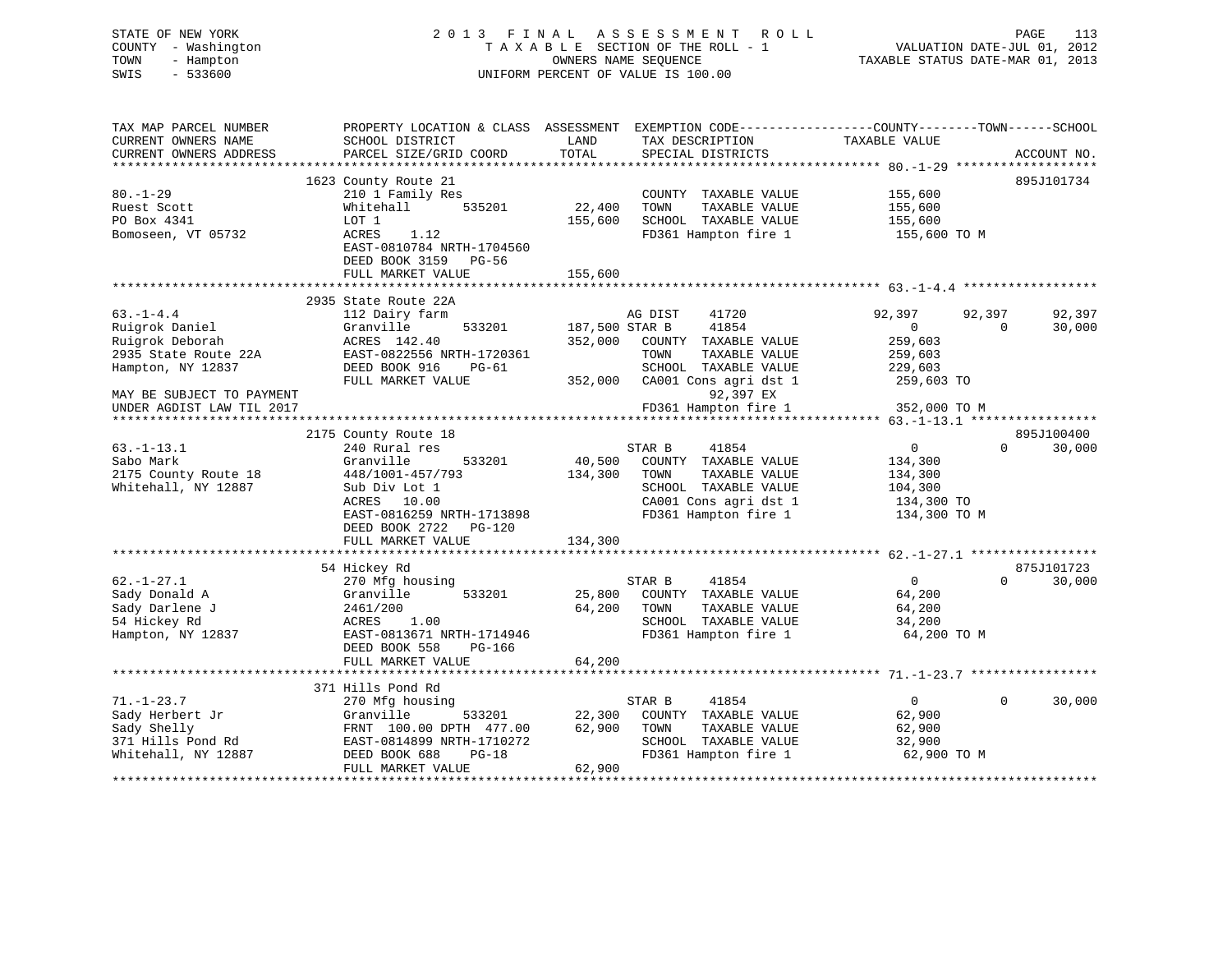# STATE OF NEW YORK 2 0 1 3 F I N A L A S S E S S M E N T R O L L PAGE 114 COUNTY - Washington T A X A B L E SECTION OF THE ROLL - 1 VALUATION DATE-JUL 01, 2012 TOWN - Hampton OWNERS NAME SEQUENCE TAXABLE STATUS DATE-MAR 01, 2013 SWIS - 533600 UNIFORM PERCENT OF VALUE IS 100.00

| TAX MAP PARCEL NUMBER<br>CURRENT OWNERS NAME<br>CURRENT OWNERS ADDRESS<br>********************             | PROPERTY LOCATION & CLASS ASSESSMENT<br>SCHOOL DISTRICT<br>PARCEL SIZE/GRID COORD                                                                                 | LAND<br>TOTAL                | TAX DESCRIPTION<br>SPECIAL DISTRICTS                                                                             | EXEMPTION CODE-----------------COUNTY-------TOWN------SCHOOL<br>TAXABLE VALUE | ACCOUNT NO. |
|------------------------------------------------------------------------------------------------------------|-------------------------------------------------------------------------------------------------------------------------------------------------------------------|------------------------------|------------------------------------------------------------------------------------------------------------------|-------------------------------------------------------------------------------|-------------|
| $71. - 1 - 23.5$<br>Sady Herbert R -LE-<br>Sady Steven R ETAL<br>365 Hills Pond Rd<br>Whitehall, NY 12837  | Hills Pond Rd<br>314 Rural vac<10<br>Granville<br>533201<br>ACRES<br>2.00<br>EAST-0815072 NRTH-1709966<br>DEED BOOK 2622<br>PG-243<br>FULL MARKET VALUE           | 16,000<br>16,000<br>16,000   | COUNTY TAXABLE VALUE<br>TAXABLE VALUE<br>TOWN<br>SCHOOL TAXABLE VALUE<br>FD361 Hampton fire 1                    | 16,000<br>16,000<br>16,000<br>16,000 TO M                                     | 895J101775  |
| $71. - 1 - 23.6$<br>Sady Herbert R SR-LE-<br>Sady Herbert R JR<br>371 Hills Pond Rd<br>Whitehall, NY 12887 | Hills Pond Rd<br>314 Rural vac<10<br>Granville<br>533201<br>ACRES<br>1.00<br>EAST-0814957 NRTH-1710188<br>DEED BOOK 886<br>PG-312<br>FULL MARKET VALUE            | 12,500<br>12,500<br>12,500   | COUNTY TAXABLE VALUE<br>TOWN<br>TAXABLE VALUE<br>SCHOOL TAXABLE VALUE<br>FD361 Hampton fire 1                    | 12,500<br>12,500<br>12,500<br>12,500 TO M                                     | 895J101806  |
| **********************                                                                                     |                                                                                                                                                                   |                              |                                                                                                                  |                                                                               |             |
| $71. - 1 - 23.4$<br>Sady Steven ETAL<br>Sady Terrie A ETAL<br>21 Tee Hill Rd<br>Queensbury, NY 12804       | 365 Hills Pond Rd<br>210 1 Family Res<br>Granville<br>533201<br>1.00<br>ACRES<br>EAST-0815001 NRTH-1710100<br>DEED BOOK 2622<br>PG-240<br>FULL MARKET VALUE       | 22,000<br>110,100<br>110,100 | COUNTY TAXABLE VALUE<br>TOWN<br>TAXABLE VALUE<br>SCHOOL TAXABLE VALUE<br>FD361 Hampton fire 1                    | 110,100<br>110,100<br>110,100<br>110,100 TO M                                 | 895J101774  |
|                                                                                                            | 76 County Route 20                                                                                                                                                | **********                   |                                                                                                                  | ************* 81.-2-8                                                         | 895J100175  |
| $81. - 2 - 8$<br>Saltis John J<br>76 County Route 20<br>Hampton, NY 12837                                  | 220 2 Family Res<br>Granville<br>533201<br>ACRES<br>2.40<br>EAST-0824313 NRTH-1705186<br>DEED BOOK 904<br>PG-307<br>FULL MARKET VALUE                             | 26,600<br>72,100<br>72,100   | 41854<br>STAR B<br>COUNTY TAXABLE VALUE<br>TAXABLE VALUE<br>TOWN<br>SCHOOL TAXABLE VALUE<br>FD361 Hampton fire 1 | $\mathbf 0$<br>$\Omega$<br>72,100<br>72,100<br>42,100<br>72,100 TO M          | 30,000      |
|                                                                                                            | *************************<br>County Route 20 OFF                                                                                                                  |                              |                                                                                                                  |                                                                               |             |
| $81. - 2 - 9.1$<br>Saltis John J<br>76 County Route 20<br>Hampton, NY 12837                                | 314 Rural vac<10<br>Granville<br>533201<br>2685/150<br>1.12<br>ACRES<br>EAST-0824429 NRTH-1704582                                                                 | 3,800<br>3,800               | COUNTY TAXABLE VALUE<br>TAXABLE VALUE<br>TOWN<br>SCHOOL TAXABLE VALUE<br>FD361 Hampton fire 1                    | 3,800<br>3,800<br>3,800<br>3,800 TO M                                         |             |
|                                                                                                            | DEED BOOK 2685<br>$PG-150$<br>FULL MARKET VALUE                                                                                                                   | 3,800                        |                                                                                                                  |                                                                               |             |
|                                                                                                            | **********************                                                                                                                                            | * * * * * * * * * * * * *    |                                                                                                                  | ******************************* 53.-1-7.19 *****                              |             |
| $53. - 1 - 7.19$<br>Saunders Charles E<br>Saunders Beulah M<br>PO Box 89<br>Cherry Plain, NY 12040         | 36 By The Way<br>210 1 Family Res<br>Granville<br>533201<br>FRNT 208.00 DPTH 208.00<br>EAST-0814242 NRTH-1720733<br>DEED BOOK 2201<br>PG-311<br>FULL MARKET VALUE | 22,000<br>22,700<br>22,700   | COUNTY TAXABLE VALUE<br>TOWN<br>TAXABLE VALUE<br>SCHOOL TAXABLE VALUE<br>FD361 Hampton fire 1                    | 22,700<br>22,700<br>22,700<br>22,700 TO M                                     |             |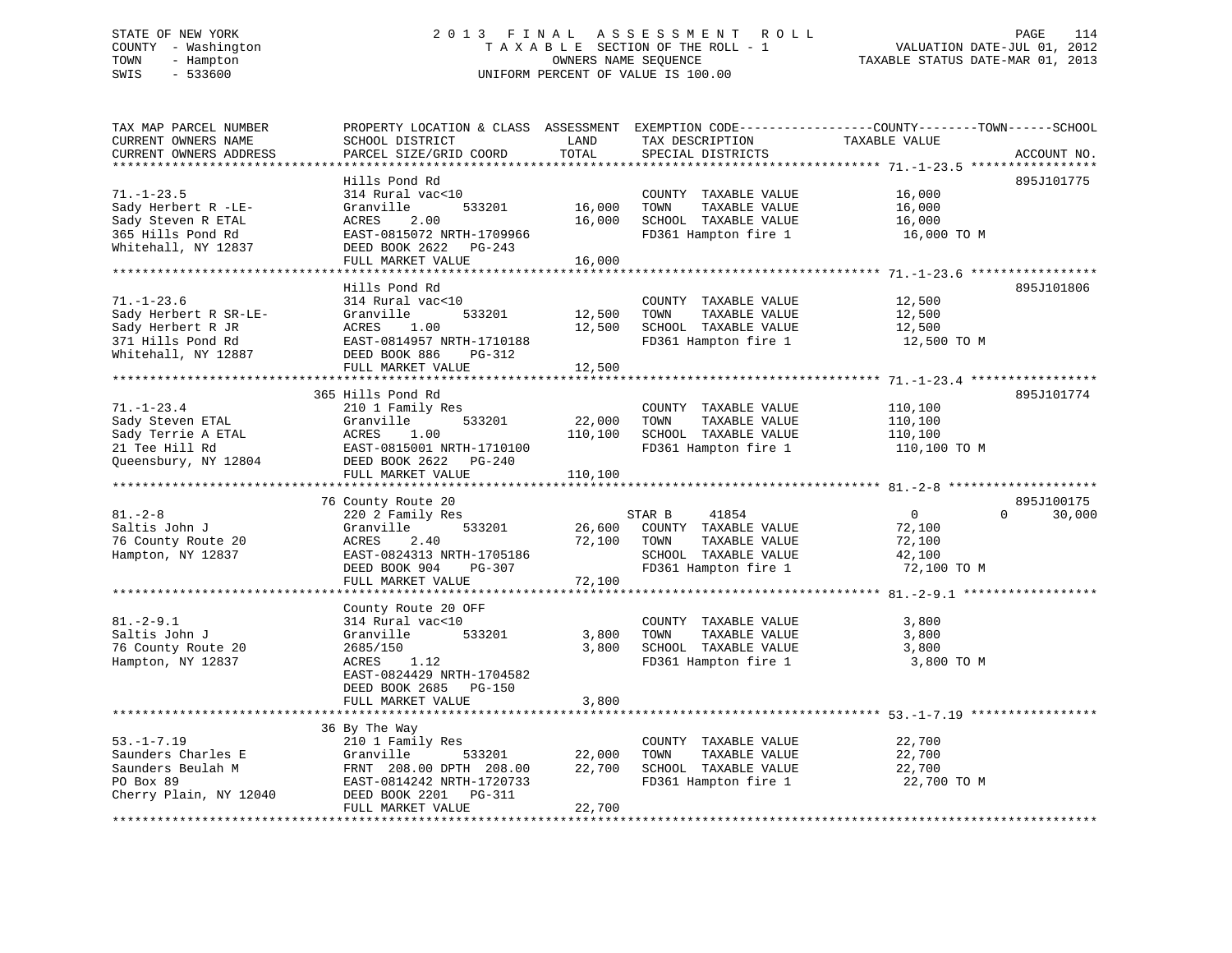# STATE OF NEW YORK 2 0 1 3 F I N A L A S S E S S M E N T R O L L PAGE 115 COUNTY - Washington T A X A B L E SECTION OF THE ROLL - 1 VALUATION DATE-JUL 01, 2012 TOWN - Hampton OWNERS NAME SEQUENCE TAXABLE STATUS DATE-MAR 01, 2013 SWIS - 533600 UNIFORM PERCENT OF VALUE IS 100.00

| TAX MAP PARCEL NUMBER<br>CURRENT OWNERS NAME<br>CURRENT OWNERS ADDRESS                                     | PROPERTY LOCATION & CLASS ASSESSMENT EXEMPTION CODE----------------COUNTY-------TOWN------SCHOOL<br>SCHOOL DISTRICT<br>PARCEL SIZE/GRID COORD             | LAND<br>TOTAL                | TAX DESCRIPTION TAXABLE VALUE<br>SPECIAL DISTRICTS                                                                      |                                                               | ACCOUNT NO.                      |
|------------------------------------------------------------------------------------------------------------|-----------------------------------------------------------------------------------------------------------------------------------------------------------|------------------------------|-------------------------------------------------------------------------------------------------------------------------|---------------------------------------------------------------|----------------------------------|
| $53. - 1 - 7.1$<br>Saunders Charles E Jr<br>Saunders Beulah<br>PO Box 89<br>Cherry Plain, NY 12040         | Hickey Rd OFF<br>314 Rural vac<10<br>Granville<br>533201<br>ACRES<br>3.70<br>EAST-0814038 NRTH-1720916<br>DEED BOOK 858<br>PG-282<br>FULL MARKET VALUE    | 2,500<br>2,500<br>2,500      | COUNTY TAXABLE VALUE<br>TOWN<br>TAXABLE VALUE<br>SCHOOL TAXABLE VALUE<br>FD361 Hampton fire 1                           | 2,500<br>2,500<br>2,500<br>2,500 TO M                         | 895J100043                       |
|                                                                                                            |                                                                                                                                                           |                              |                                                                                                                         |                                                               |                                  |
| $38. - 1 - 17$<br>Sawin Living Trust<br>PO Box 215<br>Fair Haven, VT 05743                                 | 1533 County Route 11<br>240 Rural res<br>Whitehall<br>535201<br>38.30<br>ACRES<br>EAST-0805136 NRTH-1737470<br>DEED BOOK 2101 PG-177<br>FULL MARKET VALUE | 67,700<br>177,000<br>177,000 | STAR B<br>41854<br>COUNTY TAXABLE VALUE<br>TAXABLE VALUE<br>TOWN<br>SCHOOL TAXABLE VALUE<br>FD362 Hampton fire 2        | $\mathbf{0}$<br>177,000<br>177,000<br>147,000<br>177,000 TO M | 895J100149<br>$\Omega$<br>30,000 |
|                                                                                                            |                                                                                                                                                           |                              |                                                                                                                         |                                                               |                                  |
| $81. - 1 - 29$<br>Saxton Susan<br>PO Box 78<br>Hampton, NY 12837                                           | South Rd<br>314 Rural vac<10<br>Granville<br>533201<br>4.00<br>ACRES<br>EAST-0817923 NRTH-1703231<br>DEED BOOK 2459 PG-14<br>FULL MARKET VALUE            | 22,500<br>22,500<br>22,500   | COUNTY TAXABLE VALUE<br>TAXABLE VALUE<br>TOWN<br>SCHOOL TAXABLE VALUE<br>FD361 Hampton fire 1                           | 22,500<br>22,500<br>22,500<br>22,500 TO M                     | 895J100595                       |
|                                                                                                            |                                                                                                                                                           |                              |                                                                                                                         |                                                               |                                  |
| $81. - 1 - 44$<br>Saxton Susan<br>142 South Rd<br>PO Box 78<br>Hampton, NY 12837                           | 142 South Rd<br>210 1 Family Res<br>533201<br>Granville<br>4.00<br>ACRES<br>EAST-0816622 NRTH-1702514<br>DEED BOOK 665<br>PG-200<br>FULL MARKET VALUE     | 31,800<br>71,200<br>71,200   | STAR B<br>41854<br>COUNTY TAXABLE VALUE<br>TOWN<br>TAXABLE VALUE<br>SCHOOL TAXABLE VALUE<br>FD361 Hampton fire 1        | $\overline{0}$<br>71,200<br>71,200<br>41,200<br>71,200 TO M   | 895J100569<br>$\Omega$<br>30,000 |
|                                                                                                            | 12022 State Route 4                                                                                                                                       |                              |                                                                                                                         |                                                               | 895J101814                       |
| $45. - 1 - 25.5$<br>Sbardella Dennis P<br>Sbardella Patricia<br>12022 State Route 4<br>Whitehall, NY 12887 | 210 1 Family Res<br>535201<br>Whitehall<br>ACRES<br>2.00<br>EAST-0808399 NRTH-1731958<br>DEED BOOK 628<br>$PG-23$<br>FULL MARKET VALUE                    | 104,400<br>104,400           | 41854<br>STAR B<br>25,300 COUNTY TAXABLE VALUE<br>TOWN<br>TAXABLE VALUE<br>SCHOOL TAXABLE VALUE<br>FD362 Hampton fire 2 | 0<br>104,400<br>104,400<br>74,400<br>104,400 TO M             | $\Omega$<br>30,000               |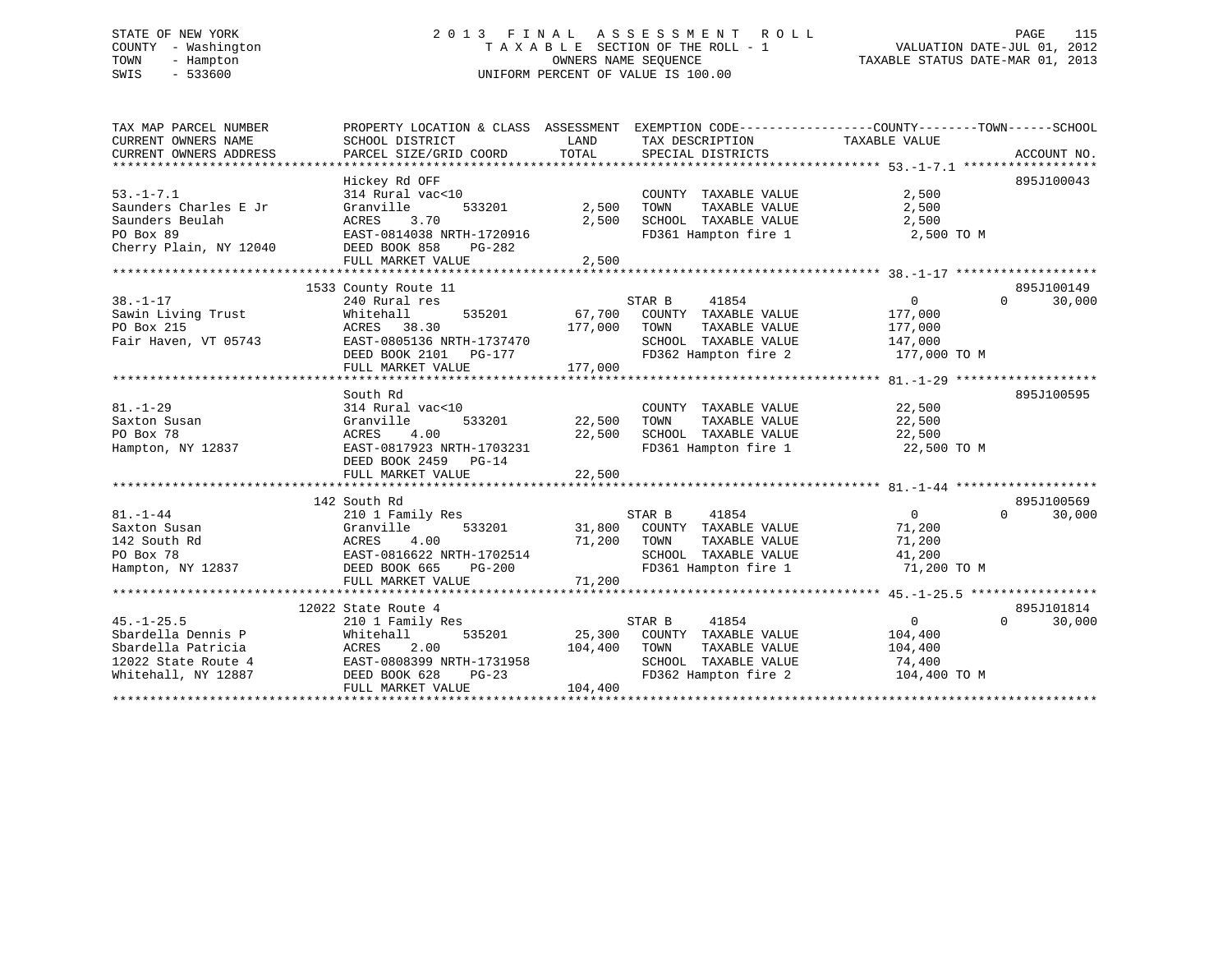# STATE OF NEW YORK 2 0 1 3 F I N A L A S S E S S M E N T R O L L PAGE 116 COUNTY - Washington T A X A B L E SECTION OF THE ROLL - 1 VALUATION DATE-JUL 01, 2012 TOWN - Hampton OWNERS NAME SEQUENCE TAXABLE STATUS DATE-MAR 01, 2013 SWIS - 533600 UNIFORM PERCENT OF VALUE IS 100.00

| TAX MAP PARCEL NUMBER<br>CURRENT OWNERS NAME                                   | SCHOOL DISTRICT                                           | PROPERTY LOCATION & CLASS ASSESSMENT EXEMPTION CODE---------------COUNTY-------TOWN------SCHOOL<br>LAND<br>TAX DESCRIPTION<br>TOTAL | TAXABLE VALUE                                                                                 |
|--------------------------------------------------------------------------------|-----------------------------------------------------------|-------------------------------------------------------------------------------------------------------------------------------------|-----------------------------------------------------------------------------------------------|
| CURRENT OWNERS ADDRESS                                                         | PARCEL SIZE/GRID COORD                                    | SPECIAL DISTRICTS                                                                                                                   | ACCOUNT NO.                                                                                   |
|                                                                                | 12092 State Route 4                                       |                                                                                                                                     | 895J100247                                                                                    |
| $45. - 1 - 25.1$<br>--<br>Sbardella Dominic V -LE-<br>Sbardella Dolores P -LE- | 240 Rural res<br>535201<br>Whitehall<br>ACRES 84.20       | AG BUILD 41700<br>91,100 AG DIST<br>41720<br>204,500 STAR EN<br>41834                                                               | 7,500<br>7,500<br>7,500<br>39,317<br>39,317<br>39,317<br>$\overline{0}$<br>$\Omega$<br>63,300 |
| 12092 State Route 4<br>Whitehall, NY 12887                                     | EAST-0808990 NRTH-1731770<br>DEED BOOK 2459 PG-334        | COUNTY TAXABLE VALUE<br>TOWN<br>TAXABLE VALUE                                                                                       | 157,683<br>157,683                                                                            |
| MAY BE SUBJECT TO PAYMENT<br>UNDER AGDIST LAW TIL 2017                         | FULL MARKET VALUE                                         | 204,500 SCHOOL TAXABLE VALUE<br>CA001 Cons agri dst 1<br>39,317 EX                                                                  | 94,383<br>165,183 TO                                                                          |
|                                                                                |                                                           | FD362 Hampton fire 2                                                                                                                | 204,500 TO M                                                                                  |
|                                                                                |                                                           |                                                                                                                                     |                                                                                               |
| $38. - 1 - 5$<br>Sbardella Karl                                                | 141 Manchester Rd<br>240 Rural res<br>535201<br>Whitehall | AG DIST<br>41720<br>141,000 COUNTY TAXABLE VALUE                                                                                    | 895J100205<br>42,370<br>42,370<br>42,370<br>492,430                                           |
| Sbardella Donna                                                                | ROW 942/144                                               | 534,800<br>TAXABLE VALUE<br>TOWN                                                                                                    | 492,430                                                                                       |
| PO Box 127                                                                     | ACRES 180.40                                              | SCHOOL TAXABLE VALUE                                                                                                                | 492,430                                                                                       |
| Fair Haven, VT 05743                                                           | EAST-0808728 NRTH-1741120<br>DEED BOOK 1966 PG-1          | CA001 Cons agri dst 1<br>42,370 EX                                                                                                  | 492,430 TO                                                                                    |
| MAY BE SUBJECT TO PAYMENT<br>UNDER AGDIST LAW TIL 2017                         | FULL MARKET VALUE                                         | 534,800 FD362 Hampton fire 2                                                                                                        | 534,800 TO M                                                                                  |
|                                                                                |                                                           |                                                                                                                                     |                                                                                               |
| $31. - 1 - 10$                                                                 | 1419 Carvers Falls Ln<br>210 1 Family Res                 |                                                                                                                                     | 895J101714<br>$\overline{0}$<br>37,350<br>$\overline{0}$                                      |
| Schaff Edward J                                                                | 535201<br>Whitehall                                       | AGED-TOWN 41803<br>35,100 AGE-CO/SCH 41805                                                                                          | 41,500<br>$\overline{0}$<br>41,500                                                            |
| Coburn Jane W                                                                  |                                                           | 83,000 STAR EN<br>41834                                                                                                             | 41,500<br>$\overline{0}$<br>$\Omega$                                                          |
| 1419 Carvers Falls Ln                                                          | ACRES 5.08<br>s Ln EAST-0808128 NRTH-1746737              | COUNTY TAXABLE VALUE                                                                                                                | 41,500                                                                                        |
| Whitehall, NY 12887                                                            | DEED BOOK 881<br>PG-308<br>FULL MARKET VALUE              | TOWN<br>TAXABLE VALUE<br>83,000 SCHOOL TAXABLE VALUE                                                                                | 45,650<br>$\overline{0}$                                                                      |
|                                                                                |                                                           | FD362 Hampton fire 2                                                                                                                | 83,000 TO M                                                                                   |
|                                                                                |                                                           |                                                                                                                                     |                                                                                               |
|                                                                                | 1123 East Way                                             |                                                                                                                                     | 895J101729                                                                                    |
| $71. - 1 - 14.32$                                                              | 260 Seasonal res - WTRFNT                                 | COUNTY TAXABLE VALUE                                                                                                                | 212,300                                                                                       |
| Schiavo Salvatore<br>Mccarthy Keith                                            | Granville<br>533201<br>599/88                             | 47,600<br>TOWN<br>TAXABLE VALUE<br>212,300<br>SCHOOL TAXABLE VALUE                                                                  | 212,300<br>212,300                                                                            |
| 28 Kenaware Ave                                                                | ACRES<br>6.03                                             | FD361 Hampton fire 1                                                                                                                | 212,300 TO M                                                                                  |
| Delmar, NY 12054                                                               | EAST-0815781 NRTH-1708583<br>DEED BOOK 841<br>$PG-5$      |                                                                                                                                     |                                                                                               |
|                                                                                | FULL MARKET VALUE                                         | 212,300                                                                                                                             |                                                                                               |
|                                                                                |                                                           |                                                                                                                                     |                                                                                               |
| $81. - 1 - 28$                                                                 | 246 South Rd<br>210 1 Family Res                          | COUNTY TAXABLE VALUE                                                                                                                | 895J100536<br>111,900                                                                         |
| Schubart Barbara K                                                             | 533201<br>Granville                                       | 36,700<br>TOWN<br>TAXABLE VALUE                                                                                                     | 111,900                                                                                       |
| 44 Merrick Rd                                                                  | ACRES<br>6.65                                             | 111,900<br>SCHOOL TAXABLE VALUE                                                                                                     | 111,900                                                                                       |
| Amityville, NY 11701                                                           | EAST-0818287 NRTH-1703525<br>DEED BOOK 935<br>PG-282      | FD361 Hampton fire 1                                                                                                                | 111,900 TO M                                                                                  |
|                                                                                | FULL MARKET VALUE                                         | 111,900                                                                                                                             |                                                                                               |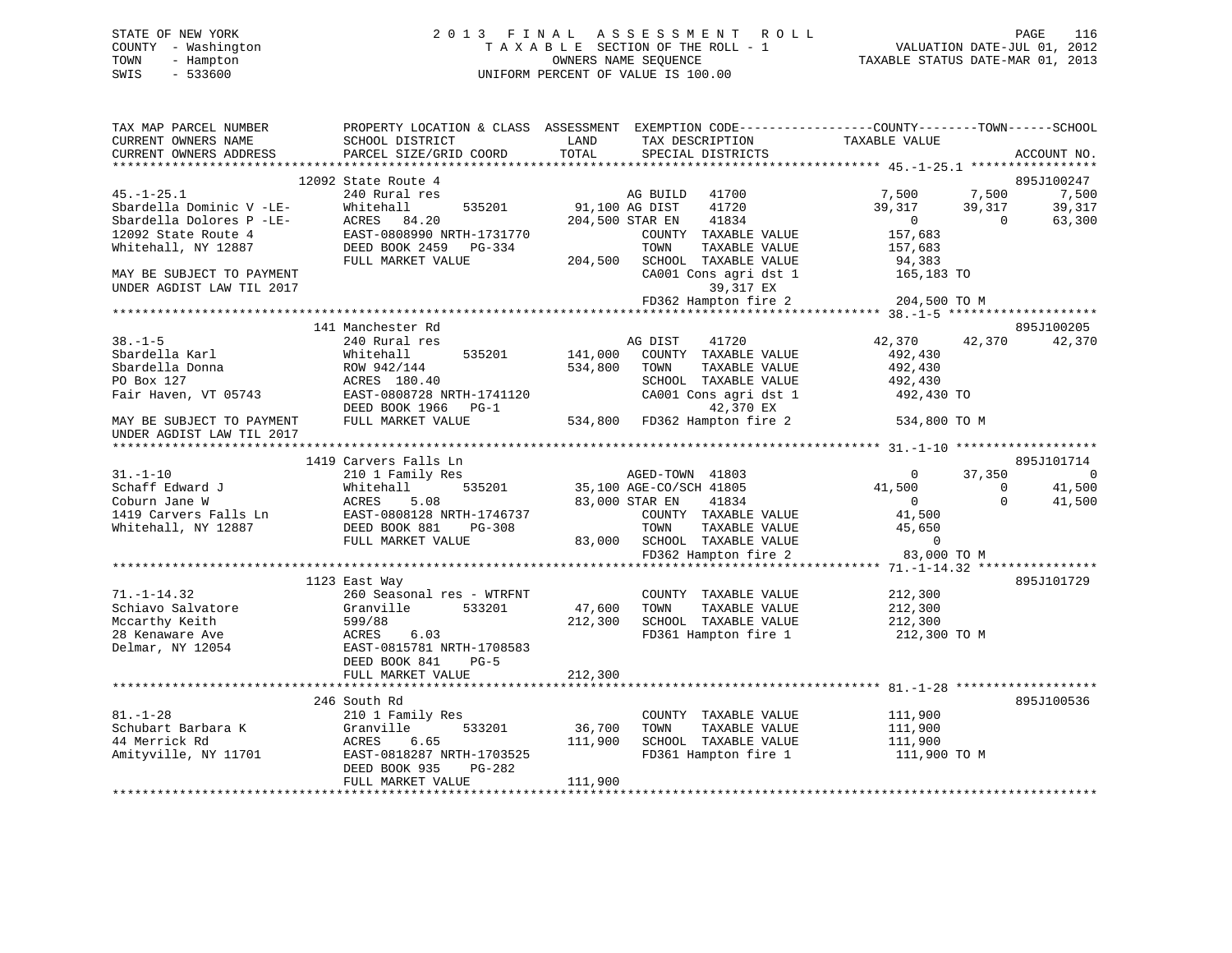# STATE OF NEW YORK 2 0 1 3 F I N A L A S S E S S M E N T R O L L PAGE 117 COUNTY - Washington T A X A B L E SECTION OF THE ROLL - 1 VALUATION DATE-JUL 01, 2012 TOWN - Hampton OWNERS NAME SEQUENCE TAXABLE STATUS DATE-MAR 01, 2013 SWIS - 533600 UNIFORM PERCENT OF VALUE IS 100.00

| TAX MAP PARCEL NUMBER<br>CURRENT OWNERS NAME<br>CURRENT OWNERS ADDRESS<br>************************* | PROPERTY LOCATION & CLASS ASSESSMENT<br>SCHOOL DISTRICT<br>PARCEL SIZE/GRID COORD                                                                        | LAND<br>TOTAL              | TAX DESCRIPTION<br>SPECIAL DISTRICTS                                                                             | EXEMPTION CODE----------------COUNTY-------TOWN------SCHOOL<br>TAXABLE VALUE | ACCOUNT NO.          |
|-----------------------------------------------------------------------------------------------------|----------------------------------------------------------------------------------------------------------------------------------------------------------|----------------------------|------------------------------------------------------------------------------------------------------------------|------------------------------------------------------------------------------|----------------------|
| $80. - 1 - 50$<br>Schwarz John M<br>Schwarz Theresa A<br>PO Box 9<br>Hampton, NY 12837              | Ridgecrest Way<br>311 Res vac land<br>Whitehall<br>535201<br>Lot 1A<br>FRNT 150.00 DPTH 221.00<br>EAST-0809873 NRTH-1705227                              | 9,500<br>9,500             | COUNTY TAXABLE VALUE<br>TOWN<br>TAXABLE VALUE<br>SCHOOL TAXABLE VALUE<br>FD361 Hampton fire 1                    | 9.500<br>9,500<br>9,500<br>9,500 TO M                                        | 875J101785           |
|                                                                                                     | DEED BOOK 952<br>PG-314<br>FULL MARKET VALUE                                                                                                             | 9,500                      |                                                                                                                  |                                                                              |                      |
|                                                                                                     |                                                                                                                                                          |                            |                                                                                                                  |                                                                              |                      |
| $80. - 1 - 51$<br>Schwarz John M<br>Schwarz Theresa<br>PO Box 9<br>Hampton, NY 12837                | 53 Ridgecrest Way<br>240 Rural res<br>535201<br>Whitehall<br>787-314<br>786-203 786-206<br>ACRES<br>14.82<br>EAST-0809477 NRTH-1705468                   | 44,800<br>253,500          | STAR B<br>41854<br>COUNTY TAXABLE VALUE<br>TOWN<br>TAXABLE VALUE<br>SCHOOL TAXABLE VALUE<br>FD361 Hampton fire 1 | $\mathbf{0}$<br>$\Omega$<br>253,500<br>253,500<br>223,500<br>253,500 TO M    | 895J101786<br>30,000 |
|                                                                                                     | DEED BOOK 617<br>$PG-163$<br>FULL MARKET VALUE                                                                                                           | 253,500                    |                                                                                                                  |                                                                              |                      |
|                                                                                                     |                                                                                                                                                          |                            |                                                                                                                  |                                                                              |                      |
|                                                                                                     | 1164 North Quivey Hill Ln                                                                                                                                |                            |                                                                                                                  |                                                                              | 895J100532           |
| $81. - 1 - 4$                                                                                       | 210 1 Family Res                                                                                                                                         |                            | STAR B<br>41854                                                                                                  | $\mathbf{0}$<br>$\Omega$                                                     | 30,000               |
| Scory Anthony                                                                                       | 533201<br>Granville                                                                                                                                      | 36,100                     | COUNTY TAXABLE VALUE                                                                                             | 101,400                                                                      |                      |
| Panebianco Patricia                                                                                 | 6.14<br>ACRES                                                                                                                                            | 101,400                    | TOWN<br>TAXABLE VALUE                                                                                            | 101,400                                                                      |                      |
| PO Box 92                                                                                           | EAST-0819330 NRTH-1703481                                                                                                                                |                            | SCHOOL TAXABLE VALUE                                                                                             | 71,400                                                                       |                      |
| Hampton, NY 12837                                                                                   | DEED BOOK 945<br>PG-101                                                                                                                                  |                            | FD361 Hampton fire 1                                                                                             | 101,400 TO M                                                                 |                      |
|                                                                                                     | FULL MARKET VALUE                                                                                                                                        | 101,400                    |                                                                                                                  |                                                                              |                      |
|                                                                                                     |                                                                                                                                                          |                            |                                                                                                                  |                                                                              |                      |
| $81. - 1 - 2$<br>Scory Anthony P<br>Panebianco Patricia<br>PO Box 92<br>Hampton, NY 12837           | 333 South Rd<br>270 Mfg housing<br>Granville<br>533201<br>ACRES<br>14.30<br>EAST-0818936 NRTH-1705030<br>DEED BOOK 1700<br>$PG-258$<br>FULL MARKET VALUE | 34,300<br>39,400<br>39,400 | COUNTY TAXABLE VALUE<br>TOWN<br>TAXABLE VALUE<br>SCHOOL TAXABLE VALUE<br>FD361 Hampton fire 1                    | 39,400<br>39,400<br>39,400<br>39,400 TO M                                    | 895J100001           |
|                                                                                                     |                                                                                                                                                          |                            |                                                                                                                  |                                                                              |                      |
| $62. - 1 - 6$<br>Sharon Gary C<br>Sharon Cecilia A<br>4005 Vermont Route 31<br>Poultney, VT 05764   | Wicked Hollow Way<br>322 Rural vac>10<br>Granville<br>533201<br>ACRES 10.10<br>EAST-0811784 NRTH-1719646<br>DEED BOOK 468<br>PG-999<br>FULL MARKET VALUE | 22,000<br>22,000<br>22,000 | COUNTY TAXABLE VALUE<br>TOWN<br>TAXABLE VALUE<br>SCHOOL TAXABLE VALUE<br>FD361 Hampton fire 1                    | 22,000<br>22,000<br>22,000<br>22,000 TO M                                    | 895J100581           |
|                                                                                                     |                                                                                                                                                          |                            |                                                                                                                  |                                                                              |                      |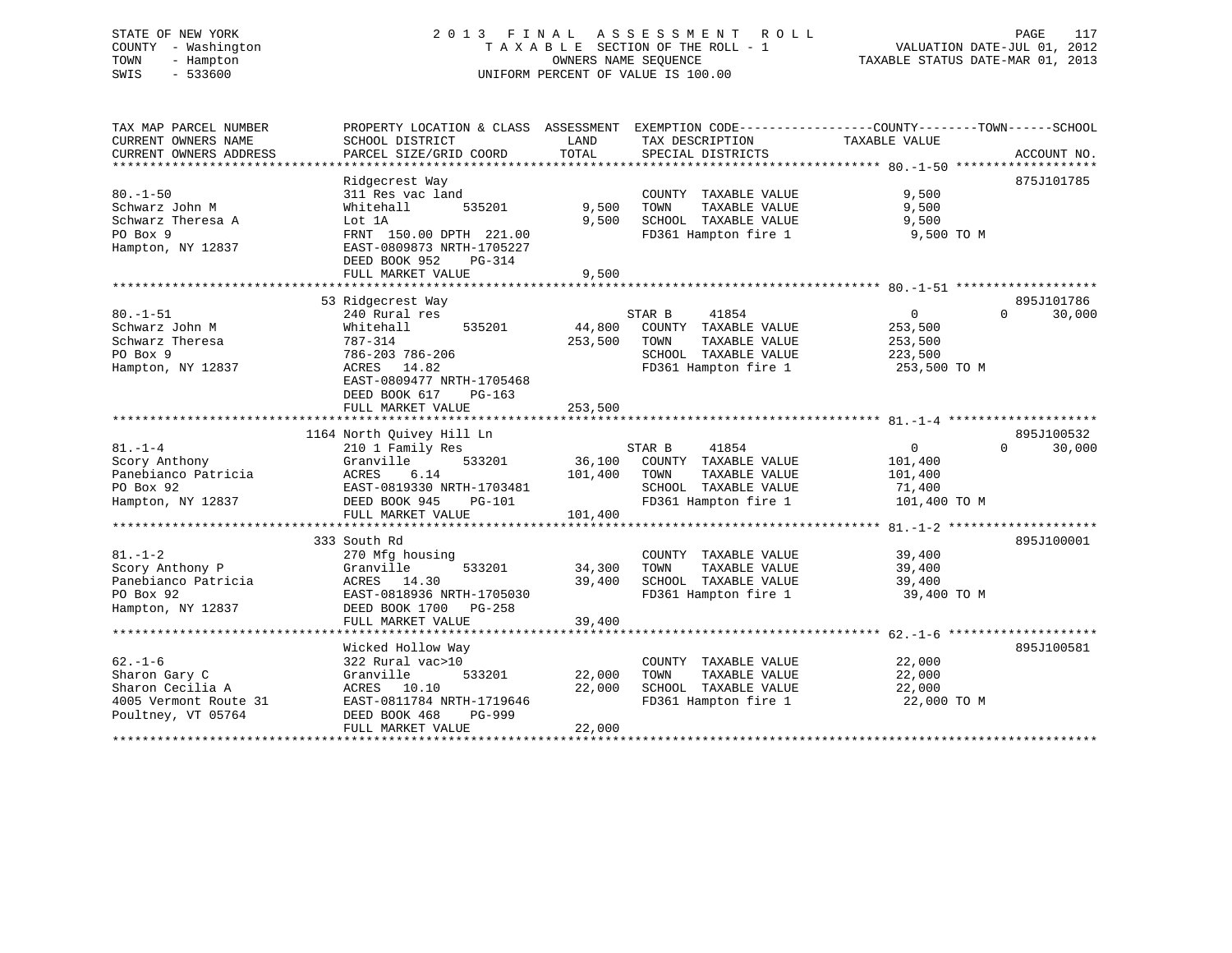# STATE OF NEW YORK 2 0 1 3 F I N A L A S S E S S M E N T R O L L PAGE 118 COUNTY - Washington T A X A B L E SECTION OF THE ROLL - 1 VALUATION DATE-JUL 01, 2012 TOWN - Hampton OWNERS NAME SEQUENCE TAXABLE STATUS DATE-MAR 01, 2013 SWIS - 533600 UNIFORM PERCENT OF VALUE IS 100.00

| TAX MAP PARCEL NUMBER<br>CURRENT OWNERS NAME                                                              | SCHOOL DISTRICT                                                                                                                                                        | LAND                                     | PROPERTY LOCATION & CLASS ASSESSMENT EXEMPTION CODE----------------COUNTY-------TOWN------SCHOOL<br>TAX DESCRIPTION        | TAXABLE VALUE                                                                               |                      |
|-----------------------------------------------------------------------------------------------------------|------------------------------------------------------------------------------------------------------------------------------------------------------------------------|------------------------------------------|----------------------------------------------------------------------------------------------------------------------------|---------------------------------------------------------------------------------------------|----------------------|
| CURRENT OWNERS ADDRESS                                                                                    | PARCEL SIZE/GRID COORD                                                                                                                                                 | TOTAL                                    | SPECIAL DISTRICTS                                                                                                          |                                                                                             | ACCOUNT NO.          |
|                                                                                                           | 30 Greenfield Ln                                                                                                                                                       |                                          |                                                                                                                            |                                                                                             | 895J100018           |
| $72.2 - 3 - 14$<br>Shaw Judith C<br>30 Greenfield Ln<br>Hampton, NY 12837                                 | 210 1 Family Res<br>533201<br>Granville<br>$72. - 3 - 14$<br>FRNT 64.00 DPTH 175.00<br>EAST-0823738 NRTH-1712083<br>DEED BOOK 2086 PG-205<br>FULL MARKET VALUE         | 9,200<br>59,400<br>59,400                | COUNTY TAXABLE VALUE<br>TOWN<br>TAXABLE VALUE<br>SCHOOL TAXABLE VALUE<br>FD361 Hampton fire 1                              | 59,400<br>59,400<br>59,400<br>59,400 TO M                                                   |                      |
|                                                                                                           | 2118 County Route 18                                                                                                                                                   |                                          |                                                                                                                            |                                                                                             | 895J100251           |
| $71. - 1 - 5.1$<br>Shaw Robert D<br>PO Box 153<br>Hampton, NY 12837                                       | 210 1 Family Res<br>Granville<br>611/268,795/345<br>ACRES<br>2.10<br>EAST-0814538 NRTH-1713407<br>DEED BOOK 456<br>PG-749<br>FULL MARKET VALUE                         | 533201 14,600 STAR B<br>84,800<br>84,800 | WAR VET/TC 41121<br>41854<br>COUNTY TAXABLE VALUE<br>TOWN<br>TAXABLE VALUE<br>SCHOOL TAXABLE VALUE<br>FD361 Hampton fire 1 | 12,720<br>12,720<br>$\overline{0}$<br>$\Omega$<br>72,080<br>72,080<br>54,800<br>84,800 TO M | $\Omega$<br>30,000   |
|                                                                                                           | Hills Pond Rd                                                                                                                                                          |                                          |                                                                                                                            |                                                                                             | 895J100253           |
| $80. -1 - 3$<br>Sheldon Slate Products<br>Tatko Bros Slate Co<br>PO Box 199<br>Middle Granville, NY 12849 | 720 Mine/quarry<br>533201<br>Granville<br>444/461<br>ACRES 255.10<br>EAST-0814640 NRTH-1704417<br>DEED BOOK 432<br>$PG-612$<br>FULL MARKET VALUE                       | 114,800<br>114,800<br>114,800            | COUNTY TAXABLE VALUE<br>TOWN<br>TAXABLE VALUE<br>SCHOOL TAXABLE VALUE<br>FD361 Hampton fire 1                              | 114,800<br>114,800<br>114,800<br>114,800 TO M                                               |                      |
|                                                                                                           |                                                                                                                                                                        |                                          |                                                                                                                            |                                                                                             |                      |
| $62. - 1 - 10$<br>Sherman Doris<br>Sherman Randy<br>2574 Avenida DeIsidro<br>Sante Fe, NM 87505           | Hickey Rd OFF<br>322 Rural vac>10<br>533201<br>Granville<br>502/98<br>ACRES 10.01<br>EAST-0812193 NRTH-1718909<br>DEED BOOK 502<br>PG-842<br>FULL MARKET VALUE         | 4,500<br>4,500<br>4,500                  | COUNTY TAXABLE VALUE<br>TAXABLE VALUE<br>TOWN<br>SCHOOL TAXABLE VALUE<br>FD361 Hampton fire 1                              | 4,500<br>4,500<br>4,500<br>4,500 TO M                                                       | 895J100638           |
|                                                                                                           |                                                                                                                                                                        |                                          |                                                                                                                            |                                                                                             |                      |
| $62. - 1 - 39.2$<br>Sherwood Sherry<br>1975 County Route 18<br>Whitehall, NY 12887                        | 1975 County Route 18<br>270 Mfg housing<br>Whitehall<br>535201<br>FRNT 200.00 DPTH 200.00<br>EAST-0810870 NRTH-1714274<br>DEED BOOK 900<br>PG-197<br>FULL MARKET VALUE | 10,700<br>42,300<br>42,300               | STAR B<br>41854<br>COUNTY TAXABLE VALUE<br>TOWN<br>TAXABLE VALUE<br>SCHOOL TAXABLE VALUE<br>FD361 Hampton fire 1           | $\overline{0}$<br>$\Omega$<br>42,300<br>42,300<br>12,300<br>42,300 TO M                     | 895J101746<br>30,000 |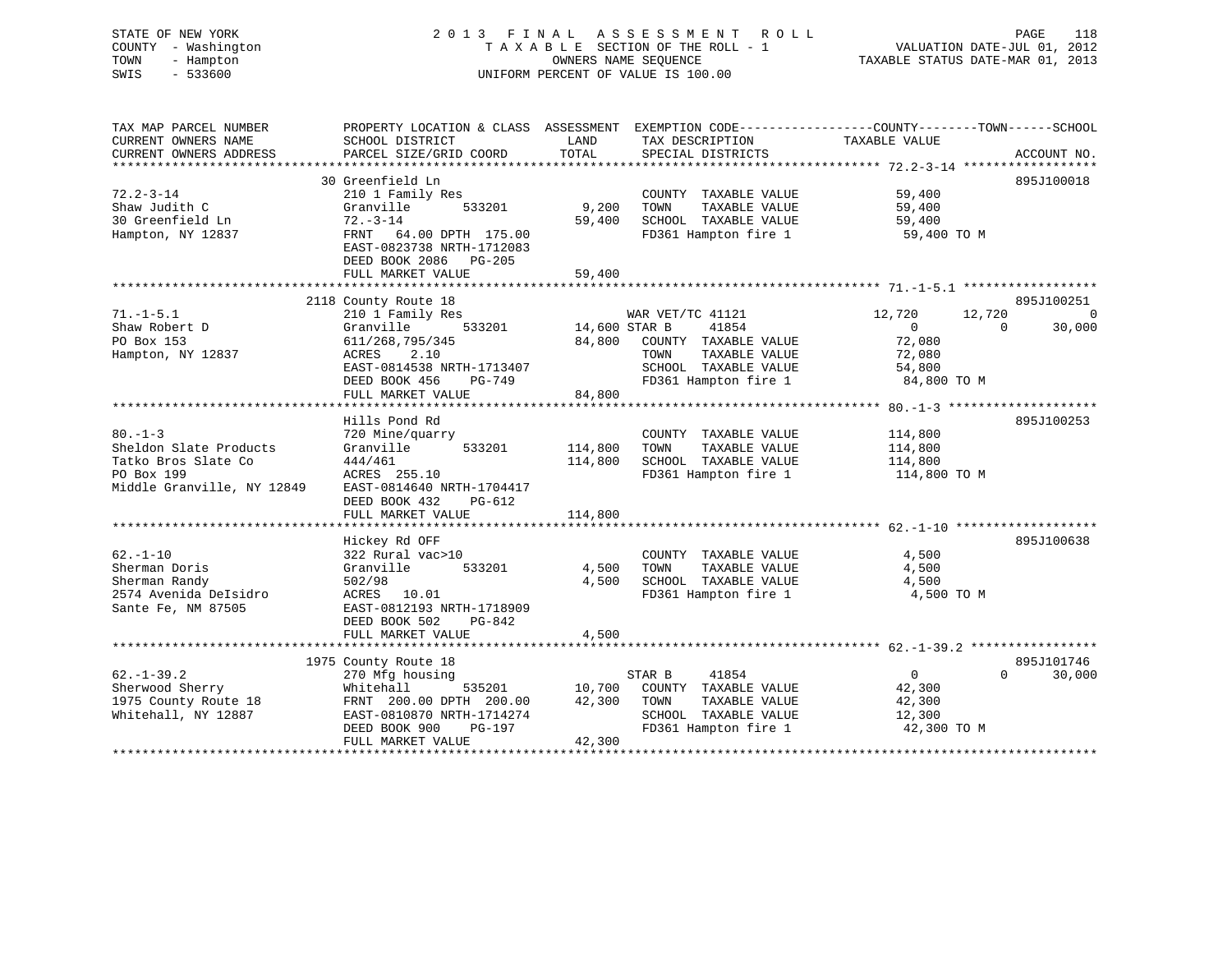# STATE OF NEW YORK 2 0 1 3 F I N A L A S S E S S M E N T R O L L PAGE 119 COUNTY - Washington T A X A B L E SECTION OF THE ROLL - 1 VALUATION DATE-JUL 01, 2012 TOWN - Hampton OWNERS NAME SEQUENCE TAXABLE STATUS DATE-MAR 01, 2013 SWIS - 533600 UNIFORM PERCENT OF VALUE IS 100.00

| TAX MAP PARCEL NUMBER<br>CURRENT OWNERS NAME                                  | PROPERTY LOCATION & CLASS ASSESSMENT EXEMPTION CODE---------------COUNTY-------TOWN-----SCHOOL<br>SCHOOL DISTRICT | LAND               | TAX DESCRIPTION                                                                              | TAXABLE VALUE                          |                                  |
|-------------------------------------------------------------------------------|-------------------------------------------------------------------------------------------------------------------|--------------------|----------------------------------------------------------------------------------------------|----------------------------------------|----------------------------------|
| CURRENT OWNERS ADDRESS                                                        | PARCEL SIZE/GRID COORD                                                                                            | TOTAL              | SPECIAL DISTRICTS                                                                            |                                        | ACCOUNT NO.                      |
|                                                                               | 267 Manchester Rd                                                                                                 |                    |                                                                                              |                                        | 895J100255                       |
| $38. - 1 - 4$<br>Short Evan Michael                                           | 210 1 Family Res<br>535201<br>Whitehall                                                                           | 13,000             | COUNTY TAXABLE VALUE<br>TAXABLE VALUE<br>TOWN                                                | 58,500<br>58,500                       |                                  |
| Short Joanne<br>267 Manchester Rd<br>Whitehall, NY 12887                      | FRNT 100.00 DPTH 150.00<br>EAST-0808219 NRTH-1743347<br>DEED BOOK 2637 PG-18                                      | 58,500             | SCHOOL TAXABLE VALUE<br>FD362 Hampton fire 2                                                 | 58,500<br>58,500 TO M                  |                                  |
|                                                                               | FULL MARKET VALUE                                                                                                 | 58,500             |                                                                                              |                                        |                                  |
|                                                                               |                                                                                                                   |                    |                                                                                              |                                        |                                  |
| $38. - 1 - 3.1$<br>Short Robert M                                             | 212 Vladyka Woods Rd<br>210 1 Family Res<br>Whitehall                                                             | 535201 16,800      | STAR B<br>41854<br>COUNTY TAXABLE VALUE                                                      | $\overline{0}$<br>83,400               | 895J100704<br>30,000<br>$\Omega$ |
| 212 Vladyka Woods Rd<br>Whitehall, NY 12887                                   | FRNT 150.00 DPTH 150.00<br>EAST-0807598 NRTH-1742026<br>DEED BOOK 634<br><b>PG-88</b>                             | 83,400             | TOWN<br>TAXABLE VALUE<br>SCHOOL TAXABLE VALUE<br>FD362 Hampton fire 2                        | 83,400<br>53,400<br>83,400 TO M        |                                  |
|                                                                               | FULL MARKET VALUE                                                                                                 | 83,400             |                                                                                              |                                        |                                  |
|                                                                               |                                                                                                                   |                    |                                                                                              |                                        |                                  |
|                                                                               | 269 Manchester Rd                                                                                                 |                    |                                                                                              |                                        | 895J100274                       |
| $38 - 1 - 3$<br>Short William H                                               | 240 Rural res<br>535201                                                                                           |                    | 41720<br>AG DIST                                                                             | 59,147                                 | 59,147<br>59,147                 |
| Short Robert M                                                                | Whitehall<br>will 2636/299                                                                                        | 120,200<br>184,000 | COUNTY TAXABLE VALUE<br>TOWN<br>TAXABLE VALUE                                                | 124,853<br>124,853                     |                                  |
| 244 Vladyka Woods Rd                                                          | ACRES 154.50                                                                                                      |                    | SCHOOL TAXABLE VALUE                                                                         | 124,853                                |                                  |
| Whitehall, NY 12887                                                           | EAST-0808139 NRTH-1743703<br>DEED BOOK 2736<br>PG-135                                                             |                    | CA001 Cons agri dst 1<br>59,147 EX                                                           | 124,853 TO                             |                                  |
| MAY BE SUBJECT TO PAYMENT<br>UNDER AGDIST LAW TIL 2017                        | FULL MARKET VALUE                                                                                                 |                    | 184,000 FD362 Hampton fire 2                                                                 | 184,000 TO M                           |                                  |
|                                                                               | 244 Vladyka Woods Rd                                                                                              |                    |                                                                                              |                                        | 895J101715                       |
| $38. - 1 - 3.2$                                                               | 270 Mfg housing                                                                                                   |                    | 41854<br>STAR B                                                                              | $\overline{0}$                         | $\Omega$<br>30,000               |
| Short William H<br>Short Becky<br>244 Vladyka Woods Rd<br>Whitehall, NY 12887 | 535201<br>Whitehall<br>FRNT 150.00 DPTH 150.00<br>EAST-0807941 NRTH-1742604<br>DEED BOOK 536<br>PG-210            | 30,500 TOWN        | 16,800 COUNTY TAXABLE VALUE<br>TAXABLE VALUE<br>SCHOOL TAXABLE VALUE<br>FD362 Hampton fire 2 | 30,500<br>30,500<br>500<br>30,500 TO M |                                  |
|                                                                               | FULL MARKET VALUE                                                                                                 | 30,500             |                                                                                              |                                        |                                  |
|                                                                               |                                                                                                                   |                    |                                                                                              |                                        |                                  |
| $38. - 1 - 6.2$                                                               | Manchester Rd<br>322 Rural vac>10                                                                                 |                    | COUNTY TAXABLE VALUE                                                                         | 35,000                                 |                                  |
| Sirjane Christopher -LE-                                                      | 535201<br>Whitehall                                                                                               | 35,000             | TOWN<br>TAXABLE VALUE                                                                        | 35,000                                 |                                  |
| Sirjane Bruce<br>c/o Bruce Sirjane<br>114 Kelley Hill Rd<br>Pawlet, VT 05761  | Sub Div Lot 2<br>ACRES 12.60<br>EAST-0811125 NRTH-1740191<br>DEED BOOK 2747 PG-11                                 | 35,000             | SCHOOL TAXABLE VALUE<br>FD362 Hampton fire 2                                                 | 35,000<br>35,000 TO M                  |                                  |
|                                                                               | FULL MARKET VALUE                                                                                                 | 35,000             |                                                                                              |                                        |                                  |
|                                                                               |                                                                                                                   |                    |                                                                                              |                                        |                                  |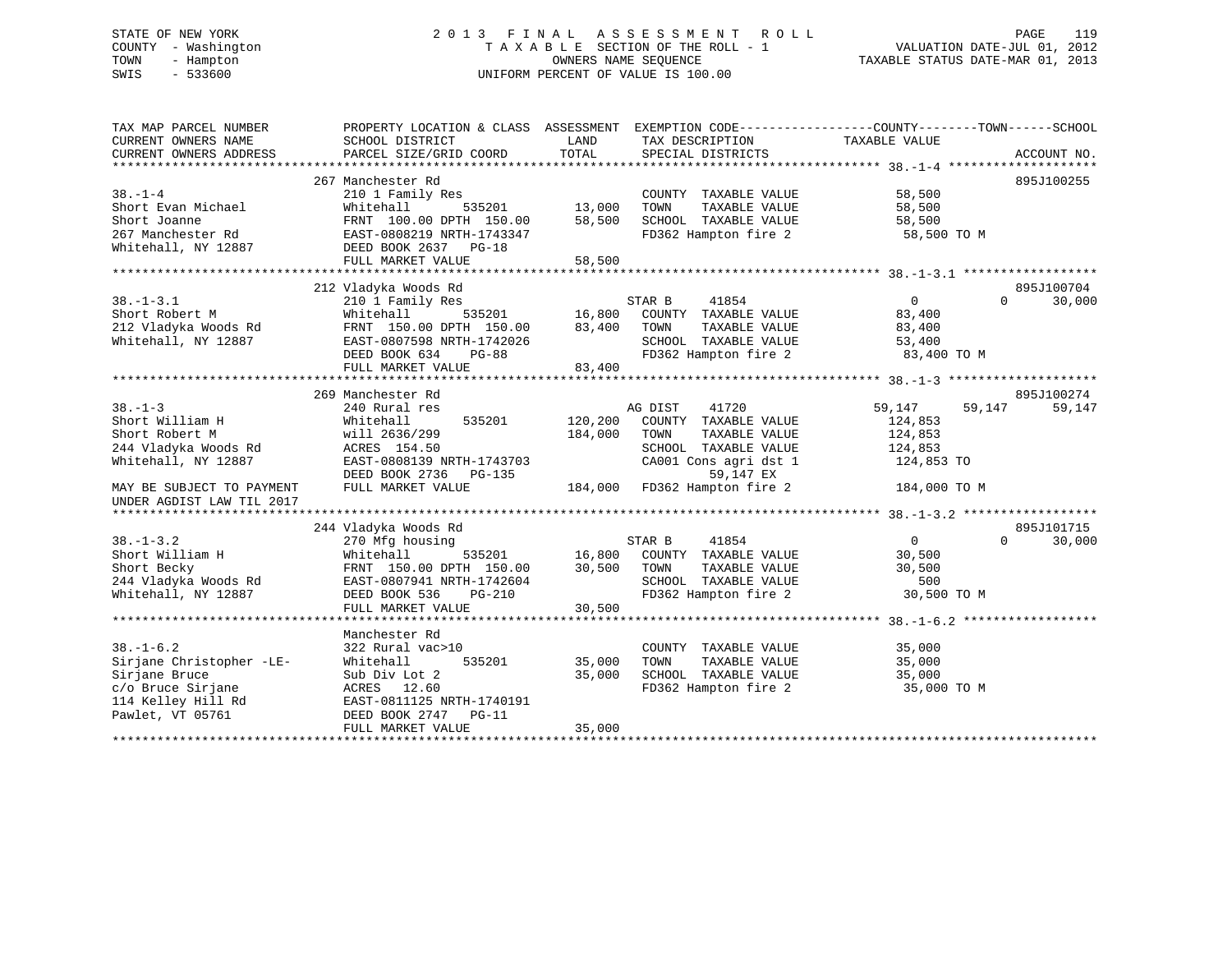# STATE OF NEW YORK 2 0 1 3 F I N A L A S S E S S M E N T R O L L PAGE 120 COUNTY - Washington T A X A B L E SECTION OF THE ROLL - 1 VALUATION DATE-JUL 01, 2012 TOWN - Hampton OWNERS NAME SEQUENCE TAXABLE STATUS DATE-MAR 01, 2013 SWIS - 533600 UNIFORM PERCENT OF VALUE IS 100.00

| TAX MAP PARCEL NUMBER<br>CURRENT OWNERS NAME<br>CURRENT OWNERS ADDRESS                                     | PROPERTY LOCATION & CLASS ASSESSMENT<br>SCHOOL DISTRICT<br>PARCEL SIZE/GRID COORD                                                                                                                          | LAND<br>TOTAL                       | EXEMPTION CODE-----------------COUNTY-------TOWN------SCHOOL<br>TAX DESCRIPTION<br>SPECIAL DISTRICTS                                                                                        | TAXABLE VALUE                                                             |                    | ACCOUNT NO.               |
|------------------------------------------------------------------------------------------------------------|------------------------------------------------------------------------------------------------------------------------------------------------------------------------------------------------------------|-------------------------------------|---------------------------------------------------------------------------------------------------------------------------------------------------------------------------------------------|---------------------------------------------------------------------------|--------------------|---------------------------|
| $38. - 1 - 6.3$<br>Sirjane Christopher -LE-<br>Sirjane CW<br>21 Sirjane Rd<br>Whitehall, NY 12887          | Manchester Rd<br>322 Rural vac>10<br>Whitehall<br>535201<br>Sub Div Lot 3<br>ACRES 15.70<br>EAST-0810926 NRTH-1740969<br>DEED BOOK 2747 PG-6<br>FULL MARKET VALUE<br>***********************               | 38,500<br>38,500<br>38,500          | COUNTY TAXABLE VALUE<br>TOWN<br>TAXABLE VALUE<br>SCHOOL TAXABLE VALUE<br>FD362 Hampton fire 2                                                                                               | 38,500<br>38,500<br>38,500<br>38,500 TO M                                 |                    |                           |
| $38. - 1 - 6$<br>Sirjane Christopher W<br>Sirjane CW<br>21 Sirjane Ln<br>Whitehall, NY 12887               | 21 Sirjane Ln<br>210 1 Family Res<br>Whitehall<br>535201<br>Sub Div Lot 1<br>bndy agmt 2747/19<br>2.68<br>ACRES<br>EAST-0811353 NRTH-1739899<br>DEED BOOK 2747 PG-1<br>FULL MARKET VALUE                   | 27,500 STAR B<br>117,100<br>117,100 | CBT VET/TC 41131<br>41854<br>COUNTY TAXABLE VALUE<br>TAXABLE VALUE<br>TOWN<br>SCHOOL TAXABLE VALUE<br>FD362 Hampton fire 2                                                                  | 29,275<br>$\mathbf{0}$<br>87,825<br>87,825<br>87,100<br>117,100 TO M      | 29,275<br>$\Omega$ | 895J100287<br>0<br>30,000 |
| $38. - 1 - 7.1$<br>Sirjane Nadine<br>Sirjane CW<br>c/o Nadine Sirjane<br>PO Box 91<br>Fair Haven, VT 05743 | 33 Sirjane Ln<br>270 Mfg housing<br>535201<br>Whitehall<br>507-808;1779/309 Esmt2747<br>bndy agmnt $2747/19$<br>ACRES 18.00<br>EAST-0811301 NRTH-1739428<br>DEED BOOK 2747<br>$PG-19$<br>FULL MARKET VALUE | 49,300<br>69,000<br>69,000          | STAR EN MH 41844<br>COUNTY TAXABLE VALUE<br>TAXABLE VALUE<br>TOWN<br>SCHOOL TAXABLE VALUE<br>FD362 Hampton fire 2                                                                           | $\overline{0}$<br>69,000<br>69,000<br>8,900<br>69,000 TO M                | $\Omega$           | 895J100705<br>60,100      |
| $71. - 1 - 14.2$<br>Six Wayne<br>Six Patricia<br>PO Box 84<br>Hampton, NY 12837                            | 316 Hills Pond Rd<br>240 Rural res<br>Granville<br>533201<br>ACRES<br>23.62<br>EAST-0816819 NRTH-1709201<br>DEED BOOK 501<br>$PG-836$<br>FULL MARKET VALUE                                                 | 199,700<br>199,700                  | 83 PCT OF VALUE USED FOR EXEMPTION PURPOSES<br>WAR VET/TC 41121<br>53,600 STAR EN<br>41834<br>COUNTY TAXABLE VALUE<br>TAXABLE VALUE<br>TOWN<br>SCHOOL TAXABLE VALUE<br>FD361 Hampton fire 1 | 24,863<br>$\overline{0}$<br>174,837<br>174,837<br>136,400<br>199,700 TO M | 24,863<br>$\Omega$ | 895J100652<br>0<br>63,300 |
| $72. - 2 - 7.1$<br>Slade Lloyd W<br>Slade Hope W<br>277 Endless Brook Rd<br>Poultney, VT 05764-4400        | State Route 22A<br>322 Rural vac>10<br>Granville<br>533201<br>Lot $2$ 713/158 Hwy Approp<br>ACRES 13.72<br>EAST-0823266 NRTH-1710647<br>DEED BOOK 672<br>$PG-35$<br>FULL MARKET VALUE                      | 35,500<br>35,500<br>35,500          | COUNTY TAXABLE VALUE<br>TOWN<br>TAXABLE VALUE<br>SCHOOL TAXABLE VALUE<br>FD361 Hampton fire 1                                                                                               | 35,500<br>35,500<br>35,500<br>35,500 TO M                                 |                    | 895J100159                |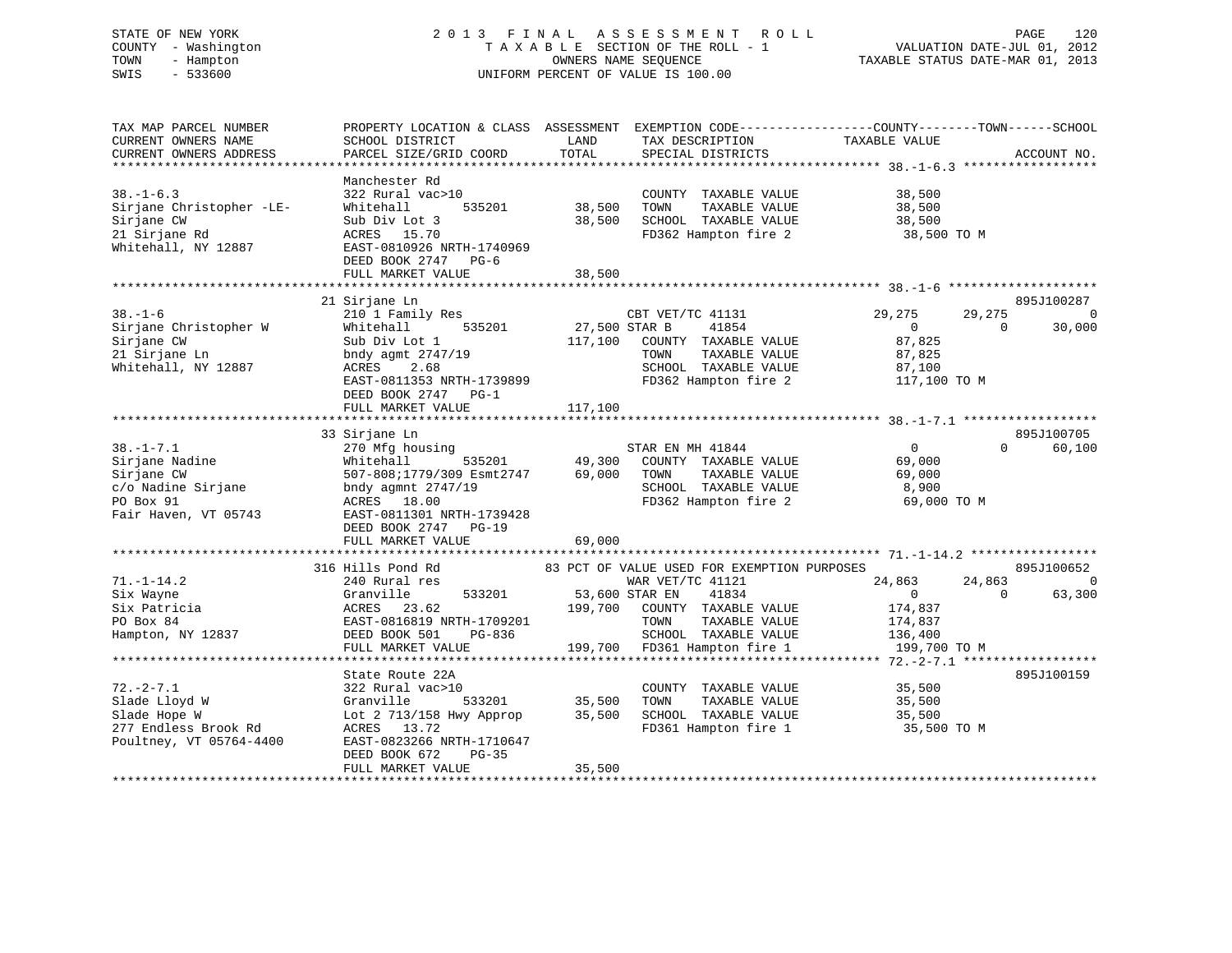# STATE OF NEW YORK 2 0 1 3 F I N A L A S S E S S M E N T R O L L PAGE 121 COUNTY - Washington T A X A B L E SECTION OF THE ROLL - 1 VALUATION DATE-JUL 01, 2012 TOWN - Hampton OWNERS NAME SEQUENCE TAXABLE STATUS DATE-MAR 01, 2013 SWIS - 533600 UNIFORM PERCENT OF VALUE IS 100.00

| TAX MAP PARCEL NUMBER<br>CURRENT OWNERS NAME<br>CURRENT OWNERS ADDRESS | PROPERTY LOCATION & CLASS ASSESSMENT EXEMPTION CODE---------------COUNTY-------TOWN-----SCHOOL<br>SCHOOL DISTRICT<br>PARCEL SIZE/GRID COORD | LAND<br>TOTAL  | TAX DESCRIPTION<br>SPECIAL DISTRICTS          | TAXABLE VALUE  | ACCOUNT NO.        |
|------------------------------------------------------------------------|---------------------------------------------------------------------------------------------------------------------------------------------|----------------|-----------------------------------------------|----------------|--------------------|
|                                                                        |                                                                                                                                             |                |                                               |                |                    |
|                                                                        | 1729 County Route 21                                                                                                                        |                |                                               |                | 895J101736         |
| $80. - 1 - 38$                                                         | 210 1 Family Res                                                                                                                            |                | STAR B<br>41854                               | $\overline{0}$ | $\Omega$<br>30,000 |
| Slichko Evan T                                                         | 535201<br>Whitehall                                                                                                                         | 23,200         | COUNTY TAXABLE VALUE                          | 159,600        |                    |
| 1729 County Route 21                                                   | LOT 10                                                                                                                                      | 159,600        | TOWN<br>TAXABLE VALUE                         | 159,600        |                    |
| Whitehall, NY 12887                                                    | ACRES<br>1.38                                                                                                                               |                | SCHOOL TAXABLE VALUE                          | 129,600        |                    |
|                                                                        | EAST-0810334 NRTH-1705021                                                                                                                   |                | FD361 Hampton fire 1                          | 159,600 TO M   |                    |
|                                                                        | DEED BOOK 952<br>$PG-148$                                                                                                                   |                |                                               |                |                    |
|                                                                        | FULL MARKET VALUE                                                                                                                           | 159,600        |                                               |                |                    |
|                                                                        |                                                                                                                                             |                |                                               |                |                    |
|                                                                        | 16 Greenfield Ln                                                                                                                            |                |                                               |                | 895J100017         |
| $72.2 - 3 - 8$                                                         | 210 1 Family Res                                                                                                                            |                | COUNTY TAXABLE VALUE                          | 81,300         |                    |
| Smith Cheryl N                                                         | 533201<br>Granville                                                                                                                         | 11,400         | TOWN<br>TAXABLE VALUE                         | 81,300         |                    |
| 167 Palfrey St                                                         | $72 - 3 - 8$                                                                                                                                | 81,300         | SCHOOL TAXABLE VALUE                          | 81,300         |                    |
| Watertown, MA 02472                                                    | FRNT 41.00 DPTH 244.00                                                                                                                      |                | FD361 Hampton fire 1                          | 81,300 TO M    |                    |
|                                                                        | EAST-0824034 NRTH-1712235                                                                                                                   |                |                                               |                |                    |
|                                                                        | DEED BOOK 2001 PG-89                                                                                                                        |                |                                               |                |                    |
|                                                                        | FULL MARKET VALUE                                                                                                                           | 81,300         |                                               |                |                    |
|                                                                        |                                                                                                                                             |                |                                               |                |                    |
|                                                                        | 218 South Rd                                                                                                                                |                |                                               |                | 895J100435         |
| $81. - 1 - 30$                                                         | 210 1 Family Res                                                                                                                            |                | COUNTY TAXABLE VALUE                          | 93,900         |                    |
| Smith Ellen L                                                          | 533201<br>Granville                                                                                                                         | 31,800         | TAXABLE VALUE<br>TOWN                         | 93,900         |                    |
| 218 South Rd                                                           | ACRES<br>4.00                                                                                                                               | 93,900         | SCHOOL TAXABLE VALUE                          | 93,900         |                    |
| Whitehall, NY 12887                                                    | EAST-0817714 NRTH-1703203                                                                                                                   |                | FD361 Hampton fire 1                          | 93,900 TO M    |                    |
|                                                                        | DEED BOOK 2838 PG-323                                                                                                                       |                |                                               |                |                    |
|                                                                        | FULL MARKET VALUE                                                                                                                           | 93,900         |                                               |                |                    |
|                                                                        |                                                                                                                                             |                |                                               |                |                    |
|                                                                        | 13 Krall Rd                                                                                                                                 |                |                                               |                |                    |
| $54. - 1 - 14.5$                                                       | 170 Nursery                                                                                                                                 |                | 41854<br>STAR B                               | $\overline{0}$ | $\Omega$<br>30,000 |
| Smith Janice                                                           | Granville<br>533201                                                                                                                         |                | 37,300 COUNTY TAXABLE VALUE                   | 158,900        |                    |
| 13 Krall Rd                                                            | 878-344 RELINQUISH ROW                                                                                                                      | 158,900        | TAXABLE VALUE<br>TOWN                         | 158,900        |                    |
| Hampton, NY 12837                                                      | Sub DIv Lot 1                                                                                                                               |                | SCHOOL TAXABLE VALUE                          | 128,900        |                    |
|                                                                        | ACRES 12.33                                                                                                                                 |                | CA001 Cons agri dst 1                         | 158,900 TO     |                    |
| MAY BE SUBJECT TO PAYMENT                                              | EAST-0820282 NRTH-1724741                                                                                                                   |                | FD361 Hampton fire 1                          | 158,900 TO M   |                    |
| UNDER AGDIST LAW TIL 2013                                              | $PG-54$<br>DEED BOOK 867                                                                                                                    |                |                                               |                |                    |
|                                                                        | FULL MARKET VALUE                                                                                                                           | 158,900        |                                               |                |                    |
|                                                                        | Hills Pond Rd OFF                                                                                                                           |                |                                               |                | 895J100031         |
| $71. - 1 - 21$                                                         | 314 Rural vac<10                                                                                                                            |                | COUNTY TAXABLE VALUE                          | 3,000          |                    |
|                                                                        |                                                                                                                                             |                |                                               |                |                    |
| Smith Leroy                                                            | Granville<br>533201                                                                                                                         | 3,000<br>3,000 | TOWN<br>TAXABLE VALUE<br>SCHOOL TAXABLE VALUE | 3,000<br>3,000 |                    |
| Smith Linda                                                            | 698/36                                                                                                                                      |                | FD361 Hampton fire 1                          |                |                    |
| 81 Dresden Rd                                                          | ACRES<br>6.00                                                                                                                               |                |                                               | 3,000 TO M     |                    |
| Whitehall, NY 12887                                                    | EAST-0814321 NRTH-1707392                                                                                                                   |                |                                               |                |                    |
|                                                                        | DEED BOOK 713<br>PG-301                                                                                                                     |                |                                               |                |                    |
|                                                                        | FULL MARKET VALUE                                                                                                                           | 3,000          |                                               |                |                    |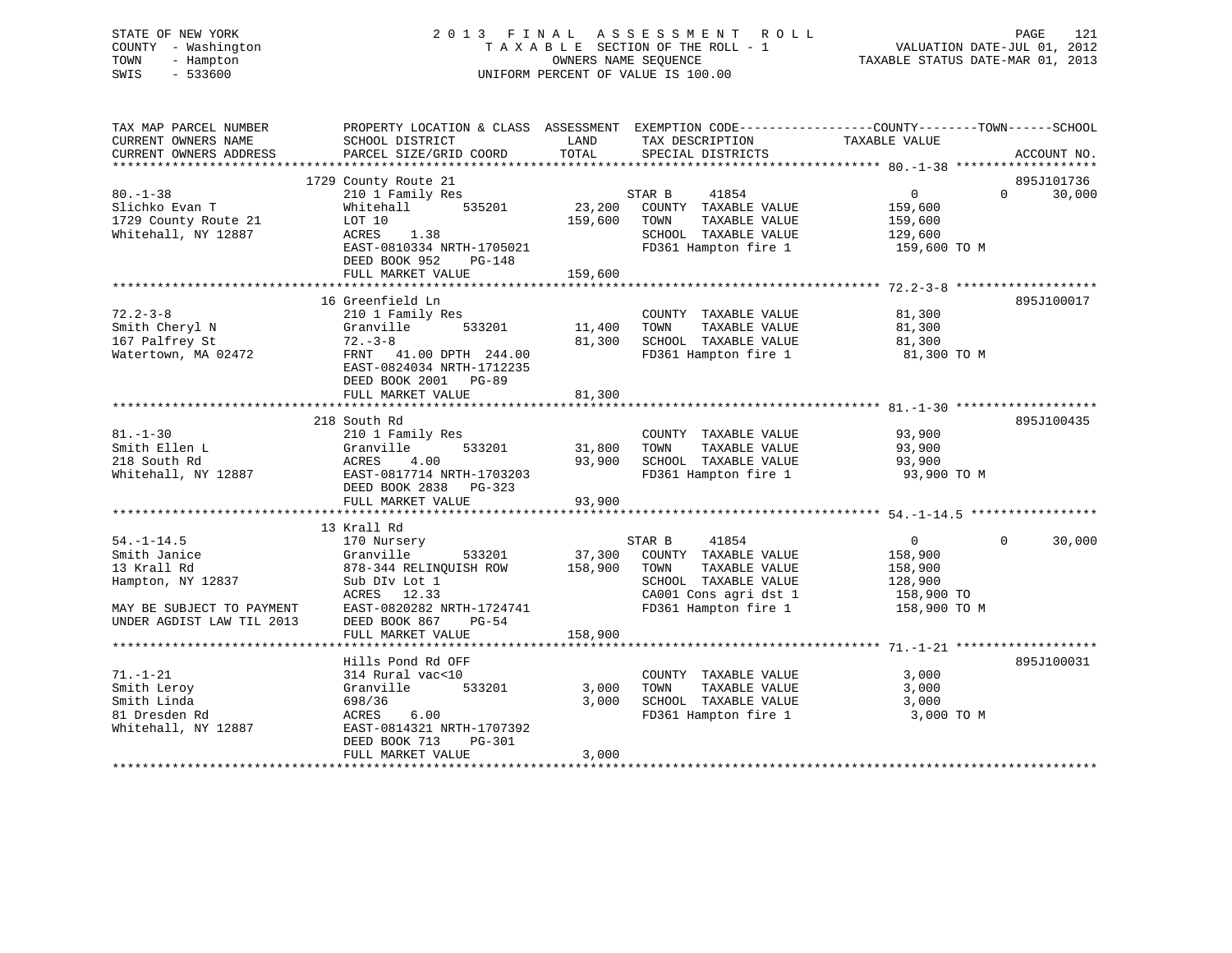| STATE OF NEW YORK<br>COUNTY - Washington<br>- Hampton<br>TOWN<br>SWIS<br>$-533600$ |                                                                                                                     |         | 2013 FINAL ASSESSMENT<br>ROLL<br>TAXABLE SECTION OF THE ROLL - 1<br>OWNERS NAME SEOUENCE<br>UNIFORM PERCENT OF VALUE IS 100.00 | TAXABLE STATUS DATE-MAR 01, 2013 | PAGE<br>122<br>VALUATION DATE-JUL 01, 2012 |
|------------------------------------------------------------------------------------|---------------------------------------------------------------------------------------------------------------------|---------|--------------------------------------------------------------------------------------------------------------------------------|----------------------------------|--------------------------------------------|
| TAX MAP PARCEL NUMBER<br>CURRENT OWNERS NAME                                       | PROPERTY LOCATION & CLASS ASSESSMENT EXEMPTION CODE----------------COUNTY-------TOWN------SCHOOL<br>SCHOOL DISTRICT | LAND    | TAX DESCRIPTION                                                                                                                | TAXABLE VALUE                    |                                            |
| CURRENT OWNERS ADDRESS                                                             | PARCEL SIZE/GRID COORD                                                                                              | TOTAL   | SPECIAL DISTRICTS                                                                                                              |                                  | ACCOUNT NO.                                |
|                                                                                    |                                                                                                                     |         |                                                                                                                                |                                  |                                            |
|                                                                                    | 11977 State Route 4                                                                                                 |         |                                                                                                                                |                                  | 895J100260                                 |
| $45. - 1 - 10$                                                                     | 260 Seasonal res                                                                                                    |         | COUNTY TAXABLE VALUE                                                                                                           | 23,600                           |                                            |
| Smith Robert W                                                                     | Whitehall<br>535201                                                                                                 | 17,900  | TAXABLE VALUE<br>TOWN                                                                                                          | 23,600                           |                                            |
| PO Box 756                                                                         | 456/400                                                                                                             | 23,600  | SCHOOL TAXABLE VALUE                                                                                                           | 23,600                           |                                            |
| Broadalbin, NY 12025                                                               | ACRES<br>2.80<br>EAST-0807750 NRTH-1731715                                                                          |         | FD362 Hampton fire 2                                                                                                           | 23,600 TO M                      |                                            |
|                                                                                    | DEED BOOK 456<br>PG-396                                                                                             |         |                                                                                                                                |                                  |                                            |
|                                                                                    | FULL MARKET VALUE                                                                                                   | 23,600  |                                                                                                                                |                                  |                                            |
|                                                                                    |                                                                                                                     |         |                                                                                                                                |                                  |                                            |
|                                                                                    | Hills Pond Rd OFF                                                                                                   |         |                                                                                                                                |                                  | 895J100259                                 |
| $71. - 1 - 13$                                                                     | 314 Rural vac<10                                                                                                    |         | COUNTY TAXABLE VALUE                                                                                                           | 4,000                            |                                            |
| Smith Romaine J -LE-                                                               | 533201<br>Granville<br>ACRES                                                                                        | 4,000   | TOWN<br>TAXABLE VALUE<br>SCHOOL TAXABLE VALUE                                                                                  | 4,000                            |                                            |
| Smith Dorothy W -LE-<br>2402 County Route 18                                       | 5.40<br>EAST-0816532 NRTH-1710165                                                                                   | 4,000   | FD361 Hampton fire 1                                                                                                           | 4,000<br>4,000 TO M              |                                            |
| Whitehall, NY 12887                                                                | DEED BOOK 2517 PG-306                                                                                               |         |                                                                                                                                |                                  |                                            |
|                                                                                    | FULL MARKET VALUE                                                                                                   | 4,000   |                                                                                                                                |                                  |                                            |
|                                                                                    |                                                                                                                     |         |                                                                                                                                |                                  |                                            |
|                                                                                    | 2402 County Route 18                                                                                                |         |                                                                                                                                |                                  | 895J100258                                 |
| $72. - 1 - 20$                                                                     | 210 1 Family Res                                                                                                    |         | CBT VET/TC 41131                                                                                                               | 12,875                           | 12,875<br>$\overline{0}$                   |
| Smith Romaine J -LE-                                                               | Granville<br>533201                                                                                                 |         | 12,100 AGED-CO<br>41802                                                                                                        | 19,313                           | $\overline{0}$<br>$\mathbf 0$              |
| Smith Dorothy W -LE-                                                               | 85.00 DPTH 152.00<br>FRNT                                                                                           |         | 51,500 AGE-TN/SCH 41806                                                                                                        | $\mathbf 0$                      | 13,519<br>18,025                           |
| 2402 County Route 18                                                               | EAST-0820237 NRTH-1711037                                                                                           |         | STAR EN<br>41834                                                                                                               | $\mathbf{0}$                     | 33,475<br>$\Omega$                         |
| Whitehall, NY 12887                                                                | DEED BOOK 2517 PG-306                                                                                               |         | COUNTY TAXABLE VALUE                                                                                                           | 19,312                           |                                            |
|                                                                                    | FULL MARKET VALUE                                                                                                   | 51,500  | TAXABLE VALUE<br>TOWN                                                                                                          | 25,106                           |                                            |
|                                                                                    |                                                                                                                     |         | SCHOOL TAXABLE VALUE                                                                                                           | $\mathbf 0$                      |                                            |
|                                                                                    |                                                                                                                     |         | FD361 Hampton fire 1                                                                                                           | 51,500 TO M                      |                                            |
|                                                                                    |                                                                                                                     |         |                                                                                                                                |                                  |                                            |
| $53 - 1 - 5$                                                                       | 208 Roberts Ln<br>240 Rural res                                                                                     |         | 41834<br>STAR EN                                                                                                               | $\mathbf 0$                      | 895J100140<br>$\Omega$<br>63,300           |
| Sofia Dianne                                                                       | Granville<br>533201                                                                                                 | 72,000  | COUNTY TAXABLE VALUE                                                                                                           | 362,800                          |                                            |
| PO Box 132                                                                         | ACRES 41.92                                                                                                         | 362,800 | TOWN<br>TAXABLE VALUE                                                                                                          | 362,800                          |                                            |
| Poultney, VT 05741                                                                 | EAST-0815280 NRTH-1724357                                                                                           |         | SCHOOL TAXABLE VALUE                                                                                                           | 299,500                          |                                            |
|                                                                                    | DEED BOOK 2380<br>$PG-220$                                                                                          |         | FD361 Hampton fire 1                                                                                                           | 362,800 TO M                     |                                            |
|                                                                                    | FULL MARKET VALUE                                                                                                   | 362,800 |                                                                                                                                |                                  |                                            |
|                                                                                    |                                                                                                                     |         |                                                                                                                                |                                  |                                            |
|                                                                                    | 42 Wicked Hollow Way                                                                                                |         |                                                                                                                                |                                  | 895J101769                                 |
| $62. -1 - 15.1$                                                                    | 210 1 Family Res                                                                                                    |         | STAR B<br>41854                                                                                                                | $\overline{0}$                   | $\Omega$<br>30,000                         |
| Spaulding Peter ETAL                                                               | Granville<br>533201                                                                                                 | 31,300  | COUNTY TAXABLE VALUE                                                                                                           | 73,400                           |                                            |
| Spaulding Karen ETAL                                                               | ACRES<br>3.87 BANK<br>185                                                                                           | 73,400  | TOWN<br>TAXABLE VALUE                                                                                                          | 73,400                           |                                            |
| 42 Wicked Hollow Way                                                               | EAST-0813696 NRTH-1720451                                                                                           |         | SCHOOL TAXABLE VALUE                                                                                                           | 43,400                           |                                            |
| Hampton, NY 12837                                                                  | DEED BOOK 704<br>$PG-131$<br>FULL MARKET VALUE                                                                      | 73,400  | FD361 Hampton fire 1                                                                                                           | 73,400 TO M                      |                                            |

\*\*\*\*\*\*\*\*\*\*\*\*\*\*\*\*\*\*\*\*\*\*\*\*\*\*\*\*\*\*\*\*\*\*\*\*\*\*\*\*\*\*\*\*\*\*\*\*\*\*\*\*\*\*\*\*\*\*\*\*\*\*\*\*\*\*\*\*\*\*\*\*\*\*\*\*\*\*\*\*\*\*\*\*\*\*\*\*\*\*\*\*\*\*\*\*\*\*\*\*\*\*\*\*\*\*\*\*\*\*\*\*\*\*\*\*\*\*\*\*\*\*\*\*\*\*\*\*\*\*\*\*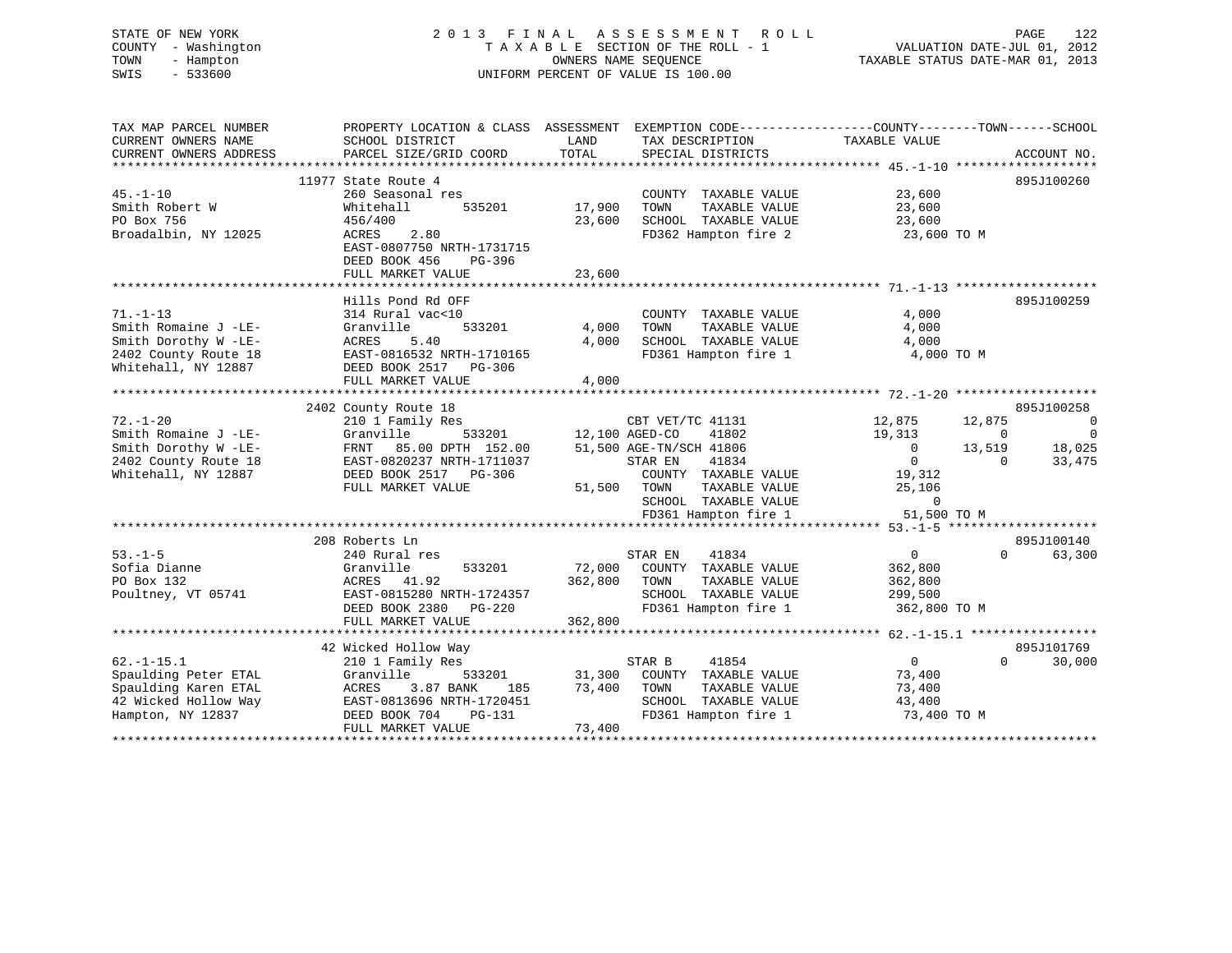# STATE OF NEW YORK 2 0 1 3 F I N A L A S S E S S M E N T R O L L PAGE 123 COUNTY - Washington T A X A B L E SECTION OF THE ROLL - 1 VALUATION DATE-JUL 01, 2012 TOWN - Hampton OWNERS NAME SEQUENCE TAXABLE STATUS DATE-MAR 01, 2013 SWIS - 533600 UNIFORM PERCENT OF VALUE IS 100.00UNIFORM PERCENT OF VALUE IS 100.00

| TAX MAP PARCEL NUMBER<br>CURRENT OWNERS NAME<br>CURRENT OWNERS ADDRESS                                                            | PROPERTY LOCATION & CLASS ASSESSMENT<br>SCHOOL DISTRICT<br>PARCEL SIZE/GRID COORD                                                               | LAND<br>TOTAL              | TAX DESCRIPTION<br>SPECIAL DISTRICTS                                                                                 | EXEMPTION CODE-----------------COUNTY-------TOWN------SCHOOL<br>TAXABLE VALUE | ACCOUNT NO.                      |
|-----------------------------------------------------------------------------------------------------------------------------------|-------------------------------------------------------------------------------------------------------------------------------------------------|----------------------------|----------------------------------------------------------------------------------------------------------------------|-------------------------------------------------------------------------------|----------------------------------|
| ************************                                                                                                          | 66 Golf Course Rd                                                                                                                               |                            |                                                                                                                      |                                                                               | 895J100698                       |
| $45. - 1 - 22.2$<br>Stannard Family Trust<br>c/o Stannard Family Trust dba FRNT 100.00 DPTH 150.00<br>Fernwood Girls<br>PO Box 22 | 270 Mfg housing<br>Whitehall<br>535201<br>EAST-0810414 NRTH-1735442<br>DEED BOOK 736<br>$PG-75$                                                 | 13,000<br>14,700           | COUNTY TAXABLE VALUE<br>TOWN<br>TAXABLE VALUE<br>SCHOOL TAXABLE VALUE<br>FD362 Hampton fire 2                        | 14,700<br>14,700<br>14,700<br>14,700 TO M                                     |                                  |
| Fair Haven, VT 05743                                                                                                              | FULL MARKET VALUE                                                                                                                               | 14,700                     |                                                                                                                      |                                                                               |                                  |
|                                                                                                                                   |                                                                                                                                                 |                            |                                                                                                                      |                                                                               |                                  |
| $45. - 1 - 22.3$<br>Stannard Family Trust<br>c/o Stannard Family Trust dba FRNT 100.00 DPTH 200.00<br>Fernwood Girls<br>PO Box 22 | Golf Course Rd<br>311 Res vac land<br>Whitehall<br>535201<br>EAST-0810580 NRTH-1735564<br>DEED BOOK 953<br>$PG-6$                               | 2,000<br>2,000             | COUNTY TAXABLE VALUE<br>TOWN<br>TAXABLE VALUE<br>SCHOOL TAXABLE VALUE<br>FD362 Hampton fire 2                        | 2,000<br>2,000<br>2,000<br>2,000 TO M                                         |                                  |
| Fair Haven, VT 05743                                                                                                              | FULL MARKET VALUE                                                                                                                               | 2,000                      |                                                                                                                      |                                                                               |                                  |
|                                                                                                                                   |                                                                                                                                                 |                            |                                                                                                                      |                                                                               |                                  |
| $45. - 1 - 22.4$<br>Stannard Family Trust<br>c/o Stannard Family Trust dba FRNT 120.00 DPTH 200.00<br>Fernwood Girls<br>PO Box 22 | Golf Course Rd<br>311 Res vac land<br>Whitehall<br>535201<br>EAST-0810574 NRTH-1735446<br>DEED BOOK 736<br>PG-72                                | 2,000<br>2,000             | COUNTY TAXABLE VALUE<br>TOWN<br>TAXABLE VALUE<br>SCHOOL TAXABLE VALUE<br>FD362 Hampton fire 2                        | 2,000<br>2,000<br>2,000<br>2,000 TO M                                         |                                  |
| Fair Haven, VT 05743                                                                                                              | FULL MARKET VALUE                                                                                                                               | 2,000                      |                                                                                                                      |                                                                               |                                  |
|                                                                                                                                   | 2145 State Route 22A                                                                                                                            |                            |                                                                                                                      |                                                                               | 895J100264                       |
| $81. - 2 - 21$<br>Stark Richard<br>Stark Frances<br>5 Ballard Rd<br>Hampton, NY 12837                                             | 210 1 Family Res<br>Granville<br>533201<br>FRNT 140.00 DPTH 200.00<br>EAST-0822642 NRTH-1701501<br>DEED BOOK 942<br>PG-324<br>FULL MARKET VALUE | 18,500<br>66,000<br>66,000 | COUNTY TAXABLE VALUE<br>TAXABLE VALUE<br>TOWN<br>SCHOOL TAXABLE VALUE<br>FD361 Hampton fire 1                        | 66,000<br>66,000<br>66,000<br>66,000 TO M                                     |                                  |
|                                                                                                                                   |                                                                                                                                                 |                            |                                                                                                                      |                                                                               |                                  |
| $72. - 2 - 21$<br>Stark Richard E<br>Stark Frances<br>5 Ballard Rd<br>Hampton, NY 12837                                           | 5 Ballard Rd<br>210 1 Family Res<br>Granville<br>533201<br>ACRES<br>2.40<br>EAST-0821951 NRTH-1710328<br>DEED BOOK 443<br>PG-1073               | 96,600                     | CW_10_VET/ 41151<br>26,600 STAR EN<br>41834<br>COUNTY TAXABLE VALUE<br>TAXABLE VALUE<br>TOWN<br>SCHOOL TAXABLE VALUE | 8,000<br>8,000<br>$\overline{0}$<br>$\Omega$<br>88,600<br>88,600<br>33,300    | 895J100423<br>$\Omega$<br>63,300 |
|                                                                                                                                   | FULL MARKET VALUE                                                                                                                               | 96,600                     | FD361 Hampton fire 1                                                                                                 | 96,600 TO M                                                                   |                                  |
|                                                                                                                                   | ***************************                                                                                                                     |                            |                                                                                                                      |                                                                               |                                  |
| $62 - 1 - 38$<br>Stark Roscoe<br>Stark June<br>2015 County Route 18<br>Whitehall, NY 12887                                        | 2015 County Route 18<br>240 Rural res<br>Granville<br>533201<br>ACRES<br>47.81<br>EAST-0811987 NRTH-1714852<br>DEED BOOK 627<br>PG-171          | 77,800<br>166,500          | STAR EN<br>41834<br>COUNTY TAXABLE VALUE<br>TAXABLE VALUE<br>TOWN<br>SCHOOL TAXABLE VALUE<br>FD361 Hampton fire 1    | $\mathbf 0$<br>$\Omega$<br>166,500<br>166,500<br>103,200<br>166,500 TO M      | 895J100256<br>63,300             |
|                                                                                                                                   | FULL MARKET VALUE                                                                                                                               | 166,500                    |                                                                                                                      |                                                                               |                                  |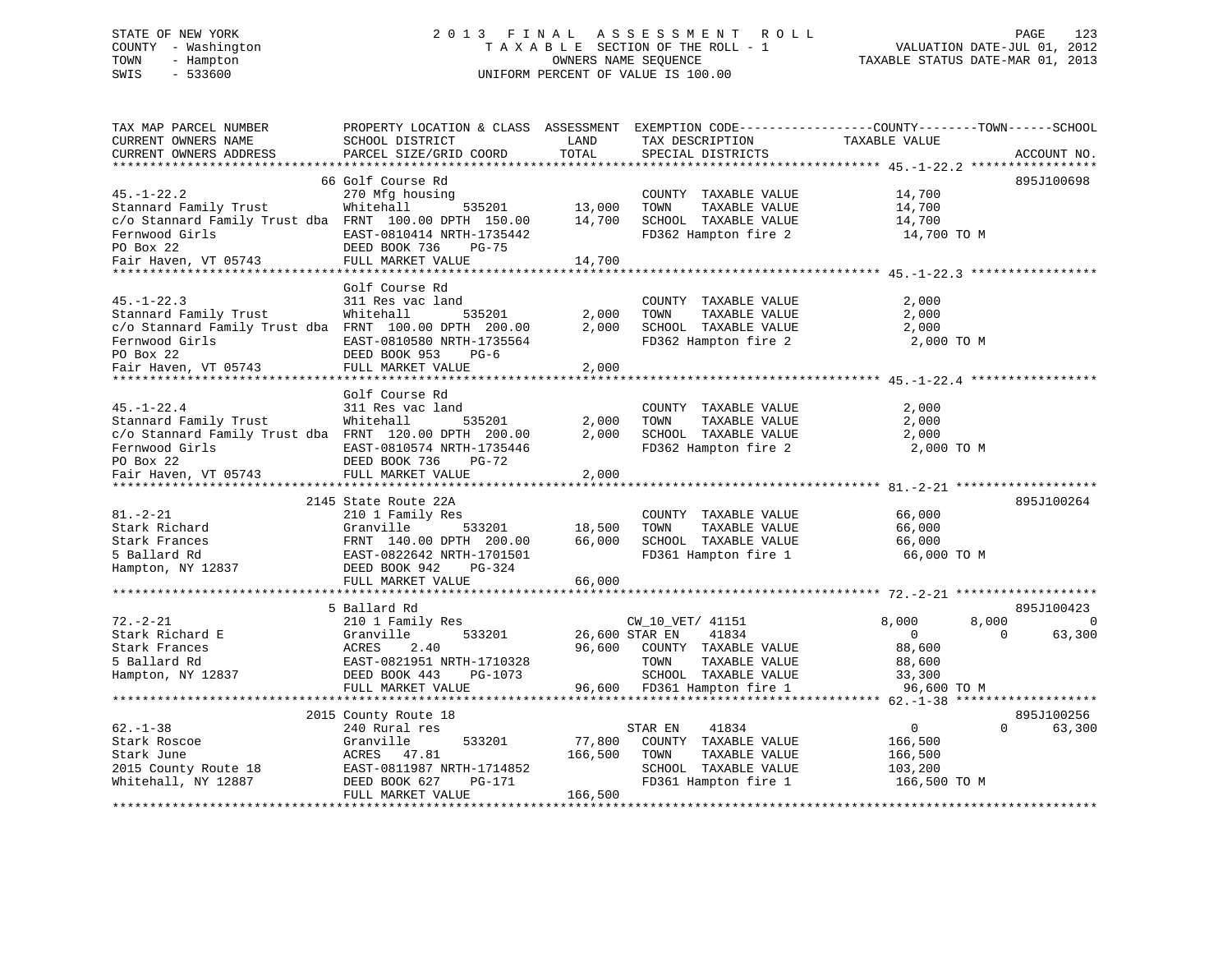# STATE OF NEW YORK 2 0 1 3 F I N A L A S S E S S M E N T R O L L PAGE 124 COUNTY - Washington T A X A B L E SECTION OF THE ROLL - 1 VALUATION DATE-JUL 01, 2012 TOWN - Hampton OWNERS NAME SEQUENCE TAXABLE STATUS DATE-MAR 01, 2013 SWIS - 533600 UNIFORM PERCENT OF VALUE IS 100.00

| TAX MAP PARCEL NUMBER<br>CURRENT OWNERS NAME<br>CURRENT OWNERS ADDRESS                         | PROPERTY LOCATION & CLASS ASSESSMENT<br>SCHOOL DISTRICT<br>PARCEL SIZE/GRID COORD                                                                                               | LAND<br>TOTAL                | EXEMPTION CODE-----------------COUNTY-------TOWN------SCHOOL<br>TAX DESCRIPTION<br>SPECIAL DISTRICTS             | TAXABLE VALUE                                                  | ACCOUNT NO.                      |
|------------------------------------------------------------------------------------------------|---------------------------------------------------------------------------------------------------------------------------------------------------------------------------------|------------------------------|------------------------------------------------------------------------------------------------------------------|----------------------------------------------------------------|----------------------------------|
|                                                                                                |                                                                                                                                                                                 |                              |                                                                                                                  |                                                                |                                  |
| $80. - 1 - 55$<br>Stec Gregory A<br>Stec Lisa F<br>155 E 29th St Apt 17G<br>New York, NY 10016 | 19 Mirror Lake Way<br>210 1 Family Res - WTRFNT<br>535201<br>Whitehall<br>$P/O$ Lot $6A$<br>FRNT 201.00 DPTH 324.00<br>EAST-0810693 NRTH-1705676<br>DEED BOOK 635<br>PG-296     | 25,000<br>166,100            | COUNTY TAXABLE VALUE<br>TOWN<br>TAXABLE VALUE<br>SCHOOL TAXABLE VALUE<br>FD361 Hampton fire 1                    | 166,100<br>166,100<br>166,100<br>166,100 то м                  | 895J101789                       |
|                                                                                                | FULL MARKET VALUE                                                                                                                                                               | 166,100                      |                                                                                                                  |                                                                |                                  |
|                                                                                                |                                                                                                                                                                                 |                              |                                                                                                                  |                                                                |                                  |
| $80. -1 - 8$<br>Stevens Sheila<br>1549 County Route 21<br>Whitehall, NY 12887                  | 1549 County Route 21<br>210 1 Family Res<br>533201<br>Granville<br>866-187<br>ACRES<br>3.00<br>EAST-0812895 NRTH-1701476<br>DEED BOOK 477<br>PG-658<br>FULL MARKET VALUE        | 28,500<br>58,500<br>58,500   | STAR B<br>41854<br>COUNTY TAXABLE VALUE<br>TAXABLE VALUE<br>TOWN<br>SCHOOL TAXABLE VALUE<br>FD361 Hampton fire 1 | 0<br>58,500<br>58,500<br>28,500<br>58,500 TO M                 | 895J100658<br>30,000<br>$\Omega$ |
|                                                                                                |                                                                                                                                                                                 |                              |                                                                                                                  |                                                                |                                  |
| $72.2 - 3 - 9$<br>Stoddard George<br>Stoddard Sherry<br>18 Greenfield Ln<br>Hampton, NY 12837  | 18 Greenfield Ln<br>210 1 Family Res<br>533201<br>Granville<br>$72 - 3 - 9$<br>FRNT 48.00 DPTH 244.00<br>EAST-0823960 NRTH-1712245<br>DEED BOOK 1865 PG-79<br>FULL MARKET VALUE | 15,400<br>59,400<br>59,400   | STAR B<br>41854<br>COUNTY TAXABLE VALUE<br>TAXABLE VALUE<br>TOWN<br>SCHOOL TAXABLE VALUE<br>FD361 Hampton fire 1 | $\Omega$<br>59,400<br>59,400<br>29,400<br>59,400 TO M          | 895J100127<br>$\Omega$<br>30,000 |
|                                                                                                |                                                                                                                                                                                 |                              |                                                                                                                  |                                                                |                                  |
| $80. - 1 - 17$<br>Stratton Helene<br>27 Hampton Heights Way<br>Whitehall, NY 12837             | 27 Hampton Heights Way<br>210 1 Family Res<br>Granville<br>533201<br>LOT 10<br>ACRES<br>5.01<br>EAST-0811543 NRTH-1701465<br>DEED BOOK 2143 PG-102<br>FULL MARKET VALUE         | 35,000<br>117,600<br>117,600 | STAR B<br>41854<br>COUNTY TAXABLE VALUE<br>TAXABLE VALUE<br>TOWN<br>SCHOOL TAXABLE VALUE<br>FD361 Hampton fire 1 | $\overline{0}$<br>117,600<br>117,600<br>87,600<br>117,600 TO M | 895J100621<br>30,000<br>$\Omega$ |
|                                                                                                |                                                                                                                                                                                 |                              |                                                                                                                  |                                                                |                                  |
| $81. - 1 - 17$<br>Strickland Living Trust<br>75 West Point Ter<br>West Hartford Conn, 06107    | 152 Rainbow Way<br>260 Seasonal res<br>Granville<br>533201<br>ACRES<br>4.50<br>EAST-0816754 NRTH-1700641<br>DEED BOOK 838<br>PG-223<br>FULL MARKET VALUE                        | 16,700<br>69,900<br>69,900   | COUNTY TAXABLE VALUE<br>TOWN<br>TAXABLE VALUE<br>SCHOOL TAXABLE VALUE<br>FD361 Hampton fire 1                    | 69,900<br>69,900<br>69,900<br>69,900 TO M                      | 895J100660                       |
|                                                                                                |                                                                                                                                                                                 |                              |                                                                                                                  |                                                                |                                  |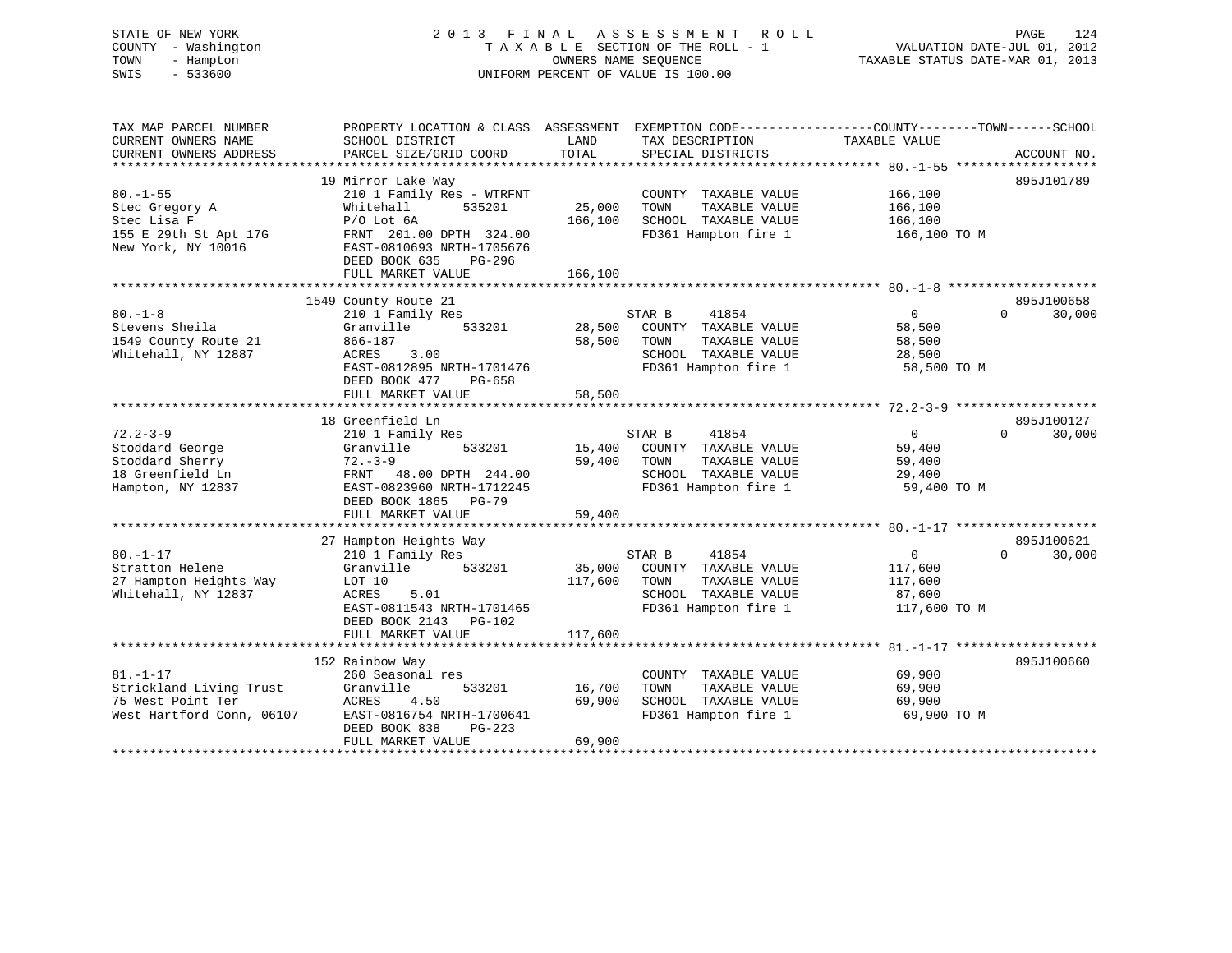# STATE OF NEW YORK 2 0 1 3 F I N A L A S S E S S M E N T R O L L PAGE 125 COUNTY - Washington T A X A B L E SECTION OF THE ROLL - 1 VALUATION DATE-JUL 01, 2012 TOWN - Hampton OWNERS NAME SEQUENCE TAXABLE STATUS DATE-MAR 01, 2013 SWIS - 533600 UNIFORM PERCENT OF VALUE IS 100.00

| PROPERTY LOCATION & CLASS ASSESSMENT EXEMPTION CODE----------------COUNTY-------TOWN-----SCHOOL<br>TAXABLE VALUE                                            |
|-------------------------------------------------------------------------------------------------------------------------------------------------------------|
| ACCOUNT NO.                                                                                                                                                 |
|                                                                                                                                                             |
| COUNTY TAXABLE VALUE<br>26,000<br>TAXABLE VALUE<br>26,000<br>26,000<br>FD361 Hampton fire 1<br>26,000 TO M                                                  |
|                                                                                                                                                             |
|                                                                                                                                                             |
|                                                                                                                                                             |
| $\overline{0}$<br>$\overline{0}$<br>30,000<br>120,200<br>TAXABLE VALUE<br>120,200<br>SCHOOL TAXABLE VALUE<br>90,200<br>FD361 Hampton fire 1<br>120,200 TO M |
|                                                                                                                                                             |
|                                                                                                                                                             |
| 895J100091<br>COUNTY TAXABLE VALUE<br>143,800<br>TAXABLE VALUE<br>143,800<br>SCHOOL TAXABLE VALUE<br>143,800<br>FD362 Hampton fire 2<br>143,800 TO M        |
|                                                                                                                                                             |
| 19,000<br>19,000<br>SCHOOL TAXABLE VALUE<br>19,000<br>19,000 TO<br>19,000 TO M                                                                              |
|                                                                                                                                                             |
|                                                                                                                                                             |
| 895J100267<br>128,800<br>128,800<br>SCHOOL TAXABLE VALUE<br>128,800<br>FD361 Hampton fire 1<br>128,800 TO M                                                 |
| CA001 Cons agri dst 1                                                                                                                                       |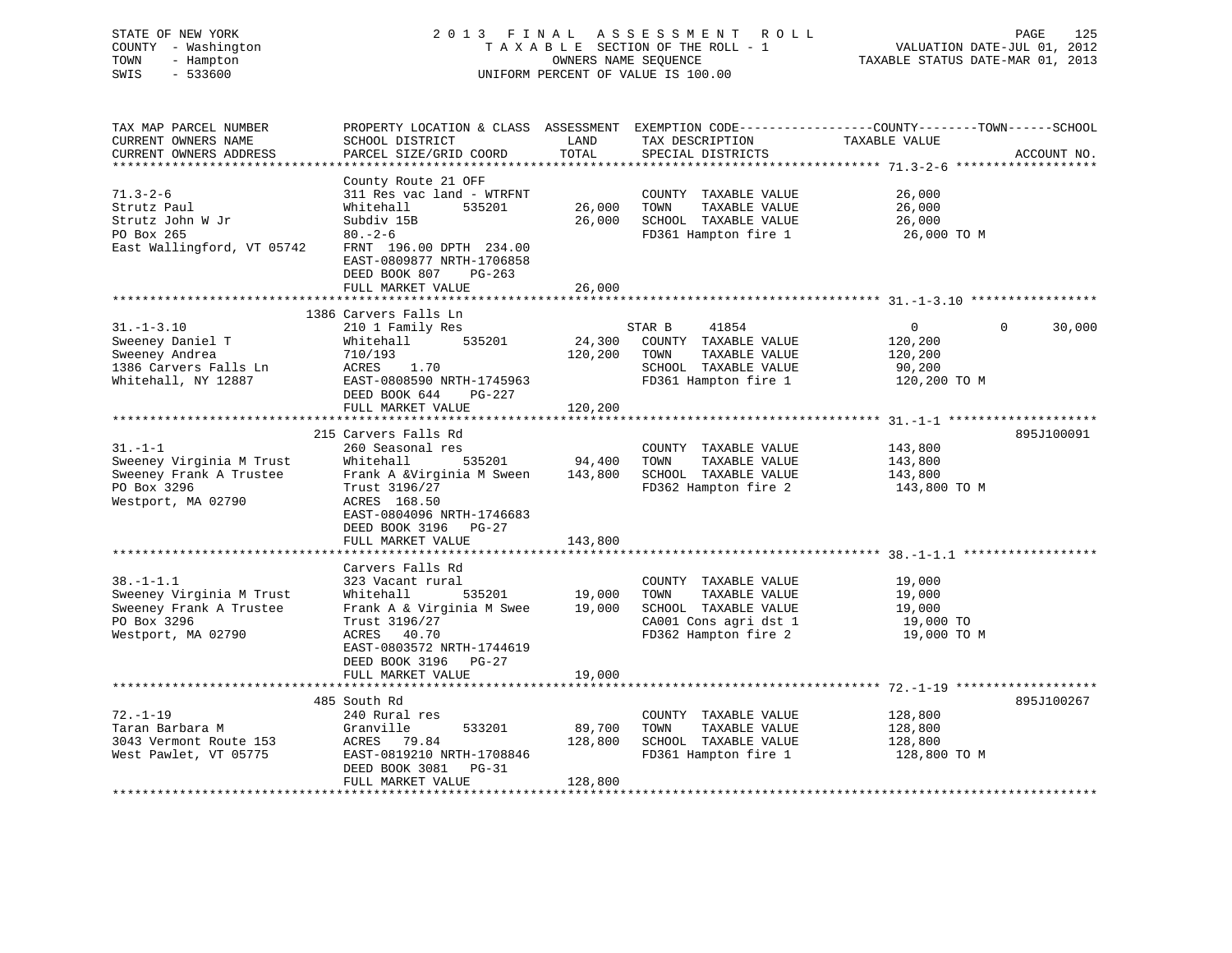# STATE OF NEW YORK 2 0 1 3 F I N A L A S S E S S M E N T R O L L PAGE 126 COUNTY - Washington T A X A B L E SECTION OF THE ROLL - 1 VALUATION DATE-JUL 01, 2012 TOWN - Hampton OWNERS NAME SEQUENCE TAXABLE STATUS DATE-MAR 01, 2013 SWIS - 533600 UNIFORM PERCENT OF VALUE IS 100.00

| TAX MAP PARCEL NUMBER<br>CURRENT OWNERS NAME<br>CURRENT OWNERS ADDRESS                | PROPERTY LOCATION & CLASS ASSESSMENT<br>SCHOOL DISTRICT<br>PARCEL SIZE/GRID COORD                                                                                    | LAND<br>TOTAL                | TAX DESCRIPTION<br>SPECIAL DISTRICTS                                                                                   | EXEMPTION CODE-----------------COUNTY-------TOWN------SCHOOL<br>TAXABLE VALUE | ACCOUNT NO.                      |
|---------------------------------------------------------------------------------------|----------------------------------------------------------------------------------------------------------------------------------------------------------------------|------------------------------|------------------------------------------------------------------------------------------------------------------------|-------------------------------------------------------------------------------|----------------------------------|
| $72. - 2 - 14$<br>Taran Barbara M<br>Taran Stephen M                                  | State Route 22A OFF<br>720 Mine/quarry<br>533201<br>Granville<br>719/148                                                                                             | 27,000<br>27,000             | COUNTY TAXABLE VALUE<br>TAXABLE VALUE<br>TOWN<br>SCHOOL TAXABLE VALUE                                                  | 27,000<br>27,000<br>27,000                                                    | 895J100208                       |
| 3043 Vermont Route 153<br>West Pawlet, VT 05775                                       | ACRES 17.00<br>EAST-0823238 NRTH-1706339<br>DEED BOOK 3081 PG-35<br>FULL MARKET VALUE                                                                                | 27,000                       | FD361 Hampton fire 1                                                                                                   | 27,000 TO M                                                                   |                                  |
|                                                                                       |                                                                                                                                                                      |                              |                                                                                                                        |                                                                               |                                  |
| $71. - 1 - 14.51$<br>Taran Christopher John<br>244 Hills Pond Rd<br>Hampton, NY 12837 | 244 Hills Pond Rd<br>210 1 Family Res<br>Granville<br>533201<br>9.36<br>ACRES<br>EAST-0817141 NRTH-1707834<br>DEED BOOK 2212 PG-35<br>FULL MARKET VALUE              | 39,400<br>141,600<br>141,600 | COUNTY TAXABLE VALUE<br>TOWN<br>TAXABLE VALUE<br>SCHOOL TAXABLE VALUE<br>FD361 Hampton fire 1                          | 141,600<br>141,600<br>141,600<br>141,600 TO M                                 |                                  |
|                                                                                       |                                                                                                                                                                      |                              |                                                                                                                        |                                                                               |                                  |
| $72. - 1 - 19.1$<br>Taran Joseph<br>Taran Tamme<br>PO Box 49<br>Hampton, NY 12837     | 494 South Rd<br>210 1 Family Res<br>Granville<br>533201<br>4.73<br>ACRES<br>EAST-0820653 NRTH-1708856<br>PG-294<br>DEED BOOK 694<br>FULL MARKET VALUE                | 34,100<br>272,200<br>272,200 | STAR B<br>41854<br>COUNTY TAXABLE VALUE<br>TOWN<br>TAXABLE VALUE<br>SCHOOL TAXABLE VALUE<br>FD361 Hampton fire 1       | 0<br>272,200<br>272,200<br>242,200<br>272,200 TO M                            | $\Omega$<br>30,000               |
|                                                                                       |                                                                                                                                                                      |                              |                                                                                                                        |                                                                               |                                  |
| $72. - 1 - 22.1$<br>Tatko Raymond S<br>Box 76<br>Middle Granville, NY 12849           | County Route 18 OFF<br>720 Mine/quarry<br>Granville<br>533201<br>556/241<br>ACRES 10.17<br>EAST-0819474 NRTH-1710773<br>DEED BOOK 502<br>PG-204<br>FULL MARKET VALUE | 7,500<br>7,500<br>7,500      | COUNTY TAXABLE VALUE<br>TOWN<br>TAXABLE VALUE<br>SCHOOL TAXABLE VALUE<br>CA001 Cons agri dst 1<br>FD361 Hampton fire 1 | 7,500<br>7,500<br>7,500<br>7,500 TO<br>7,500 TO M                             | 895J100696                       |
|                                                                                       |                                                                                                                                                                      |                              |                                                                                                                        |                                                                               |                                  |
| $80. -1 - 10$<br>Taylor Lawrence<br>39 Smith Way<br>Whitehall, NY 12887               | 39 Smith Way<br>260 Seasonal res<br>Granville<br>533201<br>$6.00$ BANK<br>ACRES<br>40<br>EAST-0812248 NRTH-1701367<br>DEED BOOK 2104 PG-339<br>FULL MARKET VALUE     | 36,000<br>69,000<br>69,000   | STAR B<br>41854<br>COUNTY TAXABLE VALUE<br>TAXABLE VALUE<br>TOWN<br>SCHOOL TAXABLE VALUE<br>FD361 Hampton fire 1       | $\Omega$<br>69,000<br>69,000<br>39,000<br>69,000 TO M                         | 895J100623<br>30,000<br>$\Omega$ |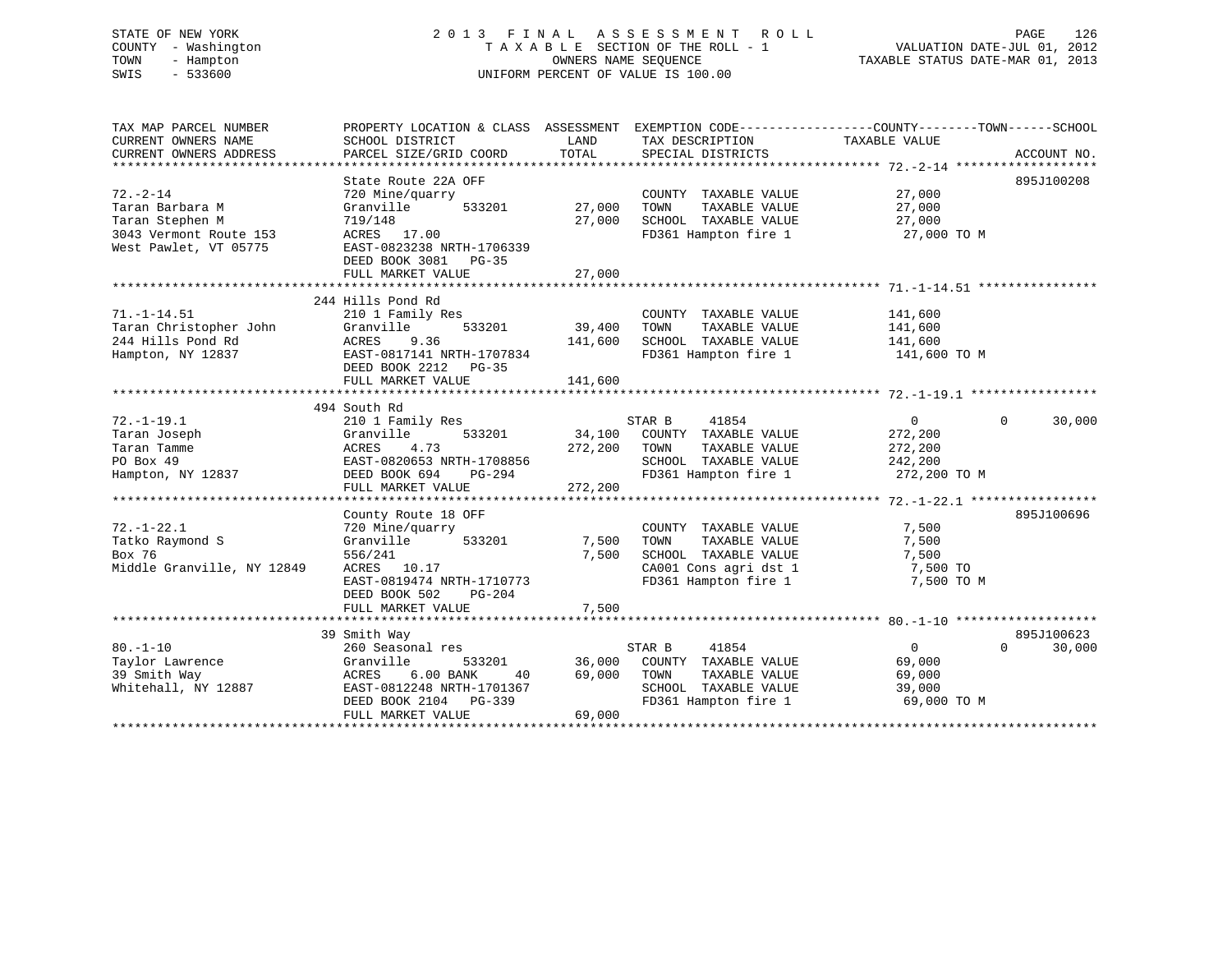| COUNTY<br>TOWN<br>SWIS | STATE OF NEW YORK<br>- Washington<br>- Hampton<br>$-533600$ |                                                         |      | 2013 FINAL ASSESSMENT ROLL<br>TAXABLE SECTION OF THE ROLL - 1<br>OWNERS NAME SEOUENCE<br>UNIFORM PERCENT OF VALUE IS 100.00 | VALUATION DATE-JUL 01, 2012<br>TAXABLE STATUS DATE-MAR 01, 2013 | PAGE | 127 |
|------------------------|-------------------------------------------------------------|---------------------------------------------------------|------|-----------------------------------------------------------------------------------------------------------------------------|-----------------------------------------------------------------|------|-----|
|                        | TAX MAP PARCEL NUMBER<br>CURRENT OWNERS NAME                | PROPERTY LOCATION & CLASS ASSESSMENT<br>SCHOOL DISTRICT | LAND | EXEMPTION CODE-----------------COUNTY-------TOWN------SCHOOL<br>TAX DESCRIPTION                                             | TAXABLE VALUE                                                   |      |     |

| CURRENT OWNERS ADDRESS       | PARCEL SIZE/GRID COORD                               | TOTAL   | SPECIAL DISTRICTS     |              | ACCOUNT NO. |
|------------------------------|------------------------------------------------------|---------|-----------------------|--------------|-------------|
| **************************** |                                                      |         |                       |              |             |
|                              | West Way                                             |         |                       |              | 895J100268  |
| $71.4 - 2 - 10$              | 311 Res vac land - WTRFNT                            |         | COUNTY TAXABLE VALUE  | 25,500       |             |
| Tedeschi James A             | Granville<br>533201                                  | 25,500  | TAXABLE VALUE<br>TOWN | 25,500       |             |
| Tedeschi James A Jr          | LOT 8                                                | 25,500  | SCHOOL TAXABLE VALUE  | 25,500       |             |
| 532 Long Beach Rd            | $71. - 2 - 10$                                       |         | FD361 Hampton fire 1  | 25,500 TO M  |             |
| St James L I, NY 11780       | FRNT 102.00 DPTH 241.00<br>EAST-0815553 NRTH-1707324 |         |                       |              |             |
|                              |                                                      |         |                       |              |             |
|                              | DEED BOOK 667<br>PG-107<br>FULL MARKET VALUE         | 25,500  |                       |              |             |
|                              |                                                      |         |                       |              |             |
|                              | 1051 North Ouivey Hill Ln                            |         |                       |              | 895J100430  |
| $81. - 1 - 15$               | 314 Rural vac<10                                     |         | COUNTY TAXABLE VALUE  | 23,000       |             |
| Terrio James                 | Granville<br>533201                                  | 23,000  | TOWN<br>TAXABLE VALUE | 23,000       |             |
| Terrio Kathleen              | ACRES<br>4.00                                        | 23,000  | SCHOOL TAXABLE VALUE  | 23,000       |             |
| 49 East Main St              | EAST-0817654 NRTH-1700465                            |         | FD361 Hampton fire 1  | 23,000 TO M  |             |
| Granville, NY 12832          | DEED BOOK 719<br>PG-325                              |         |                       |              |             |
|                              | FULL MARKET VALUE                                    | 23,000  |                       |              |             |
|                              |                                                      |         |                       |              |             |
|                              | 207 South Rd                                         |         |                       |              | 895J100680  |
| $81. - 1 - 1.2$              | 260 Seasonal res                                     |         | COUNTY TAXABLE VALUE  | 47,700       |             |
| Theys Margaret A             | Granville<br>533201                                  | 23,000  | TOWN<br>TAXABLE VALUE | 47,700       |             |
| PO Box 3                     | 2456/121                                             | 47,700  | SCHOOL TAXABLE VALUE  | 47,700       |             |
| Erwinna, PA 18920            | ACRES<br>7.00                                        |         | FD361 Hampton fire 1  | 47,700 TO M  |             |
|                              | EAST-0817400 NRTH-1704486                            |         |                       |              |             |
|                              | DEED BOOK 2948<br>PG-117                             |         |                       |              |             |
|                              | FULL MARKET VALUE                                    | 47,700  |                       |              |             |
|                              |                                                      |         |                       |              |             |
|                              | 320 Hills Pond Rd                                    |         |                       |              | 895J100300  |
| $71. - 1 - 14.1$             | 240 Rural res                                        |         | STAR B<br>41854       | $\mathbf 0$  | 0<br>30,000 |
| Thomas John C                | Granville<br>533201                                  | 51,900  | COUNTY TAXABLE VALUE  | 142,400      |             |
| PO Box 133                   | 740/199                                              | 142,400 | TOWN<br>TAXABLE VALUE | 142,400      |             |
| Hampton, NY 12837            | ACRES 31.90                                          |         | SCHOOL TAXABLE VALUE  | 112,400      |             |
|                              | EAST-0817015 NRTH-1709702                            |         | FD361 Hampton fire 1  | 142,400 TO M |             |
|                              | DEED BOOK 763<br>PG-156                              |         |                       |              |             |
|                              | FULL MARKET VALUE                                    | 142,400 |                       |              |             |
|                              |                                                      |         |                       |              |             |
|                              | 11 Dewey Rd                                          |         |                       |              | 895J100263  |
| $45. - 1 - 12$               | 210 1 Family Res                                     |         | COUNTY TAXABLE VALUE  | 65,500       |             |
| Thomas Leslie E              | 535201<br>Whitehall                                  | 25,300  | TOWN<br>TAXABLE VALUE | 65,500       |             |
| 11 Dewey Rd                  | 2.00<br>ACRES                                        | 65,500  | SCHOOL TAXABLE VALUE  | 65,500       |             |
| Whitehall, NY 12887          | EAST-0808077 NRTH-1732129                            |         | FD362 Hampton fire 2  | 65,500 TO M  |             |
|                              | DEED BOOK 695<br>$PG-77$                             |         |                       |              |             |
|                              | FULL MARKET VALUE                                    | 65,500  |                       |              |             |
|                              | **********************                               |         |                       |              |             |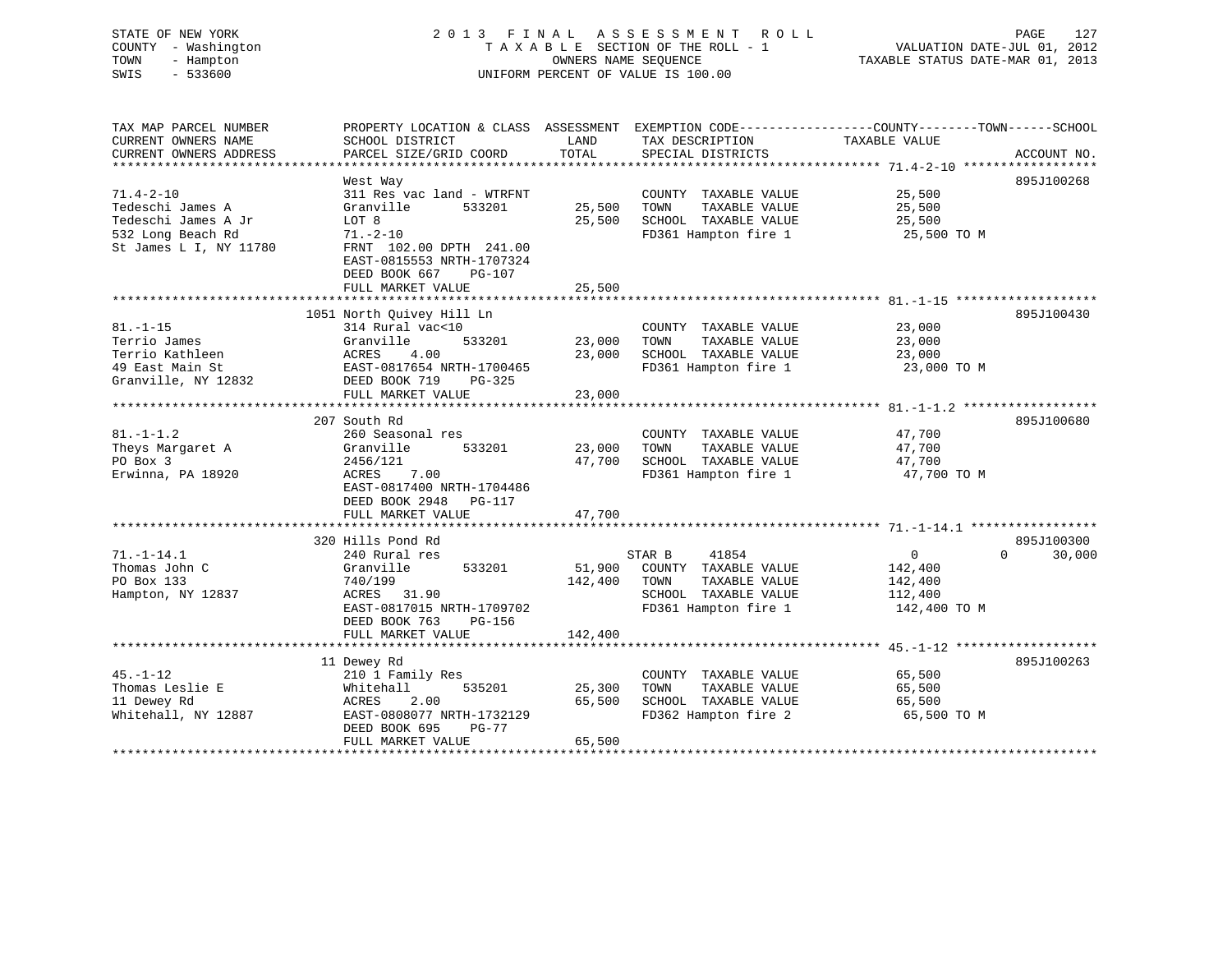# STATE OF NEW YORK 2 0 1 3 F I N A L A S S E S S M E N T R O L L PAGE 128 COUNTY - Washington T A X A B L E SECTION OF THE ROLL - 1 VALUATION DATE-JUL 01, 2012 TOWN - Hampton OWNERS NAME SEQUENCE TAXABLE STATUS DATE-MAR 01, 2013 SWIS - 533600 UNIFORM PERCENT OF VALUE IS 100.00

| TAX MAP PARCEL NUMBER<br>CURRENT OWNERS NAME | PROPERTY LOCATION & CLASS ASSESSMENT EXEMPTION CODE---------------COUNTY-------TOWN-----SCHOOL<br>SCHOOL DISTRICT | LAND           | TAX DESCRIPTION                              | TAXABLE VALUE  |                    |
|----------------------------------------------|-------------------------------------------------------------------------------------------------------------------|----------------|----------------------------------------------|----------------|--------------------|
| CURRENT OWNERS ADDRESS                       | PARCEL SIZE/GRID COORD                                                                                            | TOTAL          | SPECIAL DISTRICTS                            |                | ACCOUNT NO.        |
|                                              |                                                                                                                   |                |                                              |                |                    |
|                                              | Chapman Rd                                                                                                        |                |                                              |                | 895J100682         |
| $45. - 1 - 25.4$                             | 314 Rural vac<10                                                                                                  |                | COUNTY TAXABLE VALUE                         | 14,000         |                    |
| Thomas Leslie E                              | 535201<br>Whitehall                                                                                               | 14,000         | TAXABLE VALUE<br>TOWN                        | 14,000         |                    |
| 11 Dewey Rd                                  | 6.50<br>ACRES                                                                                                     | 14,000         | SCHOOL TAXABLE VALUE                         | 14,000         |                    |
| Whitehall, NY 12887                          | EAST-0807780 NRTH-1732415                                                                                         |                | FD361 Hampton fire 1                         | 14,000 TO M    |                    |
|                                              | DEED BOOK 881<br>$PG-54$                                                                                          |                |                                              |                |                    |
|                                              | FULL MARKET VALUE                                                                                                 | 14,000         |                                              |                |                    |
|                                              |                                                                                                                   |                |                                              |                |                    |
|                                              | 20 Manor Ln                                                                                                       |                |                                              |                | 895J100079         |
| $54. - 1 - 6$                                | 449 Other Storag                                                                                                  |                | COUNTY TAXABLE VALUE                         | 115,000        |                    |
|                                              | 533201                                                                                                            |                |                                              |                |                    |
| Thomas Matthew<br>PO Box 626                 | Granville<br>4.70<br>ACRES                                                                                        | 9,700          | TOWN<br>TAXABLE VALUE                        | 115,000        |                    |
|                                              |                                                                                                                   | 115,000        | SCHOOL TAXABLE VALUE<br>FD361 Hampton fire 1 | 115,000        |                    |
| Bomoseen, VT 05732                           | EAST-0820830 NRTH-1725255                                                                                         |                |                                              | 115,000 TO M   |                    |
|                                              | DEED BOOK 1778 PG-273                                                                                             |                |                                              |                |                    |
|                                              | FULL MARKET VALUE                                                                                                 | 115,000        |                                              |                |                    |
|                                              |                                                                                                                   |                |                                              |                |                    |
|                                              | 41 Ridgecrest Way                                                                                                 |                |                                              |                | 895J101754         |
| $80. - 1 - 35$                               | 210 1 Family Res                                                                                                  |                | COUNTY TAXABLE VALUE                         | 131,900        |                    |
| Tiernan Charles E                            | Whitehall<br>535201                                                                                               | 22,000         | TOWN<br>TAXABLE VALUE                        | 131,900        |                    |
| Tiernan Claire K                             | $P/O$ 7                                                                                                           | 131,900        | SCHOOL TAXABLE VALUE                         | 131,900        |                    |
| PO Box 516                                   | ACRES<br>1.00                                                                                                     |                | FD361 Hampton fire 1                         | 131,900 TO M   |                    |
| Ivoryton, CT 06442-0516                      | EAST-0809928 NRTH-1705050                                                                                         |                |                                              |                |                    |
|                                              | DEED BOOK 582<br>PG-194                                                                                           |                |                                              |                |                    |
|                                              | FULL MARKET VALUE                                                                                                 | 131,900        |                                              |                |                    |
|                                              |                                                                                                                   |                |                                              |                |                    |
|                                              | LOT 8 Faesh Pat                                                                                                   |                |                                              |                | 895J100695         |
| $71. - 1 - 24$                               | 314 Rural vac<10                                                                                                  |                | COUNTY TAXABLE VALUE                         | 2,500          |                    |
| Towne Karen                                  | Granville<br>533201                                                                                               | 2,500          | TAXABLE VALUE<br>TOWN                        | 2,500          |                    |
| 26 Windigo Ln                                | ACRES<br>5.50                                                                                                     | 2,500          | SCHOOL TAXABLE VALUE                         | 2,500          |                    |
| Farmington, NY 14425                         | EAST-0813601 NRTH-1709217                                                                                         |                | FD361 Hampton fire 1                         | 2,500 TO M     |                    |
|                                              | DEED BOOK 500<br>PG-1094                                                                                          |                |                                              |                |                    |
|                                              | FULL MARKET VALUE                                                                                                 | 2,500          |                                              |                |                    |
|                                              |                                                                                                                   |                |                                              |                |                    |
|                                              | 86 Golf Course Rd                                                                                                 |                |                                              |                | 895J100270         |
| $45. - 1 - 19$                               | 210 1 Family Res                                                                                                  |                | WAR VET/TC 41121                             | 7,485<br>7,485 | $\overline{0}$     |
| Townsend Sandra -LE-                         | Whitehall<br>535201                                                                                               | 13,400 STAR EN | 41834                                        | $\overline{0}$ | $\Omega$<br>49,900 |
| Townsend Robert E                            | FRNT 125.00 DPTH 125.00                                                                                           | 49,900         | COUNTY TAXABLE VALUE                         | 42,415         |                    |
| 86 Golf Course Rd                            | EAST-0810319 NRTH-1735896                                                                                         |                | TOWN<br>TAXABLE VALUE                        | 42,415         |                    |
| Whitehall, NY 12887                          | DEED BOOK 908<br>PG-193                                                                                           |                | SCHOOL TAXABLE VALUE                         | $\mathbf 0$    |                    |
|                                              | FULL MARKET VALUE                                                                                                 |                | 49,900 FD362 Hampton fire 2                  | 49,900 TO M    |                    |
|                                              |                                                                                                                   |                |                                              |                |                    |
|                                              | 117 Campbell Ln                                                                                                   |                |                                              |                | 895J100222         |
| $72. - 2 - 33$                               | 449 Other Storag                                                                                                  |                | COUNTY TAXABLE VALUE                         | 33,700         |                    |
| Trombley John A                              | 533201<br>Granville                                                                                               | 6,000          | TOWN<br>TAXABLE VALUE                        | 33,700         |                    |
| Trombley John A Jr                           | 713/143 Hwy Approp                                                                                                | 33,700         | SCHOOL TAXABLE VALUE                         | 33,700         |                    |
| 1549 Pencil Mill Rd                          | FRNT 152.00 DPTH 213.00                                                                                           |                | FD361 Hampton fire 1                         | 33,700 TO M    |                    |
| Castleton, VT 05735                          | EAST-0824354 NRTH-1712652                                                                                         |                |                                              |                |                    |
|                                              | DEED BOOK 928<br>PG-322                                                                                           |                |                                              |                |                    |
|                                              | FULL MARKET VALUE                                                                                                 | 33,700         |                                              |                |                    |
|                                              |                                                                                                                   |                |                                              |                |                    |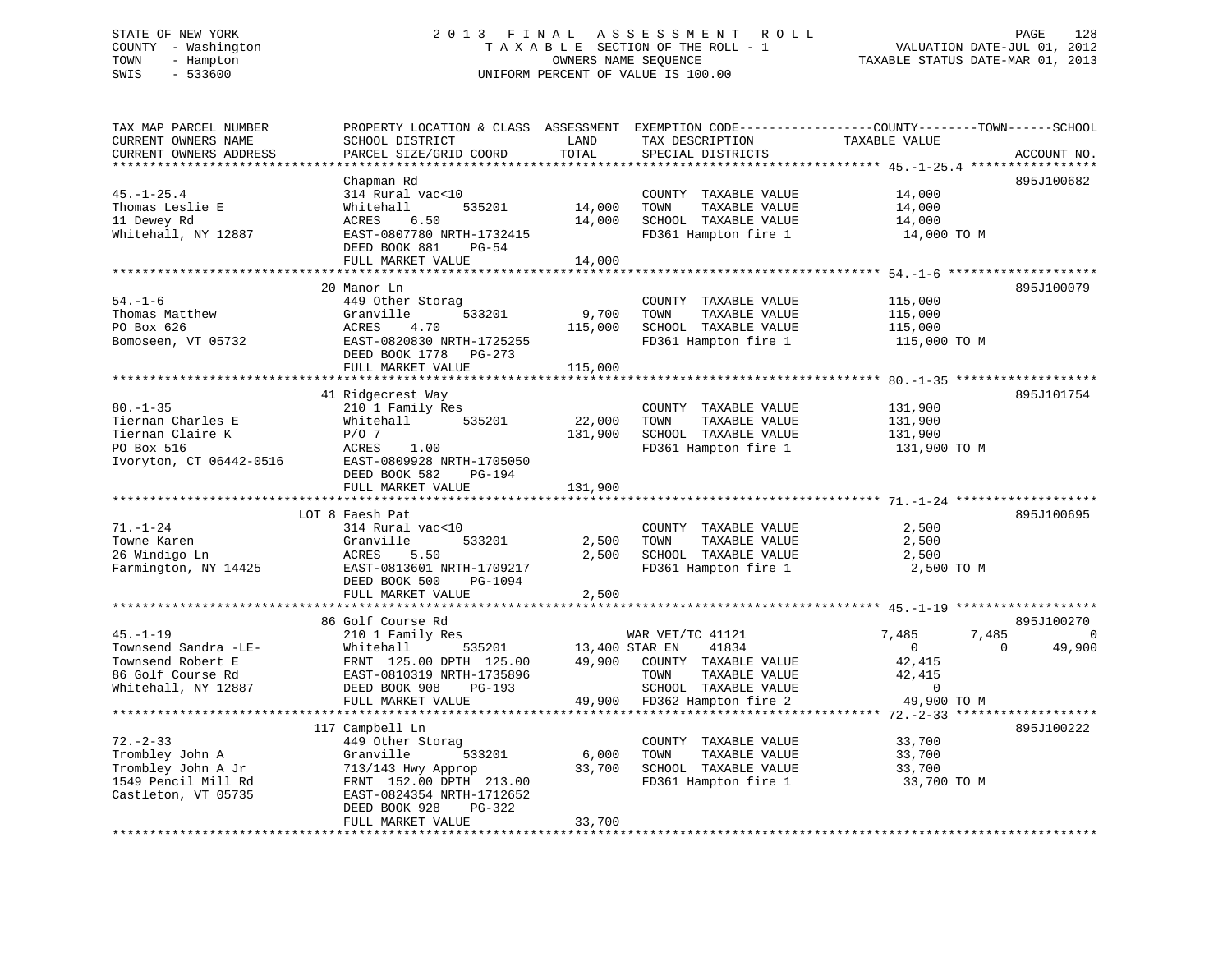# STATE OF NEW YORK 2 0 1 3 F I N A L A S S E S S M E N T R O L L PAGE 129 COUNTY - Washington T A X A B L E SECTION OF THE ROLL - 1 VALUATION DATE-JUL 01, 2012 TOWN - Hampton OWNERS NAME SEQUENCE TAXABLE STATUS DATE-MAR 01, 2013 SWIS - 533600 UNIFORM PERCENT OF VALUE IS 100.00

| TAX MAP PARCEL NUMBER<br>CURRENT OWNERS NAME<br>CURRENT OWNERS ADDRESS | SCHOOL DISTRICT<br>PARCEL SIZE/GRID COORD | LAND<br>TOTAL  | PROPERTY LOCATION & CLASS ASSESSMENT EXEMPTION CODE---------------COUNTY-------TOWN-----SCHOOL<br>TAX DESCRIPTION<br>SPECIAL DISTRICTS | TAXABLE VALUE    | ACCOUNT NO.            |
|------------------------------------------------------------------------|-------------------------------------------|----------------|----------------------------------------------------------------------------------------------------------------------------------------|------------------|------------------------|
|                                                                        |                                           |                |                                                                                                                                        |                  |                        |
|                                                                        | 137 Chapman Rd                            |                |                                                                                                                                        |                  | 895J100059             |
| $45. - 1 - 13$                                                         | 220 2 Family Res                          |                | COUNTY TAXABLE VALUE                                                                                                                   | 141,100          |                        |
| Troutman William L                                                     | Whitehall<br>535201                       | 34,200         | TOWN<br>TAXABLE VALUE                                                                                                                  | 141,100          |                        |
| 137 Chapman Rd                                                         | ACRES<br>4.75                             | 141,100        | SCHOOL TAXABLE VALUE                                                                                                                   | 141,100          |                        |
| Whitehall, NY 12887                                                    | EAST-0808489 NRTH-1733214                 |                | FD362 Hampton fire 2                                                                                                                   | 141,100 TO M     |                        |
|                                                                        | DEED BOOK 897<br>PG-114                   |                |                                                                                                                                        |                  |                        |
|                                                                        | FULL MARKET VALUE                         | 141,100        |                                                                                                                                        |                  |                        |
|                                                                        |                                           |                |                                                                                                                                        |                  |                        |
|                                                                        | LOT 1&2 Taylor Pat                        |                |                                                                                                                                        |                  | 895J100093             |
| $53. - 1 - 1$                                                          | 323 Vacant rural                          |                | COUNTY TAXABLE VALUE                                                                                                                   | 108,000          |                        |
| Troutman William L ETAL                                                | 535201<br>Whitehall                       | 108,000        | TOWN<br>TAXABLE VALUE                                                                                                                  | 108,000          |                        |
| Troutman Sandra L ETAL                                                 | ACRES 145.80                              | 108,000        | SCHOOL TAXABLE VALUE                                                                                                                   | 108,000          |                        |
| 15 Douglas Way                                                         | EAST-0808672 NRTH-1725896                 |                | CA001 Cons agri dst 1                                                                                                                  | 108,000 TO       |                        |
| Whitehall, NY 12887                                                    | DEED BOOK 797<br>PG-326                   |                | FD362 Hampton fire 2                                                                                                                   | 108,000 TO M     |                        |
|                                                                        | FULL MARKET VALUE                         | 108,000        |                                                                                                                                        |                  |                        |
|                                                                        |                                           |                |                                                                                                                                        |                  |                        |
|                                                                        | 15 Douglas Way                            |                | 21 PCT OF VALUE USED FOR EXEMPTION PURPOSES                                                                                            |                  | 895J100706             |
| $53. -1 - 1.1$                                                         | 151 Fruit crop                            |                | CBT VET/TC 41131                                                                                                                       | 13,319<br>13,319 | $\overline{0}$         |
| Troutman William L ETAL                                                | Whitehall<br>535201                       | 134,400 STAR B | 41854                                                                                                                                  | $\overline{0}$   | $\mathbf{0}$<br>30,000 |
| Troutman Sandra ETAL                                                   | ACRES 177.70                              | 253,700        | COUNTY TAXABLE VALUE                                                                                                                   | 240,381          |                        |
| 15 Douglas Way                                                         | EAST-0806985 NRTH-1726991                 |                | TOWN<br>TAXABLE VALUE                                                                                                                  | 240,381          |                        |
| Whitehall, NY 12887                                                    | DEED BOOK 797<br>PG-326                   |                | SCHOOL TAXABLE VALUE                                                                                                                   | 223,700          |                        |
|                                                                        | FULL MARKET VALUE                         |                | 253,700 CA001 Cons agri dst 1                                                                                                          | 253,700 TO       |                        |
|                                                                        |                                           |                | EZ015 Empire Zone-Site 15 253,700 TO                                                                                                   |                  |                        |
|                                                                        |                                           |                | FD362 Hampton fire 2                                                                                                                   | 253,700 TO M     |                        |
|                                                                        |                                           |                |                                                                                                                                        |                  |                        |
|                                                                        | 324 Hills Pond Rd                         |                |                                                                                                                                        |                  |                        |
| $71. - 1 - 14.11$                                                      | 314 Rural vac<10                          | 13,000         | COUNTY TAXABLE VALUE                                                                                                                   | 13,000           |                        |
| Turunen Peter J Jr                                                     | Granville<br>533201                       |                | TOWN<br>TAXABLE VALUE                                                                                                                  | 13,000           |                        |
| Turunen Betsy                                                          | 1.09<br>ACRES                             | 13,000         | SCHOOL TAXABLE VALUE                                                                                                                   | 13,000           |                        |
| 724 Morse Hollow Rd                                                    | EAST-0815582 NRTH-1709866                 |                | FD361 Hampton fire 1                                                                                                                   | 13,000 TO M      |                        |
| Poultney, VT 05764                                                     | DEED BOOK 920<br>PG-290                   | 13,000         |                                                                                                                                        |                  |                        |
|                                                                        | FULL MARKET VALUE                         |                |                                                                                                                                        |                  |                        |
|                                                                        | 1137 East Way                             |                |                                                                                                                                        |                  | 895J100272             |
| $71.4 - 3 - 5$                                                         | 210 1 Family Res - WTRFNT                 |                | STAR EN<br>41834                                                                                                                       | $\overline{0}$   | 63,300<br>$\Omega$     |
|                                                                        | Granville<br>533201                       | 18,900         | COUNTY TAXABLE VALUE                                                                                                                   | 191,800          |                        |
| VanDeusen John M Jr -LE-<br>VanDeusen Brenda D -LE-                    | Life Estate 3137/325                      | 191,800        | TOWN<br>TAXABLE VALUE                                                                                                                  | 191,800          |                        |
| PO Box 88                                                              | John & Brenda VanDeusen                   |                | SCHOOL TAXABLE VALUE                                                                                                                   | 128,500          |                        |
| Hampton, NY 12837                                                      | $71. - 3 - 5$                             |                | FD361 Hampton fire 1                                                                                                                   | 191,800 TO M     |                        |
|                                                                        | FRNT<br>70.00 DPTH 140.00                 |                |                                                                                                                                        |                  |                        |
|                                                                        | EAST-0815654 NRTH-1708324                 |                |                                                                                                                                        |                  |                        |
|                                                                        | DEED BOOK 3137 PG-325                     |                |                                                                                                                                        |                  |                        |
|                                                                        | FULL MARKET VALUE                         | 191,800        |                                                                                                                                        |                  |                        |
|                                                                        |                                           |                |                                                                                                                                        |                  |                        |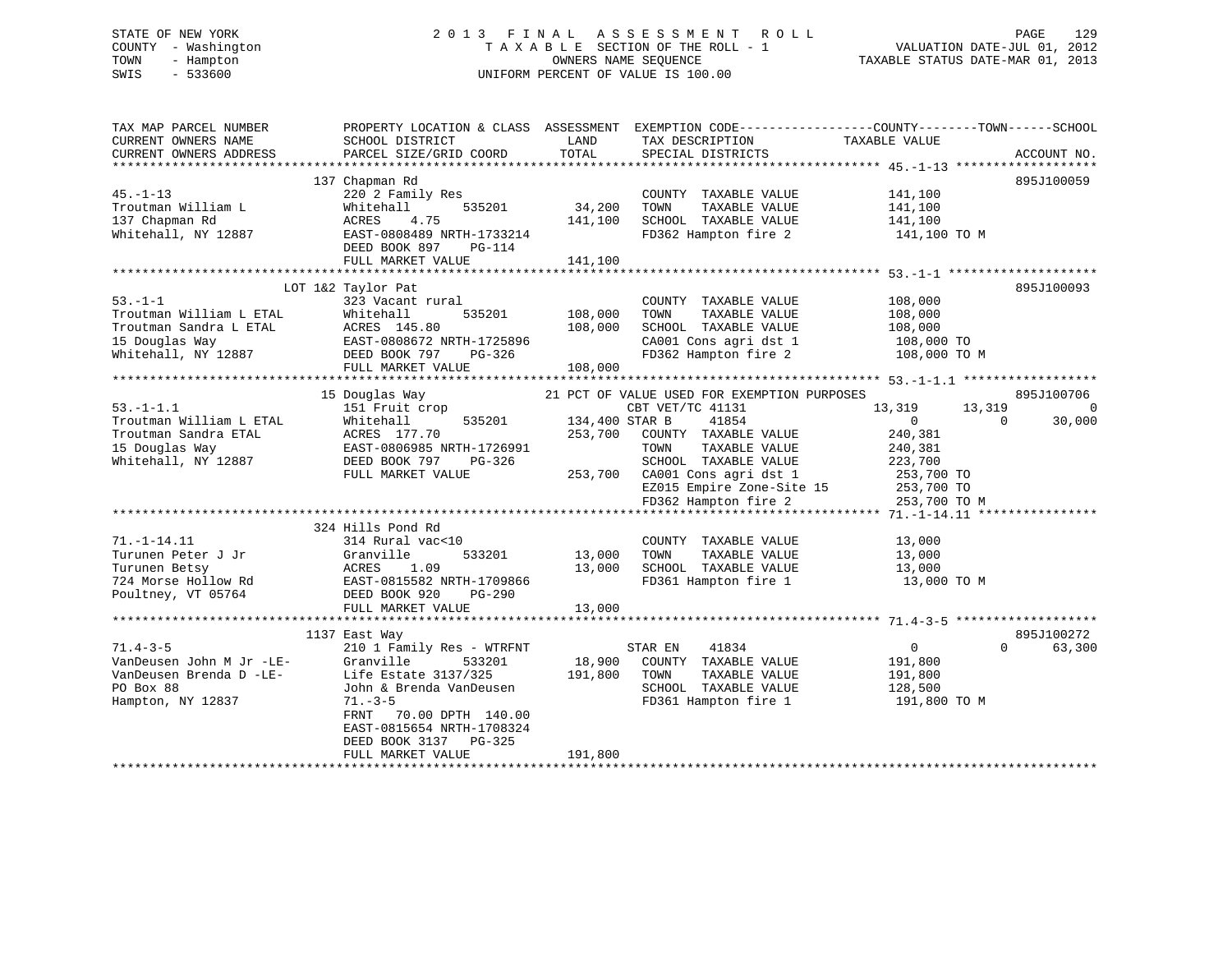# STATE OF NEW YORK 2 0 1 3 F I N A L A S S E S S M E N T R O L L PAGE 130 COUNTY - Washington T A X A B L E SECTION OF THE ROLL - 1 VALUATION DATE-JUL 01, 2012 TOWN - Hampton OWNERS NAME SEQUENCE TAXABLE STATUS DATE-MAR 01, 2013 SWIS - 533600 UNIFORM PERCENT OF VALUE IS 100.00

| TAX MAP PARCEL NUMBER<br>CURRENT OWNERS NAME<br>CURRENT OWNERS ADDRESS                              | PROPERTY LOCATION & CLASS ASSESSMENT EXEMPTION CODE----------------COUNTY-------TOWN------SCHOOL<br>SCHOOL DISTRICT<br>PARCEL SIZE/GRID COORD                                                  | LAND<br>TOTAL                | TAX DESCRIPTION TAXABLE VALUE<br>SPECIAL DISTRICTS                                                                                 |                                                                          | ACCOUNT NO.                                    |
|-----------------------------------------------------------------------------------------------------|------------------------------------------------------------------------------------------------------------------------------------------------------------------------------------------------|------------------------------|------------------------------------------------------------------------------------------------------------------------------------|--------------------------------------------------------------------------|------------------------------------------------|
| $54. - 1 - 14.4$<br>VanNoordt Robert<br>VanNoordt Darcy<br>3187 State Route 22<br>Hampton, NY 12837 | 3187 State Route 22A<br>210 1 Family Res<br>Granville<br>533201<br>Easement 3201/301<br>ACRES<br>1.30<br>EAST-0819598 NRTH-1724547<br>DEED BOOK 3212 PG-187<br>FULL MARKET VALUE               | 23,300<br>112,800<br>112,800 | STAR B<br>41854<br>COUNTY TAXABLE VALUE<br>TAXABLE VALUE<br>TOWN<br>SCHOOL TAXABLE VALUE<br>FD361 Hampton fire 1                   | $\overline{0}$<br>112,800<br>112,800<br>82,800<br>112,800 TO M           | $\Omega$<br>30,000                             |
|                                                                                                     |                                                                                                                                                                                                |                              |                                                                                                                                    |                                                                          |                                                |
| $54. -1 - 14.7$<br>VanNoordt Robert<br>VanNoordt Darcy<br>3187 State Route 22<br>Hampton, NY 12837  | State Route 22A<br>322 Rural vac>10<br>533201<br>Granville<br>Filed Subdy 12166<br>Easement 3201/301<br>ACRES 15.50<br>EAST-0819287 NRTH-1724617<br>DEED BOOK 3212 PG-187<br>FULL MARKET VALUE | 7,000<br>7,000<br>7,000      | COUNTY TAXABLE VALUE<br>TAXABLE VALUE<br>TOWN<br>SCHOOL TAXABLE VALUE<br>CA001 Cons agri dst 1<br>FD361 Hampton fire 1             | 7,000<br>7,000<br>7,000<br>7,000 TO<br>7,000 TO M                        |                                                |
|                                                                                                     |                                                                                                                                                                                                |                              |                                                                                                                                    |                                                                          |                                                |
|                                                                                                     | 21 County Route 20                                                                                                                                                                             |                              |                                                                                                                                    |                                                                          | 895J100060                                     |
| $81. - 2 - 10$<br>Vladyka Bernard<br>Vladyka Joan<br>21 County Route 20<br>Hampton, NY 12837        | 210 1 Family Res<br>533201<br>Granville<br>ACRES<br>4.80<br>EAST-0823631 NRTH-1703999<br>DEED BOOK 789<br>PG-331<br>FULL MARKET VALUE                                                          | 34,400 STAR EN<br>131,600    | WAR VET/TC 41121<br>41834<br>COUNTY TAXABLE VALUE<br>TOWN<br>TAXABLE VALUE<br>SCHOOL TAXABLE VALUE<br>131,600 FD361 Hampton fire 1 | 19,740<br>$\overline{0}$<br>111,860<br>111,860<br>68,300<br>131,600 TO M | 19,740<br>$\overline{0}$<br>$\Omega$<br>63,300 |
|                                                                                                     |                                                                                                                                                                                                |                              |                                                                                                                                    |                                                                          |                                                |
| $62. -1 - 1$<br>Vladyka Richard C<br>PO Box 73<br>North Granville, NY 12854                         | County Route 18 OFF<br>910 Priv forest<br>Whitehall<br>535201<br>ACRES 179.00<br>EAST-0809613 NRTH-1719165<br>DEED BOOK 916<br>PG-292<br>FULL MARKET VALUE                                     | 52,400<br>52,400<br>52,400   | COUNTY TAXABLE VALUE<br>TOWN<br>TAXABLE VALUE<br>SCHOOL TAXABLE VALUE<br>FD361 Hampton fire 1                                      | 52,400<br>52,400<br>52,400<br>52,400 TO M                                | 895J100225                                     |
|                                                                                                     |                                                                                                                                                                                                |                              |                                                                                                                                    |                                                                          |                                                |
| $62. - 1 - 50$<br>Vladyka Richard C<br>PO Box 73<br>North Granville, NY 12854                       | 1855 County Route 18<br>314 Rural vac<10<br>Whitehall<br>535201<br>ACRES<br>8.70<br>EAST-0808891 NRTH-1716478<br>DEED BOOK 916<br>PG-292<br>FULL MARKET VALUE                                  | 19,000<br>19,000<br>19,000   | COUNTY TAXABLE VALUE<br>TOWN<br>TAXABLE VALUE<br>SCHOOL TAXABLE VALUE<br>FD361 Hampton fire 1                                      | 19,000<br>19,000<br>19,000<br>19,000 TO M                                | 895J100224                                     |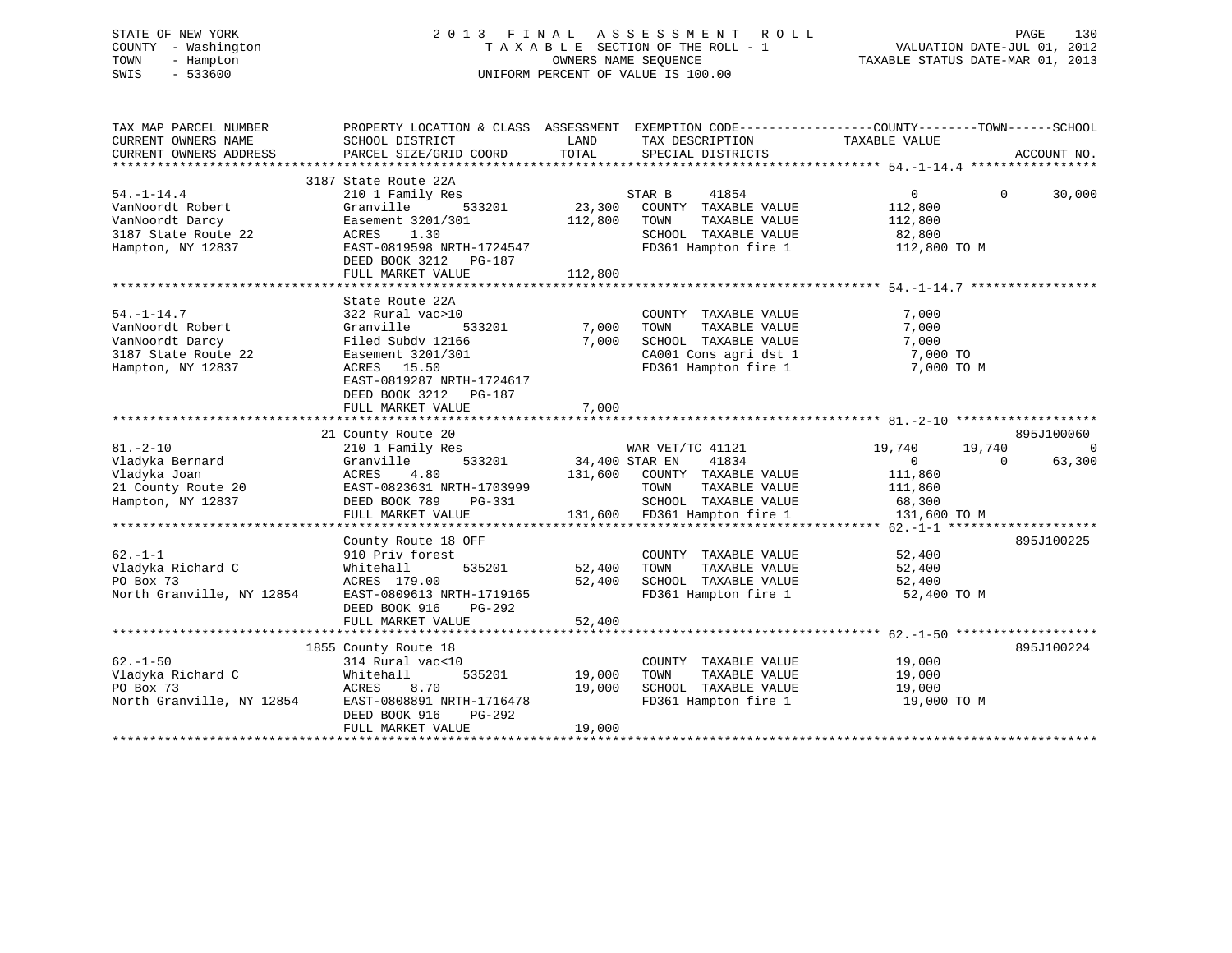# STATE OF NEW YORK 2 0 1 3 F I N A L A S S E S S M E N T R O L L PAGE 131 COUNTY - Washington T A X A B L E SECTION OF THE ROLL - 1 VALUATION DATE-JUL 01, 2012 TOWN - Hampton OWNERS NAME SEQUENCE TAXABLE STATUS DATE-MAR 01, 2013 SWIS - 533600 UNIFORM PERCENT OF VALUE IS 100.00

| TAX MAP PARCEL NUMBER<br>CURRENT OWNERS NAME<br>CURRENT OWNERS ADDRESS                                         | PROPERTY LOCATION & CLASS ASSESSMENT<br>SCHOOL DISTRICT<br>PARCEL SIZE/GRID COORD                                                                        | LAND<br>TOTAL                | EXEMPTION CODE-----------------COUNTY-------TOWN------SCHOOL<br>TAX DESCRIPTION<br>SPECIAL DISTRICTS             | TAXABLE VALUE                                                 | ACCOUNT NO.                      |
|----------------------------------------------------------------------------------------------------------------|----------------------------------------------------------------------------------------------------------------------------------------------------------|------------------------------|------------------------------------------------------------------------------------------------------------------|---------------------------------------------------------------|----------------------------------|
| $63. - 1 - 10.2$<br>Wade Frederick M<br>Wade Daphane A<br>2881 State Route 22A                                 | 2881 State Route 22A<br>270 Mfg housing<br>Granville<br>533201<br>1.10<br>ACRES<br>EAST-0822227 NRTH-1718038                                             | 22,300<br>29,300             | STAR B<br>41854<br>COUNTY TAXABLE VALUE<br>TAXABLE VALUE<br>TOWN<br>SCHOOL TAXABLE VALUE                         | $\Omega$<br>29,300<br>29,300<br>$\mathbf 0$                   | 895J100617<br>$\Omega$<br>29,300 |
| Hampton, NY 12837                                                                                              | DEED BOOK 476<br>PG-283<br>FULL MARKET VALUE                                                                                                             | 29,300                       | FD361 Hampton fire 1                                                                                             | 29,300 TO M                                                   |                                  |
| $81. - 2 - 6$<br>Walker Burke<br>Walker Patrice<br>30 Great Rd<br>Acton, MA 01720-5684                         | 37 County Route 20<br>210 1 Family Res<br>533201<br>Granville<br>ACRES<br>9.60<br>EAST-0823574 NRTH-1704959<br>DEED BOOK 1794 PG-90<br>FULL MARKET VALUE | 39,600<br>191,400<br>191,400 | COUNTY TAXABLE VALUE<br>TOWN<br>TAXABLE VALUE<br>SCHOOL TAXABLE VALUE<br>FD361 Hampton fire 1                    | 191,400<br>191,400<br>191,400<br>191,400 TO M                 | 895J100099                       |
|                                                                                                                | 440 South Rd                                                                                                                                             |                              |                                                                                                                  |                                                               | 895J101777                       |
| $72. - 1 - 18.2$<br>Wanamaker Ronald<br>Wanamaker Carlyle E<br>440 South Rd<br>PO Box 105<br>Hampton, NY 12837 | 270 Mfg housing<br>533201<br>Granville<br>584/304:2763/133<br>1.49<br>ACRES<br>EAST-0820064 NRTH-1707559<br>DEED BOOK 2763<br>PG-133                     | 23,600<br>79,500             | STAR B<br>41854<br>COUNTY TAXABLE VALUE<br>TOWN<br>TAXABLE VALUE<br>SCHOOL TAXABLE VALUE<br>FD361 Hampton fire 1 | $\Omega$<br>79,500<br>79,500<br>49,500<br>79,500 TO M         | 30,000<br>$\Omega$               |
|                                                                                                                | FULL MARKET VALUE                                                                                                                                        | 79,500                       |                                                                                                                  |                                                               |                                  |
| $81. - 1 - 50.2$<br>Wananaker Carlyle<br>Wanamaker Alice<br>192 South Rd                                       | 192 South Rd<br>210 1 Family Res<br>Granville<br>533201<br>ACRES<br>6.10<br>EAST-0817124 NRTH-1703159                                                    | 36,100<br>182,300            | STAR EN<br>41834<br>COUNTY TAXABLE VALUE<br>TOWN<br>TAXABLE VALUE<br>SCHOOL TAXABLE VALUE                        | $\overline{0}$<br>182,300<br>182,300<br>119,000               | 895J100562<br>63,300<br>$\Omega$ |
| PO Box 38<br>Hampton, NY 12837                                                                                 | <b>PG-148</b><br>DEED BOOK 717<br>FULL MARKET VALUE                                                                                                      | 182,300                      | FD361 Hampton fire 1                                                                                             | 182,300 TO M                                                  |                                  |
|                                                                                                                | 1089 North Quivey Hill Ln                                                                                                                                |                              |                                                                                                                  |                                                               | 895J100434                       |
| $81. - 1 - 21$<br>Watkins Joseph W<br>Watkins Margaret E<br>1089 Quivey Hill Rd<br>Whitehall, NY 12887         | 210 1 Family Res<br>Granville<br>533201<br>ACRES<br>6.80<br>EAST-0818572 NRTH-1701264<br>DEED BOOK 455<br>PG-999<br>FULL MARKET VALUE                    | 36,800<br>248,700<br>248,700 | STAR B<br>41854<br>COUNTY TAXABLE VALUE<br>TOWN<br>TAXABLE VALUE<br>SCHOOL TAXABLE VALUE<br>FD361 Hampton fire 1 | $\mathbf{0}$<br>248,700<br>248,700<br>218,700<br>248,700 TO M | 30,000<br>$\Omega$               |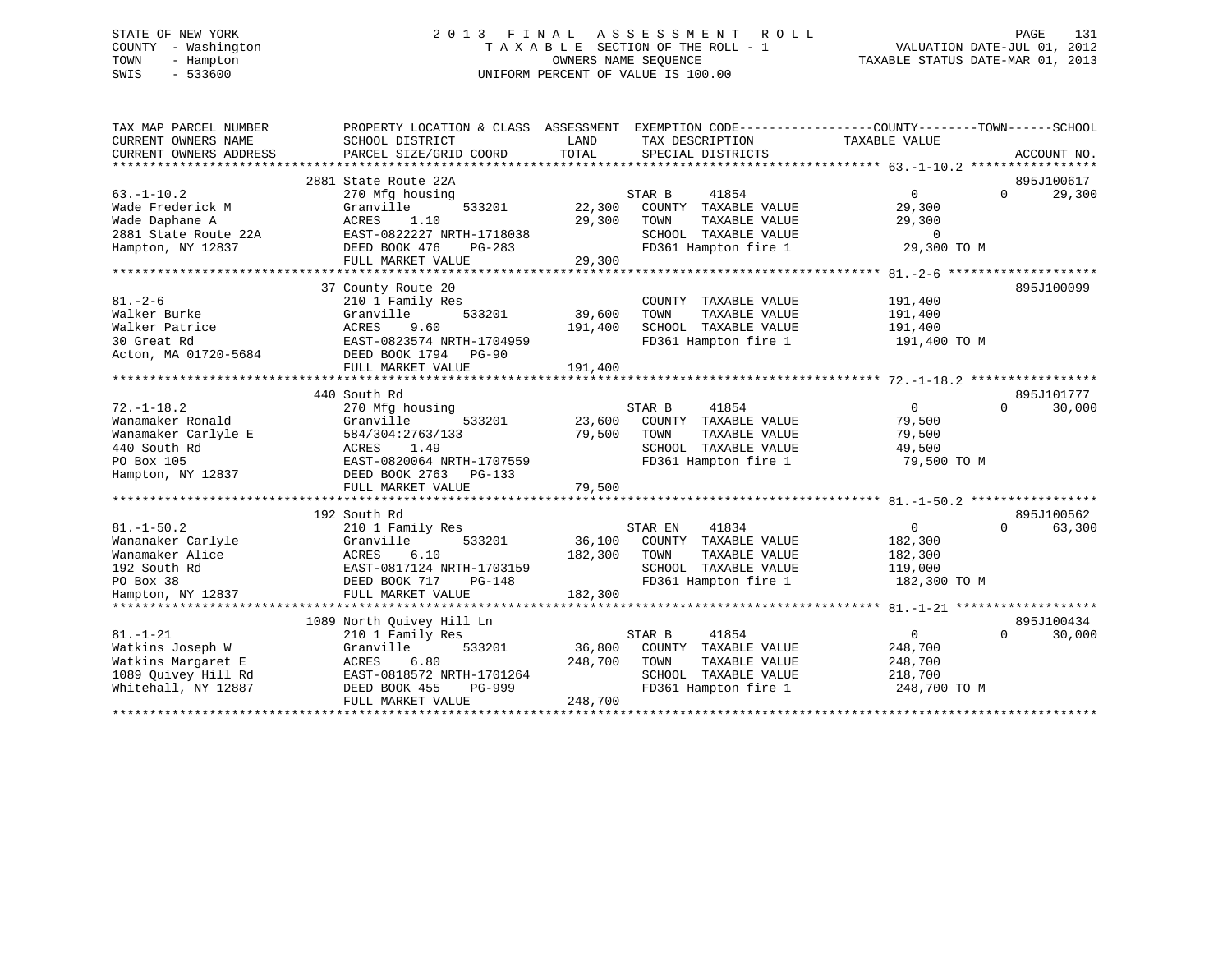# STATE OF NEW YORK 2 0 1 3 F I N A L A S S E S S M E N T R O L L PAGE 132 COUNTY - Washington T A X A B L E SECTION OF THE ROLL - 1 VALUATION DATE-JUL 01, 2012 TOWN - Hampton OWNERS NAME SEQUENCE TAXABLE STATUS DATE-MAR 01, 2013 SWIS - 533600 UNIFORM PERCENT OF VALUE IS 100.00

| TAX MAP PARCEL NUMBER<br>CURRENT OWNERS NAME | PROPERTY LOCATION & CLASS ASSESSMENT<br>SCHOOL DISTRICT | LAND           | EXEMPTION CODE-----------------COUNTY-------TOWN------SCHOOL<br>TAX DESCRIPTION | TAXABLE VALUE            |                       |
|----------------------------------------------|---------------------------------------------------------|----------------|---------------------------------------------------------------------------------|--------------------------|-----------------------|
| CURRENT OWNERS ADDRESS                       | PARCEL SIZE/GRID COORD                                  | TOTAL          | SPECIAL DISTRICTS                                                               |                          | ACCOUNT NO.           |
|                                              |                                                         |                |                                                                                 |                          |                       |
|                                              | 120 Campbell Ln                                         |                |                                                                                 |                          | 895J100201            |
| $72. - 2 - 1$                                | 240 Rural res                                           |                | COUNTY TAXABLE VALUE                                                            | 133,300                  |                       |
| Weeden Roger                                 | Granville<br>533201                                     | 45,200         | TAXABLE VALUE<br>TOWN                                                           | 133,300                  |                       |
| Weeden Heather                               | ACRES 15.20                                             | 133,300        | SCHOOL TAXABLE VALUE                                                            | 133,300                  |                       |
| 120 Campbell Ln                              | EAST-0825114 NRTH-1713087                               |                | CA001 Cons agri dst 1                                                           | 133,300 TO               |                       |
| Hampton, NY 12837                            | DEED BOOK 2054 PG-58                                    |                | FD361 Hampton fire 1                                                            | 133,300 TO M             |                       |
|                                              | FULL MARKET VALUE                                       | 133,300        |                                                                                 |                          |                       |
|                                              |                                                         |                |                                                                                 |                          |                       |
|                                              | 44 Greenfield Ln                                        |                |                                                                                 |                          | 895J100550            |
| $72.2 - 3 - 18$                              | 230 3 Family Res                                        |                | COUNTY TAXABLE VALUE                                                            | 83,400                   |                       |
|                                              | 533201<br>Granville                                     | 17,400         | TAXABLE VALUE<br>TOWN                                                           | 83,400                   |                       |
| Weeden Roger F Jr                            |                                                         |                |                                                                                 |                          |                       |
| Weeden Heather P                             | $72. - 3 - 18$                                          | 83,400         | SCHOOL TAXABLE VALUE                                                            | 83,400                   |                       |
| 120 Campbell Ln                              | FRNT 136.00 DPTH 184.00                                 |                | FD361 Hampton fire 1                                                            | 83,400 TO M              |                       |
| Hampton, NY 12837                            | EAST-0823388 NRTH-1711989                               |                |                                                                                 |                          |                       |
|                                              | DEED BOOK 3184 PG-290                                   |                |                                                                                 |                          |                       |
|                                              | FULL MARKET VALUE                                       | 83,400         |                                                                                 |                          |                       |
|                                              |                                                         |                |                                                                                 |                          |                       |
|                                              | 451 Hickey Rd                                           |                |                                                                                 |                          |                       |
| $54. -1 - 13.3$                              | 314 Rural vac<10                                        |                | COUNTY TAXABLE VALUE                                                            | 19,500                   |                       |
| Weeden Roger Jr                              | Granville<br>533201                                     | 19,500         | TOWN<br>TAXABLE VALUE                                                           | 19,500                   |                       |
| Weeden Heather                               | ACRES<br>3.02                                           | 19,500         | SCHOOL TAXABLE VALUE                                                            | 19,500                   |                       |
| 120 Campbell Ln                              | EAST-0818301 NRTH-1721271                               |                | FD361 Hampton fire 1                                                            | 19,500 TO M              |                       |
| Hampton, NY 12837                            | DEED BOOK 863<br><b>PG-115</b>                          |                |                                                                                 |                          |                       |
|                                              | FULL MARKET VALUE                                       | 19,500         |                                                                                 |                          |                       |
|                                              |                                                         |                |                                                                                 |                          |                       |
|                                              | 1049 North Ouivey Hill Ln                               |                |                                                                                 |                          | 895J100538            |
| $81. - 1 - 38$                               | 260 Seasonal res                                        |                | COUNTY TAXABLE VALUE                                                            | 76,900                   |                       |
| Welsh Rebecca A                              | Granville<br>533201                                     | 40,000         | TAXABLE VALUE<br>TOWN                                                           | 76,900                   |                       |
| PO Box 201                                   | ACRES 10.00                                             | 76,900         | SCHOOL TAXABLE VALUE                                                            | 76,900                   |                       |
| Sharon, CT 05059-0201                        | EAST-0817568 NRTH-1701270                               |                | FD361 Hampton fire 1                                                            | 76,900 TO M              |                       |
|                                              | DEED BOOK 1953 PG-300                                   |                |                                                                                 |                          |                       |
|                                              | FULL MARKET VALUE                                       | 76,900         |                                                                                 |                          |                       |
|                                              |                                                         |                |                                                                                 |                          |                       |
|                                              | 22 Greenfield Ln                                        |                |                                                                                 |                          | 895J100289            |
| $72.2 - 3 - 11$                              | 220 2 Family Res                                        |                | CBT VET/TC 41131                                                                | 19,450                   | $\mathbf 0$<br>19,450 |
|                                              | 533201                                                  | 16,100 STAR EN | 41834                                                                           |                          | $\Omega$              |
| West Don                                     | Granville                                               | 77,800         |                                                                                 | $\overline{0}$<br>58,350 | 63,300                |
| West June                                    | 403/253                                                 |                | COUNTY TAXABLE VALUE                                                            |                          |                       |
| 22 Greenfield Ln                             | $72. - 3 - 11$                                          |                | TOWN<br>TAXABLE VALUE                                                           | 58,350                   |                       |
| Hampton, NY 12837                            | FRNT 124.00 DPTH 190.00                                 |                | SCHOOL TAXABLE VALUE                                                            | 14,500                   |                       |
|                                              | EAST-0823868 NRTH-1712143                               |                | FD361 Hampton fire 1                                                            | 77,800 TO M              |                       |
|                                              | DEED BOOK 402<br>PG-665                                 |                |                                                                                 |                          |                       |
|                                              | FULL MARKET VALUE                                       | 77,800         |                                                                                 |                          |                       |
|                                              |                                                         |                |                                                                                 |                          |                       |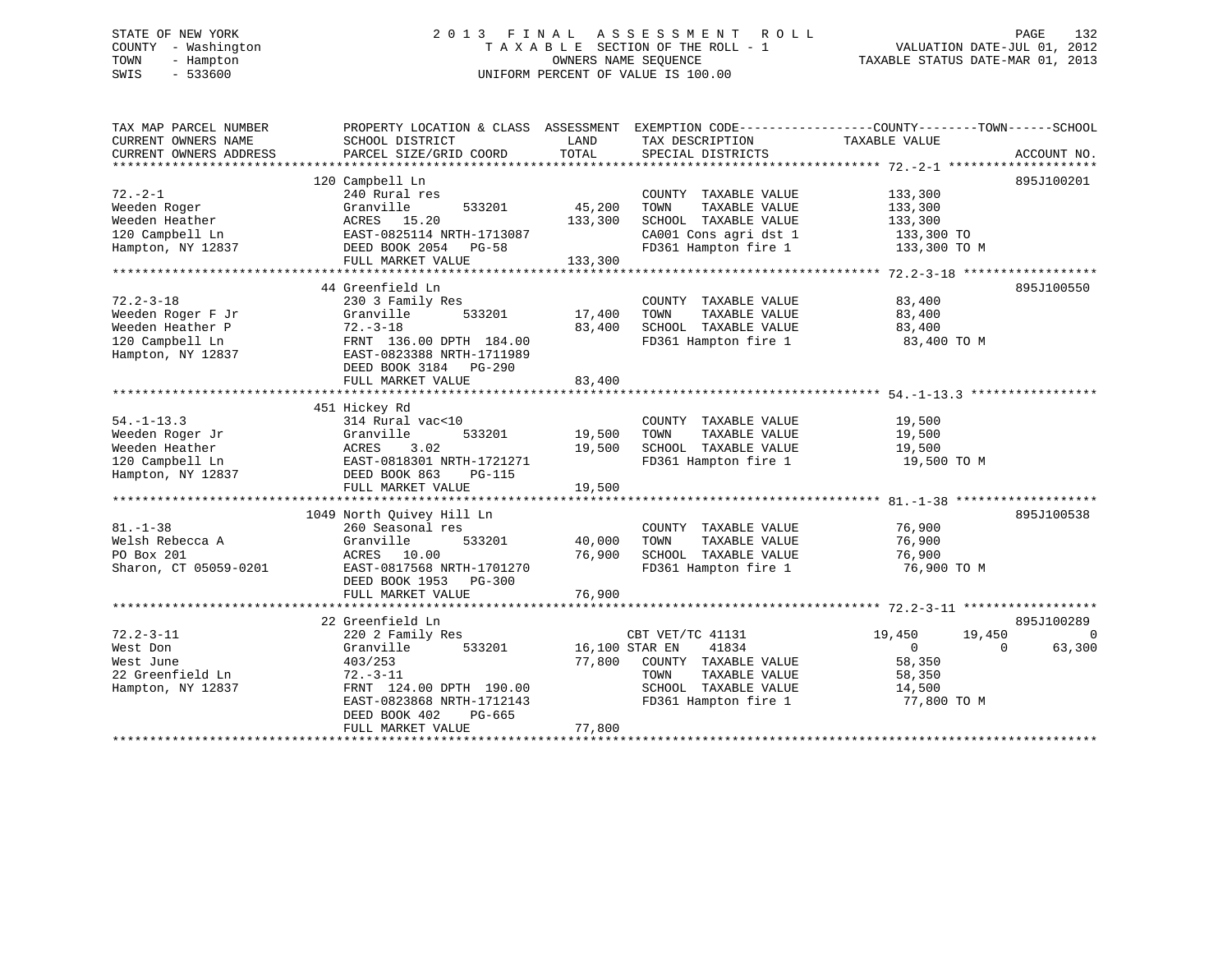| TOWN<br>SWIS | STATE OF NEW YORK<br>COUNTY - Washington<br>- Hampton<br>$-533600$ | 2013 FINAL ASSESSMENT ROLL                                                                                   | TAXABLE SECTION OF THE ROLL - 1<br>OWNERS NAME SEOUENCE<br>UNIFORM PERCENT OF VALUE IS 100.00 | TAXABLE STATUS DATE-MAR 01, 2013 | PAGE<br>VALUATION DATE-JUL 01, 2012 | 133 |         |
|--------------|--------------------------------------------------------------------|--------------------------------------------------------------------------------------------------------------|-----------------------------------------------------------------------------------------------|----------------------------------|-------------------------------------|-----|---------|
|              | TAX MAP PARCEL NUMBER<br>CURRENT OWNERS NAME                       | PROPERTY LOCATION & CLASS ASSESSMENT EXEMPTION CODE----------------COUNTY-------TOWN-----<br>SCHOOL DISTRICT | LAND                                                                                          | TAX DESCRIPTION                  | TAXABLE VALUE                       |     | -SCHOOL |

| CURRENT OWNERS ADDRESS                                                                                             | PARCEL SIZE/GRID COORD                                                                                                                                  | TOTAL                      | SPECIAL DISTRICTS                                                                             | ACCOUNT NO.                                             |
|--------------------------------------------------------------------------------------------------------------------|---------------------------------------------------------------------------------------------------------------------------------------------------------|----------------------------|-----------------------------------------------------------------------------------------------|---------------------------------------------------------|
|                                                                                                                    |                                                                                                                                                         |                            |                                                                                               |                                                         |
| $71.4 - 2 - 23$<br>West Side Rd Council Of Hmpton Granville<br>Attn: David Putz<br>PO Box 137<br>Hampton, NY 12837 | Hills Pond Rd<br>692 Road/str/hwy<br>533201<br>Private Road<br>$71. - 2 - 23$<br>2.30<br>ACRES<br>EAST-0815601 NRTH-1707379<br>DEED BOOK 613            | 2,300<br>2,300             | COUNTY TAXABLE VALUE<br>TAXABLE VALUE<br>TOWN<br>SCHOOL TAXABLE VALUE<br>FD361 Hampton fire 1 | 8979900006<br>2,300<br>2,300<br>2,300<br>2,300 TO M     |
|                                                                                                                    | PG-187<br>FULL MARKET VALUE                                                                                                                             | 2,300                      |                                                                                               |                                                         |
|                                                                                                                    |                                                                                                                                                         |                            |                                                                                               |                                                         |
| $62. - 1 - 12$<br>White Barry<br>White Nita<br>PO Box 14<br>Hampton, NY 12837                                      | Hickey Rd OFF<br>322 Rural vac>10<br>533201<br>Granville<br>ACRES 11.56<br>EAST-0813070 NRTH-1719267<br>DEED BOOK 3024 PG-208                           | 17,000<br>17,000           | COUNTY TAXABLE VALUE<br>TOWN<br>TAXABLE VALUE<br>SCHOOL TAXABLE VALUE<br>FD361 Hampton fire 1 | 895J100645<br>17,000<br>17,000<br>17,000<br>17,000 TO M |
|                                                                                                                    | FULL MARKET VALUE                                                                                                                                       | 17,000                     |                                                                                               |                                                         |
|                                                                                                                    |                                                                                                                                                         |                            |                                                                                               |                                                         |
| $62. - 1 - 32.6$<br>White Barry<br>78 Rough Way<br>PO Box 14<br>Hampton, NY 12837                                  | 46 Rough Way<br>270 Mfg housing<br>533201<br>Granville<br>4.49<br>ACRES<br>EAST-0812846 NRTH-1718948<br>DEED BOOK 1736 PG-226                           | 13,100<br>63,100           | COUNTY TAXABLE VALUE<br>TOWN<br>TAXABLE VALUE<br>SCHOOL TAXABLE VALUE<br>FD361 Hampton fire 1 | 895J101725<br>63,100<br>63,100<br>63,100<br>63,100 TO M |
|                                                                                                                    | FULL MARKET VALUE                                                                                                                                       | 63,100                     |                                                                                               |                                                         |
|                                                                                                                    |                                                                                                                                                         |                            |                                                                                               |                                                         |
| $62. - 1 - 32$<br>White Barry R<br>White Nita M<br>PO Box 14<br>Hampton, NY 12837                                  | Hickey Rd OFF<br>322 Rural vac>10<br>533201<br>Granville<br>ACRES 15.07<br>EAST-0812465 NRTH-1718021<br>DEED BOOK 870<br>$PG-30$<br>FULL MARKET VALUE   | 12,500<br>12,500<br>12,500 | COUNTY TAXABLE VALUE<br>TOWN<br>TAXABLE VALUE<br>SCHOOL TAXABLE VALUE<br>FD361 Hampton fire 1 | 895J100608<br>12,500<br>12,500<br>12,500<br>12,500 TO M |
|                                                                                                                    |                                                                                                                                                         |                            |                                                                                               |                                                         |
| $62. - 1 - 32.4$<br>White Barry R<br>White Nita M<br>PO Box 14<br>Hampton, NY 12837                                | 25 Rough Way<br>240 Rural res<br>Granville<br>533201<br>ACRES 10.63<br>EAST-0813042 NRTH-1717893<br>DEED BOOK 879<br><b>PG-315</b><br>FULL MARKET VALUE | 40,600<br>76,900<br>76,900 | COUNTY TAXABLE VALUE<br>TOWN<br>TAXABLE VALUE<br>SCHOOL TAXABLE VALUE<br>FD361 Hampton fire 1 | 895J100712<br>76,900<br>76,900<br>76,900<br>76,900 TO M |
|                                                                                                                    |                                                                                                                                                         |                            |                                                                                               |                                                         |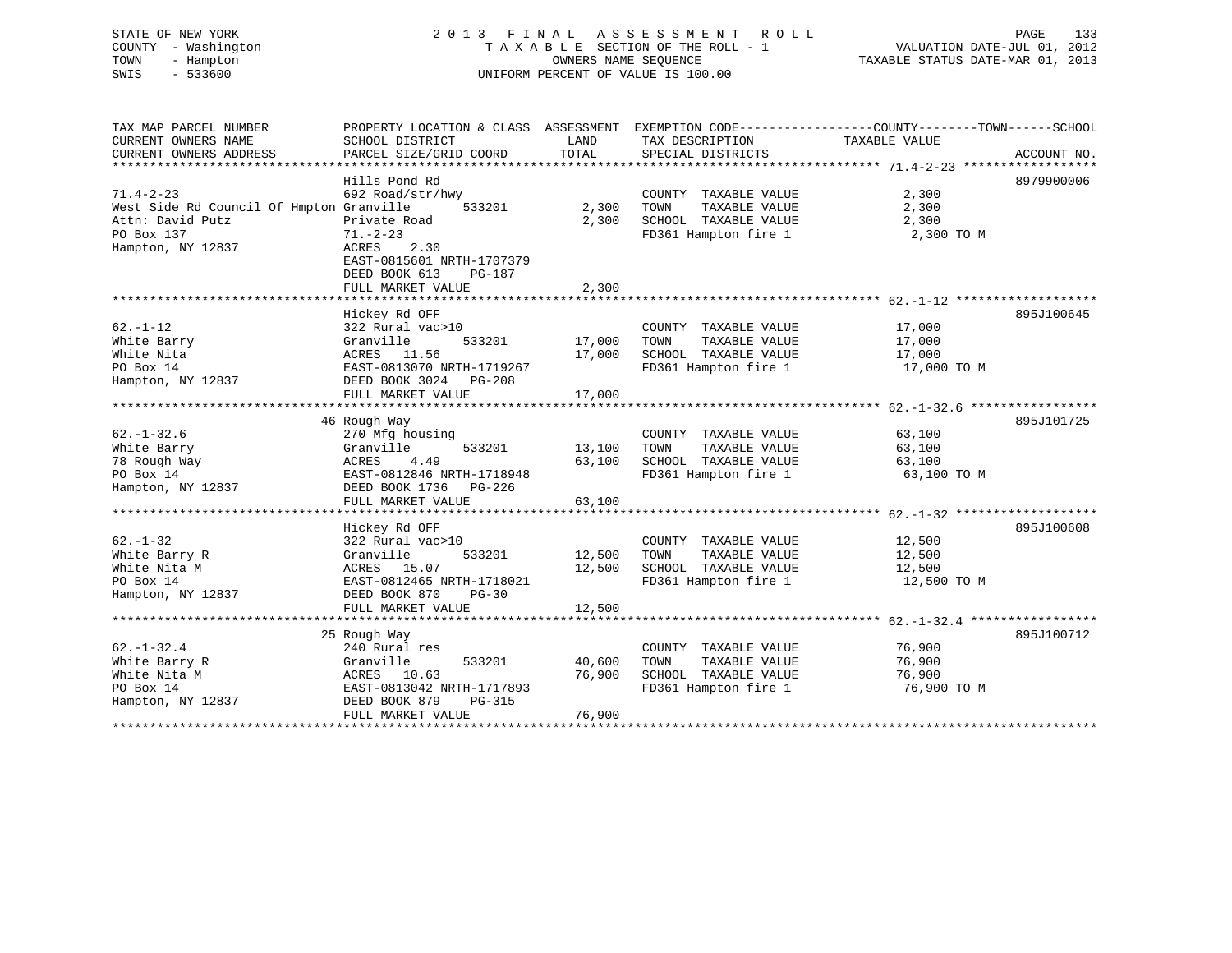# STATE OF NEW YORK 2 0 1 3 F I N A L A S S E S S M E N T R O L L PAGE 134 COUNTY - Washington T A X A B L E SECTION OF THE ROLL - 1 VALUATION DATE-JUL 01, 2012 TOWN - Hampton OWNERS NAME SEQUENCE TAXABLE STATUS DATE-MAR 01, 2013 SWIS - 533600 UNIFORM PERCENT OF VALUE IS 100.00

| TAX MAP PARCEL NUMBER<br>CURRENT OWNERS NAME<br>CURRENT OWNERS ADDRESS | SCHOOL DISTRICT<br>PARCEL SIZE/GRID COORD     | LAND<br>TOTAL  | TAX DESCRIPTION<br>SPECIAL DISTRICTS | PROPERTY LOCATION & CLASS ASSESSMENT EXEMPTION CODE----------------COUNTY-------TOWN------SCHOOL<br>TAXABLE VALUE<br>ACCOUNT NO. |          |
|------------------------------------------------------------------------|-----------------------------------------------|----------------|--------------------------------------|----------------------------------------------------------------------------------------------------------------------------------|----------|
|                                                                        |                                               |                |                                      |                                                                                                                                  |          |
|                                                                        | 79 Rough Way                                  |                |                                      | 895J101724                                                                                                                       |          |
| $62. -1 - 32.5$                                                        | 312 Vac w/imprv                               |                | COUNTY TAXABLE VALUE                 | 46,300                                                                                                                           |          |
| White Barry R                                                          | Granville<br>533201                           | 35,000         | TOWN<br>TAXABLE VALUE                | 46,300                                                                                                                           |          |
| White Nita M                                                           | ACRES<br>5.00                                 | 46,300         | SCHOOL TAXABLE VALUE                 | 46,300                                                                                                                           |          |
| PO Box 14                                                              | EAST-0813241 NRTH-1718593                     |                | FD361 Hampton fire 1                 | 46,300 TO M                                                                                                                      |          |
| Hampton, NY 12837                                                      | DEED BOOK 3170<br>PG-288                      |                |                                      |                                                                                                                                  |          |
|                                                                        | FULL MARKET VALUE                             | 46,300         |                                      |                                                                                                                                  |          |
|                                                                        |                                               |                |                                      |                                                                                                                                  |          |
|                                                                        | 137 Hills Pond Rd                             |                |                                      |                                                                                                                                  |          |
| $71. -1 - 15.5$                                                        | 210 1 Family Res                              |                | CBT VET/C 41132                      | 37,700<br>0                                                                                                                      | 0        |
| White Eric                                                             | Granville<br>533201                           |                | 35,100 CBT VET/T 41133               | $\overline{0}$<br>37,700                                                                                                         | $\Omega$ |
| White Katherine                                                        | Trans Exempt Repay 2013                       | 150,800 STAR B | 41854                                | $\overline{0}$<br>$\Omega$                                                                                                       | 30,000   |
| 137 Hills Pond Rd                                                      | 5.05<br>ACRES                                 |                | COUNTY TAXABLE VALUE                 | 113,100                                                                                                                          |          |
| Whitehall, NY 12887                                                    | EAST-0815408 NRTH-1705532                     |                | TOWN<br>TAXABLE VALUE                | 113,100                                                                                                                          |          |
|                                                                        | DEED BOOK 3218<br>PG-46                       |                | SCHOOL TAXABLE VALUE                 | 120,800                                                                                                                          |          |
|                                                                        | FULL MARKET VALUE                             |                | 150,800 FD361 Hampton fire 1         | 150,800 TO M                                                                                                                     |          |
|                                                                        |                                               |                | TE533 Trans exmt repay-flg           | $.00$ MT                                                                                                                         |          |
|                                                                        |                                               |                |                                      |                                                                                                                                  |          |
|                                                                        | 78 Rough Way                                  |                |                                      | 895J101726                                                                                                                       |          |
| $62. - 1 - 32.7$                                                       | 210 1 Family Res                              |                | 41854<br>STAR B                      | $\overline{0}$<br>$\Omega$                                                                                                       | 30,000   |
| White Nita M                                                           | Granville<br>533201                           | 29,000         | COUNTY TAXABLE VALUE                 | 127,100                                                                                                                          |          |
| PO Box 14                                                              | ACRES<br>5.96                                 | 127,100        | TOWN<br>TAXABLE VALUE                | 127,100                                                                                                                          |          |
| Hampton, NY 12837                                                      | EAST-0812800 NRTH-1718621                     |                | SCHOOL TAXABLE VALUE                 | 97,100                                                                                                                           |          |
|                                                                        | DEED BOOK 674<br>PG-235                       |                | FD361 Hampton fire 1                 | 127,100 TO M                                                                                                                     |          |
|                                                                        | FULL MARKET VALUE                             | 127,100        |                                      |                                                                                                                                  |          |
|                                                                        |                                               |                |                                      |                                                                                                                                  |          |
|                                                                        | 2858 State Route 22A                          |                |                                      | 895J100687                                                                                                                       |          |
| $63. - 1 - 10.3$                                                       | 280 Res Multiple                              |                | COUNTY TAXABLE VALUE                 | 65,000                                                                                                                           |          |
| Whitney Jami                                                           | Granville<br>533201                           | 23,100         | TAXABLE VALUE<br>TOWN                | 65,000                                                                                                                           |          |
| 169 Dublin Rd                                                          | 1.35<br>ACRES                                 | 65,000         | SCHOOL TAXABLE VALUE                 | 65,000                                                                                                                           |          |
| Granville, NY 12832                                                    | EAST-0822810 NRTH-1717720                     |                | FD361 Hampton fire 1                 | 65,000 TO M                                                                                                                      |          |
|                                                                        | DEED BOOK 3017 PG-292                         |                |                                      |                                                                                                                                  |          |
|                                                                        | FULL MARKET VALUE                             | 65,000         |                                      |                                                                                                                                  |          |
|                                                                        |                                               |                |                                      |                                                                                                                                  |          |
|                                                                        | 14 Wicked Hollow Way                          |                |                                      | 895J100642                                                                                                                       |          |
| $62 - 1 - 18$                                                          |                                               |                | STAR B<br>41854                      | $\Omega$<br>$\Omega$                                                                                                             | 30,000   |
| Whittemore Ralena                                                      | 210 1 Family Res<br>Granville<br>533201       | 35,500         | COUNTY TAXABLE VALUE                 | 50,700                                                                                                                           |          |
| Fosmer Stanley                                                         | ACRES<br>5.48                                 | 50,700         | TOWN<br>TAXABLE VALUE                | 50,700                                                                                                                           |          |
| 14 Wicked Hollow Way                                                   | EAST-0814197 NRTH-1719738                     |                | SCHOOL TAXABLE VALUE                 | 20,700                                                                                                                           |          |
|                                                                        |                                               |                | FD361 Hampton fire 1                 | 50,700 TO M                                                                                                                      |          |
| Hampton, NY 12837                                                      | DEED BOOK 3090<br>PG-287<br>FULL MARKET VALUE | 50,700         |                                      |                                                                                                                                  |          |
|                                                                        |                                               |                |                                      |                                                                                                                                  |          |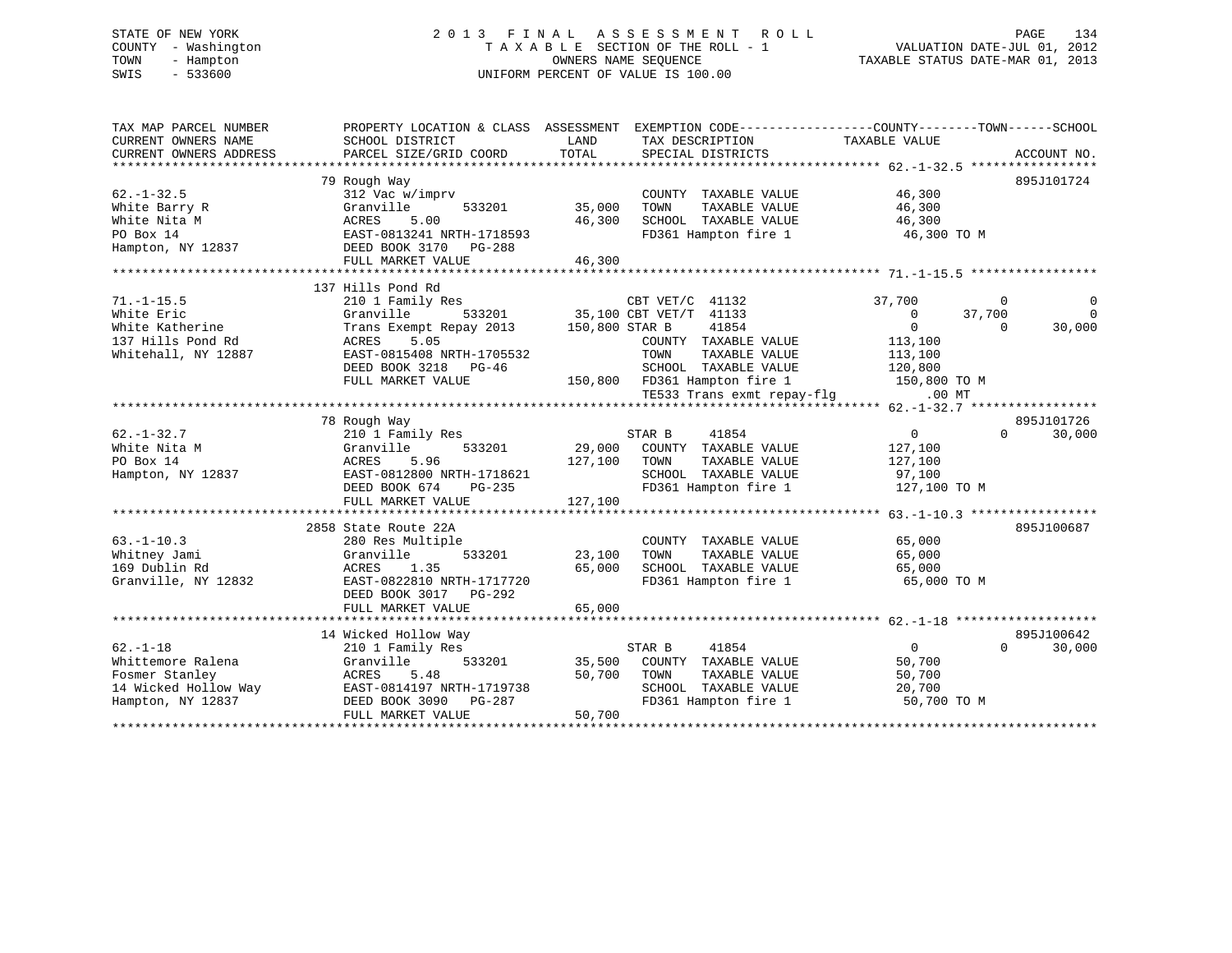# STATE OF NEW YORK 2 0 1 3 F I N A L A S S E S S M E N T R O L L PAGE 135 COUNTY - Washington T A X A B L E SECTION OF THE ROLL - 1 VALUATION DATE-JUL 01, 2012 TOWN - Hampton OWNERS NAME SEQUENCE TAXABLE STATUS DATE-MAR 01, 2013 SWIS - 533600 UNIFORM PERCENT OF VALUE IS 100.00

| TAX MAP PARCEL NUMBER<br>CURRENT OWNERS NAME<br>CURRENT OWNERS ADDRESS                                                   | PROPERTY LOCATION & CLASS ASSESSMENT<br>SCHOOL DISTRICT<br>PARCEL SIZE/GRID COORD                                                                                     | LAND<br>TOTAL                | TAX DESCRIPTION<br>SPECIAL DISTRICTS                                                                              | EXEMPTION CODE-----------------COUNTY-------TOWN------SCHOOL<br>TAXABLE VALUE<br>ACCOUNT NO.                                                  |  |
|--------------------------------------------------------------------------------------------------------------------------|-----------------------------------------------------------------------------------------------------------------------------------------------------------------------|------------------------------|-------------------------------------------------------------------------------------------------------------------|-----------------------------------------------------------------------------------------------------------------------------------------------|--|
| *************************<br>$53. - 1 - 7.16$<br>Whittemore Ralph<br>Bennett Beverly<br>RD 1 Box 37<br>Hampton, NY 12837 | 256 Hickey Rd<br>314 Rural vac<10<br>Granville<br>533201<br>5.02<br>ACRES<br>EAST-0814945 NRTH-1719805<br>DEED BOOK 487<br>PG-714<br>FULL MARKET VALUE                | 18,500<br>18,500<br>18,500   | COUNTY TAXABLE VALUE<br>TOWN<br>TAXABLE VALUE<br>SCHOOL TAXABLE VALUE<br>FD361 Hampton fire 1                     | 895J100665<br>18,500<br>18,500<br>18,500<br>18,500 TO M                                                                                       |  |
| $62. - 1 - 19$<br>Whittemore Ralph<br>Bennett Beverly<br>236 Hickey Rd<br>Hampton, NY 12837                              | 236 Hickey Rd<br>210 1 Family Res<br>Granville<br>533201<br>5.00<br>ACRES<br>EAST-0814422 NRTH-1719197<br>DEED BOOK 483<br>PG-420<br>FULL MARKET VALUE                | 35,000<br>66,400<br>66,400   | STAR EN<br>41834<br>COUNTY TAXABLE VALUE<br>TOWN<br>TAXABLE VALUE<br>SCHOOL TAXABLE VALUE<br>FD361 Hampton fire 1 | 895J100566<br>$\mathbf{0}$<br>$\Omega$<br>63,300<br>66,400<br>66,400<br>3,100<br>66,400 TO M<br>*************** 53.-1-7.15 ****************** |  |
| $53. - 1 - 7.15$<br>Whittemore Ralph F<br>272 Hickey Rd<br>Hampton, NY 12837                                             | 272 Hickey Rd<br>312 Vac w/imprv<br>Granville<br>533201<br>ACRES<br>5.46<br>EAST-0814899 NRTH-1720138<br>DEED BOOK 782<br><b>PG-59</b><br>FULL MARKET VALUE           | 15,300<br>15,900<br>15,900   | COUNTY TAXABLE VALUE<br>TOWN<br>TAXABLE VALUE<br>SCHOOL TAXABLE VALUE<br>FD361 Hampton fire 1                     | A95J100664<br>15,900<br>15,900<br>15,900<br>15,900 TO M                                                                                       |  |
| $38. - 1 - 2.1$<br>Williams Albert V Jr<br>Christy Marjorie E<br>230 Carvers Falls Rd<br>Whitehall, NY 12887             | 230 Carvers Falls Rd<br>210 1 Family Res<br>535201<br>Whitehall<br>ACRES<br>3.14<br>EAST-0805521 NRTH-1744853<br>DEED BOOK 945<br>PG-87<br>FULL MARKET VALUE          | 29,000<br>121,100<br>121,100 | 41854<br>STAR B<br>COUNTY TAXABLE VALUE<br>TAXABLE VALUE<br>TOWN<br>SCHOOL TAXABLE VALUE<br>FD362 Hampton fire 2  | 895J101762<br>$\Omega$<br>30,000<br>$\cap$<br>121,100<br>121,100<br>91,100<br>121,100 TO M                                                    |  |
| $72. - 2 - 30$<br>Williams Colin<br>PO Box 53<br>Hampton, NY 12837                                                       | 2611 State Route 22A<br>270 Mfg housing<br>Granville<br>533201<br>FRNT 210.00 DPTH 210.00<br>EAST-0823218 NRTH-1712076<br>DEED BOOK 921<br>PG-96<br>FULL MARKET VALUE | 11,000<br>14,000<br>14,000   | STAR B<br>41854<br>COUNTY TAXABLE VALUE<br>TAXABLE VALUE<br>TOWN<br>SCHOOL TAXABLE VALUE<br>FD361 Hampton fire 1  | 895J100190<br>0<br>$\Omega$<br>14,000<br>14,000<br>14,000<br>$\Omega$<br>14,000 TO M                                                          |  |
| $81. - 1 - 45$<br>Williams Daniel<br>Rodd Jacquelyn A<br>1 Allen St<br>Granville, NY 12832                               | 136 South Rd<br>210 1 Family Res<br>Granville<br>533201<br>ACRES<br>8.37<br>EAST-0816507 NRTH-1702143<br>DEED BOOK 3154 PG-286<br>FULL MARKET VALUE                   | 38,400<br>96,600<br>96,600   | COUNTY TAXABLE VALUE<br>TAXABLE VALUE<br>TOWN<br>SCHOOL TAXABLE VALUE<br>FD361 Hampton fire 1                     | 895J100602<br>96,600<br>96,600<br>96,600<br>96,600 TO M                                                                                       |  |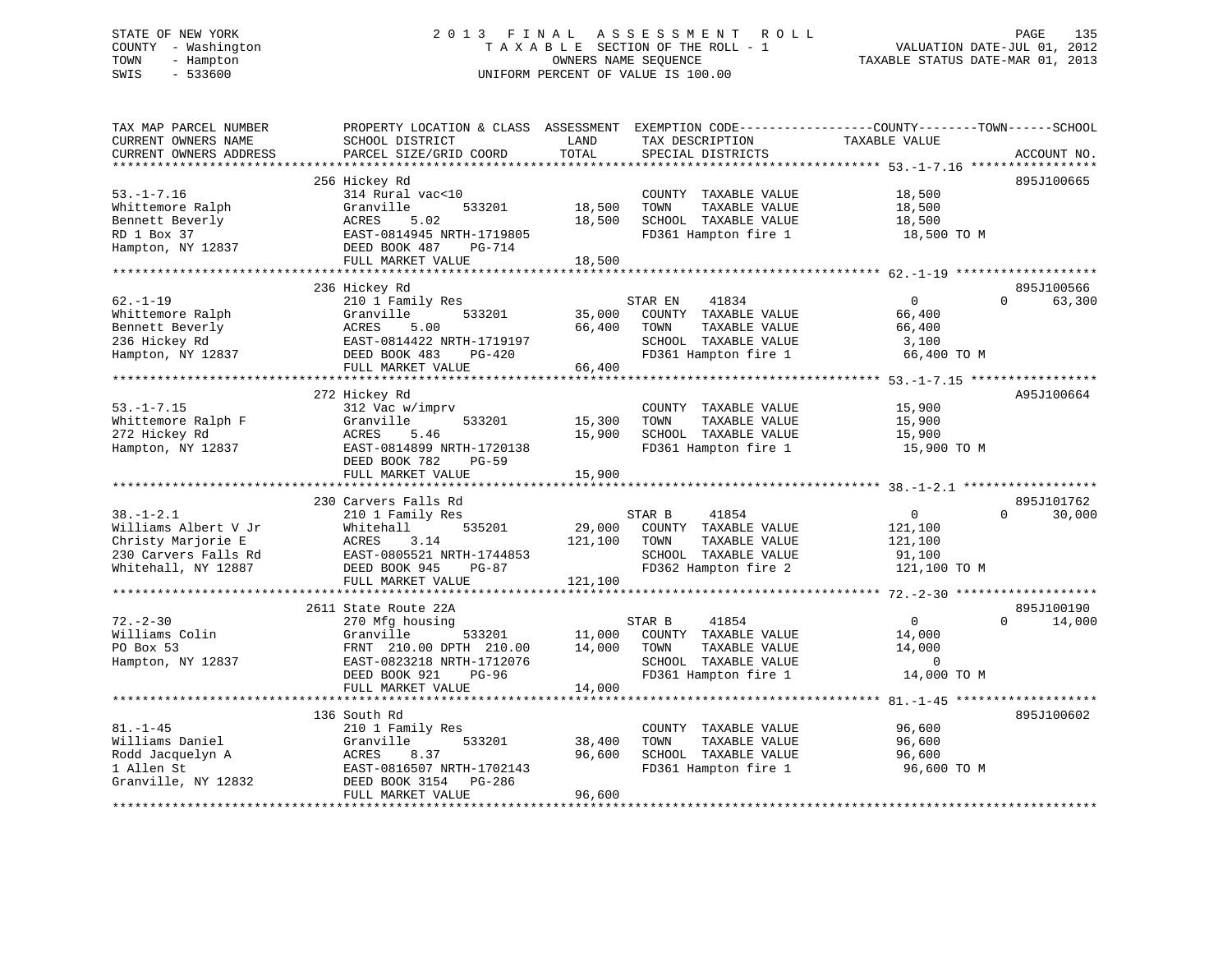# STATE OF NEW YORK 2 0 1 3 F I N A L A S S E S S M E N T R O L L PAGE 136 COUNTY - Washington T A X A B L E SECTION OF THE ROLL - 1 VALUATION DATE-JUL 01, 2012 TOWN - Hampton OWNERS NAME SEQUENCE TAXABLE STATUS DATE-MAR 01, 2013 SWIS - 533600 UNIFORM PERCENT OF VALUE IS 100.00

| TAX MAP PARCEL NUMBER<br>CURRENT OWNERS NAME<br>CURRENT OWNERS ADDRESS | SCHOOL DISTRICT<br>PARCEL SIZE/GRID COORD | LAND<br>TOTAL           | TAX DESCRIPTION<br>SPECIAL DISTRICTS | PROPERTY LOCATION & CLASS ASSESSMENT EXEMPTION CODE----------------COUNTY-------TOWN-----SCHOOL<br>TAXABLE VALUE |             |
|------------------------------------------------------------------------|-------------------------------------------|-------------------------|--------------------------------------|------------------------------------------------------------------------------------------------------------------|-------------|
| ***********************                                                |                                           |                         |                                      |                                                                                                                  | ACCOUNT NO. |
|                                                                        | 2471 County Route 18                      |                         |                                      |                                                                                                                  | 895J100088  |
| $72. - 1 - 9$                                                          | 210 1 Family Res                          |                         | STAR B<br>41854                      | $\mathbf{0}$<br>$\Omega$                                                                                         | 30,000      |
| Williams James B Jr                                                    | 533201<br>Granville                       | 17,600                  | COUNTY TAXABLE VALUE                 | 119,800                                                                                                          |             |
| Wyman Celena S                                                         | FRNT 228.00 DPTH 110.00                   | 119,800                 | TOWN<br>TAXABLE VALUE                | 119,800                                                                                                          |             |
| PO Box 36                                                              | EAST-0821507 NRTH-1710479                 |                         | SCHOOL TAXABLE VALUE                 | 89,800                                                                                                           |             |
| Hampton, NY 12837                                                      | DEED BOOK 2542 PG-94                      |                         | FD361 Hampton fire 1                 | 119,800 TO M                                                                                                     |             |
|                                                                        | FULL MARKET VALUE                         | 119,800                 |                                      |                                                                                                                  |             |
|                                                                        |                                           |                         |                                      |                                                                                                                  |             |
|                                                                        | 29 Wicked Hollow Way                      |                         |                                      |                                                                                                                  | 895J100648  |
| $62. - 1 - 16$                                                         | 270 Mfg housing                           |                         | COUNTY TAXABLE VALUE                 | 55,500                                                                                                           |             |
| Williams Joseph                                                        | Granville<br>533201                       | 36,900                  | TOWN<br>TAXABLE VALUE                | 55,500                                                                                                           |             |
| Williams Pamela                                                        | ROW 587/211                               | 55,500                  | SCHOOL TAXABLE VALUE                 | 55,500                                                                                                           |             |
| PO Box 80                                                              | 6.87<br>ACRES                             |                         | FD361 Hampton fire 1                 | 55,500 TO M                                                                                                      |             |
| Poultney, VT 05764                                                     | EAST-0813497 NRTH-1719570                 |                         |                                      |                                                                                                                  |             |
|                                                                        | DEED BOOK 1956 PG-313                     |                         |                                      |                                                                                                                  |             |
|                                                                        | FULL MARKET VALUE                         | 55,500                  |                                      |                                                                                                                  |             |
|                                                                        |                                           | * * * * * * * * * * * * |                                      |                                                                                                                  |             |
|                                                                        | 162 Hickey Rd                             |                         |                                      |                                                                                                                  | 895J101815  |
| $62. - 1 - 25.1$                                                       | 270 Mfg housing                           |                         | COUNTY TAXABLE VALUE                 | 35,900                                                                                                           |             |
| Williams Joseph                                                        | Granville<br>533201                       | 18,300                  | TOWN<br>TAXABLE VALUE                | 35,900                                                                                                           |             |
| Williams Pamela                                                        | FRNT 235.00 DPTH 110.00                   | 35,900                  | SCHOOL TAXABLE VALUE                 | 35,900                                                                                                           |             |
| PO Box 80                                                              | EAST-0814091 NRTH-1717553                 |                         | FD361 Hampton fire 1                 | 35,900 TO M                                                                                                      |             |
| Poultney, VT 05764                                                     | DEED BOOK 2491 PG-130                     |                         |                                      |                                                                                                                  |             |
|                                                                        | FULL MARKET VALUE                         | 35,900                  |                                      |                                                                                                                  |             |
|                                                                        |                                           |                         |                                      |                                                                                                                  |             |
|                                                                        | 236 Hills Pond Rd                         |                         |                                      |                                                                                                                  |             |
| $71. - 1 - 14.101$                                                     | 270 Mfg housing                           |                         | COUNTY TAXABLE VALUE                 | 31,900                                                                                                           |             |
| Williams Joseph                                                        | Granville<br>533201                       | 20,000                  | TOWN<br>TAXABLE VALUE                | 31,900                                                                                                           |             |
| Williams Pamela                                                        | ACRES<br>9.36                             | 31,900                  | SCHOOL TAXABLE VALUE                 | 31,900                                                                                                           |             |
| PO Box 80                                                              | EAST-0817255 NRTH-1707487                 |                         | FD361 Hampton fire 1                 | 31,900 TO M                                                                                                      |             |
| Poultney, VT 05764                                                     | DEED BOOK 852<br>PG-111                   |                         |                                      |                                                                                                                  |             |
|                                                                        | FULL MARKET VALUE                         | 31,900                  |                                      |                                                                                                                  |             |
|                                                                        | ****************************              |                         |                                      |                                                                                                                  |             |
|                                                                        | South Rd                                  |                         |                                      |                                                                                                                  |             |
| $72. - 1 - 16.5$                                                       | 314 Rural vac<10                          |                         | COUNTY TAXABLE VALUE                 | 6,100                                                                                                            |             |
| Williams Joseph                                                        | 533201<br>Granville                       | 6,100                   | TOWN<br>TAXABLE VALUE                | 6,100                                                                                                            |             |
| Williams Pamela                                                        | ACRES<br>1.04                             | $6,100$                 | SCHOOL TAXABLE VALUE                 | 6,100                                                                                                            |             |
| 203 Hickey Rd                                                          | EAST-0819451 NRTH-1706701                 |                         | FD361 Hampton fire 1                 | 6,100 TO M                                                                                                       |             |
| Hampton, NY 12837                                                      | DEED BOOK 2650 PG-20                      |                         |                                      |                                                                                                                  |             |
|                                                                        | FULL MARKET VALUE                         | 6,100                   |                                      |                                                                                                                  |             |
|                                                                        |                                           |                         |                                      |                                                                                                                  |             |
|                                                                        | Hickey Rd                                 |                         |                                      |                                                                                                                  | 895J100549  |
| $53. - 1 - 7.2$                                                        | 314 Rural vac<10                          |                         | COUNTY TAXABLE VALUE                 | 27,000                                                                                                           |             |
| Williams Joseph A                                                      | Granville<br>533201                       | 27,000                  | TOWN<br>TAXABLE VALUE                | 27,000                                                                                                           |             |
| Williams Pamela A                                                      | ACRES<br>5.71                             | 27,000                  | SCHOOL TAXABLE VALUE                 | 27,000                                                                                                           |             |
| PO Box 10                                                              | EAST-0814562 NRTH-1720899                 |                         | FD361 Hampton fire 1                 | 27,000 TO M                                                                                                      |             |
| Poultney, VT 05764                                                     | DEED BOOK 2898<br>$PG-53$                 |                         |                                      |                                                                                                                  |             |
|                                                                        | FULL MARKET VALUE                         | 27,000                  |                                      |                                                                                                                  |             |
|                                                                        |                                           |                         |                                      |                                                                                                                  |             |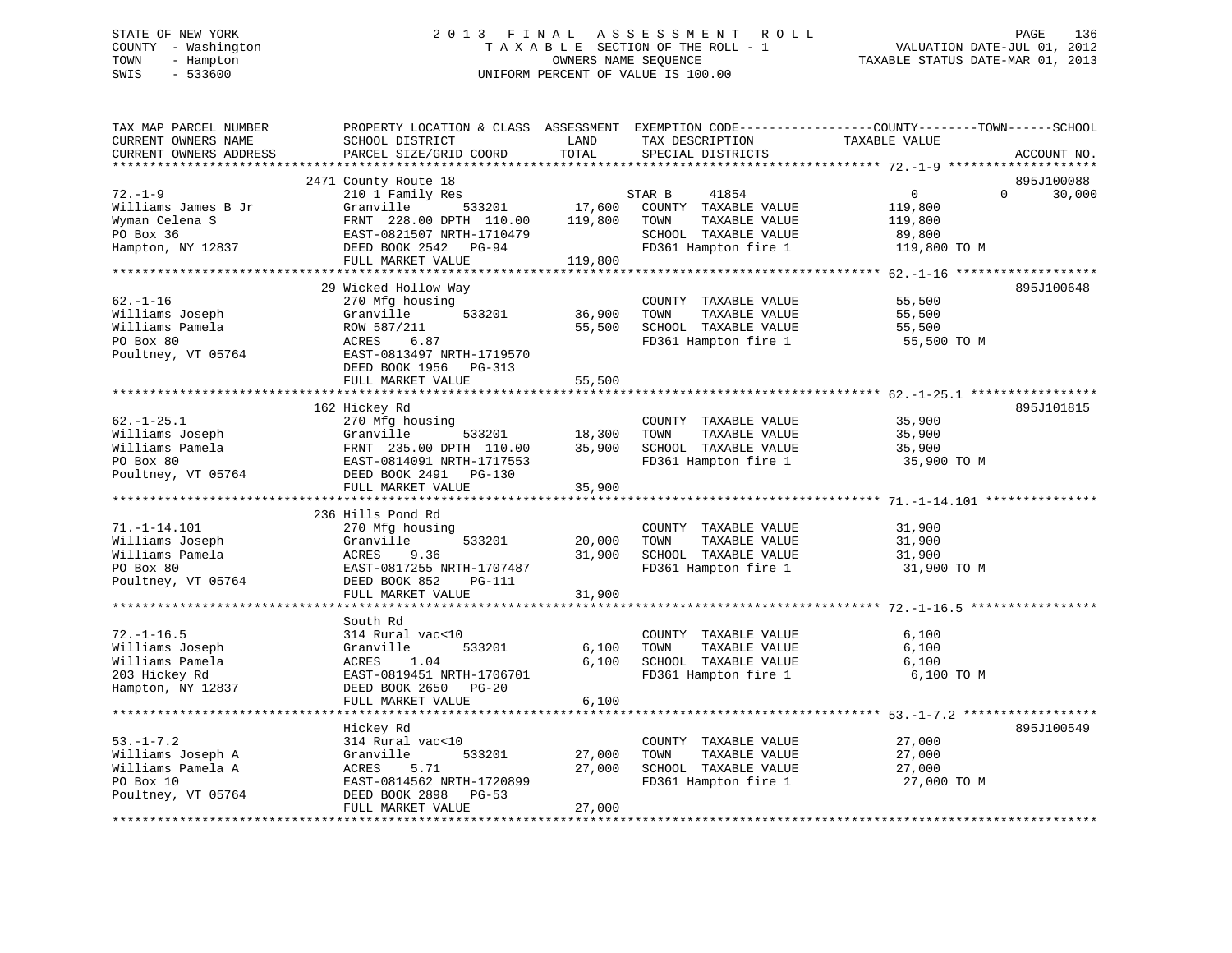# STATE OF NEW YORK 2 0 1 3 F I N A L A S S E S S M E N T R O L L PAGE 137 COUNTY - Washington T A X A B L E SECTION OF THE ROLL - 1 VALUATION DATE-JUL 01, 2012 TOWN - Hampton OWNERS NAME SEQUENCE TAXABLE STATUS DATE-MAR 01, 2013 SWIS - 533600 UNIFORM PERCENT OF VALUE IS 100.00

| TAX MAP PARCEL NUMBER<br>CURRENT OWNERS NAME | PROPERTY LOCATION & CLASS ASSESSMENT EXEMPTION CODE----------------COUNTY-------TOWN------SCHOOL<br>SCHOOL DISTRICT | LAND    | TAX DESCRIPTION                       | TAXABLE VALUE    |                    |
|----------------------------------------------|---------------------------------------------------------------------------------------------------------------------|---------|---------------------------------------|------------------|--------------------|
| CURRENT OWNERS ADDRESS                       | PARCEL SIZE/GRID COORD                                                                                              | TOTAL   | SPECIAL DISTRICTS                     |                  | ACCOUNT NO.        |
|                                              |                                                                                                                     |         |                                       |                  |                    |
|                                              | 211 Hickey Rd                                                                                                       |         |                                       |                  | 895J100582         |
| $62. - 1 - 20$                               | 210 1 Family Res                                                                                                    |         | COUNTY TAXABLE VALUE                  | 43,200           |                    |
| Williams Joseph A                            | Granville<br>533201                                                                                                 | 35,000  | TOWN<br>TAXABLE VALUE                 | 43,200           |                    |
| Williams Pamela A                            | 5.04<br>ACRES                                                                                                       | 43,200  | SCHOOL TAXABLE VALUE                  | 43,200           |                    |
| PO Box 80                                    | EAST-0813862 NRTH-1719024                                                                                           |         | FD361 Hampton fire 1                  | 43,200 TO M      |                    |
| Poultney, VT 05764                           | DEED BOOK 875<br>$PG-63$                                                                                            |         |                                       |                  |                    |
|                                              | FULL MARKET VALUE                                                                                                   | 43,200  |                                       |                  |                    |
|                                              |                                                                                                                     |         |                                       |                  |                    |
|                                              | 203 Hickey Rd                                                                                                       |         |                                       |                  | 895J100649         |
| $62. - 1 - 21$                               | 210 1 Family Res                                                                                                    |         | STAR B<br>41854                       | $\overline{0}$   | $\Omega$<br>30,000 |
| Williams Joseph A                            | 533201<br>Granville                                                                                                 | 35,800  | COUNTY TAXABLE VALUE                  | 167,800          |                    |
| Williams Pamela A                            | ACRES<br>5.76                                                                                                       | 167,800 | TOWN<br>TAXABLE VALUE                 | 167,800          |                    |
| PO Box 80                                    | EAST-0813829 NRTH-1718624                                                                                           |         | SCHOOL TAXABLE VALUE                  | 137,800          |                    |
| Poultney, VT 05764                           | DEED BOOK 718<br>PG-96                                                                                              |         | FD361 Hampton fire 1                  | 167,800 TO M     |                    |
|                                              | FULL MARKET VALUE                                                                                                   | 167,800 |                                       |                  |                    |
|                                              |                                                                                                                     |         |                                       |                  |                    |
|                                              | 119 Hickey Rd                                                                                                       |         |                                       |                  | 895J100643         |
| $62. - 1 - 31$                               | 314 Rural vac<10                                                                                                    |         | COUNTY TAXABLE VALUE                  | 14,500           |                    |
| Williams Joseph A                            | 533201<br>Granville                                                                                                 | 14,500  | TAXABLE VALUE<br>TOWN                 | 14,500           |                    |
| Williams Pamela A                            | ACRES<br>9.96                                                                                                       | 14,500  | SCHOOL TAXABLE VALUE                  | 14,500           |                    |
| 203 Hickey Rd                                | EAST-0813347 NRTH-1717275                                                                                           |         | FD361 Hampton fire 1                  | 14,500 TO M      |                    |
| Hampton, NY 12837                            | DEED BOOK 2156 PG-242                                                                                               |         |                                       |                  |                    |
|                                              | FULL MARKET VALUE                                                                                                   | 14,500  |                                       |                  |                    |
|                                              |                                                                                                                     |         |                                       |                  | 895J100291         |
| $71. - 1 - 1.1$                              | County Route 18                                                                                                     |         |                                       |                  |                    |
| Williams Joseph A                            | 322 Rural vac>10<br>533201                                                                                          | 31,500  | COUNTY TAXABLE VALUE<br>TAXABLE VALUE | 31,500<br>31,500 |                    |
| Williams Pamela A                            | Granville<br>ACRES 11.10                                                                                            | 31,500  | TOWN<br>SCHOOL TAXABLE VALUE          | 31,500           |                    |
| PO Box 80                                    | EAST-0811731 NRTH-1713812                                                                                           |         | FD361 Hampton fire 1                  | 31,500 TO M      |                    |
| Poultney, VT 05764                           | DEED BOOK 2132 PG-149                                                                                               |         |                                       |                  |                    |
|                                              | FULL MARKET VALUE                                                                                                   | 31,500  |                                       |                  |                    |
|                                              |                                                                                                                     |         |                                       |                  |                    |
|                                              | 1574 County Route 21                                                                                                |         |                                       |                  |                    |
| $80. -1 - 2.9$                               | 270 Mfg housing                                                                                                     |         | STAR B<br>41854                       | $\overline{0}$   | $\Omega$<br>30,000 |
| Willson Scott                                | 533201<br>Granville                                                                                                 | 40,900  | COUNTY TAXABLE VALUE                  | 90,900           |                    |
| 1574 County Route 21                         | LOT 2                                                                                                               | 90,900  | TOWN<br>TAXABLE VALUE                 | 90,900           |                    |
| Whitehall, NY 12887                          | ACRES 10.93                                                                                                         |         | SCHOOL TAXABLE VALUE                  | 60,900           |                    |
|                                              | EAST-0813063 NRTH-1702480                                                                                           |         | FD361 Hampton fire 1                  | 90,900 TO M      |                    |
|                                              | DEED BOOK 948<br>PG-128                                                                                             |         |                                       |                  |                    |
|                                              | FULL MARKET VALUE                                                                                                   | 90,900  |                                       |                  |                    |
|                                              |                                                                                                                     |         |                                       |                  |                    |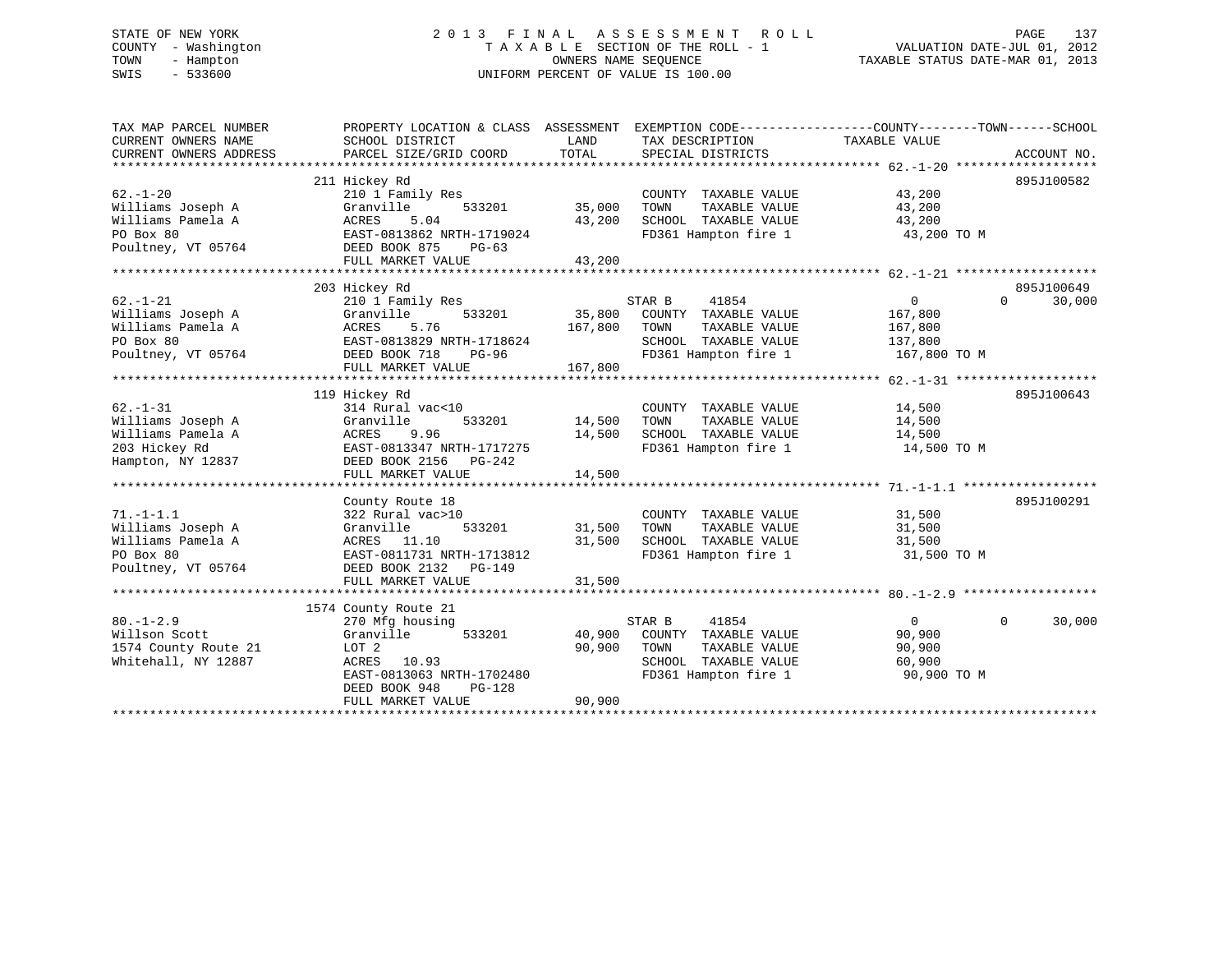| STATE OF NEW YORK<br>COUNTY - Washington<br>TOWN<br>- Hampton<br>$-533600$<br>SWIS |                                                                   | OWNERS NAME SEQUENCE | 2013 FINAL ASSESSMENT ROLL<br>TAXABLE SECTION OF THE ROLL - 1<br>UNIFORM PERCENT OF VALUE IS 100.00 | PAGE<br>138<br>VALUATION DATE-JUL 01, 2012<br>TAXABLE STATUS DATE-MAR 01, 2013                  |
|------------------------------------------------------------------------------------|-------------------------------------------------------------------|----------------------|-----------------------------------------------------------------------------------------------------|-------------------------------------------------------------------------------------------------|
| TAX MAP PARCEL NUMBER                                                              |                                                                   |                      |                                                                                                     | PROPERTY LOCATION & CLASS ASSESSMENT EXEMPTION CODE---------------COUNTY-------TOWN------SCHOOL |
| CURRENT OWNERS NAME<br>CURRENT OWNERS ADDRESS                                      | SCHOOL DISTRICT<br>PARCEL SIZE/GRID COORD                         | LAND<br>TOTAL        | TAX DESCRIPTION<br>SPECIAL DISTRICTS                                                                | TAXABLE VALUE<br>ACCOUNT NO.                                                                    |
|                                                                                    |                                                                   |                      |                                                                                                     |                                                                                                 |
|                                                                                    | 101 Prouty Rd                                                     |                      |                                                                                                     |                                                                                                 |
| $81. - 2 - 23.1$                                                                   | 322 Rural vac>10                                                  |                      | COUNTY TAXABLE VALUE                                                                                | 30,700                                                                                          |
| Winter Dave                                                                        | Granville<br>533201                                               | 30,700               | TOWN<br>TAXABLE VALUE                                                                               | 30,700                                                                                          |
| Winter Beth                                                                        | May be subject to ag pena                                         | 30,700               | SCHOOL TAXABLE VALUE                                                                                | 30,700                                                                                          |
| 50 Furnace St                                                                      | until 2015                                                        |                      | CA001 Cons agri dst 1                                                                               | 30,700 TO                                                                                       |
| Poultney, VT 05764                                                                 | ACRES 20.09<br>EAST-0821872 NRTH-1699790<br>DEED BOOK 2859 PG-311 |                      | FD361 Hampton fire 1                                                                                | 30,700 TO M                                                                                     |
|                                                                                    | FULL MARKET VALUE                                                 | 30,700               |                                                                                                     |                                                                                                 |
|                                                                                    |                                                                   |                      |                                                                                                     |                                                                                                 |
| $71. - 1 - 31$                                                                     | County Route 21 OFF<br>910 Priv forest                            |                      | COUNTY TAXABLE VALUE                                                                                | 895J100078<br>85,100                                                                            |
| Wood Timothy                                                                       | Whitehall<br>535201                                               | 85,100               | TAXABLE VALUE<br>TOWN                                                                               | 85,100                                                                                          |
| 18 Louis Dr                                                                        | ROW 837-315                                                       | 85,100               | SCHOOL TAXABLE VALUE                                                                                | 85,100                                                                                          |
| Katonah, NY 10536                                                                  | ACRES 189.10                                                      |                      | FD361 Hampton fire 1                                                                                | 85,100 TO M                                                                                     |
|                                                                                    | EAST-0808989 NRTH-1711176<br>DEED BOOK 2587 PG-101                |                      |                                                                                                     |                                                                                                 |
|                                                                                    | FULL MARKET VALUE                                                 | 85,100               |                                                                                                     |                                                                                                 |
|                                                                                    |                                                                   |                      |                                                                                                     |                                                                                                 |
|                                                                                    | LOT 6 Faesh Pat                                                   |                      |                                                                                                     | 895J100077                                                                                      |
| $71. - 1 - 32$<br>Wood Timothy                                                     | 910 Priv forest<br>533201<br>Granville                            |                      | COUNTY TAXABLE VALUE<br>TAXABLE VALUE<br>TOWN                                                       | 38,400                                                                                          |
| 18 Louis Dr                                                                        | ROW 837-315                                                       | 38,400<br>38,400     | SCHOOL TAXABLE VALUE                                                                                | 38,400<br>38,400                                                                                |
| Katonah, NY 10536                                                                  | ACRES 85.30                                                       |                      | FD361 Hampton fire 1                                                                                | 38,400 TO M                                                                                     |
|                                                                                    | EAST-0810777 NRTH-1710240                                         |                      |                                                                                                     |                                                                                                 |
|                                                                                    | DEED BOOK 2587 PG-101                                             |                      |                                                                                                     |                                                                                                 |
|                                                                                    | FULL MARKET VALUE                                                 | 38,400               |                                                                                                     |                                                                                                 |
|                                                                                    | Hickey Rd                                                         |                      |                                                                                                     | 895J100644                                                                                      |
| $62. - 1 - 28$                                                                     | 314 Rural vac<10                                                  |                      | COUNTY TAXABLE VALUE                                                                                | 16,000                                                                                          |
| Woodbury Edward                                                                    | Granville<br>533201                                               | 16,000               | TOWN<br>TAXABLE VALUE                                                                               | 16,000                                                                                          |
| 2287 Route 30 N                                                                    | ACRES<br>1.98                                                     | 16,000               | SCHOOL TAXABLE VALUE                                                                                | 16,000                                                                                          |
| Bomoseen, VT 05732                                                                 | EAST-0813964 NRTH-1716885                                         |                      | FD361 Hampton fire 1                                                                                | 16,000 TO M                                                                                     |
|                                                                                    | DEED BOOK 1855 PG-11                                              |                      |                                                                                                     |                                                                                                 |
|                                                                                    | FULL MARKET VALUE                                                 | 16,000               |                                                                                                     |                                                                                                 |
|                                                                                    |                                                                   |                      |                                                                                                     |                                                                                                 |
|                                                                                    | 106 Hickey Rd                                                     |                      |                                                                                                     |                                                                                                 |
| $62. - 1 - 28.2$                                                                   | 210 1 Family Res                                                  |                      | COUNTY TAXABLE VALUE                                                                                | 106,600                                                                                         |
| Woodbury Edward J                                                                  | Granville<br>533201                                               | 25,500               | TOWN<br>TAXABLE VALUE                                                                               | 106,600                                                                                         |
| 2287 Route 30 N                                                                    | <b>ACRES</b><br>2.08 BANK<br>26                                   | 106,600              | SCHOOL TAXABLE VALUE                                                                                | 106,600                                                                                         |
| Bomoseen, VT 05732                                                                 | EAST-0813893 NRTH-1716431<br>DEED BOOK 1682 PG-344                |                      | FD361 Hampton fire 1                                                                                | 106,600 TO M                                                                                    |
|                                                                                    | FULL MARKET VALUE                                                 | 106,600              |                                                                                                     |                                                                                                 |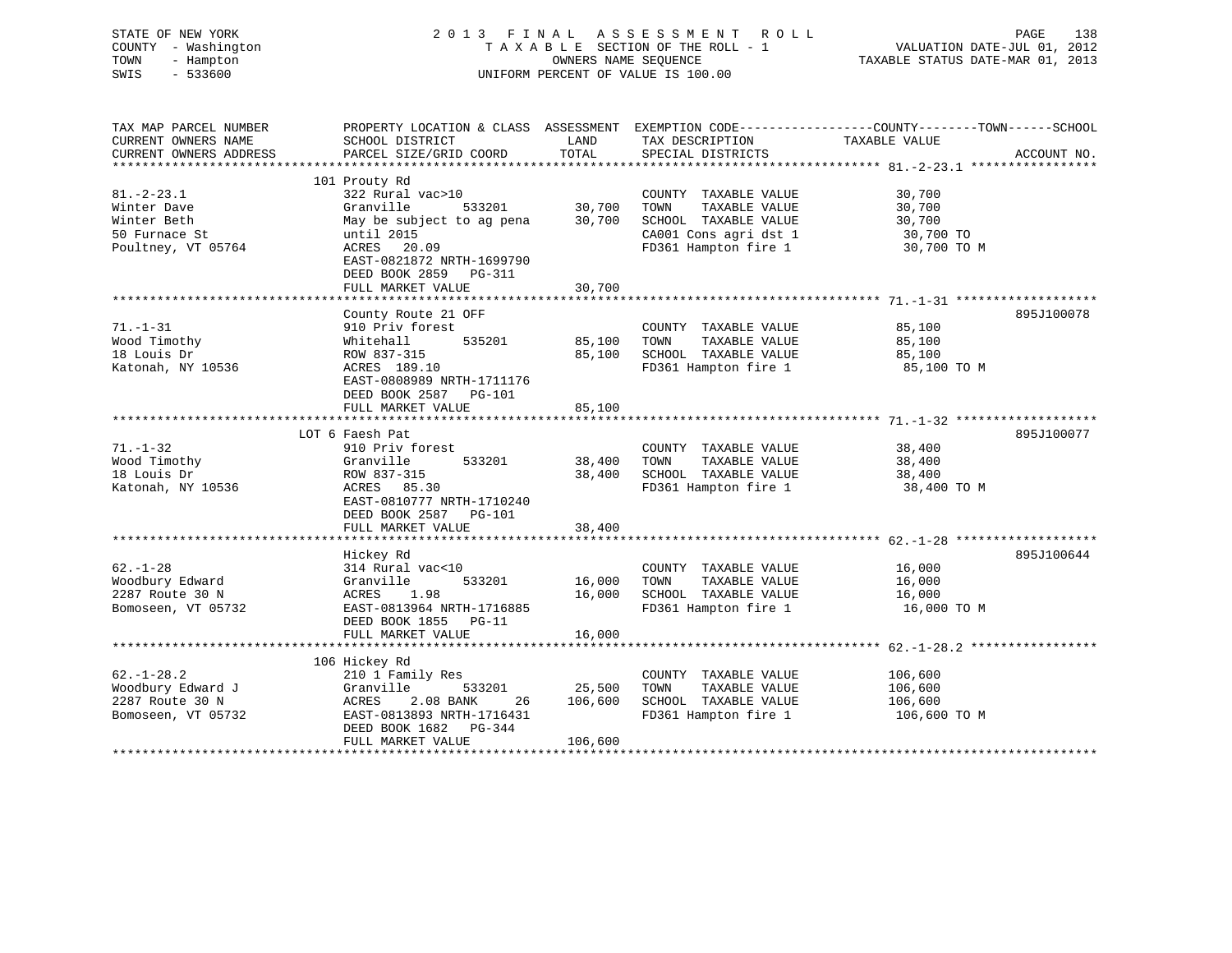| STATE OF NEW YORK<br>COUNTY - Washington<br>TOWN<br>- Hampton<br>SWIS<br>$-533600$ | 2013 FINAL ASSESSMENT<br>TAXABLE SECTION OF THE ROLL - 1<br>UNIFORM PERCENT OF VALUE IS 100.00 | R O L L<br>PAGE<br>139<br>VALUATION DATE-JUL 01, 2012<br>TAXABLE STATUS DATE-MAR 01, 2013 |                                                                                                |
|------------------------------------------------------------------------------------|------------------------------------------------------------------------------------------------|-------------------------------------------------------------------------------------------|------------------------------------------------------------------------------------------------|
| TAX MAP PARCEL NUMBER<br>CURRENT OWNERS NAME                                       | SCHOOL DISTRICT                                                                                | TAX DESCRIPTION TAXABLE VALUE<br>LAND                                                     | PROPERTY LOCATION & CLASS ASSESSMENT EXEMPTION CODE---------------COUNTY-------TOWN-----SCHOOL |
| CURRENT OWNERS ADDRESS                                                             | PARCEL SIZE/GRID COORD                                                                         | TOTAL<br>SPECIAL DISTRICTS                                                                | ACCOUNT NO.                                                                                    |
|                                                                                    |                                                                                                |                                                                                           |                                                                                                |
|                                                                                    | 145 Campbell Ln                                                                                |                                                                                           | 895J100297                                                                                     |
| $72. - 2 - 36$                                                                     | 210 1 Family Res                                                                               | STAR B<br>41854                                                                           | $\overline{0}$<br>$\Omega$<br>30,000                                                           |
| Woods Robert W                                                                     | 533201<br>Granville                                                                            | 25,600<br>COUNTY TAXABLE VALUE                                                            | 39,400                                                                                         |
| 145 Campbell Ln                                                                    | 713/145 Hwy Approp                                                                             | 39,400 TOWN<br>TAXABLE VALUE                                                              | 39,400                                                                                         |
| Hampton, NY 12837                                                                  | ACRES<br>2.10                                                                                  | SCHOOL TAXABLE VALUE                                                                      | 9,400                                                                                          |
|                                                                                    | EAST-0824096 NRTH-1713445<br>DEED BOOK 656 PG-113                                              | FD361 Hampton fire 1                                                                      | 39,400 TO M                                                                                    |
|                                                                                    | FULL MARKET VALUE                                                                              | 39,400                                                                                    |                                                                                                |
|                                                                                    | 2809 State Route 22A                                                                           |                                                                                           | 895J100198                                                                                     |
| $63. - 1 - 10.1$                                                                   | 112 Dairy farm                                                                                 | AG DIST<br>41720                                                                          | 24,929<br>24,929<br>24,929                                                                     |
| Yorkmont Farm Inc                                                                  | Granville                                                                                      | 533201 263,700 STAR B<br>41854                                                            | $\overline{\phantom{0}}$<br>$\sim$ 0<br>30,000                                                 |
| 2809 State Route 22A                                                               | Inc Farm-2 STAR exemption 651,900 STAR B                                                       | 41854                                                                                     | $\overline{0}$<br>30,000                                                                       |
| Hampton, NY 12837                                                                  | $713/147$ Hwy Apporp                                                                           | SILO EXMP 42100                                                                           | $\frac{0}{32,604}$<br>32,604<br>32,604                                                         |
|                                                                                    | ACRES 521.70                                                                                   | COUNTY TAXABLE VALUE                                                                      | 594,367                                                                                        |
| MAY BE SUBJECT TO PAYMENT                                                          | EAST-0822762 NRTH-1715841                                                                      | TOWN<br>TAXABLE VALUE                                                                     | 594,367                                                                                        |
| UNDER AGDIST LAW TIL 2017                                                          | DEED BOOK 463<br>PG-579                                                                        | SCHOOL TAXABLE VALUE                                                                      | 534,367                                                                                        |
|                                                                                    | FULL MARKET VALUE                                                                              | 651,900 CA001 Cons agri dst 1<br>57,533 EX                                                | 594,367 TO                                                                                     |
|                                                                                    |                                                                                                | FD361 Hampton fire 1<br>32,604 EX                                                         | 619,296 TO M                                                                                   |
|                                                                                    |                                                                                                |                                                                                           |                                                                                                |
|                                                                                    | State Route 22A OFF                                                                            |                                                                                           | 895J100567                                                                                     |
| $72. - 2 - 39$                                                                     | 322 Rural vac>10                                                                               | COUNTY TAXABLE VALUE                                                                      | 12,500                                                                                         |
| Yorkmont Farms Inc                                                                 | Granville<br>533201                                                                            | 12,500 TOWN<br>TAXABLE VALUE                                                              | 12,500                                                                                         |
| ATT:Kevin Perry                                                                    | ACRES 11.20                                                                                    | 12,500 SCHOOL TAXABLE VALUE                                                               | 12,500                                                                                         |
| 2809 State Route 22A<br>Hampton, NY 12837                                          | EAST-0822853 NRTH-1712848<br>DEED BOOK 2145 PG-246                                             | CA001 Cons agri dst 1<br>FD361 Hampton fire 1                                             | 12,500 TO<br>12,500 TO M                                                                       |
|                                                                                    | FULL MARKET VALUE                                                                              | 12,500                                                                                    |                                                                                                |
|                                                                                    |                                                                                                |                                                                                           |                                                                                                |
|                                                                                    | Perry Heights Way                                                                              |                                                                                           |                                                                                                |
| $72. - 2 - 39.1$                                                                   | 692 Road/str/hwy                                                                               | COUNTY TAXABLE VALUE                                                                      | 500                                                                                            |
| Yorkmont Farms Inc                                                                 | 533201<br>Granville                                                                            | 500<br>TAXABLE VALUE<br>TOWN                                                              | 500                                                                                            |
| ATT:Kevin Perry                                                                    | FRNT 50.00 DPTH 690.00                                                                         | 500 SCHOOL TAXABLE VALUE                                                                  | 500                                                                                            |
| 2809 State Route 22A                                                               | EAST-0822760 NRTH-1711937                                                                      | FD361 Hampton fire 1                                                                      | 500 TO M                                                                                       |
| Hampton, NY 12837                                                                  | DEED BOOK 2145 PG-246                                                                          |                                                                                           |                                                                                                |
|                                                                                    | FULL MARKET VALUE                                                                              | 500                                                                                       |                                                                                                |
|                                                                                    |                                                                                                |                                                                                           |                                                                                                |
|                                                                                    | Carvers Falls Ln                                                                               |                                                                                           | 895J100561                                                                                     |
| $31. - 1 - 3.3$                                                                    | 311 Res vac land                                                                               | COUNTY TAXABLE VALUE                                                                      | 2,300                                                                                          |
| Young James P                                                                      | Whitehall<br>535201                                                                            | 2,300<br>TOWN<br>TAXABLE VALUE                                                            | 2,300                                                                                          |
| Young Maureen L                                                                    | FRNT 131.00 DPTH 236.00                                                                        | 2,300 SCHOOL TAXABLE VALUE                                                                | 2,300                                                                                          |
| 1462 Carvers Falls Ln<br>Whitehall, NY 12887                                       | EAST-0808805 NRTH-1747544<br>DEED BOOK 461<br>PG-369                                           | FD362 Hampton fire 2                                                                      | 2,300 TO M                                                                                     |
|                                                                                    |                                                                                                |                                                                                           |                                                                                                |

FULL MARKET VALUE 2,300 \*\*\*\*\*\*\*\*\*\*\*\*\*\*\*\*\*\*\*\*\*\*\*\*\*\*\*\*\*\*\*\*\*\*\*\*\*\*\*\*\*\*\*\*\*\*\*\*\*\*\*\*\*\*\*\*\*\*\*\*\*\*\*\*\*\*\*\*\*\*\*\*\*\*\*\*\*\*\*\*\*\*\*\*\*\*\*\*\*\*\*\*\*\*\*\*\*\*\*\*\*\*\*\*\*\*\*\*\*\*\*\*\*\*\*\*\*\*\*\*\*\*\*\*\*\*\*\*\*\*\*\*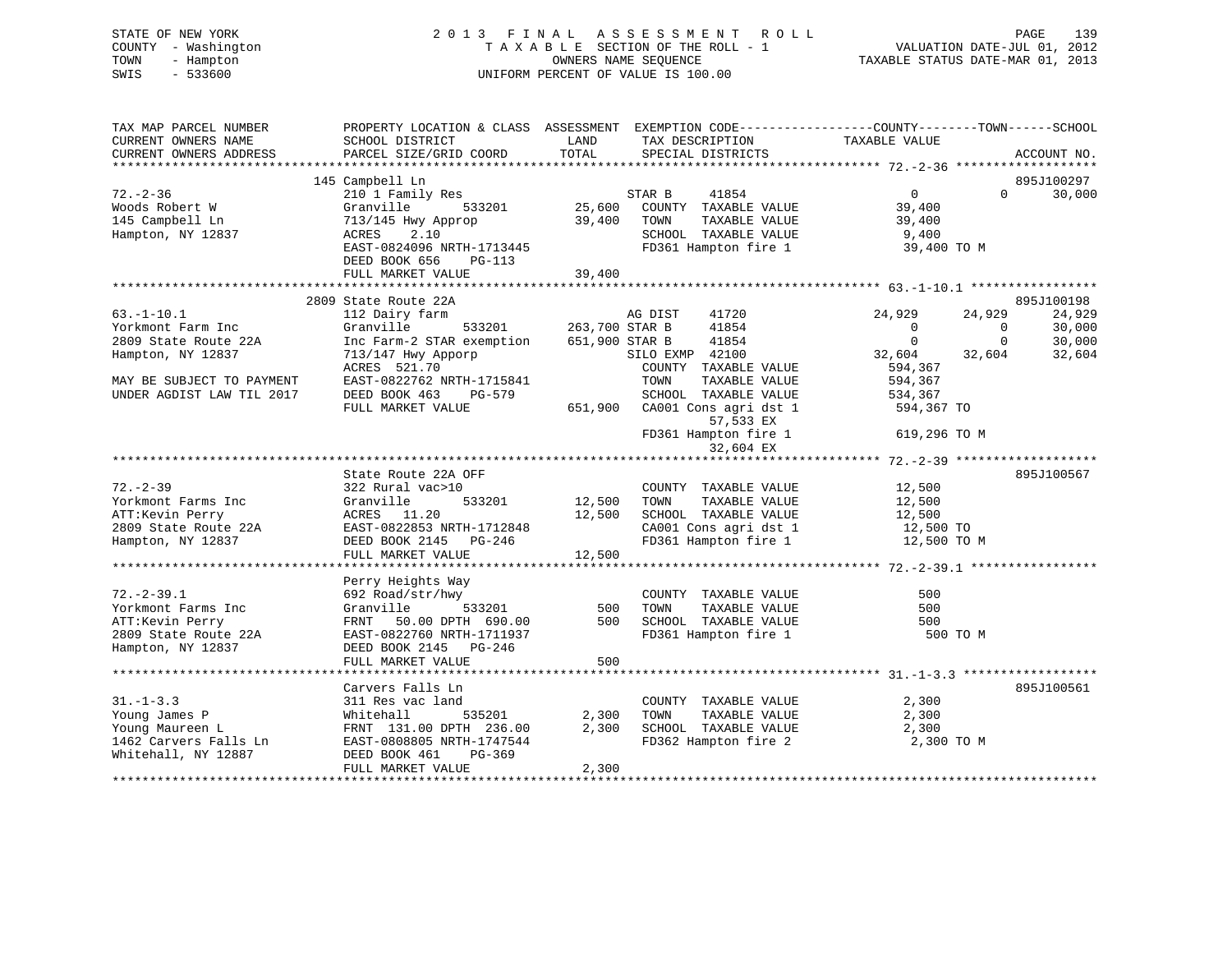# STATE OF NEW YORK 2 0 1 3 F I N A L A S S E S S M E N T R O L L PAGE 140 COUNTY - Washington T A X A B L E SECTION OF THE ROLL - 1 VALUATION DATE-JUL 01, 2012 TOWN - Hampton OWNERS NAME SEQUENCE TAXABLE STATUS DATE-MAR 01, 2013 SWIS - 533600 UNIFORM PERCENT OF VALUE IS 100.00

| TAX MAP PARCEL NUMBER<br>CURRENT OWNERS NAME<br>CURRENT OWNERS ADDRESS<br>************************* | PROPERTY LOCATION & CLASS ASSESSMENT<br>SCHOOL DISTRICT<br>PARCEL SIZE/GRID COORD                                             | LAND<br>TOTAL<br>SPECIAL DISTRICTS | TAX DESCRIPTION                                                                                | EXEMPTION CODE----------------COUNTY-------TOWN-----SCHOOL<br>TAXABLE VALUE |          | ACCOUNT NO. |
|-----------------------------------------------------------------------------------------------------|-------------------------------------------------------------------------------------------------------------------------------|------------------------------------|------------------------------------------------------------------------------------------------|-----------------------------------------------------------------------------|----------|-------------|
|                                                                                                     | 1462 Carvers Falls Ln                                                                                                         |                                    |                                                                                                |                                                                             |          | 895J100560  |
| $31. - 1 - 3.4$<br>Young James P                                                                    | 210 1 Family Res<br>Whitehall<br>535201                                                                                       | STAR B<br>33,500                   | 41854<br>COUNTY TAXABLE VALUE                                                                  | $\overline{0}$<br>124,100                                                   | $\Omega$ | 30,000      |
| Young Maureen L<br>1462 Carvers Falls Ln<br>Whitehall, NY 12887                                     | ACRES<br>4.55<br>EAST-0808510 NRTH-1747677<br>DEED BOOK 461<br>PG-366                                                         | 124,100<br>TOWN                    | TAXABLE VALUE<br>SCHOOL TAXABLE VALUE<br>FD362 Hampton fire 2                                  | 124,100<br>94,100<br>124,100 TO M                                           |          |             |
|                                                                                                     | FULL MARKET VALUE                                                                                                             | 124,100                            |                                                                                                |                                                                             |          |             |
|                                                                                                     |                                                                                                                               |                                    |                                                                                                |                                                                             |          | 895J100421  |
| $72. - 1 - 7$<br>Yurchak Andrew Jr                                                                  | 17 Dailey Way<br>210 1 Family Res<br>Granville<br>533201                                                                      | STAR EN<br>29,500                  | 41834<br>COUNTY TAXABLE VALUE                                                                  | $\overline{0}$<br>124,100                                                   | $\Omega$ | 63,300      |
| PO Box 97<br>Hampton, NY 12837                                                                      | ACRES<br>3.30<br>EAST-0821775 NRTH-1710853<br>DEED BOOK 1747 PG-130                                                           | 124,100<br>TOWN                    | TAXABLE VALUE<br>SCHOOL TAXABLE VALUE<br>FD361 Hampton fire 1                                  | 124,100<br>60,800<br>124,100 TO M                                           |          |             |
|                                                                                                     | FULL MARKET VALUE                                                                                                             | 124,100                            |                                                                                                |                                                                             |          |             |
|                                                                                                     | 2116 County Route 18                                                                                                          |                                    |                                                                                                |                                                                             |          | 895J100299  |
| $71. - 1 - 6$                                                                                       | 210 1 Family Res                                                                                                              | WAR VET/TC 41121                   |                                                                                                | 18,810                                                                      | 18,810   | $\Omega$    |
| Zeimet Rose M -LE-<br>Panoushek Ronda M<br>PO Box 18<br>Hampton, NY 12837                           | Granville<br>533201<br>583/37<br>Life Estate 3073/127<br>Rose M Zeimet<br>ACRES<br>1.20                                       | 22,700 STAR EN<br>125,400<br>TOWN  | 41834<br>COUNTY TAXABLE VALUE<br>TAXABLE VALUE<br>SCHOOL TAXABLE VALUE<br>FD361 Hampton fire 1 | $\Omega$<br>106,590<br>106,590<br>62,100<br>125,400 TO M                    | $\Omega$ | 63,300      |
|                                                                                                     | EAST-0814565 NRTH-1713639<br>DEED BOOK 3073 PG-127<br>FULL MARKET VALUE                                                       | 125,400                            |                                                                                                |                                                                             |          |             |
|                                                                                                     |                                                                                                                               |                                    |                                                                                                |                                                                             |          |             |
| $62. - 1 - 27.3$<br>Zekus Steven<br>Sady Cristen<br>54 Hickey Rd<br>Hampton, NY 12837               | 56 Hickey Rd<br>270 Mfg housing<br>533201<br>Granville<br>1.12<br>ACRES<br>EAST-0813654 NRTH-1715110<br>DEED BOOK 2694 PG-303 | STAR B<br>22,000<br>84,500<br>TOWN | 41854<br>COUNTY TAXABLE VALUE<br>TAXABLE VALUE<br>SCHOOL TAXABLE VALUE<br>FD361 Hampton fire 1 | $\Omega$<br>84,500<br>84,500<br>54,500<br>84,500 TO M                       | $\Omega$ | 30,000      |
|                                                                                                     | FULL MARKET VALUE                                                                                                             | 84,500                             |                                                                                                |                                                                             |          |             |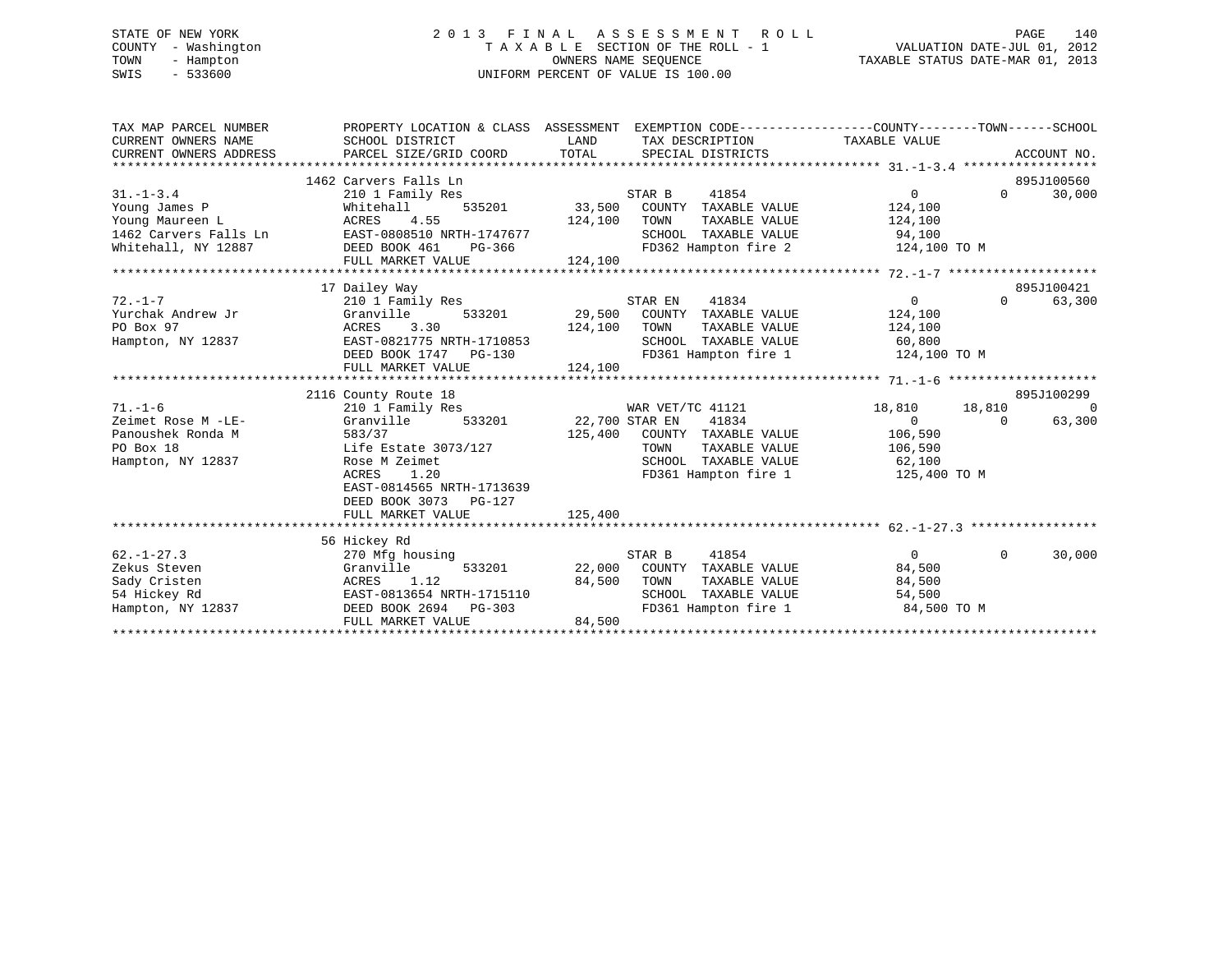#### UNIFORM PERCENT OF VALUE IS 100.00 CURRENT DATE 6/19/2013

#### ROLL SUB SECTION - - TOTALS

#### \*\*\* S P E C I A L D I S T R I C T S U M M A R Y \*\*\*

| CODE | DISTRICT NAME        | TOTAL<br>PARCELS | EXTENSION<br>TYPE | EXTENSION<br>VALUE | AD VALOREM<br>VALUE | EXEMPT<br>AMOUNT | TAXABLE<br>VALUE |
|------|----------------------|------------------|-------------------|--------------------|---------------------|------------------|------------------|
|      | EZ005 Empire Zone 5  |                  | 1 TOTAL           |                    | 268,500             |                  | 268,500          |
|      | TE533 Trans exmt rep |                  | 1 MOVTAX          |                    |                     |                  |                  |
|      | CA001 Cons agri dst  |                  | 72 TOTAL          |                    | 12141,200           | 883,128          | 11258,072        |
|      | EZ015 Empire Zone-Si |                  | 2 TOTAL           |                    | 342,000             |                  | 342,000          |
|      | FD361 Hampton fire 1 |                  | 593 TOTAL M       |                    | 50637,600           | 85,513           | 50552,087        |
|      | FD362 Hampton fire 2 |                  | 120 TOTAL M       |                    | 12155,600           | 3,472            | 12152,128        |

#### \*\*\* S C H O O L D I S T R I C T S U M M A R Y \*\*\*

| CODE             | DISTRICT NAME          | TOTAL<br>PARCELS | ASSESSED<br>LAND      | ASSESSED<br>TOTAL      | EXEMPT<br>AMOUNT   | TOTAL<br>TAXABLE       | <b>STAR</b><br>AMOUNT | <b>STAR</b><br>TAXABLE |
|------------------|------------------------|------------------|-----------------------|------------------------|--------------------|------------------------|-----------------------|------------------------|
| 533201<br>535201 | Granville<br>Whitehall | 502<br>211       | 15561,500<br>7173,500 | 43539,300<br>19253,900 | 979,956<br>695,713 | 42559,344<br>18558,187 | 7061,025<br>2962,290  | 35498,319<br>15595,897 |
|                  | SUB-TOTAL              | 713              | 22735,000             | 62793,200              | 1675,669           | 61117,531              | 10023,315             | 51094,216              |
|                  | TOTAL                  | 713              | 22735,000             | 62793,200              | 1675,669           | 61117.531              | 10023,315             | 51094,216              |

#### \*\*\* S Y S T E M C O D E S S U M M A R Y \*\*\*

#### NO SYSTEM EXEMPTIONS AT THIS LEVEL

#### \*\*\* E X E M P T I O N S U M M A R Y \*\*\*

| CODE  | DESCRIPTION | TOTAL<br>PARCELS | COUNTY  | TOWN    | SCHOOL |
|-------|-------------|------------------|---------|---------|--------|
| 41121 | WAR VET/TC  | 16               | 249,624 | 249,624 |        |
| 41122 | WAR VET/C   |                  | 84,572  |         |        |
| 41123 | WAR VET/T   |                  |         | 81,572  |        |
| 41131 | CBT VET/TC  | 13               | 364,019 | 354,019 |        |
| 41132 | CBT VET/C   |                  | 185,100 |         |        |
| 41133 | CBT VET/T   |                  |         | 185,100 |        |
| 41141 | DIS VET/TC  |                  | 140,275 | 140,275 |        |
| 41142 | DIS VET/C   |                  | 130,837 |         |        |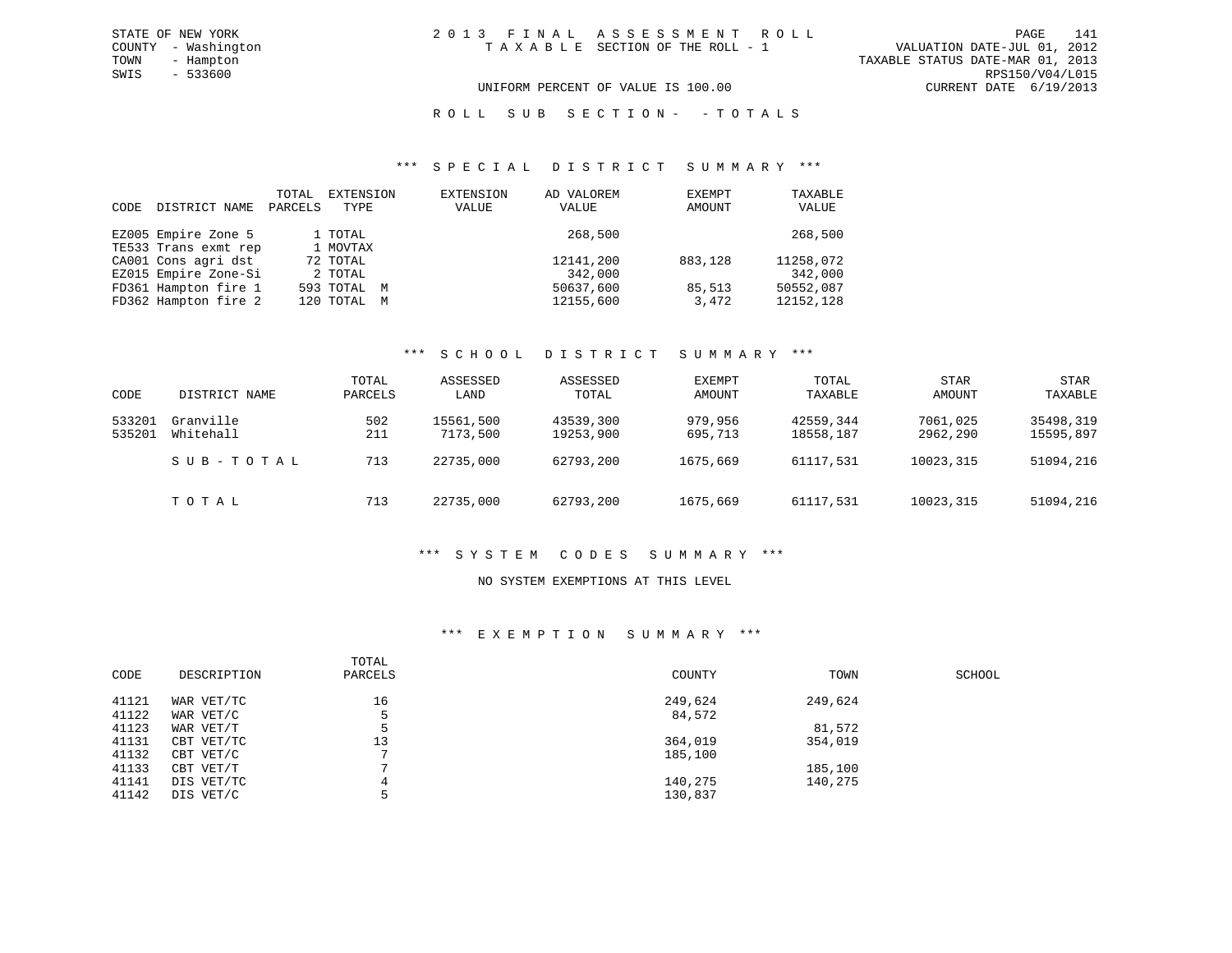| 2013 FINAL ASSESSMENT ROLL         |  |                                  | PAGE                     | 142             |
|------------------------------------|--|----------------------------------|--------------------------|-----------------|
| TAXABLE SECTION OF THE ROLL - 1    |  | VALUATION DATE-JUL 01, 2012      |                          |                 |
|                                    |  | TAXABLE STATUS DATE-MAR 01, 2013 |                          |                 |
|                                    |  |                                  |                          | RPS150/V04/L015 |
| UNIFORM PERCENT OF VALUE IS 100.00 |  |                                  | CURRENT DATE $6/19/2013$ |                 |

ROLL SUB SECTION - - TOTALS

#### \*\*\* E X E M P T I O N S U M M A R Y \*\*\*

|       |              | TOTAL   |          |          |           |
|-------|--------------|---------|----------|----------|-----------|
| CODE  | DESCRIPTION  | PARCELS | COUNTY   | TOWN     | SCHOOL    |
| 41143 | DIS VET/T    | 5       |          | 130,837  |           |
| 41151 | $CW_10_VET/$ |         | 22,200   | 22,200   |           |
| 41500 | RPTL1138     |         | 12,000   | 12,000   | 12,000    |
| 41700 | AG BUILD     |         | 7,500    | 7,500    | 7,500     |
| 41720 | AG DIST      | 25      | 806,143  | 806,143  | 806,143   |
| 41730 | AGRI-D IND   |         | 30,208   | 30,208   | 30,208    |
| 41800 | AGED-ALL     |         | 191,210  | 191,210  | 243,850   |
| 41802 | AGED-CO      | 4       | 138,004  |          |           |
| 41803 | AGED-TOWN    |         |          | 93,085   |           |
| 41805 | AGE-CO/SCH   |         | 105,630  |          | 116,946   |
| 41806 | AGE-TN/SCH   |         |          | 76,160   | 87,480    |
| 41834 | STAR EN      | 65      |          |          | 3864,315  |
| 41844 | STAR EN MH   | 3       |          |          | 98,900    |
| 41854 | STAR B       | 200     |          |          | 6011,700  |
| 41864 | STAR B MH    | 2       |          |          | 48,400    |
| 41931 | DISAB-C/T    |         | 76,458   | 76,458   |           |
| 42100 | SILO EXMP    |         | 76,985   | 76,985   | 76,985    |
| 47460 | FOR 480A     | 5       | 294,557  | 294,557  | 294,557   |
|       | TOTAL        | 397     | 2915,322 | 2827,933 | 11698,984 |

STATE OF NEW YORK COUNTY - Washington TOWN - Hampton  $SWIS - 533600$ 

#### \*\*\* G R A N D T O T A L S \*\*\*

| ROLL<br><b>SEC</b> | DESCRIPTION | TOTAL<br>PARCELS | ASSESSED<br>LAND | ASSESSED<br>TOTAL | TAXABLE<br>COUNTY | TAXABLE<br>TOWN | TAXABLE<br>SCHOOL | STAR<br>TAXABLE |
|--------------------|-------------|------------------|------------------|-------------------|-------------------|-----------------|-------------------|-----------------|
|                    | TAXABLE     |                  | 22735,000        | 62793,200         | 59877,878         | 59965,267       | 61117.531         | 51094,216       |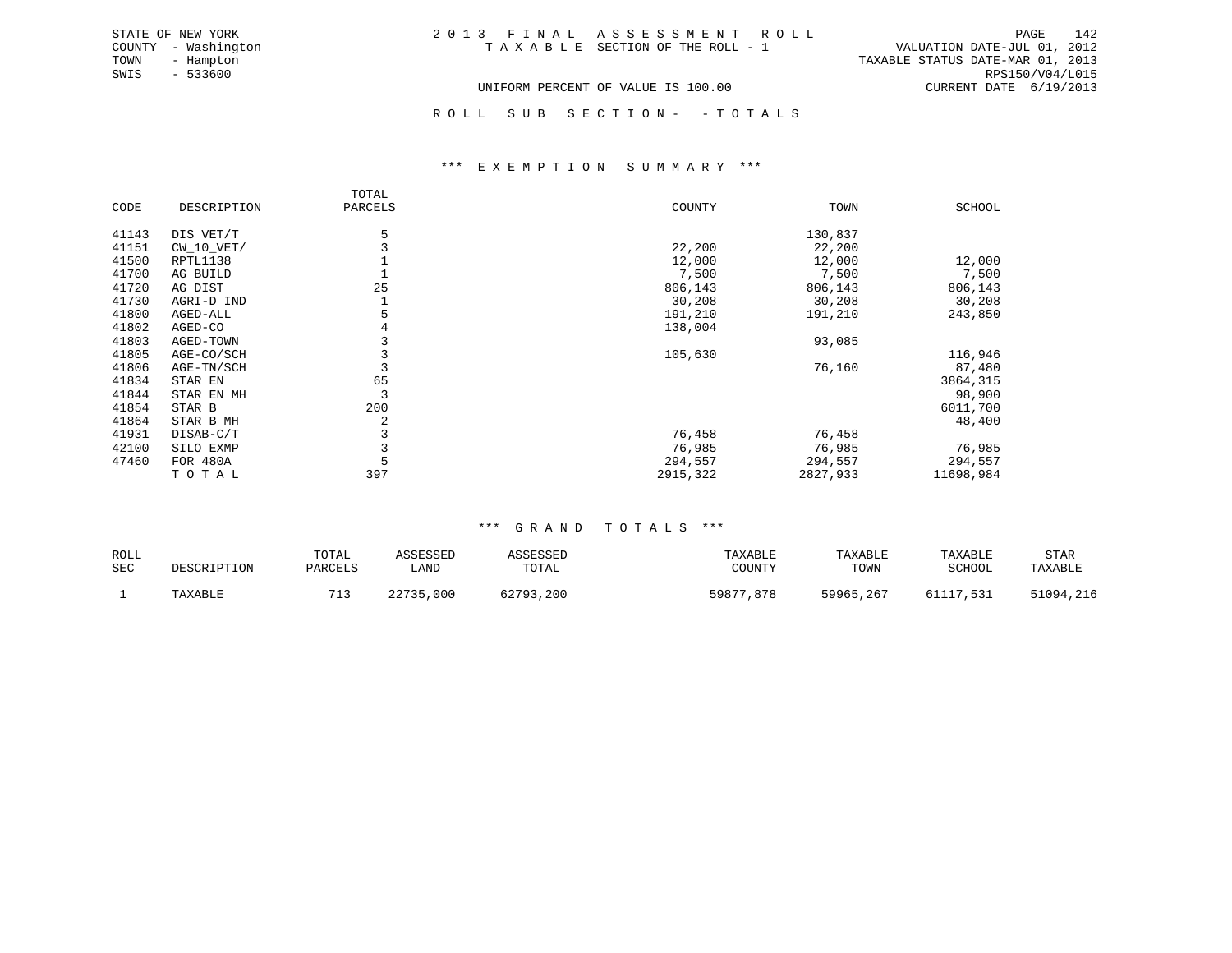| STATE OF NEW YORK   |  |                                    |                                                               |  | 143                                                                                                                  |
|---------------------|--|------------------------------------|---------------------------------------------------------------|--|----------------------------------------------------------------------------------------------------------------------|
| COUNTY - Washington |  |                                    |                                                               |  |                                                                                                                      |
| - Hampton           |  |                                    |                                                               |  |                                                                                                                      |
| - 533600            |  |                                    |                                                               |  |                                                                                                                      |
|                     |  |                                    |                                                               |  |                                                                                                                      |
|                     |  | UNIFORM PERCENT OF VALUE IS 100.00 | 2013 FINAL ASSESSMENT ROLL<br>TAXABLE SECTION OF THE ROLL - 1 |  | PAGE<br>VALUATION DATE-JUL 01, 2012<br>TAXABLE STATUS DATE-MAR 01, 2013<br>RPS150/V04/L015<br>CURRENT DATE 6/19/2013 |

#### ROLL SECTION TOTALS

#### \*\*\* S P E C I A L D I S T R I C T S U M M A R Y \*\*\*

| CODE | DISTRICT NAME        | TOTAL<br>PARCELS | EXTENSION<br>TYPE | EXTENSION<br>VALUE | AD VALOREM<br>VALUE | EXEMPT<br>AMOUNT | TAXABLE<br>VALUE |
|------|----------------------|------------------|-------------------|--------------------|---------------------|------------------|------------------|
|      | EZ005 Empire Zone 5  |                  | 1 TOTAL           |                    | 268,500             |                  | 268,500          |
|      | TE533 Trans exmt rep |                  | 1 MOVTAX          |                    |                     |                  |                  |
|      | CA001 Cons agri dst  |                  | 72 TOTAL          |                    | 12141,200           | 883,128          | 11258,072        |
|      | EZ015 Empire Zone-Si |                  | 2 TOTAL           |                    | 342,000             |                  | 342,000          |
|      | FD361 Hampton fire 1 |                  | 593 TOTAL M       |                    | 50637,600           | 85,513           | 50552,087        |
|      | FD362 Hampton fire 2 |                  | 120 TOTAL M       |                    | 12155,600           | 3,472            | 12152,128        |

#### \*\*\* S C H O O L D I S T R I C T S U M M A R Y \*\*\*

| CODE             | DISTRICT NAME          | TOTAL<br>PARCELS | ASSESSED<br>LAND      | ASSESSED<br>TOTAL      | EXEMPT<br>AMOUNT   | TOTAL<br>TAXABLE       | <b>STAR</b><br>AMOUNT | <b>STAR</b><br>TAXABLE |
|------------------|------------------------|------------------|-----------------------|------------------------|--------------------|------------------------|-----------------------|------------------------|
| 533201<br>535201 | Granville<br>Whitehall | 502<br>211       | 15561,500<br>7173,500 | 43539,300<br>19253,900 | 979,956<br>695,713 | 42559,344<br>18558,187 | 7061,025<br>2962,290  | 35498,319<br>15595,897 |
|                  | SUB-TOTAL              | 713              | 22735,000             | 62793,200              | 1675,669           | 61117,531              | 10023,315             | 51094,216              |
|                  | TOTAL                  | 713              | 22735,000             | 62793,200              | 1675,669           | 61117,531              | 10023,315             | 51094,216              |

#### \*\*\* S Y S T E M C O D E S S U M M A R Y \*\*\*

#### NO SYSTEM EXEMPTIONS AT THIS LEVEL

#### \*\*\* E X E M P T I O N S U M M A R Y \*\*\*

| CODE  | DESCRIPTION | TOTAL<br>PARCELS | COUNTY  | TOWN    | SCHOOL |
|-------|-------------|------------------|---------|---------|--------|
| 41121 | WAR VET/TC  | 16               | 249,624 | 249,624 |        |
| 41122 | WAR VET/C   | 5                | 84,572  |         |        |
| 41123 | WAR VET/T   | 5                |         | 81,572  |        |
| 41131 | CBT VET/TC  | 13               | 364,019 | 354,019 |        |
| 41132 | CBT VET/C   | $\overline{ }$   | 185,100 |         |        |
| 41133 | CBT VET/T   |                  |         | 185,100 |        |
| 41141 | DIS VET/TC  | 4                | 140,275 | 140,275 |        |
| 41142 | DIS VET/C   | 5                | 130,837 |         |        |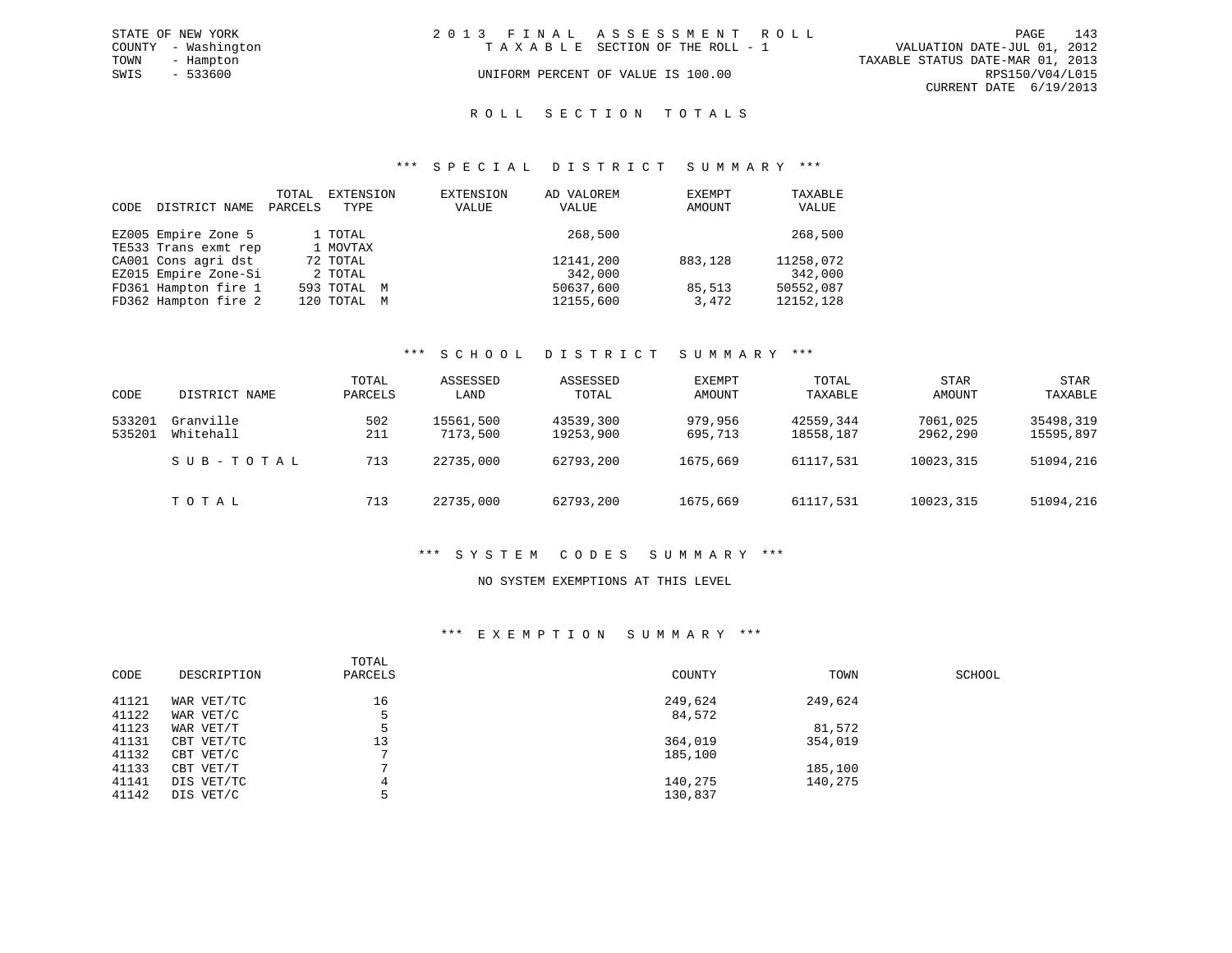|      | STATE OF NEW YORK   | 2013 FINAL ASSESSMENT ROLL         |                                  | PAGE            | 144 |
|------|---------------------|------------------------------------|----------------------------------|-----------------|-----|
|      | COUNTY - Washington | TAXABLE SECTION OF THE ROLL - 1    | VALUATION DATE-JUL 01, 2012      |                 |     |
| TOWN | - Hampton           |                                    | TAXABLE STATUS DATE-MAR 01, 2013 |                 |     |
| SWIS | $-533600$           | UNIFORM PERCENT OF VALUE IS 100.00 |                                  | RPS150/V04/L015 |     |
|      |                     |                                    | CURRENT DATE 6/19/2013           |                 |     |
|      |                     |                                    |                                  |                 |     |

# R O L L S E C T I O N T O T A L S

#### \*\*\* E X E M P T I O N S U M M A R Y \*\*\*

|       |              | TOTAL   |          |          |               |
|-------|--------------|---------|----------|----------|---------------|
| CODE  | DESCRIPTION  | PARCELS | COUNTY   | TOWN     | <b>SCHOOL</b> |
| 41143 | DIS VET/T    | 5       |          | 130,837  |               |
| 41151 | $CW_10_VET/$ |         | 22,200   | 22,200   |               |
| 41500 | RPTL1138     |         | 12,000   | 12,000   | 12,000        |
| 41700 | AG BUILD     |         | 7,500    | 7,500    | 7,500         |
| 41720 | AG DIST      | 25      | 806,143  | 806,143  | 806,143       |
| 41730 | AGRI-D IND   |         | 30,208   | 30,208   | 30,208        |
| 41800 | AGED-ALL     |         | 191,210  | 191,210  | 243,850       |
| 41802 | AGED-CO      | 4       | 138,004  |          |               |
| 41803 | AGED-TOWN    |         |          | 93,085   |               |
| 41805 | AGE-CO/SCH   |         | 105,630  |          | 116,946       |
| 41806 | AGE-TN/SCH   |         |          | 76,160   | 87,480        |
| 41834 | STAR EN      | 65      |          |          | 3864,315      |
| 41844 | STAR EN MH   |         |          |          | 98,900        |
| 41854 | STAR B       | 200     |          |          | 6011,700      |
| 41864 | STAR B MH    | 2       |          |          | 48,400        |
| 41931 | DISAB-C/T    |         | 76,458   | 76,458   |               |
| 42100 | SILO EXMP    |         | 76,985   | 76,985   | 76,985        |
| 47460 | FOR 480A     |         | 294,557  | 294,557  | 294,557       |
|       | TOTAL        | 397     | 2915,322 | 2827,933 | 11698,984     |

#### \*\*\* G R A N D T O T A L S \*\*\*

| ROLL<br><b>SEC</b> | DESCRIPTION | TOTAL<br>PARCELS | ASSESSED<br>LAND | ASSESSED<br>TOTAL | TAXABLE<br>COUNTY | TAXABLE<br>TOWN | TAXABLE<br>SCHOOL | STAR<br>TAXABLE |
|--------------------|-------------|------------------|------------------|-------------------|-------------------|-----------------|-------------------|-----------------|
|                    | TAXABLE     |                  | 22735,000        | 62793,200         | 59877,878         | 59965,267       | 61117.531         | 51094,216       |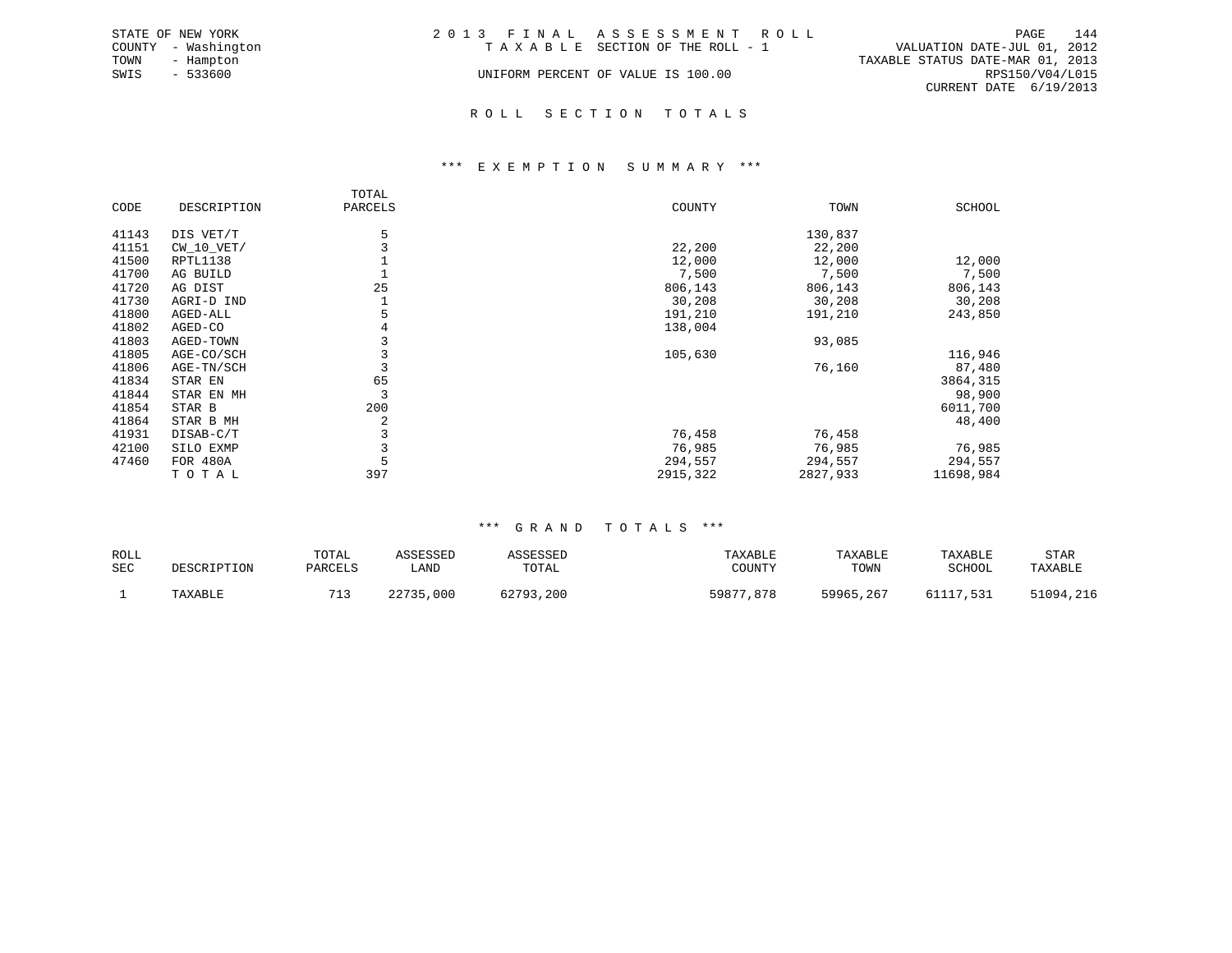# STATE OF NEW YORK 2 0 1 3 F I N A L A S S E S S M E N T R O L L PAGE 145 COUNTY - Washington SPECIAL FRANCHISE SECTION OF THE ROLL - 5 VALUATION DATE-JUL 01, 2012 TOWN - Hampton OWNERS NAME SEQUENCE TAXABLE STATUS DATE-MAR 01, 2013 SWIS - 533600 UNIFORM PERCENT OF VALUE IS 100.00

| TAX MAP PARCEL NUMBER<br>CURRENT OWNERS NAME<br>CURRENT OWNERS ADDRESS | PROPERTY LOCATION & CLASS ASSESSMENT<br>SCHOOL DISTRICT<br>PARCEL SIZE/GRID COORD | LAND<br>TOTAL | TAX DESCRIPTION<br>SPECIAL DISTRICTS | EXEMPTION CODE----------------COUNTY-------TOWN------SCHOOL<br>TAXABLE VALUE<br>ACCOUNT NO. |
|------------------------------------------------------------------------|-----------------------------------------------------------------------------------|---------------|--------------------------------------|---------------------------------------------------------------------------------------------|
|                                                                        |                                                                                   |               |                                      |                                                                                             |
|                                                                        | Special Franchise Town                                                            |               |                                      | 8950300322                                                                                  |
| $500. -15 - 3. -1$                                                     | 861 Elec & gas                                                                    |               | COUNTY TAXABLE VALUE                 | 453,047                                                                                     |
| National Grid                                                          | Granville<br>533201                                                               | $\Omega$      | TAXABLE VALUE<br>TOWN                | 453,047                                                                                     |
| Real Estate Tax Dept                                                   | Apport For Sch 52%                                                                | 453,047       | SCHOOL TAXABLE VALUE                 | 453,047                                                                                     |
| 300 Erie Boulevard West                                                | Parcel 1 Of 2                                                                     |               | FD361 Hampton fire 1                 | 285,420 TO M                                                                                |
| Syracuse, NY 13202                                                     | FULL MARKET VALUE                                                                 | 453,047       | FD362 Hampton fire 2                 | 167,627 TO M                                                                                |
|                                                                        |                                                                                   |               |                                      |                                                                                             |
|                                                                        | Special Franchise Town                                                            |               |                                      | 8976300505                                                                                  |
| $500. -15 - 3. -2$                                                     | 861 Elec & gas                                                                    |               | COUNTY TAXABLE VALUE                 | 418,198                                                                                     |
| National Grid                                                          | 535201<br>Whitehall                                                               | $\Omega$      | TOWN<br>TAXABLE VALUE                | 418,198                                                                                     |
| Real Estate Tax Dept                                                   | Apport For Sch 48%                                                                | 418,198       | SCHOOL TAXABLE VALUE                 | 418,198                                                                                     |
| 300 Erie Boulevard West                                                | Parcel 2 Of 2                                                                     |               | FD361 Hampton fire 1                 | 263,465 TO M                                                                                |
| Syarcuse, NY 13202<br>******************************                   | FULL MARKET VALUE                                                                 | 418,198       | FD362 Hampton fire 2                 | 154,733 TO M                                                                                |
|                                                                        |                                                                                   |               |                                      | $500, -60-3, -1$ ****************                                                           |
|                                                                        | Special Franchise Town                                                            |               |                                      | 8950300321                                                                                  |
| $500. -60 - 3. -1$                                                     | 866 Telephone                                                                     |               | COUNTY TAXABLE VALUE                 | 85,563                                                                                      |
| Verizon New York Inc                                                   | Granville<br>533201                                                               | $\Omega$      | TOWN<br>TAXABLE VALUE                | 85,563                                                                                      |
| PO Box 2749                                                            | Apport For Sch 64%                                                                | 85,563        | TAXABLE VALUE<br>SCHOOL              | 85,563                                                                                      |
| Addison, TX 75001                                                      | Parcel 1 Of 2                                                                     |               | FD361 Hampton fire 1                 | 53,905 TO M                                                                                 |
|                                                                        | FULL MARKET VALUE                                                                 | 85,563        | FD362 Hampton fire 2                 | 31,658 TO M                                                                                 |
|                                                                        |                                                                                   |               |                                      | $500, -60-3, -2$ ***************                                                            |
|                                                                        | Special Franchise Town                                                            |               |                                      | 8976300515                                                                                  |
| $500. -60 - 3. - 2$                                                    | 866 Telephone                                                                     |               | COUNTY TAXABLE VALUE                 | 48,129                                                                                      |
| Verizon New York Inc                                                   | Whitehall<br>535201                                                               | $\Omega$      | TOWN<br>TAXABLE VALUE                | 48,129                                                                                      |
| PO Box 2749                                                            | Apport For Sch 36%                                                                | 48,129        | SCHOOL TAXABLE VALUE                 | 48,129                                                                                      |
| Addison, TX 75001                                                      | Parcel 2 Of 2                                                                     |               | FD361 Hampton fire 1                 | 30,321 TO M                                                                                 |
|                                                                        | FULL MARKET VALUE                                                                 | 48,129        | FD362 Hampton fire 2                 | 17,808 TO M                                                                                 |
|                                                                        |                                                                                   |               |                                      |                                                                                             |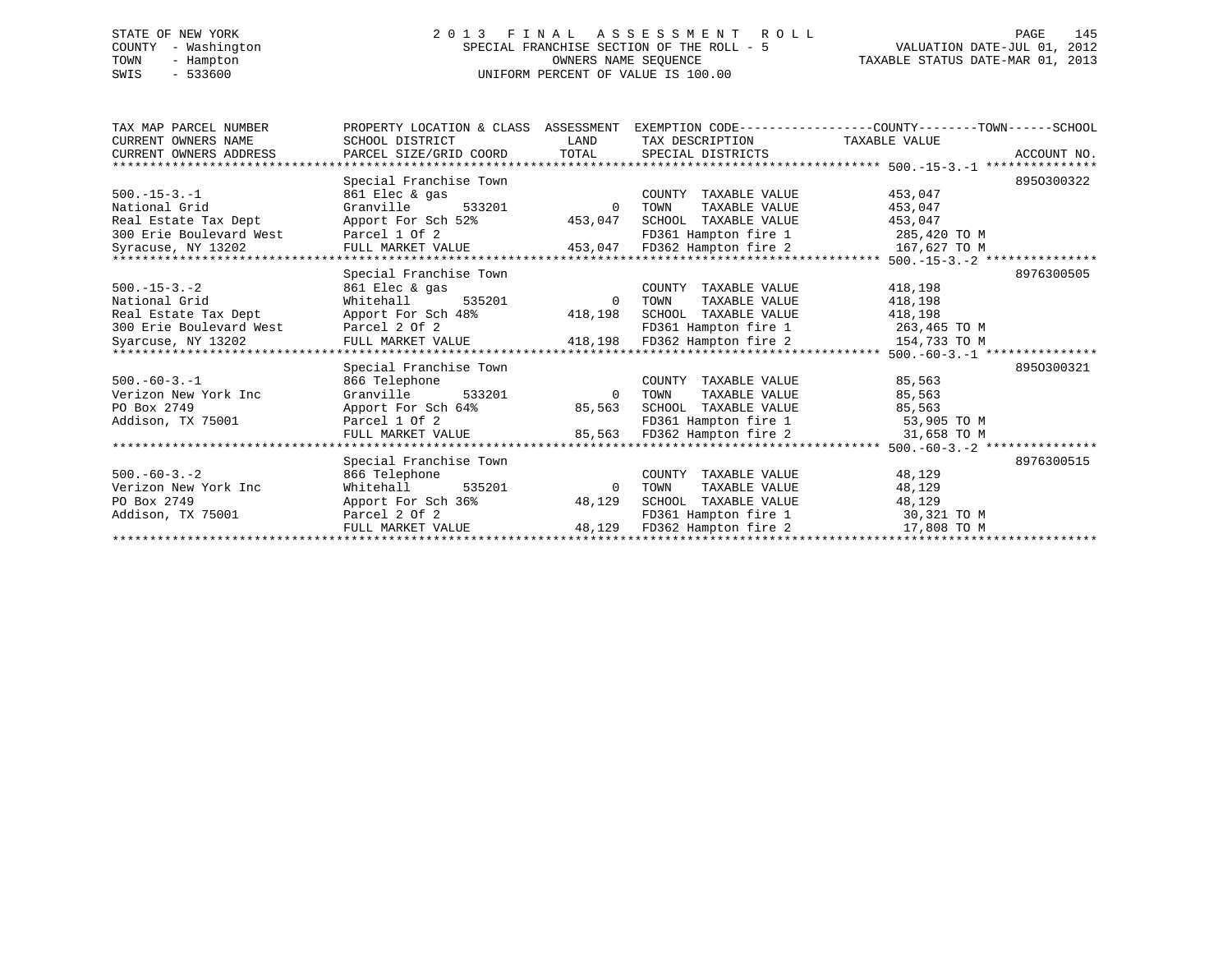| 2013 FINAL ASSESSMENT ROLL                | PAGE                             | 146             |
|-------------------------------------------|----------------------------------|-----------------|
| SPECIAL FRANCHISE SECTION OF THE ROLL - 5 | VALUATION DATE-JUL 01, 2012      |                 |
|                                           | TAXABLE STATUS DATE-MAR 01, 2013 |                 |
|                                           |                                  | RPS150/V04/L015 |
| UNIFORM PERCENT OF VALUE IS 100.00        | CURRENT DATE 6/19/2013           |                 |

STATE OF NEW YORK COUNTY - Washington TOWN - Hampton  $SWIS$  - 533600

# ROLL SUB SECTION - - TOTALS

#### \*\*\* S P E C I A L D I S T R I C T S U M M A R Y \*\*\*

|                                              | TOTAL<br>CODE DISTRICT NAME PARCELS TYPE | EXTENSION              | EXTENSION<br>VALUE | AD VALOREM<br>VALUE | EXEMPT<br>AMOUNT | TAXABLE<br><b>VALUE</b> |
|----------------------------------------------|------------------------------------------|------------------------|--------------------|---------------------|------------------|-------------------------|
| FD361 Hampton fire 1<br>FD362 Hampton fire 2 |                                          | 4 ТОТАЬ М<br>4 TOTAL M |                    | 633,111<br>371,826  |                  | 633,111<br>371,826      |

# \*\*\* S C H O O L D I S T R I C T S U M M A R Y \*\*\*

| CODE             | DISTRICT NAME          | TOTAL<br>PARCELS | ASSESSED<br>LAND | ASSESSED<br>TOTAL  | EXEMPT<br>AMOUNT | TOTAL<br>TAXABLE   | <b>STAR</b><br>AMOUNT | <b>STAR</b><br>TAXABLE |
|------------------|------------------------|------------------|------------------|--------------------|------------------|--------------------|-----------------------|------------------------|
| 533201<br>535201 | Granville<br>Whitehall | ▵                |                  | 538,610<br>466,327 |                  | 538,610<br>466,327 |                       | 538,610<br>466,327     |
|                  | SUB-TOTAL              | 4                |                  | 1004,937           |                  | 1004,937           |                       | 1004,937               |
|                  | TOTAL                  | 4                |                  | 1004,937           |                  | 1004,937           |                       | 1004,937               |

#### \*\*\* S Y S T E M C O D E S S U M M A R Y \*\*\*

#### NO SYSTEM EXEMPTIONS AT THIS LEVEL

#### \*\*\* E X E M P T I O N S U M M A R Y \*\*\*

### NO EXEMPTIONS AT THIS LEVEL

| ROLL       |                   | TOTAL   | ASSESSED | <i><b>\SSESSED</b></i> | TAXABLE  | TAXABLE  | TAXABLE  | <b>STAR</b> |
|------------|-------------------|---------|----------|------------------------|----------|----------|----------|-------------|
| <b>SEC</b> | DESCRIPTION       | PARCELS | . AND    | TOTAL                  | COUNTY   | TOWN     | SCHOOL   | TAXABLE     |
|            | SPECIAL FRANCHISE |         |          | 1004,937               | 1004,937 | 1004,937 | 1004,937 | 1004,937    |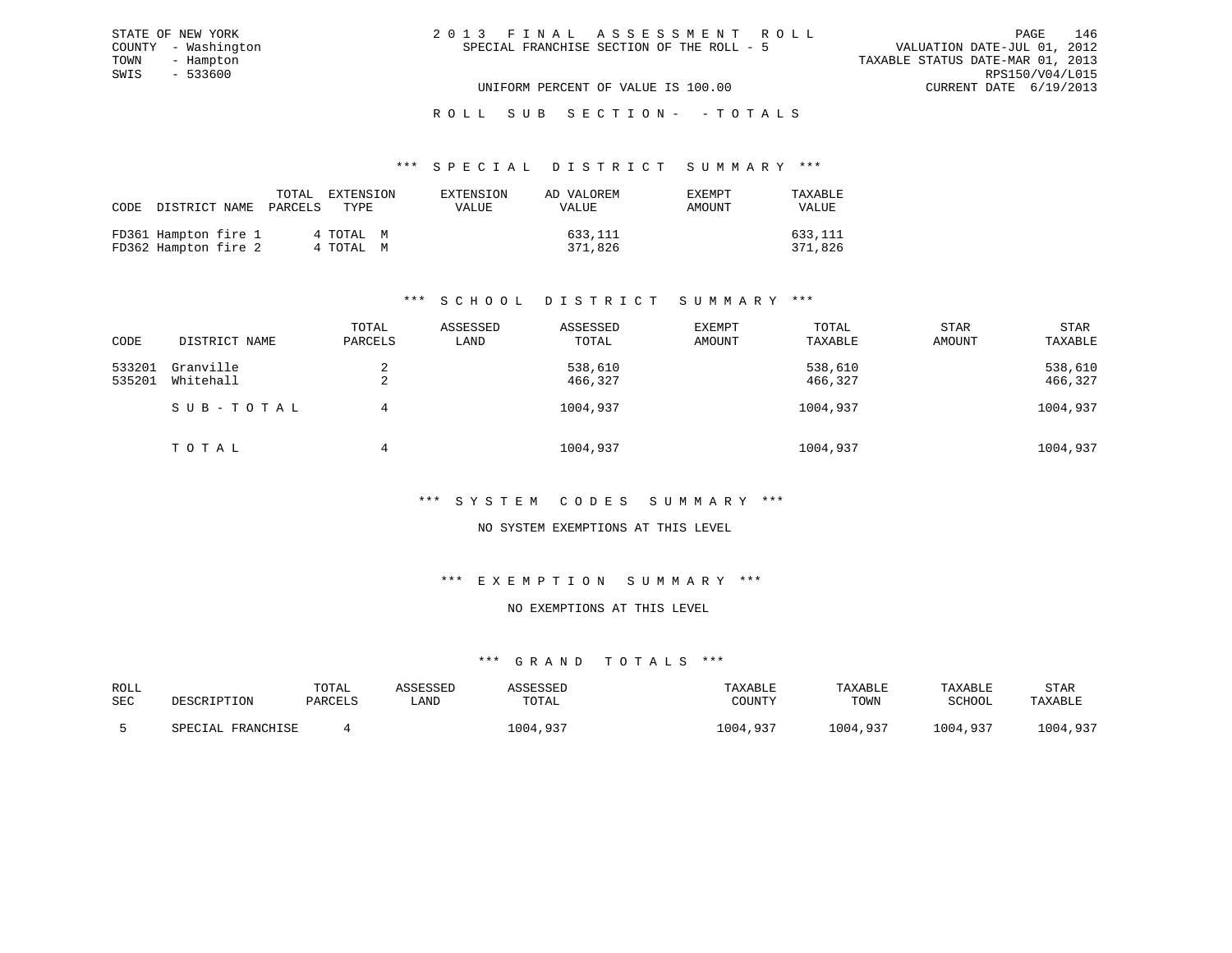| STATE OF NEW YORK   | 2013 FINAL ASSESSMENT ROLL                | 147<br>PAGE                      |
|---------------------|-------------------------------------------|----------------------------------|
| COUNTY - Washington | SPECIAL FRANCHISE SECTION OF THE ROLL - 5 | VALUATION DATE-JUL 01, 2012      |
| TOWN<br>- Hampton   |                                           | TAXABLE STATUS DATE-MAR 01, 2013 |
| SWIS<br>- 533600    | UNIFORM PERCENT OF VALUE IS 100.00        | RPS150/V04/L015                  |
|                     |                                           | CURRENT DATE 6/19/2013           |
|                     |                                           |                                  |

# ROLL SECTION TOTALS

#### \*\*\* S P E C I A L D I S T R I C T S U M M A R Y \*\*\*

| CODE | DISTRICT NAME                                | TOTAL<br>PARCELS | EXTENSION<br>TYPE      | EXTENSION<br>VALUE | AD VALOREM<br>VALUE | EXEMPT<br>AMOUNT | TAXABLE<br><b>VALUE</b> |
|------|----------------------------------------------|------------------|------------------------|--------------------|---------------------|------------------|-------------------------|
|      | FD361 Hampton fire 1<br>FD362 Hampton fire 2 |                  | 4 ТОТАЬ М<br>4 TOTAL M |                    | 633,111<br>371,826  |                  | 633,111<br>371,826      |

# \*\*\* S C H O O L D I S T R I C T S U M M A R Y \*\*\*

| CODE             | DISTRICT NAME          | TOTAL<br>PARCELS | ASSESSED<br>LAND | ASSESSED<br>TOTAL  | EXEMPT<br>AMOUNT | TOTAL<br>TAXABLE   | <b>STAR</b><br>AMOUNT | <b>STAR</b><br>TAXABLE |
|------------------|------------------------|------------------|------------------|--------------------|------------------|--------------------|-----------------------|------------------------|
| 533201<br>535201 | Granville<br>Whitehall | ▵                |                  | 538,610<br>466,327 |                  | 538,610<br>466,327 |                       | 538,610<br>466,327     |
|                  | SUB-TOTAL              | 4                |                  | 1004,937           |                  | 1004,937           |                       | 1004,937               |
|                  | TOTAL                  | 4                |                  | 1004,937           |                  | 1004,937           |                       | 1004,937               |

#### \*\*\* S Y S T E M C O D E S S U M M A R Y \*\*\*

#### NO SYSTEM EXEMPTIONS AT THIS LEVEL

#### \*\*\* E X E M P T I O N S U M M A R Y \*\*\*

#### NO EXEMPTIONS AT THIS LEVEL

| ROLL       |                   | TOTAL   | ASSESSED | <i><b>\SSESSED</b></i> | TAXABLE  | TAXABLE  | TAXABLE  | <b>STAR</b> |
|------------|-------------------|---------|----------|------------------------|----------|----------|----------|-------------|
| <b>SEC</b> | DESCRIPTION       | PARCELS | . AND    | TOTAL                  | COUNTY   | TOWN     | SCHOOL   | TAXABLE     |
|            | SPECIAL FRANCHISE |         |          | 1004,937               | 1004,937 | 1004,937 | 1004,937 | 1004,937    |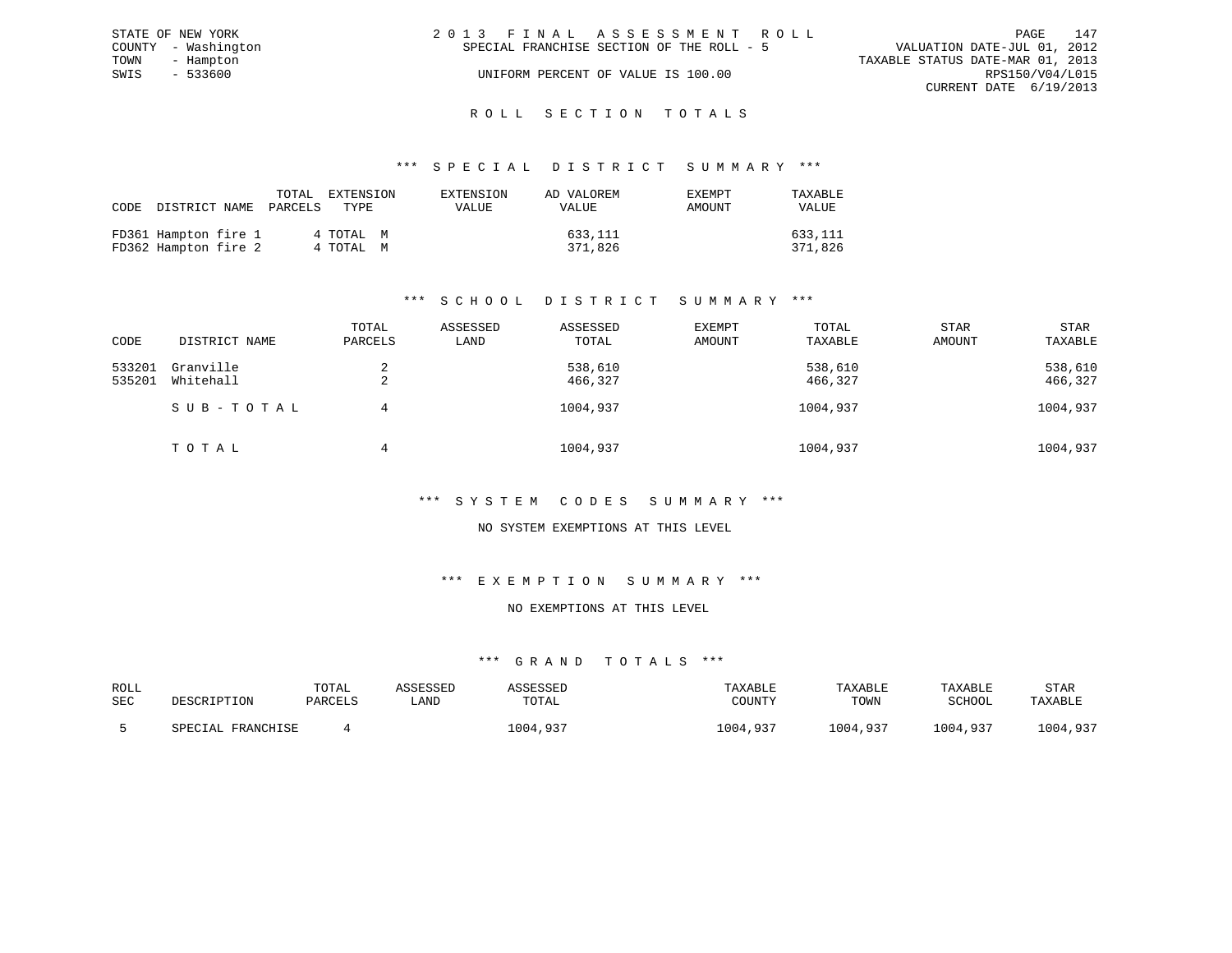STATE OF NEW YORK 2 0 1 3 F I N A L A S S E S S M E N T R O L L PAGE 148 COUNTY - Washington UTILITY & R.R. SECTION OF THE ROLL - 6 VALUATION DATE-JUL 01, 2012 TOWN - Hampton OWNERS NAME SEQUENCE TAXABLE STATUS DATE-MAR 01, 2013 SWIS - 533600 UNIFORM PERCENT OF VALUE IS 100.00

| TAX MAP PARCEL NUMBER                    | PROPERTY LOCATION & CLASS ASSESSMENT EXEMPTION CODE---------------COUNTY-------TOWN-----SCHOOL |          |                                              |                            |             |
|------------------------------------------|------------------------------------------------------------------------------------------------|----------|----------------------------------------------|----------------------------|-------------|
| CURRENT OWNERS NAME                      | SCHOOL DISTRICT                                                                                | LAND     | TAX DESCRIPTION                              | TAXABLE VALUE              |             |
| CURRENT OWNERS ADDRESS                   | PARCEL SIZE/GRID COORD                                                                         | TOTAL    | SPECIAL DISTRICTS                            |                            | ACCOUNT NO. |
|                                          |                                                                                                |          |                                              |                            |             |
|                                          | County Route 21                                                                                |          |                                              |                            | 895N200604  |
| $71. - 1 - 30.2$                         | 831 Tele Comm                                                                                  |          | COUNTY TAXABLE VALUE                         | 40,800                     |             |
| Armadillo Holdings Corporation Whitehall | 535201 12,200                                                                                  |          | TOWN<br>TAXABLE VALUE                        | 40,800                     |             |
| 1150 Airport Dr Ste 105                  | App. Factor 1.00                                                                               | 40,800   |                                              |                            |             |
| South Burlington, VT 05403               | ACRES 1.55                                                                                     |          | SCHOOL TAXABLE VALUE<br>FD361 Hampton fire 1 |                            |             |
|                                          | EAST-0809204 NRTH-1707227                                                                      |          |                                              | 40,800 TO M<br>40,800 TO M |             |
|                                          | DEED BOOK 2485 PG-330                                                                          |          |                                              |                            |             |
|                                          | FULL MARKET VALUE                                                                              | 40,800   |                                              |                            |             |
|                                          |                                                                                                |          |                                              |                            |             |
|                                          | 1487 Carvers Falls Ln                                                                          |          |                                              |                            | 895N200305  |
| $31. - 1 - 6$                            | 874 Elec-hydro                                                                                 |          | COUNTY TAXABLE VALUE                         | 48,500                     |             |
| Central Vt Pub Ser Corp                  | 535201<br>Whitehall                                                                            | 48,500   | TOWN<br>TAXABLE VALUE                        | 48,500                     |             |
| Attn: Company Code 108000                | App. Factor 1.00                                                                               | 48,500   | SCHOOL TAXABLE VALUE                         | 48,500                     |             |
| 77 Grove St                              | ACRES 80.70                                                                                    |          | FD362 Hampton fire 2                         | 48,500 TO M                |             |
| Rutland, VT 05701                        | EAST-0808744 NRTH-1746215                                                                      |          |                                              |                            |             |
|                                          | DEED BOOK 199<br>PG-185                                                                        |          |                                              |                            |             |
|                                          | FULL MARKET VALUE                                                                              | 48,500   |                                              |                            |             |
|                                          |                                                                                                |          |                                              |                            |             |
|                                          | Manchester Rd OFF                                                                              |          |                                              |                            | 895J101811  |
| $38. - 1 - 6.1$                          | 380 Pub Util Vac                                                                               |          | COUNTY TAXABLE VALUE                         | 15,000                     |             |
| Central Vt Pub Ser Corp                  | 535201<br>Whitehall                                                                            | 15,000   | TOWN<br>TAXABLE VALUE                        | 15,000                     |             |
| Company Code 108000                      | App. Factor 1.00                                                                               | 15,000   | SCHOOL TAXABLE VALUE                         | 15,000                     |             |
| 77 Grove St                              | 7.00<br>ACRES                                                                                  |          | FD362 Hampton fire 2 15,000 TO M             |                            |             |
| Rutland, VT 05701                        | EAST-0811628 NRTH-1740394                                                                      |          |                                              |                            |             |
|                                          | DEED BOOK 199 PG-185                                                                           |          |                                              |                            |             |
|                                          | FULL MARKET VALUE                                                                              | 15,000   |                                              |                            |             |
|                                          |                                                                                                |          |                                              |                            |             |
|                                          | Electric Transmission                                                                          |          |                                              |                            | 895N200304  |
| $636. -9999 - 108. - 1027$               | 882 Elec Trans Imp                                                                             |          | COUNTY TAXABLE VALUE                         | 146,200                    |             |
| Central Vt Pub Ser Corp                  | Whitehall 535201                                                                               |          | 0 TOWN<br>TAXABLE VALUE                      | 146,200                    |             |
| Company Code 108000                      | 888888                                                                                         | 146,200  | SCHOOL TAXABLE VALUE                         | 146,200                    |             |
| 77 Grove St                              | App. Factor 1.00                                                                               |          | FD362 Hampton fire 2                         | 146,200 TO M               |             |
| Rutland, VT 05701                        | Crvs Flls Strt To Vt Line                                                                      |          |                                              |                            |             |
|                                          | FULL MARKET VALUE                                                                              | 146,200  |                                              |                            |             |
|                                          |                                                                                                |          |                                              |                            |             |
|                                          | Outside Plant                                                                                  |          |                                              |                            | 895N200302  |
| $636. -9999 - 108. - 1887$               | 874 Elec-hydro                                                                                 |          | COUNTY TAXABLE VALUE                         | 2400,100                   |             |
| Central Vt Pub Ser Corp                  | Whitehall<br>535201                                                                            | $\Omega$ | TOWN<br>TAXABLE VALUE                        | 2400,100                   |             |
| Company Code 108000                      | 888888                                                                                         | 2400,100 | SCHOOL TAXABLE VALUE                         | 2400,100                   |             |
| 77 Grove St                              | App. Factor 1.00                                                                               |          | FD362 Hampton fire 2                         | 2400,100 TO M              |             |
| Rutland, VT 05701                        | Dam/pwr St/pnstock/gen Eq                                                                      |          |                                              |                            |             |
|                                          | FULL MARKET VALUE                                                                              | 2400,100 |                                              |                            |             |
|                                          |                                                                                                |          |                                              |                            |             |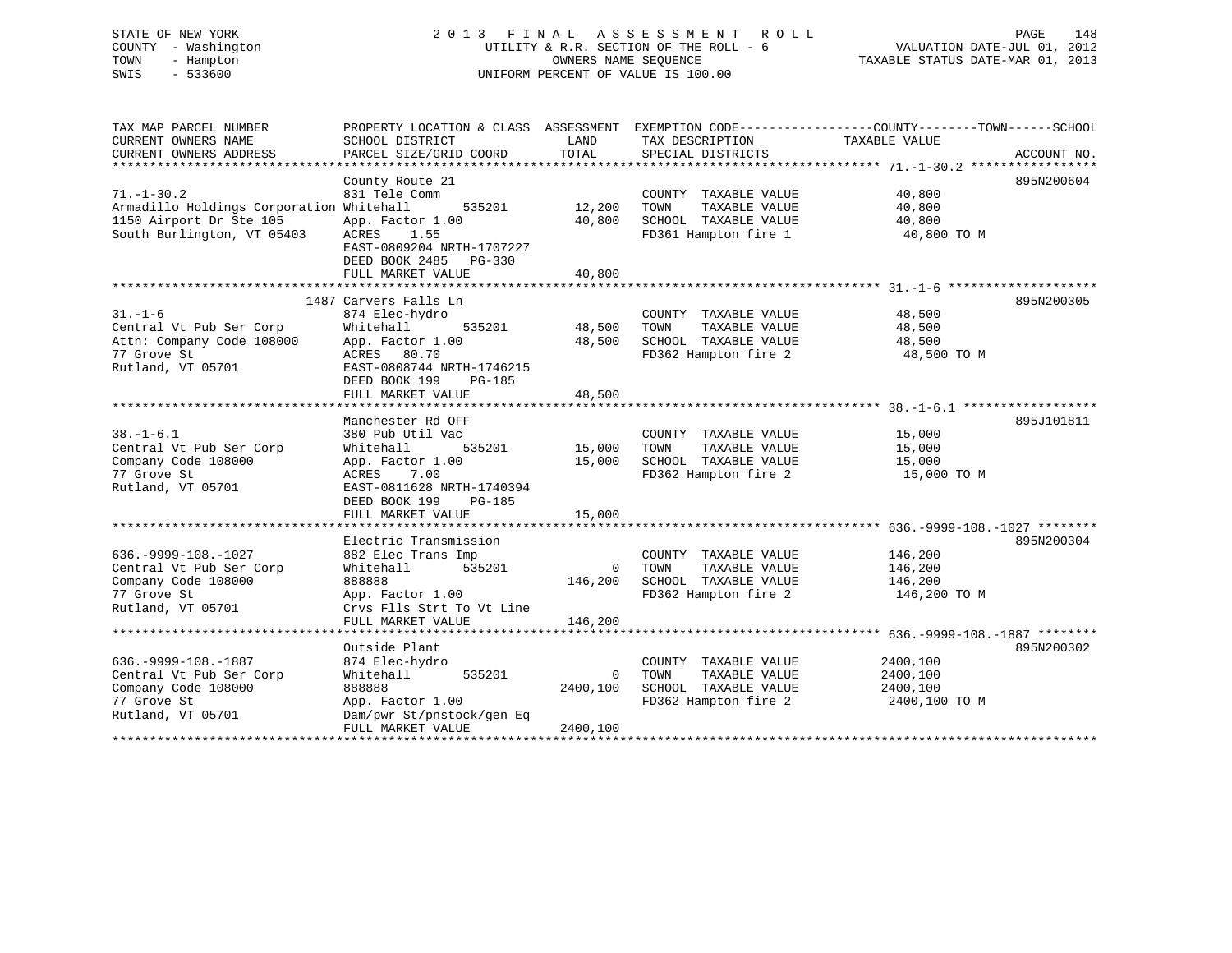# STATE OF NEW YORK 2 0 1 3 F I N A L A S S E S S M E N T R O L L PAGE 149 COUNTY - Washington UTILITY & R.R. SECTION OF THE ROLL - 6 VALUATION DATE-JUL 01, 2012 TOWN - Hampton OWNERS NAME SEQUENCE TAXABLE STATUS DATE-MAR 01, 2013 SWIS - 533600 UNIFORM PERCENT OF VALUE IS 100.00

| TAX MAP PARCEL NUMBER<br>CURRENT OWNERS NAME<br>CURRENT OWNERS ADDRESS | PROPERTY LOCATION & CLASS ASSESSMENT<br>SCHOOL DISTRICT<br>PARCEL SIZE/GRID COORD | LAND<br>TOTAL    | TAX DESCRIPTION<br>SPECIAL DISTRICTS          | EXEMPTION CODE----------------COUNTY-------TOWN------SCHOOL<br>TAXABLE VALUE | ACCOUNT NO. |
|------------------------------------------------------------------------|-----------------------------------------------------------------------------------|------------------|-----------------------------------------------|------------------------------------------------------------------------------|-------------|
| ************************                                               | **********************                                                            |                  |                                               |                                                                              |             |
| $53 - 1 - 3$<br>National Grid                                          | Whitehall/north Rutland<br>882 Elec Trans Imp<br>535201<br>Whitehall              | 191,400          | COUNTY TAXABLE VALUE<br>TOWN<br>TAXABLE VALUE | 191,400<br>191,400                                                           | 895N200311  |
| Company Code 132350                                                    | 912296                                                                            | 191,400          | SCHOOL TAXABLE VALUE                          | 191,400                                                                      |             |
| Real Estate Tax<br>300 Erie Boulevard West<br>Syracuse, NY 13202-4718  | App. Factor 1.0000<br>Trans Line<br>33.10<br>ACRES<br>EAST-0812810 NRTH-1725721   |                  | FD361 Hampton fire 1                          | 191,400 TO M                                                                 |             |
|                                                                        | FULL MARKET VALUE                                                                 | 191,400          |                                               |                                                                              |             |
|                                                                        |                                                                                   |                  |                                               |                                                                              |             |
|                                                                        | WHITEHALL-BLISSVILLE 7                                                            |                  |                                               |                                                                              |             |
| 636. - 9999 - 132. 350 - 1007                                          | 882 Elec Trans Imp                                                                |                  | COUNTY TAXABLE VALUE                          | 40,483                                                                       |             |
| National Grid                                                          | 535201<br>Whitehall                                                               | $\overline{0}$   | TOWN<br>TAXABLE VALUE                         | 40,483                                                                       |             |
| Real Esate Tax<br>300 Erie Boulevard West<br>Syracuse, NY 13202-4718   | WHITEHALL-BLISSVILLE 7<br>FULL MARKET VALUE                                       | 40,483<br>40,483 | SCHOOL TAXABLE VALUE                          | 40,483                                                                       |             |
| *******************                                                    |                                                                                   |                  |                                               |                                                                              |             |
|                                                                        | Outside Plant                                                                     |                  |                                               |                                                                              | 895N200310  |
| 636. - 9999 - 132. 350 - 1886                                          | 884 Elec Dist Out                                                                 |                  | COUNTY TAXABLE VALUE                          | 197,848                                                                      |             |
| National Grid                                                          | Granville<br>533201                                                               | $\Omega$         | TAXABLE VALUE<br>TOWN                         | 197,848                                                                      |             |
| Company Code 132350                                                    | 888888                                                                            | 197,848          | SCHOOL TAXABLE VALUE                          | 197,848                                                                      |             |
| Real Estate Tax                                                        | App. Factor .4500                                                                 |                  | FD362 Hampton fire 2                          | 197,848 TO M                                                                 |             |
| 300 Erie Boulevard West                                                | Poles Wires Etc                                                                   |                  |                                               |                                                                              |             |
| Syracuse, NY 13202-4718                                                | FULL MARKET VALUE                                                                 | 197,848          |                                               |                                                                              |             |
|                                                                        | Outside Plant                                                                     |                  |                                               |                                                                              | 8975200515  |
| 636. - 9999 - 132. 350 - 1887                                          | 884 Elec Dist Out                                                                 |                  | COUNTY TAXABLE VALUE                          | 241,814                                                                      |             |
| National Grid                                                          | Whitehall<br>535201                                                               | $\overline{0}$   | TAXABLE VALUE<br>TOWN                         | 241,814                                                                      |             |
| Company Code 132350                                                    | 888888                                                                            | 241,814          | SCHOOL TAXABLE VALUE                          | 241,814                                                                      |             |
| Real Estate Tax                                                        | App. Factor .5500                                                                 |                  | FD362 Hampton fire 2                          | 241,814 TO M                                                                 |             |
| 300 Erie Boulevard West                                                | Poles Wires Etc                                                                   |                  |                                               |                                                                              |             |
| Syracuse, NY 13202-4718                                                | FULL MARKET VALUE                                                                 | 241,814          |                                               |                                                                              |             |
|                                                                        |                                                                                   |                  |                                               |                                                                              |             |
|                                                                        | South Rd OFF                                                                      |                  |                                               |                                                                              | 895N200313  |
| $72. - 1 - 12$                                                         | 822 Water supply                                                                  |                  | COUNTY TAXABLE VALUE                          | 900                                                                          |             |
| Poultney Water Works                                                   | Granville<br>533201                                                               | 900              | TAXABLE VALUE<br>TOWN                         | 900                                                                          |             |
| Poultney, VT 05764                                                     | EAST-0818145 NRTH-1708525                                                         | 900              | SCHOOL TAXABLE VALUE                          | 900                                                                          |             |
|                                                                        | FULL MARKET VALUE                                                                 | 900              | FD361 Hampton fire 1                          | 900 TO M                                                                     |             |
|                                                                        | ***********************                                                           |                  |                                               |                                                                              |             |
|                                                                        | Public Service Town So Rd                                                         |                  |                                               |                                                                              | 895N200314  |
| $600. -22 - 1$                                                         | 822 Water supply                                                                  |                  | COUNTY TAXABLE VALUE                          | 1,800                                                                        |             |
| Poultney Water Works                                                   | Granville<br>533201                                                               | $\overline{0}$   | TOWN<br>TAXABLE VALUE                         | 1,800                                                                        |             |
| Poultney, VT 05764                                                     | Dam                                                                               | 1,800            | SCHOOL TAXABLE VALUE                          | 1,800                                                                        |             |
|                                                                        | FULL MARKET VALUE                                                                 | 1,800            | FD361 Hampton fire 1                          | 1,800 TO M                                                                   |             |
|                                                                        |                                                                                   |                  |                                               |                                                                              |             |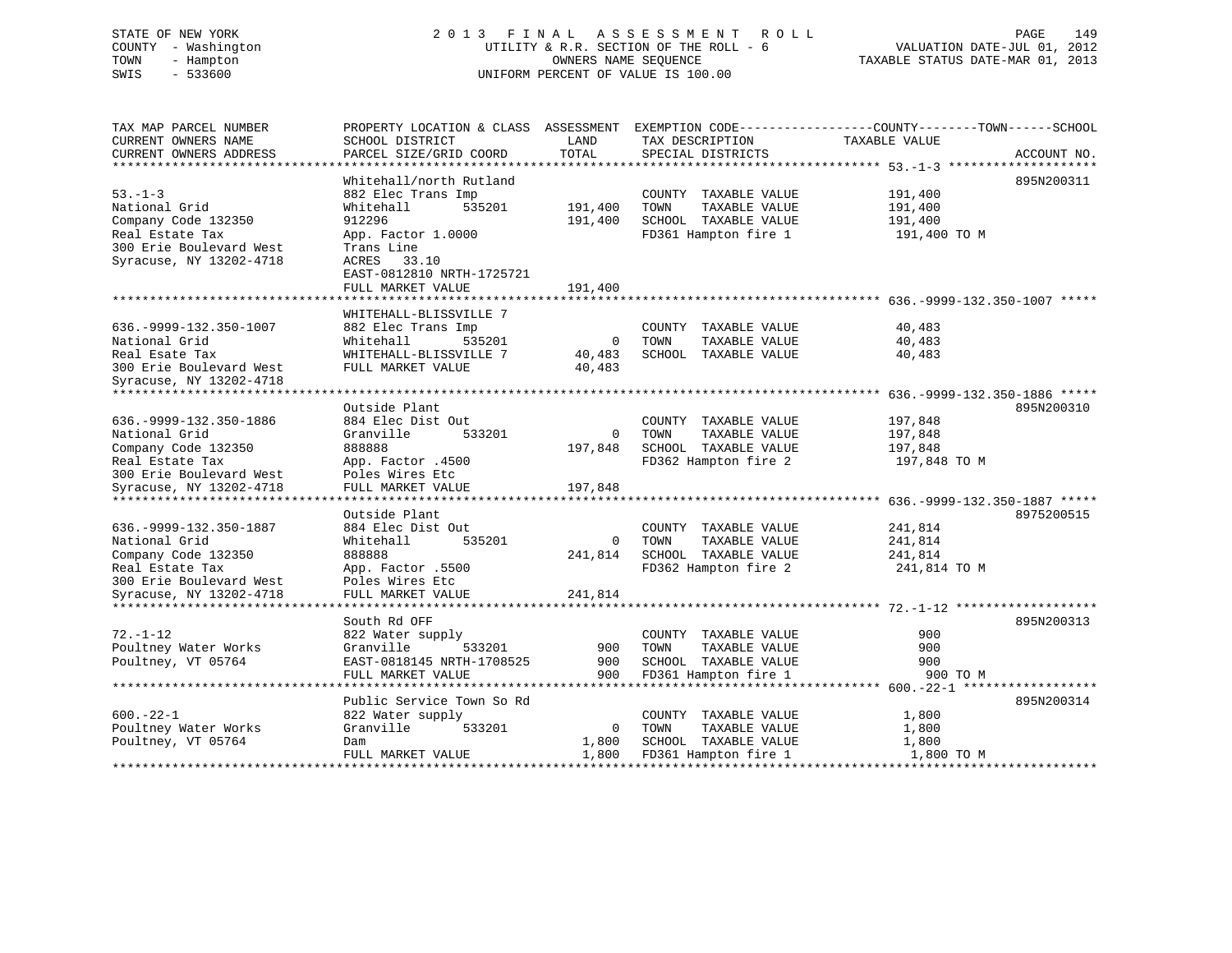# STATE OF NEW YORK 2 0 1 3 F I N A L A S S E S S M E N T R O L L PAGE 150 COUNTY - Washington UTILITY & R.R. SECTION OF THE ROLL - 6 VALUATION DATE-JUL 01, 2012 TOWN - Hampton OWNERS NAME SEQUENCE TAXABLE STATUS DATE-MAR 01, 2013 SWIS - 533600 UNIFORM PERCENT OF VALUE IS 100.00

| TAX MAP PARCEL NUMBER         | PROPERTY LOCATION & CLASS ASSESSMENT |                |                       | EXEMPTION CODE-----------------COUNTY-------TOWN------SCHOOL |             |
|-------------------------------|--------------------------------------|----------------|-----------------------|--------------------------------------------------------------|-------------|
| CURRENT OWNERS NAME           | SCHOOL DISTRICT                      | LAND           | TAX DESCRIPTION       | TAXABLE VALUE                                                |             |
| CURRENT OWNERS ADDRESS        | PARCEL SIZE/GRID COORD               | TOTAL          | SPECIAL DISTRICTS     |                                                              | ACCOUNT NO. |
|                               |                                      |                |                       |                                                              |             |
|                               | Public Service Town So Rd            |                |                       |                                                              | 895N200315  |
| $600 - 22 - 2$                | 822 Water supply                     |                | COUNTY TAXABLE VALUE  | 1,800                                                        |             |
| Poultney Water Works          | Granville<br>533201                  | $\Omega$       | TOWN<br>TAXABLE VALUE | 1,800                                                        |             |
| Poultney, VT 05764            | Pipe Line                            | 1,800          | SCHOOL TAXABLE VALUE  | 1,800                                                        |             |
|                               | FULL MARKET VALUE                    | 1,800          | FD361 Hampton fire 1  | 1,800 TO M                                                   |             |
|                               | Public Service Town So Rd            |                |                       |                                                              | 895N200316  |
|                               |                                      |                |                       |                                                              |             |
| $600 - 22 - 3$                | 822 Water supply                     |                | COUNTY TAXABLE VALUE  | 1,800                                                        |             |
| Poultney Water Works          | Granville<br>533201                  | $\overline{0}$ | TAXABLE VALUE<br>TOWN | 1,800                                                        |             |
| Poultney, VT 05764            | Water Rights                         | 1,800          | SCHOOL TAXABLE VALUE  | 1,800                                                        |             |
|                               | FULL MARKET VALUE                    | 1,800          | FD361 Hampton fire 1  | 1,800 TO M                                                   |             |
|                               |                                      |                |                       |                                                              |             |
|                               | Public Service Town Hl               |                |                       |                                                              | 895N200318  |
| $600. -22 - 5$                | 822 Water supply                     |                | COUNTY TAXABLE VALUE  | 1,800                                                        |             |
| Poultney Water Works          | Granville<br>533201                  | $\Omega$       | TOWN<br>TAXABLE VALUE | 1,800                                                        |             |
| Poultney, VT 05764            | Water Rights                         | 1,800          | SCHOOL TAXABLE VALUE  | 1,800                                                        |             |
|                               | FULL MARKET VALUE                    | 1,800          | FD361 Hampton fire 1  | 1,800 TO M                                                   |             |
|                               |                                      |                |                       |                                                              |             |
|                               | Outside Plant                        |                |                       |                                                              | 895N200317  |
| 636. - 9999 - 237. 500 - 1036 | 826 Water Transm                     |                | COUNTY TAXABLE VALUE  | 900                                                          |             |
| Poultney Water Works          | Granville<br>533201                  | $\Omega$       | TOWN<br>TAXABLE VALUE | 900                                                          |             |
| Company Code 237500           | 888888                               | 900            | SCHOOL TAXABLE VALUE  | 900                                                          |             |
| Poultney, VT 05764            | App. Factor 1.0000                   |                | FD361 Hampton fire 1  | 900 TO M                                                     |             |
|                               | Pipe Line/town Hill                  |                |                       |                                                              |             |
|                               | FULL MARKET VALUE                    | 900            |                       |                                                              |             |
|                               |                                      |                |                       |                                                              |             |
|                               | Outside Plant                        |                |                       |                                                              | 8975200525  |
| 636. - 9999 - 631. 900 - 1886 | 836 Telecom. eq.                     |                | COUNTY TAXABLE VALUE  | 24,044                                                       |             |
| Verizon New York Inc          | 533201<br>Granville                  | $\Omega$       | TOWN<br>TAXABLE VALUE | 24,044                                                       |             |
| PO Box 2749                   | 888888                               | 24,044         | SCHOOL TAXABLE VALUE  | 24,044                                                       |             |
| Addison, TX 75001             | App. Factor .6300                    |                | FD361 Hampton fire 1  | 24,044 TO M                                                  |             |
|                               | Poles Wires Etc                      |                |                       |                                                              |             |
|                               | FULL MARKET VALUE                    | 24,044         |                       |                                                              |             |
|                               |                                      |                |                       |                                                              |             |
|                               | Outside Plant                        |                |                       |                                                              | 895N200312  |
| 636. - 9999 - 631. 900 - 1887 | 836 Telecom. eq.                     |                | COUNTY TAXABLE VALUE  | 14,121                                                       |             |
| Verizon New York Inc          | Whitehall<br>535201                  | $\mathbf 0$    | TOWN<br>TAXABLE VALUE | 14,121                                                       |             |
| Attn: Company Code 631900     | 888888                               | 14,121         | SCHOOL TAXABLE VALUE  | 14,121                                                       |             |
| PO Box 2749                   | App. Factor .3700                    |                | FD361 Hampton fire 1  | 14,121 TO M                                                  |             |
| Addison, TX 75001             | Poles Wires Etc                      |                |                       |                                                              |             |
|                               | FULL MARKET VALUE                    | 14,121         |                       |                                                              |             |
|                               | **********************               |                |                       |                                                              |             |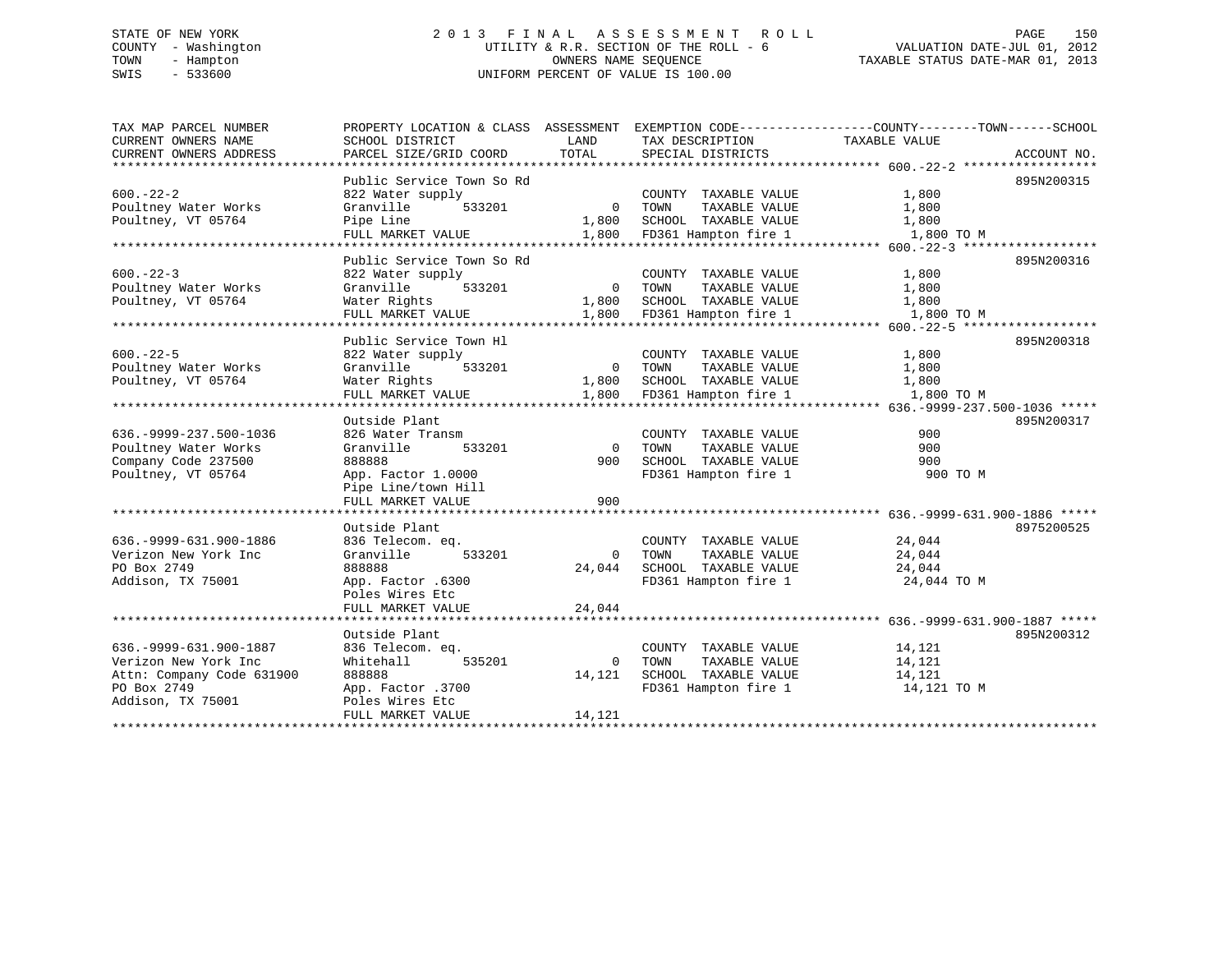| 2013 FINAL ASSESSMENT ROLL             |                                  | PAGE.                       | 151 |
|----------------------------------------|----------------------------------|-----------------------------|-----|
| UTILITY & R.R. SECTION OF THE ROLL - 6 |                                  | VALUATION DATE-JUL 01, 2012 |     |
|                                        | TAXABLE STATUS DATE-MAR 01, 2013 |                             |     |
|                                        |                                  | RPS150/V04/L015             |     |
| UNIFORM PERCENT OF VALUE IS 100.00     |                                  | CURRENT DATE 6/19/2013      |     |

ROLL SUB SECTION - - TOTALS

#### \*\*\* S P E C I A L D I S T R I C T S U M M A R Y \*\*\*

| CODE |                                              | TOTAL<br>DISTRICT NAME PARCELS | EXTENSION<br>TYPE.      | EXTENSION<br>VALUE | AD VALOREM<br>VALUE | <b>EXEMPT</b><br>AMOUNT | TAXABLE<br><b>VALUE</b> |
|------|----------------------------------------------|--------------------------------|-------------------------|--------------------|---------------------|-------------------------|-------------------------|
|      | FD361 Hampton fire 1<br>FD362 Hampton fire 2 |                                | 10 TOTAL M<br>6 ТОТАL М |                    | 279,365<br>3049,462 |                         | 279,365<br>3049,462     |

STATE OF NEW YORK COUNTY - Washington TOWN - Hampton  $SWIS$  - 533600

# \*\*\* S C H O O L D I S T R I C T S U M M A R Y \*\*\*

| CODE             | DISTRICT NAME          | TOTAL<br>PARCELS | ASSESSED<br>LAND | ASSESSED<br>TOTAL   | EXEMPT<br>AMOUNT | TOTAL<br>TAXABLE    | <b>STAR</b><br>AMOUNT | STAR<br>TAXABLE     |
|------------------|------------------------|------------------|------------------|---------------------|------------------|---------------------|-----------------------|---------------------|
| 533201<br>535201 | Granville<br>Whitehall | 8<br>9           | 900<br>267,100   | 230,892<br>3138,418 |                  | 230,892<br>3138,418 |                       | 230,892<br>3138,418 |
|                  | SUB-TOTAL              | 17               | 268,000          | 3369,310            |                  | 3369,310            |                       | 3369,310            |
|                  | TOTAL                  | 17               | 268,000          | 3369,310            |                  | 3369,310            |                       | 3369,310            |

#### \*\*\* S Y S T E M C O D E S S U M M A R Y \*\*\*

#### NO SYSTEM EXEMPTIONS AT THIS LEVEL

#### \*\*\* E X E M P T I O N S U M M A R Y \*\*\*

### NO EXEMPTIONS AT THIS LEVEL

| ROLL<br>SEC | DESCRIPTION                | TOTAL<br>PARCELS | <b>\SSESSED</b><br>LAND | SSESSED<br>TOTAL | TAXABLE<br>COUNTY | TAXABLE<br>TOWN | TAXABLE<br>SCHOOL | STAR<br>TAXABLE |
|-------------|----------------------------|------------------|-------------------------|------------------|-------------------|-----------------|-------------------|-----------------|
|             | TILITIES & N.C.<br>ו דידיו |                  | 268,000                 | 3369,310         | 3369<br>,310      | 3369,310        | 3369,310          | 3369,310        |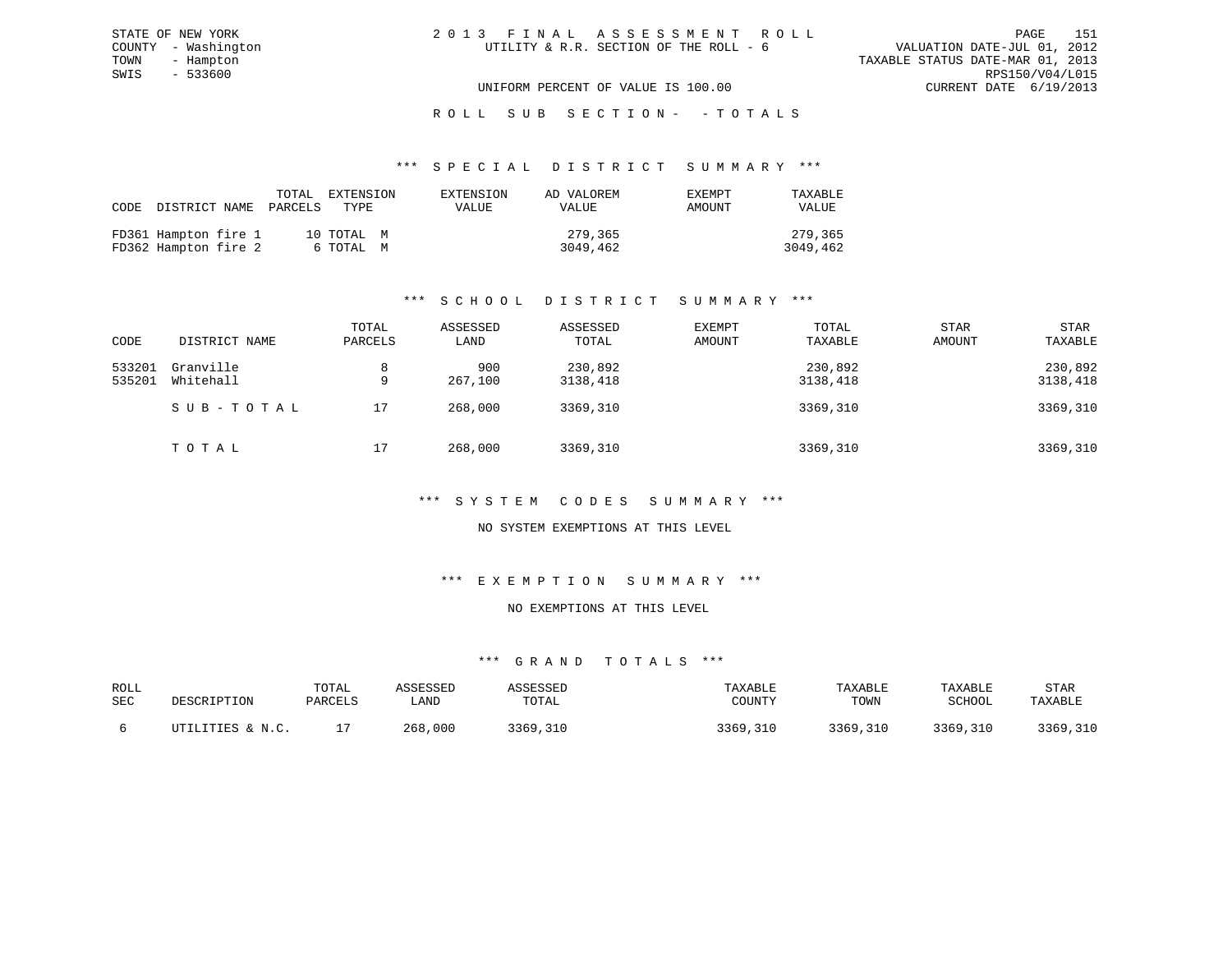| STATE OF NEW YORK   | 2013 FINAL ASSESSMENT ROLL             | 152<br>PAGE                      |
|---------------------|----------------------------------------|----------------------------------|
| COUNTY - Washington | UTILITY & R.R. SECTION OF THE ROLL - 6 | VALUATION DATE-JUL 01, 2012      |
| TOWN<br>- Hampton   |                                        | TAXABLE STATUS DATE-MAR 01, 2013 |
| SWIS<br>$-533600$   | UNIFORM PERCENT OF VALUE IS 100.00     | RPS150/V04/L015                  |
|                     |                                        | CURRENT DATE 6/19/2013           |
|                     |                                        |                                  |

# ROLL SECTION TOTALS

#### \*\*\* S P E C I A L D I S T R I C T S U M M A R Y \*\*\*

| CODE |                                              | TOTAL<br>DISTRICT NAME PARCELS | EXTENSION<br>TYPE       | EXTENSION<br>VALUE | AD VALOREM<br>VALUE | EXEMPT<br>AMOUNT | TAXABLE<br><b>VALUE</b> |
|------|----------------------------------------------|--------------------------------|-------------------------|--------------------|---------------------|------------------|-------------------------|
|      | FD361 Hampton fire 1<br>FD362 Hampton fire 2 |                                | 10 TOTAL M<br>6 ТОТАL М |                    | 279,365<br>3049,462 |                  | 279,365<br>3049,462     |

# \*\*\* S C H O O L D I S T R I C T S U M M A R Y \*\*\*

| CODE             | DISTRICT NAME          | TOTAL<br>PARCELS | ASSESSED<br>LAND | ASSESSED<br>TOTAL   | EXEMPT<br>AMOUNT | TOTAL<br>TAXABLE    | <b>STAR</b><br>AMOUNT | <b>STAR</b><br>TAXABLE |
|------------------|------------------------|------------------|------------------|---------------------|------------------|---------------------|-----------------------|------------------------|
| 533201<br>535201 | Granville<br>Whitehall | 8<br>9           | 900<br>267,100   | 230,892<br>3138,418 |                  | 230,892<br>3138,418 |                       | 230,892<br>3138,418    |
|                  | SUB-TOTAL              | 17               | 268,000          | 3369,310            |                  | 3369,310            |                       | 3369,310               |
|                  | TOTAL                  | 17               | 268,000          | 3369,310            |                  | 3369,310            |                       | 3369,310               |

#### \*\*\* S Y S T E M C O D E S S U M M A R Y \*\*\*

#### NO SYSTEM EXEMPTIONS AT THIS LEVEL

#### \*\*\* E X E M P T I O N S U M M A R Y \*\*\*

#### NO EXEMPTIONS AT THIS LEVEL

| ROLL<br>SEC | DESCRIPTION            | TOTAL<br>PARCELS | . AND       | TOTAL        | TAXABLE<br>COUNT. | TAXABLE<br>TOWN | TAXABLE<br>SCHOOL | STAR<br>TAXABLE |
|-------------|------------------------|------------------|-------------|--------------|-------------------|-----------------|-------------------|-----------------|
|             | LITTES & N C<br>ד יחיד |                  | ,000<br>268 | 3369<br>.310 | 3369.310          | 3369,310        | 3369,310          | 3369,310        |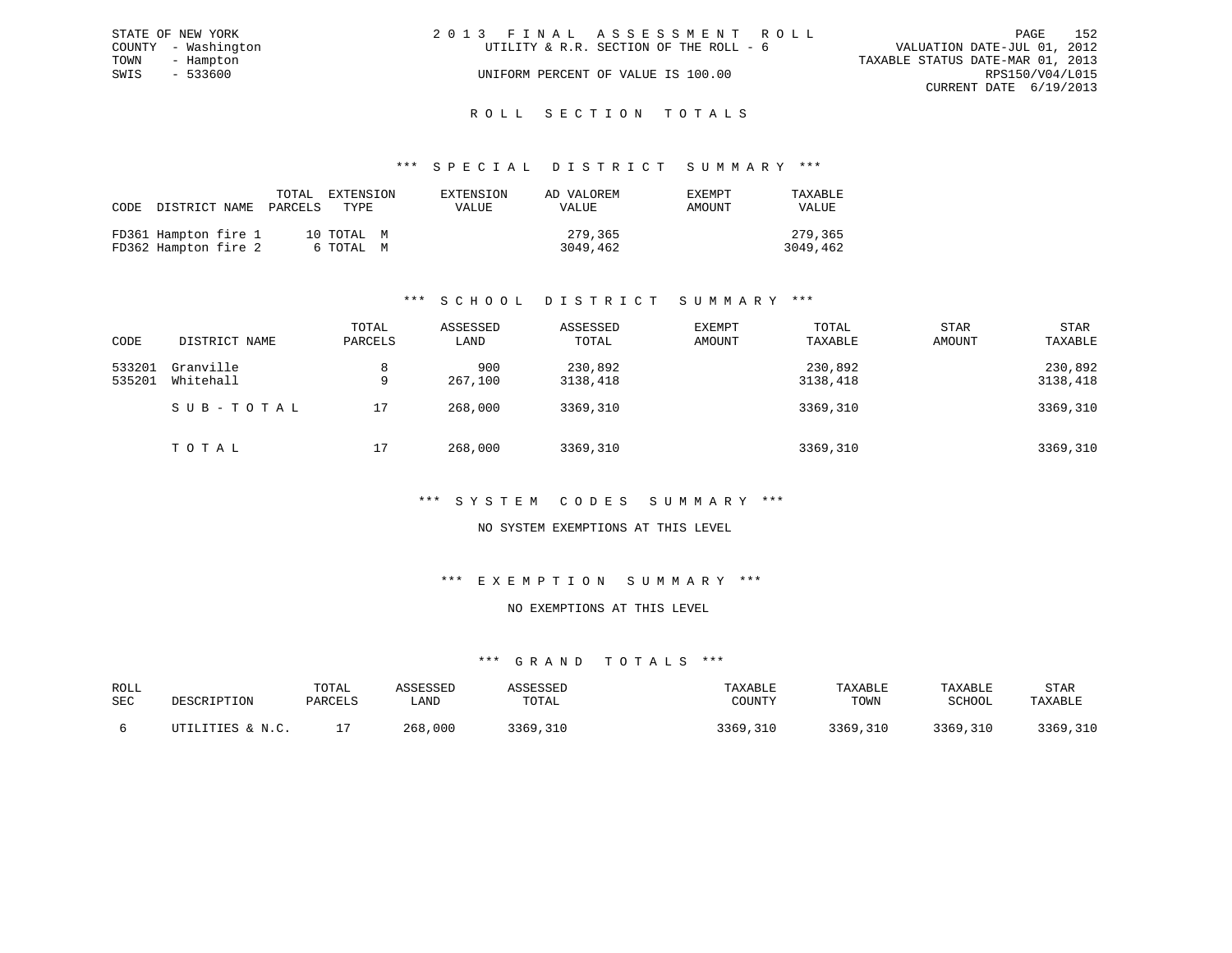| STATE OF NEW YORK<br>COUNTY<br>- Washington<br>TOWN<br>- Hampton<br>$-533600$<br>SWIS | FINAL ASSESSMENT ROLL<br>2 0 1 3<br>CEILING RAILROAD SECTION OF THE ROLL - 7<br>UNIFORM PERCENT OF VALUE IS 100.00 | 153<br>PAGE<br>VALUATION DATE-JUL 01, 2012<br>TAXABLE STATUS DATE-MAR 01, 2013 |                         |                                                                                                |
|---------------------------------------------------------------------------------------|--------------------------------------------------------------------------------------------------------------------|--------------------------------------------------------------------------------|-------------------------|------------------------------------------------------------------------------------------------|
| TAX MAP PARCEL NUMBER                                                                 |                                                                                                                    |                                                                                |                         | PROPERTY LOCATION & CLASS ASSESSMENT EXEMPTION CODE--------------COUNTY-------TOWN------SCHOOL |
| CURRENT OWNERS NAME                                                                   | SCHOOL DISTRICT                                                                                                    | LAND                                                                           | TAX DESCRIPTION         | TAXABLE VALUE                                                                                  |
| CURRENT OWNERS ADDRESS                                                                | PARCEL SIZE/GRID COORD                                                                                             | TOTAL                                                                          | SPECIAL DISTRICTS       | ACCOUNT NO.                                                                                    |
|                                                                                       | Public Service Town                                                                                                |                                                                                |                         | 895N200301                                                                                     |
| $45. - 1 - 15$                                                                        | 842 Ceiling rr                                                                                                     |                                                                                | COUNTY<br>TAXABLE VALUE | 162,252                                                                                        |
| Clarendon & Pittsford Rr                                                              | Whitehall<br>535201                                                                                                | 21,700                                                                         | TOWN<br>TAXABLE VALUE   | 162,252                                                                                        |
| One Railway Ln                                                                        | Trans-Parcel 1 of 2                                                                                                | 162,252                                                                        | SCHOOL TAXABLE VALUE    | 162,252                                                                                        |
| Burlington, VT 05401                                                                  | Apport For Sch 93%                                                                                                 |                                                                                | FD362 Hampton fire 2    | 162,252 TO M                                                                                   |
|                                                                                       | $45. - 1 - 15. - 1$                                                                                                |                                                                                |                         |                                                                                                |
|                                                                                       | ACRES 11.66                                                                                                        |                                                                                |                         |                                                                                                |
|                                                                                       | EAST-0807654 NRTH-1734493                                                                                          |                                                                                |                         |                                                                                                |
|                                                                                       | DEED BOOK 498<br>PG-841                                                                                            |                                                                                |                         |                                                                                                |
|                                                                                       | FULL MARKET VALUE                                                                                                  | 162,252                                                                        |                         |                                                                                                |
|                                                                                       |                                                                                                                    |                                                                                |                         |                                                                                                |
|                                                                                       | Public Service Town                                                                                                |                                                                                |                         | 8975200505                                                                                     |
| $45. -1 - 15. -2$                                                                     | 842 Ceiling rr                                                                                                     |                                                                                | COUNTY TAXABLE VALUE    | 12,212                                                                                         |
| Clarendon & Pittsford Rr                                                              | Granville<br>533201                                                                                                | 1,600                                                                          | TAXABLE VALUE<br>TOWN   | 12,212                                                                                         |
| One Railway Ln                                                                        | Apportioned For School 7%                                                                                          | 12,212                                                                         | SCHOOL TAXABLE VALUE    | 12,212                                                                                         |
| Burlington, VT 05401                                                                  | Parcel 2 Of 2                                                                                                      | FD362 Hampton fire 2                                                           |                         | 12,212 TO M                                                                                    |
|                                                                                       | EAST-0771680 NRTH-1309190<br>FULL MARKET VALUE                                                                     | 12,212                                                                         |                         |                                                                                                |
|                                                                                       |                                                                                                                    |                                                                                |                         |                                                                                                |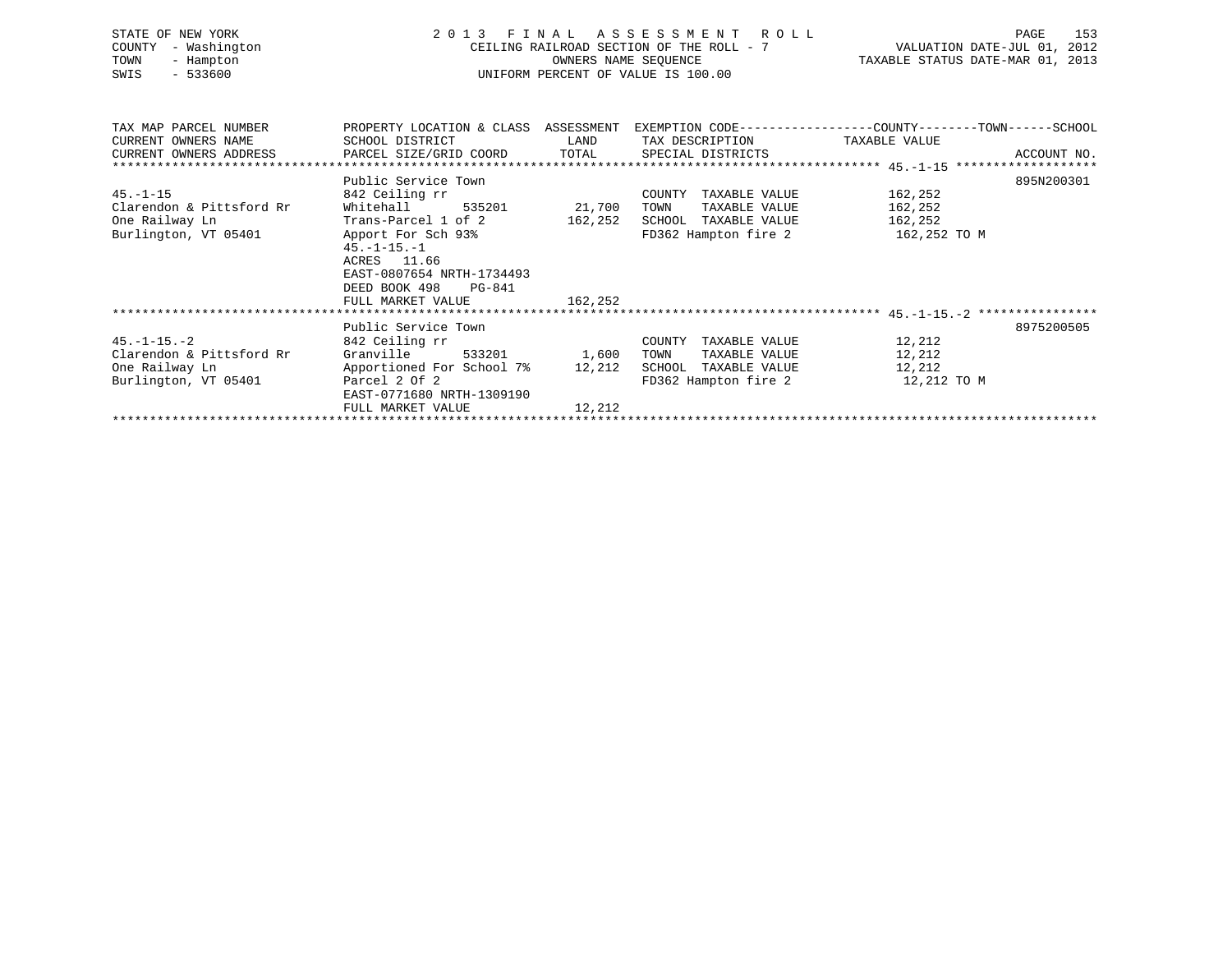| 2013 FINAL ASSESSMENT ROLL |                                          |                                  | PAGE                   | 154 |
|----------------------------|------------------------------------------|----------------------------------|------------------------|-----|
|                            | CEILING RAILROAD SECTION OF THE ROLL - 7 | VALUATION DATE-JUL 01, 2012      |                        |     |
|                            |                                          | TAXABLE STATUS DATE-MAR 01, 2013 |                        |     |
|                            |                                          |                                  | RPS150/V04/L015        |     |
|                            | UNIFORM PERCENT OF VALUE IS 100.00       |                                  | CURRENT DATE 6/19/2013 |     |

STATE OF NEW YORK

# ROLL SUB SECTION - - TOTALS

#### \*\*\* S P E C I A L D I S T R I C T S U M M A R Y \*\*\*

|                      | TOTAL<br>CODE DISTRICT NAME PARCELS | EXTENSION<br>TYPE. | EXTENSION<br>VALUE | AD VALOREM<br><b>VALUE</b> | EXEMPT<br>AMOUNT | TAXABLE<br><b>VALUE</b> |
|----------------------|-------------------------------------|--------------------|--------------------|----------------------------|------------------|-------------------------|
| FD362 Hampton fire 2 |                                     | 2 ТОТАЬ М          |                    | 174,464                    |                  | 174,464                 |

### \*\*\* S C H O O L D I S T R I C T S U M M A R Y \*\*\*

| CODE             | DISTRICT NAME          | TOTAL<br>PARCELS | ASSESSED<br>LAND | ASSESSED<br>TOTAL | EXEMPT<br>AMOUNT | TOTAL<br>TAXABLE  | STAR<br>AMOUNT | STAR<br>TAXABLE   |
|------------------|------------------------|------------------|------------------|-------------------|------------------|-------------------|----------------|-------------------|
| 533201<br>535201 | Granville<br>Whitehall |                  | 1,600<br>21,700  | 12,212<br>162,252 |                  | 12,212<br>162,252 |                | 12,212<br>162,252 |
|                  | SUB-TOTAL              | 2                | 23,300           | 174,464           |                  | 174,464           |                | 174,464           |
|                  | ТОТАЬ                  | 2                | 23,300           | 174,464           |                  | 174,464           |                | 174,464           |

# \*\*\* S Y S T E M C O D E S S U M M A R Y \*\*\*

# NO SYSTEM EXEMPTIONS AT THIS LEVEL

### \*\*\* E X E M P T I O N S U M M A R Y \*\*\*

### NO EXEMPTIONS AT THIS LEVEL

| ROLL |                   | TOTAL   | ASSESSED | ASSESSED | TAXABLE | TAXABLE | TAXABLE | STAR    |
|------|-------------------|---------|----------|----------|---------|---------|---------|---------|
| SEC  | DESCRIPTION       | PARCELS | LAND     | TOTAL    | COUNTY  | TOWN    | SCHOOL  | TAXABLE |
|      |                   |         |          |          |         |         |         |         |
|      | CEILING RAILROADS |         | 23,300   | 174,464  | 174,464 | 174,464 | 174,464 | 174,464 |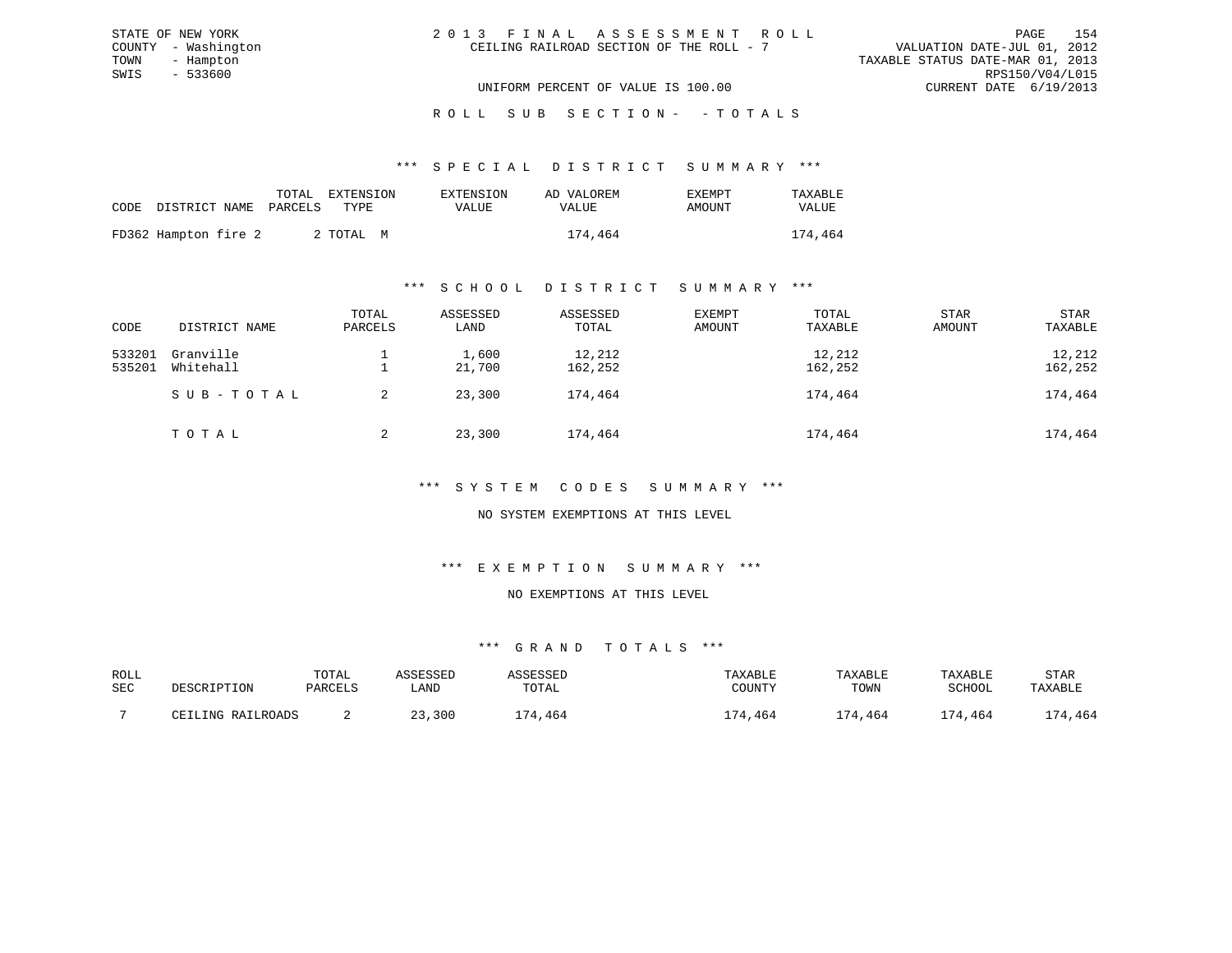| STATE OF NEW YORK   | 2013 FINAL ASSESSMENT ROLL               | 155<br>PAGE                      |
|---------------------|------------------------------------------|----------------------------------|
| COUNTY - Washington | CEILING RAILROAD SECTION OF THE ROLL - 7 | VALUATION DATE-JUL 01, 2012      |
| TOWN<br>- Hampton   |                                          | TAXABLE STATUS DATE-MAR 01, 2013 |
| $-533600$<br>SWIS   | UNIFORM PERCENT OF VALUE IS 100.00       | RPS150/V04/L015                  |
|                     |                                          | CURRENT DATE 6/19/2013           |
|                     |                                          |                                  |

#### R O L L S E C T I O N T O T A L S

#### \*\*\* S P E C I A L D I S T R I C T S U M M A R Y \*\*\*

|                                 | TOTAL | EXTENSION | EXTENSION | AD VALOREM | EXEMPT | TAXABLE |
|---------------------------------|-------|-----------|-----------|------------|--------|---------|
| CODE DISTRICT NAME PARCELS TYPE |       |           | VALUE     | VALUE      | AMOUNT | VALUE   |
| FD362 Hampton fire 2            |       | 2 ТОТАЬ М |           | 174,464    |        | 174,464 |

#### \*\*\* S C H O O L D I S T R I C T S U M M A R Y \*\*\*

| CODE             | DISTRICT NAME          | TOTAL<br>PARCELS | ASSESSED<br>LAND | ASSESSED<br>TOTAL | EXEMPT<br>AMOUNT | TOTAL<br>TAXABLE  | STAR<br><b>AMOUNT</b> | STAR<br>TAXABLE   |
|------------------|------------------------|------------------|------------------|-------------------|------------------|-------------------|-----------------------|-------------------|
| 533201<br>535201 | Granville<br>Whitehall |                  | 1,600<br>21,700  | 12,212<br>162,252 |                  | 12,212<br>162,252 |                       | 12,212<br>162,252 |
|                  | SUB-TOTAL              | 2                | 23,300           | 174,464           |                  | 174,464           |                       | 174,464           |
|                  | TOTAL                  | 2                | 23,300           | 174,464           |                  | 174,464           |                       | 174,464           |

#### \*\*\* S Y S T E M C O D E S S U M M A R Y \*\*\*

### NO SYSTEM EXEMPTIONS AT THIS LEVEL

# \*\*\* E X E M P T I O N S U M M A R Y \*\*\*

#### NO EXEMPTIONS AT THIS LEVEL

| ROLL |                   | TOTAL   | <i>CCTCCT</i> |             | TAXABLE | TAXABLE  | TAXABLE    | STAR    |
|------|-------------------|---------|---------------|-------------|---------|----------|------------|---------|
| SEC  | DESCRIPTION       | PARCELS | ∟AND          | TOTAL       | COUNTY  | TOWN     | SCHOOL     | TAXABLE |
|      | CEILING RAILROADS |         | ,300          | 171<br>.464 | L74,464 | ' 74,464 | ,464<br>74 | 174,464 |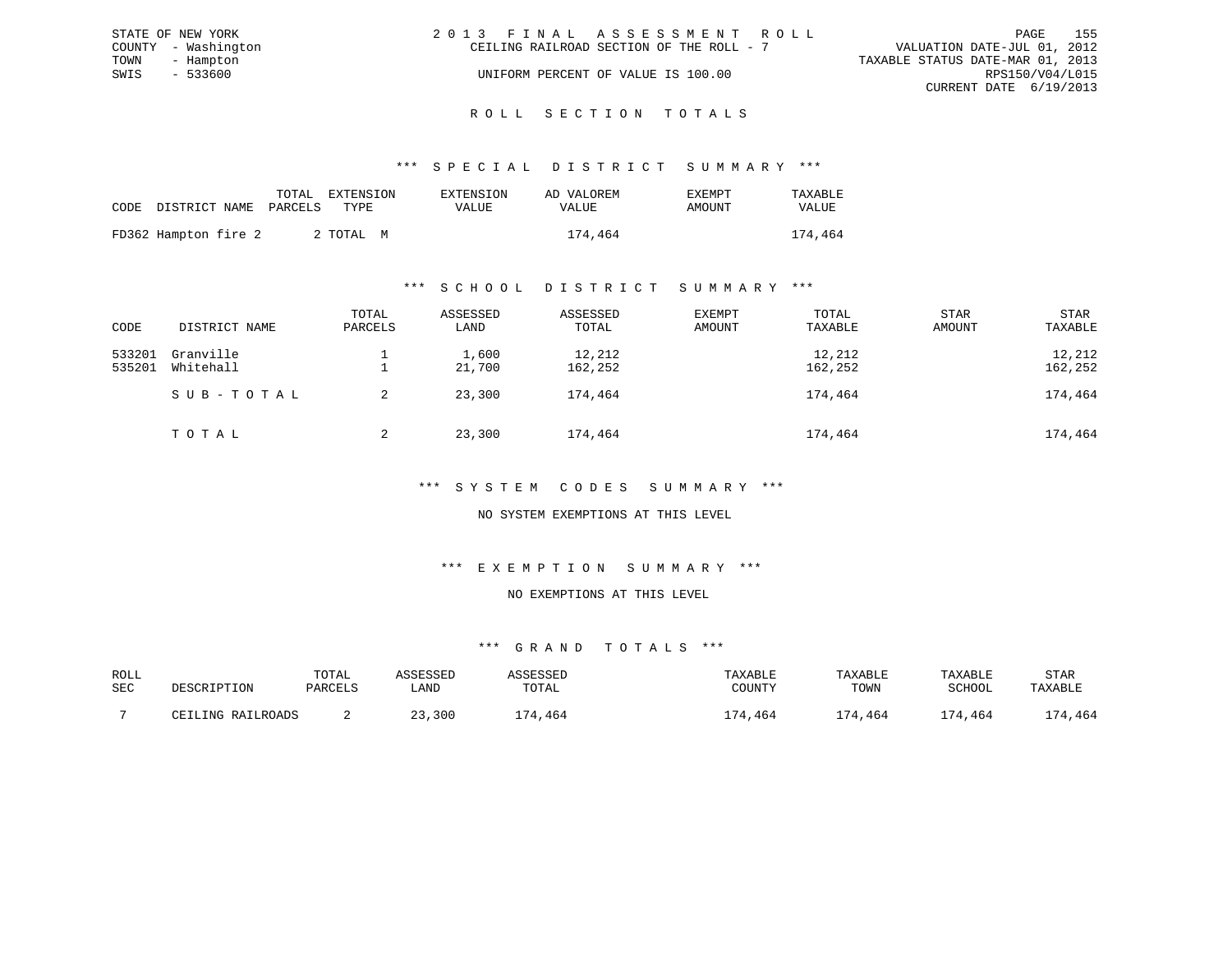# STATE OF NEW YORK 2 0 1 3 F I N A L A S S E S S M E N T R O L L PAGE 156 COUNTY - Washington WHOLLY EXEMPT SECTION OF THE ROLL - 8 VALUATION DATE-JUL 01, 2012 TOWN - Hampton OWNERS NAME SEQUENCE TAXABLE STATUS DATE-MAR 01, 2013 SWIS - 533600 UNIFORM PERCENT OF VALUE IS 100.00

| SCHOOL DISTRICT                                                                                                                  | LAND<br>TAX DESCRIPTION                                                                                                                                         | TAXABLE VALUE                                                                                                                                      |        | ACCOUNT NO.                                                                                                                                  |
|----------------------------------------------------------------------------------------------------------------------------------|-----------------------------------------------------------------------------------------------------------------------------------------------------------------|----------------------------------------------------------------------------------------------------------------------------------------------------|--------|----------------------------------------------------------------------------------------------------------------------------------------------|
|                                                                                                                                  |                                                                                                                                                                 |                                                                                                                                                    |        |                                                                                                                                              |
| 1592 County Route 11                                                                                                             |                                                                                                                                                                 |                                                                                                                                                    |        | 8979900332                                                                                                                                   |
| Whitehall<br>FRNT 213.00 DPTH 112.00<br>EAST-0806766 NRTH-1737151                                                                | COUNTY TAXABLE VALUE<br>66,000<br>TOWN<br>TAXABLE VALUE<br>SCHOOL TAXABLE VALUE                                                                                 | $\Omega$<br>$\Omega$<br>$\cap$                                                                                                                     |        | 66,000                                                                                                                                       |
| DEED BOOK 211<br>PG-422<br>FULL MARKET VALUE                                                                                     | FD362 Hampton fire 2<br>66,000<br>66,000 EX                                                                                                                     |                                                                                                                                                    |        |                                                                                                                                              |
|                                                                                                                                  |                                                                                                                                                                 |                                                                                                                                                    |        | 895J100692                                                                                                                                   |
| 620 Religious<br>Whitehall<br>535201<br>ACRES 25.00<br>EAST-0806948 NRTH-1737040<br>DEED BOOK 502<br>PG-818<br>FULL MARKET VALUE | NON-PR REL 25110<br>55,000<br>COUNTY TAXABLE VALUE<br>172,500<br>TAXABLE VALUE<br>TOWN<br>SCHOOL TAXABLE VALUE<br>FD362 Hampton fire 2<br>172,500<br>172,500 EX | 172,500<br>$\mathbf 0$<br>$\Omega$                                                                                                                 |        | 172,500                                                                                                                                      |
|                                                                                                                                  |                                                                                                                                                                 |                                                                                                                                                    |        | 8979900333                                                                                                                                   |
| 695 Cemetery<br>Granville<br>533201<br>FRNT 168.00 DPTH 200.00<br>EAST-0821590 NRTH-1722777<br>FULL MARKET VALUE                 | TN CEM<br>13510<br>6,000<br>COUNTY TAXABLE VALUE<br>6,000<br>TOWN<br>TAXABLE VALUE<br>SCHOOL TAXABLE VALUE<br>6,000 FD361 Hampton fire 1                        | 6.000<br>0<br>$\Omega$<br>$\cap$                                                                                                                   | 6,000  | 6,000                                                                                                                                        |
|                                                                                                                                  |                                                                                                                                                                 |                                                                                                                                                    |        |                                                                                                                                              |
| 695 Cemetery<br>Granville<br>533201<br>FRNT 195.00 DPTH 170.00<br>EAST-0821623 NRTH-1710644<br>FULL MARKET VALUE                 | TN CEM<br>13510<br>6.000<br>COUNTY TAXABLE VALUE<br>6,000<br>TOWN<br>TAXABLE VALUE<br>SCHOOL TAXABLE VALUE<br>6,000 FD361 Hampton fire 1                        | 6,000<br>$\mathbf{0}$<br>$\Omega$                                                                                                                  | 6,000  | 8979900336<br>6,000                                                                                                                          |
|                                                                                                                                  |                                                                                                                                                                 |                                                                                                                                                    |        |                                                                                                                                              |
| State Route 22A                                                                                                                  |                                                                                                                                                                 |                                                                                                                                                    |        | 8979900338                                                                                                                                   |
| 720 Mine/quarry<br>533201<br>Granville<br>2.20<br>ACRES<br>EAST-0823856 NRTH-1714641<br>FULL MARKET VALUE                        | 6,000<br>COUNTY TAXABLE VALUE<br>6,000<br>TOWN<br>TAXABLE VALUE<br>SCHOOL TAXABLE VALUE<br>6.000<br>FD361 Hampton fire 1<br>6,000 EX                            | 6,000<br>$\Omega$<br>$\mathbf 0$<br>$\Omega$                                                                                                       |        | 6,000                                                                                                                                        |
|                                                                                                                                  | PARCEL SIZE/GRID COORD<br>620 Religious<br>1614 County Route 11<br>State Route 22A OFF<br>Pratt Rd                                                              | PROPERTY LOCATION & CLASS ASSESSMENT<br>TOTAL<br>SPECIAL DISTRICTS<br>NON-PR REL 25110<br>535201 7,000<br>6,000 EX<br>6,000 EX<br>OTHER TOWN 13500 | 66,000 | EXEMPTION CODE-----------------COUNTY-------TOWN------SCHOOL<br>66,000<br>0 TO M<br>172,500<br>0 TO M<br>0 TO M<br>0 TO M<br>6,000<br>0 TO M |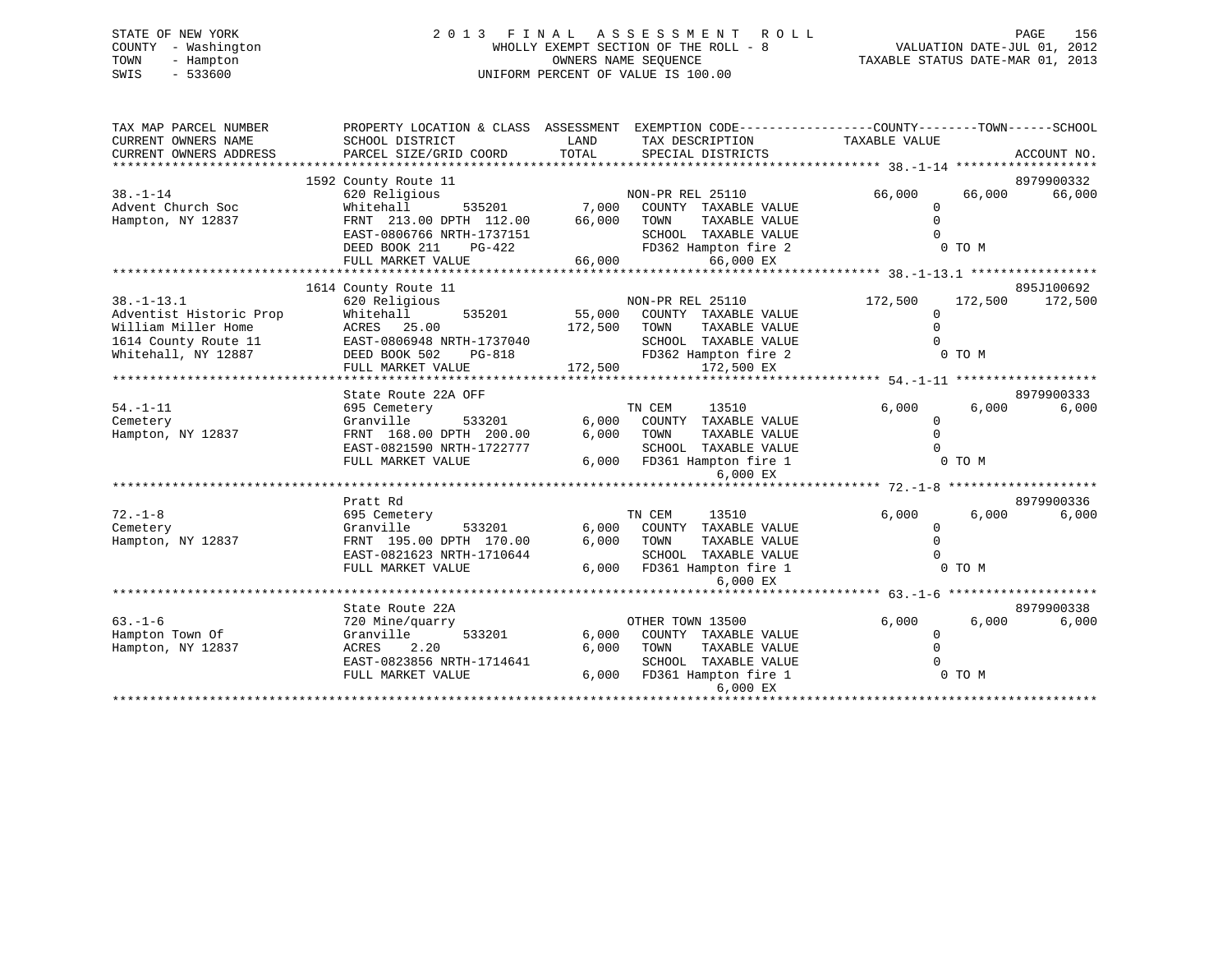| STATE OF NEW YORK<br>COUNTY - Washington<br>TOWN<br>- Hampton<br>SWIS<br>$-533600$               | 2013 FINAL ASSESSMENT<br>WHOLLY EXEMPT SECTION OF THE ROLL - 8<br>UNIFORM PERCENT OF VALUE IS 100.00 | R O L L<br>PAGE<br>157<br>VALUATION DATE-JUL 01, 2012<br>TAXABLE STATUS DATE-MAR 01, 2013 |                                                                                                                                 |
|--------------------------------------------------------------------------------------------------|------------------------------------------------------------------------------------------------------|-------------------------------------------------------------------------------------------|---------------------------------------------------------------------------------------------------------------------------------|
| TAX MAP PARCEL NUMBER<br>CURRENT OWNERS NAME<br>CURRENT OWNERS ADDRESS<br>********************** | SCHOOL DISTRICT<br>PARCEL SIZE/GRID COORD<br>***************************                             | LAND<br>TAX DESCRIPTION<br>TOTAL<br>SPECIAL DISTRICTS                                     | PROPERTY LOCATION & CLASS ASSESSMENT EXEMPTION CODE---------------COUNTY-------TOWN------SCHOOL<br>TAXABLE VALUE<br>ACCOUNT NO. |
|                                                                                                  | 2520 County Route 18                                                                                 |                                                                                           | 8979900340                                                                                                                      |
| $72. - 2 - 24$                                                                                   | 662 Police/fire                                                                                      | VOL FIRE<br>26400                                                                         | 76,100<br>76,100<br>76,100                                                                                                      |
| Hampton Town Of                                                                                  | Granville<br>533201                                                                                  | 6,000<br>COUNTY TAXABLE VALUE                                                             | $\mathbf 0$                                                                                                                     |
| Hampton, NY 12837                                                                                | Firehouse                                                                                            | 76,100<br>TOWN<br>TAXABLE VALUE                                                           | $\mathbf 0$                                                                                                                     |
|                                                                                                  | Postal Lease 755/139                                                                                 | SCHOOL TAXABLE VALUE                                                                      | $\Omega$                                                                                                                        |
|                                                                                                  | 1.00<br>ACRES                                                                                        | FD361 Hampton fire 1                                                                      | 0 TO M                                                                                                                          |
|                                                                                                  | EAST-0822663 NRTH-1711242<br>DEED BOOK 395<br>$PG-840$                                               | 76,100 EX                                                                                 |                                                                                                                                 |
|                                                                                                  | FULL MARKET VALUE                                                                                    | 76,100                                                                                    |                                                                                                                                 |
|                                                                                                  |                                                                                                      |                                                                                           |                                                                                                                                 |
|                                                                                                  | 2629+2631 State Route 22A                                                                            |                                                                                           | 8979900339                                                                                                                      |
| $72. - 2 - 32$                                                                                   | 651 Highway gar                                                                                      | OTHER TOWN 13500                                                                          | 141,700<br>141,700<br>141,700                                                                                                   |
| Hampton Town Of                                                                                  | Granville<br>533201                                                                                  | 12,000<br>COUNTY TAXABLE VALUE                                                            | $\mathbf 0$                                                                                                                     |
| 2629 State Route 22A                                                                             | Town Hall                                                                                            | 141,700<br>TAXABLE VALUE<br>TOWN                                                          | $\Omega$                                                                                                                        |
| PO Box 125                                                                                       | 713/149 Hwy Approp                                                                                   | SCHOOL TAXABLE VALUE                                                                      | $\Omega$                                                                                                                        |
| Hampton, NY 12837                                                                                | ACRES<br>1.00                                                                                        | FD361 Hampton fire 1<br>141,700 EX                                                        | 0 TO M                                                                                                                          |
|                                                                                                  | EAST-0823341 NRTH-1712486<br>FULL MARKET VALUE                                                       | 141,700                                                                                   |                                                                                                                                 |
|                                                                                                  |                                                                                                      |                                                                                           |                                                                                                                                 |
|                                                                                                  | State Route 22A OFF                                                                                  |                                                                                           | 8979900335                                                                                                                      |
| $81. - 2 - 11$                                                                                   | 695 Cemetery                                                                                         | TN CEM<br>13510                                                                           | 6.000<br>6.000<br>6.000                                                                                                         |
| Hooker Cemetery                                                                                  | Granville<br>533201                                                                                  | 6,000 COUNTY TAXABLE VALUE                                                                | $\mathbf 0$                                                                                                                     |
| Hampton, NY 12837                                                                                | FRNT 96.00 DPTH 90.00                                                                                | 6,000<br>TOWN<br>TAXABLE VALUE                                                            | $\Omega$                                                                                                                        |
|                                                                                                  | EAST-0823001 NRTH-1704055                                                                            | SCHOOL TAXABLE VALUE                                                                      | $\Omega$                                                                                                                        |
|                                                                                                  | FULL MARKET VALUE                                                                                    | FD361 Hampton fire 1<br>6,000                                                             | $0$ TO M                                                                                                                        |
|                                                                                                  |                                                                                                      | 6,000 EX                                                                                  | *********************** 38.-1-9 *********************                                                                           |
|                                                                                                  | Golf Course Rd                                                                                       |                                                                                           | 8979900337                                                                                                                      |
| $38. - 1 - 9$                                                                                    | 695 Cemetery                                                                                         | TN CEM<br>13510                                                                           | 7,000<br>7,000<br>7,000                                                                                                         |
| Miller Cemetery                                                                                  | Whitehall<br>535201                                                                                  | 7,000<br>COUNTY TAXABLE VALUE                                                             | $\mathbf 0$                                                                                                                     |
| Hampton, NY 12837                                                                                | FRNT 215.00 DPTH 93.00                                                                               | 7,000<br>TOWN<br>TAXABLE VALUE                                                            | $\mathbf 0$                                                                                                                     |
|                                                                                                  | EAST-0810057 NRTH-1737109                                                                            | SCHOOL TAXABLE VALUE                                                                      | $\Omega$                                                                                                                        |
|                                                                                                  | FULL MARKET VALUE                                                                                    | 7,000<br>FD362 Hampton fire 2                                                             | 0 TO M                                                                                                                          |
|                                                                                                  |                                                                                                      | 7,000 EX                                                                                  |                                                                                                                                 |
|                                                                                                  |                                                                                                      |                                                                                           | *********** 31.-1-1.1 *****************                                                                                         |
| $31. - 1 - 1.1$                                                                                  | Carvers Falls Rd<br>910 Priv forest                                                                  | NON-PR EDU 25120                                                                          | 18,900<br>18,900<br>18,900                                                                                                      |
| Nature Conservancy                                                                               | 535201<br>Whitehall                                                                                  | 18,900<br>COUNTY TAXABLE VALUE                                                            | $\mathbf 0$                                                                                                                     |
| 195 New Karner Rd Ste 200                                                                        | ACRES 41.90                                                                                          | 18,900<br>TOWN<br>TAXABLE VALUE                                                           | $\mathbf 0$                                                                                                                     |
| Albany, NY 12205                                                                                 | EAST-0803918 NRTH-1748479                                                                            | SCHOOL TAXABLE VALUE                                                                      | $\Omega$                                                                                                                        |
|                                                                                                  | DEED BOOK 825<br>$PG-18$                                                                             | FD362 Hampton fire 2                                                                      | 0 TO M                                                                                                                          |
|                                                                                                  | FULL MARKET VALUE                                                                                    | 18,900<br>18,900 EX                                                                       |                                                                                                                                 |
|                                                                                                  |                                                                                                      |                                                                                           |                                                                                                                                 |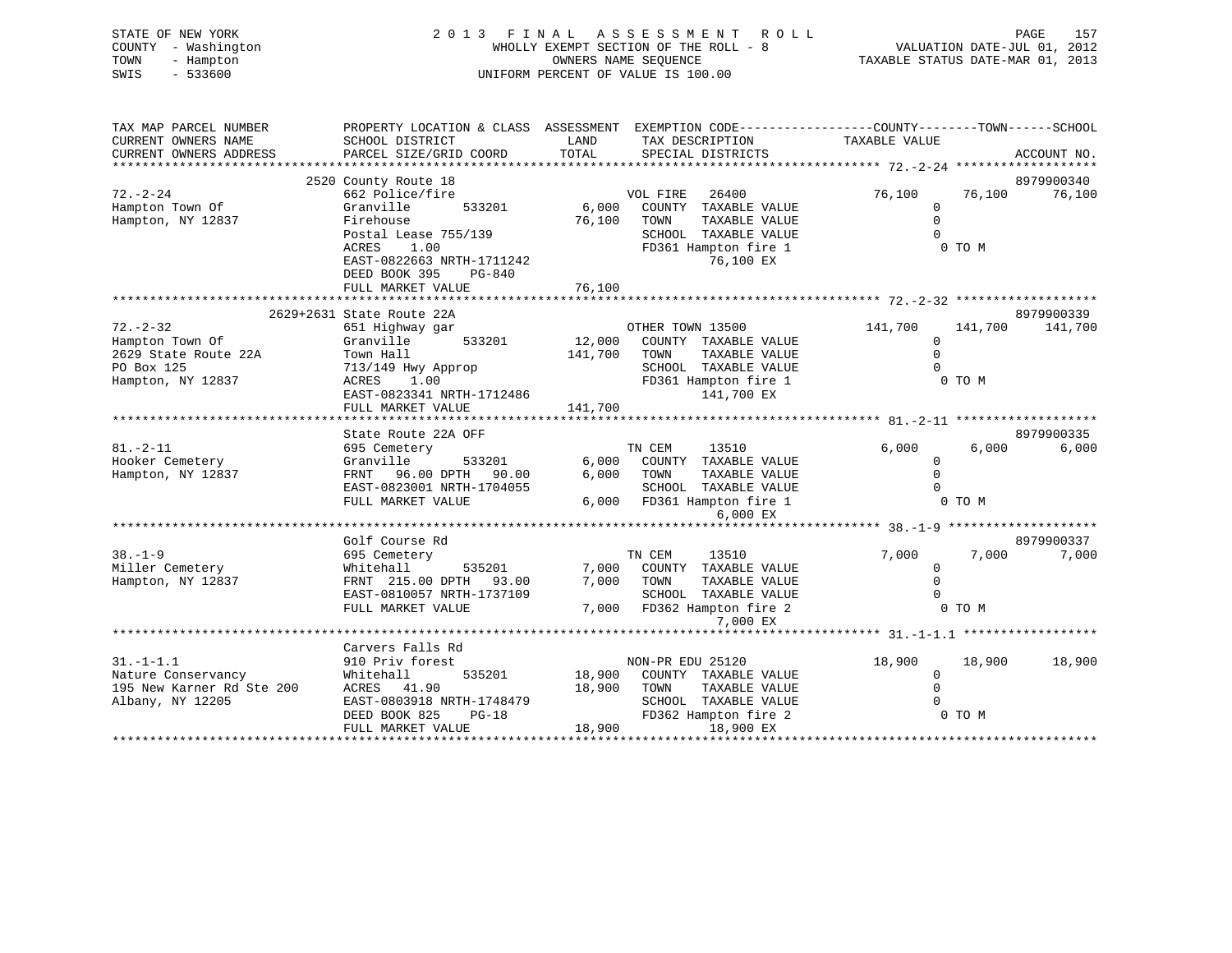| STATE OF NEW YORK   | 2013 FINAL ASSESSMENT ROLL            | 158<br>PAGE                      |
|---------------------|---------------------------------------|----------------------------------|
| COUNTY - Washington | WHOLLY EXEMPT SECTION OF THE ROLL - 8 | VALUATION DATE-JUL 01, 2012      |
| TOWN<br>- Hampton   | OWNERS NAME SEOUENCE                  | TAXABLE STATUS DATE-MAR 01, 2013 |
| $-533600$<br>SWIS   | UNIFORM PERCENT OF VALUE IS 100.00    |                                  |
|                     |                                       |                                  |
|                     |                                       |                                  |

| TAX MAP PARCEL NUMBER                                                                           | PROPERTY LOCATION & CLASS ASSESSMENT                                                                           |             | EXEMPTION CODE------------------COUNTY-------TOWN------SCHOOL |         |        |                 |
|-------------------------------------------------------------------------------------------------|----------------------------------------------------------------------------------------------------------------|-------------|---------------------------------------------------------------|---------|--------|-----------------|
| CURRENT OWNERS NAME                                                                             | SCHOOL DISTRICT                                                                                                | <b>LAND</b> | TAX DESCRIPTION TAXABLE VALUE                                 |         |        |                 |
| CURRENT OWNERS ADDRESS             PARCEL SIZE/GRID COORD         TOTAL       SPECIAL DISTRICTS |                                                                                                                |             |                                                               |         |        | ACCOUNT NO.     |
|                                                                                                 |                                                                                                                |             |                                                               |         |        |                 |
|                                                                                                 | 2243 State Route 22A                                                                                           |             |                                                               |         |        | 895J100098      |
| $81. - 2 - 12$                                                                                  | 614 Spec. school and the state of the state of the state of the state of the state of the state of the state o |             | 12100<br>NY STATE                                             | 116,000 |        | 116,000 116,000 |
| New York State of Granville 533201 12,100 COUNTY                                                |                                                                                                                |             | TAXABLE VALUE                                                 |         |        |                 |
| Suny Plaza Albany Campus                                                                        | ACRES 8.73 116,000                                                                                             |             | TOWN<br>TAXABLE VALUE                                         |         |        |                 |
| Albany, NY 12207                                                                                | EAST-0822760 NRTH-1703580                                                                                      |             | SCHOOL TAXABLE VALUE                                          |         |        |                 |
|                                                                                                 | DEED BOOK 603 PG-29                                                                                            |             | FD361 Hampton fire 1                                          |         | 0 TO M |                 |
|                                                                                                 | FULL MARKET VALUE $116,000$ $116,000$ EX                                                                       |             |                                                               |         |        |                 |
|                                                                                                 |                                                                                                                |             |                                                               |         |        |                 |
|                                                                                                 | State Route 22A OFF                                                                                            |             |                                                               |         |        | 895N200689      |
| $81. - 2 - 22$                                                                                  | 682 Rec facility                                                                                               |             | 12100<br>NY STATE                                             | 7,800   | 7,800  | 7,800           |
|                                                                                                 |                                                                                                                |             | 7,800 COUNTY TAXABLE VALUE                                    |         |        |                 |
| Attn: Rec & Historic Presvtn                                                                    | ACRES 1.30                                                                                                     | 7,800       | TOWN<br>TAXABLE VALUE                                         |         |        |                 |
| Empire State Plz Bldg 1                                                                         | EAST-0824293 NRTH-1699738                                                                                      |             | TAXABLE VALUE<br>SCHOOL                                       |         |        |                 |
| Albany, NY 12238                                                                                | DEED BOOK 638 PG-232                                                                                           |             | FD362 Hampton fire 2                                          |         | 0 TO M |                 |
|                                                                                                 | FULL MARKET VALUE 7,800 7,800 7,800 EX                                                                         |             |                                                               |         |        |                 |
|                                                                                                 |                                                                                                                |             |                                                               |         |        |                 |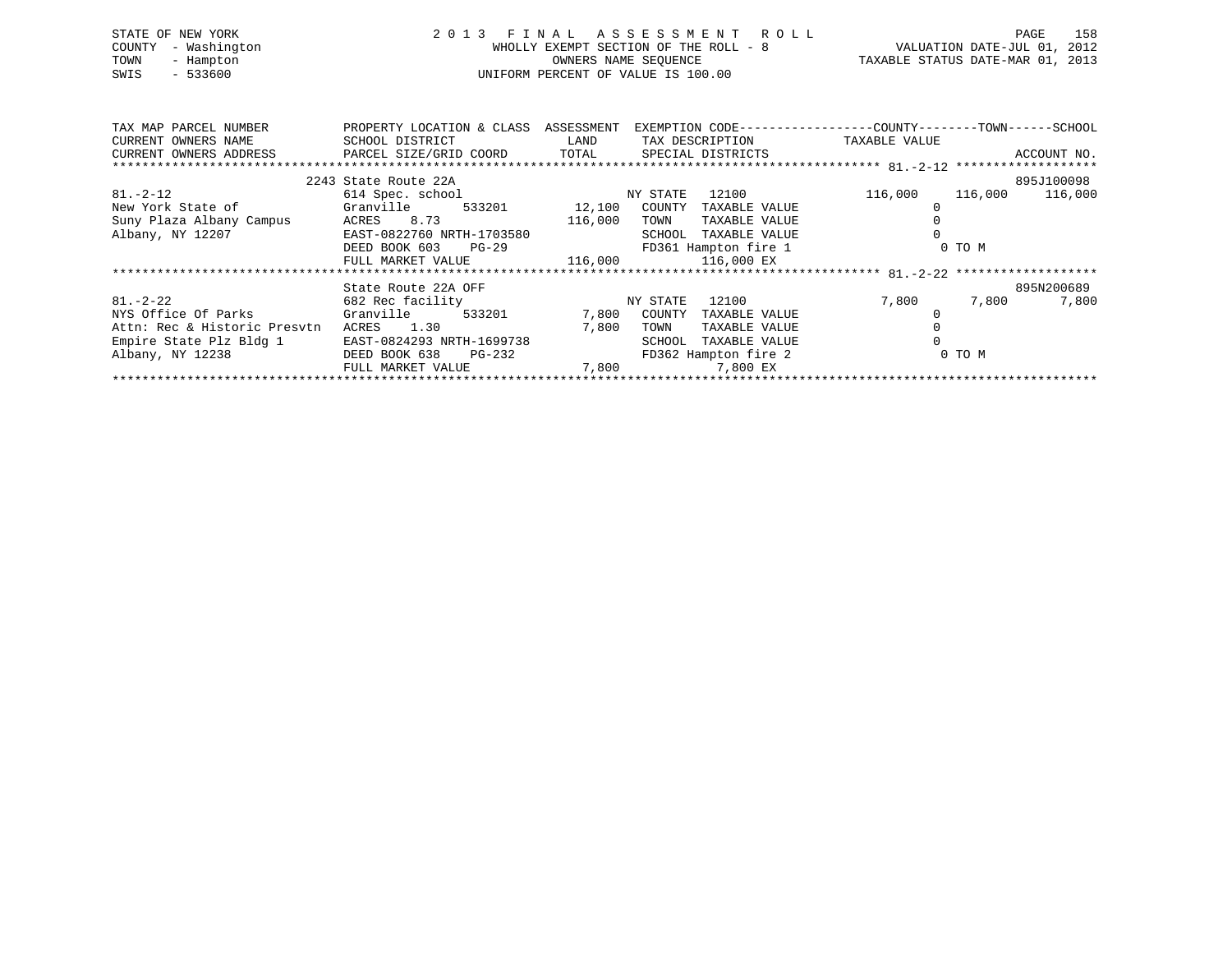| 2013 FINAL ASSESSMENT ROLL            | 159<br>PAGE                      |
|---------------------------------------|----------------------------------|
| WHOLLY EXEMPT SECTION OF THE ROLL - 8 | VALUATION DATE-JUL 01, 2012      |
|                                       | TAXABLE STATUS DATE-MAR 01, 2013 |
|                                       | RPS150/V04/L015                  |
| UNIFORM PERCENT OF VALUE IS 100.00    | CURRENT DATE 6/19/2013           |

STATE OF NEW YORK COUNTY - Washington TOWN - Hampton  $SWIS$  - 533600

#### \*\*\* S P E C I A L D I S T R I C T S U M M A R Y \*\*\*

| CODE DISTRICT NAME PARCELS                   | TOTAL | EXTENSION<br>TYPE      | EXTENSION<br><b>VALUE</b> | AD VALOREM<br><b>VALUE</b> | EXEMPT<br>AMOUNT   | TAXABLE<br>VALUE |
|----------------------------------------------|-------|------------------------|---------------------------|----------------------------|--------------------|------------------|
| FD361 Hampton fire 1<br>FD362 Hampton fire 2 |       | 7 TOTAL M<br>5 TOTAL M |                           | 357,800<br>272,200         | 357,800<br>272,200 |                  |

# \*\*\* S C H O O L D I S T R I C T S U M M A R Y \*\*\*

| CODE             | DISTRICT NAME          | TOTAL<br>PARCELS | ASSESSED<br>LAND | ASSESSED<br>TOTAL  | EXEMPT<br>AMOUNT   | TOTAL<br>TAXABLE | <b>STAR</b><br>AMOUNT | STAR<br>TAXABLE |
|------------------|------------------------|------------------|------------------|--------------------|--------------------|------------------|-----------------------|-----------------|
| 533201<br>535201 | Granville<br>Whitehall | 8<br>4           | 61,900<br>87,900 | 365,600<br>264,400 | 365,600<br>264,400 |                  |                       |                 |
|                  | SUB-TOTAL              | 12               | 149,800          | 630,000            | 630,000            |                  |                       |                 |
|                  | TOTAL                  | 12               | 149,800          | 630,000            | 630,000            |                  |                       |                 |

#### \*\*\* S Y S T E M C O D E S S U M M A R Y \*\*\*

#### NO SYSTEM EXEMPTIONS AT THIS LEVEL

#### \*\*\* E X E M P T I O N S U M M A R Y \*\*\*

| CODE  | DESCRIPTION | TOTAL<br>PARCELS | COUNTY  | TOWN    | SCHOOL  |
|-------|-------------|------------------|---------|---------|---------|
| 12100 | NY STATE    |                  | 123,800 | 123,800 | 123,800 |
| 13500 | OTHER TOWN  |                  | 147,700 | 147,700 | 147,700 |
| 13510 | TN CEM      |                  | 25,000  | 25,000  | 25,000  |
| 25110 | NON-PR REL  |                  | 238,500 | 238,500 | 238,500 |
| 25120 | NON-PR EDU  |                  | 18,900  | 18,900  | 18,900  |
| 26400 | VOL FIRE    |                  | 76,100  | 76,100  | 76,100  |
|       | TOTAL       | 12               | 630,000 | 630,000 | 630,000 |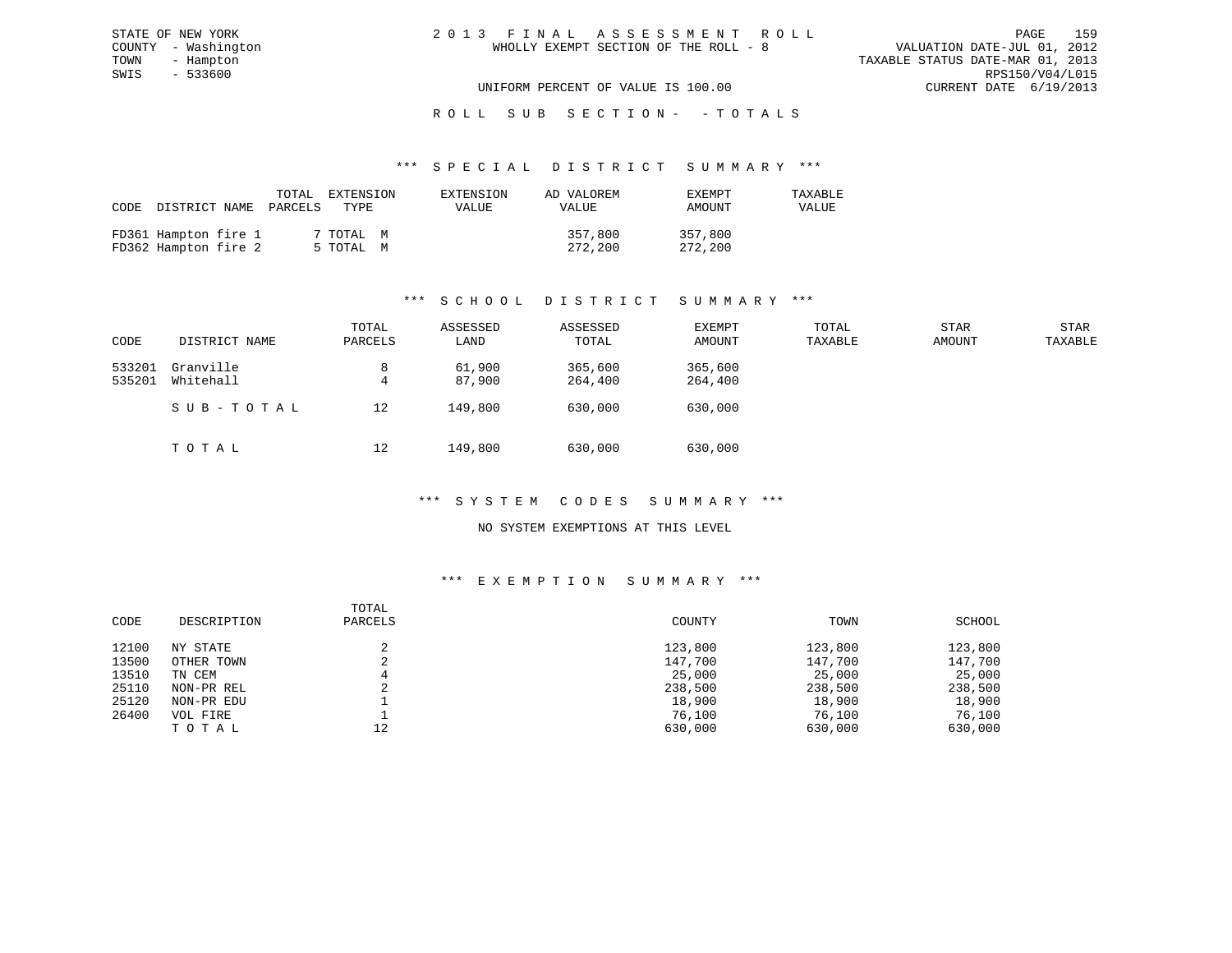| STATE OF NEW YORK   | 2013 FINAL ASSESSMENT ROLL            | 160<br>PAGE                      |
|---------------------|---------------------------------------|----------------------------------|
| COUNTY - Washington | WHOLLY EXEMPT SECTION OF THE ROLL - 8 | VALUATION DATE-JUL 01, 2012      |
| TOWN<br>- Hampton   |                                       | TAXABLE STATUS DATE-MAR 01, 2013 |
| SWIS - 533600       |                                       | RPS150/V04/L015                  |
|                     | UNIFORM PERCENT OF VALUE IS 100.00    | CURRENT DATE 6/19/2013           |
|                     |                                       |                                  |

R O L L S U B S E C T I O N - - T O T A L S

| ROLL |               | TOTAL   | COFCOFT<br>ىمەدە |             | TAXABLE | TAXABLE | TAXABLE | STAR    |
|------|---------------|---------|------------------|-------------|---------|---------|---------|---------|
| SEC  | DESCRIPTION   | PARCELS | LAND             | TOTAL       | COUNTY  | TOWN    | SCHOOL  | TAXABLE |
|      | <b>TYFMDT</b> |         | ,800<br>49       | ころひ<br>,000 |         |         |         |         |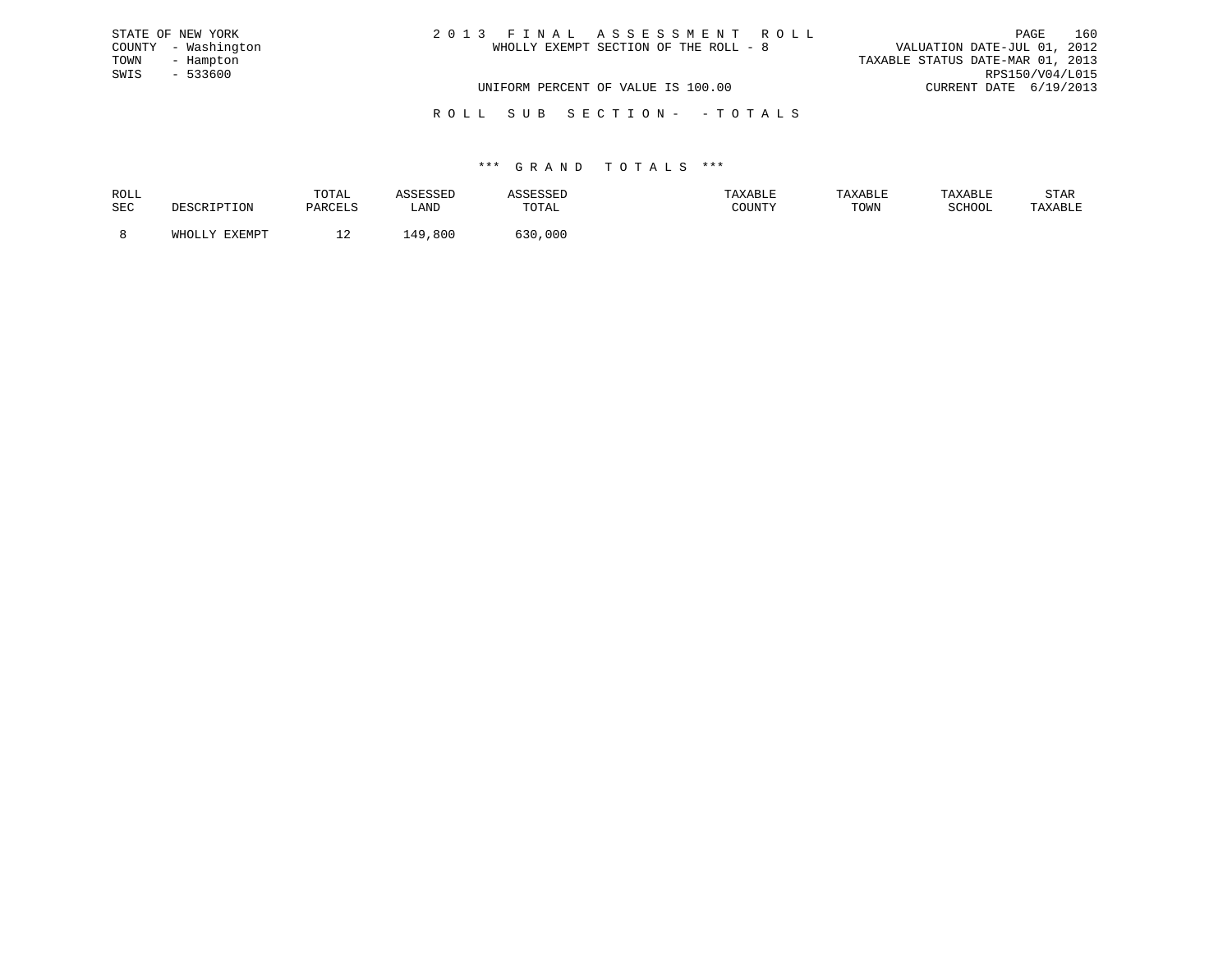|      | STATE OF NEW YORK   | 2013 FINAL ASSESSMENT ROLL |                                       |                                  |                        | PAGE | 161 |
|------|---------------------|----------------------------|---------------------------------------|----------------------------------|------------------------|------|-----|
|      | COUNTY - Washington |                            | WHOLLY EXEMPT SECTION OF THE ROLL - 8 | VALUATION DATE-JUL 01, 2012      |                        |      |     |
| TOWN | - Hampton           |                            |                                       | TAXABLE STATUS DATE-MAR 01, 2013 |                        |      |     |
| SWIS | $-533600$           |                            | UNIFORM PERCENT OF VALUE IS 100.00    |                                  | RPS150/V04/L015        |      |     |
|      |                     |                            |                                       |                                  | CURRENT DATE 6/19/2013 |      |     |
|      |                     |                            |                                       |                                  |                        |      |     |

# ROLL SECTION TOTALS

#### \*\*\* S P E C I A L D I S T R I C T S U M M A R Y \*\*\*

| CODE | DISTRICT NAME                                | TOTAL<br>PARCELS | EXTENSION<br>TYPE      | EXTENSION<br>VALUE | AD VALOREM<br>VALUE | EXEMPT<br>AMOUNT   | TAXABLE<br>VALUE |
|------|----------------------------------------------|------------------|------------------------|--------------------|---------------------|--------------------|------------------|
|      | FD361 Hampton fire 1<br>FD362 Hampton fire 2 |                  | 7 TOTAL M<br>5 TOTAL M |                    | 357,800<br>272,200  | 357,800<br>272,200 |                  |

# \*\*\* S C H O O L D I S T R I C T S U M M A R Y \*\*\*

| CODE             | DISTRICT NAME          | TOTAL<br>PARCELS | ASSESSED<br>LAND | ASSESSED<br>TOTAL  | EXEMPT<br>AMOUNT   | TOTAL<br>TAXABLE | <b>STAR</b><br>AMOUNT | STAR<br>TAXABLE |
|------------------|------------------------|------------------|------------------|--------------------|--------------------|------------------|-----------------------|-----------------|
| 533201<br>535201 | Granville<br>Whitehall | 8<br>4           | 61,900<br>87,900 | 365,600<br>264,400 | 365,600<br>264,400 |                  |                       |                 |
|                  | SUB-TOTAL              | 12               | 149,800          | 630,000            | 630,000            |                  |                       |                 |
|                  | TOTAL                  | 12               | 149,800          | 630,000            | 630,000            |                  |                       |                 |

#### \*\*\* S Y S T E M C O D E S S U M M A R Y \*\*\*

#### NO SYSTEM EXEMPTIONS AT THIS LEVEL

#### \*\*\* E X E M P T I O N S U M M A R Y \*\*\*

| CODE  | DESCRIPTION | TOTAL<br>PARCELS | COUNTY  | TOWN    | SCHOOL  |
|-------|-------------|------------------|---------|---------|---------|
| 12100 | NY STATE    |                  | 123,800 | 123,800 | 123,800 |
| 13500 | OTHER TOWN  | $\sim$           | 147,700 | 147,700 | 147,700 |
| 13510 | TN CEM      |                  | 25,000  | 25,000  | 25,000  |
| 25110 | NON-PR REL  |                  | 238,500 | 238,500 | 238,500 |
| 25120 | NON-PR EDU  |                  | 18,900  | 18,900  | 18,900  |
| 26400 | VOL FIRE    |                  | 76,100  | 76,100  | 76,100  |
|       | TOTAL       | 12               | 630,000 | 630,000 | 630,000 |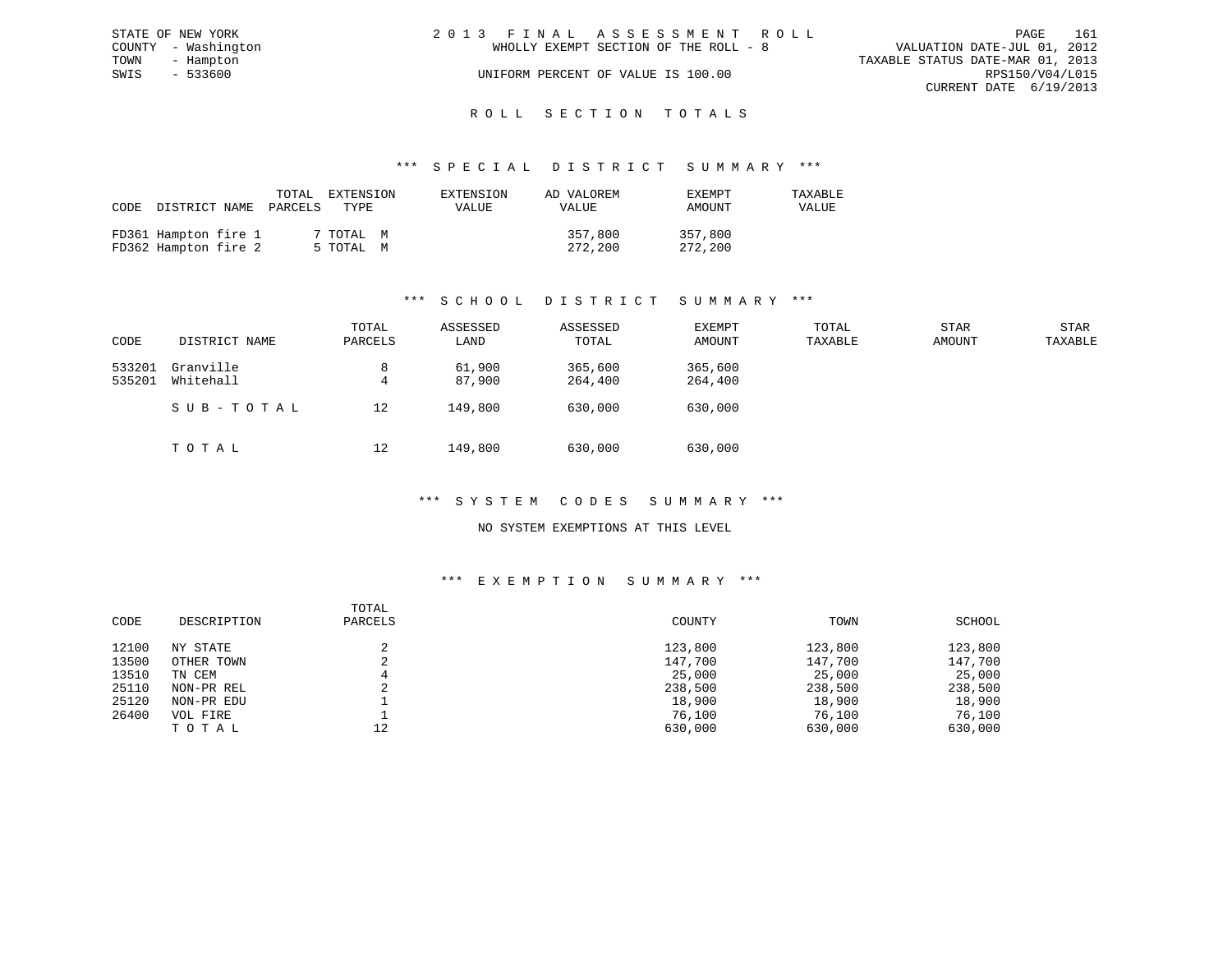|      | STATE OF NEW YORK   | 2013 FINAL ASSESSMENT ROLL                                           | PAGE                   | 162 |
|------|---------------------|----------------------------------------------------------------------|------------------------|-----|
|      | COUNTY - Washington | VALUATION DATE-JUL 01, 2012<br>WHOLLY EXEMPT SECTION OF THE ROLL - 8 |                        |     |
| TOWN | - Hampton           | TAXABLE STATUS DATE-MAR 01, 2013                                     |                        |     |
| SWIS | $-533600$           | UNIFORM PERCENT OF VALUE IS 100.00                                   | RPS150/V04/L015        |     |
|      |                     |                                                                      | CURRENT DATE 6/19/2013 |     |
|      |                     |                                                                      |                        |     |

R O L L S E C T I O N T O T A L S

| ROLL       |                  | TOTAL   | عىدىن                      |              | AXABLE |      |        | STAR    |
|------------|------------------|---------|----------------------------|--------------|--------|------|--------|---------|
| <b>SEC</b> |                  | DARCTIS | LAND                       | <b>TOTAL</b> | COUNTY | TOWN | SCHOOL | 'AXABLE |
|            |                  |         |                            |              |        |      |        |         |
|            | FYFMDT<br>771700 | ᅩᄼ      | .800<br>$\Lambda$ $\Omega$ | 000          |        |      |        |         |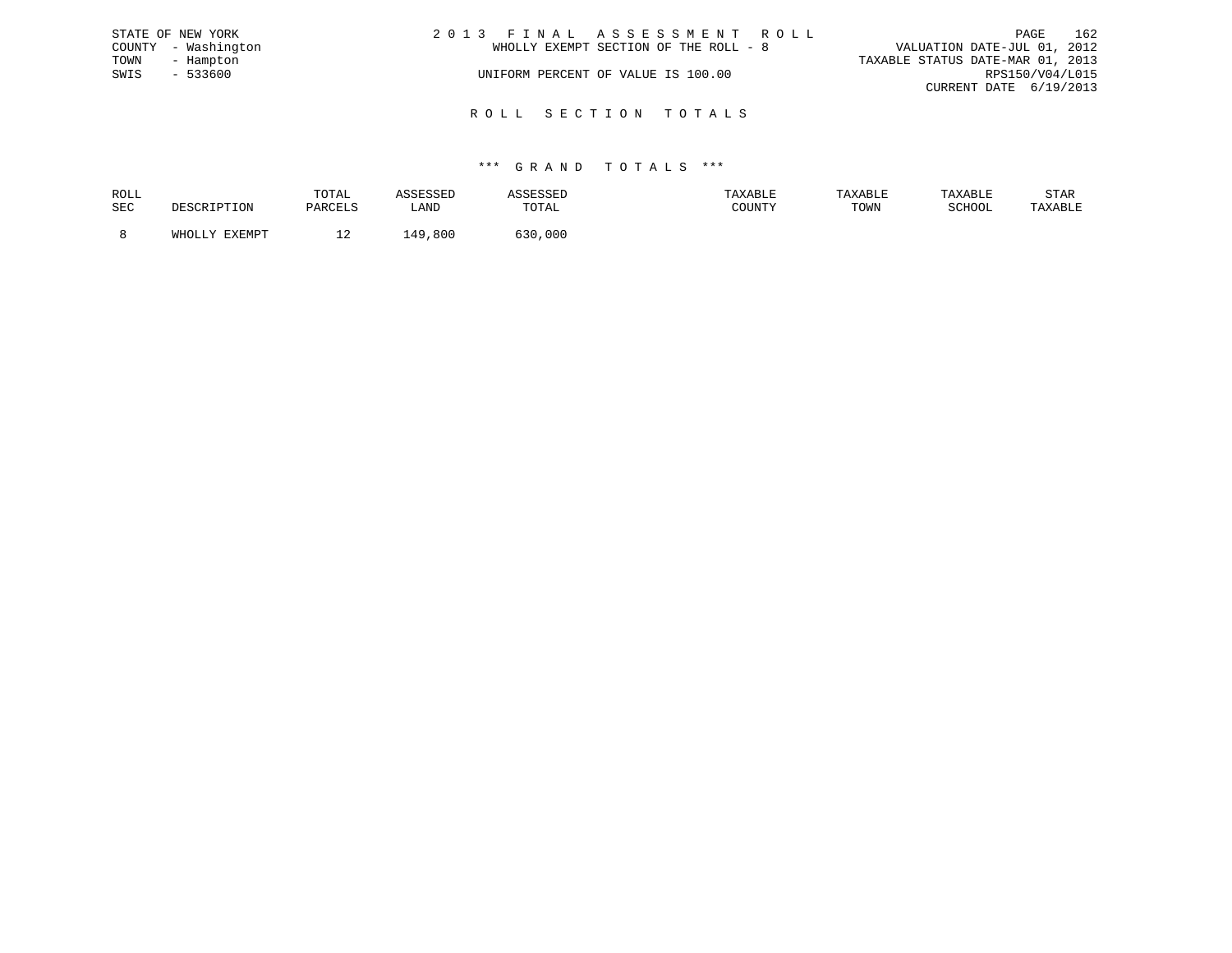# UNIFORM PERCENT OF VALUE IS 100.00

### \*\*\* S P E C I A L D I S T R I C T S U M M A R Y \*\*\*

| CODE | DISTRICT NAME        | TOTAL<br>PARCELS | EXTENSION<br>TYPE | EXTENSION<br>VALUE | AD VALOREM<br>VALUE | EXEMPT<br>AMOUNT | TAXABLE<br>VALUE |
|------|----------------------|------------------|-------------------|--------------------|---------------------|------------------|------------------|
|      | EZ005 Empire Zone 5  |                  | 1 TOTAL           |                    | 268,500             |                  | 268,500          |
|      | TE533 Trans exmt rep |                  | 1 MOVTAX          |                    |                     |                  |                  |
|      | CA001 Cons agri dst  |                  | 72 TOTAL          |                    | 12141,200           | 883,128          | 11258,072        |
|      | EZ015 Empire Zone-Si |                  | 2 TOTAL           |                    | 342,000             |                  | 342,000          |
|      | FD361 Hampton fire 1 |                  | 614 TOTAL M       |                    | 51907,876           | 443, 313         | 51464,563        |
|      | FD362 Hampton fire 2 |                  | 137 TOTAL M       |                    | 16023,552           | 275,672          | 15747,880        |

#### \*\*\* S C H O O L D I S T R I C T S U M M A R Y \*\*\*

| CODE   | DISTRICT NAME | TOTAL<br>PARCELS | ASSESSED<br>LAND | ASSESSED<br>TOTAL | EXEMPT<br>AMOUNT | TOTAL<br>TAXABLE | <b>STAR</b><br>AMOUNT | <b>STAR</b><br>TAXABLE |
|--------|---------------|------------------|------------------|-------------------|------------------|------------------|-----------------------|------------------------|
| 533201 | Granville     | 521              | 15625,900        | 44686,614         | 1345,556         | 43341,058        | 7061,025              | 36280,033              |
| 535201 | Whitehall     | 227              | 7550,200         | 23285,297         | 960,113          | 22325,184        | 2962,290              | 19362,894              |
|        | SUB-TOTAL     | 748              | 23176,100        | 67971,911         | 2305,669         | 65666,242        | 10023,315             | 55642,927              |
|        | TOTAL         | 748              | 23176,100        | 67971,911         | 2305,669         | 65666,242        | 10023,315             | 55642,927              |

### \*\*\* S Y S T E M C O D E S S U M M A R Y \*\*\*

#### NO SYSTEM EXEMPTIONS AT THIS LEVEL

#### \*\*\* E X E M P T I O N S U M M A R Y \*\*\*

| CODE  | DESCRIPTION | TOTAL<br>PARCELS | COUNTY  | TOWN    | SCHOOL  |
|-------|-------------|------------------|---------|---------|---------|
| 12100 | NY STATE    |                  | 123,800 | 123,800 | 123,800 |
| 13500 | OTHER TOWN  | C.<br>∠          | 147,700 | 147,700 | 147,700 |
| 13510 | TN CEM      | 4                | 25,000  | 25,000  | 25,000  |
| 25110 | NON-PR REL  | ◠<br>∠           | 238,500 | 238,500 | 238,500 |
| 25120 | NON-PR EDU  |                  | 18,900  | 18,900  | 18,900  |
| 26400 | VOL FIRE    |                  | 76,100  | 76,100  | 76,100  |
| 41121 | WAR VET/TC  | 16               | 249,624 | 249,624 |         |
| 41122 | WAR VET/C   |                  | 84,572  |         |         |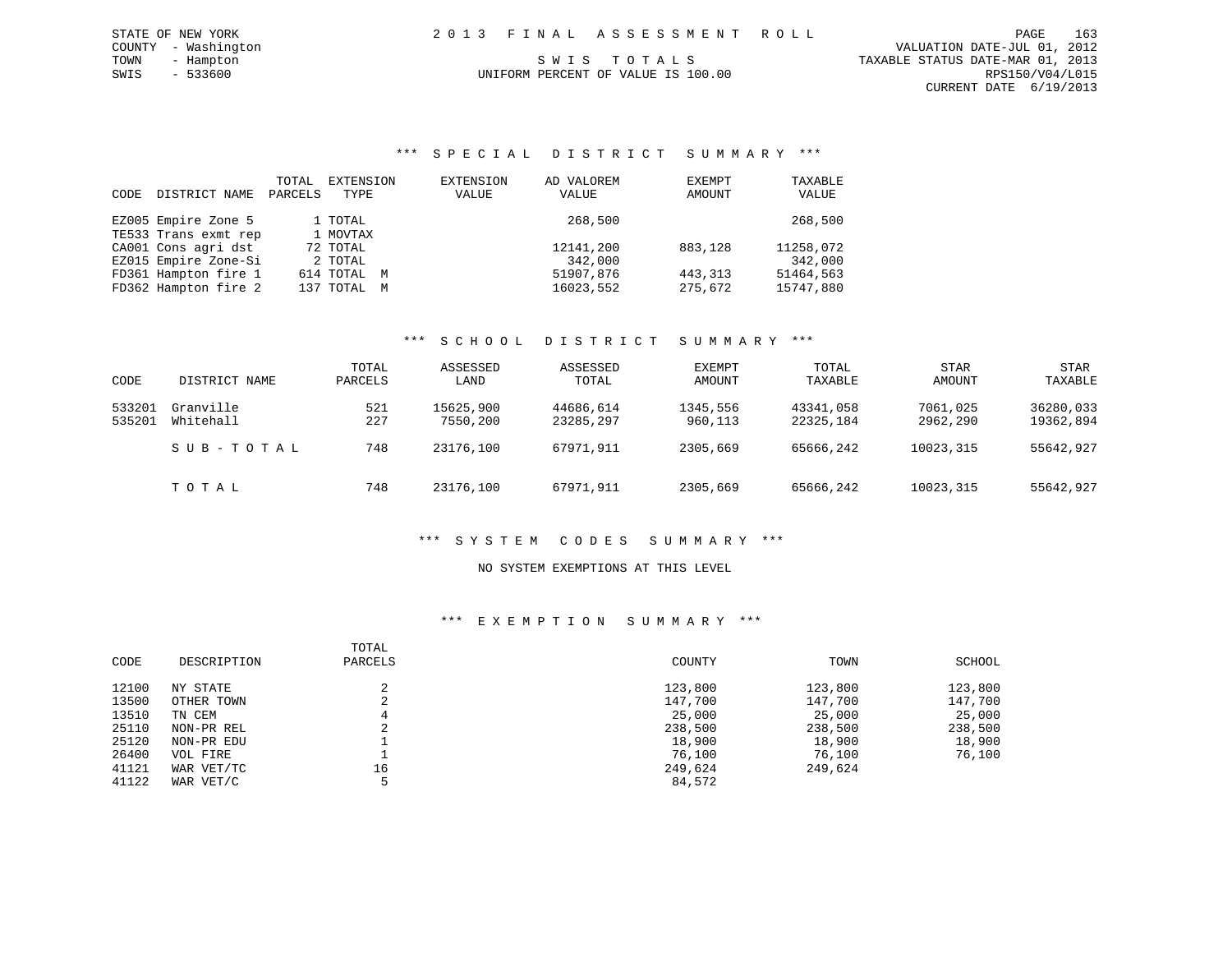UNIFORM PERCENT OF VALUE IS 100.00

 COUNTY - Washington VALUATION DATE-JUL 01, 2012 TOWN - Hampton S W I S T O T A L S TAXABLE STATUS DATE-MAR 01, 2013 CURRENT DATE 6/19/2013

#### \*\*\* E X E M P T I O N S U M M A R Y \*\*\*

|       |                 | TOTAL   |          |          |           |
|-------|-----------------|---------|----------|----------|-----------|
| CODE  | DESCRIPTION     | PARCELS | COUNTY   | TOWN     | SCHOOL    |
| 41123 | WAR VET/T       | 5       |          | 81,572   |           |
|       |                 |         |          |          |           |
| 41131 | CBT VET/TC      | 13      | 364,019  | 354,019  |           |
| 41132 | CBT VET/C       |         | 185,100  |          |           |
| 41133 | CBT VET/T       | 7       |          | 185,100  |           |
| 41141 | DIS VET/TC      |         | 140,275  | 140,275  |           |
| 41142 | DIS VET/C       |         | 130,837  |          |           |
| 41143 | DIS VET/T       | 5       |          | 130,837  |           |
| 41151 | $CW_10_VET/$    |         | 22,200   | 22,200   |           |
| 41500 | RPTL1138        |         | 12,000   | 12,000   | 12,000    |
| 41700 | AG BUILD        |         | 7,500    | 7,500    | 7,500     |
| 41720 | AG DIST         | 25      | 806,143  | 806,143  | 806,143   |
| 41730 | AGRI-D IND      |         | 30,208   | 30,208   | 30,208    |
| 41800 | AGED-ALL        | 5       | 191,210  | 191,210  | 243,850   |
| 41802 | AGED-CO         |         | 138,004  |          |           |
| 41803 | AGED-TOWN       | 3       |          | 93,085   |           |
| 41805 | AGE-CO/SCH      | 3       | 105,630  |          | 116,946   |
| 41806 | AGE-TN/SCH      | 3       |          | 76,160   | 87,480    |
| 41834 | STAR EN         | 65      |          |          | 3864,315  |
| 41844 | STAR EN MH      | 3       |          |          | 98,900    |
| 41854 | STAR B          | 200     |          |          | 6011,700  |
| 41864 | STAR B MH       | 2       |          |          | 48,400    |
| 41931 | DISAB-C/T       | 3       | 76,458   | 76,458   |           |
| 42100 | SILO EXMP       | 3       | 76,985   | 76,985   | 76,985    |
| 47460 | <b>FOR 480A</b> | 5       | 294,557  | 294,557  | 294,557   |
|       | TOTAL           | 409     | 3545,322 | 3457,933 | 12328,984 |

| ROLL<br>SEC | DESCRIPTION       | TOTAL<br>PARCELS | ASSESSED<br>LAND | ASSESSED<br>TOTAL | TAXABLE<br>COUNTY | TAXABLE<br>TOWN | TAXABLE<br>SCHOOL | <b>STAR</b><br>TAXABLE |
|-------------|-------------------|------------------|------------------|-------------------|-------------------|-----------------|-------------------|------------------------|
|             | TAXABLE           | 713              | 22735,000        | 62793,200         | 59877,878         | 59965,267       | 61117,531         | 51094,216              |
|             | SPECIAL FRANCHISE |                  |                  | 1004,937          | 1004,937          | 1004,937        | 1004,937          | 1004,937               |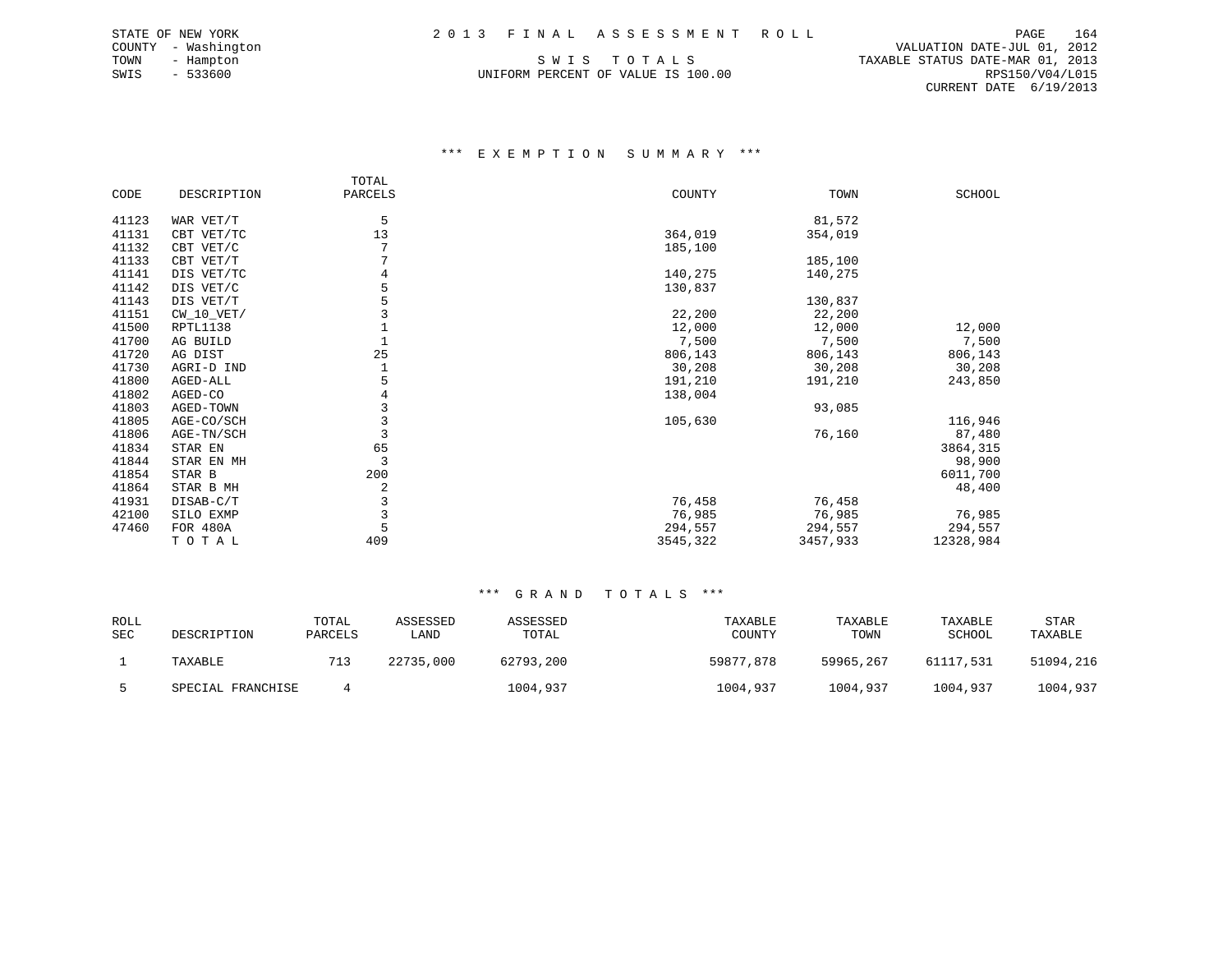|      | STATE OF NEW YORK   | 2013 FINAL ASSESSMENT ROLL                      | PAGE                   | 165 |
|------|---------------------|-------------------------------------------------|------------------------|-----|
|      | COUNTY - Washington | VALUATION DATE-JUL 01, 2012                     |                        |     |
| TOWN | - Hampton           | TAXABLE STATUS DATE-MAR 01, 2013<br>SWIS TOTALS |                        |     |
| SWIS | $-533600$           | UNIFORM PERCENT OF VALUE IS 100.00              | RPS150/V04/L015        |     |
|      |                     |                                                 | CURRENT DATE 6/19/2013 |     |

| ROLL<br><b>SEC</b> | DESCRIPTION         | TOTAL<br>PARCELS | ASSESSED<br>LAND | ASSESSED<br>TOTAL | TAXABLE<br>COUNTY | TAXABLE<br>TOWN | TAXABLE<br>SCHOOL | <b>STAR</b><br>TAXABLE |
|--------------------|---------------------|------------------|------------------|-------------------|-------------------|-----------------|-------------------|------------------------|
| 6                  | UTILITIES & N.C.    | 17               | 268,000          | 3369,310          | 3369,310          | 3369,310        | 3369,310          | 3369,310               |
| 7                  | CEILING RAILROADS   | $\overline{2}$   | 23,300           | 174,464           | 174,464           | 174,464         | 174,464           | 174,464                |
| 8                  | WHOLLY EXEMPT       | 12               | 149,800          | 630,000           |                   |                 |                   |                        |
| $\star$            | <b>SUB</b><br>TOTAL | 748              | 23176,100        | 67971,911         | 64426,589         | 64513,978       | 65666,242         | 55642,927              |
| $***$              | GRAND TOTAL         | 748              | 23176,100        | 67971,911         | 64426,589         | 64513,978       | 65666,242         | 55642,927              |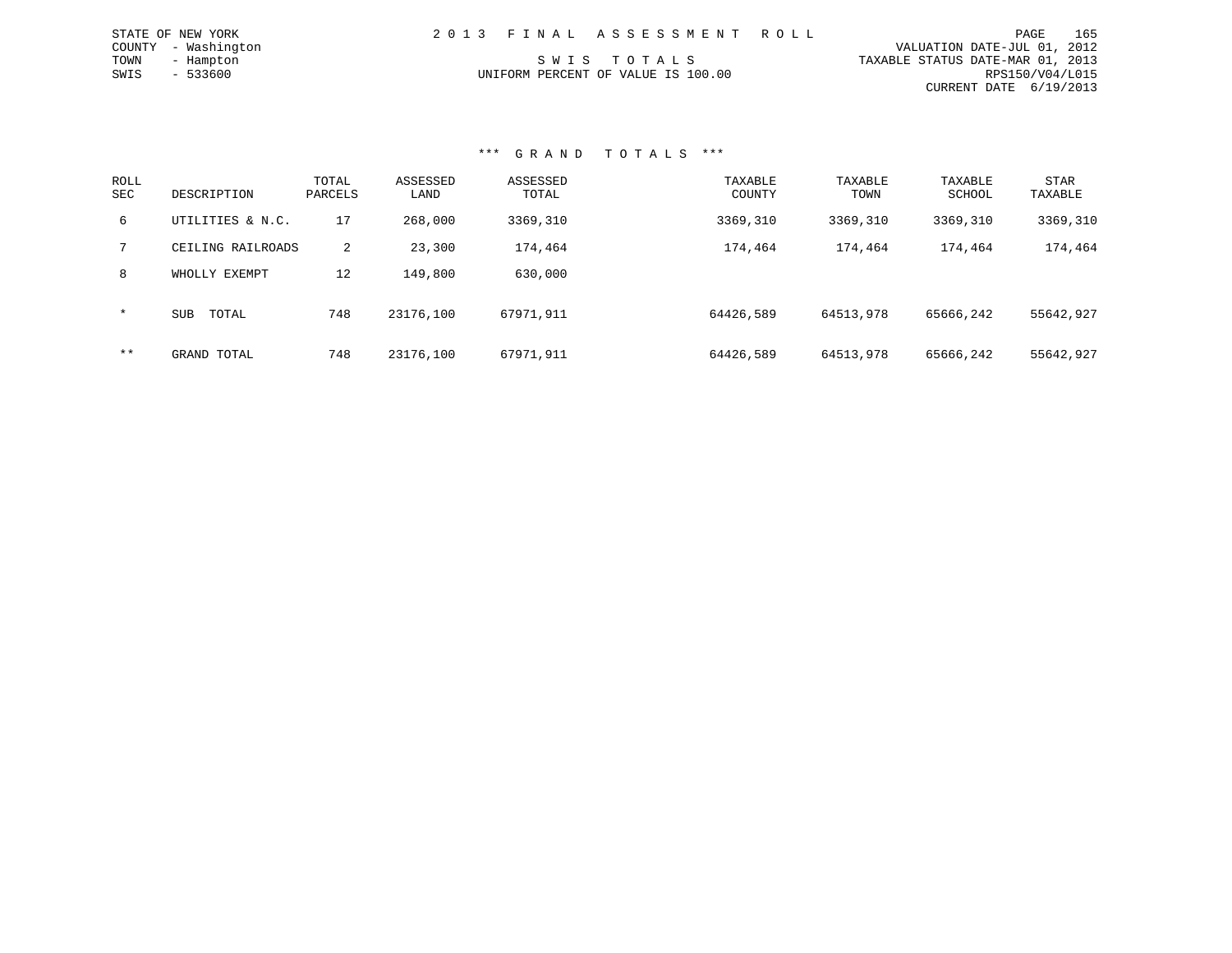| STATE OF NEW YORK   | 2013 FINAL ASSESSMENT ROLL         | 166<br>PAGE                      |
|---------------------|------------------------------------|----------------------------------|
| COUNTY - Washington | TOWN TOTALS                        | VALUATION DATE-JUL 01, 2012      |
| TOWN<br>- Hampton   |                                    | TAXABLE STATUS DATE-MAR 01, 2013 |
| SWIS - 5336         | UNIFORM PERCENT OF VALUE IS 100.00 | RPS150/V04/L015                  |
|                     |                                    | CURRENT DATE 6/19/2013           |
|                     |                                    |                                  |

#### \*\*\* S P E C I A L D I S T R I C T S U M M A R Y \*\*\*

| CODE | DISTRICT NAME        | TOTAL<br>PARCELS | EXTENSION<br>TYPE | EXTENSION<br>VALUE | AD VALOREM<br>VALUE | EXEMPT<br>AMOUNT | TAXABLE<br>VALUE |
|------|----------------------|------------------|-------------------|--------------------|---------------------|------------------|------------------|
|      | EZ005 Empire Zone 5  |                  | 1 TOTAL           |                    | 268,500             |                  | 268,500          |
|      | TE533 Trans exmt rep |                  | 1 MOVTAX          |                    |                     |                  |                  |
|      | CA001 Cons agri dst  |                  | 72 TOTAL          |                    | 12141,200           | 883,128          | 11258,072        |
|      | EZ015 Empire Zone-Si |                  | 2 TOTAL           |                    | 342,000             |                  | 342,000          |
|      | FD361 Hampton fire 1 |                  | 614 TOTAL M       |                    | 51907,876           | 443, 313         | 51464,563        |
|      | FD362 Hampton fire 2 |                  | 137 TOTAL M       |                    | 16023,552           | 275,672          | 15747,880        |

#### \*\*\* S C H O O L D I S T R I C T S U M M A R Y \*\*\*

| CODE             | DISTRICT NAME          | TOTAL<br>PARCELS | ASSESSED<br>LAND      | ASSESSED<br>TOTAL      | EXEMPT<br>AMOUNT    | TOTAL<br>TAXABLE       | <b>STAR</b><br>AMOUNT | <b>STAR</b><br>TAXABLE |
|------------------|------------------------|------------------|-----------------------|------------------------|---------------------|------------------------|-----------------------|------------------------|
| 533201<br>535201 | Granville<br>Whitehall | 521<br>227       | 15625,900<br>7550,200 | 44686,614<br>23285,297 | 1345,556<br>960,113 | 43341,058<br>22325,184 | 7061,025<br>2962,290  | 36280,033<br>19362,894 |
|                  | SUB-TOTAL              | 748              | 23176,100             | 67971,911              | 2305,669            | 65666,242              | 10023,315             | 55642,927              |
|                  | TOTAL                  | 748              | 23176,100             | 67971,911              | 2305,669            | 65666,242              | 10023,315             | 55642,927              |

#### \*\*\* S Y S T E M C O D E S S U M M A R Y \*\*\*

#### NO SYSTEM EXEMPTIONS AT THIS LEVEL

#### \*\*\* E X E M P T I O N S U M M A R Y \*\*\*

| CODE  | DESCRIPTION | TOTAL<br>PARCELS | COUNTY  | TOWN    | SCHOOL  |
|-------|-------------|------------------|---------|---------|---------|
| 12100 | NY STATE    |                  | 123,800 | 123,800 | 123,800 |
| 13500 | OTHER TOWN  | ∠                | 147,700 | 147,700 | 147,700 |
| 13510 | TN CEM      |                  | 25,000  | 25,000  | 25,000  |
| 25110 | NON-PR REL  |                  | 238,500 | 238,500 | 238,500 |
| 25120 | NON-PR EDU  |                  | 18,900  | 18,900  | 18,900  |
| 26400 | VOL FIRE    |                  | 76,100  | 76,100  | 76,100  |
| 41121 | WAR VET/TC  | 16               | 249,624 | 249,624 |         |
| 41122 | WAR VET/C   |                  | 84,572  |         |         |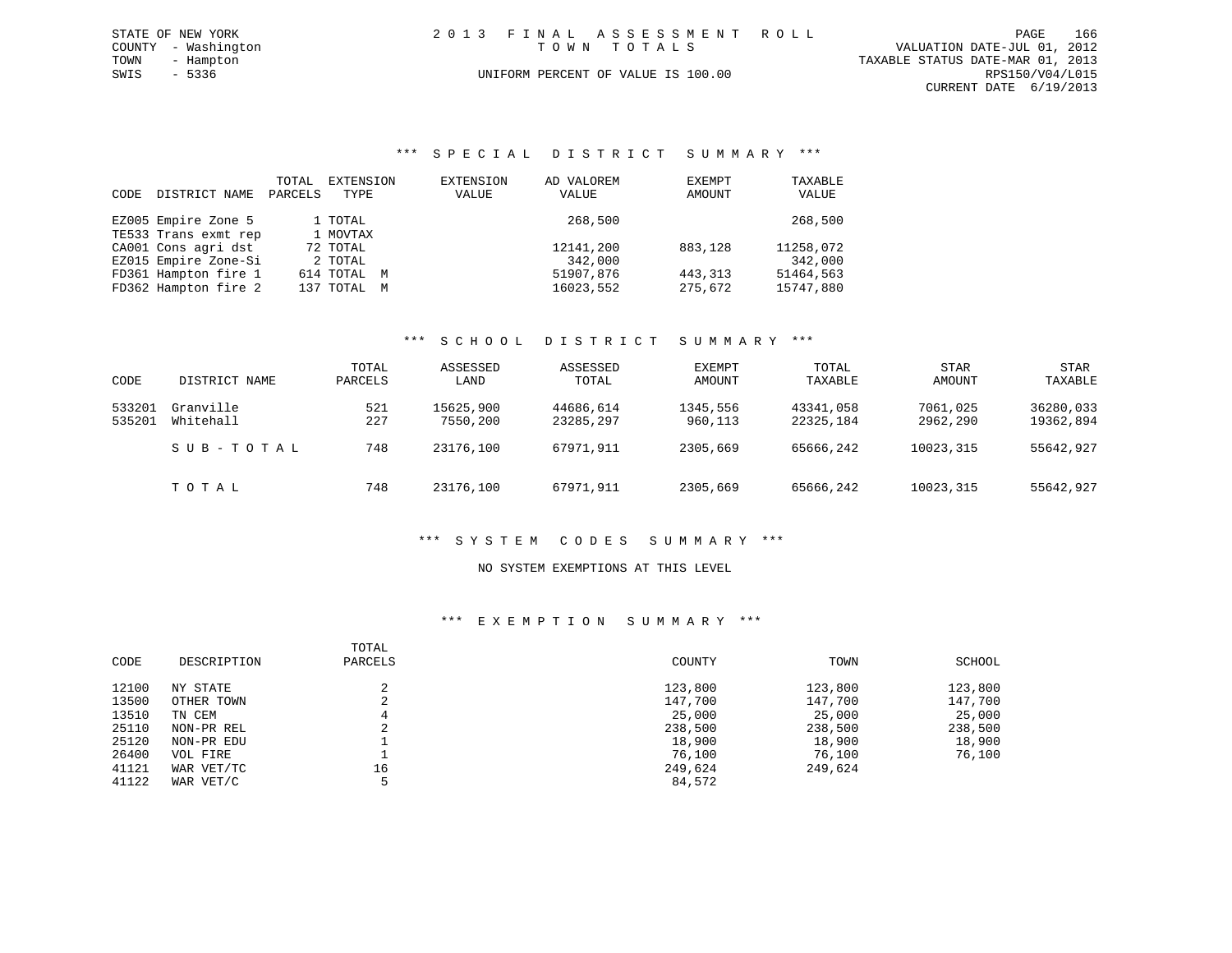|      | STATE OF NEW YORK   | 2013 FINAL ASSESSMENT ROLL         |                                  | PAGE            | 167 |
|------|---------------------|------------------------------------|----------------------------------|-----------------|-----|
|      | COUNTY - Washington | TOWN TOTALS                        | VALUATION DATE-JUL 01, 2012      |                 |     |
| TOWN | - Hampton           |                                    | TAXABLE STATUS DATE-MAR 01, 2013 |                 |     |
| SWIS | - 5336              | UNIFORM PERCENT OF VALUE IS 100.00 |                                  | RPS150/V04/L015 |     |
|      |                     |                                    | CURRENT DATE 6/19/2013           |                 |     |

#### \*\*\* E X E M P T I O N S U M M A R Y \*\*\*

|       |              | TOTAL          |          |          |           |
|-------|--------------|----------------|----------|----------|-----------|
| CODE  | DESCRIPTION  | PARCELS        | COUNTY   | TOWN     | SCHOOL    |
|       |              |                |          |          |           |
| 41123 | WAR VET/T    | 5              |          | 81,572   |           |
| 41131 | CBT VET/TC   | 13             | 364,019  | 354,019  |           |
| 41132 | CBT VET/C    |                | 185,100  |          |           |
| 41133 | CBT VET/T    | 7              |          | 185,100  |           |
| 41141 | DIS VET/TC   | 4              | 140,275  | 140,275  |           |
| 41142 | DIS VET/C    | 5              | 130,837  |          |           |
| 41143 | DIS VET/T    | 5              |          | 130,837  |           |
| 41151 | $CW_10_VET/$ |                | 22,200   | 22,200   |           |
| 41500 | RPTL1138     |                | 12,000   | 12,000   | 12,000    |
| 41700 | AG BUILD     |                | 7,500    | 7,500    | 7,500     |
| 41720 | AG DIST      | 25             | 806,143  | 806,143  | 806,143   |
| 41730 | AGRI-D IND   |                | 30,208   | 30,208   | 30,208    |
| 41800 | AGED-ALL     | 5              | 191,210  | 191,210  | 243,850   |
| 41802 | AGED-CO      | 4              | 138,004  |          |           |
| 41803 | AGED-TOWN    | 3              |          | 93,085   |           |
| 41805 | AGE-CO/SCH   | $\mathbf{3}$   | 105,630  |          | 116,946   |
| 41806 | AGE-TN/SCH   | 3              |          | 76,160   | 87,480    |
| 41834 | STAR EN      | 65             |          |          | 3864,315  |
| 41844 | STAR EN MH   | 3              |          |          | 98,900    |
| 41854 | STAR B       | 200            |          |          | 6011,700  |
| 41864 | STAR B MH    | 2              |          |          | 48,400    |
| 41931 | DISAB-C/T    | $\overline{3}$ | 76,458   | 76,458   |           |
| 42100 | SILO EXMP    | 3              | 76,985   | 76,985   | 76,985    |
| 47460 | FOR 480A     | 5              | 294,557  | 294,557  | 294,557   |
|       | TOTAL        | 409            | 3545,322 | 3457,933 | 12328,984 |

| ROLL<br>SEC | DESCRIPTION       | TOTAL<br>PARCELS | ASSESSED<br>LAND | ASSESSED<br>TOTAL | TAXABLE<br>COUNTY | TAXABLE<br>TOWN | TAXABLE<br>SCHOOL | <b>STAR</b><br>TAXABLE |
|-------------|-------------------|------------------|------------------|-------------------|-------------------|-----------------|-------------------|------------------------|
|             | TAXABLE           | 713              | 22735,000        | 62793,200         | 59877,878         | 59965,267       | 61117,531         | 51094,216              |
|             | SPECIAL FRANCHISE |                  |                  | 1004,937          | 1004,937          | 1004,937        | 1004,937          | 1004,937               |